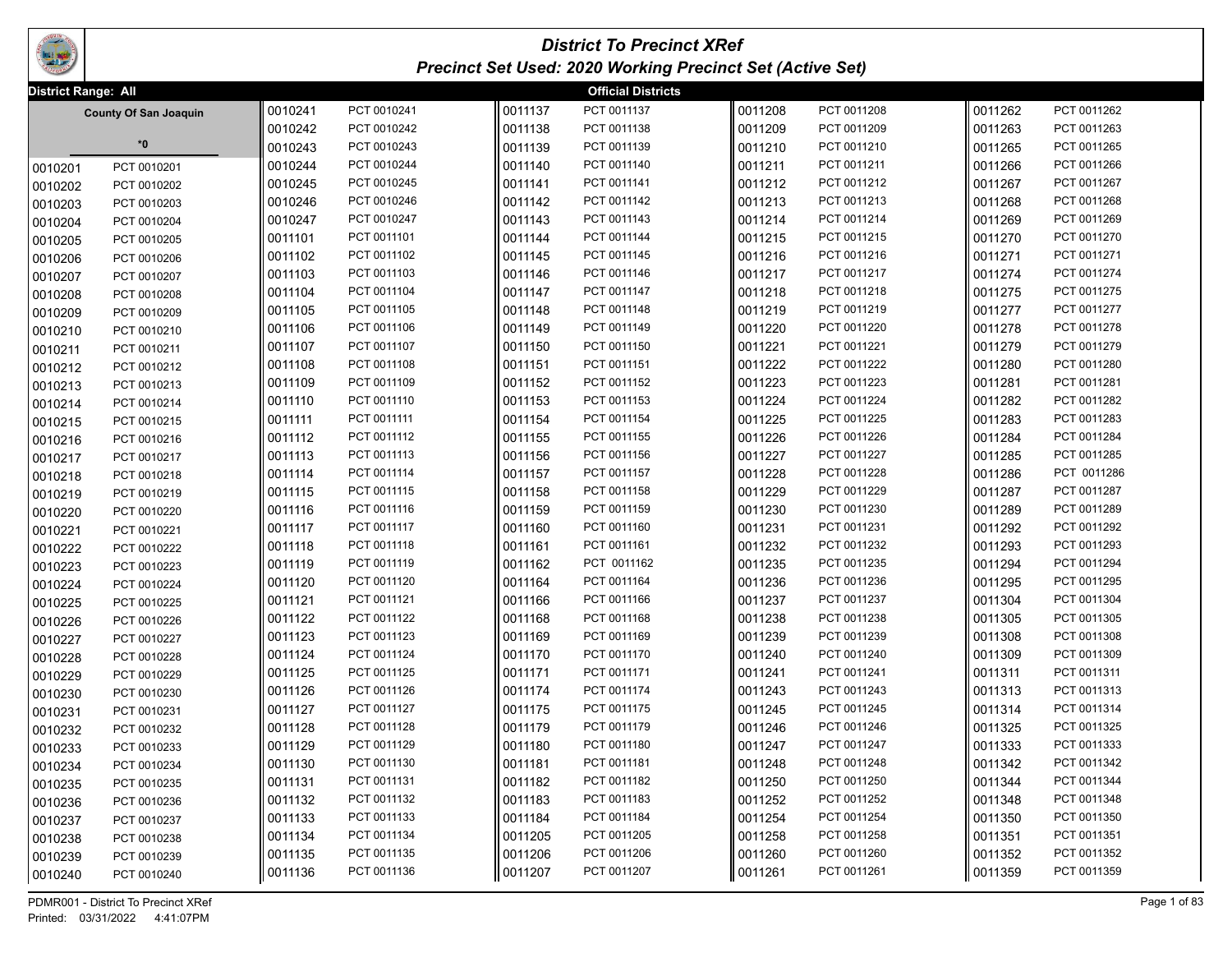| <b>District Range: All</b> |             |         |             |         | <b>Official Districts</b> |         |             |         |             |
|----------------------------|-------------|---------|-------------|---------|---------------------------|---------|-------------|---------|-------------|
| 0011360                    | PCT 0011360 | 0033517 | PCT 0033517 | 0033563 | PCT 0033563               | 0042433 | PCT 0042433 | 0054319 | PCT 0054319 |
| 0011361                    | PCT 0011361 | 0033518 | PCT 0033518 | 0033564 | PCT 0033564               | 0042434 | PCT 0042434 | 0054320 | PCT 0054320 |
| 0011362                    | PCT 0011362 | 0033519 | PCT 0033519 | 0033565 | PCT 0033565               | 0042435 | PCT 0042435 | 0054321 | PCT 0054321 |
| 0011363                    | PCT 0011363 | 0033520 | PCT 0033520 | 0033566 | PCT 0033566               | 0042436 | PCT 0042436 | 0054322 | PCT 0054322 |
| 0011364                    | PCT 0011364 | 0033521 | PCT 0033521 | 0033567 | PCT 0033567               | 0042437 | PCT 0042437 | 0054323 | PCT 0054323 |
| 0011365                    | PCT 0011365 | 0033522 | PCT 0033522 | 0033568 | PCT 0033568               | 0042438 | PCT 0042438 | 0054324 | PCT 0054324 |
| 0011366                    | PCT 0011366 | 0033523 | PCT 0033523 | 0033569 | PCT 0033569               | 0042439 | PCT 0042439 | 0054325 | PCT 0054325 |
| 0011367                    | PCT 0011367 | 0033524 | PCT 0033524 | 0033570 | PCT 0033570               | 0042440 | PCT 0042440 | 0054326 | PCT 0054326 |
| 0011368                    | PCT 0011368 | 0033525 | PCT 0033525 | 0033571 | PCT 0033571               | 0042441 | PCT 0042441 | 0054327 | PCT 0054327 |
| 0011369                    | PCT 0011369 | 0033526 | PCT 0033526 | 0033572 | PCT 0033572               | 0042442 | PCT 0042442 | 0054328 | PCT 0054328 |
| 0011370                    | PCT 0011370 | 0033527 | PCT 0033527 | 0033573 | PCT 0033573               | 0042443 | PCT 0042443 | 0054329 | PCT 0054329 |
| 0011391                    | PCT 0011391 | 0033528 | PCT 0033528 | 0033574 | PCT 0033574               | 0042444 | PCT 0042444 | 0054330 | PCT 0054330 |
| 0011401                    | PCT 0011401 | 0033529 | PCT 0033529 | 0033575 | PCT 0033575               | 0042445 | PCT 0042445 | 0054331 | PCT 0054331 |
| 0011403                    | PCT 0011403 | 0033530 | PCT 0033530 | 0033576 | PCT 0035576               | 0042446 | PCT 0042446 | 0054332 | PCT 0054332 |
| 0011404                    | PCT 0011404 | 0033531 | PCT 0033531 | 0042401 | PCT 0042401               | 0042447 | PCT 0042447 | 0054333 | PCT 0054333 |
| 0011405                    | PCT 0011405 | 0033532 | PCT 0033532 | 0042402 | PCT 0042402               | 0042448 | PCT 0042448 | 0054334 | PCT 0054334 |
| 0011406                    | PCT 0011406 | 0033533 | PCT 0033533 | 0042403 | PCT 0042403               | 0042449 | PCT 0042449 | 0054335 | PCT 0054335 |
| 0011407                    | PCT 0011407 | 0033534 | PCT 0033534 | 0042404 | PCT 0042404               | 0042450 | PCT 0042450 | 0054336 | PCT 0054336 |
| 0011408                    | PCT 0011408 | 0033535 | PCT 0033535 | 0042405 | PCT 0042405               | 0042451 | PCT 0042451 | 0054337 | PCT 0054337 |
| 0011409                    | PCT 0011409 | 0033536 | PCT 0033536 | 0042406 | PCT 0042406               | 0042453 | PCT 0042453 | 0054338 | PCT 0054338 |
| 0011410                    | PCT 0011410 | 0033537 | PCT 0033537 | 0042407 | PCT 0042407               | 0042454 | PCT 0042454 | 0054339 | PCT 0054339 |
| 0011411                    | PCT 0011411 | 0033538 | PCT 0033538 | 0042408 | PCT 0042408               | 0042455 | PCT 0042455 | 0054340 | PCT 0054340 |
| 0011412                    | PCT 0011412 | 0033539 | PCT 0033539 | 0042409 | PCT 0042409               | 0042456 | PCT 0042456 | 0054341 | PCT 0054341 |
| 0011413                    | PCT 0011413 | 0033540 | PCT 0033540 | 0042410 | PCT 0042410               | 0042458 | PCT 0042458 | 0054342 | PCT 0054342 |
| 0011414                    | PCT 0011414 | 0033541 | PCT 0033541 | 0042411 | PCT 0042411               | 0042459 | PCT 0042459 | 0054343 | PCT 0054343 |
| 0011415                    | PCT 0011415 | 0033542 | PCT 0033542 | 0042412 | PCT 0042412               | 0042460 | PCT 0042460 | 0054344 | PCT 0054344 |
| 0011416                    | PCT 0011416 | 0033543 | PCT 0033543 | 0042413 | PCT 0042413               | 0042461 | PCT 0042461 | 0054345 | PCT 0054345 |
| 0011417                    | PCT 0011417 | 0033544 | PCT 0033544 | 0042414 | PCT 0042414               | 0042462 | PCT 0042462 | 0054346 | PCT 0054346 |
| 0011418                    | PCT 0011418 | 0033545 | PCT 0033545 | 0042415 | PCT 0042415               | 0054301 | PCT 0054301 | 0054348 | PCT 0054348 |
| 0011419                    | PCT 0011419 | 0033546 | PCT 0033546 | 0042416 | PCT 0042416               | 0054302 | PCT 0054302 | 0054349 | PCT 0054349 |
| 0033501                    | PCT 0033501 | 0033547 | PCT 0033547 | 0042417 | PCT 0042417               | 0054303 | PCT 0054303 | 0054350 | PCT 0054350 |
| 0033502                    | PCT 0033502 | 0033548 | PCT 0033548 | 0042418 | PCT 0042418               | 0054304 | PCT 0054304 | 0054351 | PCT 0054351 |
| 0033503                    | PCT 0033503 | 0033549 | PCT 0033549 | 0042419 | PCT 0042419               | 0054305 | PCT 0054305 | 0054352 | PCT 0054352 |
| 0033504                    | PCT 0033504 | 0033550 | PCT 0033550 | 0042420 | PCT 0042420               | 0054306 | PCT 0054306 | 0054353 | PCT 0054353 |
| 0033505                    | PCT 0033505 | 0033551 | PCT 0033551 | 0042421 | PCT 0042421               | 0054307 | PCT 0054307 | 0054354 | PCT 0054354 |
| 0033506                    | PCT 0033506 | 0033552 | PCT 0033552 | 0042422 | PCT 0042422               | 0054308 | PCT 0054308 | 0054355 | PCT 0054355 |
| 0033507                    | PCT 0033507 | 0033553 | PCT 0033553 | 0042423 | PCT 0042423               | 0054309 | PCT 0054309 | 0054356 | PCT 0054356 |
| 0033508                    | PCT 0033508 | 0033554 | PCT 0033554 | 0042424 | PCT 0042424               | 0054310 | PCT 0054310 | 0054357 | PCT 0054357 |
| 0033509                    | PCT 0033509 | 0033555 | PCT 0033555 | 0042425 | PCT 0042425               | 0054311 | PCT 0054311 | 0054358 | PCT 0054358 |
| 0033510                    | PCT 0033510 | 0033556 | PCT 0033556 | 0042426 | PCT 0042426               | 0054312 | PCT 0054312 | 0054359 | PCT 0054359 |
| 0033511                    | PCT 0033511 | 0033557 | PCT 0033557 | 0042427 | PCT 0042427               | 0054313 | PCT 0054313 | 0054360 | PCT 0054360 |
| 0033512                    | PCT 0033512 | 0033558 | PCT 0033558 | 0042428 | PCT 0042428               | 0054314 | PCT 0054314 | 0054362 | PCT 0054362 |
| 0033513                    | PCT 0033513 | 0033559 | PCT 0033559 | 0042429 | PCT 0042429               | 0054315 | PCT 0054315 | 0054363 | PCT 0054363 |
| 0033514                    | PCT 0033514 | 0033560 | PCT 0033560 | 0042430 | PCT 0042430               | 0054316 | PCT 0054316 | 0054364 | PCT 0054364 |
| 0033515                    | PCT 0033515 | 0033561 | PCT 0033561 | 0042431 | PCT 0042431               | 0054317 | PCT 0054317 | 0054365 | PCT 0054365 |
| 0033516                    | PCT 0033516 | 0033562 | PCT 0033562 | 0042432 | PCT 0042432               | 0054318 | PCT 0054318 | 0054366 | PCT 0054366 |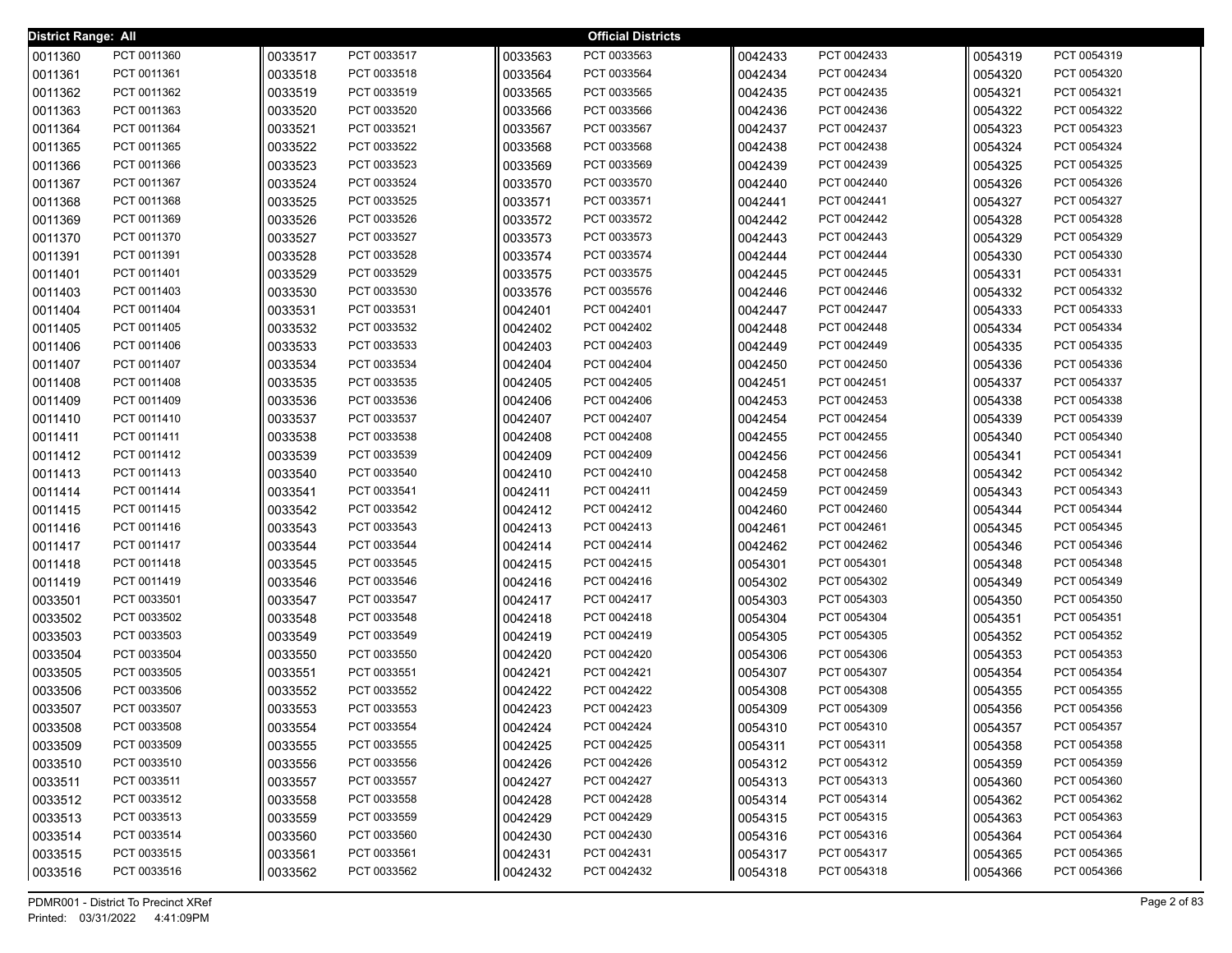| District Range: All |             |         |             |         | <b>Official Districts</b> |         |             |         |             |
|---------------------|-------------|---------|-------------|---------|---------------------------|---------|-------------|---------|-------------|
| 0054367             | PCT 0054367 | 0084319 | PCT 0084319 | 0091144 | PCT 0091144               | 0091413 | PCT 0091413 | 0092423 | PCT 0092423 |
| 0054368             | PCT 0054368 | 0084320 | PCT 0084320 | 0091145 | PCT 0091145               | 0091414 | PCT 0091414 | 0092424 | PCT 0092424 |
| 0054369             | PCT 0054369 | 0084321 | PCT 0084321 | 0091146 | PCT 0091146               | 0091415 | PCT 0091415 | 0092425 | PCT 0092425 |
| 0054370             | PCT 0054370 | 0084322 | PCT 0084322 | 0091147 | PCT 0091147               | 0091416 | PCT 0091416 | 0092426 | PCT 0092426 |
| 0054371             | PCT 0054371 | 0084323 | PCT 0084323 | 0091148 | PCT 0091148               | 0091417 | PCT 0091417 | 0092427 | PCT 0092427 |
| 0054372             | PCT 0054372 | 0084324 | PCT 0084324 | 0091149 | PCT 0091149               | 0091418 | PCT 0091418 | 0092428 | PCT 0092428 |
| 0054373             | PCT 0054373 | 0084325 | PCT 0084325 | 0091150 | PCT 0091150               | 0091419 | PCT 0091419 | 0092429 | PCT 0092429 |
| 0064501             | PCT 0064501 | 0084326 | PCT 0084326 | 0091151 | PCT 0091151               | 0091420 | PCT 0091420 | 0092430 | PCT 0092430 |
| 0064502             | PCT 0064502 | 0091101 | PCT 0091101 | 0091190 | PCT 0091190               | 0091421 | PCT 0091421 | 0092431 | PCT 0092431 |
| 0064503             | PCT 0064503 | 0091102 | PCT 0091102 | 0091202 | PCT 0091202               | 0091422 | PCT 0091422 | 0092432 | PCT 0092432 |
| 0064504             | PCT 0064504 | 0091103 | PCT 0091103 | 0091204 | PCT 0091204               | 0091423 | PCT 0091423 | 0092433 | PCT 0092433 |
| 0064505             | PCT 0064505 | 0091104 | PCT 0091104 | 0091205 | PCT 0091205               | 0091424 | PCT 0091424 | 0092434 | PCT 0092434 |
| 0064506             | PCT 0064506 | 0091105 | PCT 0091105 | 0091209 | PCT 0091209               | 0091425 | PCT 0091425 | 0092435 | PCT 0092435 |
| 0064590             | PCT 0064590 | 0091106 | PCT 0091106 | 0091210 | PCT 0091210               | 0091426 | PCT 0091426 | 0092436 | PCT 0092436 |
| 0074501             | PCT 0074501 | 0091107 | PCT 0091107 | 0091211 | PCT 0091211               | 0091427 | PCT 0091427 | 0092437 | PCT 0092437 |
| 0074502             | PCT 0074502 | 0091108 | PCT 0091108 | 0091212 | PCT 0091212               | 0091428 | PCT 0091428 | 0092438 | PCT 0092438 |
| 0074503             | PCT 0074503 | 0091109 | PCT 0091109 | 0091214 | PCT 0091214               | 0091429 | PCT 0091429 | 0092439 | PCT 0092439 |
| 0074504             | PCT 0074504 | 0091111 | PCT 0091111 | 0091223 | PCT 0091223               | 0091430 | PCT 0091430 | 0092440 | PCT 0092440 |
| 0074505             | PCT 0074505 | 0091112 | PCT 0091112 | 0091231 | PCT 0091231               | 0091431 | PCT 0091431 | 0092441 | PCT 0092441 |
| 0074506             | PCT 0074506 | 0091113 | PCT 0091113 | 0091232 | PCT 0091232               | 0091432 | PCT 0091432 | 0092442 | PCT 0092442 |
| 0074507             | PCT 0074507 | 0091114 | PCT 0091114 | 0091233 | PCT 0091233               | 0091433 | PCT 0091433 | 0093101 | PCT 0093101 |
| 0074508             | PCT 0074508 | 0091115 | PCT 0091115 | 0091236 | PCT 0091236               | 0091434 | PCT 0091434 | 0093301 | PCT 0093301 |
| 0074509             | PCT 0074509 | 0091116 | PCT 0091116 | 0091237 | PCT 0091237               | 0091435 | PCT 0091435 | 0093302 | PCT 0093302 |
| 0074510             | PCT 0074510 | 0091117 | PCT 0091117 | 0091238 | PCT 0091238               | 0091436 | PCT 0091436 | 0093303 | PCT 0093303 |
| 0074511             | PCT 0074511 | 0091118 | PCT 0091118 | 0091239 | PCT 0091239               | 0092401 | PCT 0092401 | 0093304 | PCT 0093304 |
| 0074512             | PCT 0074512 | 0091120 | PCT 0091120 | 0091240 | PCT 0091240               | 0092402 | PCT 0092402 | 0093305 | PCT 0093305 |
| 0074513             | PCT 0074513 | 0091121 | PCT 0091121 | 0091241 | PCT 0091241               | 0092403 | PCT 0092403 | 0093501 | PCT 0093501 |
| 0083301             | PCT 0083301 | 0091125 | PCT 0091125 | 0091242 | PCT 0091242               | 0092404 | PCT 0092404 | 0093502 | PCT 0093502 |
| 0084301             | PCT 0084301 | 0091126 | PCT 0091126 | 0091243 | PCT 0091243               | 0092405 | PCT 0092405 | 0093503 | PCT 0093503 |
| 0084302             | PCT 0084302 | 0091127 | PCT 0091127 | 0091244 | PCT 0091244               | 0092406 | PCT 0092406 | 0093504 | PCT 0093504 |
| 0084303             | PCT 0084303 | 0091128 | PCT 0091128 | 0091304 | PCT 0091304               | 0092407 | PCT 0092407 | 0093505 | PCT 0093505 |
| 0084304             | PCT 0084304 | 0091129 | PCT 0091129 | 0091309 | PCT 0091309               | 0092408 | PCT 0092408 | 0093506 | PCT 0093506 |
| 0084305             | PCT 0084305 | 0091130 | PCT 0091130 | 0091310 | PCT 0091310               | 0092409 | PCT 0092409 | 0093507 | PCT 0093507 |
| 0084306             | PCT 0084306 | 0091131 | PCT 0091131 | 0091318 | PCT 0091318               | 0092410 | PCT 0092410 | 0093508 | PCT 0093508 |
| 0084307             | PCT 0084307 | 0091132 | PCT 0091132 | 0091401 | PCT 0091401               | 0092411 | PCT 0092411 | 0093509 | PCT 0093509 |
| 0084308             | PCT 0084308 | 0091133 | PCT 0091133 | 0091402 | PCT 0091402               | 0092412 | PCT 0092412 | 0093510 | PCT 0093510 |
| 0084309             | PCT 0084309 | 0091134 | PCT 0091134 | 0091403 | PCT 0091403               | 0092413 | PCT 0092413 | 0093511 | PCT 0093511 |
| 0084310             | PCT 0084310 | 0091135 | PCT 0091135 | 0091404 | PCT 0091404               | 0092414 | PCT 0092414 | 0093512 | PCT 0093512 |
| 0084311             | PCT 0084311 | 0091136 | PCT 0091136 | 0091405 | PCT 0091405               | 0092415 | PCT 0092415 | 0093513 | PCT 0093513 |
| 0084312             | PCT 0084312 | 0091137 | PCT 0091137 | 0091406 | PCT 0091406               | 0092416 | PCT 0092416 | 0093515 | PCT 0093515 |
| 0084313             | PCT 0084313 | 0091138 | PCT 0091138 | 0091407 | PCT 0091407               | 0092417 | PCT 0092417 | 0093516 | PCT 0093516 |
| 0084314             | PCT 0084314 | 0091139 | PCT 0091139 | 0091408 | PCT 0091408               | 0092418 | PCT 0092418 | 0093517 | PCT 0093517 |
| 0084315             | PCT 0084315 | 0091140 | PCT 0091140 | 0091409 | PCT 0091409               | 0092419 | PCT 0092419 | 0093518 | PCT 0093518 |
| 0084316             | PCT 0084316 | 0091141 | PCT 0091141 | 0091410 | PCT 0091410               | 0092420 | PCT 0092420 | 0093519 | PCT 0093519 |
| 0084317             | PCT 0084317 | 0091142 | PCT 0091142 | 0091411 | PCT 0091411               | 0092421 | PCT 0092421 | 0093520 | PCT 0093520 |
| 0084318             | PCT 0084318 | 0091143 | PCT 0091143 | 0091412 | PCT 0091412               | 0092422 | PCT 0092422 | 0093521 | PCT 0093521 |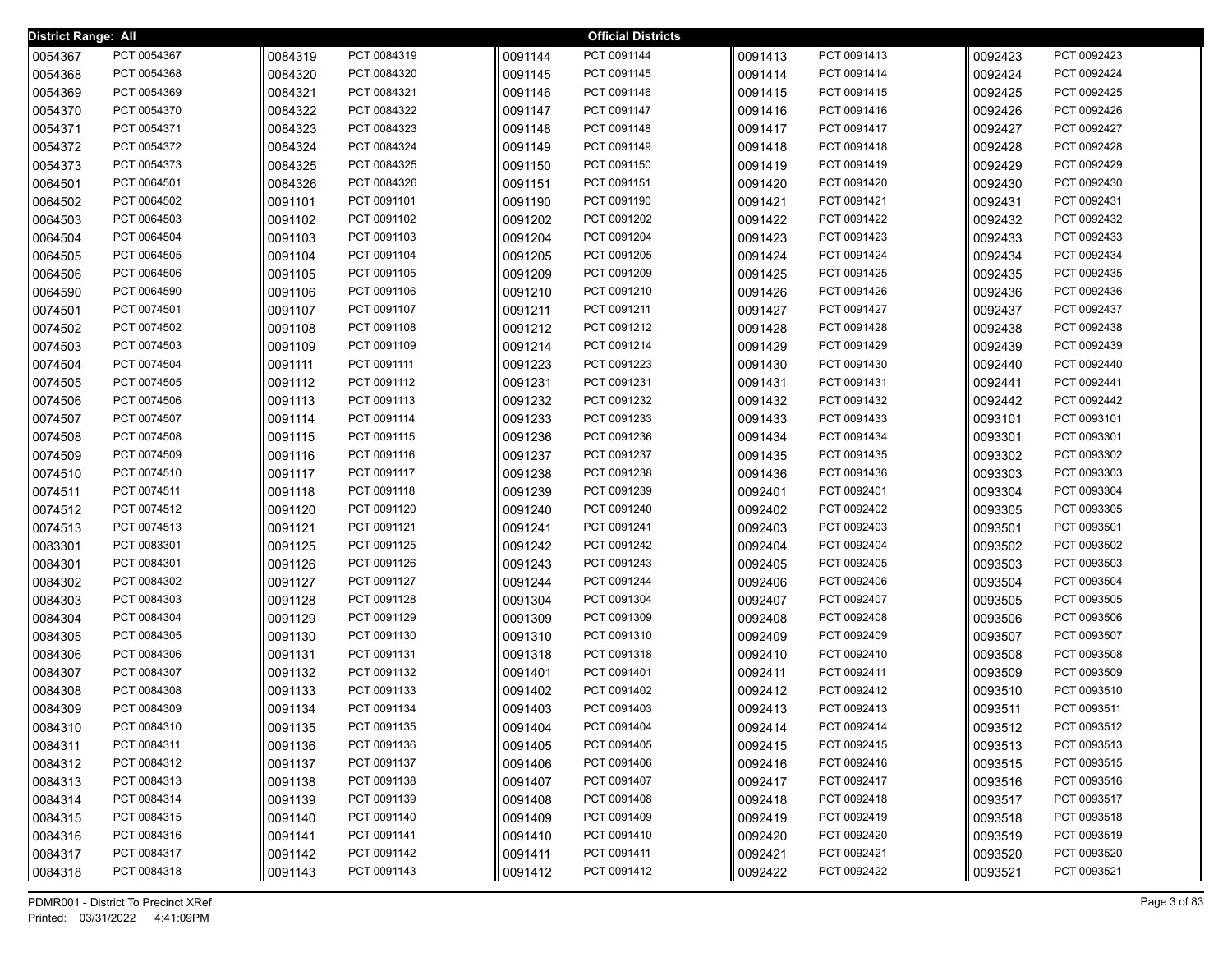| District Range: All |             |         |             |         | <b>Official Districts</b>  |         |             |         |             |
|---------------------|-------------|---------|-------------|---------|----------------------------|---------|-------------|---------|-------------|
| 0093522             | PCT 0093522 | 0094318 | PCT 0094318 | 0094522 | PCT 0094522                | 0010240 | PCT 0010240 | 0011139 | PCT 0011139 |
| 0093523             | PCT 0093523 | 0094319 | PCT 0094319 | 0094523 | PCT 0094523                | 0010241 | PCT 0010241 | 0011140 | PCT 0011140 |
| 0093524             | PCT 0093524 | 0094320 | PCT 0094320 |         | 766 Precincts              | 0010242 | PCT 0010242 | 0011141 | PCT 0011141 |
| 0093525             | PCT 0093525 | 0094321 | PCT 0094321 |         | 0 Portion Precincts        | 0010243 | PCT 0010243 | 0011142 | PCT 0011142 |
| 0093526             | PCT 0093526 | 0094322 | PCT 0094322 |         | 9th Congressional District | 0010244 | PCT 0010244 | 0011143 | PCT 0011143 |
| 0093527             | PCT 0093527 | 0094323 | PCT 0094323 |         |                            | 0010245 | PCT 0010245 | 0011144 | PCT 0011144 |
| 0093528             | PCT 0093528 | 0094324 | PCT 0094324 |         | *109                       | 0010246 | PCT 0010246 | 0011145 | PCT 0011145 |
| 0093529             | PCT 0093529 | 0094325 | PCT 0094325 | 0010201 | PCT 0010201                | 0010247 | PCT 0010247 | 0011146 | PCT 0011146 |
| 0093531             | PCT 0093531 | 0094326 | PCT 0094326 | 0010202 | PCT 0010202                | 0011101 | PCT 0011101 | 0011147 | PCT 0011147 |
| 0093532             | PCT 0093532 | 0094327 | PCT 0094327 | 0010203 | PCT 0010203                | 0011102 | PCT 0011102 | 0011148 | PCT 0011148 |
| 0093533             | PCT 0093533 | 0094328 | PCT 0094328 | 0010204 | PCT 0010204                | 0011103 | PCT 0011103 | 0011149 | PCT 0011149 |
| 0093534             | PCT 0093534 | 0094329 | PCT 0094329 | 0010205 | PCT 0010205                | 0011104 | PCT 0011104 | 0011150 | PCT 0011150 |
| 0093535             | PCT 0093535 | 0094404 | PCT 0094404 | 0010206 | PCT 0010206                | 0011105 | PCT 0011105 | 0011151 | PCT 0011151 |
| 0093536             | PCT 0093536 | 0094405 | PCT 0094405 | 0010207 | PCT 0010207                | 0011106 | PCT 0011106 | 0011152 | PCT 0011152 |
| 0093537             | PCT 0093537 | 0094407 | PCT 0094407 | 0010208 | PCT 0010208                | 0011107 | PCT 0011107 | 0011153 | PCT 0011153 |
| 0093538             | PCT 0093538 | 0094408 | PCT 0094408 | 0010209 | PCT 0010209                | 0011108 | PCT 0011108 | 0011154 | PCT 0011154 |
| 0093539             | PCT 0093539 | 0094409 | PCT 0094409 | 0010210 | PCT 0010210                | 0011109 | PCT 0011109 | 0011155 | PCT 0011155 |
| 0093540             | PCT 0093540 | 0094414 | PCT 0094414 | 0010211 | PCT 0010211                | 0011110 | PCT 0011110 | 0011156 | PCT 0011156 |
| 0093541             | PCT 0093541 | 0094415 | PCT 0094415 | 0010212 | PCT 0010212                | 0011111 | PCT 0011111 | 0011157 | PCT 0011157 |
| 0093542             | PCT 0093542 | 0094416 | PCT 0094416 | 0010213 | PCT 0010213                | 0011112 | PCT 0011112 | 0011158 | PCT 0011158 |
| 0093543             | PCT 0093543 | 0094417 | PCT 0094417 | 0010214 | PCT 0010214                | 0011113 | PCT 0011113 | 0011159 | PCT 0011159 |
| 0093544             | PCT 0093544 | 0094418 | PCT 0094418 | 0010215 | PCT 0010215                | 0011114 | PCT 0011114 | 0011160 | PCT 0011160 |
| 0093545             | PCT 0093545 | 0094419 | PCT 0094419 | 0010216 | PCT 0010216                | 0011115 | PCT 0011115 | 0011161 | PCT 0011161 |
| 0093546             | PCT 0093546 | 0094420 | PCT 0094420 | 0010217 | PCT 0010217                | 0011116 | PCT 0011116 | 0011162 | PCT 0011162 |
| 0093547             | PCT 0093547 | 0094421 | PCT 0094421 | 0010218 | PCT 0010218                | 0011117 | PCT 0011117 | 0011164 | PCT 0011164 |
| 0093548             | PCT 0093548 | 0094422 | PCT 0094422 | 0010219 | PCT 0010219                | 0011118 | PCT 0011118 | 0011166 | PCT 0011166 |
| 0093549             | PCT 0093549 | 0094423 | PCT 0094423 | 0010220 | PCT 0010220                | 0011119 | PCT 0011119 | 0011168 | PCT 0011168 |
| 0094102             | PCT 0094102 | 0094424 | PCT 0094424 | 0010221 | PCT 0010221                | 0011120 | PCT 0011120 | 0011169 | PCT 0011169 |
| 0094103             | PCT 0094103 | 0094425 | PCT 0094425 | 0010222 | PCT 0010222                | 0011121 | PCT 0011121 | 0011170 | PCT 0011170 |
| 0094105             | PCT 0094105 | 0094503 | PCT 0094503 | 0010223 | PCT 0010223                | 0011122 | PCT 0011122 | 0011171 | PCT 0011171 |
| 0094106             | PCT 0094106 | 0094506 | PCT 0094506 | 0010224 | PCT 0010224                | 0011123 | PCT 0011123 | 0011174 | PCT 0011174 |
| 0094113             | PCT 0094113 | 0094507 | PCT 0094507 | 0010225 | PCT 0010225                | 0011124 | PCT 0011124 | 0011175 | PCT 0011175 |
| 0094115             | PCT 0094115 | 0094508 | PCT 0094508 | 0010226 | PCT 0010226                | 0011125 | PCT 0011125 | 0011179 | PCT 0011179 |
| 0094301             | PCT 0094301 | 0094509 | PCT 0094509 | 0010227 | PCT 0010227                | 0011126 | PCT 0011126 | 0011180 | PCT 0011180 |
| 0094302             | PCT 0094302 | 0094510 | PCT 0094510 | 0010228 | PCT 0010228                | 0011127 | PCT 0011127 | 0011181 | PCT 0011181 |
| 0094303             | PCT 0094303 | 0094511 | PCT 0094511 | 0010229 | PCT 0010229                | 0011128 | PCT 0011128 | 0011182 | PCT 0011182 |
| 0094304             | PCT 0094304 | 0094512 | PCT 0094512 | 0010230 | PCT 0010230                | 0011129 | PCT 0011129 | 0011183 | PCT 0011183 |
| 0094307             | PCT 0094307 | 0094513 | PCT 0094513 | 0010231 | PCT 0010231                | 0011130 | PCT 0011130 | 0011184 | PCT 0011184 |
| 0094308             | PCT 0094308 | 0094514 | PCT 0094514 | 0010232 | PCT 0010232                | 0011131 | PCT 0011131 | 0011205 | PCT 0011205 |
| 0094311             | PCT 0094311 | 0094515 | PCT 0094515 | 0010233 | PCT 0010233                | 0011132 | PCT 0011132 | 0011206 | PCT 0011206 |
| 0094312             | PCT 0094312 | 0094516 | PCT 0094516 | 0010234 | PCT 0010234                | 0011133 | PCT 0011133 | 0011207 | PCT 0011207 |
| 0094313             | PCT 0094313 | 0094517 | PCT 0094517 | 0010235 | PCT 0010235                | 0011134 | PCT 0011134 | 0011208 | PCT 0011208 |
| 0094314             | PCT 0094314 | 0094518 | PCT 0094518 | 0010236 | PCT 0010236                | 0011135 | PCT 0011135 | 0011209 | PCT 0011209 |
| 0094315             | PCT 0094315 | 0094519 | PCT 0094519 | 0010237 | PCT 0010237                | 0011136 | PCT 0011136 | 0011210 | PCT 0011210 |
| 0094316             | PCT 0094316 | 0094520 | PCT 0094520 | 0010238 | PCT 0010238                | 0011137 | PCT 0011137 | 0011211 | PCT 0011211 |
| 0094317             | PCT 0094317 | 0094521 | PCT 0094521 | 0010239 | PCT 0010239                | 0011138 | PCT 0011138 | 0011212 | PCT 0011212 |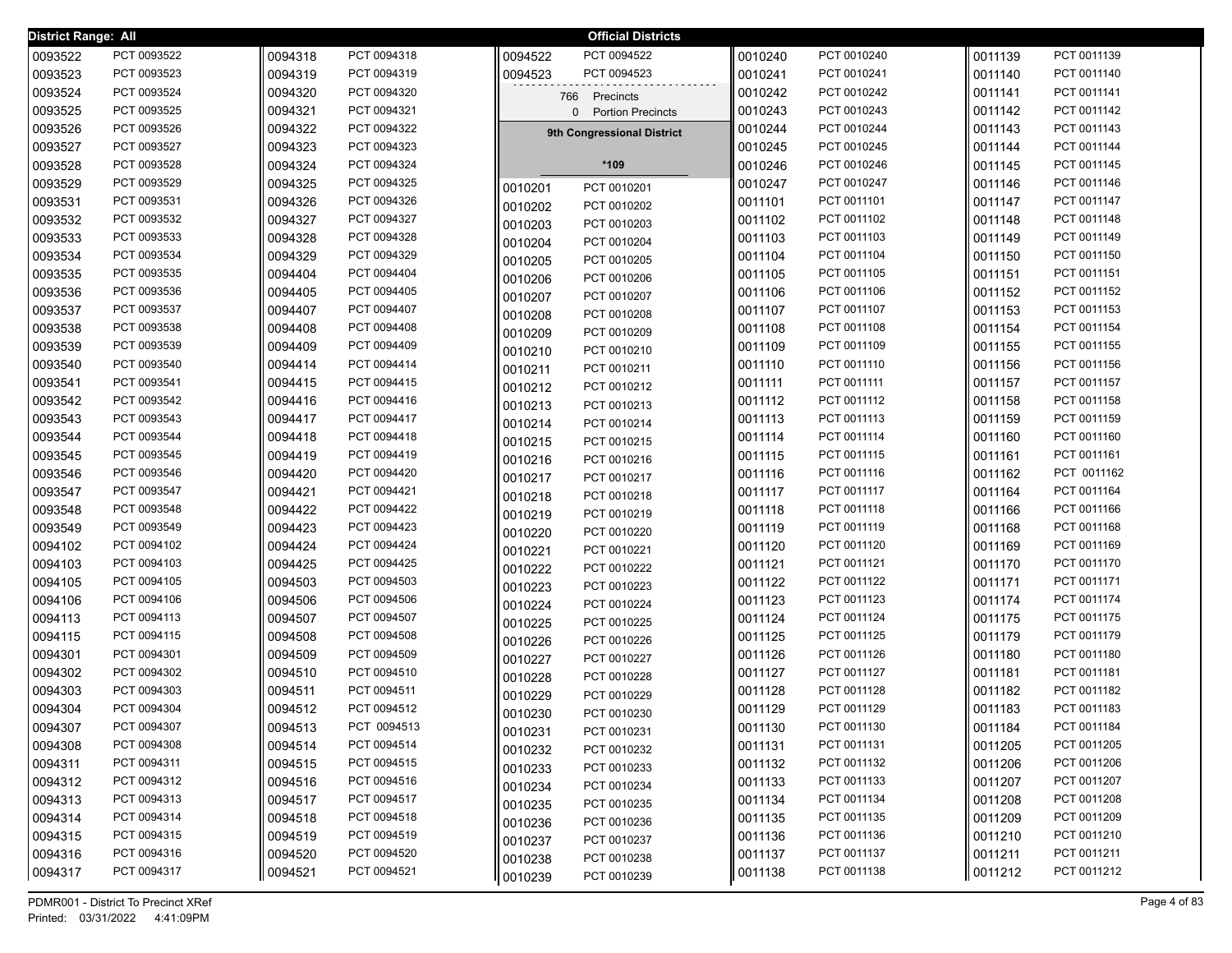| <b>District Range: All</b> |                            |         |                            |         | <b>Official Districts</b>  |         |                            |         |                            |
|----------------------------|----------------------------|---------|----------------------------|---------|----------------------------|---------|----------------------------|---------|----------------------------|
| 0011213                    | PCT 0011213                | 0011271 | PCT 0011271                | 0011391 | PCT 0011391                | 0033528 | PCT 0033528                | 0033574 | PCT 0033574                |
| 0011214                    | PCT 0011214                | 0011274 | PCT 0011274                | 0011401 | PCT 0011401                | 0033529 | PCT 0033529                | 0033575 | PCT 0033575                |
| 0011215                    | PCT 0011215                | 0011275 | PCT 0011275                | 0011403 | PCT 0011403                | 0033530 | PCT 0033530                | 0033576 | PCT 0035576                |
| 0011216                    | PCT 0011216                | 0011277 | PCT 0011277                | 0011404 | PCT 0011404                | 0033531 | PCT 0033531                | 0042401 | PCT 0042401                |
| 0011217                    | PCT 0011217                | 0011278 | PCT 0011278                | 0011405 | PCT 0011405                | 0033532 | PCT 0033532                | 0042402 | PCT 0042402                |
| 0011218                    | PCT 0011218                | 0011279 | PCT 0011279                | 0011406 | PCT 0011406                | 0033533 | PCT 0033533                | 0042403 | PCT 0042403                |
| 0011219                    | PCT 0011219                | 0011280 | PCT 0011280                | 0011407 | PCT 0011407                | 0033534 | PCT 0033534                | 0042404 | PCT 0042404                |
| 0011220                    | PCT 0011220                | 0011281 | PCT 0011281                | 0011408 | PCT 0011408                | 0033535 | PCT 0033535                | 0042405 | PCT 0042405                |
| 0011221                    | PCT 0011221                | 0011282 | PCT 0011282                | 0011409 | PCT 0011409                | 0033536 | PCT 0033536                | 0042406 | PCT 0042406                |
| 0011222                    | PCT 0011222                | 0011283 | PCT 0011283                | 0011410 | PCT 0011410                | 0033537 | PCT 0033537                | 0042407 | PCT 0042407                |
| 0011223                    | PCT 0011223                | 0011284 | PCT 0011284                | 0011411 | PCT 0011411                | 0033538 | PCT 0033538                | 0042408 | PCT 0042408                |
| 0011224                    | PCT 0011224                | 0011285 | PCT 0011285                | 0011412 | PCT 0011412                | 0033539 | PCT 0033539                | 0042409 | PCT 0042409                |
| 0011225                    | PCT 0011225                | 0011286 | PCT 0011286                | 0011413 | PCT 0011413                | 0033540 | PCT 0033540                | 0042410 | PCT 0042410                |
| 0011226                    | PCT 0011226                | 0011287 | PCT 0011287                | 0011414 | PCT 0011414                | 0033541 | PCT 0033541                | 0042411 | PCT 0042411                |
| 0011227                    | PCT 0011227                | 0011289 | PCT 0011289                | 0011415 | PCT 0011415                | 0033542 | PCT 0033542                | 0042412 | PCT 0042412                |
| 0011228                    | PCT 0011228                | 0011292 | PCT 0011292                | 0011416 | PCT 0011416                | 0033543 | PCT 0033543                | 0042413 | PCT 0042413                |
| 0011229                    | PCT 0011229                | 0011293 | PCT 0011293                | 0011417 | PCT 0011417                | 0033544 | PCT 0033544                | 0042414 | PCT 0042414                |
| 0011230                    | PCT 0011230                | 0011294 | PCT 0011294                | 0011418 | PCT 0011418                | 0033545 | PCT 0033545                | 0042415 | PCT 0042415                |
| 0011231                    | PCT 0011231                | 0011295 | PCT 0011295                | 0011419 | PCT 0011419                | 0033546 | PCT 0033546                | 0042416 | PCT 0042416                |
| 0011232                    | PCT 0011232                | 0011304 | PCT 0011304                | 0033501 | PCT 0033501                | 0033547 | PCT 0033547                | 0042417 | PCT 0042417                |
| 0011235                    | PCT 0011235                | 0011305 | PCT 0011305                | 0033502 | PCT 0033502                | 0033548 | PCT 0033548                | 0042418 | PCT 0042418                |
| 0011236                    | PCT 0011236                | 0011308 | PCT 0011308                | 0033503 | PCT 0033503                | 0033549 | PCT 0033549                | 0042419 | PCT 0042419                |
| 0011237                    | PCT 0011237                | 0011309 | PCT 0011309                | 0033504 | PCT 0033504                | 0033550 | PCT 0033550                | 0042420 | PCT 0042420                |
| 0011238                    | PCT 0011238                | 0011311 | PCT 0011311                | 0033505 | PCT 0033505                | 0033551 | PCT 0033551                | 0042421 | PCT 0042421                |
| 0011239                    | PCT 0011239                | 0011313 | PCT 0011313                | 0033506 | PCT 0033506                | 0033552 | PCT 0033552                | 0042422 | PCT 0042422                |
| 0011240                    | PCT 0011240                | 0011314 | PCT 0011314                | 0033507 | PCT 0033507                | 0033553 | PCT 0033553                | 0042423 | PCT 0042423                |
| 0011241                    | PCT 0011241                | 0011325 | PCT 0011325                | 0033508 | PCT 0033508                | 0033554 | PCT 0033554                | 0042424 | PCT 0042424                |
| 0011243                    | PCT 0011243                | 0011333 | PCT 0011333                | 0033509 | PCT 0033509                | 0033555 | PCT 0033555                | 0042425 | PCT 0042425                |
| 0011245                    | PCT 0011245                | 0011342 | PCT 0011342                | 0033510 | PCT 0033510                | 0033556 | PCT 0033556                | 0042426 | PCT 0042426                |
| 0011246                    | PCT 0011246                | 0011344 | PCT 0011344                | 0033511 | PCT 0033511                | 0033557 | PCT 0033557                | 0042427 | PCT 0042427                |
| 0011247                    | PCT 0011247                | 0011348 | PCT 0011348                | 0033512 | PCT 0033512                | 0033558 | PCT 0033558                | 0042428 | PCT 0042428                |
| 0011248                    | PCT 0011248                | 0011350 | PCT 0011350                | 0033513 | PCT 0033513                | 0033559 | PCT 0033559                | 0042429 | PCT 0042429                |
| 0011250                    | PCT 0011250                | 0011351 | PCT 0011351                | 0033514 | PCT 0033514                | 0033560 | PCT 0033560                | 0042430 | PCT 0042430                |
| 0011252                    | PCT 0011252                | 0011352 | PCT 0011352                | 0033515 | PCT 0033515                | 0033561 | PCT 0033561                | 0042431 | PCT 0042431                |
| 0011254                    | PCT 0011254                | 0011359 | PCT 0011359                | 0033516 | PCT 0033516                | 0033562 | PCT 0033562                | 0042432 | PCT 0042432                |
| 0011258                    | PCT 0011258                | 0011360 | PCT 0011360                | 0033517 | PCT 0033517                | 0033563 | PCT 0033563                | 0042433 | PCT 0042433                |
| 0011260                    | PCT 0011260                | 0011361 | PCT 0011361                | 0033518 | PCT 0033518                | 0033564 | PCT 0033564                | 0042434 | PCT 0042434                |
| 0011261                    | PCT 0011261                | 0011362 | PCT 0011362                | 0033519 | PCT 0033519                | 0033565 | PCT 0033565                | 0042435 | PCT 0042435                |
| 0011262                    | PCT 0011262<br>PCT 0011263 | 0011363 | PCT 0011363<br>PCT 0011364 | 0033520 | PCT 0033520<br>PCT 0033521 | 0033566 | PCT 0033566                | 0042436 | PCT 0042436<br>PCT 0042437 |
| 0011263                    |                            | 0011364 |                            | 0033521 |                            | 0033567 | PCT 0033567                | 0042437 | PCT 0042438                |
| 0011265                    | PCT 0011265<br>PCT 0011266 | 0011365 | PCT 0011365                | 0033522 | PCT 0033522                | 0033568 | PCT 0033568                | 0042438 | PCT 0042439                |
| 0011266                    | PCT 0011267                | 0011366 | PCT 0011366                | 0033523 | PCT 0033523                | 0033569 | PCT 0033569<br>PCT 0033570 | 0042439 |                            |
| 0011267                    |                            | 0011367 | PCT 0011367                | 0033524 | PCT 0033524                | 0033570 |                            | 0042440 | PCT 0042440                |
| 0011268                    | PCT 0011268                | 0011368 | PCT 0011368                | 0033525 | PCT 0033525                | 0033571 | PCT 0033571                | 0042441 | PCT 0042441                |
| 0011269                    | PCT 0011269                | 0011369 | PCT 0011369                | 0033526 | PCT 0033526                | 0033572 | PCT 0033572                | 0042442 | PCT 0042442                |
| 0011270                    | PCT 0011270                | 0011370 | PCT 0011370                | 0033527 | PCT 0033527                | 0033573 | PCT 0033573                | 0042443 | PCT 0042443                |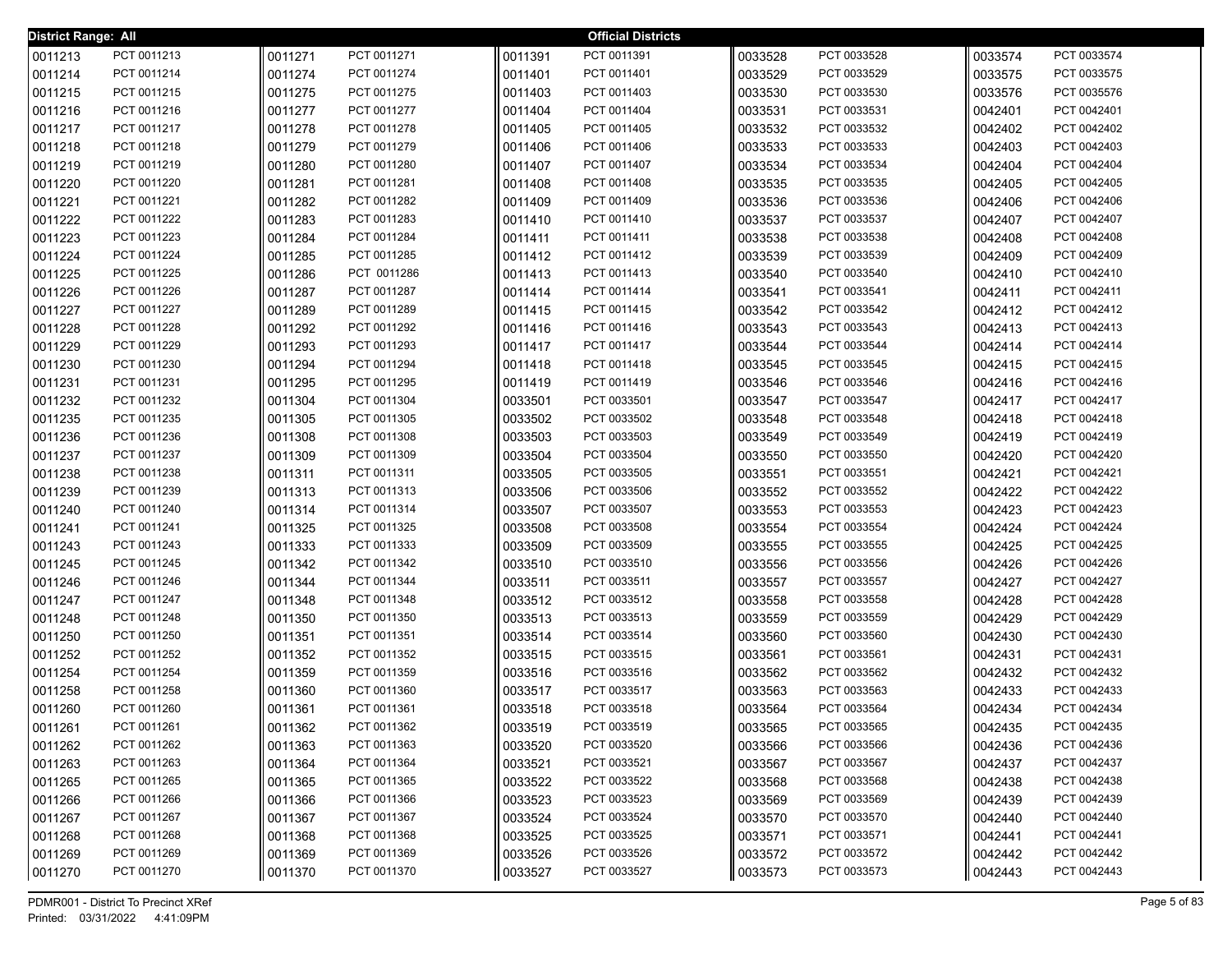| District Range: All |                            |                    |                            |                    | <b>Official Districts</b>  |                    |                            |                    |                            |
|---------------------|----------------------------|--------------------|----------------------------|--------------------|----------------------------|--------------------|----------------------------|--------------------|----------------------------|
| 0042444             | PCT 0042444                | 0054330            | PCT 0054330                | 0064505            | PCT 0064505                | 0091136            | PCT 0091136                | 0091405            | PCT 0091405                |
| 0042445             | PCT 0042445                | 0054331            | PCT 0054331                | 0064506            | PCT 0064506                | 0091137            | PCT 0091137                | 0091406            | PCT 0091406                |
| 0042446             | PCT 0042446                | 0054332            | PCT 0054332                | 0064590            | PCT 0064590                | 0091138            | PCT 0091138                | 0091407            | PCT 0091407                |
| 0042447             | PCT 0042447                | 0054333            | PCT 0054333                | 0074501            | PCT 0074501                | 0091139            | PCT 0091139                | 0091408            | PCT 0091408                |
| 0042448             | PCT 0042448                | 0054334            | PCT 0054334                | 0074502            | PCT 0074502                | 0091140            | PCT 0091140                | 0091409            | PCT 0091409                |
| 0042449             | PCT 0042449                | 0054335            | PCT 0054335                | 0074503            | PCT 0074503                | 0091141            | PCT 0091141                | 0091410            | PCT 0091410                |
| 0042450             | PCT 0042450                | 0054336            | PCT 0054336                | 0074504            | PCT 0074504                | 0091142            | PCT 0091142                | 0091411            | PCT 0091411                |
| 0042451             | PCT 0042451                | 0054337            | PCT 0054337                | 0074505            | PCT 0074505                | 0091143            | PCT 0091143                | 0091412            | PCT 0091412                |
| 0042453             | PCT 0042453                | 0054338            | PCT 0054338                | 0074506            | PCT 0074506                | 0091144            | PCT 0091144                | 0091413            | PCT 0091413                |
| 0042454             | PCT 0042454                | 0054339            | PCT 0054339                | 0074507            | PCT 0074507                | 0091145            | PCT 0091145                | 0091414            | PCT 0091414                |
| 0042455             | PCT 0042455                | 0054340            | PCT 0054340                | 0074508            | PCT 0074508                | 0091146            | PCT 0091146                | 0091415            | PCT 0091415                |
| 0042456             | PCT 0042456                | 0054341            | PCT 0054341                | 0074509            | PCT 0074509                | 0091147            | PCT 0091147                | 0091416            | PCT 0091416                |
| 0042458             | PCT 0042458                | 0054342            | PCT 0054342                | 0074510            | PCT 0074510                | 0091148            | PCT 0091148                | 0091417            | PCT 0091417                |
| 0042459             | PCT 0042459                | 0054343            | PCT 0054343                | 0074511            | PCT 0074511                | 0091149            | PCT 0091149                | 0091418            | PCT 0091418                |
| 0042460             | PCT 0042460                | 0054344            | PCT 0054344                | 0074512            | PCT 0074512                | 0091150            | PCT 0091150                | 0091419            | PCT 0091419                |
| 0042461             | PCT 0042461                | 0054345            | PCT 0054345                | 0074513            | PCT 0074513                | 0091151            | PCT 0091151                | 0091420            | PCT 0091420                |
| 0042462             | PCT 0042462                | 0054346            | PCT 0054346                | 0091101            | PCT 0091101                | 0091190            | PCT 0091190                | 0091421            | PCT 0091421                |
| 0054301             | PCT 0054301                | 0054348            | PCT 0054348                | 0091102            | PCT 0091102                | 0091202            | PCT 0091202                | 0091422            | PCT 0091422                |
| 0054302             | PCT 0054302                | 0054349            | PCT 0054349                | 0091103            | PCT 0091103                | 0091204            | PCT 0091204                | 0091423            | PCT 0091423                |
| 0054303             | PCT 0054303                | 0054350            | PCT 0054350                | 0091104            | PCT 0091104                | 0091205            | PCT 0091205                | 0091424            | PCT 0091424                |
| 0054304             | PCT 0054304                | 0054351            | PCT 0054351                | 0091105            | PCT 0091105                | 0091209            | PCT 0091209                | 0091425            | PCT 0091425                |
| 0054305             | PCT 0054305                | 0054352            | PCT 0054352                | 0091106            | PCT 0091106                | 0091210            | PCT 0091210                | 0091426            | PCT 0091426                |
| 0054306             | PCT 0054306                | 0054353            | PCT 0054353                | 0091107            | PCT 0091107                | 0091211            | PCT 0091211                | 0091427            | PCT 0091427                |
| 0054307             | PCT 0054307                | 0054354            | PCT 0054354                | 0091108            | PCT 0091108                | 0091212            | PCT 0091212                | 0091428            | PCT 0091428                |
| 0054308             | PCT 0054308                | 0054355            | PCT 0054355                | 0091109            | PCT 0091109                | 0091214            | PCT 0091214                | 0091429            | PCT 0091429                |
| 0054309             | PCT 0054309                | 0054356            | PCT 0054356                | 0091111            | PCT 0091111                | 0091223            | PCT 0091223                | 0091430            | PCT 0091430                |
| 0054310             | PCT 0054310                | 0054357            | PCT 0054357                | 0091112            | PCT 0091112                | 0091231            | PCT 0091231                | 0091431            | PCT 0091431                |
| 0054311             | PCT 0054311                | 0054358            | PCT 0054358                | 0091113            | PCT 0091113                | 0091232            | PCT 0091232                | 0091432            | PCT 0091432                |
| 0054312             | PCT 0054312                | 0054359            | PCT 0054359                | 0091114            | PCT 0091114                | 0091233            | PCT 0091233                | 0091433            | PCT 0091433                |
| 0054313             | PCT 0054313                | 0054360            | PCT 0054360                | 0091115            | PCT 0091115                | 0091236            | PCT 0091236                | 0091434            | PCT 0091434                |
| 0054314             | PCT 0054314                | 0054362            | PCT 0054362                | 0091116            | PCT 0091116                | 0091237            | PCT 0091237                | 0091435            | PCT 0091435                |
| 0054315             | PCT 0054315                | 0054363            | PCT 0054363                | 0091117            | PCT 0091117                | 0091238            | PCT 0091238                | 0091436            | PCT 0091436                |
| 0054316             | PCT 0054316                | 0054364            | PCT 0054364                | 0091118            | PCT 0091118                | 0091239            | PCT 0091239                | 0092401            | PCT 0092401                |
| 0054317             | PCT 0054317                | 0054365            | PCT 0054365                | 0091120            | PCT 0091120                | 0091240            | PCT 0091240                | 0092402            | PCT 0092402                |
| 0054318             | PCT 0054318                | 0054366            | PCT 0054366<br>PCT 0054367 | 0091121            | PCT 0091121                | 0091241            | PCT 0091241                | 0092403            | PCT 0092403                |
| 0054319             | PCT 0054319                | 0054367            | PCT 0054368                | 0091125            | PCT 0091125<br>PCT 0091126 | 0091242            | PCT 0091242<br>PCT 0091243 | 0092404            | PCT 0092404<br>PCT 0092405 |
| 0054320             | PCT 0054320                | 0054368            | PCT 0054369                | 0091126            |                            | 0091243            | PCT 0091244                | 0092405            | PCT 0092406                |
| 0054321             | PCT 0054321<br>PCT 0054322 | 0054369            | PCT 0054370                | 0091127            | PCT 0091127<br>PCT 0091128 | 0091244            |                            | 0092406            |                            |
| 0054322             | PCT 0054323                | 0054370            | PCT 0054371                | 0091128            | PCT 0091129                | 0091304            | PCT 0091304<br>PCT 0091309 | 0092407            | PCT 0092407<br>PCT 0092408 |
| 0054323             | PCT 0054324                | 0054371            | PCT 0054372                | 0091129            | PCT 0091130                | 0091309            | PCT 0091310                | 0092408            | PCT 0092409                |
| 0054324             |                            | 0054372            | PCT 0054373                | 0091130            |                            | 0091310            | PCT 0091318                | 0092409            | PCT 0092410                |
| 0054325             | PCT 0054325<br>PCT 0054326 | 0054373            | PCT 0064501                | 0091131            | PCT 0091131<br>PCT 0091132 | 0091318            | PCT 0091401                | 0092410            | PCT 0092411                |
| 0054326             | PCT 0054327                | 0064501            | PCT 0064502                | 0091132            |                            | 0091401            |                            | 0092411            | PCT 0092412                |
| 0054327<br>0054328  | PCT 0054328                | 0064502<br>0064503 | PCT 0064503                | 0091133<br>0091134 | PCT 0091133<br>PCT 0091134 | 0091402<br>0091403 | PCT 0091402<br>PCT 0091403 | 0092412<br>0092413 | PCT 0092413                |
|                     |                            |                    | PCT 0064504                | 0091135            | PCT 0091135                |                    |                            |                    | PCT 0092414                |
| 0054329             | PCT 0054329                | 0064504            |                            |                    |                            | 0091404            | PCT 0091404                | 0092414            |                            |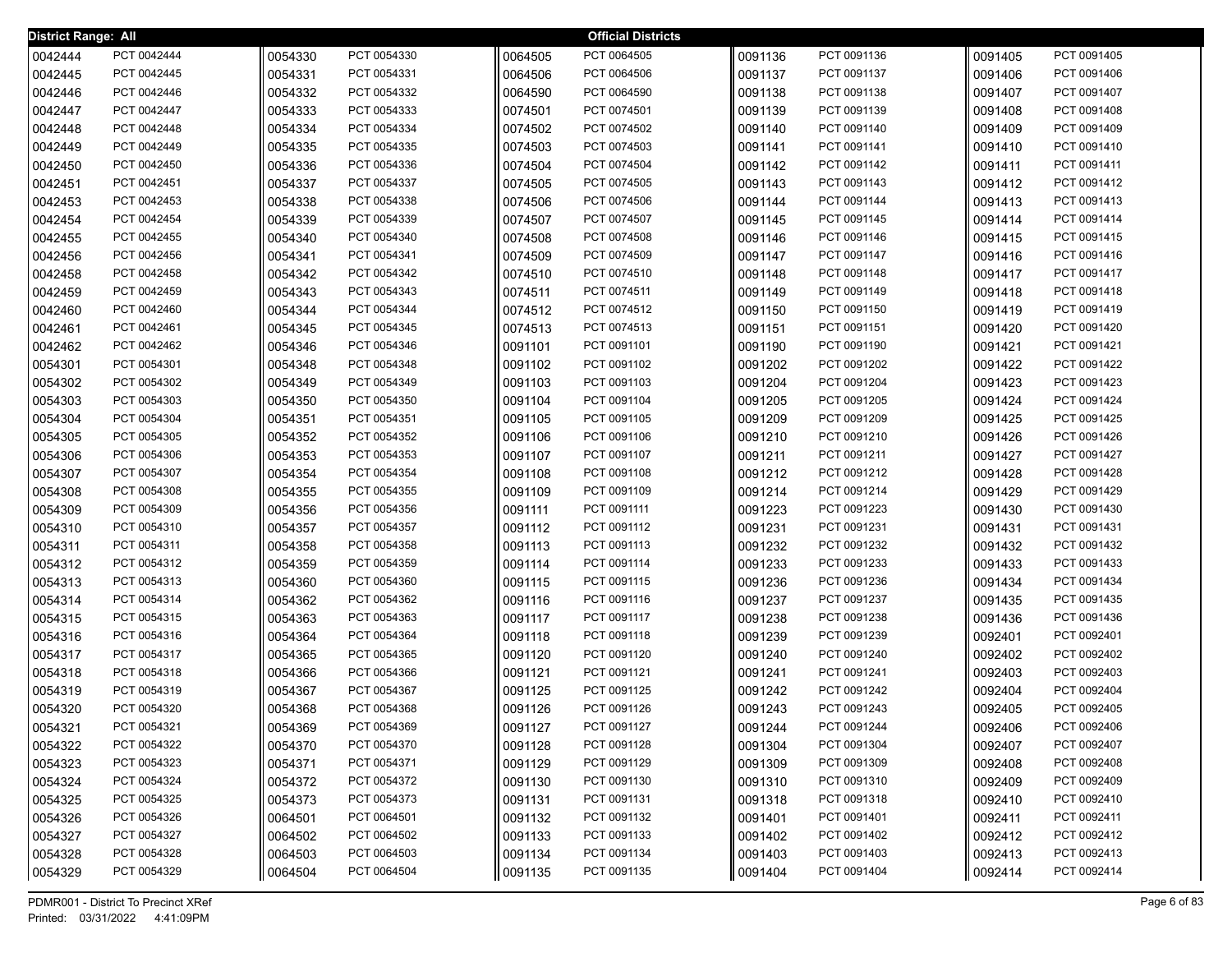| District Range: All |             |         |             |         | <b>Official Districts</b>   |         |                     |         |                                |
|---------------------|-------------|---------|-------------|---------|-----------------------------|---------|---------------------|---------|--------------------------------|
| 0092415             | PCT 0092415 | 0093522 | PCT 0093522 | 0094325 | PCT 0094325                 | 0084308 | PCT 0084308         |         | <b>5th Senatorial District</b> |
| 0092416             | PCT 0092416 | 0093523 | PCT 0093523 | 0094326 | PCT 0094326                 | 0084309 | PCT 0084309         |         |                                |
| 0092417             | PCT 0092417 | 0093526 | PCT 0093526 | 0094328 | PCT 0094328                 | 0084310 | PCT 0084310         |         | $*205$                         |
| 0092418             | PCT 0092418 | 0093527 | PCT 0093527 | 0094404 | PCT 0094404                 | 0084311 | PCT 0084311         | 0010201 | PCT 0010201                    |
| 0092419             | PCT 0092419 | 0093528 | PCT 0093528 | 0094405 | PCT 0094405                 | 0084312 | PCT 0084312         | 0010202 | PCT 0010202                    |
| 0092420             | PCT 0092420 | 0093529 | PCT 0093529 | 0094407 | PCT 0094407                 | 0084313 | PCT 0084313         | 0010203 | PCT 0010203                    |
| 0092421             | PCT 0092421 | 0093531 | PCT 0093531 | 0094408 | PCT 0094408                 | 0084314 | PCT 0084314         | 0010204 | PCT 0010204                    |
| 0092422             | PCT 0092422 | 0093532 | PCT 0093532 | 0094409 | PCT 0094409                 | 0084315 | PCT 0084315         | 0010205 | PCT 0010205                    |
| 0092423             | PCT 0092423 | 0093533 | PCT 0093533 | 0094414 | PCT 0094414                 | 0084316 | PCT 0084316         | 0010206 | PCT 0010206                    |
| 0092424             | PCT 0092424 | 0093534 | PCT 0093534 | 0094415 | PCT 0094415                 | 0084317 | PCT 0084317         | 0010207 | PCT 0010207                    |
| 0092425             | PCT 0092425 | 0093535 | PCT 0093535 | 0094416 | PCT 0094416                 | 0084318 | PCT 0084318         | 0010208 | PCT 0010208                    |
| 0092426             | PCT 0092426 | 0093536 | PCT 0093536 | 0094417 | PCT 0094417                 | 0084319 | PCT 0084319         | 0010209 | PCT 0010209                    |
| 0092427             | PCT 0092427 | 0093537 | PCT 0093537 | 0094418 | PCT 0094418                 | 0084320 | PCT 0084320         | 0010210 | PCT 0010210                    |
| 0092428             | PCT 0092428 | 0093538 | PCT 0093538 | 0094419 | PCT 0094419                 | 0084321 | PCT 0084321         | 0010211 | PCT 0010211                    |
| 0092429             | PCT 0092429 | 0093539 | PCT 0093539 | 0094420 | PCT 0094420                 | 0084322 | PCT 0084322         | 0010212 | PCT 0010212                    |
| 0092430             | PCT 0092430 | 0093541 | PCT 0093541 | 0094421 | PCT 0094421                 | 0084323 | PCT 0084323         | 0010213 | PCT 0010213                    |
| 0092431             | PCT 0092431 | 0093542 | PCT 0093542 | 0094422 | PCT 0094422                 | 0084324 | PCT 0084324         | 0010214 | PCT 0010214                    |
| 0092432             | PCT 0092432 | 0093543 | PCT 0093543 | 0094423 | PCT 0094423                 | 0084325 | PCT 0084325         | 0010215 | PCT 0010215                    |
| 0092433             | PCT 0092433 | 0093545 | PCT 0093545 | 0094424 | PCT 0094424                 | 0084326 | PCT 0084326         | 0010216 | PCT 0010216                    |
| 0092434             | PCT 0092434 | 0093547 | PCT 0093547 | 0094425 | PCT 0094425                 | 0093305 | PCT 0093305         | 0010217 | PCT 0010217                    |
| 0092435             | PCT 0092435 | 0093548 | PCT 0093548 | 0094503 | PCT 0094503                 | 0093501 | PCT 0093501         | 0010218 | PCT 0010218                    |
| 0092436             | PCT 0092436 | 0093549 | PCT 0093549 | 0094510 | PCT 0094510                 | 0093502 | PCT 0093502         | 0010219 | PCT 0010219                    |
| 0092437             | PCT 0092437 | 0094102 | PCT 0094102 | 0094511 | PCT 0094511                 | 0093512 | PCT 0093512         | 0010220 | PCT 0010220                    |
| 0092438             | PCT 0092438 | 0094103 | PCT 0094103 | 0094512 | PCT 0094512                 | 0093513 | PCT 0093513         | 0010221 | PCT 0010221                    |
| 0092439             | PCT 0092439 | 0094105 | PCT 0094105 | 0094513 | PCT 0094513                 | 0093515 | PCT 0093515         | 0010222 | PCT 0010222                    |
| 0092440             | PCT 0092440 | 0094106 | PCT 0094106 | 0094514 | PCT 0094514                 | 0093516 | PCT 0093516         | 0010223 | PCT 0010223                    |
| 0092441             | PCT 0092441 | 0094113 | PCT 0094113 | 0094515 | PCT 0094515                 | 0093520 | PCT 0093520         | 0010224 | PCT 0010224                    |
| 0092442             | PCT 0092442 | 0094115 | PCT 0094115 | 0094516 | PCT 0094516                 | 0093524 | PCT 0093524         | 0010225 | PCT 0010225                    |
| 0093101             | PCT 0093101 | 0094301 | PCT 0094301 | 0094519 | PCT 0094519                 | 0093525 | PCT 0093525         | 0010226 | PCT 0010226                    |
| 0093301             | PCT 0093301 | 0094302 | PCT 0094302 | 0094520 | PCT 0094520                 | 0093540 | PCT 0093540         | 0010227 | PCT 0010227                    |
| 0093302             | PCT 0093302 | 0094303 | PCT 0094303 | 0094521 | PCT 0094521                 | 0093544 | PCT 0093544         | 0010228 | PCT 0010228                    |
| 0093303             | PCT 0093303 | 0094304 | PCT 0094304 | 0094522 | PCT 0094522                 | 0093546 | PCT 0093546         | 0010229 | PCT 0010229                    |
| 0093304             | PCT 0093304 | 0094307 | PCT 0094307 | 0094523 | PCT 0094523                 | 0094318 | PCT 0094318         | 0010230 | PCT 0010230                    |
| 0093503             | PCT 0093503 | 0094308 | PCT 0094308 | 716     | Precincts                   | 0094319 | PCT 0094319         | 0010231 | PCT 0010231                    |
| 0093504             | PCT 0093504 | 0094311 | PCT 0094311 |         | 0 Portion Precincts         | 0094327 | PCT 0094327         | 0010232 | PCT 0010232                    |
| 0093505             | PCT 0093505 | 0094312 | PCT 0094312 |         | 13th Congressional District | 0094329 | PCT 0094329         | 0010233 | PCT 0010233                    |
| 0093506             | PCT 0093506 | 0094313 | PCT 0094313 |         |                             | 0094506 | PCT 0094506         | 0010234 | PCT 0010234                    |
| 0093507             | PCT 0093507 | 0094314 | PCT 0094314 |         | -113                        | 0094507 | PCT 0094507         | 0010235 | PCT 0010235                    |
| 0093508             | PCT 0093508 | 0094315 | PCT 0094315 | 0083301 | PCT 0083301                 | 0094508 | PCT 0094508         | 0010236 | PCT 0010236                    |
| 0093509             | PCT 0093509 | 0094316 | PCT 0094316 | 0084301 | PCT 0084301                 | 0094509 | PCT 0094509         | 0010237 | PCT 0010237                    |
| 0093510             | PCT 0093510 | 0094317 | PCT 0094317 | 0084302 | PCT 0084302                 | 0094517 | PCT 0094517         | 0010238 | PCT 0010238                    |
| 0093511             | PCT 0093511 | 0094320 | PCT 0094320 | 0084303 | PCT 0084303                 | 0094518 | PCT 0094518         | 0010239 | PCT 0010239                    |
| 0093517             | PCT 0093517 | 0094321 | PCT 0094321 | 0084304 | PCT 0084304                 |         | 50 Precincts        | 0010240 | PCT 0010240                    |
| 0093518             | PCT 0093518 | 0094322 | PCT 0094322 | 0084305 | PCT 0084305                 |         | 0 Portion Precincts | 0010241 | PCT 0010241                    |
| 0093519             | PCT 0093519 | 0094323 | PCT 0094323 | 0084306 | PCT 0084306                 |         |                     | 0010242 | PCT 0010242                    |
| 0093521             | PCT 0093521 | 0094324 | PCT 0094324 | 0084307 | PCT 0084307                 |         |                     | 0010243 | PCT 0010243                    |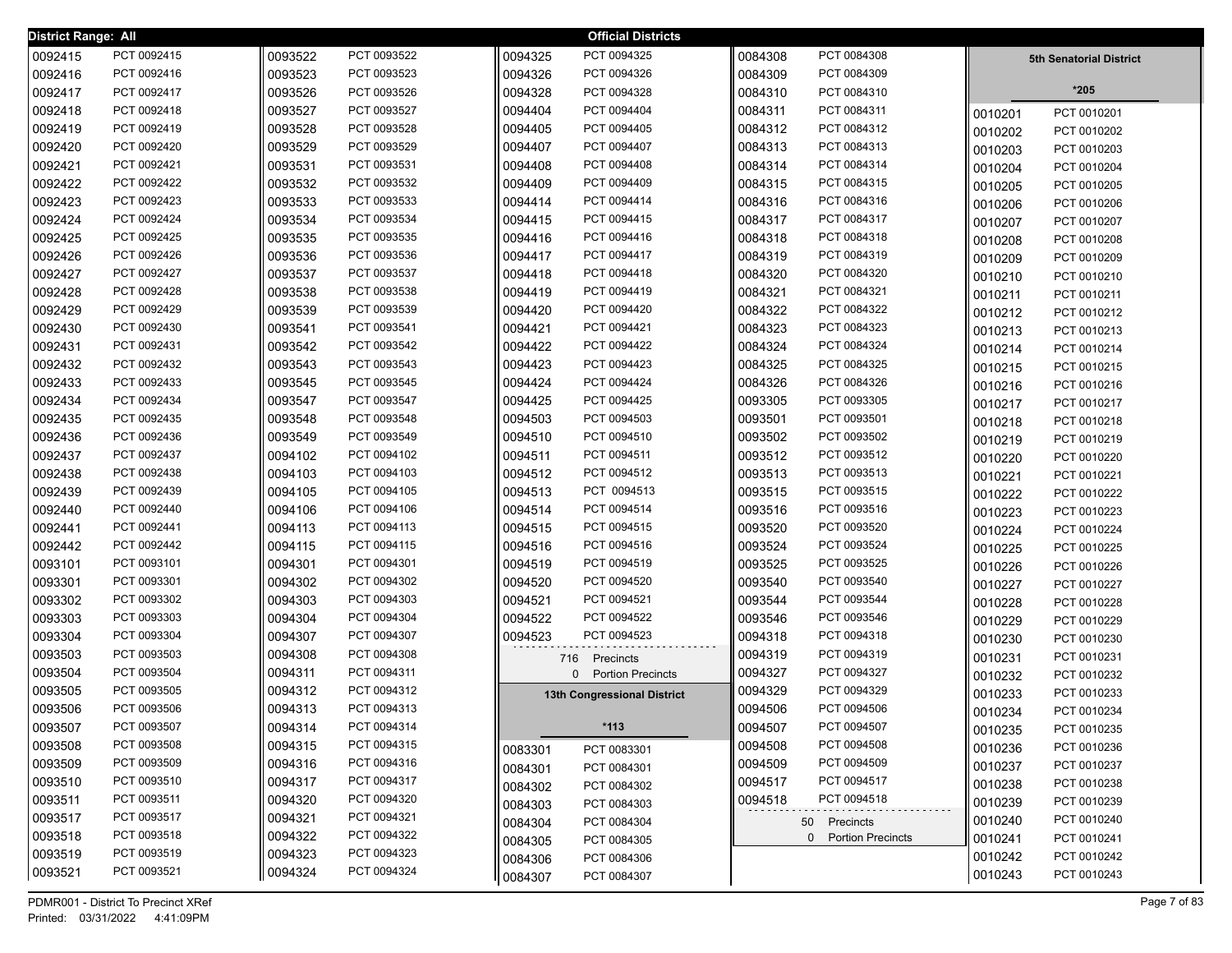| <b>District Range: All</b> |                            |         |                            |                    | <b>Official Districts</b> |         |                            |         |                            |
|----------------------------|----------------------------|---------|----------------------------|--------------------|---------------------------|---------|----------------------------|---------|----------------------------|
| 0010244                    | PCT 0010244                | 0011143 | PCT 0011143                | 0011217            | PCT 0011217               | 0011278 | PCT 0011278                | 0011405 | PCT 0011405                |
| 0010245                    | PCT 0010245                | 0011144 | PCT 0011144                | 0011218            | PCT 0011218               | 0011279 | PCT 0011279                | 0011406 | PCT 0011406                |
| 0010246                    | PCT 0010246                | 0011145 | PCT 0011145                | 0011219            | PCT 0011219               | 0011280 | PCT 0011280                | 0011407 | PCT 0011407                |
| 0010247                    | PCT 0010247                | 0011146 | PCT 0011146                | 0011220            | PCT 0011220               | 0011281 | PCT 0011281                | 0011408 | PCT 0011408                |
| 0011101                    | PCT 0011101                | 0011147 | PCT 0011147                | 0011221            | PCT 0011221               | 0011282 | PCT 0011282                | 0011409 | PCT 0011409                |
| 0011102                    | PCT 0011102                | 0011148 | PCT 0011148                | 0011222            | PCT 0011222               | 0011283 | PCT 0011283                | 0011410 | PCT 0011410                |
| 0011103                    | PCT 0011103                | 0011149 | PCT 0011149                | 0011223            | PCT 0011223               | 0011284 | PCT 0011284                | 0011411 | PCT 0011411                |
| 0011104                    | PCT 0011104                | 0011150 | PCT 0011150                | 0011224            | PCT 0011224               | 0011285 | PCT 0011285                | 0011412 | PCT 0011412                |
| 0011105                    | PCT 0011105                | 0011151 | PCT 0011151                | 0011225            | PCT 0011225               | 0011286 | PCT 0011286                | 0011413 | PCT 0011413                |
| 0011106                    | PCT 0011106                | 0011152 | PCT 0011152                | 0011226            | PCT 0011226               | 0011287 | PCT 0011287                | 0011414 | PCT 0011414                |
| 0011107                    | PCT 0011107                | 0011153 | PCT 0011153                | 0011227            | PCT 0011227               | 0011289 | PCT 0011289                | 0011415 | PCT 0011415                |
| 0011108                    | PCT 0011108                | 0011154 | PCT 0011154                | 0011228            | PCT 0011228               | 0011292 | PCT 0011292                | 0011416 | PCT 0011416                |
| 0011109                    | PCT 0011109                | 0011155 | PCT 0011155                | 0011229            | PCT 0011229               | 0011293 | PCT 0011293                | 0011417 | PCT 0011417                |
| 0011110                    | PCT 0011110                | 0011156 | PCT 0011156                | 0011230            | PCT 0011230               | 0011294 | PCT 0011294                | 0011418 | PCT 0011418                |
| 0011111                    | PCT 0011111                | 0011157 | PCT 0011157                | 0011231            | PCT 0011231               | 0011295 | PCT 0011295                | 0011419 | PCT 0011419                |
| 0011112                    | PCT 0011112                | 0011158 | PCT 0011158                | 0011232            | PCT 0011232               | 0011304 | PCT 0011304                | 0033501 | PCT 0033501                |
| 0011113                    | PCT 0011113                | 0011159 | PCT 0011159                | 0011235            | PCT 0011235               | 0011305 | PCT 0011305                | 0033502 | PCT 0033502                |
| 0011114                    | PCT 0011114                | 0011160 | PCT 0011160                | 0011236            | PCT 0011236               | 0011308 | PCT 0011308                | 0033503 | PCT 0033503                |
| 0011115                    | PCT 0011115                | 0011161 | PCT 0011161                | 0011237            | PCT 0011237               | 0011309 | PCT 0011309                | 0033504 | PCT 0033504                |
| 0011116                    | PCT 0011116                | 0011162 | PCT 0011162                | 0011238            | PCT 0011238               | 0011311 | PCT 0011311                | 0033505 | PCT 0033505                |
| 0011117                    | PCT 0011117                | 0011164 | PCT 0011164                | 0011239            | PCT 0011239               | 0011313 | PCT 0011313                | 0033506 | PCT 0033506                |
| 0011118                    | PCT 0011118                | 0011166 | PCT 0011166                | 0011240            | PCT 0011240               | 0011314 | PCT 0011314                | 0033507 | PCT 0033507                |
| 0011119                    | PCT 0011119                | 0011168 | PCT 0011168                | 0011241            | PCT 0011241               | 0011325 | PCT 0011325                | 0033508 | PCT 0033508                |
| 0011120                    | PCT 0011120                | 0011169 | PCT 0011169                | 0011243            | PCT 0011243               | 0011333 | PCT 0011333                | 0033509 | PCT 0033509                |
| 0011121                    | PCT 0011121                | 0011170 | PCT 0011170                | 0011245            | PCT 0011245               | 0011342 | PCT 0011342                | 0033510 | PCT 0033510                |
| 0011122                    | PCT 0011122                | 0011171 | PCT 0011171                | 0011246            | PCT 0011246               | 0011344 | PCT 0011344                | 0033511 | PCT 0033511                |
| 0011123                    | PCT 0011123                | 0011174 | PCT 0011174                | 0011247            | PCT 0011247               | 0011348 | PCT 0011348                | 0033512 | PCT 0033512                |
| 0011124                    | PCT 0011124                | 0011175 | PCT 0011175                | 0011248            | PCT 0011248               | 0011350 | PCT 0011350                | 0033513 | PCT 0033513                |
| 0011125                    | PCT 0011125                | 0011179 | PCT 0011179                | 0011250            | PCT 0011250               | 0011351 | PCT 0011351                | 0033514 | PCT 0033514                |
| 0011126                    | PCT 0011126                | 0011180 | PCT 0011180                | 0011252            | PCT 0011252               | 0011352 | PCT 0011352                | 0033515 | PCT 0033515                |
| 0011127                    | PCT 0011127                | 0011181 | PCT 0011181                | 0011254            | PCT 0011254               | 0011359 | PCT 0011359                | 0033516 | PCT 0033516                |
| 0011128                    | PCT 0011128                | 0011182 | PCT 0011182                | 0011258            | PCT 0011258               | 0011360 | PCT 0011360                | 0033517 | PCT 0033517                |
| 0011129                    | PCT 0011129                | 0011183 | PCT 0011183                | 0011260            | PCT 0011260               | 0011361 | PCT 0011361                | 0033518 | PCT 0033518                |
| 0011130                    | PCT 0011130                | 0011184 | PCT 0011184                | 0011261            | PCT 0011261               | 0011362 | PCT 0011362                | 0033519 | PCT 0033519                |
| 0011131                    | PCT 0011131                | 0011205 | PCT 0011205                | 0011262            | PCT 0011262               | 0011363 | PCT 0011363                | 0033520 | PCT 0033520                |
| 0011132                    | PCT 0011132                | 0011206 | PCT 0011206<br>PCT 0011207 | 0011263            | PCT 0011263               | 0011364 | PCT 0011364                | 0033521 | PCT 0033521                |
| 0011133                    | PCT 0011133                | 0011207 |                            | 0011265            | PCT 0011265               | 0011365 | PCT 0011365                | 0033522 | PCT 0033522                |
| 0011134                    | PCT 0011134                | 0011208 | PCT 0011208                | 0011266            | PCT 0011266               | 0011366 | PCT 0011366                | 0033523 | PCT 0033523                |
| 0011135                    | PCT 0011135                | 0011209 | PCT 0011209                | 0011267            | PCT 0011267               | 0011367 | PCT 0011367                | 0033524 | PCT 0033524<br>PCT 0033525 |
| 0011136                    | PCT 0011136                | 0011210 | PCT 0011210                | 0011268            | PCT 0011268               | 0011368 | PCT 0011368                | 0033525 |                            |
| 0011137                    | PCT 0011137                | 0011211 | PCT 0011211                | 0011269            | PCT 0011269               | 0011369 | PCT 0011369                | 0033526 | PCT 0033526<br>PCT 0033527 |
| 0011138                    | PCT 0011138<br>PCT 0011139 | 0011212 | PCT 0011212                | 0011270            | PCT 0011270               | 0011370 | PCT 0011370                | 0033527 | PCT 0033528                |
| 0011139                    |                            | 0011213 | PCT 0011213<br>PCT 0011214 | 0011271<br>0011274 | PCT 0011271               | 0011391 | PCT 0011391<br>PCT 0011401 | 0033528 |                            |
| 0011140                    | PCT 0011140<br>PCT 0011141 | 0011214 |                            | 0011275            | PCT 0011274               | 0011401 |                            | 0033529 | PCT 0033529<br>PCT 0033530 |
| 0011141                    |                            | 0011215 | PCT 0011215                |                    | PCT 0011275               | 0011403 | PCT 0011403                | 0033530 |                            |
| 0011142                    | PCT 0011142                | 0011216 | PCT 0011216                | 0011277            | PCT 0011277               | 0011404 | PCT 0011404                | 0033531 | PCT 0033531                |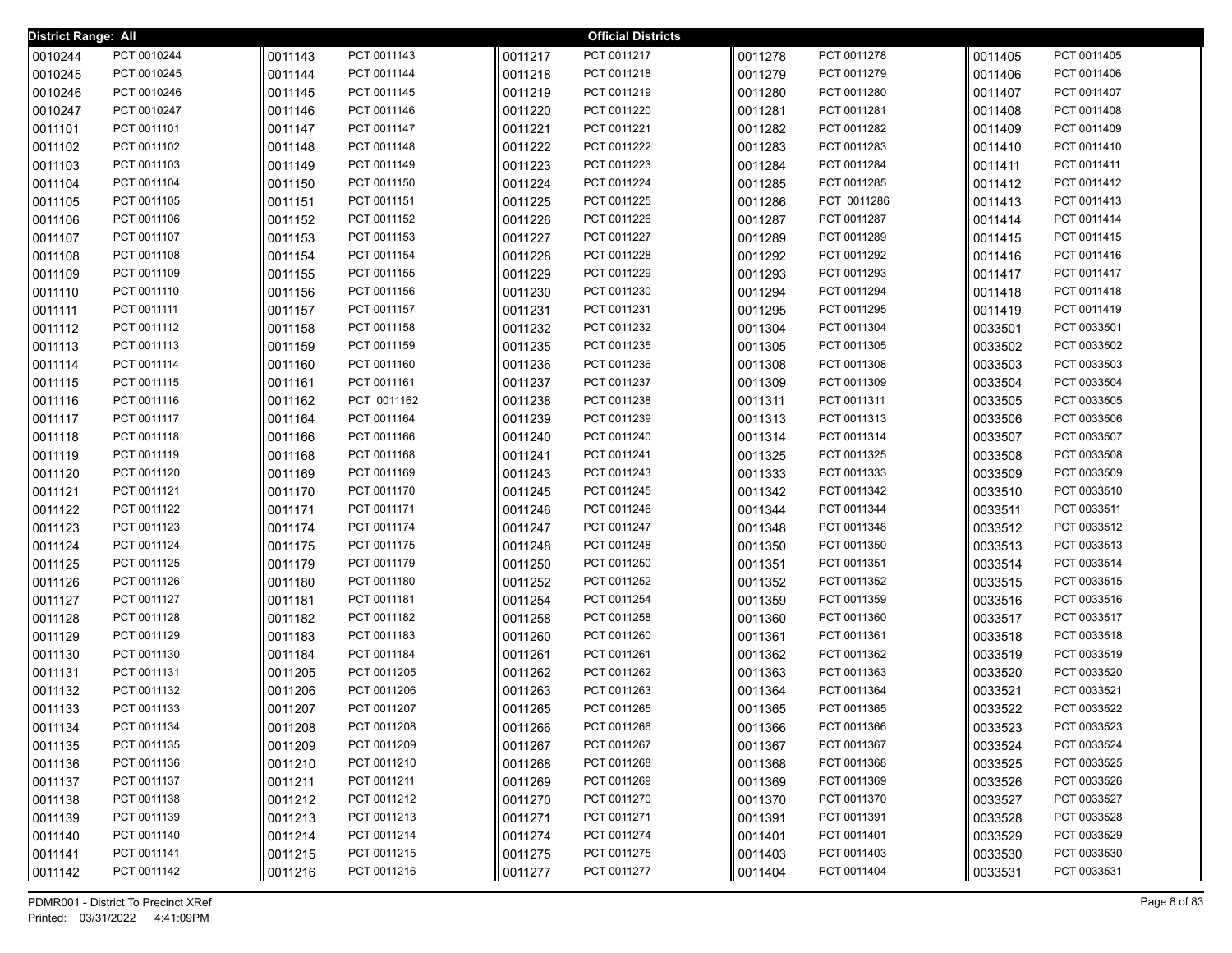| <b>District Range: All</b> |             |         |             |         | <b>Official Districts</b> |         |             |         |             |
|----------------------------|-------------|---------|-------------|---------|---------------------------|---------|-------------|---------|-------------|
| 0033532                    | PCT 0033532 | 0042402 | PCT 0042402 | 0042448 | PCT 0042448               | 0054334 | PCT 0054334 | 0074502 | PCT 0074502 |
| 0033533                    | PCT 0033533 | 0042403 | PCT 0042403 | 0042449 | PCT 0042449               | 0054335 | PCT 0054335 | 0074503 | PCT 0074503 |
| 0033534                    | PCT 0033534 | 0042404 | PCT 0042404 | 0042450 | PCT 0042450               | 0054336 | PCT 0054336 | 0074504 | PCT 0074504 |
| 0033535                    | PCT 0033535 | 0042405 | PCT 0042405 | 0042451 | PCT 0042451               | 0054337 | PCT 0054337 | 0074505 | PCT 0074505 |
| 0033536                    | PCT 0033536 | 0042406 | PCT 0042406 | 0042453 | PCT 0042453               | 0054338 | PCT 0054338 | 0074506 | PCT 0074506 |
| 0033537                    | PCT 0033537 | 0042407 | PCT 0042407 | 0042454 | PCT 0042454               | 0054339 | PCT 0054339 | 0074507 | PCT 0074507 |
| 0033538                    | PCT 0033538 | 0042408 | PCT 0042408 | 0042455 | PCT 0042455               | 0054340 | PCT 0054340 | 0074508 | PCT 0074508 |
| 0033539                    | PCT 0033539 | 0042409 | PCT 0042409 | 0042456 | PCT 0042456               | 0054341 | PCT 0054341 | 0074509 | PCT 0074509 |
| 0033540                    | PCT 0033540 | 0042410 | PCT 0042410 | 0042458 | PCT 0042458               | 0054342 | PCT 0054342 | 0074510 | PCT 0074510 |
| 0033541                    | PCT 0033541 | 0042411 | PCT 0042411 | 0042459 | PCT 0042459               | 0054343 | PCT 0054343 | 0074511 | PCT 0074511 |
| 0033542                    | PCT 0033542 | 0042412 | PCT 0042412 | 0042460 | PCT 0042460               | 0054344 | PCT 0054344 | 0074512 | PCT 0074512 |
| 0033543                    | PCT 0033543 | 0042413 | PCT 0042413 | 0042461 | PCT 0042461               | 0054345 | PCT 0054345 | 0074513 | PCT 0074513 |
| 0033544                    | PCT 0033544 | 0042414 | PCT 0042414 | 0042462 | PCT 0042462               | 0054346 | PCT 0054346 | 0083301 | PCT 0083301 |
| 0033545                    | PCT 0033545 | 0042415 | PCT 0042415 | 0054301 | PCT 0054301               | 0054348 | PCT 0054348 | 0084301 | PCT 0084301 |
| 0033546                    | PCT 0033546 | 0042416 | PCT 0042416 | 0054302 | PCT 0054302               | 0054349 | PCT 0054349 | 0084302 | PCT 0084302 |
| 0033547                    | PCT 0033547 | 0042417 | PCT 0042417 | 0054303 | PCT 0054303               | 0054350 | PCT 0054350 | 0084303 | PCT 0084303 |
| 0033548                    | PCT 0033548 | 0042418 | PCT 0042418 | 0054304 | PCT 0054304               | 0054351 | PCT 0054351 | 0084304 | PCT 0084304 |
| 0033549                    | PCT 0033549 | 0042419 | PCT 0042419 | 0054305 | PCT 0054305               | 0054352 | PCT 0054352 | 0084305 | PCT 0084305 |
| 0033550                    | PCT 0033550 | 0042420 | PCT 0042420 | 0054306 | PCT 0054306               | 0054353 | PCT 0054353 | 0084306 | PCT 0084306 |
| 0033551                    | PCT 0033551 | 0042421 | PCT 0042421 | 0054307 | PCT 0054307               | 0054354 | PCT 0054354 | 0084307 | PCT 0084307 |
| 0033552                    | PCT 0033552 | 0042422 | PCT 0042422 | 0054308 | PCT 0054308               | 0054355 | PCT 0054355 | 0084308 | PCT 0084308 |
| 0033553                    | PCT 0033553 | 0042423 | PCT 0042423 | 0054309 | PCT 0054309               | 0054356 | PCT 0054356 | 0084309 | PCT 0084309 |
| 0033554                    | PCT 0033554 | 0042424 | PCT 0042424 | 0054310 | PCT 0054310               | 0054357 | PCT 0054357 | 0084310 | PCT 0084310 |
| 0033555                    | PCT 0033555 | 0042425 | PCT 0042425 | 0054311 | PCT 0054311               | 0054358 | PCT 0054358 | 0084311 | PCT 0084311 |
| 0033556                    | PCT 0033556 | 0042426 | PCT 0042426 | 0054312 | PCT 0054312               | 0054359 | PCT 0054359 | 0084312 | PCT 0084312 |
| 0033557                    | PCT 0033557 | 0042427 | PCT 0042427 | 0054313 | PCT 0054313               | 0054360 | PCT 0054360 | 0084313 | PCT 0084313 |
| 0033558                    | PCT 0033558 | 0042428 | PCT 0042428 | 0054314 | PCT 0054314               | 0054362 | PCT 0054362 | 0084314 | PCT 0084314 |
| 0033559                    | PCT 0033559 | 0042429 | PCT 0042429 | 0054315 | PCT 0054315               | 0054363 | PCT 0054363 | 0084315 | PCT 0084315 |
| 0033560                    | PCT 0033560 | 0042430 | PCT 0042430 | 0054316 | PCT 0054316               | 0054364 | PCT 0054364 | 0084316 | PCT 0084316 |
| 0033561                    | PCT 0033561 | 0042431 | PCT 0042431 | 0054317 | PCT 0054317               | 0054365 | PCT 0054365 | 0084317 | PCT 0084317 |
| 0033562                    | PCT 0033562 | 0042432 | PCT 0042432 | 0054318 | PCT 0054318               | 0054366 | PCT 0054366 | 0084318 | PCT 0084318 |
| 0033563                    | PCT 0033563 | 0042433 | PCT 0042433 | 0054319 | PCT 0054319               | 0054367 | PCT 0054367 | 0084319 | PCT 0084319 |
| 0033564                    | PCT 0033564 | 0042434 | PCT 0042434 | 0054320 | PCT 0054320               | 0054368 | PCT 0054368 | 0084320 | PCT 0084320 |
| 0033565                    | PCT 0033565 | 0042435 | PCT 0042435 | 0054321 | PCT 0054321               | 0054369 | PCT 0054369 | 0084321 | PCT 0084321 |
| 0033566                    | PCT 0033566 | 0042436 | PCT 0042436 | 0054322 | PCT 0054322               | 0054370 | PCT 0054370 | 0084322 | PCT 0084322 |
| 0033567                    | PCT 0033567 | 0042437 | PCT 0042437 | 0054323 | PCT 0054323               | 0054371 | PCT 0054371 | 0084323 | PCT 0084323 |
| 0033568                    | PCT 0033568 | 0042438 | PCT 0042438 | 0054324 | PCT 0054324               | 0054372 | PCT 0054372 | 0084324 | PCT 0084324 |
| 0033569                    | PCT 0033569 | 0042439 | PCT 0042439 | 0054325 | PCT 0054325               | 0054373 | PCT 0054373 | 0084325 | PCT 0084325 |
| 0033570                    | PCT 0033570 | 0042440 | PCT 0042440 | 0054326 | PCT 0054326               | 0064501 | PCT 0064501 | 0084326 | PCT 0084326 |
| 0033571                    | PCT 0033571 | 0042441 | PCT 0042441 | 0054327 | PCT 0054327               | 0064502 | PCT 0064502 | 0091101 | PCT 0091101 |
| 0033572                    | PCT 0033572 | 0042442 | PCT 0042442 | 0054328 | PCT 0054328               | 0064503 | PCT 0064503 | 0091102 | PCT 0091102 |
| 0033573                    | PCT 0033573 | 0042443 | PCT 0042443 | 0054329 | PCT 0054329               | 0064504 | PCT 0064504 | 0091103 | PCT 0091103 |
| 0033574                    | PCT 0033574 | 0042444 | PCT 0042444 | 0054330 | PCT 0054330               | 0064505 | PCT 0064505 | 0091104 | PCT 0091104 |
| 0033575                    | PCT 0033575 | 0042445 | PCT 0042445 | 0054331 | PCT 0054331               | 0064506 | PCT 0064506 | 0091105 | PCT 0091105 |
| 0033576                    | PCT 0035576 | 0042446 | PCT 0042446 | 0054332 | PCT 0054332               | 0064590 | PCT 0064590 | 0091106 | PCT 0091106 |
| 0042401                    | PCT 0042401 | 0042447 | PCT 0042447 | 0054333 | PCT 0054333               | 0074501 | PCT 0074501 | 0091107 | PCT 0091107 |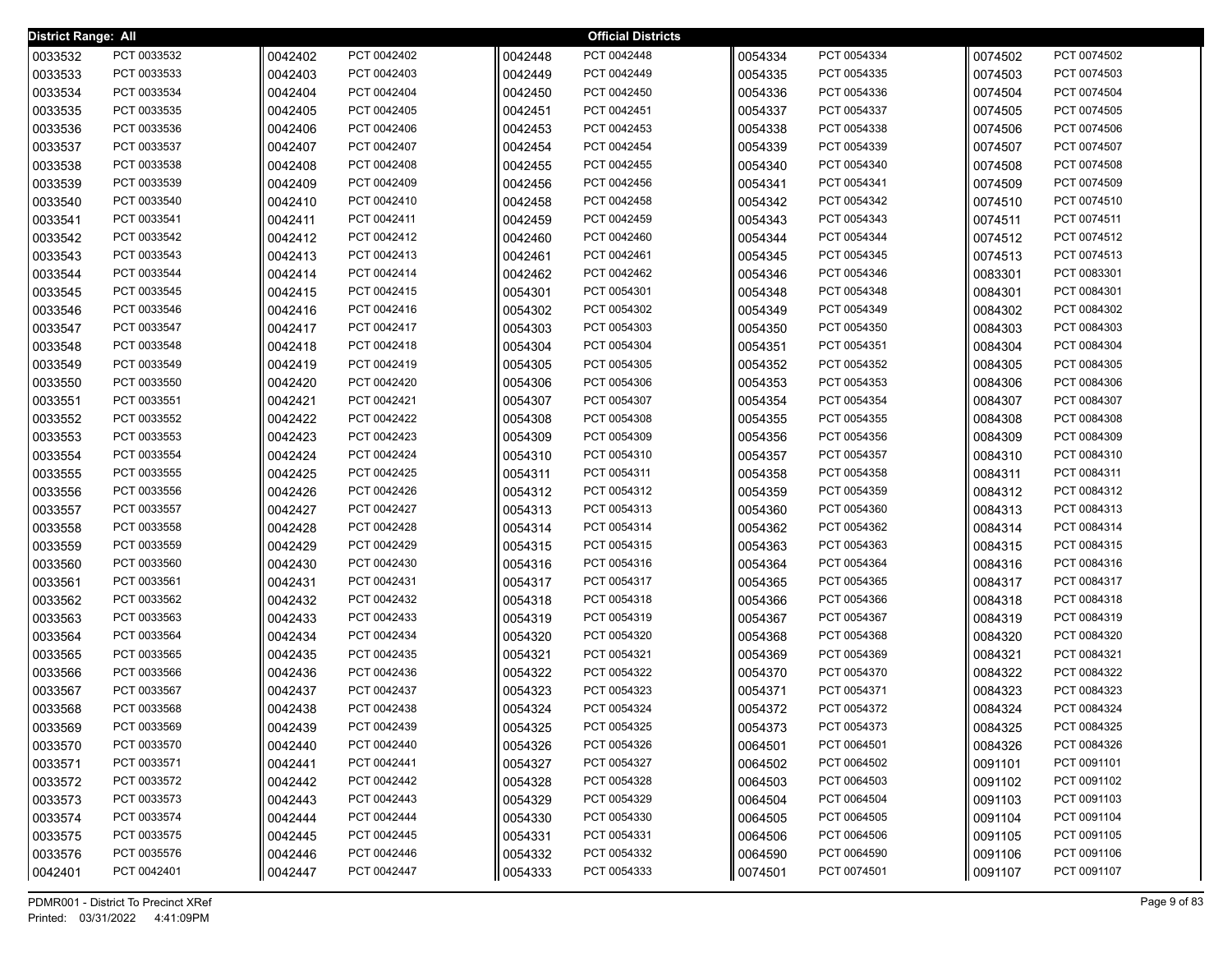| District Range: All |                            |                    |                            |                    | <b>Official Districts</b>  |                    |                            |                    |                            |
|---------------------|----------------------------|--------------------|----------------------------|--------------------|----------------------------|--------------------|----------------------------|--------------------|----------------------------|
| 0091108             | PCT 0091108                | 0091212            | PCT 0091212                | 0091428            | PCT 0091428                | 0092438            | PCT 0092438                | 0093538            | PCT 0093538                |
| 0091109             | PCT 0091109                | 0091214            | PCT 0091214                | 0091429            | PCT 0091429                | 0092439            | PCT 0092439                | 0093539            | PCT 0093539                |
| 0091111             | PCT 0091111                | 0091223            | PCT 0091223                | 0091430            | PCT 0091430                | 0092440            | PCT 0092440                | 0093540            | PCT 0093540                |
| 0091112             | PCT 0091112                | 0091231            | PCT 0091231                | 0091431            | PCT 0091431                | 0092441            | PCT 0092441                | 0093541            | PCT 0093541                |
| 0091113             | PCT 0091113                | 0091232            | PCT 0091232                | 0091432            | PCT 0091432                | 0092442            | PCT 0092442                | 0093542            | PCT 0093542                |
| 0091114             | PCT 0091114                | 0091233            | PCT 0091233                | 0091433            | PCT 0091433                | 0093101            | PCT 0093101                | 0093543            | PCT 0093543                |
| 0091115             | PCT 0091115                | 0091236            | PCT 0091236                | 0091434            | PCT 0091434                | 0093301            | PCT 0093301                | 0093544            | PCT 0093544                |
| 0091116             | PCT 0091116                | 0091237            | PCT 0091237                | 0091435            | PCT 0091435                | 0093302            | PCT 0093302                | 0093545            | PCT 0093545                |
| 0091117             | PCT 0091117                | 0091238            | PCT 0091238                | 0091436            | PCT 0091436                | 0093303            | PCT 0093303                | 0093546            | PCT 0093546                |
| 0091118             | PCT 0091118                | 0091239            | PCT 0091239                | 0092401            | PCT 0092401                | 0093304            | PCT 0093304                | 0093547            | PCT 0093547                |
| 0091120             | PCT 0091120                | 0091240            | PCT 0091240                | 0092402            | PCT 0092402                | 0093305            | PCT 0093305                | 0093548            | PCT 0093548                |
| 0091121             | PCT 0091121                | 0091241            | PCT 0091241                | 0092403            | PCT 0092403                | 0093501            | PCT 0093501                | 0093549            | PCT 0093549                |
| 0091125             | PCT 0091125                | 0091242            | PCT 0091242                | 0092404            | PCT 0092404                | 0093502            | PCT 0093502                | 0094102            | PCT 0094102                |
| 0091126             | PCT 0091126                | 0091243            | PCT 0091243                | 0092405            | PCT 0092405                | 0093503            | PCT 0093503                | 0094103            | PCT 0094103                |
| 0091127             | PCT 0091127                | 0091244            | PCT 0091244                | 0092406            | PCT 0092406                | 0093504            | PCT 0093504                | 0094105            | PCT 0094105                |
| 0091128             | PCT 0091128                | 0091304            | PCT 0091304                | 0092407            | PCT 0092407                | 0093505            | PCT 0093505                | 0094106            | PCT 0094106                |
| 0091129             | PCT 0091129                | 0091309            | PCT 0091309                | 0092408            | PCT 0092408                | 0093506            | PCT 0093506                | 0094113            | PCT 0094113                |
| 0091130             | PCT 0091130                | 0091310            | PCT 0091310                | 0092409            | PCT 0092409                | 0093507            | PCT 0093507                | 0094115            | PCT 0094115                |
| 0091131             | PCT 0091131                | 0091318            | PCT 0091318                | 0092410            | PCT 0092410                | 0093508            | PCT 0093508                | 0094301            | PCT 0094301                |
| 0091132             | PCT 0091132                | 0091401            | PCT 0091401                | 0092411            | PCT 0092411                | 0093509            | PCT 0093509                | 0094302            | PCT 0094302                |
| 0091133             | PCT 0091133                | 0091402            | PCT 0091402                | 0092412            | PCT 0092412                | 0093510            | PCT 0093510                | 0094303            | PCT 0094303                |
| 0091134             | PCT 0091134                | 0091403            | PCT 0091403                | 0092413            | PCT 0092413                | 0093511            | PCT 0093511                | 0094304            | PCT 0094304                |
| 0091135             | PCT 0091135                | 0091404            | PCT 0091404                | 0092414            | PCT 0092414                | 0093512            | PCT 0093512                | 0094307            | PCT 0094307                |
| 0091136             | PCT 0091136                | 0091405            | PCT 0091405                | 0092415            | PCT 0092415                | 0093513            | PCT 0093513                | 0094308            | PCT 0094308                |
| 0091137             | PCT 0091137                | 0091406            | PCT 0091406                | 0092416            | PCT 0092416                | 0093515            | PCT 0093515                | 0094311            | PCT 0094311                |
| 0091138             | PCT 0091138                | 0091407            | PCT 0091407                | 0092417            | PCT 0092417                | 0093516            | PCT 0093516                | 0094312            | PCT 0094312                |
| 0091139             | PCT 0091139                | 0091408            | PCT 0091408                | 0092418            | PCT 0092418                | 0093517            | PCT 0093517                | 0094313            | PCT 0094313                |
| 0091140             | PCT 0091140                | 0091409            | PCT 0091409                | 0092419            | PCT 0092419                | 0093518            | PCT 0093518                | 0094314            | PCT 0094314                |
| 0091141             | PCT 0091141                | 0091410            | PCT 0091410                | 0092420            | PCT 0092420                | 0093519            | PCT 0093519                | 0094315            | PCT 0094315                |
| 0091142             | PCT 0091142                | 0091411            | PCT 0091411                | 0092421            | PCT 0092421                | 0093520            | PCT 0093520                | 0094316            | PCT 0094316                |
| 0091143             | PCT 0091143                | 0091412            | PCT 0091412                | 0092422            | PCT 0092422                | 0093521            | PCT 0093521                | 0094317            | PCT 0094317                |
| 0091144             | PCT 0091144                | 0091413            | PCT 0091413                | 0092423            | PCT 0092423                | 0093522            | PCT 0093522                | 0094318            | PCT 0094318                |
| 0091145             | PCT 0091145                | 0091414            | PCT 0091414                | 0092424            | PCT 0092424                | 0093523            | PCT 0093523                | 0094319            | PCT 0094319                |
| 0091146             | PCT 0091146                | 0091415            | PCT 0091415                | 0092425            | PCT 0092425                | 0093524            | PCT 0093524                | 0094320            | PCT 0094320                |
| 0091147             | PCT 0091147                | 0091416            | PCT 0091416                | 0092426            | PCT 0092426                | 0093525            | PCT 0093525                | 0094321            | PCT 0094321                |
| 0091148             | PCT 0091148                | 0091417            | PCT 0091417                | 0092427            | PCT 0092427                | 0093526            | PCT 0093526                | 0094322            | PCT 0094322                |
| 0091149             | PCT 0091149<br>PCT 0091150 | 0091418            | PCT 0091418<br>PCT 0091419 | 0092428            | PCT 0092428<br>PCT 0092429 | 0093527            | PCT 0093527<br>PCT 0093528 | 0094323            | PCT 0094323<br>PCT 0094324 |
| 0091150             | PCT 0091151                | 0091419            | PCT 0091420                | 0092429            |                            | 0093528            |                            | 0094324            | PCT 0094325                |
| 0091151             | PCT 0091190                | 0091420            | PCT 0091421                | 0092430            | PCT 0092430<br>PCT 0092431 | 0093529            | PCT 0093529<br>PCT 0093531 | 0094325            | PCT 0094326                |
| 0091190             | PCT 0091202                | 0091421            | PCT 0091422                | 0092431            | PCT 0092432                | 0093531            | PCT 0093532                | 0094326            | PCT 0094327                |
| 0091202             | PCT 0091204                | 0091422            | PCT 0091423                | 0092432            | PCT 0092433                | 0093532            | PCT 0093533                | 0094327            | PCT 0094328                |
| 0091204<br>0091205  | PCT 0091205                | 0091423<br>0091424 | PCT 0091424                | 0092433<br>0092434 | PCT 0092434                | 0093533<br>0093534 | PCT 0093534                | 0094328<br>0094329 | PCT 0094329                |
| 0091209             | PCT 0091209                | 0091425            | PCT 0091425                | 0092435            | PCT 0092435                | 0093535            | PCT 0093535                | 0094404            | PCT 0094404                |
| 0091210             | PCT 0091210                | 0091426            | PCT 0091426                | 0092436            | PCT 0092436                | 0093536            | PCT 0093536                | 0094405            | PCT 0094405                |
| 0091211             | PCT 0091211                | 0091427            | PCT 0091427                | 0092437            | PCT 0092437                | 0093537            | PCT 0093537                | 0094407            | PCT 0094407                |
|                     |                            |                    |                            |                    |                            |                    |                            |                    |                            |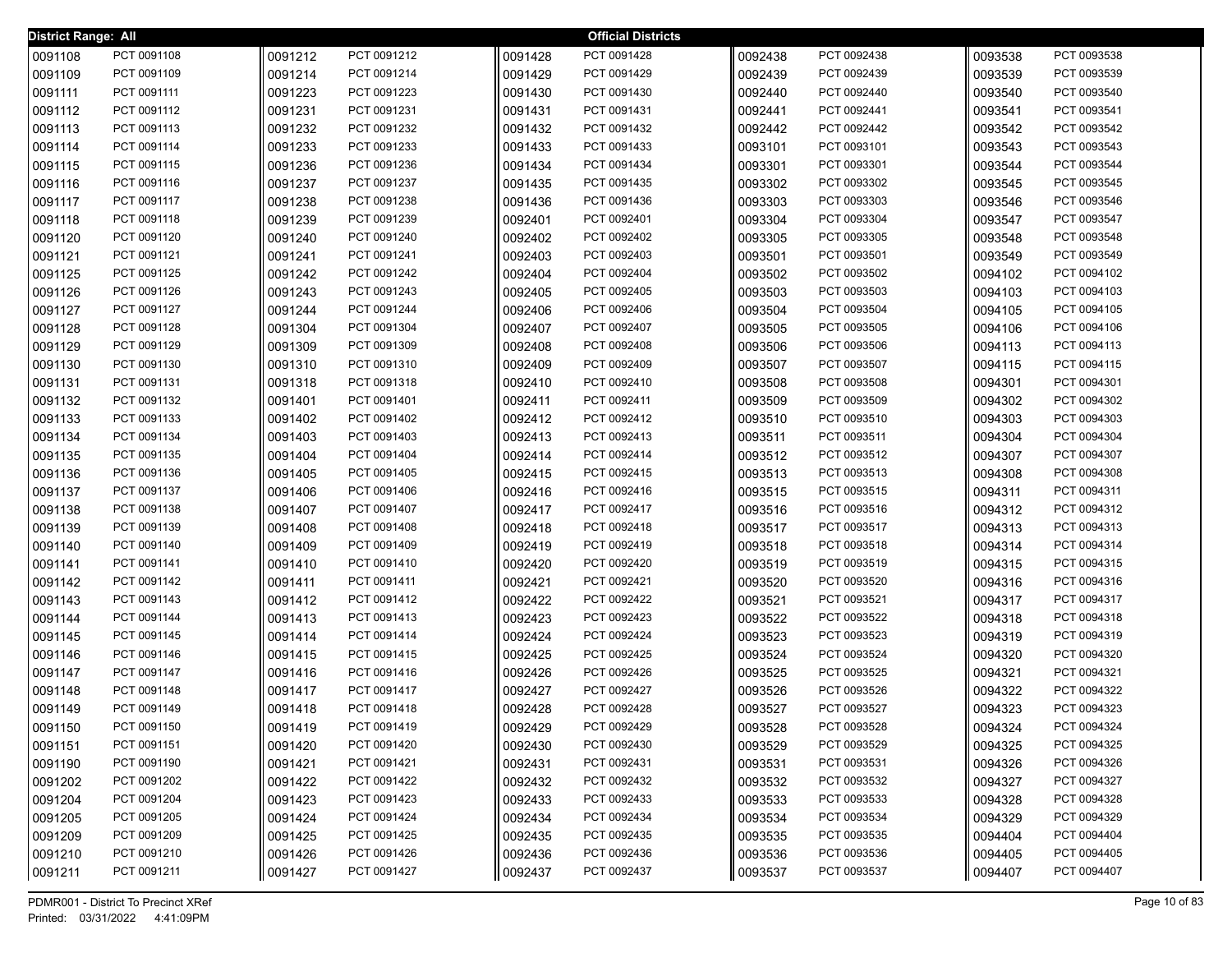| <b>District Range: All</b> |                          |         |             |         | <b>Official Districts</b> |         |             |         |             |
|----------------------------|--------------------------|---------|-------------|---------|---------------------------|---------|-------------|---------|-------------|
| 0094408                    | PCT 0094408              | 0042406 | PCT 0042406 | 0042453 | PCT 0042453               | 0054338 | PCT 0054338 | 0074506 | PCT 0074506 |
| 0094409                    | PCT 0094409              | 0042407 | PCT 0042407 | 0042454 | PCT 0042454               | 0054339 | PCT 0054339 | 0074507 | PCT 0074507 |
| 0094414                    | PCT 0094414              | 0042408 | PCT 0042408 | 0042455 | PCT 0042455               | 0054340 | PCT 0054340 | 0074508 | PCT 0074508 |
| 0094415                    | PCT 0094415              | 0042409 | PCT 0042409 | 0042456 | PCT 0042456               | 0054341 | PCT 0054341 | 0074509 | PCT 0074509 |
| 0094416                    | PCT 0094416              | 0042410 | PCT 0042410 | 0042458 | PCT 0042458               | 0054342 | PCT 0054342 | 0074510 | PCT 0074510 |
| 0094417                    | PCT 0094417              | 0042411 | PCT 0042411 | 0042459 | PCT 0042459               | 0054343 | PCT 0054343 | 0074511 | PCT 0074511 |
| 0094418                    | PCT 0094418              | 0042412 | PCT 0042412 | 0042460 | PCT 0042460               | 0054344 | PCT 0054344 | 0074512 | PCT 0074512 |
| 0094419                    | PCT 0094419              | 0042413 | PCT 0042413 | 0042461 | PCT 0042461               | 0054345 | PCT 0054345 | 0074513 | PCT 0074513 |
| 0094420                    | PCT 0094420              | 0042414 | PCT 0042414 | 0042462 | PCT 0042462               | 0054346 | PCT 0054346 | 0083301 | PCT 0083301 |
| 0094421                    | PCT 0094421              | 0042415 | PCT 0042415 | 0054301 | PCT 0054301               | 0054348 | PCT 0054348 | 0084301 | PCT 0084301 |
| 0094422                    | PCT 0094422              | 0042416 | PCT 0042416 | 0054302 | PCT 0054302               | 0054349 | PCT 0054349 | 0084302 | PCT 0084302 |
| 0094423                    | PCT 0094423              | 0042417 | PCT 0042417 | 0054303 | PCT 0054303               | 0054350 | PCT 0054350 | 0084303 | PCT 0084303 |
| 0094424                    | PCT 0094424              | 0042418 | PCT 0042418 | 0054304 | PCT 0054304               | 0054351 | PCT 0054351 | 0084304 | PCT 0084304 |
| 0094425                    | PCT 0094425              | 0042419 | PCT 0042419 | 0054305 | PCT 0054305               | 0054352 | PCT 0054352 | 0084305 | PCT 0084305 |
| 0094503                    | PCT 0094503              | 0042420 | PCT 0042420 | 0054306 | PCT 0054306               | 0054353 | PCT 0054353 | 0084306 | PCT 0084306 |
| 0094506                    | PCT 0094506              | 0042421 | PCT 0042421 | 0054307 | PCT 0054307               | 0054354 | PCT 0054354 | 0084307 | PCT 0084307 |
| 0094507                    | PCT 0094507              | 0042422 | PCT 0042422 | 0054308 | PCT 0054308               | 0054355 | PCT 0054355 | 0084308 | PCT 0084308 |
| 0094508                    | PCT 0094508              | 0042423 | PCT 0042423 | 0054309 | PCT 0054309               | 0054356 | PCT 0054356 | 0084309 | PCT 0084309 |
| 0094509                    | PCT 0094509              | 0042424 | PCT 0042424 | 0054310 | PCT 0054310               | 0054357 | PCT 0054357 | 0084310 | PCT 0084310 |
| 0094510                    | PCT 0094510              | 0042425 | PCT 0042425 | 0054311 | PCT 0054311               | 0054358 | PCT 0054358 | 0084311 | PCT 0084311 |
| 0094511                    | PCT 0094511              | 0042426 | PCT 0042426 | 0054312 | PCT 0054312               | 0054359 | PCT 0054359 | 0084312 | PCT 0084312 |
| 0094512                    | PCT 0094512              | 0042427 | PCT 0042427 | 0054313 | PCT 0054313               | 0054360 | PCT 0054360 | 0084313 | PCT 0084313 |
| 0094513                    | PCT 0094513              | 0042428 | PCT 0042428 | 0054314 | PCT 0054314               | 0054362 | PCT 0054362 | 0084314 | PCT 0084314 |
| 0094514                    | PCT 0094514              | 0042429 | PCT 0042429 | 0054315 | PCT 0054315               | 0054363 | PCT 0054363 | 0084315 | PCT 0084315 |
| 0094515                    | PCT 0094515              | 0042430 | PCT 0042430 | 0054316 | PCT 0054316               | 0054364 | PCT 0054364 | 0084316 | PCT 0084316 |
| 0094516                    | PCT 0094516              | 0042431 | PCT 0042431 | 0054317 | PCT 0054317               | 0054365 | PCT 0054365 | 0084317 | PCT 0084317 |
| 0094517                    | PCT 0094517              | 0042432 | PCT 0042432 | 0054318 | PCT 0054318               | 0054366 | PCT 0054366 | 0084318 | PCT 0084318 |
| 0094518                    | PCT 0094518              | 0042433 | PCT 0042433 | 0054319 | PCT 0054319               | 0054367 | PCT 0054367 | 0084319 | PCT 0084319 |
| 0094519                    | PCT 0094519              | 0042434 | PCT 0042434 | 0054320 | PCT 0054320               | 0054368 | PCT 0054368 | 0084320 | PCT 0084320 |
| 0094520                    | PCT 0094520              | 0042435 | PCT 0042435 | 0054321 | PCT 0054321               | 0054369 | PCT 0054369 | 0084321 | PCT 0084321 |
| 0094521                    | PCT 0094521              | 0042436 | PCT 0042436 | 0054322 | PCT 0054322               | 0054370 | PCT 0054370 | 0084322 | PCT 0084322 |
| 0094522                    | PCT 0094522              | 0042437 | PCT 0042437 | 0054323 | PCT 0054323               | 0054371 | PCT 0054371 | 0084323 | PCT 0084323 |
| 0094523                    | PCT 0094523              | 0042438 | PCT 0042438 | 0054324 | PCT 0054324               | 0054372 | PCT 0054372 | 0084324 | PCT 0084324 |
| 766                        | Precincts                | 0042439 | PCT 0042439 | 0054325 | PCT 0054325               | 0054373 | PCT 0054373 | 0084325 | PCT 0084325 |
| 0                          | <b>Portion Precincts</b> | 0042440 | PCT 0042440 | 0054326 | PCT 0054326               | 0064501 | PCT 0064501 | 0084326 | PCT 0084326 |
|                            | 9th Assembly District    | 0042441 | PCT 0042441 | 0054327 | PCT 0054327               | 0064502 | PCT 0064502 | 0091113 | PCT 0091113 |
|                            |                          | 0042442 | PCT 0042442 | 0054328 | PCT 0054328               | 0064503 | PCT 0064503 | 0091121 | PCT 0091121 |
|                            | $*309$                   | 0042443 | PCT 0042443 | 0054329 | PCT 0054329               | 0064504 | PCT 0064504 | 0091133 | PCT 0091133 |
| 0011184                    | PCT 0011184              | 0042444 | PCT 0042444 | 0054330 | PCT 0054330               | 0064505 | PCT 0064505 | 0091134 | PCT 0091134 |
| 0011218                    | PCT 0011218              | 0042445 | PCT 0042445 | 0054331 | PCT 0054331               | 0064506 | PCT 0064506 | 0091135 | PCT 0091135 |
| 0011417                    | PCT 0011417              | 0042446 | PCT 0042446 | 0054332 | PCT 0054332               | 0064590 | PCT 0064590 | 0091136 | PCT 0091136 |
| 0042401                    | PCT 0042401              | 0042447 | PCT 0042447 | 0054333 | PCT 0054333               | 0074501 | PCT 0074501 | 0091137 | PCT 0091137 |
| 0042402                    | PCT 0042402              | 0042448 | PCT 0042448 | 0054334 | PCT 0054334               | 0074502 | PCT 0074502 | 0091138 | PCT 0091138 |
| 0042403                    | PCT 0042403              | 0042449 | PCT 0042449 | 0054335 | PCT 0054335               | 0074503 | PCT 0074503 | 0091139 | PCT 0091139 |
| 0042404                    | PCT 0042404              | 0042450 | PCT 0042450 | 0054336 | PCT 0054336               | 0074504 | PCT 0074504 | 0091140 | PCT 0091140 |
| 0042405                    | PCT 0042405              | 0042451 | PCT 0042451 | 0054337 | PCT 0054337               | 0074505 | PCT 0074505 | 0091141 | PCT 0091141 |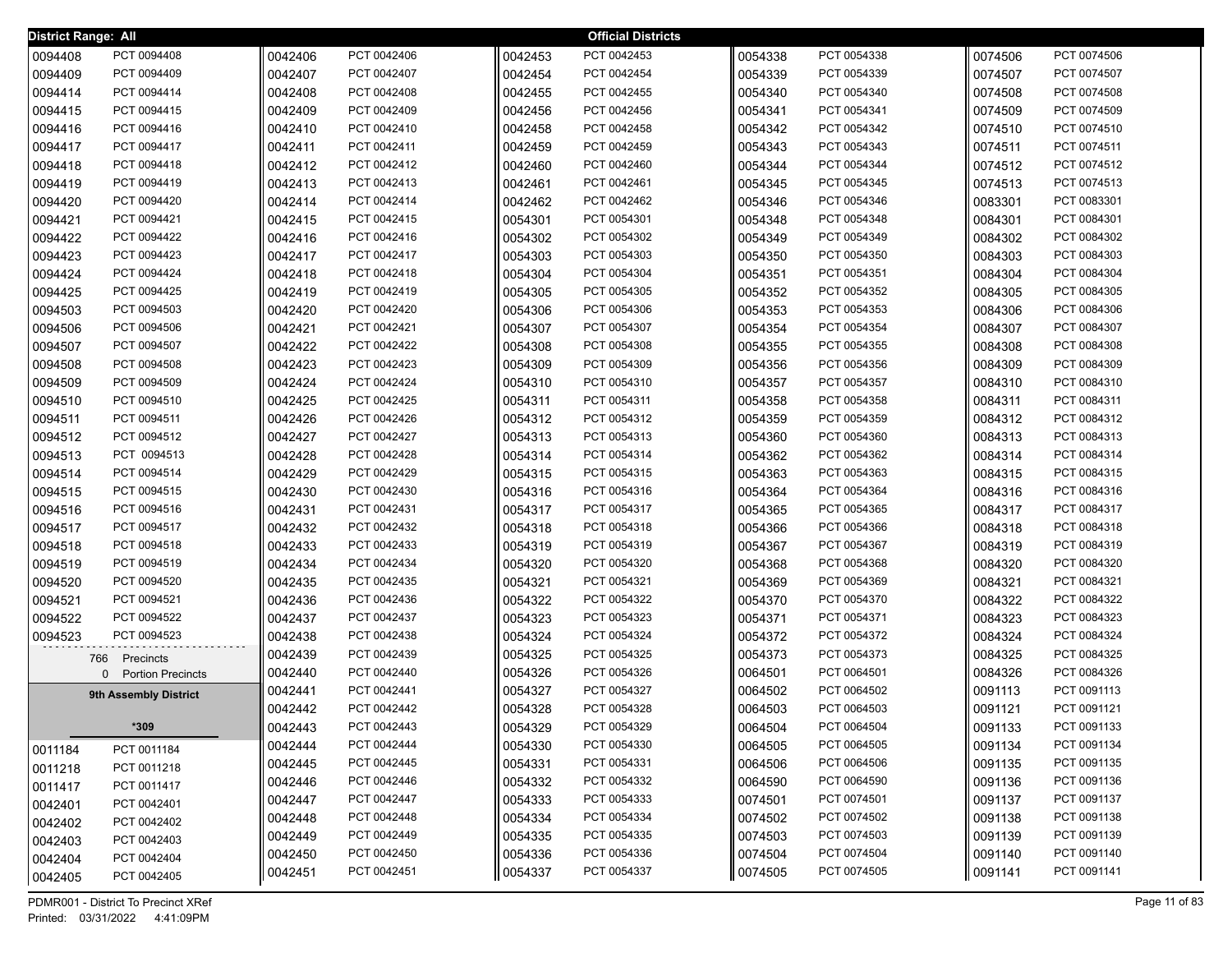| District Range: All |                            |         |             |         | <b>Official Districts</b> |         |                                          |         |             |
|---------------------|----------------------------|---------|-------------|---------|---------------------------|---------|------------------------------------------|---------|-------------|
| 0091142             | PCT 0091142                | 0092409 | PCT 0092409 | 0094105 | PCT 0094105               | 0094511 | PCT 0094511                              | 0010229 | PCT 0010229 |
| 0091214             | PCT 0091214                | 0092410 | PCT 0092410 | 0094301 | PCT 0094301               | 0094512 | PCT 0094512                              | 0010230 | PCT 0010230 |
| 0091238             | PCT 0091238                | 0092411 | PCT 0092411 | 0094302 | PCT 0094302               | 0094513 | PCT 0094513                              | 0010231 | PCT 0010231 |
| 0091239             | PCT 0091239                | 0092412 | PCT 0092412 | 0094303 | PCT 0094303               | 0094514 | PCT 0094514                              | 0010232 | PCT 0010232 |
| 0091401             | PCT 0091401                | 0092413 | PCT 0092413 | 0094304 | PCT 0094304               | 0094515 | PCT 0094515                              | 0010233 | PCT 0010233 |
| 0091402             | PCT 0091402                | 0092414 | PCT 0092414 | 0094307 | PCT 0094307               | 0094516 | PCT 0094516                              | 0010234 | PCT 0010234 |
| 0091403             | PCT 0091403                | 0092415 | PCT 0092415 | 0094308 | PCT 0094308               | 0094517 | PCT 0094517                              | 0010235 | PCT 0010235 |
| 0091404             | PCT 0091404                | 0092416 | PCT 0092416 | 0094311 | PCT 0094311               | 0094518 | PCT 0094518                              | 0010236 | PCT 0010236 |
| 0091405             | PCT 0091405                | 0092417 | PCT 0092417 | 0094312 | PCT 0094312               | 0094519 | PCT 0094519                              | 0010237 | PCT 0010237 |
| 0091406             | PCT 0091406                | 0092418 | PCT 0092418 | 0094313 | PCT 0094313               | 0094520 | PCT 0094520                              | 0010238 | PCT 0010238 |
| 0091407             | PCT 0091407                | 0092419 | PCT 0092419 | 0094314 | PCT 0094314               | 0094521 | PCT 0094521                              | 0010239 | PCT 0010239 |
| 0091408             | PCT 0091408                | 0092420 | PCT 0092420 | 0094316 | PCT 0094316               | 0094522 | PCT 0094522                              | 0010240 | PCT 0010240 |
| 0091409             | PCT 0091409                | 0092421 | PCT 0092421 | 0094317 | PCT 0094317               | 0094523 | PCT 0094523                              | 0010241 | PCT 0010241 |
| 0091410             | PCT 0091410                | 0092422 | PCT 0092422 | 0094318 | PCT 0094318               |         | 343 Precincts                            | 0010242 | PCT 0010242 |
| 0091411             | PCT 0091411                | 0092423 | PCT 0092423 | 0094319 | PCT 0094319               |         | <b>Portion Precincts</b><br>$\mathbf{0}$ | 0010243 | PCT 0010243 |
| 0091412             | PCT 0091412                | 0092424 | PCT 0092424 | 0094320 | PCT 0094320               |         | 13th Assembly District                   | 0010244 | PCT 0010244 |
| 0091413             | PCT 0091413                | 0092425 | PCT 0092425 | 0094321 | PCT 0094321               |         |                                          | 0010245 | PCT 0010245 |
| 0091414             | PCT 0091414                | 0092426 | PCT 0092426 | 0094322 | PCT 0094322               |         | $*313$                                   | 0010246 | PCT 0010246 |
| 0091415             | PCT 0091415                | 0092427 | PCT 0092427 | 0094323 | PCT 0094323               | 0010201 | PCT 0010201                              | 0010247 | PCT 0010247 |
| 0091416             | PCT 0091416                | 0092428 | PCT 0092428 | 0094326 | PCT 0094326               | 0010202 | PCT 0010202                              | 0011101 | PCT 0011101 |
| 0091417             | PCT 0091417                | 0092429 | PCT 0092429 | 0094327 | PCT 0094327               | 0010203 | PCT 0010203                              | 0011102 | PCT 0011102 |
| 0091418             | PCT 0091418                | 0092430 | PCT 0092430 | 0094328 | PCT 0094328               | 0010204 | PCT 0010204                              | 0011103 | PCT 0011103 |
| 0091419             | PCT 0091419                | 0092431 | PCT 0092431 | 0094329 | PCT 0094329               | 0010205 | PCT 0010205                              | 0011104 | PCT 0011104 |
| 0091420             | PCT 0091420                | 0092432 | PCT 0092432 | 0094404 | PCT 0094404               | 0010206 | PCT 0010206                              | 0011105 | PCT 0011105 |
| 0091421             | PCT 0091421                | 0092433 | PCT 0092433 | 0094405 | PCT 0094405               | 0010207 | PCT 0010207                              | 0011106 | PCT 0011106 |
| 0091422             | PCT 0091422                | 0092434 | PCT 0092434 | 0094407 | PCT 0094407               | 0010208 | PCT 0010208                              | 0011107 | PCT 0011107 |
| 0091423             | PCT 0091423                | 0092435 | PCT 0092435 | 0094408 | PCT 0094408               | 0010209 | PCT 0010209                              | 0011108 | PCT 0011108 |
| 0091424             | PCT 0091424                | 0092436 | PCT 0092436 | 0094409 | PCT 0094409               | 0010210 | PCT 0010210                              | 0011109 | PCT 0011109 |
| 0091425             | PCT 0091425                | 0092437 | PCT 0092437 | 0094414 | PCT 0094414               | 0010211 | PCT 0010211                              | 0011110 | PCT 0011110 |
| 0091426             | PCT 0091426                | 0092438 | PCT 0092438 | 0094415 | PCT 0094415               | 0010212 | PCT 0010212                              | 0011111 | PCT 0011111 |
| 0091427             | PCT 0091427                | 0092439 | PCT 0092439 | 0094416 | PCT 0094416               | 0010213 | PCT 0010213                              | 0011112 | PCT 0011112 |
| 0091428             | PCT 0091428                | 0092440 | PCT 0092440 | 0094417 | PCT 0094417               | 0010214 | PCT 0010214                              | 0011113 | PCT 0011113 |
| 0091430             | PCT 0091430                | 0092441 | PCT 0092441 | 0094418 | PCT 0094418               | 0010215 | PCT 0010215                              | 0011114 | PCT 0011114 |
| 0091431             | PCT 0091431                | 0092442 | PCT 0092442 | 0094419 | PCT 0094419               | 0010216 | PCT 0010216                              | 0011115 | PCT 0011115 |
| 0091432             | PCT 0091432                | 0093305 | PCT 0093305 | 0094420 | PCT 0094420               | 0010217 | PCT 0010217                              | 0011116 | PCT 0011116 |
| 0091433             | PCT 0091433                | 0093502 | PCT 0093502 | 0094421 | PCT 0094421               | 0010218 | PCT 0010218                              | 0011117 | PCT 0011117 |
| 0091434             | PCT 0091434                | 0093503 | PCT 0093503 | 0094422 | PCT 0094422               | 0010219 | PCT 0010219                              | 0011118 | PCT 0011118 |
| 0091435             | PCT 0091435                | 0093513 | PCT 0093513 | 0094423 | PCT 0094423               | 0010220 | PCT 0010220                              | 0011119 | PCT 0011119 |
| 0092401             | PCT 0092401                | 0093515 | PCT 0093515 | 0094424 | PCT 0094424               | 0010221 | PCT 0010221                              | 0011120 | PCT 0011120 |
| 0092402             | PCT 0092402                | 0093518 | PCT 0093518 | 0094425 | PCT 0094425               | 0010222 | PCT 0010222                              | 0011121 | PCT 0011121 |
| 0092403             | PCT 0092403                | 0093520 | PCT 0093520 | 0094503 | PCT 0094503               | 0010223 | PCT 0010223                              | 0011122 | PCT 0011122 |
| 0092404             | PCT 0092404<br>PCT 0092405 | 0093524 | PCT 0093524 | 0094506 | PCT 0094506               | 0010224 | PCT 0010224                              | 0011123 | PCT 0011123 |
| 0092405             |                            | 0093525 | PCT 0093525 | 0094507 | PCT 0094507               | 0010225 | PCT 0010225                              | 0011124 | PCT 0011124 |
| 0092406             | PCT 0092406                | 0093529 | PCT 0093529 | 0094508 | PCT 0094508               | 0010226 | PCT 0010226                              | 0011125 | PCT 0011125 |
| 0092407             | PCT 0092407                | 0093540 | PCT 0093540 | 0094509 | PCT 0094509               | 0010227 | PCT 0010227                              | 0011126 | PCT 0011126 |
| 0092408             | PCT 0092408                | 0094103 | PCT 0094103 | 0094510 | PCT 0094510               | 0010228 | PCT 0010228                              | 0011127 | PCT 0011127 |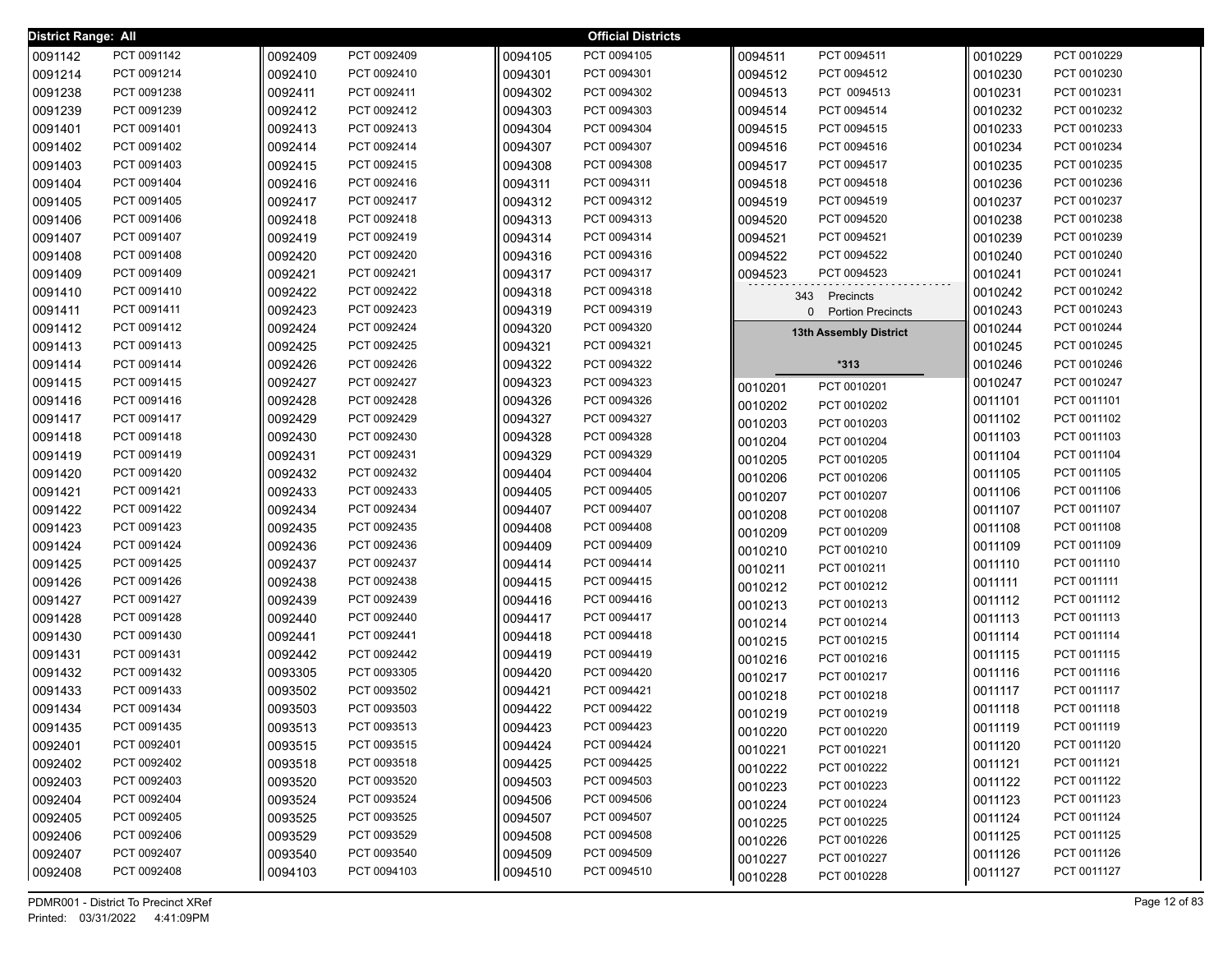| <b>District Range: All</b> |             |         |                            |         | <b>Official Districts</b> |         |             |         |                            |
|----------------------------|-------------|---------|----------------------------|---------|---------------------------|---------|-------------|---------|----------------------------|
| 0011128                    | PCT 0011128 | 0011182 | PCT 0011182                | 0011261 | PCT 0011261               | 0011362 | PCT 0011362 | 0033520 | PCT 0033520                |
| 0011129                    | PCT 0011129 | 0011183 | PCT 0011183                | 0011262 | PCT 0011262               | 0011363 | PCT 0011363 | 0033521 | PCT 0033521                |
| 0011130                    | PCT 0011130 | 0011205 | PCT 0011205                | 0011263 | PCT 0011263               | 0011364 | PCT 0011364 | 0033522 | PCT 0033522                |
| 0011131                    | PCT 0011131 | 0011206 | PCT 0011206                | 0011265 | PCT 0011265               | 0011365 | PCT 0011365 | 0033523 | PCT 0033523                |
| 0011132                    | PCT 0011132 | 0011207 | PCT 0011207                | 0011266 | PCT 0011266               | 0011366 | PCT 0011366 | 0033524 | PCT 0033524                |
| 0011133                    | PCT 0011133 | 0011208 | PCT 0011208                | 0011267 | PCT 0011267               | 0011367 | PCT 0011367 | 0033525 | PCT 0033525                |
| 0011134                    | PCT 0011134 | 0011209 | PCT 0011209                | 0011268 | PCT 0011268               | 0011368 | PCT 0011368 | 0033526 | PCT 0033526                |
| 0011135                    | PCT 0011135 | 0011210 | PCT 0011210                | 0011269 | PCT 0011269               | 0011369 | PCT 0011369 | 0033527 | PCT 0033527                |
| 0011136                    | PCT 0011136 | 0011211 | PCT 0011211                | 0011270 | PCT 0011270               | 0011370 | PCT 0011370 | 0033528 | PCT 0033528                |
| 0011137                    | PCT 0011137 | 0011212 | PCT 0011212                | 0011271 | PCT 0011271               | 0011391 | PCT 0011391 | 0033529 | PCT 0033529                |
| 0011138                    | PCT 0011138 | 0011213 | PCT 0011213                | 0011274 | PCT 0011274               | 0011401 | PCT 0011401 | 0033530 | PCT 0033530                |
| 0011139                    | PCT 0011139 | 0011214 | PCT 0011214                | 0011275 | PCT 0011275               | 0011403 | PCT 0011403 | 0033531 | PCT 0033531                |
| 0011140                    | PCT 0011140 | 0011215 | PCT 0011215                | 0011277 | PCT 0011277               | 0011404 | PCT 0011404 | 0033532 | PCT 0033532                |
| 0011141                    | PCT 0011141 | 0011216 | PCT 0011216                | 0011278 | PCT 0011278               | 0011405 | PCT 0011405 | 0033533 | PCT 0033533                |
| 0011142                    | PCT 0011142 | 0011217 | PCT 0011217                | 0011279 | PCT 0011279               | 0011406 | PCT 0011406 | 0033534 | PCT 0033534                |
| 0011143                    | PCT 0011143 | 0011219 | PCT 0011219                | 0011280 | PCT 0011280               | 0011407 | PCT 0011407 | 0033535 | PCT 0033535                |
| 0011144                    | PCT 0011144 | 0011220 | PCT 0011220                | 0011281 | PCT 0011281               | 0011408 | PCT 0011408 | 0033536 | PCT 0033536                |
| 0011145                    | PCT 0011145 | 0011221 | PCT 0011221                | 0011282 | PCT 0011282               | 0011409 | PCT 0011409 | 0033537 | PCT 0033537                |
| 0011146                    | PCT 0011146 | 0011222 | PCT 0011222                | 0011283 | PCT 0011283               | 0011410 | PCT 0011410 | 0033538 | PCT 0033538                |
| 0011147                    | PCT 0011147 | 0011223 | PCT 0011223                | 0011284 | PCT 0011284               | 0011411 | PCT 0011411 | 0033539 | PCT 0033539                |
| 0011148                    | PCT 0011148 | 0011224 | PCT 0011224                | 0011285 | PCT 0011285               | 0011412 | PCT 0011412 | 0033540 | PCT 0033540                |
| 0011149                    | PCT 0011149 | 0011225 | PCT 0011225                | 0011286 | PCT 0011286               | 0011413 | PCT 0011413 | 0033541 | PCT 0033541                |
| 0011150                    | PCT 0011150 | 0011226 | PCT 0011226                | 0011287 | PCT 0011287               | 0011414 | PCT 0011414 | 0033542 | PCT 0033542                |
| 0011151                    | PCT 0011151 | 0011227 | PCT 0011227                | 0011289 | PCT 0011289               | 0011415 | PCT 0011415 | 0033543 | PCT 0033543                |
| 0011152                    | PCT 0011152 | 0011228 | PCT 0011228                | 0011292 | PCT 0011292               | 0011416 | PCT 0011416 | 0033544 | PCT 0033544                |
| 0011153                    | PCT 0011153 | 0011229 | PCT 0011229                | 0011293 | PCT 0011293               | 0011418 | PCT 0011418 | 0033545 | PCT 0033545                |
| 0011154                    | PCT 0011154 | 0011230 | PCT 0011230                | 0011294 | PCT 0011294               | 0011419 | PCT 0011419 | 0033546 | PCT 0033546                |
| 0011155                    | PCT 0011155 | 0011231 | PCT 0011231                | 0011295 | PCT 0011295               | 0033501 | PCT 0033501 | 0033547 | PCT 0033547                |
| 0011156                    | PCT 0011156 | 0011232 | PCT 0011232                | 0011304 | PCT 0011304               | 0033502 | PCT 0033502 | 0033548 | PCT 0033548                |
| 0011157                    | PCT 0011157 | 0011235 | PCT 0011235                | 0011305 | PCT 0011305               | 0033503 | PCT 0033503 | 0033549 | PCT 0033549                |
| 0011158                    | PCT 0011158 | 0011236 | PCT 0011236                | 0011308 | PCT 0011308               | 0033504 | PCT 0033504 | 0033550 | PCT 0033550                |
| 0011159                    | PCT 0011159 | 0011237 | PCT 0011237                | 0011309 | PCT 0011309               | 0033505 | PCT 0033505 | 0033551 | PCT 0033551                |
| 0011160                    | PCT 0011160 | 0011238 | PCT 0011238                | 0011311 | PCT 0011311               | 0033506 | PCT 0033506 | 0033552 | PCT 0033552                |
| 0011161                    | PCT 0011161 | 0011239 | PCT 0011239                | 0011313 | PCT 0011313               | 0033507 | PCT 0033507 | 0033553 | PCT 0033553                |
| 0011162                    | PCT 0011162 | 0011240 | PCT 0011240                | 0011314 | PCT 0011314               | 0033508 | PCT 0033508 | 0033554 | PCT 0033554                |
| 0011164                    | PCT 0011164 | 0011241 | PCT 0011241                | 0011325 | PCT 0011325               | 0033509 | PCT 0033509 | 0033555 | PCT 0033555                |
| 0011166                    | PCT 0011166 | 0011243 | PCT 0011243                | 0011333 | PCT 0011333               | 0033510 | PCT 0033510 | 0033556 | PCT 0033556                |
| 0011168                    | PCT 0011168 | 0011245 | PCT 0011245                | 0011342 | PCT 0011342               | 0033511 | PCT 0033511 | 0033557 | PCT 0033557                |
| 0011169                    | PCT 0011169 | 0011246 | PCT 0011246                | 0011344 | PCT 0011344               | 0033512 | PCT 0033512 | 0033558 | PCT 0033558<br>PCT 0033559 |
| 0011170                    | PCT 0011170 | 0011247 | PCT 0011247                | 0011348 | PCT 0011348               | 0033513 | PCT 0033513 | 0033559 |                            |
| 0011171                    | PCT 0011171 | 0011248 | PCT 0011248                | 0011350 | PCT 0011350               | 0033514 | PCT 0033514 | 0033560 | PCT 0033560                |
| 0011174                    | PCT 0011174 | 0011250 | PCT 0011250                | 0011351 | PCT 0011351               | 0033515 | PCT 0033515 | 0033561 | PCT 0033561                |
| 0011175                    | PCT 0011175 | 0011252 | PCT 0011252<br>PCT 0011254 | 0011352 | PCT 0011352               | 0033516 | PCT 0033516 | 0033562 | PCT 0033562                |
| 0011179                    | PCT 0011179 | 0011254 |                            | 0011359 | PCT 0011359               | 0033517 | PCT 0033517 | 0033563 | PCT 0033563<br>PCT 0033564 |
| 0011180                    | PCT 0011180 | 0011258 | PCT 0011258                | 0011360 | PCT 0011360               | 0033518 | PCT 0033518 | 0033564 |                            |
| 0011181                    | PCT 0011181 | 0011260 | PCT 0011260                | 0011361 | PCT 0011361               | 0033519 | PCT 0033519 | 0033565 | PCT 0033565                |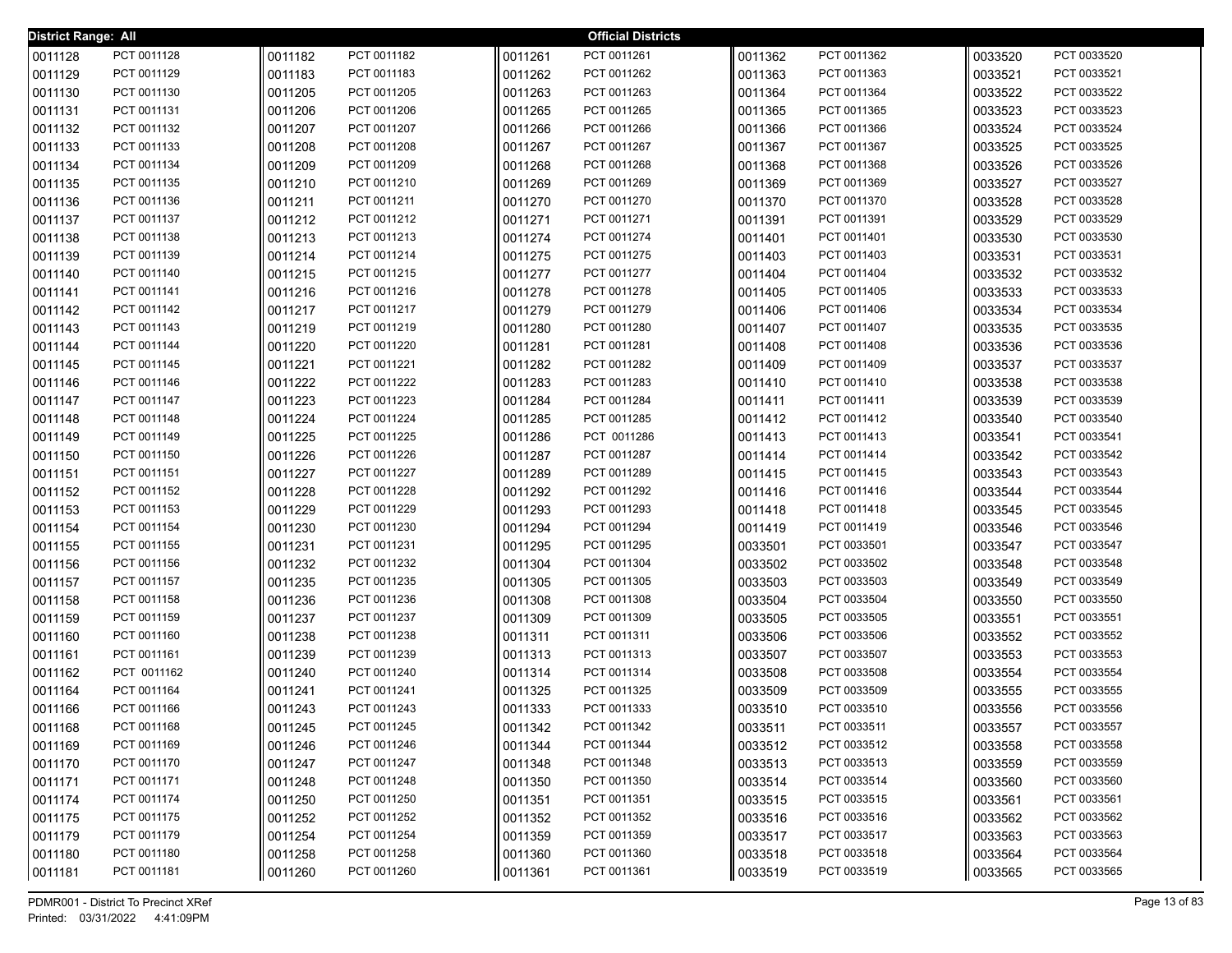| <b>District Range: All</b> |             |         |             |              | <b>Official Districts</b>     |         |             |         |             |
|----------------------------|-------------|---------|-------------|--------------|-------------------------------|---------|-------------|---------|-------------|
| 0033566                    | PCT 0033566 | 0091202 | PCT 0091202 | 0093527      | PCT 0093527                   | 0011112 | PCT 0011112 | 0011158 | PCT 0011158 |
| 0033567                    | PCT 0033567 | 0091204 | PCT 0091204 | 0093528      | PCT 0093528                   | 0011113 | PCT 0011113 | 0011159 | PCT 0011159 |
| 0033568                    | PCT 0033568 | 0091205 | PCT 0091205 | 0093531      | PCT 0093531                   | 0011114 | PCT 0011114 | 0011160 | PCT 0011160 |
| 0033569                    | PCT 0033569 | 0091209 | PCT 0091209 | 0093532      | PCT 0093532                   | 0011115 | PCT 0011115 | 0011161 | PCT 0011161 |
| 0033570                    | PCT 0033570 | 0091210 | PCT 0091210 | 0093533      | PCT 0093533                   | 0011116 | PCT 0011116 | 0011162 | PCT 0011162 |
| 0033571                    | PCT 0033571 | 0091211 | PCT 0091211 | 0093534      | PCT 0093534                   | 0011117 | PCT 0011117 | 0011164 | PCT 0011164 |
| 0033572                    | PCT 0033572 | 0091212 | PCT 0091212 | 0093535      | PCT 0093535                   | 0011118 | PCT 0011118 | 0011166 | PCT 0011166 |
| 0033573                    | PCT 0033573 | 0091223 | PCT 0091223 | 0093536      | PCT 0093536                   | 0011119 | PCT 0011119 | 0011168 | PCT 0011168 |
| 0033574                    | PCT 0033574 | 0091231 | PCT 0091231 | 0093537      | PCT 0093537                   | 0011120 | PCT 0011120 | 0011169 | PCT 0011169 |
| 0033575                    | PCT 0033575 | 0091232 | PCT 0091232 | 0093538      | PCT 0093538                   | 0011121 | PCT 0011121 | 0011170 | PCT 0011170 |
| 0033576                    | PCT 0035576 | 0091233 | PCT 0091233 | 0093539      | PCT 0093539                   | 0011122 | PCT 0011122 | 0011171 | PCT 0011171 |
| 0091101                    | PCT 0091101 | 0091236 | PCT 0091236 | 0093541      | PCT 0093541                   | 0011123 | PCT 0011123 | 0011174 | PCT 0011174 |
| 0091102                    | PCT 0091102 | 0091237 | PCT 0091237 | 0093542      | PCT 0093542                   | 0011124 | PCT 0011124 | 0011175 | PCT 0011175 |
| 0091103                    | PCT 0091103 | 0091240 | PCT 0091240 | 0093543      | PCT 0093543                   | 0011125 | PCT 0011125 | 0011179 | PCT 0011179 |
| 0091104                    | PCT 0091104 | 0091241 | PCT 0091241 | 0093544      | PCT 0093544                   | 0011126 | PCT 0011126 | 0011180 | PCT 0011180 |
| 0091105                    | PCT 0091105 | 0091242 | PCT 0091242 | 0093545      | PCT 0093545                   | 0011127 | PCT 0011127 | 0011181 | PCT 0011181 |
| 0091106                    | PCT 0091106 | 0091243 | PCT 0091243 | 0093546      | PCT 0093546                   | 0011128 | PCT 0011128 | 0011182 | PCT 0011182 |
| 0091107                    | PCT 0091107 | 0091244 | PCT 0091244 | 0093547      | PCT 0093547                   | 0011129 | PCT 0011129 | 0011183 | PCT 0011183 |
| 0091108                    | PCT 0091108 | 0091304 | PCT 0091304 | 0093548      | PCT 0093548                   | 0011130 | PCT 0011130 | 0011184 | PCT 0011184 |
| 0091109                    | PCT 0091109 | 0091309 | PCT 0091309 | 0093549      | PCT 0093549                   | 0011131 | PCT 0011131 | 0011359 | PCT 0011359 |
| 0091111                    | PCT 0091111 | 0091310 | PCT 0091310 | 0094102      | PCT 0094102                   | 0011132 | PCT 0011132 | 0091101 | PCT 0091101 |
| 0091112                    | PCT 0091112 | 0091318 | PCT 0091318 | 0094106      | PCT 0094106                   | 0011133 | PCT 0011133 | 0091102 | PCT 0091102 |
| 0091114                    | PCT 0091114 | 0091429 | PCT 0091429 | 0094113      | PCT 0094113                   | 0011134 | PCT 0011134 | 0091103 | PCT 0091103 |
| 0091115                    | PCT 0091115 | 0091436 | PCT 0091436 | 0094115      | PCT 0094115                   | 0011135 | PCT 0011135 | 0091104 | PCT 0091104 |
| 0091116                    | PCT 0091116 | 0093101 | PCT 0093101 | 0094315      | PCT 0094315                   | 0011136 | PCT 0011136 | 0091105 | PCT 0091105 |
| 0091117                    | PCT 0091117 | 0093301 | PCT 0093301 | 0094324      | PCT 0094324                   | 0011137 | PCT 0011137 | 0091106 | PCT 0091106 |
| 0091118                    | PCT 0091118 | 0093302 | PCT 0093302 | 0094325      | PCT 0094325                   | 0011138 | PCT 0011138 | 0091107 | PCT 0091107 |
| 0091120                    | PCT 0091120 | 0093303 | PCT 0093303 | 423          | Precincts                     | 0011139 | PCT 0011139 | 0091108 | PCT 0091108 |
| 0091125                    | PCT 0091125 | 0093304 | PCT 0093304 | $\mathbf{0}$ | <b>Portion Precincts</b>      | 0011140 | PCT 0011140 | 0091109 | PCT 0091109 |
| 0091126                    | PCT 0091126 | 0093501 | PCT 0093501 |              | <b>1st Supervisorial Dist</b> | 0011141 | PCT 0011141 | 0091111 | PCT 0091111 |
| 0091127                    | PCT 0091127 | 0093504 | PCT 0093504 |              |                               | 0011142 | PCT 0011142 | 0091112 | PCT 0091112 |
| 0091128                    | PCT 0091128 | 0093505 | PCT 0093505 |              | $*401$                        | 0011143 | PCT 0011143 | 0091113 | PCT 0091113 |
| 0091129                    | PCT 0091129 | 0093506 | PCT 0093506 | 0010245      | PCT 0010245                   | 0011144 | PCT 0011144 | 0091114 | PCT 0091114 |
| 0091130                    | PCT 0091130 | 0093507 | PCT 0093507 | 0010246      | PCT 0010246                   | 0011145 | PCT 0011145 | 0091115 | PCT 0091115 |
| 0091131                    | PCT 0091131 | 0093508 | PCT 0093508 | 0010247      | PCT 0010247                   | 0011146 | PCT 0011146 | 0091116 | PCT 0091116 |
| 0091132                    | PCT 0091132 | 0093509 | PCT 0093509 | 0011101      | PCT 0011101                   | 0011147 | PCT 0011147 | 0091117 | PCT 0091117 |
| 0091143                    | PCT 0091143 | 0093510 | PCT 0093510 | 0011102      | PCT 0011102                   | 0011148 | PCT 0011148 | 0091118 | PCT 0091118 |
| 0091144                    | PCT 0091144 | 0093511 | PCT 0093511 | 0011103      | PCT 0011103                   | 0011149 | PCT 0011149 | 0091120 | PCT 0091120 |
| 0091145                    | PCT 0091145 | 0093512 | PCT 0093512 | 0011104      | PCT 0011104                   | 0011150 | PCT 0011150 | 0091121 | PCT 0091121 |
| 0091146                    | PCT 0091146 | 0093516 | PCT 0093516 | 0011105      | PCT 0011105                   | 0011151 | PCT 0011151 | 0091125 | PCT 0091125 |
| 0091147                    | PCT 0091147 | 0093517 | PCT 0093517 | 0011106      | PCT 0011106                   | 0011152 | PCT 0011152 | 0091126 | PCT 0091126 |
| 0091148                    | PCT 0091148 | 0093519 | PCT 0093519 | 0011107      | PCT 0011107                   | 0011153 | PCT 0011153 | 0091127 | PCT 0091127 |
| 0091149                    | PCT 0091149 | 0093521 | PCT 0093521 | 0011108      | PCT 0011108                   | 0011154 | PCT 0011154 | 0091128 | PCT 0091128 |
| 0091150                    | PCT 0091150 | 0093522 | PCT 0093522 | 0011109      | PCT 0011109                   | 0011155 | PCT 0011155 | 0091129 | PCT 0091129 |
| 0091151                    | PCT 0091151 | 0093523 | PCT 0093523 | 0011110      | PCT 0011110                   | 0011156 | PCT 0011156 | 0091130 | PCT 0091130 |
| 0091190                    | PCT 0091190 | 0093526 | PCT 0093526 | 0011111      | PCT 0011111                   | 0011157 | PCT 0011157 | 0091131 | PCT 0091131 |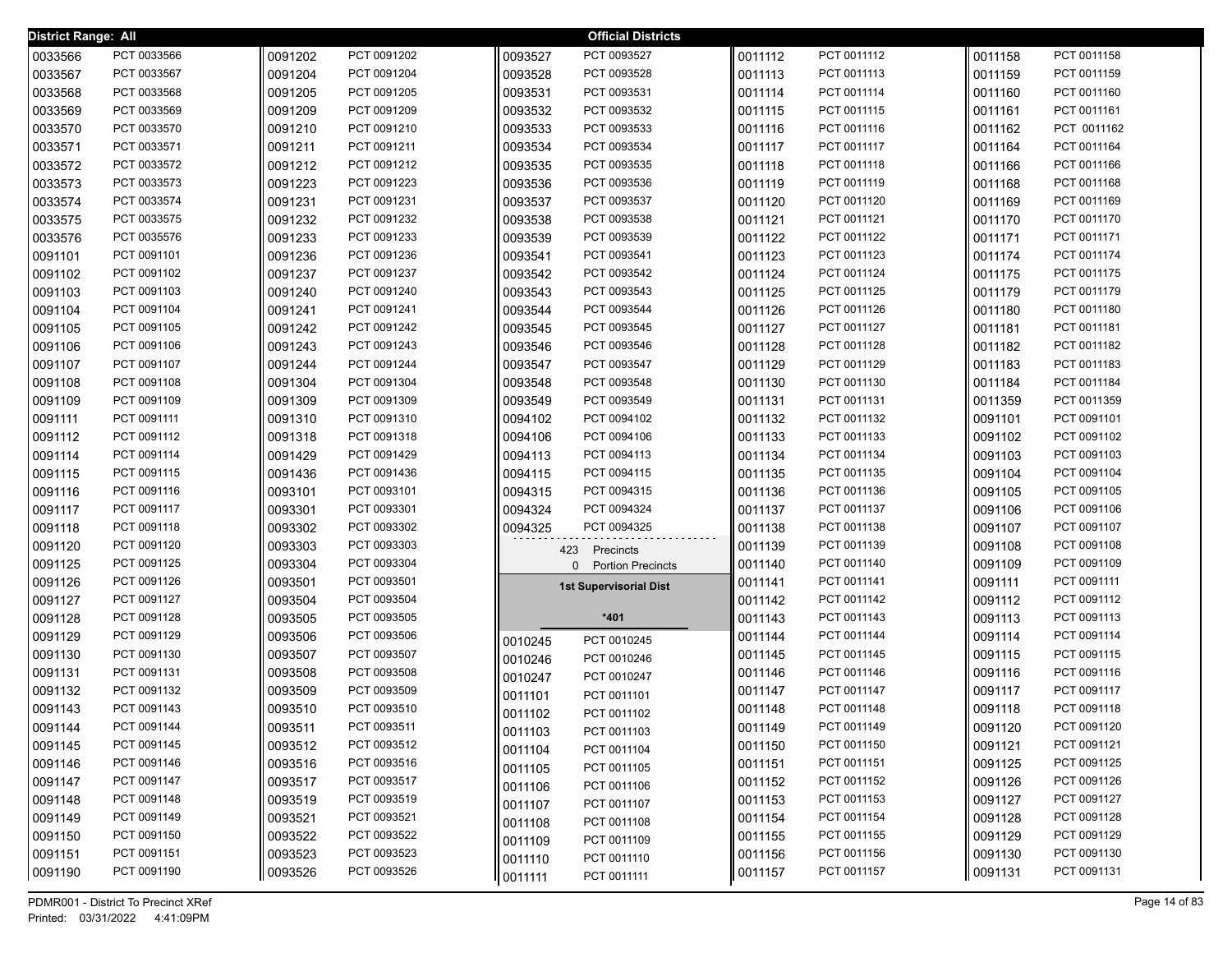| <b>District Range: All</b> |                        |         |             |         | <b>Official Districts</b> |         |                          |         |             |
|----------------------------|------------------------|---------|-------------|---------|---------------------------|---------|--------------------------|---------|-------------|
| 0091132                    | PCT 0091132            | 0010214 | PCT 0010214 | 0011220 | PCT 0011220               | 0011281 | PCT 0011281              | 0011333 | PCT 0011333 |
| 0091133                    | PCT 0091133            | 0010215 | PCT 0010215 | 0011221 | PCT 0011221               | 0011282 | PCT 0011282              | 0011342 | PCT 0011342 |
| 0091134                    | PCT 0091134            | 0010216 | PCT 0010216 | 0011222 | PCT 0011222               | 0011283 | PCT 0011283              | 0011344 | PCT 0011344 |
| 0091135                    | PCT 0091135            | 0010217 | PCT 0010217 | 0011223 | PCT 0011223               | 0011284 | PCT 0011284              | 0011348 | PCT 0011348 |
| 0091136                    | PCT 0091136            | 0010218 | PCT 0010218 | 0011224 | PCT 0011224               | 0011285 | PCT 0011285              | 0011350 | PCT 0011350 |
| 0091137                    | PCT 0091137            | 0010219 | PCT 0010219 | 0011225 | PCT 0011225               | 0011286 | PCT 0011286              | 0011351 | PCT 0011351 |
| 0091138                    | PCT 0091138            | 0010220 | PCT 0010220 | 0011226 | PCT 0011226               | 0011287 | PCT 0011287              | 0011352 | PCT 0011352 |
| 0091139                    | PCT 0091139            | 0010221 | PCT 0010221 | 0011227 | PCT 0011227               | 0011289 | PCT 0011289              | 0011360 | PCT 0011360 |
| 0091140                    | PCT 0091140            | 0010222 | PCT 0010222 | 0011228 | PCT 0011228               | 0011292 | PCT 0011292              | 0011361 | PCT 0011361 |
| 0091141                    | PCT 0091141            | 0010223 | PCT 0010223 | 0011229 | PCT 0011229               | 0011293 | PCT 0011293              | 0011362 | PCT 0011362 |
| 0091142                    | PCT 0091142            | 0010224 | PCT 0010224 | 0011230 | PCT 0011230               | 0011294 | PCT 0011294              | 0011363 | PCT 0011363 |
| 0091143                    | PCT 0091143            | 0010225 | PCT 0010225 | 0011231 | PCT 0011231               | 0011295 | PCT 0011295              | 0011364 | PCT 0011364 |
| 0091144                    | PCT 0091144            | 0010226 | PCT 0010226 | 0011232 | PCT 0011232               | 0091202 | PCT 0091202              | 0011365 | PCT 0011365 |
| 0091145                    | PCT 0091145            | 0010227 | PCT 0010227 | 0011235 | PCT 0011235               | 0091204 | PCT 0091204              | 0011366 | PCT 0011366 |
| 0091146                    | PCT 0091146            | 0010228 | PCT 0010228 | 0011236 | PCT 0011236               | 0091205 | PCT 0091205              | 0011367 | PCT 0011367 |
| 0091147                    | PCT 0091147            | 0010229 | PCT 0010229 | 0011237 | PCT 0011237               | 0091209 | PCT 0091209              | 0011368 | PCT 0011368 |
| 0091148                    | PCT 0091148            | 0010230 | PCT 0010230 | 0011238 | PCT 0011238               | 0091210 | PCT 0091210              | 0011369 | PCT 0011369 |
| 0091149                    | PCT 0091149            | 0010231 | PCT 0010231 | 0011239 | PCT 0011239               | 0091211 | PCT 0091211              | 0011370 | PCT 0011370 |
| 0091150                    | PCT 0091150            | 0010232 | PCT 0010232 | 0011240 | PCT 0011240               | 0091212 | PCT 0091212              | 0011391 | PCT 0011391 |
| 0091151                    | PCT 0091151            | 0010233 | PCT 0010233 | 0011241 | PCT 0011241               | 0091214 | PCT 0091214              | 0054301 | PCT 0054301 |
| 0091190                    | PCT 0091190            | 0010234 | PCT 0010234 | 0011243 | PCT 0011243               | 0091223 | PCT 0091223              | 0054302 | PCT 0054302 |
| 0093101                    | PCT 0093101            | 0010235 | PCT 0010235 | 0011245 | PCT 0011245               | 0091231 | PCT 0091231              | 0054303 | PCT 0054303 |
| 0094102                    | PCT 0094102            | 0010236 | PCT 0010236 | 0011246 | PCT 0011246               | 0091232 | PCT 0091232              | 0054304 | PCT 0054304 |
| 0094103                    | PCT 0094103            | 0010237 | PCT 0010237 | 0011247 | PCT 0011247               | 0091233 | PCT 0091233              | 0054305 | PCT 0054305 |
| 0094105                    | PCT 0094105            | 0010238 | PCT 0010238 | 0011248 | PCT 0011248               | 0091236 | PCT 0091236              | 0054306 | PCT 0054306 |
| 0094106                    | PCT 0094106            | 0010239 | PCT 0010239 | 0011250 | PCT 0011250               | 0091237 | PCT 0091237              | 0054307 | PCT 0054307 |
| 0094113                    | PCT 0094113            | 0010240 | PCT 0010240 | 0011252 | PCT 0011252               | 0091238 | PCT 0091238              | 0054308 | PCT 0054308 |
| 0094115                    | PCT 0094115            | 0010241 | PCT 0010241 | 0011254 | PCT 0011254               | 0091239 | PCT 0091239              | 0054309 | PCT 0054309 |
|                            | 134<br>Precincts       | 0010242 | PCT 0010242 | 0011258 | PCT 0011258               | 0091240 | PCT 0091240              | 0054310 | PCT 0054310 |
|                            | 0 Portion Precincts    | 0010243 | PCT 0010243 | 0011260 | PCT 0011260               | 0091241 | PCT 0091241              | 0054311 | PCT 0054311 |
|                            | 2nd Supervisorial Dist | 0010244 | PCT 0010244 | 0011261 | PCT 0011261               | 0091242 | PCT 0091242              | 0054312 | PCT 0054312 |
|                            |                        | 0011205 | PCT 0011205 | 0011262 | PCT 0011262               | 0091243 | PCT 0091243              | 0054313 | PCT 0054313 |
|                            | *402                   | 0011206 | PCT 0011206 | 0011263 | PCT 0011263               | 0091244 | PCT 0091244              | 0054314 | PCT 0054314 |
| 0010201                    | PCT 0010201            | 0011207 | PCT 0011207 | 0011265 | PCT 0011265               | 138     | Precincts                | 0054315 | PCT 0054315 |
| 0010202                    | PCT 0010202            | 0011208 | PCT 0011208 | 0011266 | PCT 0011266               | 0       | <b>Portion Precincts</b> | 0054316 | PCT 0054316 |
| 0010203                    | PCT 0010203            | 0011209 | PCT 0011209 | 0011267 | PCT 0011267               |         | 3rd Supervisorial Dist   | 0054317 | PCT 0054317 |
| 0010204                    | PCT 0010204            | 0011210 | PCT 0011210 | 0011268 | PCT 0011268               |         |                          | 0054318 | PCT 0054318 |
| 0010205                    | PCT 0010205            | 0011211 | PCT 0011211 | 0011269 | PCT 0011269               |         | *403                     | 0054319 | PCT 0054319 |
| 0010206                    | PCT 0010206            | 0011212 | PCT 0011212 | 0011270 | PCT 0011270               | 0011304 | PCT 0011304              | 0054320 | PCT 0054320 |
| 0010207                    | PCT 0010207            | 0011213 | PCT 0011213 | 0011271 | PCT 0011271               | 0011305 | PCT 0011305              | 0054321 | PCT 0054321 |
| 0010208                    | PCT 0010208            | 0011214 | PCT 0011214 | 0011274 | PCT 0011274               | 0011308 | PCT 0011308              | 0054322 | PCT 0054322 |
| 0010209                    | PCT 0010209            | 0011215 | PCT 0011215 | 0011275 | PCT 0011275               | 0011309 | PCT 0011309              | 0054323 | PCT 0054323 |
| 0010210                    | PCT 0010210            | 0011216 | PCT 0011216 | 0011277 | PCT 0011277               | 0011311 | PCT 0011311              | 0054324 | PCT 0054324 |
| 0010211                    | PCT 0010211            | 0011217 | PCT 0011217 | 0011278 | PCT 0011278               | 0011313 | PCT 0011313              | 0054325 | PCT 0054325 |
| 0010212                    | PCT 0010212            | 0011218 | PCT 0011218 | 0011279 | PCT 0011279               | 0011314 | PCT 0011314              | 0054326 | PCT 0054326 |
| 0010213                    | PCT 0010213            | 0011219 | PCT 0011219 | 0011280 | PCT 0011280               | 0011325 | PCT 0011325              | 0054327 | PCT 0054327 |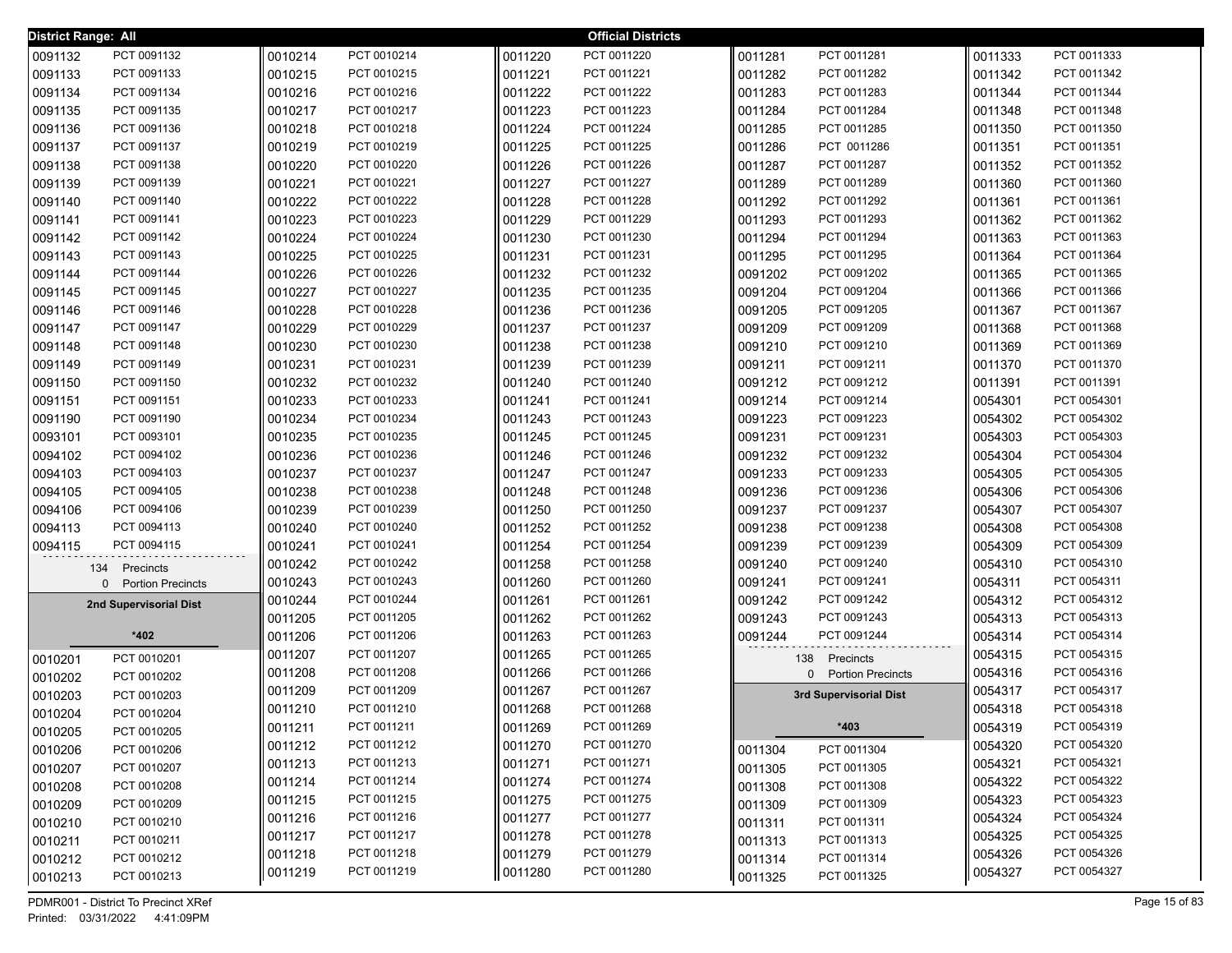| <b>District Range: All</b> |             |         |             |         | <b>Official Districts</b>                |         |             |         |             |
|----------------------------|-------------|---------|-------------|---------|------------------------------------------|---------|-------------|---------|-------------|
| 0054328                    | PCT 0054328 | 0084302 | PCT 0084302 | 0094317 | PCT 0094317                              | 0042411 | PCT 0042411 | 0042459 | PCT 0042459 |
| 0054329                    | PCT 0054329 | 0084303 | PCT 0084303 | 0094318 | PCT 0094318                              | 0042412 | PCT 0042412 | 0042460 | PCT 0042460 |
| 0054330                    | PCT 0054330 | 0084304 | PCT 0084304 | 0094319 | PCT 0094319                              | 0042413 | PCT 0042413 | 0042461 | PCT 0042461 |
| 0054331                    | PCT 0054331 | 0084305 | PCT 0084305 | 0094320 | PCT 0094320                              | 0042414 | PCT 0042414 | 0042462 | PCT 0042462 |
| 0054332                    | PCT 0054332 | 0084306 | PCT 0084306 | 0094321 | PCT 0094321                              | 0042415 | PCT 0042415 | 0091401 | PCT 0091401 |
| 0054333                    | PCT 0054333 | 0084307 | PCT 0084307 | 0094322 | PCT 0094322                              | 0042416 | PCT 0042416 | 0091402 | PCT 0091402 |
| 0054334                    | PCT 0054334 | 0084308 | PCT 0084308 | 0094323 | PCT 0094323                              | 0042417 | PCT 0042417 | 0091403 | PCT 0091403 |
| 0054335                    | PCT 0054335 | 0084309 | PCT 0084309 | 0094324 | PCT 0094324                              | 0042418 | PCT 0042418 | 0091404 | PCT 0091404 |
| 0054336                    | PCT 0054336 | 0084310 | PCT 0084310 | 0094325 | PCT 0094325                              | 0042419 | PCT 0042419 | 0091405 | PCT 0091405 |
| 0054337                    | PCT 0054337 | 0084311 | PCT 0084311 | 0094326 | PCT 0094326                              | 0042420 | PCT 0042420 | 0091406 | PCT 0091406 |
| 0054338                    | PCT 0054338 | 0084312 | PCT 0084312 | 0094327 | PCT 0094327                              | 0042421 | PCT 0042421 | 0091407 | PCT 0091407 |
| 0054339                    | PCT 0054339 | 0084313 | PCT 0084313 | 0094328 | PCT 0094328                              | 0042422 | PCT 0042422 | 0091408 | PCT 0091408 |
| 0054340                    | PCT 0054340 | 0084314 | PCT 0084314 | 0094329 | PCT 0094329                              | 0042423 | PCT 0042423 | 0091409 | PCT 0091409 |
| 0054341                    | PCT 0054341 | 0084315 | PCT 0084315 | 159     | Precincts                                | 0042424 | PCT 0042424 | 0091410 | PCT 0091410 |
| 0054342                    | PCT 0054342 | 0084316 | PCT 0084316 |         | <b>Portion Precincts</b><br><sup>0</sup> | 0042425 | PCT 0042425 | 0091411 | PCT 0091411 |
| 0054343                    | PCT 0054343 | 0084317 | PCT 0084317 |         | <b>4th Supervisorial Dist</b>            | 0042426 | PCT 0042426 | 0091412 | PCT 0091412 |
| 0054344                    | PCT 0054344 | 0084318 | PCT 0084318 |         |                                          | 0042427 | PCT 0042427 | 0091413 | PCT 0091413 |
| 0054345                    | PCT 0054345 | 0084319 | PCT 0084319 |         | $*404$                                   | 0042428 | PCT 0042428 | 0091414 | PCT 0091414 |
| 0054346                    | PCT 0054346 | 0084320 | PCT 0084320 | 0011401 | PCT 0011401                              | 0042429 | PCT 0042429 | 0091415 | PCT 0091415 |
| 0054348                    | PCT 0054348 | 0084321 | PCT 0084321 | 0011403 | PCT 0011403                              | 0042430 | PCT 0042430 | 0091416 | PCT 0091416 |
| 0054349                    | PCT 0054349 | 0084322 | PCT 0084322 | 0011404 | PCT 0011404                              | 0042431 | PCT 0042431 | 0091417 | PCT 0091417 |
| 0054350                    | PCT 0054350 | 0084323 | PCT 0084323 | 0011405 | PCT 0011405                              | 0042432 | PCT 0042432 | 0091418 | PCT 0091418 |
| 0054351                    | PCT 0054351 | 0084324 | PCT 0084324 | 0011406 | PCT 0011406                              | 0042433 | PCT 0042433 | 0091419 | PCT 0091419 |
| 0054352                    | PCT 0054352 | 0084325 | PCT 0084325 | 0011407 | PCT 0011407                              | 0042434 | PCT 0042434 | 0091420 | PCT 0091420 |
| 0054353                    | PCT 0054353 | 0084326 | PCT 0084326 | 0011408 | PCT 0011408                              | 0042435 | PCT 0042435 | 0091421 | PCT 0091421 |
| 0054354                    | PCT 0054354 | 0091304 | PCT 0091304 | 0011409 | PCT 0011409                              | 0042436 | PCT 0042436 | 0091422 | PCT 0091422 |
| 0054355                    | PCT 0054355 | 0091309 | PCT 0091309 | 0011410 | PCT 0011410                              | 0042437 | PCT 0042437 | 0091423 | PCT 0091423 |
| 0054356                    | PCT 0054356 | 0091310 | PCT 0091310 | 0011411 | PCT 0011411                              | 0042438 | PCT 0042438 | 0091424 | PCT 0091424 |
| 0054357                    | PCT 0054357 | 0091318 | PCT 0091318 | 0011412 | PCT 0011412                              | 0042439 | PCT 0042439 | 0091425 | PCT 0091425 |
| 0054358                    | PCT 0054358 | 0093301 | PCT 0093301 | 0011413 | PCT 0011413                              | 0042440 | PCT 0042440 | 0091426 | PCT 0091426 |
| 0054359                    | PCT 0054359 | 0093302 | PCT 0093302 | 0011414 | PCT 0011414                              | 0042441 | PCT 0042441 | 0091427 | PCT 0091427 |
| 0054360                    | PCT 0054360 | 0093303 | PCT 0093303 | 0011415 | PCT 0011415                              | 0042442 | PCT 0042442 | 0091428 | PCT 0091428 |
| 0054362                    | PCT 0054362 | 0093304 | PCT 0093304 | 0011416 | PCT 0011416                              | 0042443 | PCT 0042443 | 0091429 | PCT 0091429 |
| 0054363                    | PCT 0054363 | 0093305 | PCT 0093305 | 0011417 | PCT 0011417                              | 0042444 | PCT 0042444 | 0091430 | PCT 0091430 |
| 0054364                    | PCT 0054364 | 0094301 | PCT 0094301 | 0011418 | PCT 0011418                              | 0042445 | PCT 0042445 | 0091431 | PCT 0091431 |
| 0054365                    | PCT 0054365 | 0094302 | PCT 0094302 | 0011419 | PCT 0011419                              | 0042446 | PCT 0042446 | 0091432 | PCT 0091432 |
| 0054366                    | PCT 0054366 | 0094303 | PCT 0094303 | 0042401 | PCT 0042401                              | 0042447 | PCT 0042447 | 0091433 | PCT 0091433 |
| 0054367                    | PCT 0054367 | 0094304 | PCT 0094304 | 0042402 | PCT 0042402                              | 0042448 | PCT 0042448 | 0091434 | PCT 0091434 |
| 0054368                    | PCT 0054368 | 0094307 | PCT 0094307 | 0042403 | PCT 0042403                              | 0042449 | PCT 0042449 | 0091435 | PCT 0091435 |
| 0054369                    | PCT 0054369 | 0094308 | PCT 0094308 | 0042404 | PCT 0042404                              | 0042450 | PCT 0042450 | 0091436 | PCT 0091436 |
| 0054370                    | PCT 0054370 | 0094311 | PCT 0094311 | 0042405 | PCT 0042405                              | 0042451 | PCT 0042451 | 0092401 | PCT 0092401 |
| 0054371                    | PCT 0054371 | 0094312 | PCT 0094312 | 0042406 | PCT 0042406                              | 0042453 | PCT 0042453 | 0092402 | PCT 0092402 |
| 0054372                    | PCT 0054372 | 0094313 | PCT 0094313 | 0042407 | PCT 0042407                              | 0042454 | PCT 0042454 | 0092403 | PCT 0092403 |
| 0054373                    | PCT 0054373 | 0094314 | PCT 0094314 | 0042408 | PCT 0042408                              | 0042455 | PCT 0042455 | 0092404 | PCT 0092404 |
| 0083301                    | PCT 0083301 | 0094315 | PCT 0094315 | 0042409 | PCT 0042409                              | 0042456 | PCT 0042456 | 0092405 | PCT 0092405 |
| 0084301                    | PCT 0084301 | 0094316 | PCT 0094316 | 0042410 | PCT 0042410                              | 0042458 | PCT 0042458 | 0092406 | PCT 0092406 |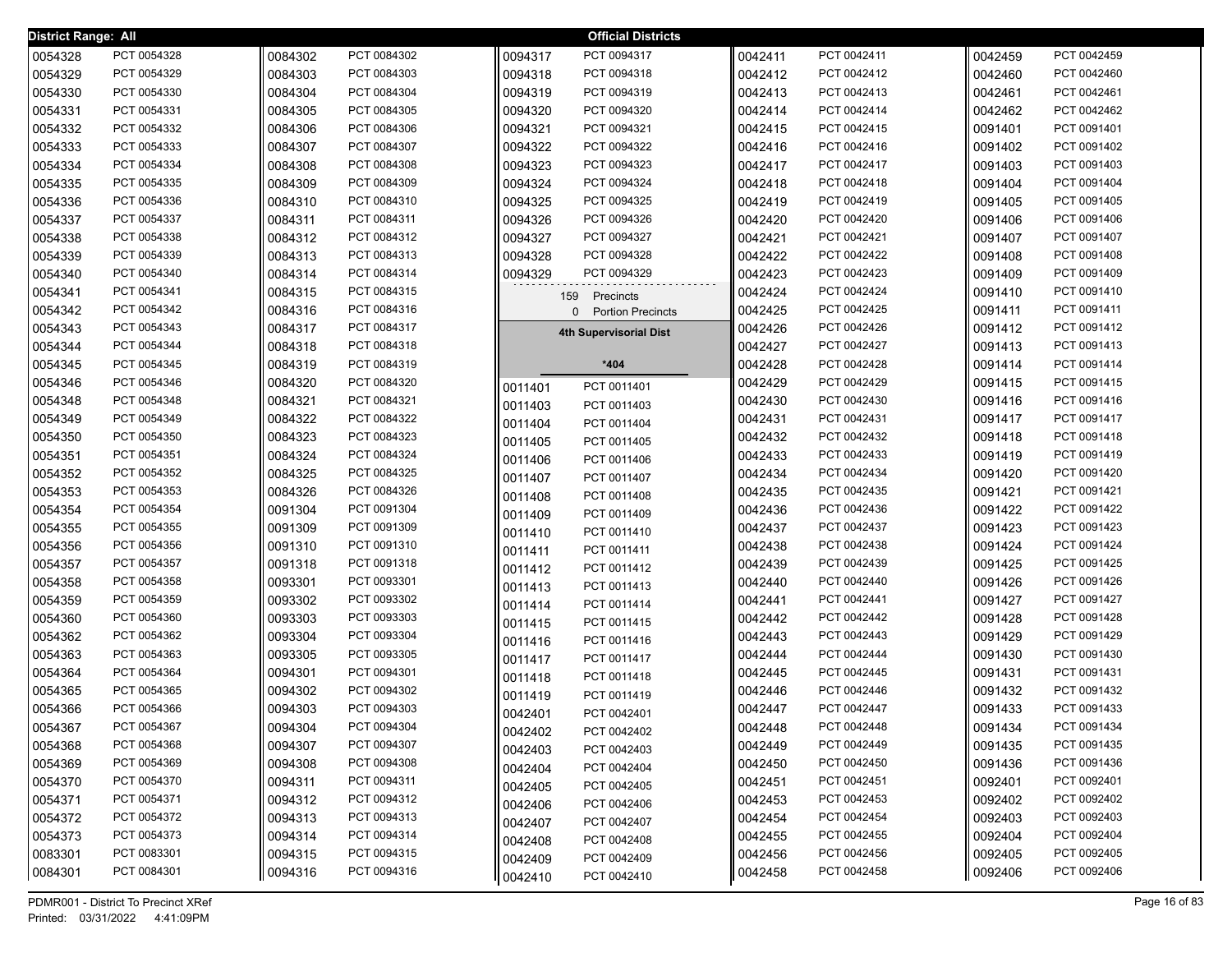| District Range: All |             |         |                               |         | <b>Official Districts</b> |         |             |         |                         |
|---------------------|-------------|---------|-------------------------------|---------|---------------------------|---------|-------------|---------|-------------------------|
| 0092407             | PCT 0092407 | 0094419 | PCT 0094419                   | 0033535 | PCT 0033535               | 0064505 | PCT 0064505 | 0093533 | PCT 0093533             |
| 0092408             | PCT 0092408 | 0094420 | PCT 0094420                   | 0033536 | PCT 0033536               | 0064506 | PCT 0064506 | 0093534 | PCT 0093534             |
| 0092409             | PCT 0092409 | 0094421 | PCT 0094421                   | 0033537 | PCT 0033537               | 0064590 | PCT 0064590 | 0093535 | PCT 0093535             |
| 0092410             | PCT 0092410 | 0094422 | PCT 0094422                   | 0033538 | PCT 0033538               | 0074501 | PCT 0074501 | 0093536 | PCT 0093536             |
| 0092411             | PCT 0092411 | 0094423 | PCT 0094423                   | 0033539 | PCT 0033539               | 0074502 | PCT 0074502 | 0093537 | PCT 0093537             |
| 0092412             | PCT 0092412 | 0094424 | PCT 0094424                   | 0033540 | PCT 0033540               | 0074503 | PCT 0074503 | 0093538 | PCT 0093538             |
| 0092413             | PCT 0092413 | 0094425 | PCT 0094425                   | 0033541 | PCT 0033541               | 0074504 | PCT 0074504 | 0093539 | PCT 0093539             |
| 0092414             | PCT 0092414 |         | 173 Precincts                 | 0033542 | PCT 0033542               | 0074505 | PCT 0074505 | 0093540 | PCT 0093540             |
| 0092415             | PCT 0092415 |         | <b>Portion Precincts</b><br>0 | 0033543 | PCT 0033543               | 0074506 | PCT 0074506 | 0093541 | PCT 0093541             |
| 0092416             | PCT 0092416 |         | 5th Supervisorial Dist        | 0033544 | PCT 0033544               | 0074507 | PCT 0074507 | 0093542 | PCT 0093542             |
| 0092417             | PCT 0092417 |         |                               | 0033545 | PCT 0033545               | 0074508 | PCT 0074508 | 0093543 | PCT 0093543             |
| 0092418             | PCT 0092418 |         | *405                          | 0033546 | PCT 0033546               | 0074509 | PCT 0074509 | 0093544 | PCT 0093544             |
| 0092419             | PCT 0092419 | 0033501 | PCT 0033501                   | 0033547 | PCT 0033547               | 0074510 | PCT 0074510 | 0093545 | PCT 0093545             |
| 0092420             | PCT 0092420 | 0033502 | PCT 0033502                   | 0033548 | PCT 0033548               | 0074511 | PCT 0074511 | 0093546 | PCT 0093546             |
| 0092421             | PCT 0092421 | 0033503 | PCT 0033503                   | 0033549 | PCT 0033549               | 0074512 | PCT 0074512 | 0093547 | PCT 0093547             |
| 0092422             | PCT 0092422 | 0033504 | PCT 0033504                   | 0033550 | PCT 0033550               | 0074513 | PCT 0074513 | 0093548 | PCT 0093548             |
| 0092423             | PCT 0092423 | 0033505 | PCT 0033505                   | 0033551 | PCT 0033551               | 0093501 | PCT 0093501 | 0093549 | PCT 0093549             |
| 0092424             | PCT 0092424 | 0033506 | PCT 0033506                   | 0033552 | PCT 0033552               | 0093502 | PCT 0093502 | 0094503 | PCT 0094503             |
| 0092425             | PCT 0092425 | 0033507 | PCT 0033507                   | 0033553 | PCT 0033553               | 0093503 | PCT 0093503 | 0094506 | PCT 0094506             |
| 0092426             | PCT 0092426 | 0033508 | PCT 0033508                   | 0033554 | PCT 0033554               | 0093504 | PCT 0093504 | 0094507 | PCT 0094507             |
| 0092427             | PCT 0092427 | 0033509 | PCT 0033509                   | 0033555 | PCT 0033555               | 0093505 | PCT 0093505 | 0094508 | PCT 0094508             |
| 0092428             | PCT 0092428 | 0033510 | PCT 0033510                   | 0033556 | PCT 0033556               | 0093506 | PCT 0093506 | 0094509 | PCT 0094509             |
| 0092429             | PCT 0092429 | 0033511 | PCT 0033511                   | 0033557 | PCT 0033557               | 0093507 | PCT 0093507 | 0094510 | PCT 0094510             |
| 0092430             | PCT 0092430 | 0033512 | PCT 0033512                   | 0033558 | PCT 0033558               | 0093508 | PCT 0093508 | 0094511 | PCT 0094511             |
| 0092431             | PCT 0092431 | 0033513 | PCT 0033513                   | 0033559 | PCT 0033559               | 0093509 | PCT 0093509 | 0094512 | PCT 0094512             |
| 0092432             | PCT 0092432 | 0033514 | PCT 0033514                   | 0033560 | PCT 0033560               | 0093510 | PCT 0093510 | 0094513 | PCT 0094513             |
| 0092433             | PCT 0092433 | 0033515 | PCT 0033515                   | 0033561 | PCT 0033561               | 0093511 | PCT 0093511 | 0094514 | PCT 0094514             |
| 0092434             | PCT 0092434 | 0033516 | PCT 0033516                   | 0033562 | PCT 0033562               | 0093512 | PCT 0093512 | 0094515 | PCT 0094515             |
| 0092435             | PCT 0092435 | 0033517 | PCT 0033517                   | 0033563 | PCT 0033563               | 0093513 | PCT 0093513 | 0094516 | PCT 0094516             |
| 0092436             | PCT 0092436 | 0033518 | PCT 0033518                   | 0033564 | PCT 0033564               | 0093515 | PCT 0093515 | 0094517 | PCT 0094517             |
| 0092437             | PCT 0092437 | 0033519 | PCT 0033519                   | 0033565 | PCT 0033565               | 0093516 | PCT 0093516 | 0094518 | PCT 0094518             |
| 0092438             | PCT 0092438 | 0033520 | PCT 0033520                   | 0033566 | PCT 0033566               | 0093517 | PCT 0093517 | 0094519 | PCT 0094519             |
| 0092439             | PCT 0092439 | 0033521 | PCT 0033521                   | 0033567 | PCT 0033567               | 0093518 | PCT 0093518 | 0094520 | PCT 0094520             |
| 0092440             | PCT 0092440 | 0033522 | PCT 0033522                   | 0033568 | PCT 0033568               | 0093519 | PCT 0093519 | 0094521 | PCT 0094521             |
| 0092441             | PCT 0092441 | 0033523 | PCT 0033523                   | 0033569 | PCT 0033569               | 0093520 | PCT 0093520 | 0094522 | PCT 0094522             |
| 0092442             | PCT 0092442 | 0033524 | PCT 0033524                   | 0033570 | PCT 0033570               | 0093521 | PCT 0093521 | 0094523 | PCT 0094523             |
| 0094404             | PCT 0094404 | 0033525 | PCT 0033525                   | 0033571 | PCT 0033571               | 0093522 | PCT 0093522 |         | 162 Precincts           |
| 0094405             | PCT 0094405 | 0033526 | PCT 0033526                   | 0033572 | PCT 0033572               | 0093523 | PCT 0093523 |         | 0 Portion Precincts     |
| 0094407             | PCT 0094407 | 0033527 | PCT 0033527                   | 0033573 | PCT 0033573               | 0093524 | PCT 0093524 |         | <b>City Of Stockton</b> |
| 0094408             | PCT 0094408 | 0033528 | PCT 0033528                   | 0033574 | PCT 0033574               | 0093525 | PCT 0093525 |         |                         |
| 0094409             | PCT 0094409 | 0033529 | PCT 0033529                   | 0033575 | PCT 0033575               | 0093526 | PCT 0093526 |         | $*501$                  |
| 0094414             | PCT 0094414 | 0033530 | PCT 0033530                   | 0033576 | PCT 0035576               | 0093527 | PCT 0093527 | 0010201 | PCT 0010201             |
| 0094415             | PCT 0094415 | 0033531 | PCT 0033531                   | 0064501 | PCT 0064501               | 0093528 | PCT 0093528 | 0010202 | PCT 0010202             |
| 0094416             | PCT 0094416 | 0033532 | PCT 0033532                   | 0064502 | PCT 0064502               | 0093529 | PCT 0093529 | 0010203 | PCT 0010203             |
| 0094417             | PCT 0094417 | 0033533 | PCT 0033533                   | 0064503 | PCT 0064503               | 0093531 | PCT 0093531 | 0010204 | PCT 0010204             |
| 0094418             | PCT 0094418 | 0033534 | PCT 0033534                   | 0064504 | PCT 0064504               | 0093532 | PCT 0093532 | 0010205 | PCT 0010205             |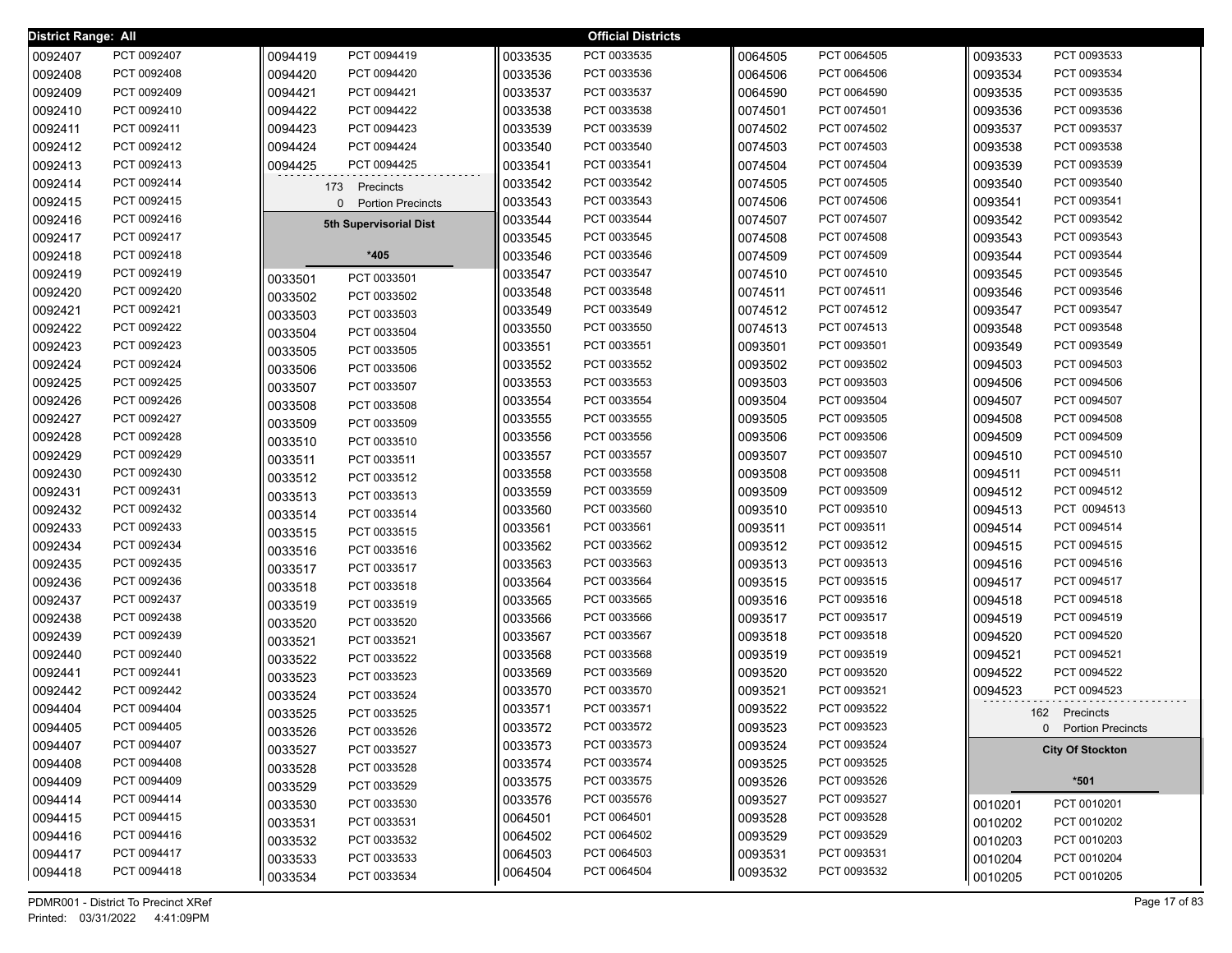| <b>District Range: All</b> |                            |                    |                            |                    | <b>Official Districts</b>  |                    |                            |                    |                            |
|----------------------------|----------------------------|--------------------|----------------------------|--------------------|----------------------------|--------------------|----------------------------|--------------------|----------------------------|
| 0010206                    | PCT 0010206                | 0011105            | PCT 0011105                | 0011151            | PCT 0011151                | 0011225            | PCT 0011225                | 0011286            | PCT 0011286                |
| 0010207                    | PCT 0010207                | 0011106            | PCT 0011106                | 0011152            | PCT 0011152                | 0011226            | PCT 0011226                | 0011287            | PCT 0011287                |
| 0010208                    | PCT 0010208                | 0011107            | PCT 0011107                | 0011153            | PCT 0011153                | 0011227            | PCT 0011227                | 0011289            | PCT 0011289                |
| 0010209                    | PCT 0010209                | 0011108            | PCT 0011108                | 0011154            | PCT 0011154                | 0011228            | PCT 0011228                | 0011292            | PCT 0011292                |
| 0010210                    | PCT 0010210                | 0011109            | PCT 0011109                | 0011155            | PCT 0011155                | 0011229            | PCT 0011229                | 0011293            | PCT 0011293                |
| 0010211                    | PCT 0010211                | 0011110            | PCT 0011110                | 0011156            | PCT 0011156                | 0011230            | PCT 0011230                | 0011294            | PCT 0011294                |
| 0010212                    | PCT 0010212                | 0011111            | PCT 0011111                | 0011157            | PCT 0011157                | 0011231            | PCT 0011231                | 0011295            | PCT 0011295                |
| 0010213                    | PCT 0010213                | 0011112            | PCT 0011112                | 0011158            | PCT 0011158                | 0011232            | PCT 0011232                | 0011304            | PCT 0011304                |
| 0010214                    | PCT 0010214                | 0011113            | PCT 0011113                | 0011159            | PCT 0011159                | 0011235            | PCT 0011235                | 0011305            | PCT 0011305                |
| 0010215                    | PCT 0010215                | 0011114            | PCT 0011114                | 0011160            | PCT 0011160                | 0011236            | PCT 0011236                | 0011308            | PCT 0011308                |
| 0010216                    | PCT 0010216                | 0011115            | PCT 0011115                | 0011161            | PCT 0011161                | 0011237            | PCT 0011237                | 0011309            | PCT 0011309                |
| 0010217                    | PCT 0010217                | 0011116            | PCT 0011116                | 0011162            | PCT 0011162                | 0011238            | PCT 0011238                | 0011311            | PCT 0011311                |
| 0010218                    | PCT 0010218                | 0011117            | PCT 0011117                | 0011164            | PCT 0011164                | 0011239            | PCT 0011239                | 0011313            | PCT 0011313                |
| 0010219                    | PCT 0010219                | 0011118            | PCT 0011118                | 0011166            | PCT 0011166                | 0011240            | PCT 0011240                | 0011314            | PCT 0011314                |
| 0010220                    | PCT 0010220                | 0011119            | PCT 0011119                | 0011168            | PCT 0011168                | 0011241            | PCT 0011241                | 0011325            | PCT 0011325                |
| 0010221                    | PCT 0010221                | 0011120            | PCT 0011120                | 0011169            | PCT 0011169                | 0011243            | PCT 0011243                | 0011333            | PCT 0011333                |
| 0010222                    | PCT 0010222                | 0011121            | PCT 0011121                | 0011170            | PCT 0011170                | 0011245            | PCT 0011245                | 0011342            | PCT 0011342                |
| 0010223                    | PCT 0010223                | 0011122            | PCT 0011122                | 0011171            | PCT 0011171                | 0011246            | PCT 0011246                | 0011344            | PCT 0011344                |
| 0010224                    | PCT 0010224                | 0011123            | PCT 0011123                | 0011174            | PCT 0011174                | 0011247            | PCT 0011247                | 0011348            | PCT 0011348                |
| 0010225                    | PCT 0010225                | 0011124            | PCT 0011124                | 0011175            | PCT 0011175                | 0011248            | PCT 0011248                | 0011350            | PCT 0011350                |
| 0010226                    | PCT 0010226                | 0011125            | PCT 0011125                | 0011179            | PCT 0011179                | 0011250            | PCT 0011250                | 0011351            | PCT 0011351                |
| 0010227                    | PCT 0010227                | 0011126            | PCT 0011126                | 0011180            | PCT 0011180                | 0011252            | PCT 0011252                | 0011352            | PCT 0011352                |
| 0010228                    | PCT 0010228                | 0011127            | PCT 0011127                | 0011181            | PCT 0011181<br>PCT 0011182 | 0011254            | PCT 0011254<br>PCT 0011258 | 0011359            | PCT 0011359                |
| 0010229                    | PCT 0010229<br>PCT 0010230 | 0011128            | PCT 0011128<br>PCT 0011129 | 0011182            | PCT 0011183                | 0011258            | PCT 0011260                | 0011360            | PCT 0011360<br>PCT 0011361 |
| 0010230<br>0010231         | PCT 0010231                | 0011129<br>0011130 | PCT 0011130                | 0011183<br>0011184 | PCT 0011184                | 0011260<br>0011261 | PCT 0011261                | 0011361<br>0011362 | PCT 0011362                |
| 0010232                    | PCT 0010232                | 0011131            | PCT 0011131                | 0011205            | PCT 0011205                | 0011262            | PCT 0011262                | 0011363            | PCT 0011363                |
| 0010233                    | PCT 0010233                | 0011132            | PCT 0011132                | 0011206            | PCT 0011206                | 0011263            | PCT 0011263                | 0011364            | PCT 0011364                |
| 0010234                    | PCT 0010234                | 0011133            | PCT 0011133                | 0011207            | PCT 0011207                | 0011265            | PCT 0011265                | 0011365            | PCT 0011365                |
| 0010235                    | PCT 0010235                | 0011134            | PCT 0011134                | 0011208            | PCT 0011208                | 0011266            | PCT 0011266                | 0011366            | PCT 0011366                |
| 0010236                    | PCT 0010236                | 0011135            | PCT 0011135                | 0011209            | PCT 0011209                | 0011267            | PCT 0011267                | 0011367            | PCT 0011367                |
| 0010237                    | PCT 0010237                | 0011136            | PCT 0011136                | 0011210            | PCT 0011210                | 0011268            | PCT 0011268                | 0011368            | PCT 0011368                |
| 0010238                    | PCT 0010238                | 0011137            | PCT 0011137                | 0011211            | PCT 0011211                | 0011269            | PCT 0011269                | 0011369            | PCT 0011369                |
| 0010239                    | PCT 0010239                | 0011138            | PCT 0011138                | 0011212            | PCT 0011212                | 0011270            | PCT 0011270                | 0011370            | PCT 0011370                |
| 0010240                    | PCT 0010240                | 0011139            | PCT 0011139                | 0011213            | PCT 0011213                | 0011271            | PCT 0011271                | 0011391            | PCT 0011391                |
| 0010241                    | PCT 0010241                | 0011140            | PCT 0011140                | 0011214            | PCT 0011214                | 0011274            | PCT 0011274                | 0011401            | PCT 0011401                |
| 0010242                    | PCT 0010242                | 0011141            | PCT 0011141                | 0011215            | PCT 0011215                | 0011275            | PCT 0011275                | 0011403            | PCT 0011403                |
| 0010243                    | PCT 0010243                | 0011142            | PCT 0011142                | 0011216            | PCT 0011216                | 0011277            | PCT 0011277                | 0011404            | PCT 0011404                |
| 0010244                    | PCT 0010244                | 0011143            | PCT 0011143                | 0011217            | PCT 0011217                | 0011278            | PCT 0011278                | 0011405            | PCT 0011405                |
| 0010245                    | PCT 0010245                | 0011144            | PCT 0011144                | 0011218            | PCT 0011218                | 0011279            | PCT 0011279                | 0011406            | PCT 0011406                |
| 0010246                    | PCT 0010246                | 0011145            | PCT 0011145                | 0011219            | PCT 0011219                | 0011280            | PCT 0011280                | 0011407            | PCT 0011407                |
| 0010247                    | PCT 0010247                | 0011146            | PCT 0011146                | 0011220            | PCT 0011220                | 0011281            | PCT 0011281                | 0011408            | PCT 0011408                |
| 0011101                    | PCT 0011101                | 0011147            | PCT 0011147                | 0011221            | PCT 0011221                | 0011282            | PCT 0011282                | 0011409            | PCT 0011409                |
| 0011102                    | PCT 0011102                | 0011148            | PCT 0011148                | 0011222            | PCT 0011222                | 0011283            | PCT 0011283                | 0011410            | PCT 0011410                |
| 0011103                    | PCT 0011103                | 0011149            | PCT 0011149                | 0011223            | PCT 0011223                | 0011284            | PCT 0011284                | 0011411            | PCT 0011411                |
| 0011104                    | PCT 0011104                | 0011150            | PCT 0011150                | 0011224            | PCT 0011224                | 0011285            | PCT 0011285                | 0011412            | PCT 0011412                |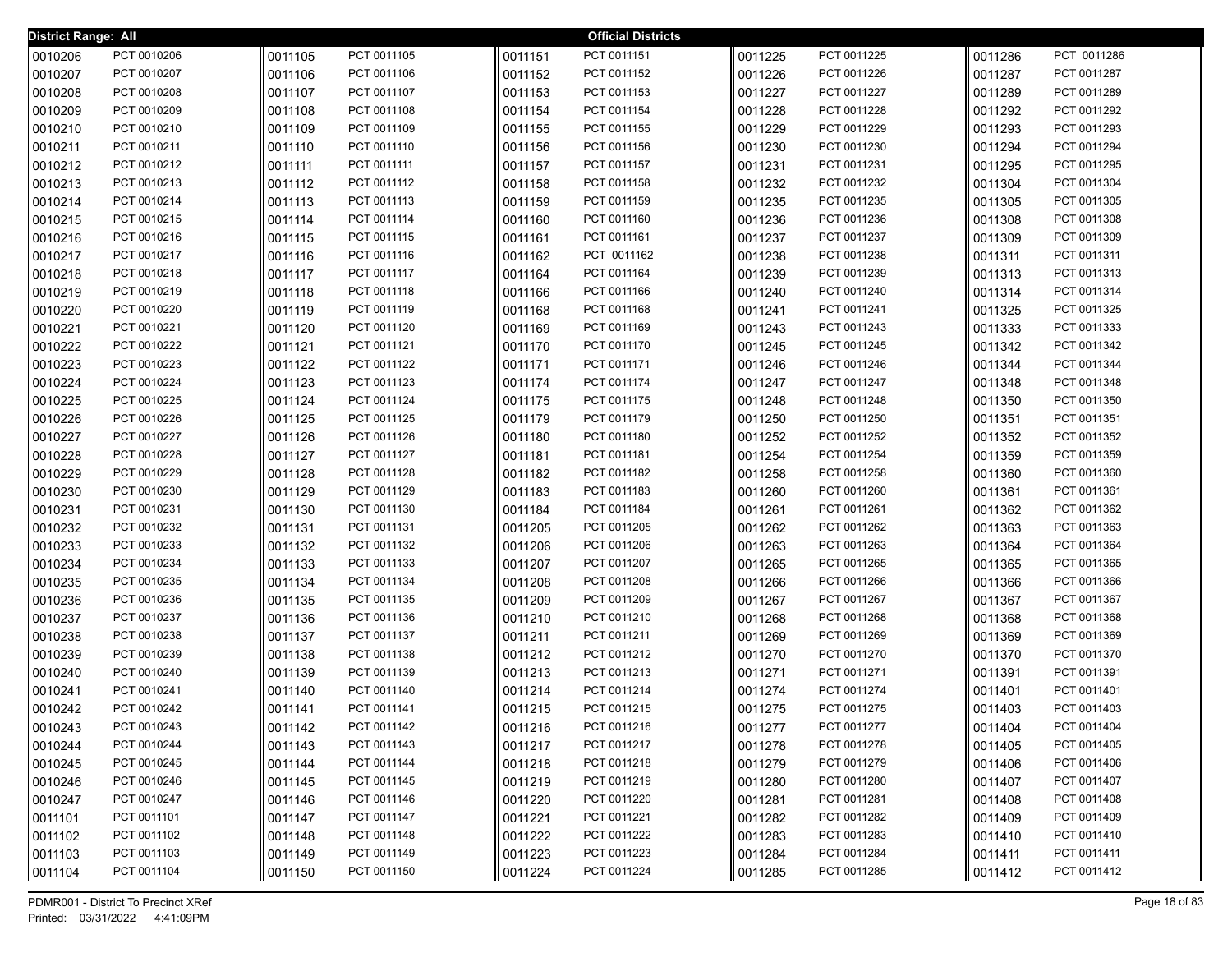| <b>District Range: All</b>          |                                     | <b>Official Districts</b>           |                                     |                                     |
|-------------------------------------|-------------------------------------|-------------------------------------|-------------------------------------|-------------------------------------|
| 0011413                             | 0011294                             | PCT 0011412                         | PCT 0011342                         | 0011284                             |
| PCT 0011413                         | PCT 0011294                         | 0011412                             | 0011342                             | PCT 0011284                         |
| 0011414                             | 0011295                             | 0011413                             | 0011360                             | 0011286                             |
| PCT 0011414                         | PCT 0011295                         | PCT 0011413                         | PCT 0011360                         | PCT 0011286                         |
| PCT 0011415                         | 0011309                             | 0011414                             | 0011361                             | 0011287                             |
| 0011415                             | PCT 0011309                         | PCT 0011414                         | PCT 0011361                         | PCT 0011287                         |
| 0011416                             | 0011311                             | 0011415                             | PCT 0011362                         | 0011292                             |
| PCT 0011416                         | PCT 0011311                         | PCT 0011415                         | 0011362                             | PCT 0011292                         |
| 0011417                             | 0011314                             | Precincts                           | 0011363                             | 0011293                             |
| PCT 0011417                         | PCT 0011314                         | 33                                  | PCT 0011363                         | PCT 0011293                         |
| 0011418                             | PCT 0011352                         | 0 Portion Precincts                 | PCT 0011364                         | 0011304                             |
| PCT 0011418                         | 0011352                             |                                     | 0011364                             | PCT 0011304                         |
| 0011419                             | PCT 0011369                         | <b>City Of Stockton-3rd Council</b> | PCT 0011365                         | 0011305                             |
| PCT 0011419                         | 0011369                             |                                     | 0011365                             | PCT 0011305                         |
| 242 Precincts                       | PCT 0011370<br>0011370              | <b>District</b>                     | PCT 0011366<br>0011366              | 0011308<br>PCT 0011308              |
| 0 Portion Precincts                 | PCT 0011403<br>0011403              | $*501 - 3$                          | PCT 0011368<br>0011368              | 0011313<br>PCT 0011313              |
| <b>City Of Stockton-1st Council</b> | PCT 0011404                         | PCT 0010201                         | PCT 0011391                         | PCT 0011325                         |
|                                     | 0011404                             | 0010201                             | 0011391                             | 0011325                             |
| <b>District</b>                     | PCT 0011416<br>0011416              | 0010203<br>PCT 0010203              | 47 Precincts                        | PCT 0011344<br>0011344              |
| $*501 - 1$                          | PCT 0011419                         | 0010207                             | <b>Portion Precincts</b>            | PCT 0011348                         |
|                                     | 0011419                             | PCT 0010207                         | 0                                   | 0011348                             |
| PCT 0010202                         | Precincts                           | 0010208                             | <b>City Of Stockton-4th Council</b> | PCT 0011350                         |
| 0010202                             | 46                                  | PCT 0010208                         |                                     | 0011350                             |
| 0010204                             | <b>Portion Precincts</b>            | 0010209                             | <b>District</b>                     | 0011351                             |
| PCT 0010204                         | $\Omega$                            | PCT 0010209                         |                                     | PCT 0011351                         |
| 0010205<br>PCT 0010205              | <b>City Of Stockton-2nd Council</b> | 0010210<br>PCT 0010210              | $*501 - 4$                          | 45 Precincts                        |
| 0010206<br>PCT 0010206              | <b>District</b>                     | 0010217<br>PCT 0010217              | PCT 0010244<br>0010244              | 0 Portion Precincts                 |
| 0010211<br>PCT 0010211              | $*501 - 2$                          | 0010219<br>PCT 0010219              | 0010245<br>PCT 0010245              | <b>City Of Stockton-5th Council</b> |
| 0010212                             | PCT 0010213                         | 0010220                             | PCT 0011125                         | <b>District</b>                     |
| PCT 0010212                         | 0010213                             | PCT 0010220                         | 0011125                             |                                     |
| PCT 0010214                         | PCT 0010227                         | PCT 0010226                         | PCT 0011126                         | $*501 - 5$                          |
| 0010214                             | 0010227                             | 0010226                             | 0011126                             |                                     |
| PCT 0010215                         | PCT 0010243                         | PCT 0010229                         | PCT 0011130                         | PCT 0010246                         |
| 0010215                             | 0010243                             | 0010229                             | 0011130                             | 0010246                             |
| 0010216                             | PCT 0011214                         | 0010231                             | PCT 0011149                         | 0010247                             |
| PCT 0010216                         | 0011214                             | PCT 0010231                         | 0011149                             | PCT 0010247                         |
| 0010218                             | PCT 0011215                         | 0010234                             | PCT 0011150                         | PCT 0011105                         |
| PCT 0010218                         | 0011215                             | PCT 0010234                         | 0011150                             | 0011105                             |
| PCT 0010221                         | PCT 0011216                         | 0010239                             | PCT 0011151                         | PCT 0011108                         |
| 0010221                             | 0011216                             | PCT 0010239                         | 0011151                             | 0011108                             |
| PCT 0010222                         | PCT 0011220                         | 0011205                             | PCT 0011152                         | PCT 0011109                         |
| 0010222                             | 0011220                             | PCT 0011205                         | 0011152                             | 0011109                             |
| 0010223                             | 0011226                             | 0011206                             | PCT 0011153                         | PCT 0011110                         |
| PCT 0010223                         | PCT 0011226                         | PCT 0011206                         | 0011153                             | 0011110                             |
| 0010224                             | 0011236                             | 0011207                             | PCT 0011154                         | PCT 0011113                         |
| PCT 0010224                         | PCT 0011236                         | PCT 0011207                         | 0011154                             | 0011113                             |
| 0010225                             | PCT 0011239                         | PCT 0011208                         | PCT 0011180                         | PCT 0011114                         |
| PCT 0010225                         | 0011239                             | 0011208                             | 0011180                             | 0011114                             |
| 0010228                             | 0011240                             | 0011209                             | PCT 0011181                         | PCT 0011115                         |
| PCT 0010228                         | PCT 0011240                         | PCT 0011209                         | 0011181                             | 0011115                             |
| 0010230                             | 0011254                             | 0011210                             | PCT 0011182                         | PCT 0011117                         |
| PCT 0010230                         | PCT 0011254                         | PCT 0011210                         | 0011182                             | 0011117                             |
| 0010232                             | 0011258                             | 0011211                             | PCT 0011217                         | 0011119                             |
| PCT 0010232                         | PCT 0011258                         | PCT 0011211                         | 0011217                             | PCT 0011119                         |
| 0010233                             | 0011263                             | 0011212                             | 0011219                             | 0011120                             |
| PCT 0010233                         | PCT 0011263                         | PCT 0011212                         | PCT 0011219                         | PCT 0011120                         |
| 0010235                             | 0011267                             | 0011213                             | PCT 0011222                         | PCT 0011122                         |
| PCT 0010235                         | PCT 0011267                         | PCT 0011213                         | 0011222                             | 0011122                             |
| 0010236                             | 0011268                             | 0011221                             | PCT 0011223                         | PCT 0011123                         |
| PCT 0010236                         | PCT 0011268                         | PCT 0011221                         | 0011223                             | 0011123                             |
| 0010237                             | PCT 0011269                         | 0011228                             | PCT 0011224                         | PCT 0011124                         |
| PCT 0010237                         | 0011269                             | PCT 0011228                         | 0011224                             | 0011124                             |
| 0010238                             | PCT 0011270                         | PCT 0011230                         | PCT 0011225                         | PCT 0011128                         |
| PCT 0010238                         | 0011270                             | 0011230                             | 0011225                             | 0011128                             |
| 0010240                             | PCT 0011277                         | PCT 0011238                         | PCT 0011227                         | PCT 0011129                         |
| PCT 0010240                         | 0011277                             | 0011238                             | 0011227                             | 0011129                             |
| 0010241                             | PCT 0011282                         | 0011241                             | PCT 0011229                         | PCT 0011133                         |
| PCT 0010241                         | 0011282                             | PCT 0011241                         | 0011229                             | 0011133                             |
| PCT 0010242                         | PCT 0011283                         | PCT 0011245                         | PCT 0011231                         | PCT 0011134                         |
| 0010242                             | 0011283                             | 0011245                             | 0011231                             | 0011134                             |
| 0011218                             | PCT 0011289                         | 0011246                             | PCT 0011232                         | PCT 0011136                         |
| PCT 0011218                         | 0011289                             | PCT 0011246                         | 0011232                             | 0011136                             |
| 0011265                             | PCT 0011405                         | 0011247                             | PCT 0011235                         | 0011140                             |
| PCT 0011265                         | 0011405                             | PCT 0011247                         | 0011235                             | PCT 0011140                         |
| 0011266                             | PCT 0011406                         | 0011250                             | PCT 0011237                         | PCT 0011147                         |
| PCT 0011266                         | 0011406                             | PCT 0011250                         | 0011237                             | 0011147                             |
| 0011274                             | PCT 0011407                         | 0011252                             | PCT 0011243                         | 0011148                             |
| PCT 0011274                         | 0011407                             | PCT 0011252                         | 0011243                             | PCT 0011148                         |
| 0011275                             | PCT 0011408                         | PCT 0011261                         | PCT 0011248                         | PCT 0011158                         |
| PCT 0011275                         | 0011408                             | 0011261                             | 0011248                             | 0011158                             |
| 0011278                             | PCT 0011409                         | 0011281                             | PCT 0011260                         | 0011161                             |
| PCT 0011278                         | 0011409                             | PCT 0011281                         | 0011260                             | PCT 0011161                         |
| 0011279                             | 0011410                             | 0011285                             | PCT 0011262                         | 0011168                             |
| PCT 0011279                         | PCT 0011410                         | PCT 0011285                         | 0011262                             | PCT 0011168                         |
| 0011280                             | 0011411                             | 0011333                             | 0011271                             | 0011174                             |
| PCT 0011280                         | PCT 0011411                         | PCT 0011333                         | PCT 0011271                         | PCT 0011174                         |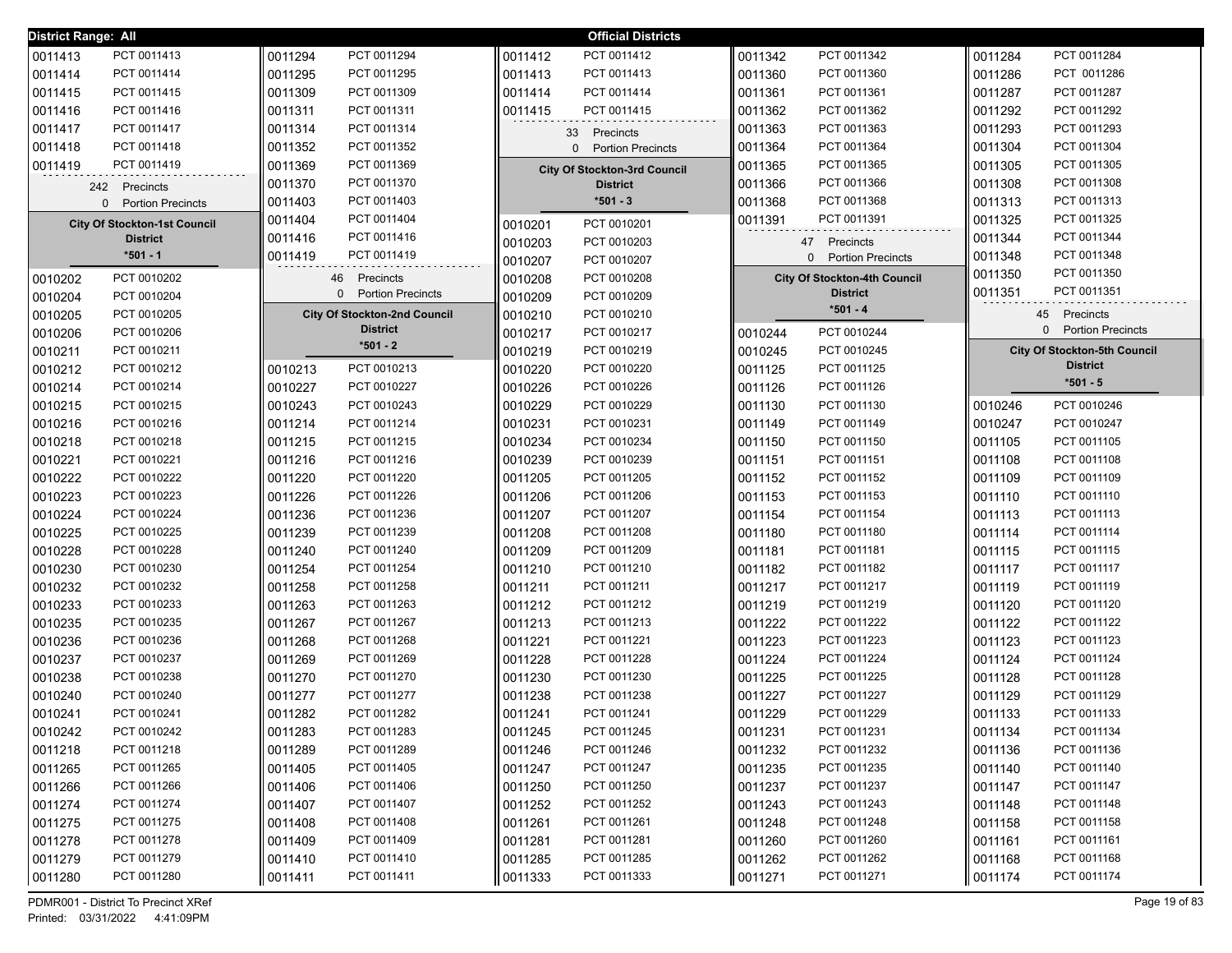| District Range: All |                                     |                        |         | <b>Official Districts</b> |         |             |                                          |
|---------------------|-------------------------------------|------------------------|---------|---------------------------|---------|-------------|------------------------------------------|
| 0011175             | PCT 0011175                         | PCT 0011401<br>0011401 | 0033539 | PCT 0033539               | 0042404 | PCT 0042404 | PCT 0042450<br>0042450                   |
| 0011183             | PCT 0011183                         | 0011417<br>PCT 0011417 | 0033540 | PCT 0033540               | 0042405 | PCT 0042405 | 0042451<br>PCT 0042451                   |
|                     | 29 Precincts                        | PCT 0011418<br>0011418 | 0033541 | PCT 0033541               | 0042406 | PCT 0042406 | 0042453<br>PCT 0042453                   |
|                     | 0 Portion Precincts                 | 42 Precincts           | 0033542 | PCT 0033542               | 0042407 | PCT 0042407 | 0042454<br>PCT 0042454                   |
|                     | <b>City Of Stockton-6th Council</b> | 0 Portion Precincts    | 0033543 | PCT 0033543               | 0042408 | PCT 0042408 | 0042455<br>PCT 0042455                   |
|                     | <b>District</b>                     | <b>City Of Tracy</b>   | 0033544 | PCT 0033544               | 0042409 | PCT 0042409 | 0042456<br>PCT 0042456                   |
|                     | $*501 - 6$                          |                        | 0033545 | PCT 0033545               | 0042410 | PCT 0042410 | 0042458<br>PCT 0042458                   |
| 0011101             | PCT 0011101                         | *503                   | 0033546 | PCT 0033546               | 0042411 | PCT 0042411 | 0042459<br>PCT 0042459                   |
| 0011102             | PCT 0011102                         | PCT 0033501<br>0033501 | 0033547 | PCT 0033547               | 0042412 | PCT 0042412 | PCT 0042460<br>0042460                   |
| 0011103             | PCT 0011103                         | PCT 0033502<br>0033502 | 0033548 | PCT 0033548               | 0042413 | PCT 0042413 | PCT 0042461<br>0042461                   |
| 0011104             | PCT 0011104                         | PCT 0033503<br>0033503 | 0033549 | PCT 0033549               | 0042414 | PCT 0042414 | 0042462<br>PCT 0042462                   |
| 0011106             | PCT 0011106                         | 0033504<br>PCT 0033504 | 0033550 | PCT 0033550               | 0042415 | PCT 0042415 | 60 Precincts                             |
| 0011107             | PCT 0011107                         | PCT 0033505<br>0033505 | 0033551 | PCT 0033551               | 0042416 | PCT 0042416 | 0 Portion Precincts                      |
| 0011111             | PCT 0011111                         | PCT 0033506<br>0033506 | 0033552 | PCT 0033552               | 0042417 | PCT 0042417 | <b>City of Lodi-1st Council District</b> |
| 0011112             | PCT 0011112                         | PCT 0033507<br>0033507 | 0033553 | PCT 0033553               | 0042418 | PCT 0042418 |                                          |
| 0011116             | PCT 0011116                         | 0033508<br>PCT 0033508 | 0033554 | PCT 0033554               | 0042419 | PCT 0042419 | $*504 - 1$                               |
| 0011118             | PCT 0011118                         | 0033509<br>PCT 0033509 | 0033555 | PCT 0033555               | 0042420 | PCT 0042420 | PCT 0042402<br>0042402                   |
| 0011121             | PCT 0011121                         | PCT 0033510<br>0033510 | 0033556 | PCT 0033556               | 0042421 | PCT 0042421 | 0042406<br>PCT 0042406                   |
| 0011127             | PCT 0011127                         | PCT 0033511<br>0033511 | 0033557 | PCT 0033557               | 0042422 | PCT 0042422 | PCT 0042416<br>0042416                   |
| 0011131             | PCT 0011131                         | PCT 0033512<br>0033512 | 0033558 | PCT 0033558               | 0042423 | PCT 0042423 | PCT 0042419<br>0042419                   |
| 0011132             | PCT 0011132                         | PCT 0033513<br>0033513 | 0033559 | PCT 0033559               | 0042424 | PCT 0042424 | PCT 0042421<br>0042421                   |
| 0011135             | PCT 0011135                         | PCT 0033514<br>0033514 | 0033560 | PCT 0033560               | 0042425 | PCT 0042425 | 0042423<br>PCT 0042423                   |
| 0011137             | PCT 0011137                         | PCT 0033515<br>0033515 | 0033561 | PCT 0033561               | 0042426 | PCT 0042426 | PCT 0042432<br>0042432                   |
| 0011138             | PCT 0011138                         | PCT 0033516<br>0033516 | 0033562 | PCT 0033562               | 0042427 | PCT 0042427 | PCT 0042433<br>0042433                   |
| 0011139             | PCT 0011139                         | 0033517<br>PCT 0033517 | 0033563 | PCT 0033563               | 0042428 | PCT 0042428 | 0042435<br>PCT 0042435                   |
| 0011141             | PCT 0011141                         | 0033518<br>PCT 0033518 | 0033564 | PCT 0033564               | 0042429 | PCT 0042429 | 0042436<br>PCT 0042436                   |
| 0011142             | PCT 0011142                         | PCT 0033519<br>0033519 | 0033565 | PCT 0033565               | 0042430 | PCT 0042430 | 0042438<br>PCT 0042438                   |
| 0011143             | PCT 0011143                         | PCT 0033520<br>0033520 | 0033566 | PCT 0033566               | 0042431 | PCT 0042431 | 0042439<br>PCT 0042439                   |
| 0011144             | PCT 0011144                         | PCT 0033521<br>0033521 | 0033567 | PCT 0033567               | 0042432 | PCT 0042432 | 0042440<br>PCT 0042440                   |
| 0011145             | PCT 0011145                         | PCT 0033522<br>0033522 | 0033568 | PCT 0033568               | 0042433 | PCT 0042433 | 0042441<br>PCT 0042441                   |
| 0011146             | PCT 0011146                         | PCT 0033523<br>0033523 | 0033569 | PCT 0033569               | 0042434 | PCT 0042434 | 0042443<br>PCT 0042443                   |
| 0011155             | PCT 0011155                         | PCT 0033524<br>0033524 | 0033570 | PCT 0033570               | 0042435 | PCT 0042435 | 0042447<br>PCT 0042447                   |
| 0011156             | PCT 0011156                         | 0033525<br>PCT 0033525 | 0033571 | PCT 0033571               | 0042436 | PCT 0042436 | 0042460<br>PCT 0042460                   |
| 0011157             | PCT 0011157                         | PCT 0033526<br>0033526 | 0033572 | PCT 0033572               | 0042437 | PCT 0042437 | 17 Precincts                             |
| 0011159             | PCT 0011159                         | PCT 0033527<br>0033527 | 0033573 | PCT 0033573               | 0042438 | PCT 0042438 | 0 Portion Precincts                      |
| 0011160             | PCT 0011160                         | PCT 0033528<br>0033528 | 0033574 | PCT 0033574               | 0042439 | PCT 0042439 | <b>City of Lodi-2nd Council District</b> |
| 0011162             | PCT 0011162                         | PCT 0033529<br>0033529 | 0033575 | PCT 0033575               | 0042440 | PCT 0042440 |                                          |
| 0011164             | PCT 0011164                         | PCT 0033530<br>0033530 | 0033576 | PCT 0035576               | 0042441 | PCT 0042441 | $*504 - 2$                               |
| 0011166             | PCT 0011166                         | PCT 0033531<br>0033531 |         | 76 Precincts              | 0042442 | PCT 0042442 | 0042401<br>PCT 0042401                   |
| 0011169             | PCT 0011169                         | PCT 0033532<br>0033532 |         | 0 Portion Precincts       | 0042443 | PCT 0042443 | 0042413<br>PCT 0042413                   |
| 0011170             | PCT 0011170                         | 0033533<br>PCT 0033533 |         | <b>City Of Lodi</b>       | 0042444 | PCT 0042444 | 0042414<br>PCT 0042414                   |
| 0011171             | PCT 0011171                         | 0033534<br>PCT 0033534 |         |                           | 0042445 | PCT 0042445 | 0042415<br>PCT 0042415                   |
| 0011179             | PCT 0011179                         | PCT 0033535<br>0033535 |         | $*504$                    | 0042446 | PCT 0042446 | 0042417<br>PCT 0042417                   |
| 0011184             | PCT 0011184                         | PCT 0033536<br>0033536 | 0042401 | PCT 0042401               | 0042447 | PCT 0042447 | 0042418<br>PCT 0042418                   |
| 0011359             | PCT 0011359                         | PCT 0033537<br>0033537 | 0042402 | PCT 0042402               | 0042448 | PCT 0042448 | PCT 0042420<br>0042420                   |
| 0011367             | PCT 0011367                         | 0033538<br>PCT 0033538 | 0042403 | PCT 0042403               | 0042449 | PCT 0042449 | PCT 0042425<br>0042425                   |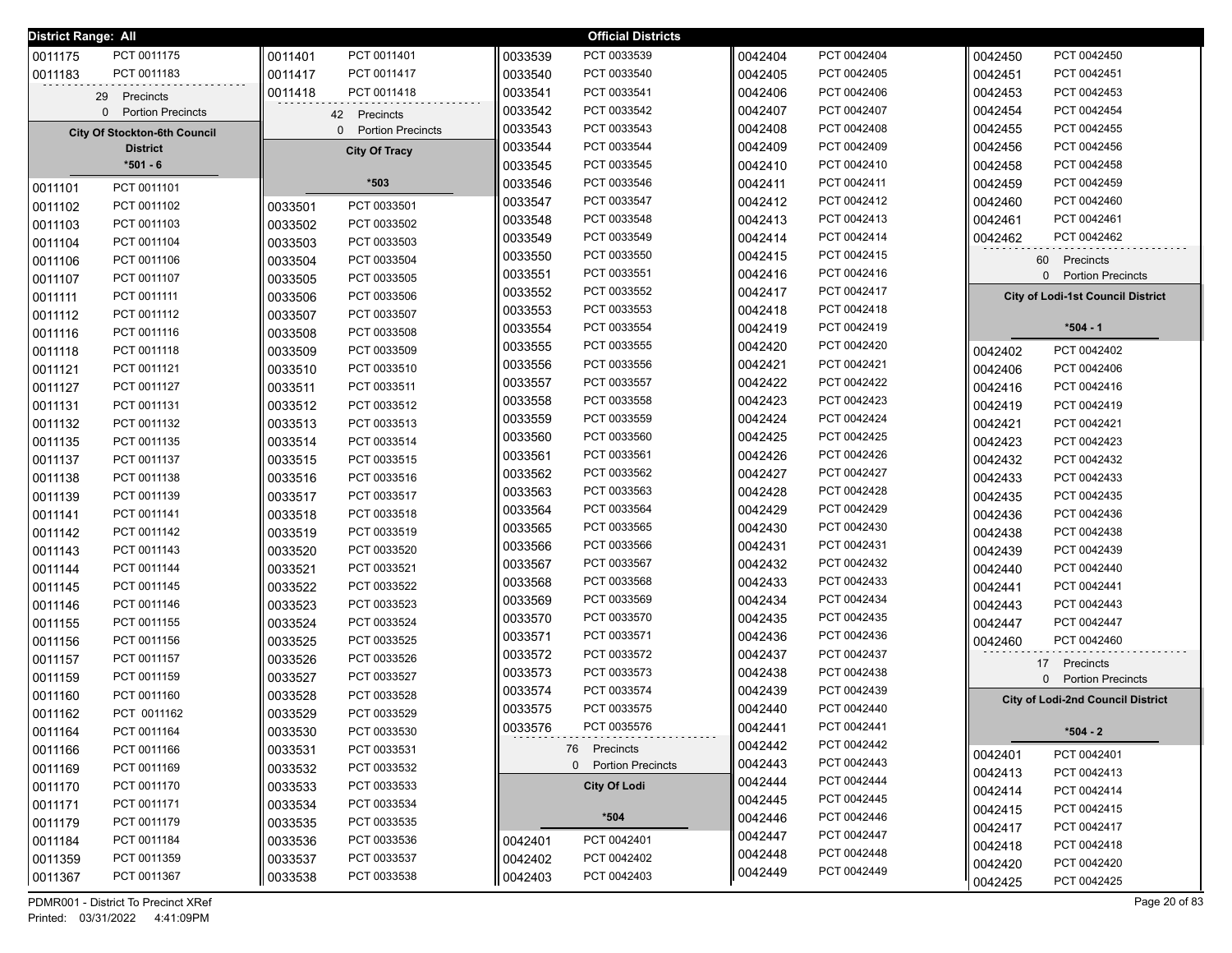| District Range: All |                                          |         |                                      |         | <b>Official Districts</b> |         |                                      |         |                                          |
|---------------------|------------------------------------------|---------|--------------------------------------|---------|---------------------------|---------|--------------------------------------|---------|------------------------------------------|
| 0042434             | PCT 0042434                              | 0042445 | PCT 0042445                          | 0054337 | PCT 0054337               | 0064590 | PCT 0064590                          | 0084322 | PCT 0084322                              |
| 0042448             | PCT 0042448                              | 0042446 | PCT 0042446                          | 0054338 | PCT 0054338               |         | 7 Precincts                          | 0084323 | PCT 0084323                              |
| 0042451             | PCT 0042451                              | 0042449 | PCT 0042449                          | 0054339 | PCT 0054339               |         | 0 Portion Precincts                  | 0084324 | PCT 0084324                              |
| 0042453             | PCT 0042453                              | 0042450 | PCT 0042450                          | 0054340 | PCT 0054340               |         | <b>City Of Ripon</b>                 | 0084325 | PCT 0084325                              |
|                     | 12 Precincts                             | 0042458 | PCT 0042458                          | 0054341 | PCT 0054341               |         |                                      | 0084326 | PCT 0084326                              |
|                     | 0 Portion Precincts                      |         | 11 Precincts                         | 0054342 | PCT 0054342               |         | *507                                 |         | 27 Precincts                             |
|                     | <b>City of Lodi-3rd Council District</b> |         | <b>Portion Precincts</b><br>$\Omega$ | 0054343 | PCT 0054343               | 0074501 | PCT 0074501                          |         | <b>Portion Precincts</b><br>$\mathbf{0}$ |
|                     |                                          |         | <b>City Of Manteca</b>               | 0054344 | PCT 0054344               | 0074502 | PCT 0074502                          |         | State Board Of Equalization #1           |
|                     | $*504 - 3$                               |         |                                      | 0054345 | PCT 0054345               | 0074503 | PCT 0074503                          |         |                                          |
| 0042407             | PCT 0042407                              |         | $*505$                               | 0054346 | PCT 0054346               | 0074504 | PCT 0074504                          |         | <b>BDEQU</b>                             |
| 0042408             | PCT 0042408                              | 0054301 | PCT 0054301                          | 0054348 | PCT 0054348               | 0074505 | PCT 0074505                          | 0010201 | PCT 0010201                              |
| 0042409             | PCT 0042409                              | 0054302 | PCT 0054302                          | 0054349 | PCT 0054349               | 0074506 | PCT 0074506                          | 0010202 | PCT 0010202                              |
| 0042410             | PCT 0042410                              | 0054303 | PCT 0054303                          | 0054350 | PCT 0054350               | 0074507 | PCT 0074507                          | 0010203 | PCT 0010203                              |
| 0042411             | PCT 0042411                              | 0054304 | PCT 0054304                          | 0054351 | PCT 0054351               | 0074508 | PCT 0074508                          | 0010204 | PCT 0010204                              |
| 0042412             | PCT 0042412                              | 0054305 | PCT 0054305                          | 0054352 | PCT 0054352               | 0074509 | PCT 0074509                          | 0010205 | PCT 0010205                              |
| 0042422             | PCT 0042422                              | 0054306 | PCT 0054306                          | 0054353 | PCT 0054353               | 0074510 | PCT 0074510                          | 0010206 | PCT 0010206                              |
| 0042424             | PCT 0042424                              | 0054307 | PCT 0054307                          | 0054354 | PCT 0054354               | 0074511 | PCT 0074511                          | 0010207 | PCT 0010207                              |
| 0042430             | PCT 0042430                              | 0054308 | PCT 0054308                          | 0054355 | PCT 0054355               | 0074512 | PCT 0074512                          | 0010208 | PCT 0010208                              |
| 0042431             | PCT 0042431                              | 0054309 | PCT 0054309                          | 0054356 | PCT 0054356               | 0074513 | PCT 0074513                          | 0010209 | PCT 0010209                              |
| 0042454             | PCT 0042454                              | 0054310 | PCT 0054310                          | 0054357 | PCT 0054357               |         | 13 Precincts                         | 0010210 | PCT 0010210                              |
| 0042455             | PCT 0042455                              | 0054311 | PCT 0054311                          | 0054358 | PCT 0054358               |         | <b>Portion Precincts</b><br>$\Omega$ | 0010211 | PCT 0010211                              |
| 0042456             | PCT 0042456                              | 0054312 | PCT 0054312                          | 0054359 | PCT 0054359               |         | <b>City Of Lathrop</b>               | 0010212 | PCT 0010212                              |
| 0042459             | PCT 0042459                              | 0054313 | PCT 0054313                          | 0054360 | PCT 0054360               |         |                                      | 0010213 | PCT 0010213                              |
|                     | 14<br>Precincts                          | 0054314 | PCT 0054314                          | 0054362 | PCT 0054362               |         | *508                                 | 0010214 | PCT 0010214                              |
|                     | 0 Portion Precincts                      | 0054315 | PCT 0054315                          | 0054363 | PCT 0054363               | 0083301 | PCT 0083301                          | 0010215 | PCT 0010215                              |
|                     | <b>City of Lodi-4th Council District</b> | 0054316 | PCT 0054316                          | 0054364 | PCT 0054364               | 0084301 | PCT 0084301                          | 0010216 | PCT 0010216                              |
|                     |                                          | 0054317 | PCT 0054317                          | 0054365 | PCT 0054365               | 0084302 | PCT 0084302                          | 0010217 | PCT 0010217                              |
|                     | *504 - 4                                 | 0054318 | PCT 0054318                          | 0054366 | PCT 0054366               | 0084303 | PCT 0084303                          | 0010218 | PCT 0010218                              |
| 0042405             | PCT 0042405                              | 0054319 | PCT 0054319                          | 0054367 | PCT 0054367               | 0084304 | PCT 0084304                          | 0010219 | PCT 0010219                              |
| 0042427             | PCT 0042427                              | 0054320 | PCT 0054320                          | 0054368 | PCT 0054368               | 0084305 | PCT 0084305                          | 0010220 | PCT 0010220                              |
| 0042437             | PCT 0042437                              | 0054321 | PCT 0054321                          | 0054369 | PCT 0054369               | 0084306 | PCT 0084306                          | 0010221 | PCT 0010221                              |
| 0042444             | PCT 0042444                              | 0054322 | PCT 0054322                          | 0054370 | PCT 0054370               | 0084307 | PCT 0084307                          | 0010222 | PCT 0010222                              |
| 0042461             | PCT 0042461                              | 0054323 | PCT 0054323                          | 0054371 | PCT 0054371               | 0084308 | PCT 0084308                          | 0010223 | PCT 0010223                              |
| 0042462             | PCT 0042462                              | 0054324 | PCT 0054324                          | 0054372 | PCT 0054372               | 0084309 | PCT 0084309                          | 0010224 | PCT 0010224                              |
|                     | 6 Precincts                              | 0054325 | PCT 0054325                          | 0054373 | PCT 0054373               | 0084310 | PCT 0084310                          | 0010225 | PCT 0010225                              |
|                     | 0 Portion Precincts                      | 0054326 | PCT 0054326                          |         | 71 Precincts              | 0084311 | PCT 0084311                          | 0010226 | PCT 0010226                              |
|                     | <b>City of Lodi-5th Council District</b> | 0054327 | PCT 0054327                          |         | 0 Portion Precincts       | 0084312 | PCT 0084312                          | 0010227 | PCT 0010227                              |
|                     |                                          | 0054328 | PCT 0054328                          |         | <b>City Of Escalon</b>    | 0084313 | PCT 0084313                          | 0010228 | PCT 0010228                              |
|                     | $*504 - 5$                               | 0054329 | PCT 0054329                          |         | $*506$                    | 0084314 | PCT 0084314                          | 0010229 | PCT 0010229                              |
| 0042403             | PCT 0042403                              | 0054330 | PCT 0054330                          |         |                           | 0084315 | PCT 0084315                          | 0010230 | PCT 0010230                              |
| 0042404             | PCT 0042404                              | 0054331 | PCT 0054331                          | 0064501 | PCT 0064501               | 0084316 | PCT 0084316                          | 0010231 | PCT 0010231                              |
| 0042426             | PCT 0042426                              | 0054332 | PCT 0054332                          | 0064502 | PCT 0064502               | 0084317 | PCT 0084317                          | 0010232 | PCT 0010232                              |
| 0042428             | PCT 0042428                              | 0054333 | PCT 0054333                          | 0064503 | PCT 0064503               | 0084318 | PCT 0084318                          | 0010233 | PCT 0010233                              |
| 0042429             | PCT 0042429                              | 0054334 | PCT 0054334                          | 0064504 | PCT 0064504               | 0084319 | PCT 0084319                          | 0010234 | PCT 0010234                              |
| 0042442             | PCT 0042442                              | 0054335 | PCT 0054335                          | 0064505 | PCT 0064505               | 0084320 | PCT 0084320                          | 0010235 | PCT 0010235                              |
|                     |                                          | 0054336 | PCT 0054336                          | 0064506 | PCT 0064506               | 0084321 | PCT 0084321                          | 0010236 | PCT 0010236                              |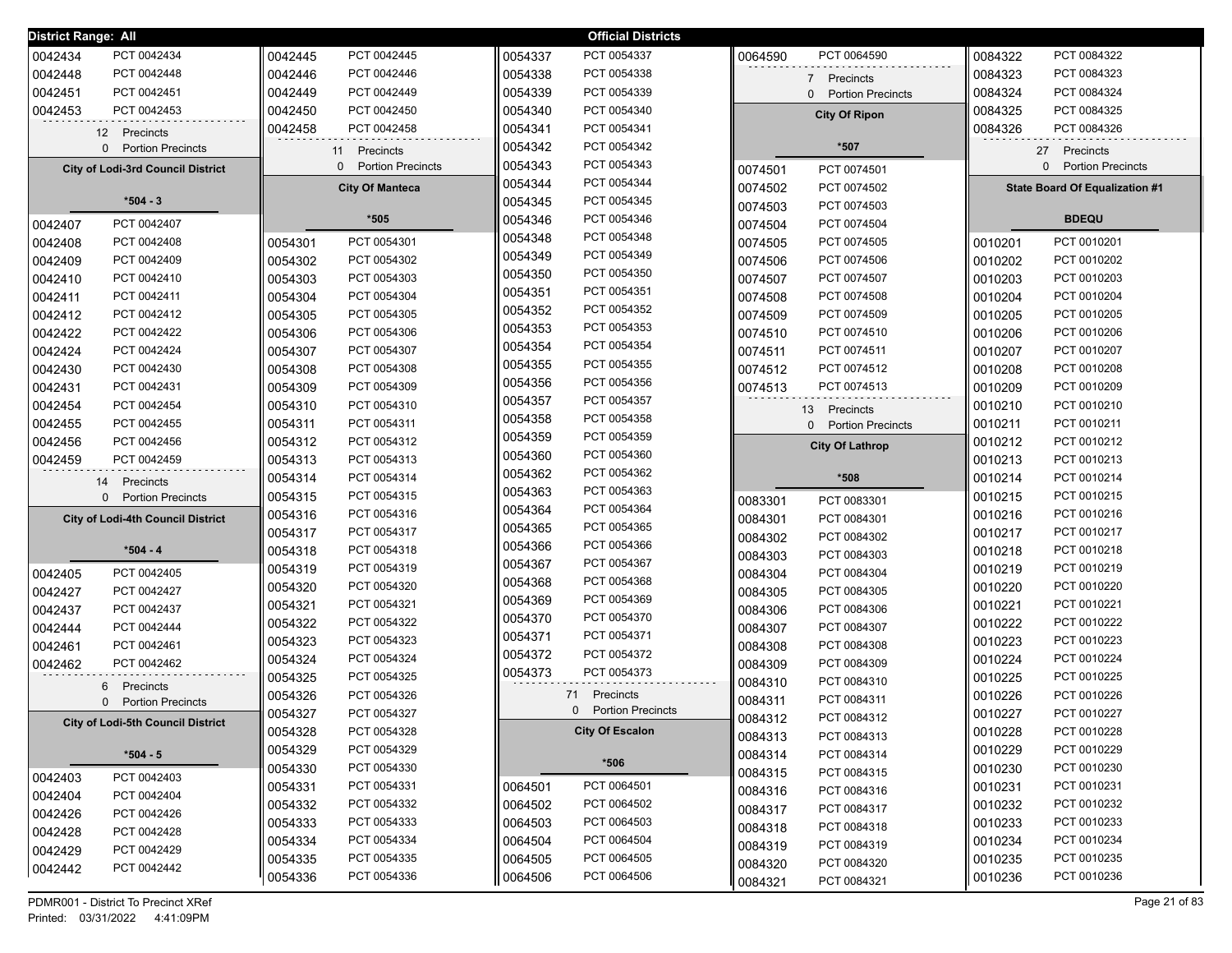| <b>District Range: All</b> |                            |                    |                            |                    | <b>Official Districts</b>  |                    |                            |                    |                            |
|----------------------------|----------------------------|--------------------|----------------------------|--------------------|----------------------------|--------------------|----------------------------|--------------------|----------------------------|
| 0010237                    | PCT 0010237                | 0011136            | PCT 0011136                | 0011210            | PCT 0011210                | 0011268            | PCT 0011268                | 0011368            | PCT 0011368                |
| 0010238                    | PCT 0010238                | 0011137            | PCT 0011137                | 0011211            | PCT 0011211                | 0011269            | PCT 0011269                | 0011369            | PCT 0011369                |
| 0010239                    | PCT 0010239                | 0011138            | PCT 0011138                | 0011212            | PCT 0011212                | 0011270            | PCT 0011270                | 0011370            | PCT 0011370                |
| 0010240                    | PCT 0010240                | 0011139            | PCT 0011139                | 0011213            | PCT 0011213                | 0011271            | PCT 0011271                | 0011391            | PCT 0011391                |
| 0010241                    | PCT 0010241                | 0011140            | PCT 0011140                | 0011214            | PCT 0011214                | 0011274            | PCT 0011274                | 0011401            | PCT 0011401                |
| 0010242                    | PCT 0010242                | 0011141            | PCT 0011141                | 0011215            | PCT 0011215                | 0011275            | PCT 0011275                | 0011403            | PCT 0011403                |
| 0010243                    | PCT 0010243                | 0011142            | PCT 0011142                | 0011216            | PCT 0011216                | 0011277            | PCT 0011277                | 0011404            | PCT 0011404                |
| 0010244                    | PCT 0010244                | 0011143            | PCT 0011143                | 0011217            | PCT 0011217                | 0011278            | PCT 0011278                | 0011405            | PCT 0011405                |
| 0010245                    | PCT 0010245                | 0011144            | PCT 0011144                | 0011218            | PCT 0011218                | 0011279            | PCT 0011279                | 0011406            | PCT 0011406                |
| 0010246                    | PCT 0010246                | 0011145            | PCT 0011145                | 0011219            | PCT 0011219                | 0011280            | PCT 0011280                | 0011407            | PCT 0011407                |
| 0010247                    | PCT 0010247                | 0011146            | PCT 0011146                | 0011220            | PCT 0011220                | 0011281            | PCT 0011281                | 0011408            | PCT 0011408                |
| 0011101                    | PCT 0011101                | 0011147            | PCT 0011147                | 0011221            | PCT 0011221                | 0011282            | PCT 0011282                | 0011409            | PCT 0011409                |
| 0011102                    | PCT 0011102                | 0011148            | PCT 0011148                | 0011222            | PCT 0011222                | 0011283            | PCT 0011283                | 0011410            | PCT 0011410                |
| 0011103                    | PCT 0011103                | 0011149            | PCT 0011149                | 0011223            | PCT 0011223                | 0011284            | PCT 0011284                | 0011411            | PCT 0011411                |
| 0011104                    | PCT 0011104                | 0011150            | PCT 0011150                | 0011224            | PCT 0011224                | 0011285            | PCT 0011285                | 0011412            | PCT 0011412                |
| 0011105                    | PCT 0011105                | 0011151            | PCT 0011151                | 0011225            | PCT 0011225                | 0011286            | PCT 0011286                | 0011413            | PCT 0011413                |
| 0011106                    | PCT 0011106                | 0011152            | PCT 0011152                | 0011226            | PCT 0011226                | 0011287            | PCT 0011287                | 0011414            | PCT 0011414                |
| 0011107                    | PCT 0011107                | 0011153            | PCT 0011153                | 0011227            | PCT 0011227                | 0011289            | PCT 0011289                | 0011415            | PCT 0011415                |
| 0011108                    | PCT 0011108                | 0011154            | PCT 0011154                | 0011228            | PCT 0011228                | 0011292            | PCT 0011292                | 0011416            | PCT 0011416                |
| 0011109                    | PCT 0011109                | 0011155            | PCT 0011155                | 0011229            | PCT 0011229                | 0011293            | PCT 0011293                | 0011417            | PCT 0011417                |
| 0011110                    | PCT 0011110                | 0011156            | PCT 0011156                | 0011230            | PCT 0011230                | 0011294            | PCT 0011294                | 0011418            | PCT 0011418                |
| 0011111                    | PCT 0011111                | 0011157            | PCT 0011157                | 0011231            | PCT 0011231                | 0011295            | PCT 0011295                | 0011419            | PCT 0011419                |
| 0011112                    | PCT 0011112                | 0011158            | PCT 0011158                | 0011232            | PCT 0011232                | 0011304            | PCT 0011304                | 0033501            | PCT 0033501                |
| 0011113                    | PCT 0011113                | 0011159            | PCT 0011159                | 0011235            | PCT 0011235                | 0011305            | PCT 0011305                | 0033502            | PCT 0033502                |
| 0011114                    | PCT 0011114                | 0011160            | PCT 0011160                | 0011236            | PCT 0011236                | 0011308            | PCT 0011308                | 0033503            | PCT 0033503                |
| 0011115                    | PCT 0011115                | 0011161            | PCT 0011161                | 0011237            | PCT 0011237                | 0011309            | PCT 0011309                | 0033504            | PCT 0033504                |
| 0011116                    | PCT 0011116<br>PCT 0011117 | 0011162            | PCT 0011162<br>PCT 0011164 | 0011238            | PCT 0011238<br>PCT 0011239 | 0011311            | PCT 0011311<br>PCT 0011313 | 0033505            | PCT 0033505<br>PCT 0033506 |
| 0011117                    | PCT 0011118                | 0011164            | PCT 0011166                | 0011239<br>0011240 | PCT 0011240                | 0011313            | PCT 0011314                | 0033506            | PCT 0033507                |
| 0011118<br>0011119         | PCT 0011119                | 0011166<br>0011168 | PCT 0011168                | 0011241            | PCT 0011241                | 0011314<br>0011325 | PCT 0011325                | 0033507<br>0033508 | PCT 0033508                |
| 0011120                    | PCT 0011120                | 0011169            | PCT 0011169                | 0011243            | PCT 0011243                | 0011333            | PCT 0011333                | 0033509            | PCT 0033509                |
| 0011121                    | PCT 0011121                | 0011170            | PCT 0011170                | 0011245            | PCT 0011245                | 0011342            | PCT 0011342                | 0033510            | PCT 0033510                |
| 0011122                    | PCT 0011122                | 0011171            | PCT 0011171                | 0011246            | PCT 0011246                | 0011344            | PCT 0011344                | 0033511            | PCT 0033511                |
| 0011123                    | PCT 0011123                | 0011174            | PCT 0011174                | 0011247            | PCT 0011247                | 0011348            | PCT 0011348                | 0033512            | PCT 0033512                |
| 0011124                    | PCT 0011124                | 0011175            | PCT 0011175                | 0011248            | PCT 0011248                | 0011350            | PCT 0011350                | 0033513            | PCT 0033513                |
| 0011125                    | PCT 0011125                | 0011179            | PCT 0011179                | 0011250            | PCT 0011250                | 0011351            | PCT 0011351                | 0033514            | PCT 0033514                |
| 0011126                    | PCT 0011126                | 0011180            | PCT 0011180                | 0011252            | PCT 0011252                | 0011352            | PCT 0011352                | 0033515            | PCT 0033515                |
| 0011127                    | PCT 0011127                | 0011181            | PCT 0011181                | 0011254            | PCT 0011254                | 0011359            | PCT 0011359                | 0033516            | PCT 0033516                |
| 0011128                    | PCT 0011128                | 0011182            | PCT 0011182                | 0011258            | PCT 0011258                | 0011360            | PCT 0011360                | 0033517            | PCT 0033517                |
| 0011129                    | PCT 0011129                | 0011183            | PCT 0011183                | 0011260            | PCT 0011260                | 0011361            | PCT 0011361                | 0033518            | PCT 0033518                |
| 0011130                    | PCT 0011130                | 0011184            | PCT 0011184                | 0011261            | PCT 0011261                | 0011362            | PCT 0011362                | 0033519            | PCT 0033519                |
| 0011131                    | PCT 0011131                | 0011205            | PCT 0011205                | 0011262            | PCT 0011262                | 0011363            | PCT 0011363                | 0033520            | PCT 0033520                |
| 0011132                    | PCT 0011132                | 0011206            | PCT 0011206                | 0011263            | PCT 0011263                | 0011364            | PCT 0011364                | 0033521            | PCT 0033521                |
| 0011133                    | PCT 0011133                | 0011207            | PCT 0011207                | 0011265            | PCT 0011265                | 0011365            | PCT 0011365                | 0033522            | PCT 0033522                |
| 0011134                    | PCT 0011134                | 0011208            | PCT 0011208                | 0011266            | PCT 0011266                | 0011366            | PCT 0011366                | 0033523            | PCT 0033523                |
| 0011135                    | PCT 0011135                | 0011209            | PCT 0011209                | 0011267            | PCT 0011267                | 0011367            | PCT 0011367                | 0033524            | PCT 0033524                |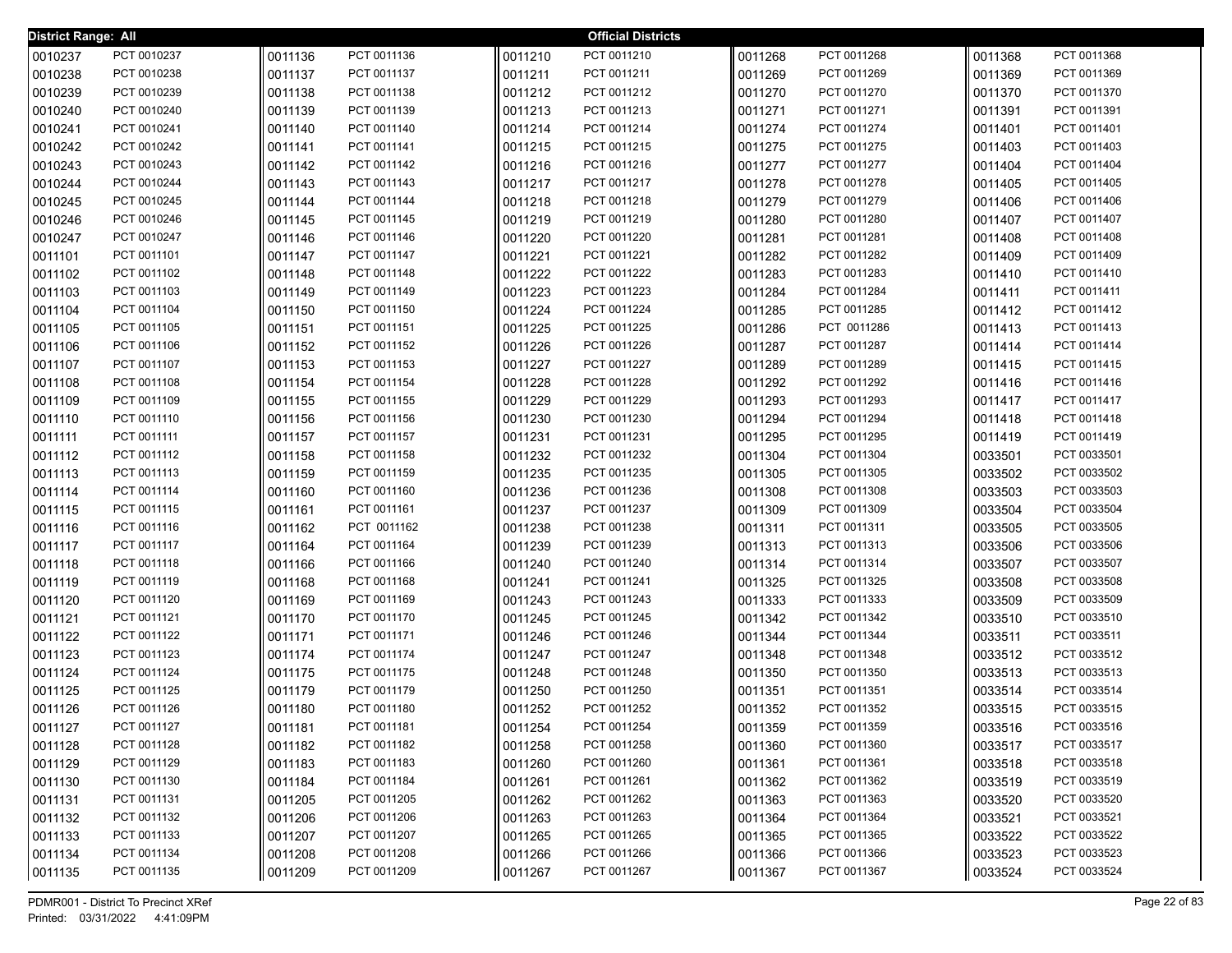| <b>District Range: All</b> |             |         |             |         | <b>Official Districts</b> |         |             |         |             |
|----------------------------|-------------|---------|-------------|---------|---------------------------|---------|-------------|---------|-------------|
| 0033525                    | PCT 0033525 | 0033571 | PCT 0033571 | 0042441 | PCT 0042441               | 0054327 | PCT 0054327 | 0064502 | PCT 0064502 |
| 0033526                    | PCT 0033526 | 0033572 | PCT 0033572 | 0042442 | PCT 0042442               | 0054328 | PCT 0054328 | 0064503 | PCT 0064503 |
| 0033527                    | PCT 0033527 | 0033573 | PCT 0033573 | 0042443 | PCT 0042443               | 0054329 | PCT 0054329 | 0064504 | PCT 0064504 |
| 0033528                    | PCT 0033528 | 0033574 | PCT 0033574 | 0042444 | PCT 0042444               | 0054330 | PCT 0054330 | 0064505 | PCT 0064505 |
| 0033529                    | PCT 0033529 | 0033575 | PCT 0033575 | 0042445 | PCT 0042445               | 0054331 | PCT 0054331 | 0064506 | PCT 0064506 |
| 0033530                    | PCT 0033530 | 0033576 | PCT 0035576 | 0042446 | PCT 0042446               | 0054332 | PCT 0054332 | 0064590 | PCT 0064590 |
| 0033531                    | PCT 0033531 | 0042401 | PCT 0042401 | 0042447 | PCT 0042447               | 0054333 | PCT 0054333 | 0074501 | PCT 0074501 |
| 0033532                    | PCT 0033532 | 0042402 | PCT 0042402 | 0042448 | PCT 0042448               | 0054334 | PCT 0054334 | 0074502 | PCT 0074502 |
| 0033533                    | PCT 0033533 | 0042403 | PCT 0042403 | 0042449 | PCT 0042449               | 0054335 | PCT 0054335 | 0074503 | PCT 0074503 |
| 0033534                    | PCT 0033534 | 0042404 | PCT 0042404 | 0042450 | PCT 0042450               | 0054336 | PCT 0054336 | 0074504 | PCT 0074504 |
| 0033535                    | PCT 0033535 | 0042405 | PCT 0042405 | 0042451 | PCT 0042451               | 0054337 | PCT 0054337 | 0074505 | PCT 0074505 |
| 0033536                    | PCT 0033536 | 0042406 | PCT 0042406 | 0042453 | PCT 0042453               | 0054338 | PCT 0054338 | 0074506 | PCT 0074506 |
| 0033537                    | PCT 0033537 | 0042407 | PCT 0042407 | 0042454 | PCT 0042454               | 0054339 | PCT 0054339 | 0074507 | PCT 0074507 |
| 0033538                    | PCT 0033538 | 0042408 | PCT 0042408 | 0042455 | PCT 0042455               | 0054340 | PCT 0054340 | 0074508 | PCT 0074508 |
| 0033539                    | PCT 0033539 | 0042409 | PCT 0042409 | 0042456 | PCT 0042456               | 0054341 | PCT 0054341 | 0074509 | PCT 0074509 |
| 0033540                    | PCT 0033540 | 0042410 | PCT 0042410 | 0042458 | PCT 0042458               | 0054342 | PCT 0054342 | 0074510 | PCT 0074510 |
| 0033541                    | PCT 0033541 | 0042411 | PCT 0042411 | 0042459 | PCT 0042459               | 0054343 | PCT 0054343 | 0074511 | PCT 0074511 |
| 0033542                    | PCT 0033542 | 0042412 | PCT 0042412 | 0042460 | PCT 0042460               | 0054344 | PCT 0054344 | 0074512 | PCT 0074512 |
| 0033543                    | PCT 0033543 | 0042413 | PCT 0042413 | 0042461 | PCT 0042461               | 0054345 | PCT 0054345 | 0074513 | PCT 0074513 |
| 0033544                    | PCT 0033544 | 0042414 | PCT 0042414 | 0042462 | PCT 0042462               | 0054346 | PCT 0054346 | 0083301 | PCT 0083301 |
| 0033545                    | PCT 0033545 | 0042415 | PCT 0042415 | 0054301 | PCT 0054301               | 0054348 | PCT 0054348 | 0084301 | PCT 0084301 |
| 0033546                    | PCT 0033546 | 0042416 | PCT 0042416 | 0054302 | PCT 0054302               | 0054349 | PCT 0054349 | 0084302 | PCT 0084302 |
| 0033547                    | PCT 0033547 | 0042417 | PCT 0042417 | 0054303 | PCT 0054303               | 0054350 | PCT 0054350 | 0084303 | PCT 0084303 |
| 0033548                    | PCT 0033548 | 0042418 | PCT 0042418 | 0054304 | PCT 0054304               | 0054351 | PCT 0054351 | 0084304 | PCT 0084304 |
| 0033549                    | PCT 0033549 | 0042419 | PCT 0042419 | 0054305 | PCT 0054305               | 0054352 | PCT 0054352 | 0084305 | PCT 0084305 |
| 0033550                    | PCT 0033550 | 0042420 | PCT 0042420 | 0054306 | PCT 0054306               | 0054353 | PCT 0054353 | 0084306 | PCT 0084306 |
| 0033551                    | PCT 0033551 | 0042421 | PCT 0042421 | 0054307 | PCT 0054307               | 0054354 | PCT 0054354 | 0084307 | PCT 0084307 |
| 0033552                    | PCT 0033552 | 0042422 | PCT 0042422 | 0054308 | PCT 0054308               | 0054355 | PCT 0054355 | 0084308 | PCT 0084308 |
| 0033553                    | PCT 0033553 | 0042423 | PCT 0042423 | 0054309 | PCT 0054309               | 0054356 | PCT 0054356 | 0084309 | PCT 0084309 |
| 0033554                    | PCT 0033554 | 0042424 | PCT 0042424 | 0054310 | PCT 0054310               | 0054357 | PCT 0054357 | 0084310 | PCT 0084310 |
| 0033555                    | PCT 0033555 | 0042425 | PCT 0042425 | 0054311 | PCT 0054311               | 0054358 | PCT 0054358 | 0084311 | PCT 0084311 |
| 0033556                    | PCT 0033556 | 0042426 | PCT 0042426 | 0054312 | PCT 0054312               | 0054359 | PCT 0054359 | 0084312 | PCT 0084312 |
| 0033557                    | PCT 0033557 | 0042427 | PCT 0042427 | 0054313 | PCT 0054313               | 0054360 | PCT 0054360 | 0084313 | PCT 0084313 |
| 0033558                    | PCT 0033558 | 0042428 | PCT 0042428 | 0054314 | PCT 0054314               | 0054362 | PCT 0054362 | 0084314 | PCT 0084314 |
| 0033559                    | PCT 0033559 | 0042429 | PCT 0042429 | 0054315 | PCT 0054315               | 0054363 | PCT 0054363 | 0084315 | PCT 0084315 |
| 0033560                    | PCT 0033560 | 0042430 | PCT 0042430 | 0054316 | PCT 0054316               | 0054364 | PCT 0054364 | 0084316 | PCT 0084316 |
| 0033561                    | PCT 0033561 | 0042431 | PCT 0042431 | 0054317 | PCT 0054317               | 0054365 | PCT 0054365 | 0084317 | PCT 0084317 |
| 0033562                    | PCT 0033562 | 0042432 | PCT 0042432 | 0054318 | PCT 0054318               | 0054366 | PCT 0054366 | 0084318 | PCT 0084318 |
| 0033563                    | PCT 0033563 | 0042433 | PCT 0042433 | 0054319 | PCT 0054319               | 0054367 | PCT 0054367 | 0084319 | PCT 0084319 |
| 0033564                    | PCT 0033564 | 0042434 | PCT 0042434 | 0054320 | PCT 0054320               | 0054368 | PCT 0054368 | 0084320 | PCT 0084320 |
| 0033565                    | PCT 0033565 | 0042435 | PCT 0042435 | 0054321 | PCT 0054321               | 0054369 | PCT 0054369 | 0084321 | PCT 0084321 |
| 0033566                    | PCT 0033566 | 0042436 | PCT 0042436 | 0054322 | PCT 0054322               | 0054370 | PCT 0054370 | 0084322 | PCT 0084322 |
| 0033567                    | PCT 0033567 | 0042437 | PCT 0042437 | 0054323 | PCT 0054323               | 0054371 | PCT 0054371 | 0084323 | PCT 0084323 |
| 0033568                    | PCT 0033568 | 0042438 | PCT 0042438 | 0054324 | PCT 0054324               | 0054372 | PCT 0054372 | 0084324 | PCT 0084324 |
| 0033569                    | PCT 0033569 | 0042439 | PCT 0042439 | 0054325 | PCT 0054325               | 0054373 | PCT 0054373 | 0084325 | PCT 0084325 |
| 0033570                    | PCT 0033570 | 0042440 | PCT 0042440 | 0054326 | PCT 0054326               | 0064501 | PCT 0064501 | 0084326 | PCT 0084326 |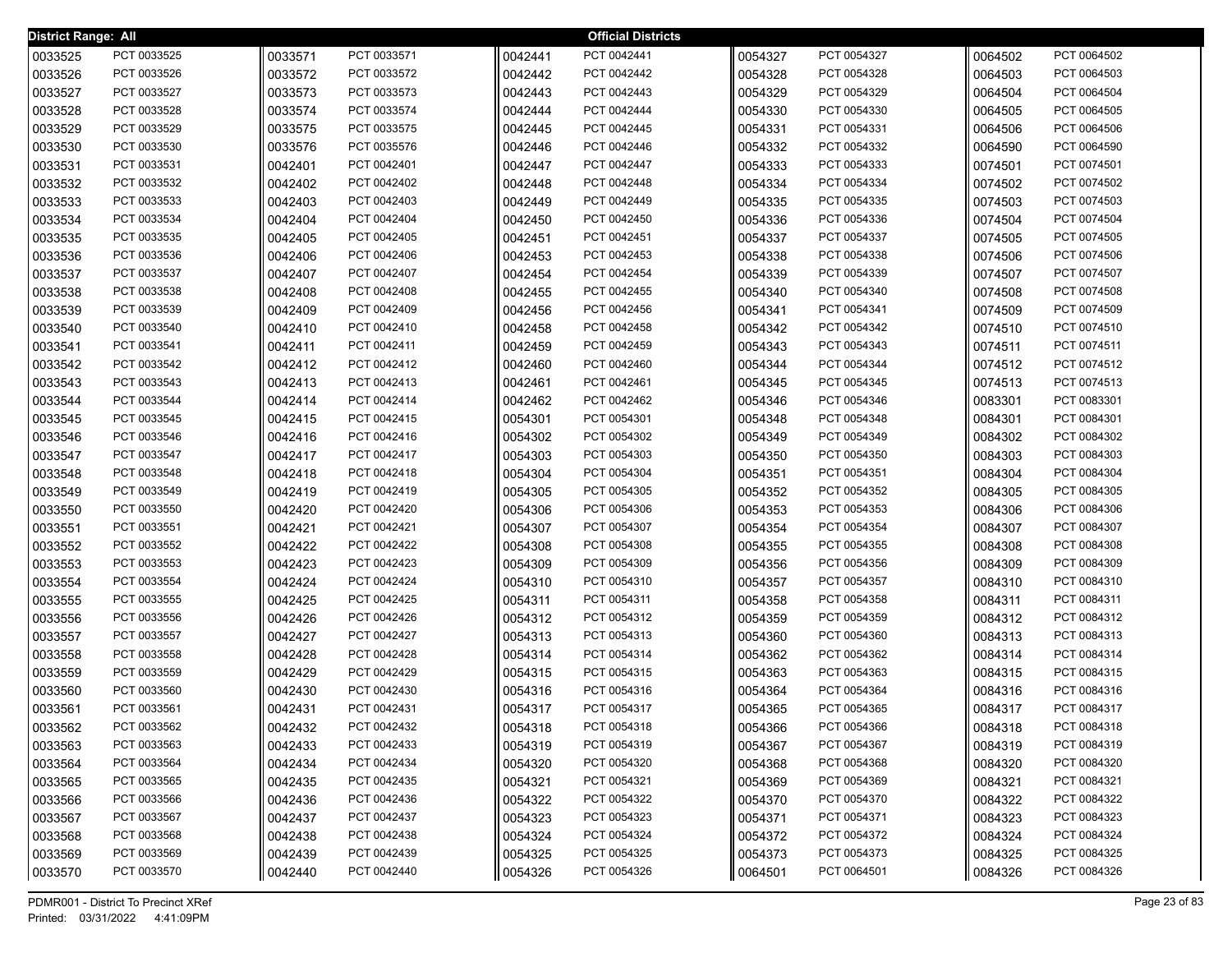| <b>District Range: All</b> |             |         |             |         | <b>Official Districts</b> |         |             |         |             |
|----------------------------|-------------|---------|-------------|---------|---------------------------|---------|-------------|---------|-------------|
| 0091101                    | PCT 0091101 | 0091190 | PCT 0091190 | 0091421 | PCT 0091421               | 0092431 | PCT 0092431 | 0093531 | PCT 0093531 |
| 0091102                    | PCT 0091102 | 0091202 | PCT 0091202 | 0091422 | PCT 0091422               | 0092432 | PCT 0092432 | 0093532 | PCT 0093532 |
| 0091103                    | PCT 0091103 | 0091204 | PCT 0091204 | 0091423 | PCT 0091423               | 0092433 | PCT 0092433 | 0093533 | PCT 0093533 |
| 0091104                    | PCT 0091104 | 0091205 | PCT 0091205 | 0091424 | PCT 0091424               | 0092434 | PCT 0092434 | 0093534 | PCT 0093534 |
| 0091105                    | PCT 0091105 | 0091209 | PCT 0091209 | 0091425 | PCT 0091425               | 0092435 | PCT 0092435 | 0093535 | PCT 0093535 |
| 0091106                    | PCT 0091106 | 0091210 | PCT 0091210 | 0091426 | PCT 0091426               | 0092436 | PCT 0092436 | 0093536 | PCT 0093536 |
| 0091107                    | PCT 0091107 | 0091211 | PCT 0091211 | 0091427 | PCT 0091427               | 0092437 | PCT 0092437 | 0093537 | PCT 0093537 |
| 0091108                    | PCT 0091108 | 0091212 | PCT 0091212 | 0091428 | PCT 0091428               | 0092438 | PCT 0092438 | 0093538 | PCT 0093538 |
| 0091109                    | PCT 0091109 | 0091214 | PCT 0091214 | 0091429 | PCT 0091429               | 0092439 | PCT 0092439 | 0093539 | PCT 0093539 |
| 0091111                    | PCT 0091111 | 0091223 | PCT 0091223 | 0091430 | PCT 0091430               | 0092440 | PCT 0092440 | 0093540 | PCT 0093540 |
| 0091112                    | PCT 0091112 | 0091231 | PCT 0091231 | 0091431 | PCT 0091431               | 0092441 | PCT 0092441 | 0093541 | PCT 0093541 |
| 0091113                    | PCT 0091113 | 0091232 | PCT 0091232 | 0091432 | PCT 0091432               | 0092442 | PCT 0092442 | 0093542 | PCT 0093542 |
| 0091114                    | PCT 0091114 | 0091233 | PCT 0091233 | 0091433 | PCT 0091433               | 0093101 | PCT 0093101 | 0093543 | PCT 0093543 |
| 0091115                    | PCT 0091115 | 0091236 | PCT 0091236 | 0091434 | PCT 0091434               | 0093301 | PCT 0093301 | 0093544 | PCT 0093544 |
| 0091116                    | PCT 0091116 | 0091237 | PCT 0091237 | 0091435 | PCT 0091435               | 0093302 | PCT 0093302 | 0093545 | PCT 0093545 |
| 0091117                    | PCT 0091117 | 0091238 | PCT 0091238 | 0091436 | PCT 0091436               | 0093303 | PCT 0093303 | 0093546 | PCT 0093546 |
| 0091118                    | PCT 0091118 | 0091239 | PCT 0091239 | 0092401 | PCT 0092401               | 0093304 | PCT 0093304 | 0093547 | PCT 0093547 |
| 0091120                    | PCT 0091120 | 0091240 | PCT 0091240 | 0092402 | PCT 0092402               | 0093305 | PCT 0093305 | 0093548 | PCT 0093548 |
| 0091121                    | PCT 0091121 | 0091241 | PCT 0091241 | 0092403 | PCT 0092403               | 0093501 | PCT 0093501 | 0093549 | PCT 0093549 |
| 0091125                    | PCT 0091125 | 0091242 | PCT 0091242 | 0092404 | PCT 0092404               | 0093502 | PCT 0093502 | 0094102 | PCT 0094102 |
| 0091126                    | PCT 0091126 | 0091243 | PCT 0091243 | 0092405 | PCT 0092405               | 0093503 | PCT 0093503 | 0094103 | PCT 0094103 |
| 0091127                    | PCT 0091127 | 0091244 | PCT 0091244 | 0092406 | PCT 0092406               | 0093504 | PCT 0093504 | 0094105 | PCT 0094105 |
| 0091128                    | PCT 0091128 | 0091304 | PCT 0091304 | 0092407 | PCT 0092407               | 0093505 | PCT 0093505 | 0094106 | PCT 0094106 |
| 0091129                    | PCT 0091129 | 0091309 | PCT 0091309 | 0092408 | PCT 0092408               | 0093506 | PCT 0093506 | 0094113 | PCT 0094113 |
| 0091130                    | PCT 0091130 | 0091310 | PCT 0091310 | 0092409 | PCT 0092409               | 0093507 | PCT 0093507 | 0094115 | PCT 0094115 |
| 0091131                    | PCT 0091131 | 0091318 | PCT 0091318 | 0092410 | PCT 0092410               | 0093508 | PCT 0093508 | 0094301 | PCT 0094301 |
| 0091132                    | PCT 0091132 | 0091401 | PCT 0091401 | 0092411 | PCT 0092411               | 0093509 | PCT 0093509 | 0094302 | PCT 0094302 |
| 0091133                    | PCT 0091133 | 0091402 | PCT 0091402 | 0092412 | PCT 0092412               | 0093510 | PCT 0093510 | 0094303 | PCT 0094303 |
| 0091134                    | PCT 0091134 | 0091403 | PCT 0091403 | 0092413 | PCT 0092413               | 0093511 | PCT 0093511 | 0094304 | PCT 0094304 |
| 0091135                    | PCT 0091135 | 0091404 | PCT 0091404 | 0092414 | PCT 0092414               | 0093512 | PCT 0093512 | 0094307 | PCT 0094307 |
| 0091136                    | PCT 0091136 | 0091405 | PCT 0091405 | 0092415 | PCT 0092415               | 0093513 | PCT 0093513 | 0094308 | PCT 0094308 |
| 0091137                    | PCT 0091137 | 0091406 | PCT 0091406 | 0092416 | PCT 0092416               | 0093515 | PCT 0093515 | 0094311 | PCT 0094311 |
| 0091138                    | PCT 0091138 | 0091407 | PCT 0091407 | 0092417 | PCT 0092417               | 0093516 | PCT 0093516 | 0094312 | PCT 0094312 |
| 0091139                    | PCT 0091139 | 0091408 | PCT 0091408 | 0092418 | PCT 0092418               | 0093517 | PCT 0093517 | 0094313 | PCT 0094313 |
| 0091140                    | PCT 0091140 | 0091409 | PCT 0091409 | 0092419 | PCT 0092419               | 0093518 | PCT 0093518 | 0094314 | PCT 0094314 |
| 0091141                    | PCT 0091141 | 0091410 | PCT 0091410 | 0092420 | PCT 0092420               | 0093519 | PCT 0093519 | 0094315 | PCT 0094315 |
| 0091142                    | PCT 0091142 | 0091411 | PCT 0091411 | 0092421 | PCT 0092421               | 0093520 | PCT 0093520 | 0094316 | PCT 0094316 |
| 0091143                    | PCT 0091143 | 0091412 | PCT 0091412 | 0092422 | PCT 0092422               | 0093521 | PCT 0093521 | 0094317 | PCT 0094317 |
| 0091144                    | PCT 0091144 | 0091413 | PCT 0091413 | 0092423 | PCT 0092423               | 0093522 | PCT 0093522 | 0094318 | PCT 0094318 |
| 0091145                    | PCT 0091145 | 0091414 | PCT 0091414 | 0092424 | PCT 0092424               | 0093523 | PCT 0093523 | 0094319 | PCT 0094319 |
| 0091146                    | PCT 0091146 | 0091415 | PCT 0091415 | 0092425 | PCT 0092425               | 0093524 | PCT 0093524 | 0094320 | PCT 0094320 |
| 0091147                    | PCT 0091147 | 0091416 | PCT 0091416 | 0092426 | PCT 0092426               | 0093525 | PCT 0093525 | 0094321 | PCT 0094321 |
| 0091148                    | PCT 0091148 | 0091417 | PCT 0091417 | 0092427 | PCT 0092427               | 0093526 | PCT 0093526 | 0094322 | PCT 0094322 |
| 0091149                    | PCT 0091149 | 0091418 | PCT 0091418 | 0092428 | PCT 0092428               | 0093527 | PCT 0093527 | 0094323 | PCT 0094323 |
| 0091150                    | PCT 0091150 | 0091419 | PCT 0091419 | 0092429 | PCT 0092429               | 0093528 | PCT 0093528 | 0094324 | PCT 0094324 |
| 0091151                    | PCT 0091151 | 0091420 | PCT 0091420 | 0092430 | PCT 0092430               | 0093529 | PCT 0093529 | 0094325 | PCT 0094325 |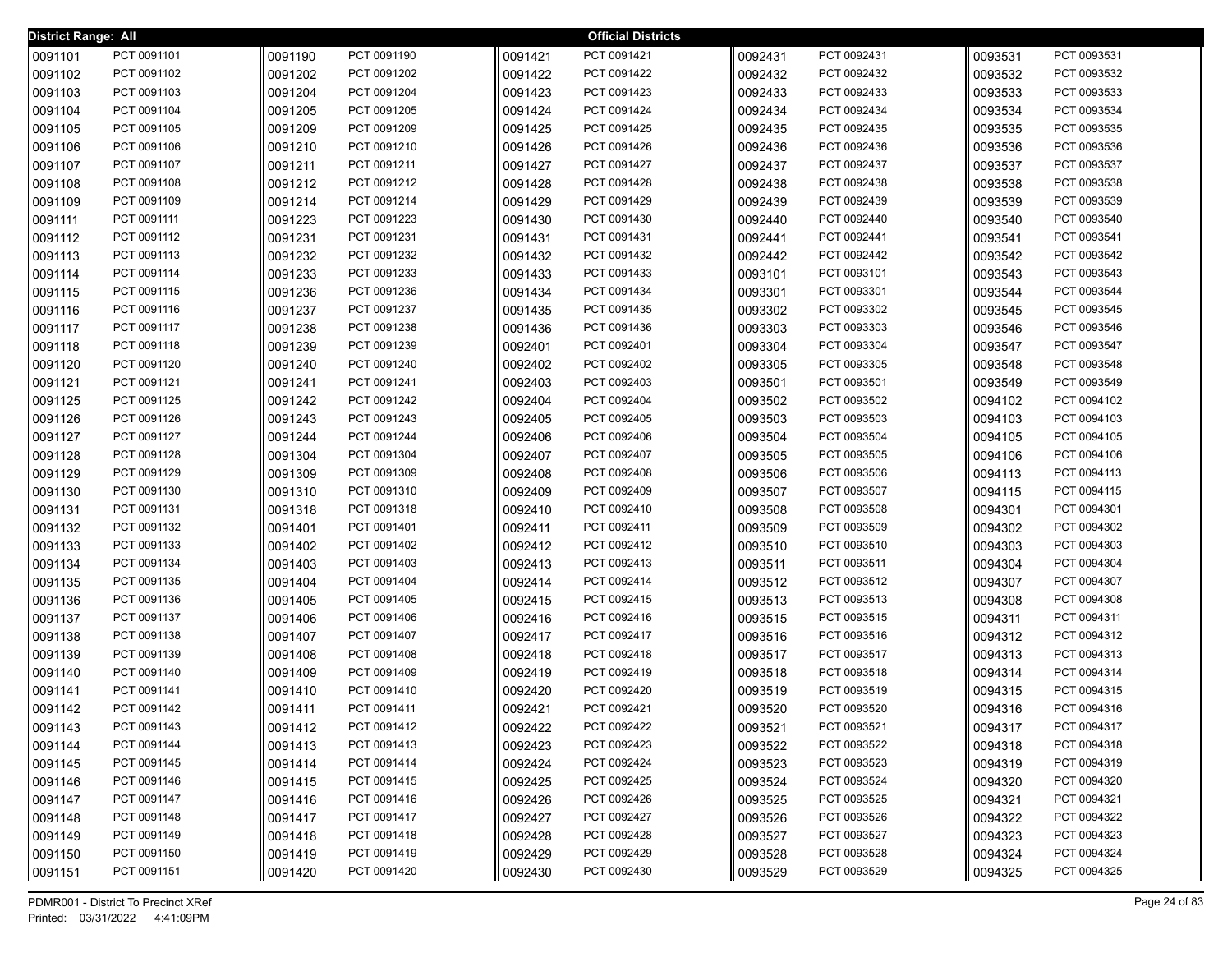| <b>District Range: All</b> |                            |                    |                            |                    | <b>Official Districts</b>  |                    |                            |                    |                            |
|----------------------------|----------------------------|--------------------|----------------------------|--------------------|----------------------------|--------------------|----------------------------|--------------------|----------------------------|
| 0094326                    | PCT 0094326                | 0091102            | PCT 0091102                | 0091202            | PCT 0091202                | 0091422            | PCT 0091422                | 0092432            | PCT 0092432                |
| 0094327                    | PCT 0094327                | 0091103            | PCT 0091103                | 0091204            | PCT 0091204                | 0091423            | PCT 0091423                | 0092433            | PCT 0092433                |
| 0094328                    | PCT 0094328                | 0091104            | PCT 0091104                | 0091205            | PCT 0091205                | 0091424            | PCT 0091424                | 0092434            | PCT 0092434                |
| 0094329                    | PCT 0094329                | 0091105            | PCT 0091105                | 0091209            | PCT 0091209                | 0091425            | PCT 0091425                | 0092435            | PCT 0092435                |
| 0094404                    | PCT 0094404                | 0091106            | PCT 0091106                | 0091210            | PCT 0091210                | 0091426            | PCT 0091426                | 0092436            | PCT 0092436                |
| 0094405                    | PCT 0094405                | 0091107            | PCT 0091107                | 0091211            | PCT 0091211                | 0091427            | PCT 0091427                | 0092437            | PCT 0092437                |
| 0094407                    | PCT 0094407                | 0091108            | PCT 0091108                | 0091212            | PCT 0091212                | 0091428            | PCT 0091428                | 0092438            | PCT 0092438                |
| 0094408                    | PCT 0094408                | 0091109            | PCT 0091109                | 0091214            | PCT 0091214                | 0091429            | PCT 0091429                | 0092439            | PCT 0092439                |
| 0094409                    | PCT 0094409                | 0091111            | PCT 0091111                | 0091223            | PCT 0091223                | 0091430            | PCT 0091430                | 0092440            | PCT 0092440                |
| 0094414                    | PCT 0094414                | 0091112            | PCT 0091112                | 0091231            | PCT 0091231                | 0091431            | PCT 0091431                | 0092441            | PCT 0092441                |
| 0094415                    | PCT 0094415                | 0091113            | PCT 0091113                | 0091232            | PCT 0091232                | 0091432            | PCT 0091432                | 0092442            | PCT 0092442                |
| 0094416                    | PCT 0094416                | 0091114            | PCT 0091114                | 0091233            | PCT 0091233                | 0091433            | PCT 0091433                | 0093101            | PCT 0093101                |
| 0094417                    | PCT 0094417                | 0091115            | PCT 0091115                | 0091236            | PCT 0091236                | 0091434            | PCT 0091434                | 0093301            | PCT 0093301                |
| 0094418                    | PCT 0094418                | 0091116            | PCT 0091116                | 0091237            | PCT 0091237                | 0091435            | PCT 0091435                | 0093302            | PCT 0093302                |
| 0094419                    | PCT 0094419                | 0091117            | PCT 0091117                | 0091238            | PCT 0091238                | 0091436            | PCT 0091436                | 0093303            | PCT 0093303                |
| 0094420                    | PCT 0094420                | 0091118            | PCT 0091118                | 0091239            | PCT 0091239                | 0092401            | PCT 0092401                | 0093304            | PCT 0093304                |
| 0094421                    | PCT 0094421                | 0091120            | PCT 0091120                | 0091240            | PCT 0091240                | 0092402            | PCT 0092402                | 0093305            | PCT 0093305                |
| 0094422                    | PCT 0094422                | 0091121            | PCT 0091121                | 0091241            | PCT 0091241                | 0092403            | PCT 0092403                | 0093501            | PCT 0093501                |
| 0094423                    | PCT 0094423                | 0091125            | PCT 0091125                | 0091242            | PCT 0091242                | 0092404            | PCT 0092404                | 0093502            | PCT 0093502                |
| 0094424                    | PCT 0094424                | 0091126            | PCT 0091126                | 0091243            | PCT 0091243                | 0092405            | PCT 0092405                | 0093503            | PCT 0093503                |
| 0094425                    | PCT 0094425                | 0091127            | PCT 0091127                | 0091244            | PCT 0091244                | 0092406            | PCT 0092406                | 0093504            | PCT 0093504                |
| 0094503                    | PCT 0094503                | 0091128            | PCT 0091128                | 0091304            | PCT 0091304                | 0092407            | PCT 0092407                | 0093505            | PCT 0093505                |
| 0094506                    | PCT 0094506                | 0091129            | PCT 0091129                | 0091309            | PCT 0091309                | 0092408            | PCT 0092408                | 0093506            | PCT 0093506                |
| 0094507                    | PCT 0094507                | 0091130            | PCT 0091130                | 0091310            | PCT 0091310                | 0092409            | PCT 0092409                | 0093507            | PCT 0093507                |
| 0094508                    | PCT 0094508                | 0091131            | PCT 0091131                | 0091318            | PCT 0091318                | 0092410            | PCT 0092410                | 0093508            | PCT 0093508                |
| 0094509                    | PCT 0094509                | 0091132            | PCT 0091132                | 0091401            | PCT 0091401                | 0092411            | PCT 0092411                | 0093509            | PCT 0093509                |
| 0094510                    | PCT 0094510                | 0091133            | PCT 0091133                | 0091402            | PCT 0091402                | 0092412            | PCT 0092412                | 0093510            | PCT 0093510                |
| 0094511                    | PCT 0094511                | 0091134            | PCT 0091134                | 0091403            | PCT 0091403                | 0092413            | PCT 0092413                | 0093511            | PCT 0093511                |
| 0094512                    | PCT 0094512                | 0091135            | PCT 0091135                | 0091404            | PCT 0091404                | 0092414            | PCT 0092414                | 0093512            | PCT 0093512                |
| 0094513                    | PCT 0094513                | 0091136            | PCT 0091136                | 0091405            | PCT 0091405                | 0092415            | PCT 0092415                | 0093513            | PCT 0093513                |
| 0094514                    | PCT 0094514                | 0091137            | PCT 0091137                | 0091406            | PCT 0091406                | 0092416            | PCT 0092416                | 0093515            | PCT 0093515                |
| 0094515                    | PCT 0094515<br>PCT 0094516 | 0091138<br>0091139 | PCT 0091138<br>PCT 0091139 | 0091407            | PCT 0091407<br>PCT 0091408 | 0092417            | PCT 0092417<br>PCT 0092418 | 0093516            | PCT 0093516<br>PCT 0093517 |
| 0094516<br>0094517         | PCT 0094517                | 0091140            | PCT 0091140                | 0091408<br>0091409 | PCT 0091409                | 0092418<br>0092419 | PCT 0092419                | 0093517<br>0093518 | PCT 0093518                |
| 0094518                    | PCT 0094518                | 0091141            | PCT 0091141                | 0091410            | PCT 0091410                | 0092420            | PCT 0092420                | 0093519            | PCT 0093519                |
| 0094519                    | PCT 0094519                | 0091142            | PCT 0091142                | 0091411            | PCT 0091411                | 0092421            | PCT 0092421                | 0093520            | PCT 0093520                |
| 0094520                    | PCT 0094520                | 0091143            | PCT 0091143                | 0091412            | PCT 0091412                | 0092422            | PCT 0092422                | 0093521            | PCT 0093521                |
| 0094521                    | PCT 0094521                | 0091144            | PCT 0091144                | 0091413            | PCT 0091413                | 0092423            | PCT 0092423                | 0093522            | PCT 0093522                |
| 0094522                    | PCT 0094522                | 0091145            | PCT 0091145                | 0091414            | PCT 0091414                | 0092424            | PCT 0092424                | 0093523            | PCT 0093523                |
| 0094523                    | PCT 0094523                | 0091146            | PCT 0091146                | 0091415            | PCT 0091415                | 0092425            | PCT 0092425                | 0093524            | PCT 0093524                |
|                            |                            | 0091147            | PCT 0091147                | 0091416            | PCT 0091416                | 0092426            | PCT 0092426                | 0093525            | PCT 0093525                |
|                            | 766 Precincts              | 0091148            | PCT 0091148                | 0091417            | PCT 0091417                | 0092427            | PCT 0092427                | 0093526            | PCT 0093526                |
|                            | 0 Portion Precincts        | 0091149            | PCT 0091149                | 0091418            | PCT 0091418                | 0092428            | PCT 0092428                | 0093527            | PCT 0093527                |
|                            | <b>Unincorporated Area</b> | 0091150            | PCT 0091150                | 0091419            | PCT 0091419                | 0092429            | PCT 0092429                | 0093528            | PCT 0093528                |
|                            | *599                       | 0091151            | PCT 0091151                | 0091420            | PCT 0091420                | 0092430            | PCT 0092430                | 0093529            | PCT 0093529                |
|                            |                            | 0091190            | PCT 0091190                | 0091421            | PCT 0091421                | 0092431            | PCT 0092431                | ∥0093531           | PCT 0093531                |
| 0091101                    | PCT 0091101                |                    |                            |                    |                            |                    |                            |                    |                            |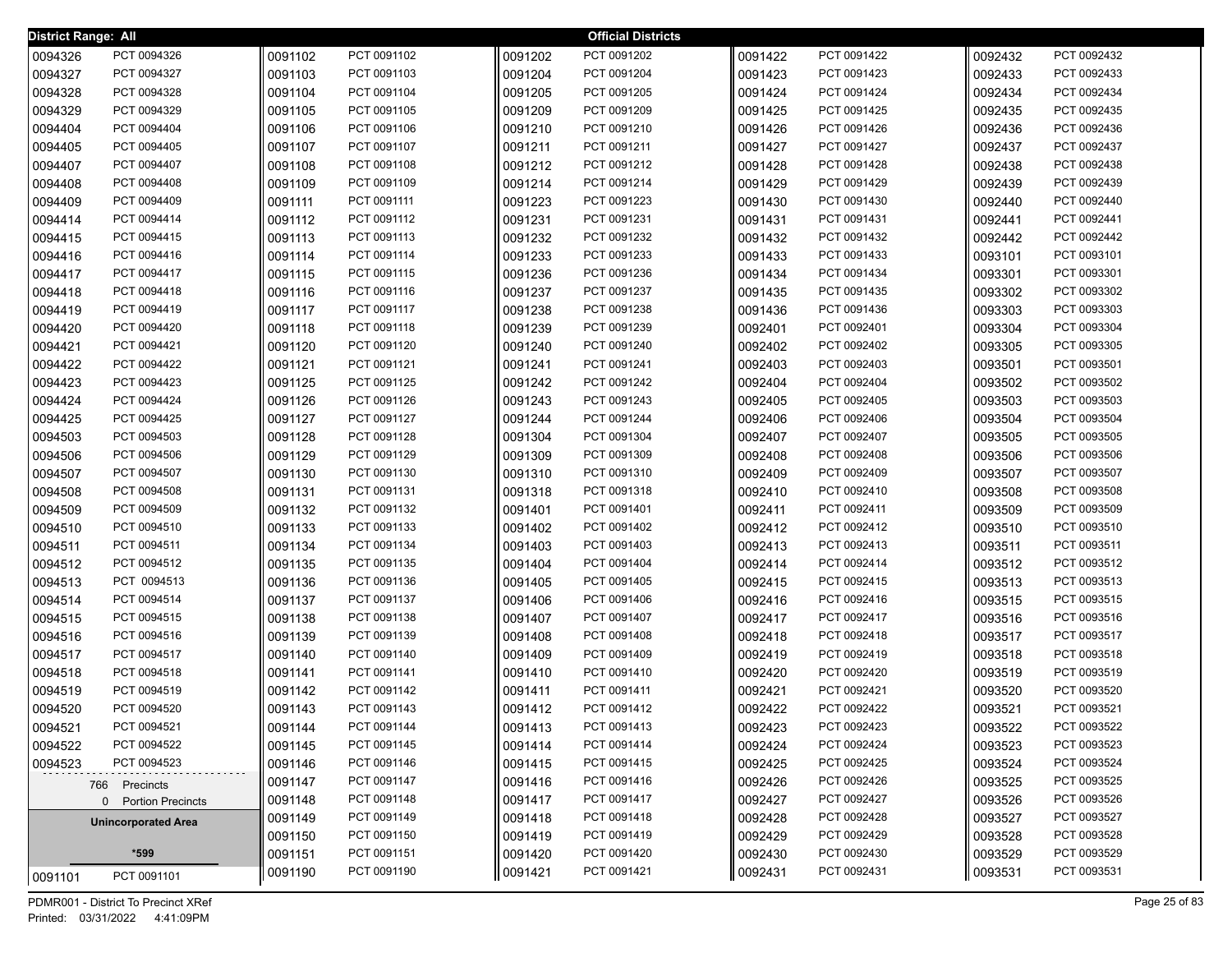| District Range: All |                            |                                                  |         | <b>Official Districts</b>            |                    |                            |                    |                            |
|---------------------|----------------------------|--------------------------------------------------|---------|--------------------------------------|--------------------|----------------------------|--------------------|----------------------------|
| 0093532             | PCT 0093532                | 0094327<br>PCT 0094327                           |         | $\overline{2}$<br>Precincts          | 0010242            | PCT 0010242                | 0011141            | PCT 0011141                |
| 0093533             | PCT 0093533                | PCT 0094328<br>0094328                           |         | <b>Portion Precincts</b><br>$\Omega$ | 0010243            | PCT 0010243                | 0011142            | PCT 0011142                |
| 0093534             | PCT 0093534                | 0094329<br>PCT 0094329                           |         | <b>Stockton Judicial Dist</b>        | 0010244            | PCT 0010244                | 0011144            | PCT 0011144                |
| 0093535             | PCT 0093535                | 0094404<br>PCT 0094404                           |         |                                      | 0010245            | PCT 0010245                | 0011145            | PCT 0011145                |
| 0093536             | PCT 0093536                | PCT 0094405<br>0094405                           |         | *901                                 | 0010246            | PCT 0010246                | 0011146            | PCT 0011146                |
| 0093537             | PCT 0093537                | 0094407<br>PCT 0094407                           | 0010201 | PCT 0010201                          | 0010247            | PCT 0010247                | 0011147            | PCT 0011147                |
| 0093538             | PCT 0093538                | 0094408<br>PCT 0094408                           | 0010202 | PCT 0010202                          | 0011101            | PCT 0011101                | 0011148            | PCT 0011148                |
| 0093539             | PCT 0093539                | PCT 0094409<br>0094409                           | 0010203 | PCT 0010203                          | 0011102            | PCT 0011102                | 0011149            | PCT 0011149                |
| 0093540             | PCT 0093540                | PCT 0094414<br>0094414                           | 0010204 | PCT 0010204                          | 0011103            | PCT 0011103                | 0011150            | PCT 0011150                |
| 0093541             | PCT 0093541                | PCT 0094415<br>0094415                           | 0010205 | PCT 0010205                          | 0011104            | PCT 0011104                | 0011151            | PCT 0011151                |
| 0093542             | PCT 0093542                | PCT 0094416<br>0094416                           | 0010206 | PCT 0010206                          | 0011105            | PCT 0011105                | 0011152            | PCT 0011152                |
| 0093543             | PCT 0093543                | PCT 0094417<br>0094417                           | 0010207 | PCT 0010207                          | 0011106            | PCT 0011106                | 0011153            | PCT 0011153                |
| 0093544             | PCT 0093544                | PCT 0094418<br>0094418                           | 0010208 | PCT 0010208                          | 0011107            | PCT 0011107                | 0011154            | PCT 0011154                |
| 0093545             | PCT 0093545                | PCT 0094419<br>0094419                           | 0010209 | PCT 0010209                          | 0011108            | PCT 0011108                | 0011155            | PCT 0011155                |
| 0093546             | PCT 0093546                | PCT 0094420<br>0094420                           | 0010210 | PCT 0010210                          | 0011109            | PCT 0011109                | 0011156            | PCT 0011156                |
| 0093547             | PCT 0093547                | 0094421<br>PCT 0094421                           | 0010211 | PCT 0010211                          | 0011110            | PCT 0011110                | 0011157            | PCT 0011157                |
| 0093548             | PCT 0093548                | 0094422<br>PCT 0094422                           | 0010212 | PCT 0010212                          | 0011111            | PCT 0011111                | 0011158            | PCT 0011158                |
| 0093549             | PCT 0093549                | PCT 0094423<br>0094423                           | 0010213 | PCT 0010213                          | 0011112            | PCT 0011112                | 0011159            | PCT 0011159                |
| 0094102             | PCT 0094102                | 0094424<br>PCT 0094424                           | 0010214 | PCT 0010214                          | 0011113            | PCT 0011113                | 0011160            | PCT 0011160                |
| 0094103             | PCT 0094103                | 0094425<br>PCT 0094425                           | 0010215 | PCT 0010215                          | 0011114            | PCT 0011114                | 0011161            | PCT 0011161                |
| 0094105             | PCT 0094105                | PCT 0094503<br>0094503                           | 0010216 | PCT 0010216                          | 0011115            | PCT 0011115                | 0011162            | PCT 0011162                |
| 0094106             | PCT 0094106                | 0094506<br>PCT 0094506                           | 0010217 | PCT 0010217                          | 0011116            | PCT 0011116                | 0011164            | PCT 0011164                |
| 0094113             | PCT 0094113                | PCT 0094507<br>0094507                           | 0010218 | PCT 0010218                          | 0011117            | PCT 0011117                | 0011166            | PCT 0011166                |
| 0094115             | PCT 0094115                | PCT 0094508<br>0094508                           | 0010219 | PCT 0010219                          | 0011118            | PCT 0011118                | 0011168            | PCT 0011168                |
| 0094301             | PCT 0094301                | PCT 0094509<br>0094509                           | 0010220 | PCT 0010220                          | 0011119            | PCT 0011119                | 0011169            | PCT 0011169                |
| 0094302             | PCT 0094302                | PCT 0094510<br>0094510                           | 0010221 | PCT 0010221                          | 0011120            | PCT 0011120                | 0011170            | PCT 0011170                |
| 0094303             | PCT 0094303                | PCT 0094511<br>0094511                           | 0010222 | PCT 0010222                          | 0011121            | PCT 0011121                | 0011171            | PCT 0011171                |
| 0094304             | PCT 0094304                | PCT 0094512<br>0094512                           | 0010223 | PCT 0010223                          | 0011122            | PCT 0011122                | 0011174            | PCT 0011174                |
| 0094307             | PCT 0094307                | PCT 0094513<br>0094513                           | 0010224 | PCT 0010224                          | 0011123            | PCT 0011123                | 0011175            | PCT 0011175                |
| 0094308             | PCT 0094308                | PCT 0094514<br>0094514                           | 0010225 | PCT 0010225                          | 0011124            | PCT 0011124                | 0011179            | PCT 0011179                |
| 0094311             | PCT 0094311                | PCT 0094515<br>0094515                           | 0010226 | PCT 0010226                          | 0011125            | PCT 0011125                | 0011180            | PCT 0011180                |
| 0094312             | PCT 0094312                | PCT 0094516<br>0094516                           | 0010227 | PCT 0010227                          | 0011126            | PCT 0011126                | 0011181            | PCT 0011181                |
| 0094313             | PCT 0094313                | PCT 0094517<br>0094517                           | 0010228 | PCT 0010228                          | 0011127            | PCT 0011127<br>PCT 0011128 | 0011182            | PCT 0011182                |
| 0094314             | PCT 0094314<br>PCT 0094315 | PCT 0094518<br>0094518<br>PCT 0094519            | 0010229 | PCT 0010229                          | 0011128            | PCT 0011129                | 0011183            | PCT 0011183<br>PCT 0011184 |
| 0094315             | PCT 0094316                | 0094519<br>PCT 0094520                           | 0010230 | PCT 0010230                          | 0011129            | PCT 0011130                | 0011184            | PCT 0011205                |
| 0094316<br>0094317  | PCT 0094317                | 0094520<br>0094521<br>PCT 0094521                | 0010231 | PCT 0010231                          | 0011130<br>0011131 | PCT 0011131                | 0011205<br>0011206 | PCT 0011206                |
|                     |                            |                                                  | 0010232 | PCT 0010232                          |                    |                            |                    |                            |
| 0094318<br>0094319  | PCT 0094318<br>PCT 0094319 | 0094522<br>PCT 0094522<br>PCT 0094523<br>0094523 | 0010233 | PCT 0010233                          | 0011132<br>0011133 | PCT 0011132<br>PCT 0011133 | 0011207<br>0011208 | PCT 0011207<br>PCT 0011208 |
| 0094320             | PCT 0094320                |                                                  | 0010234 | PCT 0010234                          | 0011134            | PCT 0011134                | 0011209            | PCT 0011209                |
| 0094321             | PCT 0094321                | 270 Precincts                                    | 0010235 | PCT 0010235                          | 0011135            | PCT 0011135                | 0011210            | PCT 0011210                |
| 0094322             | PCT 0094322                | 0 Portion Precincts                              | 0010236 | PCT 0010236                          | 0011136            | PCT 0011136                | 0011211            | PCT 0011211                |
| 0094323             | PCT 0094323                | <b>Tracy Village Area</b>                        | 0010237 | PCT 0010237                          | 0011137            | PCT 0011137                | 0011212            | PCT 0011212                |
| 0094324             | PCT 0094324                | LAF01                                            | 0010238 | PCT 0010238                          | 0011138            | PCT 0011138                | 0011213            | PCT 0011213                |
| 0094325             | PCT 0094325                |                                                  | 0010239 | PCT 0010239                          | 0011139            | PCT 0011139                | 0011214            | PCT 0011214                |
| 0094326             | PCT 0094326                | PCT 0033569<br>0033569                           | 0010240 | PCT 0010240                          | 0011140            | PCT 0011140                | 0011215            | PCT 0011215                |
|                     |                            | PCT 0033570<br>0033570                           | 0010241 | PCT 0010241                          |                    |                            |                    |                            |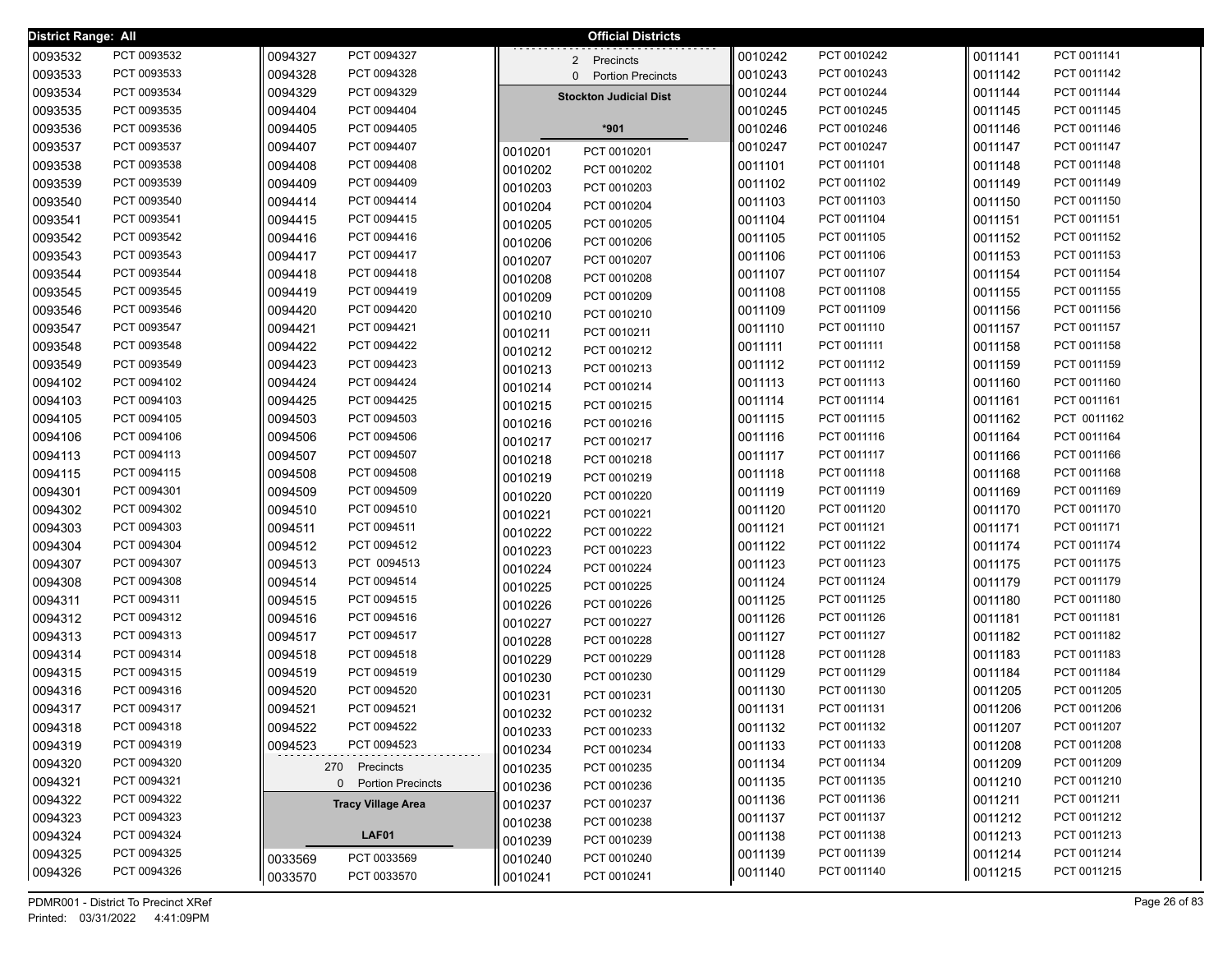| District Range: All |             |         |             |         | <b>Official Districts</b> |         |             |         |                           |
|---------------------|-------------|---------|-------------|---------|---------------------------|---------|-------------|---------|---------------------------|
| 0011216             | PCT 0011216 | 0011277 | PCT 0011277 | 0011404 | PCT 0011404               | 0091136 | PCT 0091136 | 0091405 | PCT 0091405               |
| 0011217             | PCT 0011217 | 0011278 | PCT 0011278 | 0011405 | PCT 0011405               | 0091137 | PCT 0091137 | 0091406 | PCT 0091406               |
| 0011218             | PCT 0011218 | 0011279 | PCT 0011279 | 0011406 | PCT 0011406               | 0091138 | PCT 0091138 | 0091407 | PCT 0091407               |
| 0011219             | PCT 0011219 | 0011280 | PCT 0011280 | 0011407 | PCT 0011407               | 0091139 | PCT 0091139 | 0091408 | PCT 0091408               |
| 0011220             | PCT 0011220 | 0011281 | PCT 0011281 | 0011408 | PCT 0011408               | 0091140 | PCT 0091140 | 0091409 | PCT 0091409               |
| 0011221             | PCT 0011221 | 0011282 | PCT 0011282 | 0011409 | PCT 0011409               | 0091141 | PCT 0091141 | 0091410 | PCT 0091410               |
| 0011222             | PCT 0011222 | 0011283 | PCT 0011283 | 0011410 | PCT 0011410               | 0091142 | PCT 0091142 | 0091411 | PCT 0091411               |
| 0011223             | PCT 0011223 | 0011284 | PCT 0011284 | 0011411 | PCT 0011411               | 0091143 | PCT 0091143 | 0091412 | PCT 0091412               |
| 0011224             | PCT 0011224 | 0011285 | PCT 0011285 | 0011412 | PCT 0011412               | 0091144 | PCT 0091144 | 0091413 | PCT 0091413               |
| 0011225             | PCT 0011225 | 0011286 | PCT 0011286 | 0011413 | PCT 0011413               | 0091145 | PCT 0091145 | 0091414 | PCT 0091414               |
| 0011226             | PCT 0011226 | 0011287 | PCT 0011287 | 0011414 | PCT 0011414               | 0091146 | PCT 0091146 | 0091415 | PCT 0091415               |
| 0011227             | PCT 0011227 | 0011289 | PCT 0011289 | 0011415 | PCT 0011415               | 0091147 | PCT 0091147 | 0091416 | PCT 0091416               |
| 0011228             | PCT 0011228 | 0011292 | PCT 0011292 | 0011416 | PCT 0011416               | 0091148 | PCT 0091148 | 0091417 | PCT 0091417               |
| 0011229             | PCT 0011229 | 0011293 | PCT 0011293 | 0011417 | PCT 0011417               | 0091149 | PCT 0091149 | 0091418 | PCT 0091418               |
| 0011230             | PCT 0011230 | 0011294 | PCT 0011294 | 0011418 | PCT 0011418               | 0091150 | PCT 0091150 | 0091419 | PCT 0091419               |
| 0011231             | PCT 0011231 | 0011295 | PCT 0011295 | 0011419 | PCT 0011419               | 0091151 | PCT 0091151 | 0091420 | PCT 0091420               |
| 0011232             | PCT 0011232 | 0011304 | PCT 0011304 | 0091101 | PCT 0091101               | 0091190 | PCT 0091190 | 0091421 | PCT 0091421               |
| 0011235             | PCT 0011235 | 0011305 | PCT 0011305 | 0091102 | PCT 0091102               | 0091202 | PCT 0091202 | 0091422 | PCT 0091422               |
| 0011236             | PCT 0011236 | 0011308 | PCT 0011308 | 0091103 | PCT 0091103               | 0091204 | PCT 0091204 | 0091423 | PCT 0091423               |
| 0011237             | PCT 0011237 | 0011309 | PCT 0011309 | 0091104 | PCT 0091104               | 0091205 | PCT 0091205 | 0091424 | PCT 0091424               |
| 0011238             | PCT 0011238 | 0011311 | PCT 0011311 | 0091105 | PCT 0091105               | 0091209 | PCT 0091209 | 0091425 | PCT 0091425               |
| 0011239             | PCT 0011239 | 0011313 | PCT 0011313 | 0091106 | PCT 0091106               | 0091210 | PCT 0091210 | 0091426 | PCT 0091426               |
| 0011240             | PCT 0011240 | 0011314 | PCT 0011314 | 0091107 | PCT 0091107               | 0091211 | PCT 0091211 | 0091427 | PCT 0091427               |
| 0011241             | PCT 0011241 | 0011325 | PCT 0011325 | 0091108 | PCT 0091108               | 0091212 | PCT 0091212 | 0091428 | PCT 0091428               |
| 0011243             | PCT 0011243 | 0011333 | PCT 0011333 | 0091109 | PCT 0091109               | 0091214 | PCT 0091214 | 0091429 | PCT 0091429               |
| 0011245             | PCT 0011245 | 0011342 | PCT 0011342 | 0091111 | PCT 0091111               | 0091223 | PCT 0091223 | 0091430 | PCT 0091430               |
| 0011246             | PCT 0011246 | 0011344 | PCT 0011344 | 0091112 | PCT 0091112               | 0091231 | PCT 0091231 | 0091431 | PCT 0091431               |
| 0011247             | PCT 0011247 | 0011348 | PCT 0011348 | 0091113 | PCT 0091113               | 0091232 | PCT 0091232 | 0091432 | PCT 0091432               |
| 0011248             | PCT 0011248 | 0011350 | PCT 0011350 | 0091114 | PCT 0091114               | 0091233 | PCT 0091233 | 0091433 | PCT 0091433               |
| 0011250             | PCT 0011250 | 0011351 | PCT 0011351 | 0091115 | PCT 0091115               | 0091236 | PCT 0091236 | 0091434 | PCT 0091434               |
| 0011252             | PCT 0011252 | 0011352 | PCT 0011352 | 0091116 | PCT 0091116               | 0091237 | PCT 0091237 | 0091435 | PCT 0091435               |
| 0011254             | PCT 0011254 | 0011359 | PCT 0011359 | 0091117 | PCT 0091117               | 0091238 | PCT 0091238 | 0091436 | PCT 0091436               |
| 0011258             | PCT 0011258 | 0011360 | PCT 0011360 | 0091118 | PCT 0091118               | 0091239 | PCT 0091239 |         | 349 Precincts             |
| 0011260             | PCT 0011260 | 0011361 | PCT 0011361 | 0091120 | PCT 0091120               | 0091240 | PCT 0091240 |         | 0 Portion Precincts       |
| 0011261             | PCT 0011261 | 0011362 | PCT 0011362 | 0091121 | PCT 0091121               | 0091241 | PCT 0091241 |         | <b>Lodi Judicial Dist</b> |
| 0011262             | PCT 0011262 | 0011363 | PCT 0011363 | 0091125 | PCT 0091125               | 0091242 | PCT 0091242 |         |                           |
| 0011263             | PCT 0011263 | 0011364 | PCT 0011364 | 0091126 | PCT 0091126               | 0091243 | PCT 0091243 |         | *902                      |
| 0011265             | PCT 0011265 | 0011365 | PCT 0011365 | 0091127 | PCT 0091127               | 0091244 | PCT 0091244 | 0042401 | PCT 0042401               |
| 0011266             | PCT 0011266 | 0011366 | PCT 0011366 | 0091128 | PCT 0091128               | 0091304 | PCT 0091304 | 0042402 | PCT 0042402               |
| 0011267             | PCT 0011267 | 0011367 | PCT 0011367 | 0091129 | PCT 0091129               | 0091309 | PCT 0091309 | 0042403 | PCT 0042403               |
| 0011268             | PCT 0011268 | 0011368 | PCT 0011368 | 0091130 | PCT 0091130               | 0091310 | PCT 0091310 | 0042404 | PCT 0042404               |
| 0011269             | PCT 0011269 | 0011369 | PCT 0011369 | 0091131 | PCT 0091131               | 0091318 | PCT 0091318 | 0042405 | PCT 0042405               |
| 0011270             | PCT 0011270 | 0011370 | PCT 0011370 | 0091132 | PCT 0091132               | 0091401 | PCT 0091401 | 0042406 | PCT 0042406               |
| 0011271             | PCT 0011271 | 0011391 | PCT 0011391 | 0091133 | PCT 0091133               | 0091402 | PCT 0091402 | 0042407 | PCT 0042407               |
| 0011274             | PCT 0011274 | 0011401 | PCT 0011401 | 0091134 | PCT 0091134               | 0091403 | PCT 0091403 | 0042408 | PCT 0042408               |
| 0011275             | PCT 0011275 | 0011403 | PCT 0011403 | 0091135 | PCT 0091135               | 0091404 | PCT 0091404 | 0042409 | PCT 0042409               |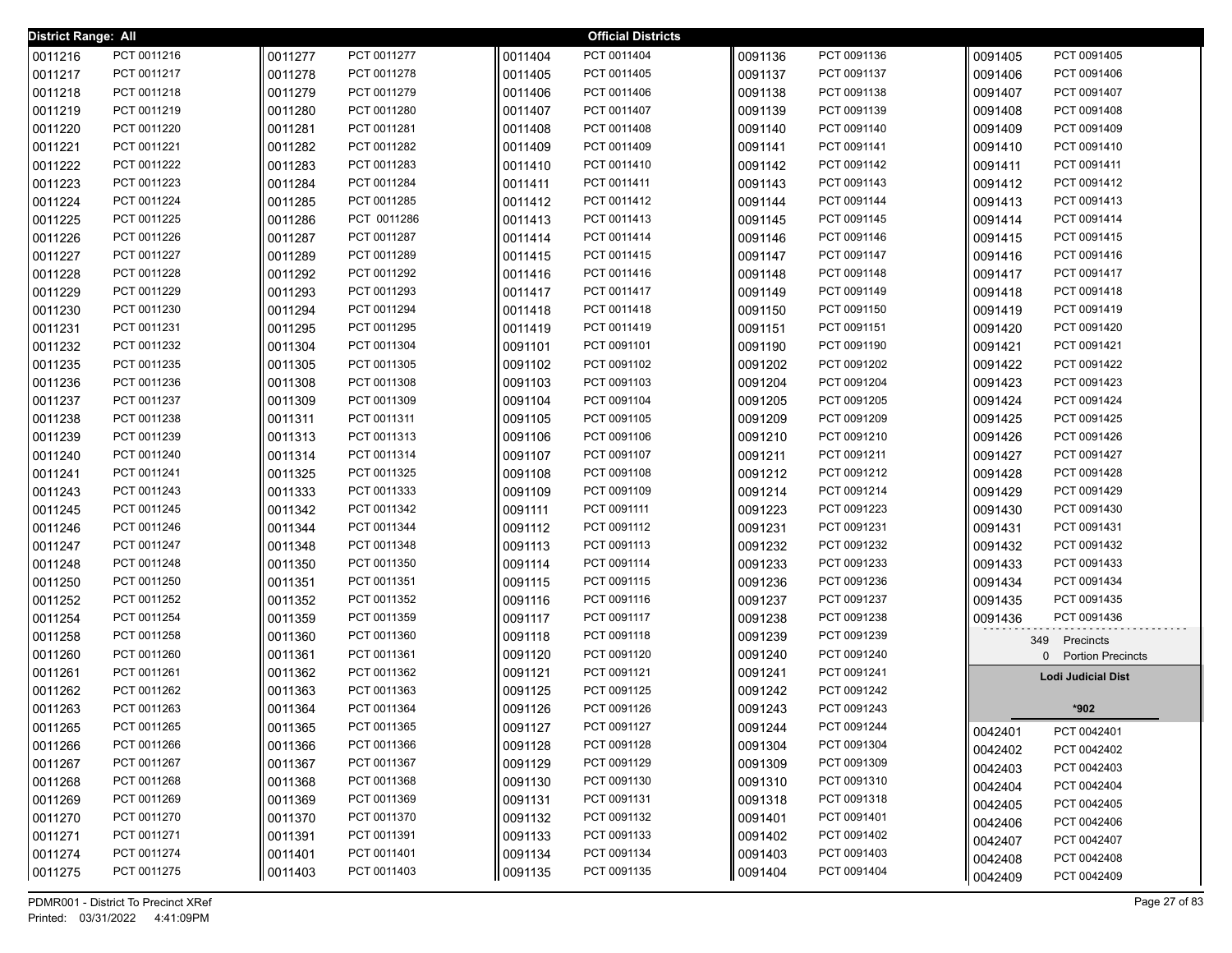| District Range: All |                            |                    |                            |                    | <b>Official Districts</b>   |                    |                            |                    |                            |
|---------------------|----------------------------|--------------------|----------------------------|--------------------|-----------------------------|--------------------|----------------------------|--------------------|----------------------------|
| 0042410             | PCT 0042410                | 0042458            | PCT 0042458                | 0092442            | PCT 0092442                 | 0033540            | PCT 0033540                | 0054310            | PCT 0054310                |
| 0042411             | PCT 0042411                | 0042459            | PCT 0042459                |                    | 102 Precincts               | 0033541            | PCT 0033541                | 0054311            | PCT 0054311                |
| 0042412             | PCT 0042412                | 0042460            | PCT 0042460                |                    | 0 Portion Precincts         | 0033542            | PCT 0033542                | 0054312            | PCT 0054312                |
| 0042413             | PCT 0042413                | 0042461            | PCT 0042461                |                    | Tracy-Manteca-Ripon-Escalon | 0033543            | PCT 0033543                | 0054313            | PCT 0054313                |
| 0042414             | PCT 0042414                | 0042462            | PCT 0042462                |                    | <b>Judicial Dist</b>        | 0033544            | PCT 0033544                | 0054314            | PCT 0054314                |
| 0042415             | PCT 0042415                | 0092401            | PCT 0092401                |                    | *903                        | 0033545            | PCT 0033545                | 0054315            | PCT 0054315                |
| 0042416             | PCT 0042416                | 0092402            | PCT 0092402                | 0011143            | PCT 0011143                 | 0033546            | PCT 0033546                | 0054316            | PCT 0054316                |
| 0042417             | PCT 0042417                | 0092403            | PCT 0092403                | 0033501            | PCT 0033501                 | 0033547            | PCT 0033547                | 0054317            | PCT 0054317                |
| 0042418             | PCT 0042418                | 0092404            | PCT 0092404                | 0033502            | PCT 0033502                 | 0033548            | PCT 0033548                | 0054318            | PCT 0054318                |
| 0042419             | PCT 0042419                | 0092405            | PCT 0092405                | 0033503            | PCT 0033503                 | 0033549            | PCT 0033549                | 0054319            | PCT 0054319                |
| 0042420             | PCT 0042420                | 0092406            | PCT 0092406                | 0033504            | PCT 0033504                 | 0033550            | PCT 0033550                | 0054320            | PCT 0054320                |
| 0042421             | PCT 0042421                | 0092407            | PCT 0092407                | 0033505            | PCT 0033505                 | 0033551            | PCT 0033551                | 0054321            | PCT 0054321                |
| 0042422             | PCT 0042422                | 0092408            | PCT 0092408                | 0033506            | PCT 0033506                 | 0033552            | PCT 0033552                | 0054322            | PCT 0054322                |
| 0042423             | PCT 0042423                | 0092409            | PCT 0092409                | 0033507            | PCT 0033507                 | 0033553            | PCT 0033553                | 0054323            | PCT 0054323                |
| 0042424             | PCT 0042424                | 0092410            | PCT 0092410                | 0033508            | PCT 0033508                 | 0033554            | PCT 0033554                | 0054324            | PCT 0054324                |
| 0042425             | PCT 0042425                | 0092411            | PCT 0092411                | 0033509            | PCT 0033509                 | 0033555            | PCT 0033555                | 0054325            | PCT 0054325                |
| 0042426             | PCT 0042426                | 0092412            | PCT 0092412                | 0033510            | PCT 0033510                 | 0033556            | PCT 0033556                | 0054326            | PCT 0054326                |
| 0042427             | PCT 0042427                | 0092413            | PCT 0092413                | 0033511            | PCT 0033511                 | 0033557            | PCT 0033557                | 0054327            | PCT 0054327                |
| 0042428             | PCT 0042428                | 0092414            | PCT 0092414                | 0033512            | PCT 0033512                 | 0033558            | PCT 0033558                | 0054328            | PCT 0054328                |
| 0042429             | PCT 0042429                | 0092415            | PCT 0092415                | 0033513            | PCT 0033513                 | 0033559            | PCT 0033559                | 0054329            | PCT 0054329                |
| 0042430             | PCT 0042430                | 0092416            | PCT 0092416                | 0033514            | PCT 0033514                 | 0033560            | PCT 0033560                | 0054330            | PCT 0054330                |
| 0042431             | PCT 0042431                | 0092417            | PCT 0092417                | 0033515            | PCT 0033515                 | 0033561            | PCT 0033561                | 0054331            | PCT 0054331                |
| 0042432             | PCT 0042432                | 0092418            | PCT 0092418                | 0033516            | PCT 0033516                 | 0033562            | PCT 0033562                | 0054332            | PCT 0054332                |
| 0042433             | PCT 0042433                | 0092419            | PCT 0092419                | 0033517            | PCT 0033517                 | 0033563            | PCT 0033563                | 0054333            | PCT 0054333                |
| 0042434             | PCT 0042434                | 0092420            | PCT 0092420                | 0033518            | PCT 0033518                 | 0033564            | PCT 0033564                | 0054334            | PCT 0054334                |
| 0042435             | PCT 0042435                | 0092421            | PCT 0092421                | 0033519            | PCT 0033519                 | 0033565            | PCT 0033565                | 0054335            | PCT 0054335                |
| 0042436             | PCT 0042436                | 0092422            | PCT 0092422                | 0033520            | PCT 0033520                 | 0033566            | PCT 0033566                | 0054336            | PCT 0054336                |
| 0042437             | PCT 0042437                | 0092423            | PCT 0092423                | 0033521            | PCT 0033521                 | 0033567            | PCT 0033567                | 0054337            | PCT 0054337                |
| 0042438             | PCT 0042438                | 0092424            | PCT 0092424                | 0033522            | PCT 0033522                 | 0033568            | PCT 0033568                | 0054338            | PCT 0054338                |
| 0042439             | PCT 0042439<br>PCT 0042440 | 0092425<br>0092426 | PCT 0092425<br>PCT 0092426 | 0033523            | PCT 0033523                 | 0033569            | PCT 0033569<br>PCT 0033570 | 0054339<br>0054340 | PCT 0054339<br>PCT 0054340 |
| 0042440<br>0042441  | PCT 0042441                | 0092427            | PCT 0092427                | 0033524            | PCT 0033524                 | 0033570<br>0033571 | PCT 0033571                | 0054341            | PCT 0054341                |
| 0042442             | PCT 0042442                | 0092428            | PCT 0092428                | 0033525            | PCT 0033525                 | 0033572            | PCT 0033572                | 0054342            | PCT 0054342                |
| 0042443             | PCT 0042443                | 0092429            | PCT 0092429                | 0033526            | PCT 0033526                 | 0033573            | PCT 0033573                | 0054343            | PCT 0054343                |
| 0042444             | PCT 0042444                | 0092430            | PCT 0092430                | 0033527            | PCT 0033527                 | 0033574            | PCT 0033574                | 0054344            | PCT 0054344                |
| 0042445             | PCT 0042445                | 0092431            | PCT 0092431                | 0033528            | PCT 0033528                 | 0033575            | PCT 0033575                | 0054345            | PCT 0054345                |
| 0042446             | PCT 0042446                | 0092432            | PCT 0092432                | 0033529            | PCT 0033529                 | 0033576            | PCT 0035576                | 0054346            | PCT 0054346                |
| 0042447             | PCT 0042447                | 0092433            | PCT 0092433                | 0033530            | PCT 0033530                 | 0054301            | PCT 0054301                | 0054348            | PCT 0054348                |
| 0042448             | PCT 0042448                | 0092434            | PCT 0092434                | 0033531            | PCT 0033531                 | 0054302            | PCT 0054302                | 0054349            | PCT 0054349                |
| 0042449             | PCT 0042449                | 0092435            | PCT 0092435                | 0033532            | PCT 0033532<br>PCT 0033533  | 0054303            | PCT 0054303                | 0054350            | PCT 0054350                |
| 0042450             | PCT 0042450                | 0092436            | PCT 0092436                | 0033533            | PCT 0033534                 | 0054304            | PCT 0054304                | 0054351            | PCT 0054351                |
| 0042451             | PCT 0042451                | 0092437            | PCT 0092437                | 0033534<br>0033535 | PCT 0033535                 | 0054305            | PCT 0054305                | 0054352            | PCT 0054352                |
| 0042453             | PCT 0042453                | 0092438            | PCT 0092438                | 0033536            | PCT 0033536                 | 0054306            | PCT 0054306                | 0054353            | PCT 0054353                |
| 0042454             | PCT 0042454                | 0092439            | PCT 0092439                | 0033537            | PCT 0033537                 | 0054307            | PCT 0054307                | 0054354            | PCT 0054354                |
| 0042455             | PCT 0042455                | 0092440            | PCT 0092440                | 0033538            | PCT 0033538                 | 0054308            | PCT 0054308                | 0054355            | PCT 0054355                |
| 0042456             | PCT 0042456                | 0092441            | PCT 0092441                | 0033539            | PCT 0033539                 | 0054309            | PCT 0054309                | 0054356            | PCT 0054356                |
|                     |                            |                    |                            |                    |                             |                    |                            |                    |                            |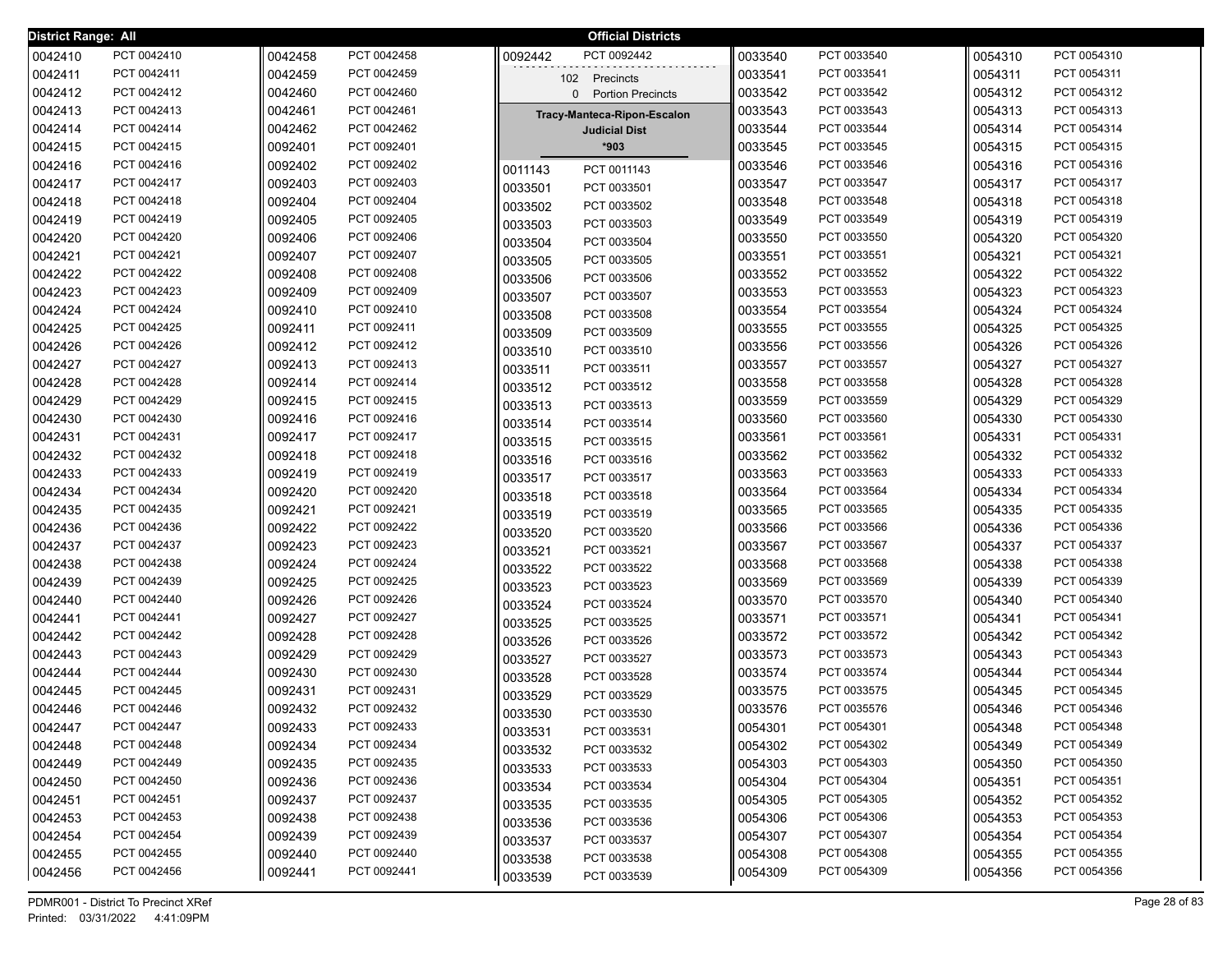| <b>District Range: All</b> |             |         |             |         | <b>Official Districts</b> |         |             |                                       |  |
|----------------------------|-------------|---------|-------------|---------|---------------------------|---------|-------------|---------------------------------------|--|
| 0054357                    | PCT 0054357 | 0084310 | PCT 0084310 | 0093525 | PCT 0093525               | 0094321 | PCT 0094321 | 315 Precincts                         |  |
| 0054358                    | PCT 0054358 | 0084311 | PCT 0084311 | 0093526 | PCT 0093526               | 0094322 | PCT 0094322 | 0 Portion Precincts                   |  |
| 0054359                    | PCT 0054359 | 0084312 | PCT 0084312 | 0093527 | PCT 0093527               | 0094323 | PCT 0094323 | <b>Board Of Education-San Joaquin</b> |  |
| 0054360                    | PCT 0054360 | 0084313 | PCT 0084313 | 0093528 | PCT 0093528               | 0094324 | PCT 0094324 | County                                |  |
| 0054362                    | PCT 0054362 | 0084314 | PCT 0084314 | 0093529 | PCT 0093529               | 0094325 | PCT 0094325 | <b>BOE01</b>                          |  |
| 0054363                    | PCT 0054363 | 0084315 | PCT 0084315 | 0093531 | PCT 0093531               | 0094326 | PCT 0094326 | PCT 0010201<br>0010201                |  |
| 0054364                    | PCT 0054364 | 0084316 | PCT 0084316 | 0093532 | PCT 0093532               | 0094327 | PCT 0094327 | PCT 0010202<br>0010202                |  |
| 0054365                    | PCT 0054365 | 0084317 | PCT 0084317 | 0093533 | PCT 0093533               | 0094328 | PCT 0094328 | PCT 0010203<br>0010203                |  |
| 0054366                    | PCT 0054366 | 0084318 | PCT 0084318 | 0093534 | PCT 0093534               | 0094329 | PCT 0094329 | PCT 0010204<br>0010204                |  |
| 0054367                    | PCT 0054367 | 0084319 | PCT 0084319 | 0093535 | PCT 0093535               | 0094404 | PCT 0094404 | 0010205<br>PCT 0010205                |  |
| 0054368                    | PCT 0054368 | 0084320 | PCT 0084320 | 0093536 | PCT 0093536               | 0094405 | PCT 0094405 | 0010206<br>PCT 0010206                |  |
| 0054369                    | PCT 0054369 | 0084321 | PCT 0084321 | 0093537 | PCT 0093537               | 0094407 | PCT 0094407 | 0010207<br>PCT 0010207                |  |
| 0054370                    | PCT 0054370 | 0084322 | PCT 0084322 | 0093538 | PCT 0093538               | 0094408 | PCT 0094408 | 0010208<br>PCT 0010208                |  |
| 0054371                    | PCT 0054371 | 0084323 | PCT 0084323 | 0093539 | PCT 0093539               | 0094409 | PCT 0094409 | 0010209<br>PCT 0010209                |  |
| 0054372                    | PCT 0054372 | 0084324 | PCT 0084324 | 0093540 | PCT 0093540               | 0094414 | PCT 0094414 | 0010210<br>PCT 0010210                |  |
| 0054373                    | PCT 0054373 | 0084325 | PCT 0084325 | 0093541 | PCT 0093541               | 0094415 | PCT 0094415 | 0010211<br>PCT 0010211                |  |
| 0064501                    | PCT 0064501 | 0084326 | PCT 0084326 | 0093542 | PCT 0093542               | 0094416 | PCT 0094416 | 0010212<br>PCT 0010212                |  |
| 0064502                    | PCT 0064502 | 0093101 | PCT 0093101 | 0093543 | PCT 0093543               | 0094417 | PCT 0094417 | 0010213<br>PCT 0010213                |  |
| 0064503                    | PCT 0064503 | 0093301 | PCT 0093301 | 0093544 | PCT 0093544               | 0094418 | PCT 0094418 | 0010214<br>PCT 0010214                |  |
| 0064504                    | PCT 0064504 | 0093302 | PCT 0093302 | 0093545 | PCT 0093545               | 0094419 | PCT 0094419 | 0010215<br>PCT 0010215                |  |
| 0064505                    | PCT 0064505 | 0093303 | PCT 0093303 | 0093546 | PCT 0093546               | 0094420 | PCT 0094420 | PCT 0010216<br>0010216                |  |
| 0064506                    | PCT 0064506 | 0093304 | PCT 0093304 | 0093547 | PCT 0093547               | 0094421 | PCT 0094421 | PCT 0010217<br>0010217                |  |
| 0064590                    | PCT 0064590 | 0093305 | PCT 0093305 | 0093548 | PCT 0093548               | 0094422 | PCT 0094422 | PCT 0010218<br>0010218                |  |
| 0074501                    | PCT 0074501 | 0093501 | PCT 0093501 | 0093549 | PCT 0093549               | 0094423 | PCT 0094423 | PCT 0010219<br>0010219                |  |
| 0074502                    | PCT 0074502 | 0093502 | PCT 0093502 | 0094102 | PCT 0094102               | 0094424 | PCT 0094424 | 0010220<br>PCT 0010220                |  |
| 0074503                    | PCT 0074503 | 0093503 | PCT 0093503 | 0094103 | PCT 0094103               | 0094425 | PCT 0094425 | 0010221<br>PCT 0010221                |  |
| 0074504                    | PCT 0074504 | 0093504 | PCT 0093504 | 0094105 | PCT 0094105               | 0094503 | PCT 0094503 | 0010222<br>PCT 0010222                |  |
| 0074505                    | PCT 0074505 | 0093505 | PCT 0093505 | 0094106 | PCT 0094106               | 0094506 | PCT 0094506 | 0010223<br>PCT 0010223                |  |
| 0074506                    | PCT 0074506 | 0093506 | PCT 0093506 | 0094113 | PCT 0094113               | 0094507 | PCT 0094507 | 0010224<br>PCT 0010224                |  |
| 0074507                    | PCT 0074507 | 0093507 | PCT 0093507 | 0094115 | PCT 0094115               | 0094508 | PCT 0094508 | 0010225<br>PCT 0010225                |  |
| 0074508                    | PCT 0074508 | 0093508 | PCT 0093508 | 0094301 | PCT 0094301               | 0094509 | PCT 0094509 | 0010226<br>PCT 0010226                |  |
| 0074509                    | PCT 0074509 | 0093509 | PCT 0093509 | 0094302 | PCT 0094302               | 0094510 | PCT 0094510 | 0010227<br>PCT 0010227                |  |
| 0074510                    | PCT 0074510 | 0093510 | PCT 0093510 | 0094303 | PCT 0094303               | 0094511 | PCT 0094511 | 0010228<br>PCT 0010228                |  |
| 0074511                    | PCT 0074511 | 0093511 | PCT 0093511 | 0094304 | PCT 0094304               | 0094512 | PCT 0094512 | PCT 0010229<br>0010229                |  |
| 0074512                    | PCT 0074512 | 0093512 | PCT 0093512 | 0094307 | PCT 0094307               | 0094513 | PCT 0094513 | PCT 0010230<br>0010230                |  |
| 0074513                    | PCT 0074513 | 0093513 | PCT 0093513 | 0094308 | PCT 0094308               | 0094514 | PCT 0094514 | 0010231<br>PCT 0010231                |  |
| 0083301                    | PCT 0083301 | 0093515 | PCT 0093515 | 0094311 | PCT 0094311               | 0094515 | PCT 0094515 | 0010232<br>PCT 0010232                |  |
| 0084301                    | PCT 0084301 | 0093516 | PCT 0093516 | 0094312 | PCT 0094312               | 0094516 | PCT 0094516 | PCT 0010233<br>0010233                |  |
| 0084302                    | PCT 0084302 | 0093517 | PCT 0093517 | 0094313 | PCT 0094313               | 0094517 | PCT 0094517 | PCT 0010234<br>0010234                |  |
| 0084303                    | PCT 0084303 | 0093518 | PCT 0093518 | 0094314 | PCT 0094314               | 0094518 | PCT 0094518 | 0010235<br>PCT 0010235                |  |
| 0084304                    | PCT 0084304 | 0093519 | PCT 0093519 | 0094315 | PCT 0094315               | 0094519 | PCT 0094519 | 0010236<br>PCT 0010236                |  |
| 0084305                    | PCT 0084305 | 0093520 | PCT 0093520 | 0094316 | PCT 0094316               | 0094520 | PCT 0094520 | 0010237<br>PCT 0010237                |  |
| 0084306                    | PCT 0084306 | 0093521 | PCT 0093521 | 0094317 | PCT 0094317               | 0094521 | PCT 0094521 | 0010238<br>PCT 0010238                |  |
| 0084307                    | PCT 0084307 | 0093522 | PCT 0093522 | 0094318 | PCT 0094318               | 0094522 | PCT 0094522 | 0010239<br>PCT 0010239                |  |
| 0084308                    | PCT 0084308 | 0093523 | PCT 0093523 | 0094319 | PCT 0094319               | 0094523 | PCT 0094523 | 0010240<br>PCT 0010240                |  |
| 0084309                    | PCT 0084309 | 0093524 | PCT 0093524 | 0094320 | PCT 0094320               |         |             | PCT 0010241<br>0010241                |  |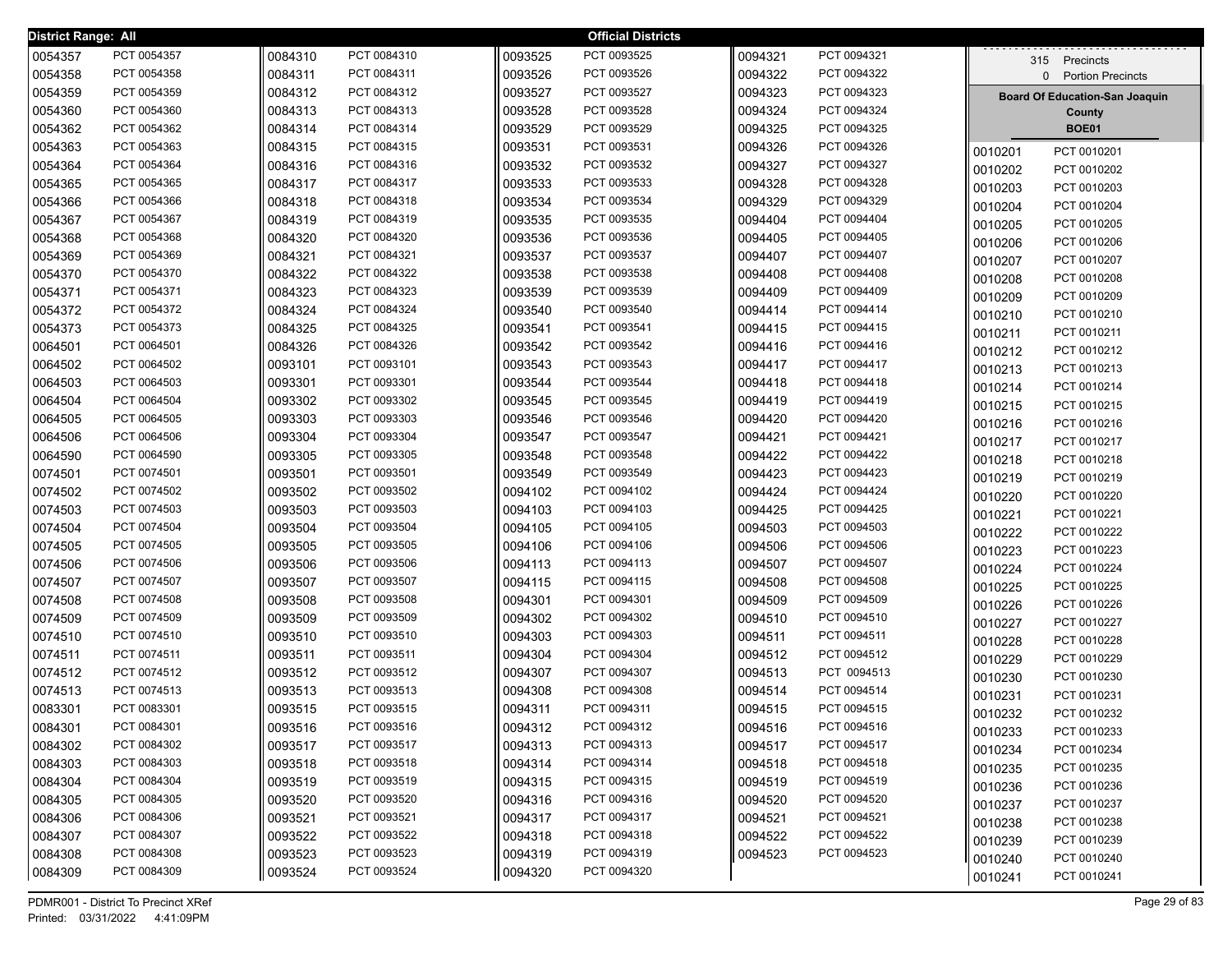| <b>District Range: All</b> |             |         |             |         | <b>Official Districts</b> |         |             |         |                            |
|----------------------------|-------------|---------|-------------|---------|---------------------------|---------|-------------|---------|----------------------------|
| 0010242                    | PCT 0010242 | 0011141 | PCT 0011141 | 0011215 | PCT 0011215               | 0011275 | PCT 0011275 | 0011403 | PCT 0011403                |
| 0010243                    | PCT 0010243 | 0011142 | PCT 0011142 | 0011216 | PCT 0011216               | 0011277 | PCT 0011277 | 0011404 | PCT 0011404                |
| 0010244                    | PCT 0010244 | 0011143 | PCT 0011143 | 0011217 | PCT 0011217               | 0011278 | PCT 0011278 | 0011405 | PCT 0011405                |
| 0010245                    | PCT 0010245 | 0011144 | PCT 0011144 | 0011218 | PCT 0011218               | 0011279 | PCT 0011279 | 0011406 | PCT 0011406                |
| 0010246                    | PCT 0010246 | 0011145 | PCT 0011145 | 0011219 | PCT 0011219               | 0011280 | PCT 0011280 | 0011407 | PCT 0011407                |
| 0010247                    | PCT 0010247 | 0011146 | PCT 0011146 | 0011220 | PCT 0011220               | 0011281 | PCT 0011281 | 0011408 | PCT 0011408                |
| 0011101                    | PCT 0011101 | 0011147 | PCT 0011147 | 0011221 | PCT 0011221               | 0011282 | PCT 0011282 | 0011409 | PCT 0011409                |
| 0011102                    | PCT 0011102 | 0011148 | PCT 0011148 | 0011222 | PCT 0011222               | 0011283 | PCT 0011283 | 0011410 | PCT 0011410                |
| 0011103                    | PCT 0011103 | 0011149 | PCT 0011149 | 0011223 | PCT 0011223               | 0011284 | PCT 0011284 | 0011411 | PCT 0011411                |
| 0011104                    | PCT 0011104 | 0011150 | PCT 0011150 | 0011224 | PCT 0011224               | 0011285 | PCT 0011285 | 0011412 | PCT 0011412                |
| 0011105                    | PCT 0011105 | 0011151 | PCT 0011151 | 0011225 | PCT 0011225               | 0011286 | PCT 0011286 | 0011413 | PCT 0011413                |
| 0011106                    | PCT 0011106 | 0011152 | PCT 0011152 | 0011226 | PCT 0011226               | 0011287 | PCT 0011287 | 0011414 | PCT 0011414                |
| 0011107                    | PCT 0011107 | 0011153 | PCT 0011153 | 0011227 | PCT 0011227               | 0011289 | PCT 0011289 | 0011415 | PCT 0011415                |
| 0011108                    | PCT 0011108 | 0011154 | PCT 0011154 | 0011228 | PCT 0011228               | 0011292 | PCT 0011292 | 0011416 | PCT 0011416                |
| 0011109                    | PCT 0011109 | 0011155 | PCT 0011155 | 0011229 | PCT 0011229               | 0011293 | PCT 0011293 | 0011417 | PCT 0011417                |
| 0011110                    | PCT 0011110 | 0011156 | PCT 0011156 | 0011230 | PCT 0011230               | 0011294 | PCT 0011294 | 0011418 | PCT 0011418                |
| 0011111                    | PCT 0011111 | 0011157 | PCT 0011157 | 0011231 | PCT 0011231               | 0011295 | PCT 0011295 | 0011419 | PCT 0011419                |
| 0011112                    | PCT 0011112 | 0011158 | PCT 0011158 | 0011232 | PCT 0011232               | 0011304 | PCT 0011304 | 0033501 | PCT 0033501                |
| 0011113                    | PCT 0011113 | 0011159 | PCT 0011159 | 0011235 | PCT 0011235               | 0011305 | PCT 0011305 | 0033502 | PCT 0033502                |
| 0011114                    | PCT 0011114 | 0011160 | PCT 0011160 | 0011236 | PCT 0011236               | 0011308 | PCT 0011308 | 0033503 | PCT 0033503                |
| 0011115                    | PCT 0011115 | 0011161 | PCT 0011161 | 0011237 | PCT 0011237               | 0011309 | PCT 0011309 | 0033504 | PCT 0033504                |
| 0011116                    | PCT 0011116 | 0011162 | PCT 0011162 | 0011238 | PCT 0011238               | 0011311 | PCT 0011311 | 0033505 | PCT 0033505                |
| 0011117                    | PCT 0011117 | 0011164 | PCT 0011164 | 0011239 | PCT 0011239               | 0011313 | PCT 0011313 | 0033506 | PCT 0033506                |
| 0011118                    | PCT 0011118 | 0011166 | PCT 0011166 | 0011240 | PCT 0011240               | 0011314 | PCT 0011314 | 0033507 | PCT 0033507                |
| 0011119                    | PCT 0011119 | 0011168 | PCT 0011168 | 0011241 | PCT 0011241               | 0011325 | PCT 0011325 | 0033508 | PCT 0033508                |
| 0011120                    | PCT 0011120 | 0011169 | PCT 0011169 | 0011243 | PCT 0011243               | 0011333 | PCT 0011333 | 0033509 | PCT 0033509                |
| 0011121                    | PCT 0011121 | 0011170 | PCT 0011170 | 0011245 | PCT 0011245               | 0011342 | PCT 0011342 | 0033510 | PCT 0033510                |
| 0011122                    | PCT 0011122 | 0011171 | PCT 0011171 | 0011246 | PCT 0011246               | 0011344 | PCT 0011344 | 0033511 | PCT 0033511                |
| 0011123                    | PCT 0011123 | 0011174 | PCT 0011174 | 0011247 | PCT 0011247               | 0011348 | PCT 0011348 | 0033512 | PCT 0033512                |
| 0011124                    | PCT 0011124 | 0011175 | PCT 0011175 | 0011248 | PCT 0011248               | 0011350 | PCT 0011350 | 0033513 | PCT 0033513                |
| 0011125                    | PCT 0011125 | 0011179 | PCT 0011179 | 0011250 | PCT 0011250               | 0011351 | PCT 0011351 | 0033514 | PCT 0033514                |
| 0011126                    | PCT 0011126 | 0011180 | PCT 0011180 | 0011252 | PCT 0011252               | 0011352 | PCT 0011352 | 0033515 | PCT 0033515                |
| 0011127                    | PCT 0011127 | 0011181 | PCT 0011181 | 0011254 | PCT 0011254               | 0011359 | PCT 0011359 | 0033516 | PCT 0033516                |
| 0011128                    | PCT 0011128 | 0011182 | PCT 0011182 | 0011258 | PCT 0011258               | 0011360 | PCT 0011360 | 0033517 | PCT 0033517                |
| 0011129                    | PCT 0011129 | 0011183 | PCT 0011183 | 0011260 | PCT 0011260               | 0011361 | PCT 0011361 | 0033518 | PCT 0033518                |
| 0011130                    | PCT 0011130 | 0011184 | PCT 0011184 | 0011261 | PCT 0011261               | 0011362 | PCT 0011362 | 0033519 | PCT 0033519                |
| 0011131                    | PCT 0011131 | 0011205 | PCT 0011205 | 0011262 | PCT 0011262               | 0011363 | PCT 0011363 | 0033520 | PCT 0033520                |
| 0011132                    | PCT 0011132 | 0011206 | PCT 0011206 | 0011263 | PCT 0011263               | 0011364 | PCT 0011364 | 0033521 | PCT 0033521                |
| 0011133                    | PCT 0011133 | 0011207 | PCT 0011207 | 0011265 | PCT 0011265               | 0011365 | PCT 0011365 | 0033522 | PCT 0033522                |
| 0011134                    | PCT 0011134 | 0011208 | PCT 0011208 | 0011266 | PCT 0011266               | 0011366 | PCT 0011366 | 0033523 | PCT 0033523                |
| 0011135                    | PCT 0011135 | 0011209 | PCT 0011209 | 0011267 | PCT 0011267               | 0011367 | PCT 0011367 | 0033524 | PCT 0033524<br>PCT 0033525 |
| 0011136                    | PCT 0011136 | 0011210 | PCT 0011210 | 0011268 | PCT 0011268               | 0011368 | PCT 0011368 | 0033525 |                            |
| 0011137                    | PCT 0011137 | 0011211 | PCT 0011211 | 0011269 | PCT 0011269               | 0011369 | PCT 0011369 | 0033526 | PCT 0033526                |
| 0011138                    | PCT 0011138 | 0011212 | PCT 0011212 | 0011270 | PCT 0011270               | 0011370 | PCT 0011370 | 0033527 | PCT 0033527                |
| 0011139                    | PCT 0011139 | 0011213 | PCT 0011213 | 0011271 | PCT 0011271               | 0011391 | PCT 0011391 | 0033528 | PCT 0033528                |
| 0011140                    | PCT 0011140 | 0011214 | PCT 0011214 | 0011274 | PCT 0011274               | 0011401 | PCT 0011401 | 0033529 | PCT 0033529                |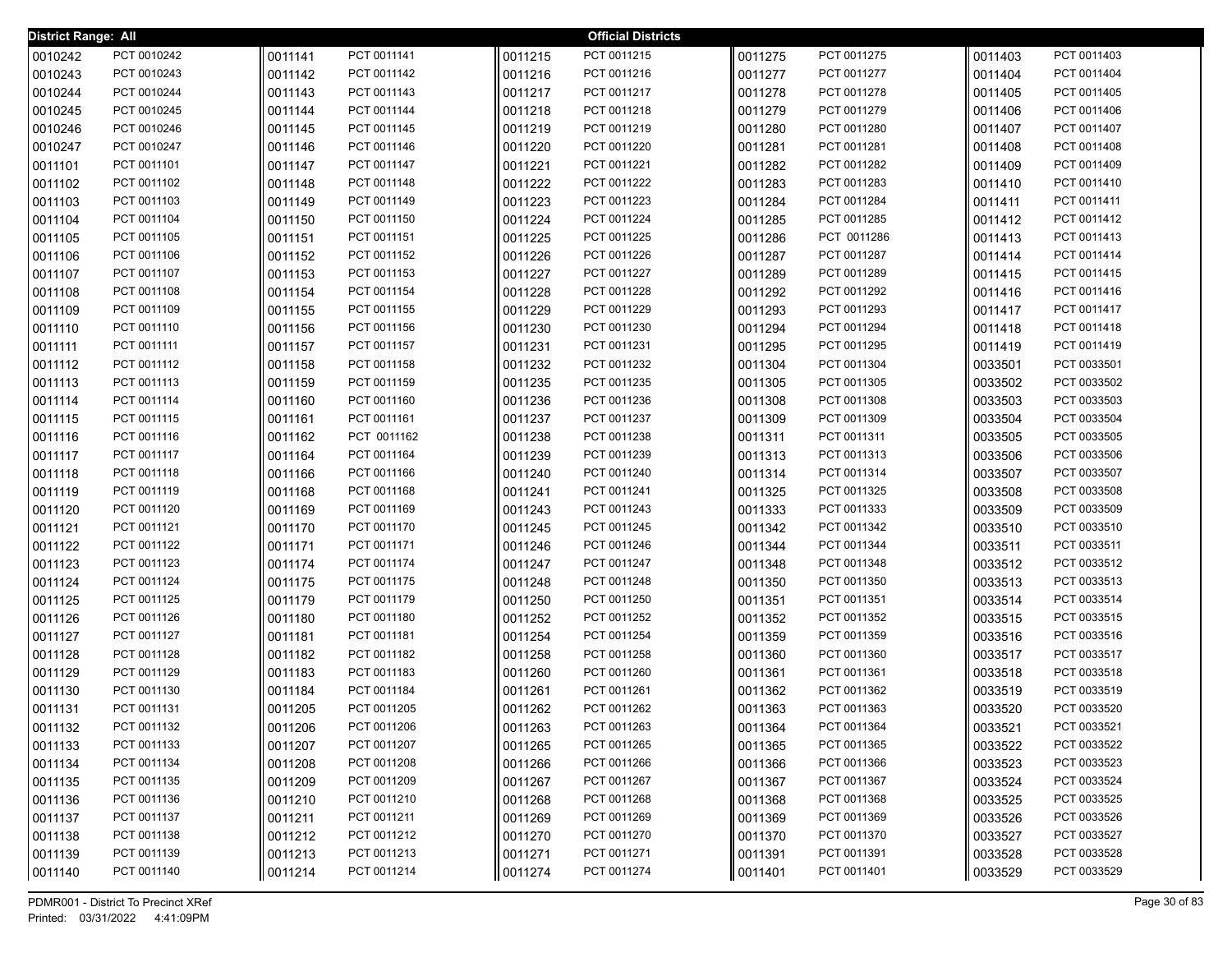| District Range: All |             |         |             |         | <b>Official Districts</b> |         |             |         |             |
|---------------------|-------------|---------|-------------|---------|---------------------------|---------|-------------|---------|-------------|
| 0033530             | PCT 0033530 | 0033576 | PCT 0035576 | 0042446 | PCT 0042446               | 0054332 | PCT 0054332 | 0064590 | PCT 0064590 |
| 0033531             | PCT 0033531 | 0042401 | PCT 0042401 | 0042447 | PCT 0042447               | 0054333 | PCT 0054333 | 0074501 | PCT 0074501 |
| 0033532             | PCT 0033532 | 0042402 | PCT 0042402 | 0042448 | PCT 0042448               | 0054334 | PCT 0054334 | 0074502 | PCT 0074502 |
| 0033533             | PCT 0033533 | 0042403 | PCT 0042403 | 0042449 | PCT 0042449               | 0054335 | PCT 0054335 | 0074503 | PCT 0074503 |
| 0033534             | PCT 0033534 | 0042404 | PCT 0042404 | 0042450 | PCT 0042450               | 0054336 | PCT 0054336 | 0074504 | PCT 0074504 |
| 0033535             | PCT 0033535 | 0042405 | PCT 0042405 | 0042451 | PCT 0042451               | 0054337 | PCT 0054337 | 0074505 | PCT 0074505 |
| 0033536             | PCT 0033536 | 0042406 | PCT 0042406 | 0042453 | PCT 0042453               | 0054338 | PCT 0054338 | 0074506 | PCT 0074506 |
| 0033537             | PCT 0033537 | 0042407 | PCT 0042407 | 0042454 | PCT 0042454               | 0054339 | PCT 0054339 | 0074507 | PCT 0074507 |
| 0033538             | PCT 0033538 | 0042408 | PCT 0042408 | 0042455 | PCT 0042455               | 0054340 | PCT 0054340 | 0074508 | PCT 0074508 |
| 0033539             | PCT 0033539 | 0042409 | PCT 0042409 | 0042456 | PCT 0042456               | 0054341 | PCT 0054341 | 0074509 | PCT 0074509 |
| 0033540             | PCT 0033540 | 0042410 | PCT 0042410 | 0042458 | PCT 0042458               | 0054342 | PCT 0054342 | 0074510 | PCT 0074510 |
| 0033541             | PCT 0033541 | 0042411 | PCT 0042411 | 0042459 | PCT 0042459               | 0054343 | PCT 0054343 | 0074511 | PCT 0074511 |
| 0033542             | PCT 0033542 | 0042412 | PCT 0042412 | 0042460 | PCT 0042460               | 0054344 | PCT 0054344 | 0074512 | PCT 0074512 |
| 0033543             | PCT 0033543 | 0042413 | PCT 0042413 | 0042461 | PCT 0042461               | 0054345 | PCT 0054345 | 0074513 | PCT 0074513 |
| 0033544             | PCT 0033544 | 0042414 | PCT 0042414 | 0042462 | PCT 0042462               | 0054346 | PCT 0054346 | 0083301 | PCT 0083301 |
| 0033545             | PCT 0033545 | 0042415 | PCT 0042415 | 0054301 | PCT 0054301               | 0054348 | PCT 0054348 | 0084301 | PCT 0084301 |
| 0033546             | PCT 0033546 | 0042416 | PCT 0042416 | 0054302 | PCT 0054302               | 0054349 | PCT 0054349 | 0084302 | PCT 0084302 |
| 0033547             | PCT 0033547 | 0042417 | PCT 0042417 | 0054303 | PCT 0054303               | 0054350 | PCT 0054350 | 0084303 | PCT 0084303 |
| 0033548             | PCT 0033548 | 0042418 | PCT 0042418 | 0054304 | PCT 0054304               | 0054351 | PCT 0054351 | 0084304 | PCT 0084304 |
| 0033549             | PCT 0033549 | 0042419 | PCT 0042419 | 0054305 | PCT 0054305               | 0054352 | PCT 0054352 | 0084305 | PCT 0084305 |
| 0033550             | PCT 0033550 | 0042420 | PCT 0042420 | 0054306 | PCT 0054306               | 0054353 | PCT 0054353 | 0084306 | PCT 0084306 |
| 0033551             | PCT 0033551 | 0042421 | PCT 0042421 | 0054307 | PCT 0054307               | 0054354 | PCT 0054354 | 0084307 | PCT 0084307 |
| 0033552             | PCT 0033552 | 0042422 | PCT 0042422 | 0054308 | PCT 0054308               | 0054355 | PCT 0054355 | 0084308 | PCT 0084308 |
| 0033553             | PCT 0033553 | 0042423 | PCT 0042423 | 0054309 | PCT 0054309               | 0054356 | PCT 0054356 | 0084309 | PCT 0084309 |
| 0033554             | PCT 0033554 | 0042424 | PCT 0042424 | 0054310 | PCT 0054310               | 0054357 | PCT 0054357 | 0084310 | PCT 0084310 |
| 0033555             | PCT 0033555 | 0042425 | PCT 0042425 | 0054311 | PCT 0054311               | 0054358 | PCT 0054358 | 0084311 | PCT 0084311 |
| 0033556             | PCT 0033556 | 0042426 | PCT 0042426 | 0054312 | PCT 0054312               | 0054359 | PCT 0054359 | 0084312 | PCT 0084312 |
| 0033557             | PCT 0033557 | 0042427 | PCT 0042427 | 0054313 | PCT 0054313               | 0054360 | PCT 0054360 | 0084313 | PCT 0084313 |
| 0033558             | PCT 0033558 | 0042428 | PCT 0042428 | 0054314 | PCT 0054314               | 0054362 | PCT 0054362 | 0084314 | PCT 0084314 |
| 0033559             | PCT 0033559 | 0042429 | PCT 0042429 | 0054315 | PCT 0054315               | 0054363 | PCT 0054363 | 0084315 | PCT 0084315 |
| 0033560             | PCT 0033560 | 0042430 | PCT 0042430 | 0054316 | PCT 0054316               | 0054364 | PCT 0054364 | 0084316 | PCT 0084316 |
| 0033561             | PCT 0033561 | 0042431 | PCT 0042431 | 0054317 | PCT 0054317               | 0054365 | PCT 0054365 | 0084317 | PCT 0084317 |
| 0033562             | PCT 0033562 | 0042432 | PCT 0042432 | 0054318 | PCT 0054318               | 0054366 | PCT 0054366 | 0084318 | PCT 0084318 |
| 0033563             | PCT 0033563 | 0042433 | PCT 0042433 | 0054319 | PCT 0054319               | 0054367 | PCT 0054367 | 0084319 | PCT 0084319 |
| 0033564             | PCT 0033564 | 0042434 | PCT 0042434 | 0054320 | PCT 0054320               | 0054368 | PCT 0054368 | 0084320 | PCT 0084320 |
| 0033565             | PCT 0033565 | 0042435 | PCT 0042435 | 0054321 | PCT 0054321               | 0054369 | PCT 0054369 | 0084321 | PCT 0084321 |
| 0033566             | PCT 0033566 | 0042436 | PCT 0042436 | 0054322 | PCT 0054322               | 0054370 | PCT 0054370 | 0084322 | PCT 0084322 |
| 0033567             | PCT 0033567 | 0042437 | PCT 0042437 | 0054323 | PCT 0054323               | 0054371 | PCT 0054371 | 0084323 | PCT 0084323 |
| 0033568             | PCT 0033568 | 0042438 | PCT 0042438 | 0054324 | PCT 0054324               | 0054372 | PCT 0054372 | 0084324 | PCT 0084324 |
| 0033569             | PCT 0033569 | 0042439 | PCT 0042439 | 0054325 | PCT 0054325               | 0054373 | PCT 0054373 | 0084325 | PCT 0084325 |
| 0033570             | PCT 0033570 | 0042440 | PCT 0042440 | 0054326 | PCT 0054326               | 0064501 | PCT 0064501 | 0084326 | PCT 0084326 |
| 0033571             | PCT 0033571 | 0042441 | PCT 0042441 | 0054327 | PCT 0054327               | 0064502 | PCT 0064502 | 0091101 | PCT 0091101 |
| 0033572             | PCT 0033572 | 0042442 | PCT 0042442 | 0054328 | PCT 0054328               | 0064503 | PCT 0064503 | 0091102 | PCT 0091102 |
| 0033573             | PCT 0033573 | 0042443 | PCT 0042443 | 0054329 | PCT 0054329               | 0064504 | PCT 0064504 | 0091103 | PCT 0091103 |
| 0033574             | PCT 0033574 | 0042444 | PCT 0042444 | 0054330 | PCT 0054330               | 0064505 | PCT 0064505 | 0091104 | PCT 0091104 |
| 0033575             | PCT 0033575 | 0042445 | PCT 0042445 | 0054331 | PCT 0054331               | 0064506 | PCT 0064506 | 0091105 | PCT 0091105 |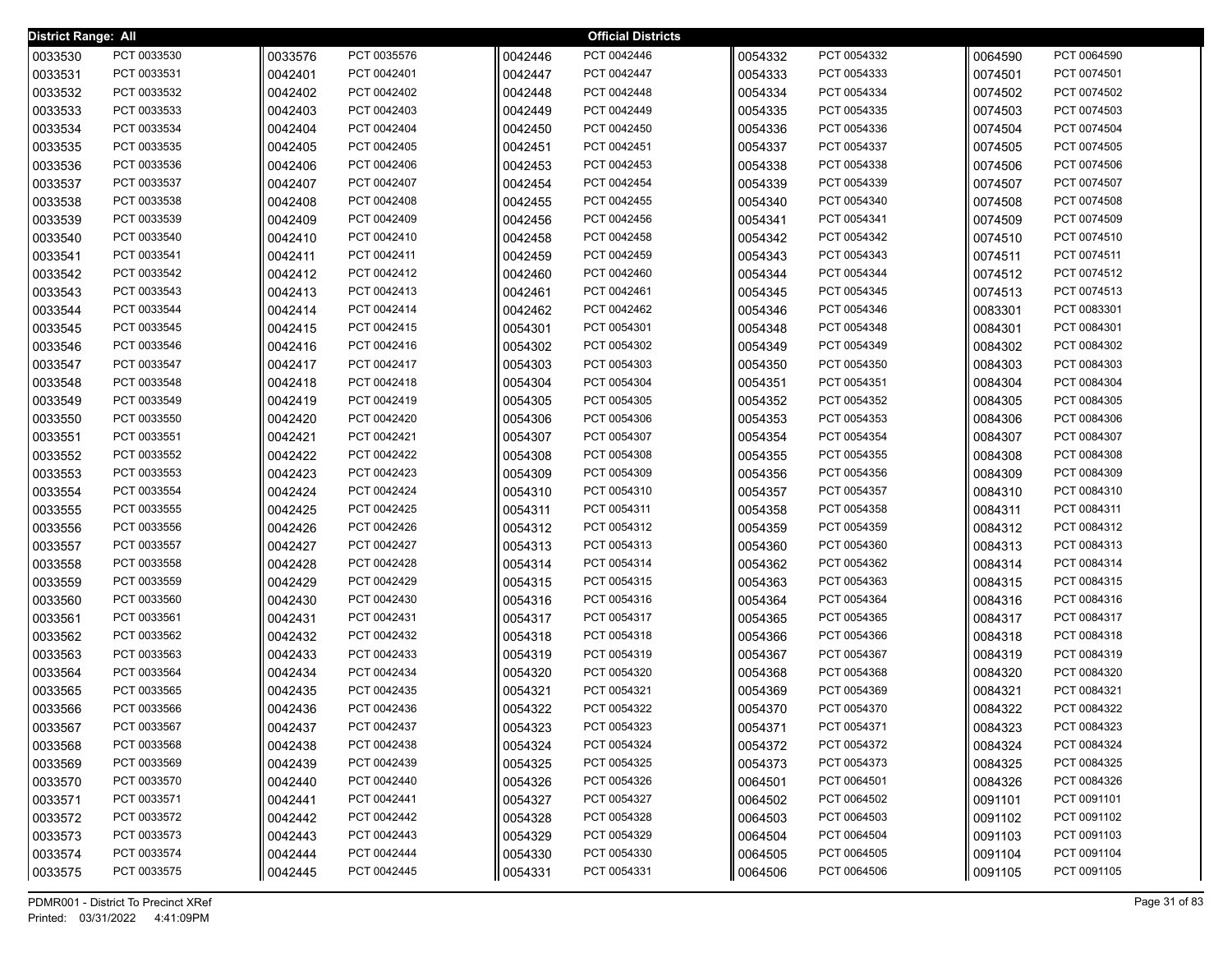| <b>District Range: All</b> |             |         |             |           | <b>Official Districts</b> |         |             |         |             |
|----------------------------|-------------|---------|-------------|-----------|---------------------------|---------|-------------|---------|-------------|
| 0091106                    | PCT 0091106 | 0091210 | PCT 0091210 | 0091426   | PCT 0091426               | 0092436 | PCT 0092436 | 0093537 | PCT 0093537 |
| 0091107                    | PCT 0091107 | 0091211 | PCT 0091211 | 0091427   | PCT 0091427               | 0092437 | PCT 0092437 | 0093538 | PCT 0093538 |
| 0091108                    | PCT 0091108 | 0091212 | PCT 0091212 | 0091428   | PCT 0091428               | 0092438 | PCT 0092438 | 0093539 | PCT 0093539 |
| 0091109                    | PCT 0091109 | 0091214 | PCT 0091214 | 0091429   | PCT 0091429               | 0092439 | PCT 0092439 | 0093540 | PCT 0093540 |
| 0091111                    | PCT 0091111 | 0091223 | PCT 0091223 | 0091430   | PCT 0091430               | 0092440 | PCT 0092440 | 0093541 | PCT 0093541 |
| 0091112                    | PCT 0091112 | 0091231 | PCT 0091231 | 0091431   | PCT 0091431               | 0092441 | PCT 0092441 | 0093542 | PCT 0093542 |
| 0091113                    | PCT 0091113 | 0091232 | PCT 0091232 | 0091432   | PCT 0091432               | 0093101 | PCT 0093101 | 0093543 | PCT 0093543 |
| 0091114                    | PCT 0091114 | 0091233 | PCT 0091233 | 0091433   | PCT 0091433               | 0093301 | PCT 0093301 | 0093544 | PCT 0093544 |
| 0091115                    | PCT 0091115 | 0091236 | PCT 0091236 | 0091434   | PCT 0091434               | 0093302 | PCT 0093302 | 0093545 | PCT 0093545 |
| 0091116                    | PCT 0091116 | 0091237 | PCT 0091237 | 0091435   | PCT 0091435               | 0093303 | PCT 0093303 | 0093546 | PCT 0093546 |
| 0091117                    | PCT 0091117 | 0091238 | PCT 0091238 | 0091436   | PCT 0091436               | 0093304 | PCT 0093304 | 0093547 | PCT 0093547 |
| 0091118                    | PCT 0091118 | 0091239 | PCT 0091239 | 0092401   | PCT 0092401               | 0093305 | PCT 0093305 | 0093548 | PCT 0093548 |
| 0091120                    | PCT 0091120 | 0091240 | PCT 0091240 | 0092402   | PCT 0092402               | 0093501 | PCT 0093501 | 0093549 | PCT 0093549 |
| 0091121                    | PCT 0091121 | 0091241 | PCT 0091241 | 0092403   | PCT 0092403               | 0093502 | PCT 0093502 | 0094102 | PCT 0094102 |
| 0091125                    | PCT 0091125 | 0091242 | PCT 0091242 | 0092404   | PCT 0092404               | 0093503 | PCT 0093503 | 0094103 | PCT 0094103 |
| 0091126                    | PCT 0091126 | 0091243 | PCT 0091243 | 0092405   | PCT 0092405               | 0093504 | PCT 0093504 | 0094105 | PCT 0094105 |
| 0091127                    | PCT 0091127 | 0091244 | PCT 0091244 | 0092406   | PCT 0092406               | 0093505 | PCT 0093505 | 0094106 | PCT 0094106 |
| 0091128                    | PCT 0091128 | 0091304 | PCT 0091304 | 0092407   | PCT 0092407               | 0093506 | PCT 0093506 | 0094113 | PCT 0094113 |
| 0091129                    | PCT 0091129 | 0091309 | PCT 0091309 | 0092408   | PCT 0092408               | 0093507 | PCT 0093507 | 0094115 | PCT 0094115 |
| 0091130                    | PCT 0091130 | 0091310 | PCT 0091310 | 0092410   | PCT 0092410               | 0093508 | PCT 0093508 | 0094301 | PCT 0094301 |
| 0091131                    | PCT 0091131 | 0091318 | PCT 0091318 | 0092411   | PCT 0092411               | 0093509 | PCT 0093509 | 0094302 | PCT 0094302 |
| 0091132                    | PCT 0091132 | 0091401 | PCT 0091401 | 0092412   | PCT 0092412               | 0093510 | PCT 0093510 | 0094303 | PCT 0094303 |
| 0091133                    | PCT 0091133 | 0091402 | PCT 0091402 | 0092413   | PCT 0092413               | 0093511 | PCT 0093511 | 0094304 | PCT 0094304 |
| 0091134                    | PCT 0091134 | 0091403 | PCT 0091403 | 0092414   | PCT 0092414               | 0093512 | PCT 0093512 | 0094307 | PCT 0094307 |
| 0091135                    | PCT 0091135 | 0091404 | PCT 0091404 | 0092415   | PCT 0092415               | 0093513 | PCT 0093513 | 0094308 | PCT 0094308 |
| 0091136                    | PCT 0091136 | 0091405 | PCT 0091405 | 0092416   | PCT 0092416               | 0093515 | PCT 0093515 | 0094311 | PCT 0094311 |
| 0091137                    | PCT 0091137 | 0091406 | PCT 0091406 | 0092417   | PCT 0092417               | 0093516 | PCT 0093516 | 0094312 | PCT 0094312 |
| 0091138                    | PCT 0091138 | 0091407 | PCT 0091407 | 0092418   | PCT 0092418               | 0093517 | PCT 0093517 | 0094313 | PCT 0094313 |
| 0091139                    | PCT 0091139 | 0091408 | PCT 0091408 | 0092419   | PCT 0092419               | 0093518 | PCT 0093518 | 0094314 | PCT 0094314 |
| 0091140                    | PCT 0091140 | 0091409 | PCT 0091409 | 0092420   | PCT 0092420               | 0093519 | PCT 0093519 | 0094315 | PCT 0094315 |
| 0091141                    | PCT 0091141 | 0091410 | PCT 0091410 | 0092421   | PCT 0092421               | 0093520 | PCT 0093520 | 0094316 | PCT 0094316 |
| 0091142                    | PCT 0091142 | 0091411 | PCT 0091411 | 0092422   | PCT 0092422               | 0093521 | PCT 0093521 | 0094317 | PCT 0094317 |
| 0091143                    | PCT 0091143 | 0091412 | PCT 0091412 | 0092423   | PCT 0092423               | 0093522 | PCT 0093522 | 0094318 | PCT 0094318 |
| 0091144                    | PCT 0091144 | 0091413 | PCT 0091413 | 0092424   | PCT 0092424               | 0093523 | PCT 0093523 | 0094319 | PCT 0094319 |
| 0091145                    | PCT 0091145 | 0091414 | PCT 0091414 | 0092425   | PCT 0092425               | 0093524 | PCT 0093524 | 0094320 | PCT 0094320 |
| 0091146                    | PCT 0091146 | 0091415 | PCT 0091415 | 0092426   | PCT 0092426               | 0093525 | PCT 0093525 | 0094321 | PCT 0094321 |
| 0091147                    | PCT 0091147 | 0091416 | PCT 0091416 | 0092427   | PCT 0092427               | 0093526 | PCT 0093526 | 0094322 | PCT 0094322 |
| 0091148                    | PCT 0091148 | 0091417 | PCT 0091417 | 0092428   | PCT 0092428               | 0093527 | PCT 0093527 | 0094323 | PCT 0094323 |
| 0091149                    | PCT 0091149 | 0091418 | PCT 0091418 | 0092429   | PCT 0092429               | 0093528 | PCT 0093528 | 0094324 | PCT 0094324 |
| 0091150                    | PCT 0091150 | 0091419 | PCT 0091419 | 0092430   | PCT 0092430               | 0093529 | PCT 0093529 | 0094325 | PCT 0094325 |
| 0091151                    | PCT 0091151 | 0091420 | PCT 0091420 | 0092431   | PCT 0092431               | 0093531 | PCT 0093531 | 0094326 | PCT 0094326 |
| 0091190                    | PCT 0091190 | 0091421 | PCT 0091421 | 0092432   | PCT 0092432               | 0093532 | PCT 0093532 | 0094327 | PCT 0094327 |
| 0091202                    | PCT 0091202 | 0091422 | PCT 0091422 | 0092433-A | PCT 0092433-A             | 0093533 | PCT 0093533 | 0094328 | PCT 0094328 |
| 0091204                    | PCT 0091204 | 0091423 | PCT 0091423 | 0092433-B | PCT 0092433-B             | 0093534 | PCT 0093534 | 0094329 | PCT 0094329 |
| 0091205                    | PCT 0091205 | 0091424 | PCT 0091424 | 0092434   | PCT 0092434               | 0093535 | PCT 0093535 | 0094404 | PCT 0094404 |
| 0091209                    | PCT 0091209 | 0091425 | PCT 0091425 | 0092435   | PCT 0092435               | 0093536 | PCT 0093536 | 0094405 | PCT 0094405 |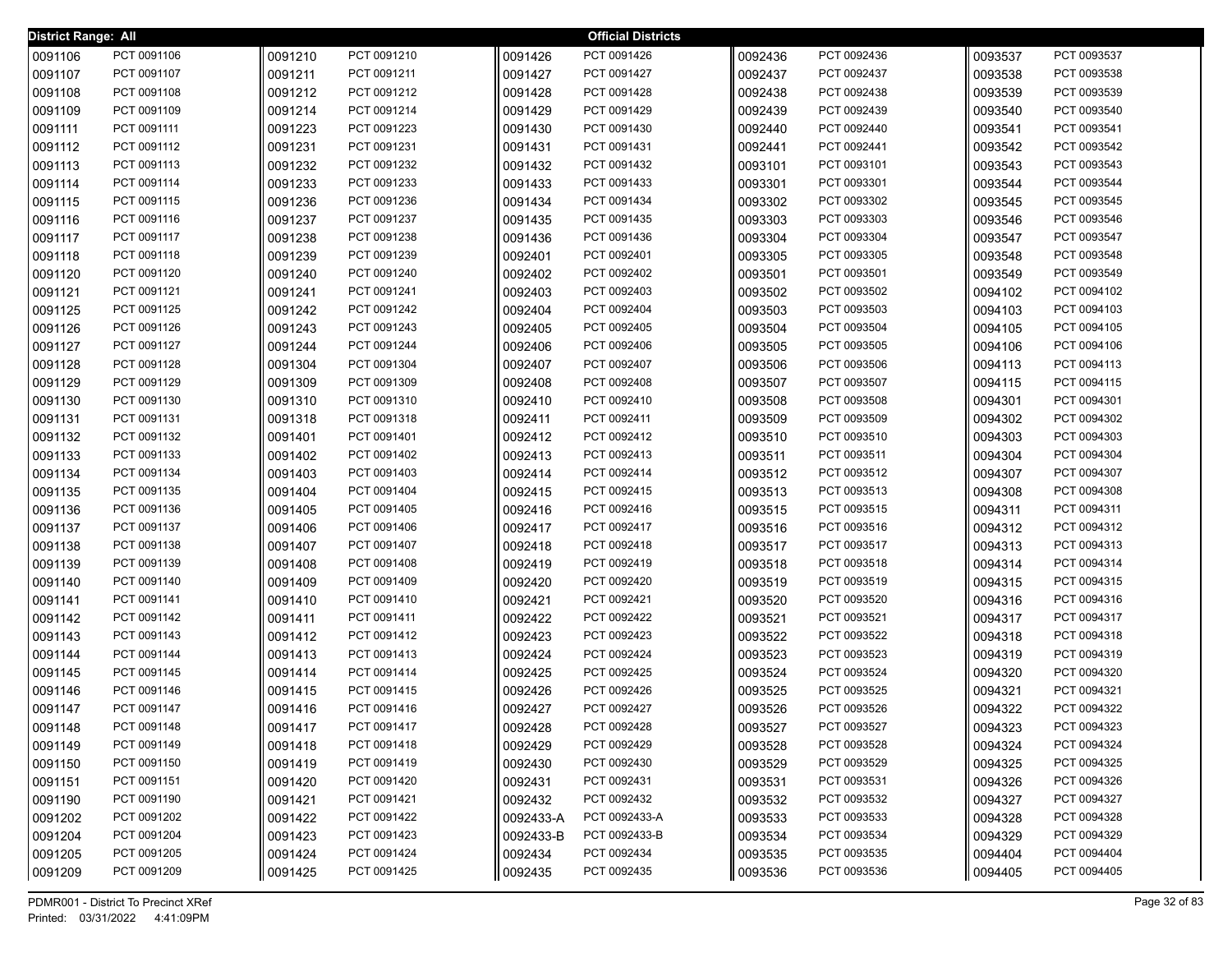| District Range: All |                                   |         |             |           | <b>Official Districts</b> |         |             |           |               |
|---------------------|-----------------------------------|---------|-------------|-----------|---------------------------|---------|-------------|-----------|---------------|
| 0094407             | PCT 0094407                       | 0033506 | PCT 0033506 | 0033552   | PCT 0033552               | 0074501 | PCT 0074501 | 0093527   | PCT 0093527   |
| 0094408-B           | PCT 0094408-B                     | 0033507 | PCT 0033507 | 0033553   | PCT 0033553               | 0074502 | PCT 0074502 | 0093528   | PCT 0093528   |
| 0094408-C           | PCT 0094408-C                     | 0033508 | PCT 0033508 | 0033554   | PCT 0033554               | 0074503 | PCT 0074503 | 0093529   | PCT 0093529   |
| 0094408-D           | PCT 0094408-D                     | 0033509 | PCT 0033509 | 0033555   | PCT 0033555               | 0074504 | PCT 0074504 | 0093531   | PCT 0093531   |
| 0094408-E           | PCT 0094408-E                     | 0033510 | PCT 0033510 | 0033556   | PCT 0033556               | 0074505 | PCT 0074505 | 0093532   | PCT 0093532   |
| 0094409             | PCT 0094409                       | 0033511 | PCT 0033511 | 0033557   | PCT 0033557               | 0074506 | PCT 0074506 | 0093533   | PCT 0093533   |
| 0094415             | PCT 0094415                       | 0033512 | PCT 0033512 | 0033558   | PCT 0033558               | 0074507 | PCT 0074507 | 0093534   | PCT 0093534   |
| 0094416             | PCT 0094416                       | 0033513 | PCT 0033513 | 0033559   | PCT 0033559               | 0074508 | PCT 0074508 | 0093535   | PCT 0093535   |
| 0094417             | PCT 0094417                       | 0033514 | PCT 0033514 | 0033560   | PCT 0033560               | 0074509 | PCT 0074509 | 0093536   | PCT 0093536   |
| 0094418             | PCT 0094418                       | 0033515 | PCT 0033515 | 0033561   | PCT 0033561               | 0074510 | PCT 0074510 | 0093537   | PCT 0093537   |
| 0094419             | PCT 0094419                       | 0033516 | PCT 0033516 | 0033562   | PCT 0033562               | 0074511 | PCT 0074511 | 0093538   | PCT 0093538   |
| 0094420             | PCT 0094420                       | 0033517 | PCT 0033517 | 0033563   | PCT 0033563               | 0074512 | PCT 0074512 | 0093539   | PCT 0093539   |
| 0094421             | PCT 0094421                       | 0033518 | PCT 0033518 | 0033564   | PCT 0033564               | 0074513 | PCT 0074513 | 0093540   | PCT 0093540   |
| 0094422             | PCT 0094422                       | 0033519 | PCT 0033519 | 0033565   | PCT 0033565               | 0083301 | PCT 0083301 | 0093541   | PCT 0093541   |
| 0094423             | PCT 0094423                       | 0033520 | PCT 0033520 | 0033566   | PCT 0033566               | 0084320 | PCT 0084320 | 0093542   | PCT 0093542   |
| 0094424             | PCT 0094424                       | 0033521 | PCT 0033521 | 0033567   | PCT 0033567               | 0084321 | PCT 0084321 | 0093543   | PCT 0093543   |
| 0094425             | PCT 0094425                       | 0033522 | PCT 0033522 | 0033568   | PCT 0033568               | 0084323 | PCT 0084323 | 0093544   | PCT 0093544   |
| 0094503             | PCT 0094503                       | 0033523 | PCT 0033523 | 0033569   | PCT 0033569               | 0084324 | PCT 0084324 | 0093545   | PCT 0093545   |
| 0094506             | PCT 0094506                       | 0033524 | PCT 0033524 | 0033570   | PCT 0033570               | 0084325 | PCT 0084325 | 0093546   | PCT 0093546   |
| 0094507             | PCT 0094507                       | 0033525 | PCT 0033525 | 0033571   | PCT 0033571               | 0084326 | PCT 0084326 | 0093547   | PCT 0093547   |
| 0094508             | PCT 0094508                       | 0033526 | PCT 0033526 | 0033572   | PCT 0033572               | 0093305 | PCT 0093305 | 0093548   | PCT 0093548   |
| 0094509             | PCT 0094509                       | 0033527 | PCT 0033527 | 0033573   | PCT 0033573               | 0093501 | PCT 0093501 | 0093549   | PCT 0093549   |
| 0094510             | PCT 0094510                       | 0033528 | PCT 0033528 | 0033574   | PCT 0033574               | 0093502 | PCT 0093502 | 0094319   | PCT 0094319   |
| 0094511             | PCT 0094511                       | 0033529 | PCT 0033529 | 0033575   | PCT 0033575               | 0093503 | PCT 0093503 | 0094320-A | PCT 0094320-A |
| 0094512             | PCT 0094512                       | 0033530 | PCT 0033530 | 0033576   | PCT 0035576               | 0093504 | PCT 0093504 | 0094321-C | PCT 0094321-C |
| 0094513             | PCT 0094513                       | 0033531 | PCT 0033531 | 0054339   | PCT 0054339               | 0093505 | PCT 0093505 | 0094323   | PCT 0094323   |
| 0094514             | PCT 0094514                       | 0033532 | PCT 0033532 | 0054340   | PCT 0054340               | 0093506 | PCT 0093506 | 0094327   | PCT 0094327   |
| 0094515             | PCT 0094515                       | 0033533 | PCT 0033533 | 0054342-B | PCT 0054342-B             | 0093507 | PCT 0093507 | 0094328   | PCT 0094328   |
| 0094516             | PCT 0094516                       | 0033534 | PCT 0033534 | 0054342-C | PCT 0054342-C             | 0093508 | PCT 0093508 | 0094329   | PCT 0094329   |
| 0094517             | PCT 0094517                       | 0033535 | PCT 0033535 | 0054353   | PCT 0054353               | 0093509 | PCT 0093509 | 0094405-B | PCT 0094405-B |
| 0094518             | PCT 0094518                       | 0033536 | PCT 0033536 | 0054359   | PCT 0054359               | 0093510 | PCT 0093510 | 0094405-D | PCT 0094405-D |
| 0094519             | PCT 0094519                       | 0033537 | PCT 0033537 | 0054360   | PCT 0054360               | 0093511 | PCT 0093511 | 0094405-E | PCT 0094405-E |
| 0094520             | PCT 0094520                       | 0033538 | PCT 0033538 | 0054364-A | PCT 0054364-A             | 0093512 | PCT 0093512 | 0094405-F | PCT 0094405-F |
| 0094521             | PCT 0094521                       | 0033539 | PCT 0033539 | 0054365   | PCT 0054365               | 0093513 | PCT 0093513 | 0094405-J | PCT 0094405-J |
| 0094522             | PCT 0094522                       | 0033540 | PCT 0033540 | 0054367   | PCT 0054367               | 0093515 | PCT 0093515 | 0094405-K | PCT 0094405-K |
| 0094523             | PCT 0094523                       | 0033541 | PCT 0033541 | 0054368   | PCT 0054368               | 0093516 | PCT 0093516 | 0094405-L | PCT 0094405-L |
|                     | 761 Precincts                     | 0033542 | PCT 0033542 | 0054369   | PCT 0054369               | 0093517 | PCT 0093517 | 0094409-A | PCT 0094409-A |
|                     | 6 Portion Precincts               | 0033543 | PCT 0033543 | 0054370   | PCT 0054370               | 0093518 | PCT 0093518 | 0094409-D | PCT 0094409-D |
|                     | <b>Board Of Education Tr-Area</b> | 0033544 | PCT 0033544 | 0054371   | PCT 0054371               | 0093519 | PCT 0093519 | 0094409-F | PCT 0094409-F |
|                     | 1-2011                            | 0033545 | PCT 0033545 | 0064501   | PCT 0064501               | 0093520 | PCT 0093520 | 0094409-G | PCT 0094409-G |
|                     | <b>BOE01 - 1</b>                  | 0033546 | PCT 0033546 | 0064502   | PCT 0064502               | 0093521 | PCT 0093521 | 0094415   | PCT 0094415   |
| 0033501             | PCT 0033501                       | 0033547 | PCT 0033547 | 0064503   | PCT 0064503               | 0093522 | PCT 0093522 | 0094503   | PCT 0094503   |
| 0033502             | PCT 0033502                       | 0033548 | PCT 0033548 | 0064504   | PCT 0064504               | 0093523 | PCT 0093523 | 0094506   | PCT 0094506   |
| 0033503             | PCT 0033503                       | 0033549 | PCT 0033549 | 0064505   | PCT 0064505               | 0093524 | PCT 0093524 | 0094507   | PCT 0094507   |
| 0033504             | PCT 0033504                       | 0033550 | PCT 0033550 | 0064506   | PCT 0064506               | 0093525 | PCT 0093525 | 0094508   | PCT 0094508   |
| 0033505             | PCT 0033505                       | 0033551 | PCT 0033551 | 0064590   | PCT 0064590               | 0093526 | PCT 0093526 | 0094509   | PCT 0094509   |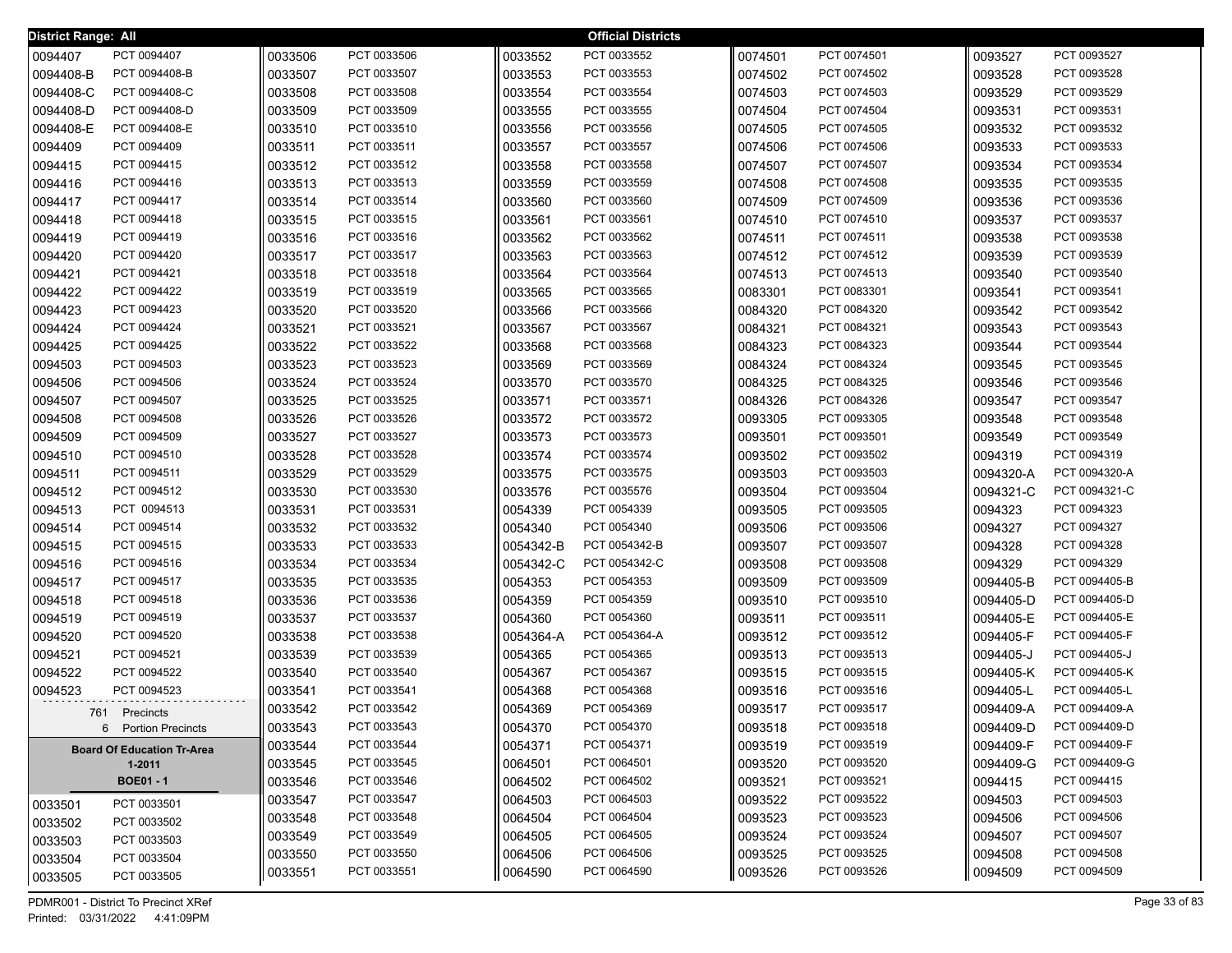| <b>District Range: All</b> |                                             |           |               |           | <b>Official Districts</b> |           |               |                    |                                   |
|----------------------------|---------------------------------------------|-----------|---------------|-----------|---------------------------|-----------|---------------|--------------------|-----------------------------------|
| 0094510                    | PCT 0094510                                 | 0011231   | PCT 0011231   | 0011404   | PCT 0011404               | 0091403   | PCT 0091403   | 0094522-C          | PCT 0094522-C                     |
| 0094511                    | PCT 0094511                                 | 0011232   | PCT 0011232   | 0011405   | PCT 0011405               | 0091404   | PCT 0091404   | 0094522-D          | PCT 0094522-D                     |
| 0094512                    | PCT 0094512                                 | 0011235   | PCT 0011235   | 0011406   | PCT 0011406               | 0091405   | PCT 0091405   | 0094522-F          | PCT 0094522-F                     |
| 0094513                    | PCT 0094513                                 | 0011236   | PCT 0011236   | 0011408   | PCT 0011408               | 0091407   | PCT 0091407   | 0094522-G          | PCT 0094522-G                     |
| 0094514                    | PCT 0094514                                 | 0011237   | PCT 0011237   | 0011409   | PCT 0011409               | 0091410   | PCT 0091410   | 141                | Precincts                         |
| 0094515                    | PCT 0094515                                 | 0011238   | PCT 0011238   | 0011410   | PCT 0011410               | 0091414   | PCT 0091414   | 27                 | <b>Portion Precincts</b>          |
| 0094516                    | PCT 0094516                                 | 0011239   | PCT 0011239   | 0011411   | PCT 0011411               | 0091415   | PCT 0091415   |                    | <b>Board Of Education Tr-Area</b> |
| 0094517                    | PCT 0094517                                 | 0011240   | PCT 0011240   | 0011412   | PCT 0011412               | 0091416   | PCT 0091416   |                    | $3 - 2011$                        |
| 0094518                    | PCT 0094518                                 | 0011241   | PCT 0011241   | 0011413   | PCT 0011413               | 0091418   | PCT 0091418   |                    | <b>BOE01-3</b>                    |
| 0094519                    | PCT 0094519                                 | 0011243   | PCT 0011243   | 0011414   | PCT 0011414               | 0091419   | PCT 0091419   |                    | PCT 0010245                       |
| 0094521                    | PCT 0094521                                 | 0011245   | PCT 0011245   | 0011415   | PCT 0011415               | 0091420   | PCT 0091420   | 0010245            | PCT 0010246                       |
| 0094522-A                  | PCT 0094522-A                               | 0011246   | PCT 0011246   | 0011417   | PCT 0011417               | 0091421   | PCT 0091421   | 0010246<br>0010247 | PCT 0010247                       |
| 0094522-B                  | PCT 0094522-B                               | 0011247   | PCT 0011247   | 0011418   | PCT 0011418               | 0091424   | PCT 0091424   |                    | PCT 0011101                       |
| 0094522-E                  | PCT 0094522-E                               | 0011248   | PCT 0011248   | 0091102   | PCT 0091102               | 0091425   | PCT 0091425   | 0011101            |                                   |
| 0094523                    | PCT 0094523                                 | 0011250   | PCT 0011250   | 0091113   | PCT 0091113               | 0091426   | PCT 0091426   | 0011102            | PCT 0011102                       |
| 185                        |                                             | 0011252-A | PCT 0011252-A | 0091121   | PCT 0091121               | 0091427   | PCT 0091427   | 0011103            | PCT 0011103                       |
| 19                         | Precincts<br><b>Portion Precincts</b>       | 0011252-C | PCT 0011252-C | 0091127   | PCT 0091127               | 0091428   | PCT 0091428   | 0011104            | PCT 0011104                       |
|                            |                                             | 0011254   | PCT 0011254   | 0091128   | PCT 0091128               | 0091430   | PCT 0091430   | 0011105            | PCT 0011105                       |
|                            | <b>Board Of Education Tr-Area</b><br>2-2011 | 0011258   | PCT 0011258   | 0091129-B | PCT 0091129-B             | 0091431   | PCT 0091431   | 0011106            | PCT 0011106                       |
|                            | <b>BOE01 - 2</b>                            | 0011260   | PCT 0011260   | 0091133   | PCT 0091133               | 0091432   | PCT 0091432   | 0011107            | PCT 0011107<br>PCT 0011108        |
|                            |                                             | 0011261   | PCT 0011261   | 0091134   | PCT 0091134               | 0091433   | PCT 0091433   | 0011108            |                                   |
| 0010213                    | PCT 0010213                                 | 0011262   | PCT 0011262   | 0091135   | PCT 0091135               | 0091434   | PCT 0091434   | 0011109            | PCT 0011109                       |
| 0010227                    | PCT 0010227<br>PCT 0010243                  | 0011263   | PCT 0011263   | 0091136   | PCT 0091136               | 0091435   | PCT 0091435   | 0011110            | PCT 0011110                       |
| 0010243                    |                                             | 0011267   | PCT 0011267   | 0091137   | PCT 0091137               | 0091436   | PCT 0091436   | 0011111            | PCT 0011111                       |
| 0010244                    | PCT 0010244                                 | 0011268   | PCT 0011268   | 0091138   | PCT 0091138               | 0092402-B | PCT 0092402-B | 0011112            | PCT 0011112                       |
| 0011124-D                  | PCT 0011124-D                               | 0011269   | PCT 0011269   | 0091139   | PCT 0091139               | 0092402-D | PCT 0092402-D | 0011113            | PCT 0011113                       |
| 0011131                    | PCT 0011131                                 | 0011270   | PCT 0011270   | 0091140   | PCT 0091140               | 0092402-H | PCT 0092402-H | 0011114            | PCT 0011114                       |
| 0011141                    | PCT 0011141                                 | 0011271   | PCT 0011271   | 0091141   | PCT 0091141               | 0094404   | PCT 0094404   | 0011115            | PCT 0011115                       |
| 0011184                    | PCT 0011184                                 | 0011274-A | PCT 0011274-A | 0091142   | PCT 0091142               | 0094405-C | PCT 0094405-C | 0011116            | PCT 0011116                       |
| 0011205                    | PCT 0011205                                 | 0011275   | PCT 0011275   | 0091148-B | PCT 0091148-B             | 0094405-G | PCT 0094405-G | 0011117            | PCT 0011117                       |
| 0011208                    | PCT 0011208                                 | 0011277   | PCT 0011277   | 0091149   | PCT 0091149               | 0094405-H | PCT 0094405-H | 0011118            | PCT 0011118                       |
| 0011209                    | PCT 0011209                                 | 0011278   | PCT 0011278   | 0091150   | PCT 0091150               | 0094405-1 | PCT 0094405-I | 0011119            | PCT 0011119                       |
| 0011210                    | PCT 0011210                                 | 0011279   | PCT 0011279   | 0091151   | PCT 0091151               | 0094407   | PCT 0094407   | 0011120            | PCT 0011120                       |
| 0011211                    | PCT 0011211<br>PCT 0011213                  | 0011280-A | PCT 0011280-A | 0091202   | PCT 0091202               | 0094408-B | PCT 0094408-B | 0011121            | PCT 0011121<br>PCT 0011122        |
| 0011213                    | PCT 0011214                                 | 0011281   | PCT 0011281   | 0091204   | PCT 0091204               | 0094408-C | PCT 0094408-C | 0011122            | PCT 0011123                       |
| 0011214                    | PCT 0011215                                 | 0011282   | PCT 0011282   | 0091205   | PCT 0091205               | 0094408-D | PCT 0094408-D | 0011123            | PCT 0011124-A                     |
| 0011215                    | PCT 0011216                                 | 0011283   | PCT 0011283   | 0091209   | PCT 0091209               | 0094408-E | PCT 0094408-E | 0011124-A          | PCT 0011124-B                     |
| 0011216                    | PCT 0011220                                 | 0011284   | PCT 0011284   | 0091210   | PCT 0091210               | 0094409-B | PCT 0094409-B | 0011124-B          | PCT 0011124-C                     |
| 0011220                    | PCT 0011221                                 | 0011285   | PCT 0011285   | 0091211   | PCT 0091211               | 0094409-E | PCT 0094409-E | 0011124-C          | PCT 0011125                       |
| 0011221                    |                                             | 0011286   | PCT 0011286   | 0091212   | PCT 0091212               | 0094409-H | PCT 0094409-H | 0011125            |                                   |
| 0011224-B                  | PCT 0011224-B                               | 0011287   | PCT 0011287   | 0091223   | PCT 0091223               | 0094416   | PCT 0094416   | 0011126            | PCT 0011126                       |
| 0011225                    | PCT 0011225                                 | 0011289   | PCT 0011289   | 0091231   | PCT 0091231               | 0094417   | PCT 0094417   | 0011127            | PCT 0011127                       |
| 0011226                    | PCT 0011226                                 | 0011292   | PCT 0011292   | 0091232   | PCT 0091232               | 0094418   | PCT 0094418   | 0011128            | PCT 0011128                       |
| 0011227                    | PCT 0011227                                 | 0011293   | PCT 0011293   | 0091233   | PCT 0091233               | 0094419   | PCT 0094419   | 0011129            | PCT 0011129<br>PCT 0011130        |
| 0011228                    | PCT 0011228                                 | 0011294   | PCT 0011294   | 0091401   | PCT 0091401               | 0094420   | PCT 0094420   | 0011130            |                                   |
| 0011229-B                  | PCT 0011229-B                               | 0011401   | PCT 0011401   | 0091402   | PCT 0091402               | 0094421   | PCT 0094421   | 0011132            | PCT 0011132                       |
| 0011230                    | PCT 0011230                                 |           |               |           |                           |           |               | 0011133            | PCT 0011133                       |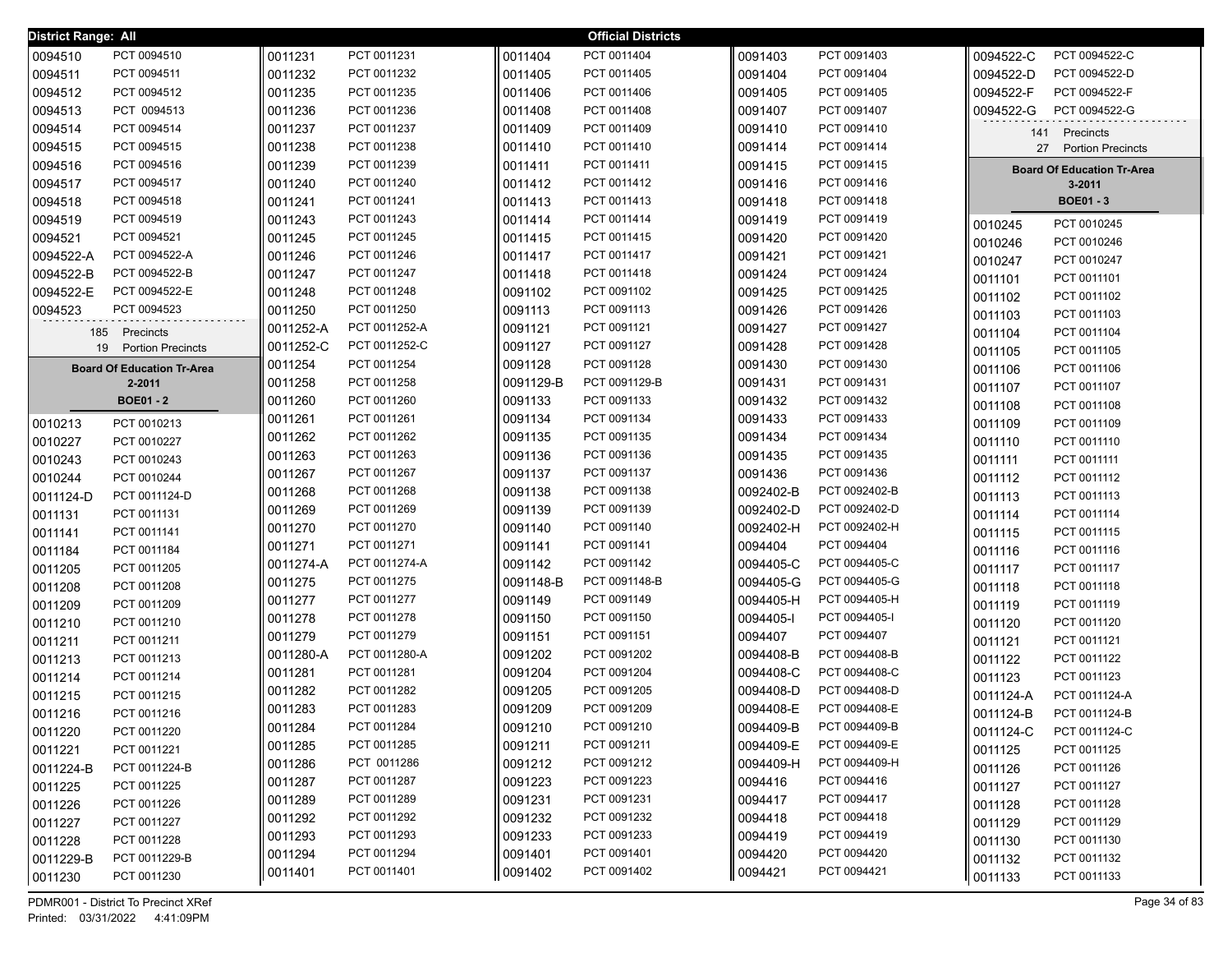| <b>District Range: All</b> |                            |                    |                                   |                    | <b>Official Districts</b>  |                    |                              |                      |                              |
|----------------------------|----------------------------|--------------------|-----------------------------------|--------------------|----------------------------|--------------------|------------------------------|----------------------|------------------------------|
| 0011134                    | PCT 0011134                | 0091101            | PCT 0091101                       | 0010219            | PCT 0010219                | 0054307            | PCT 0054307                  | 0054356              | PCT 0054356                  |
| 0011135                    | PCT 0011135                | 0091103            | PCT 0091103                       | 0010220            | PCT 0010220                | 0054308            | PCT 0054308                  | 0054357              | PCT 0054357                  |
| 0011136                    | PCT 0011136                | 0091104            | PCT 0091104                       | 0010223            | PCT 0010223                | 0054309            | PCT 0054309                  | 0054358              | PCT 0054358                  |
| 0011137                    | PCT 0011137                | 0091105            | PCT 0091105                       | 0010226            | PCT 0010226                | 0054310            | PCT 0054310                  | 0054362              | PCT 0054362                  |
| 0011138                    | PCT 0011138                | 0091106            | PCT 0091106                       | 0010229            | PCT 0010229                | 0054311            | PCT 0054311                  | 0054363              | PCT 0054363                  |
| 0011139                    | PCT 0011139                | 0091107            | PCT 0091107                       | 0010231            | PCT 0010231                | 0054312            | PCT 0054312                  | 0054364-B            | PCT 0054364-B                |
| 0011140                    | PCT 0011140                | 0091108            | PCT 0091108                       | 0010232            | PCT 0010232                | 0054313            | PCT 0054313                  | 0054366              | PCT 0054366                  |
| 0011142                    | PCT 0011142                | 0091109            | PCT 0091109                       | 0010233            | PCT 0010233                | 0054314            | PCT 0054314                  | 0054372              | PCT 0054372                  |
| 0011143                    | PCT 0011143                | 0091111            | PCT 0091111                       | 0010234            | PCT 0010234                | 0054315            | PCT 0054315                  | 0054373              | PCT 0054373                  |
| 0011144                    | PCT 0011144                | 0091112            | PCT 0091112                       | 0010239            | PCT 0010239                | 0054316            | PCT 0054316                  | 0084301              | PCT 0084301                  |
| 0011145                    | PCT 0011145                | 0091114            | PCT 0091114                       | 0010241            | PCT 0010241                | 0054317            | PCT 0054317                  | 0084302              | PCT 0084302                  |
| 0011146                    | PCT 0011146                | 0091115            | PCT 0091115                       | 0010242            | PCT 0010242                | 0054318            | PCT 0054318                  | 0084303              | PCT 0084303                  |
| 0011147                    | PCT 0011147                | 0091116            | PCT 0091116                       | 0011180            | PCT 0011180                | 0054319            | PCT 0054319                  | 0084304              | PCT 0084304                  |
| 0011148                    | PCT 0011148                | 0091117            | PCT 0091117                       | 0011181            | PCT 0011181                | 0054320            | PCT 0054320                  | 0084305              | PCT 0084305                  |
| 0011149                    | PCT 0011149                | 0091118            | PCT 0091118                       | 0011182            | PCT 0011182                | 0054321            | PCT 0054321                  | 0084306              | PCT 0084306                  |
| 0011150                    | PCT 0011150                | 0091120            | PCT 0091120                       | 0011183            | PCT 0011183                | 0054322            | PCT 0054322                  | 0084307              | PCT 0084307                  |
| 0011151                    | PCT 0011151                | 0091125            | PCT 0091125                       | 0011206            | PCT 0011206                | 0054323            | PCT 0054323                  | 0084308              | PCT 0084308                  |
| 0011152                    | PCT 0011152                | 0091126            | PCT 0091126                       | 0011207            | PCT 0011207                | 0054324            | PCT 0054324                  | 0084309              | PCT 0084309                  |
| 0011153                    | PCT 0011153                | 0091129-A          | PCT 0091129-A                     | 0011212            | PCT 0011212                | 0054325            | PCT 0054325                  | 0084310              | PCT 0084310                  |
| 0011154                    | PCT 0011154                | 0091129-C          | PCT 0091129-C                     | 0011252-B          | PCT 0011252-B              | 0054326            | PCT 0054326                  | 0084311              | PCT 0084311                  |
| 0011155                    | PCT 0011155                | 0091130            | PCT 0091130                       | 0011252-D          | PCT 0011252-D              | 0054327            | PCT 0054327                  | 0084312              | PCT 0084312                  |
| 0011156                    | PCT 0011156                | 0091131            | PCT 0091131                       | 0011304            | PCT 0011304                | 0054328            | PCT 0054328                  | 0084313              | PCT 0084313                  |
| 0011157                    | PCT 0011157                | 0091132            | PCT 0091132                       | 0011305            | PCT 0011305                | 0054329            | PCT 0054329                  | 0084314              | PCT 0084314                  |
| 0011158                    | PCT 0011158                | 0091148-A          | PCT 0091148-A                     | 0011308            | PCT 0011308                | 0054330            | PCT 0054330                  | 0084315              | PCT 0084315                  |
| 0011159                    | PCT 0011159                | 0091190            | PCT 0091190                       | 0011313            | PCT 0011313                | 0054331            | PCT 0054331                  | 0084317              | PCT 0084317                  |
| 0011160                    | PCT 0011160                | 0094102            | PCT 0094102                       | 0011325            | PCT 0011325                | 0054332            | PCT 0054332                  | 0084318              | PCT 0084318                  |
| 0011161                    | PCT 0011161                | 0094103            | PCT 0094103                       | 0011333            | PCT 0011333                | 0054333            | PCT 0054333                  | 0084319              | PCT 0084319                  |
| 0011162                    | PCT 0011162                | 0094105            | PCT 0094105                       | 0011342            | PCT 0011342                | 0054334            | PCT 0054334                  | 0084322              | PCT 0084322                  |
| 0011164                    | PCT 0011164                | 0094106            | PCT 0094106                       | 0011344            | PCT 0011344                | 0054335            | PCT 0054335                  | 0091143              | PCT 0091143                  |
| 0011166                    | PCT 0011166                | 0094113            | PCT 0094113                       | 0011348            | PCT 0011348                | 0054336            | PCT 0054336                  | 0091144              | PCT 0091144                  |
| 0011168                    | PCT 0011168                | 0094115            | PCT 0094115                       | 0011350            | PCT 0011350                | 0054337            | PCT 0054337                  | 0091145              | PCT 0091145                  |
| 0011169                    | PCT 0011169                | 0094315            | PCT 0094315                       | 0011351            | PCT 0011351                | 0054338            | PCT 0054338                  | 0091146              | PCT 0091146                  |
| 0011170                    | PCT 0011170                | 0094316            | PCT 0094316<br>PCT 0094317        | 0011360            | PCT 0011360                | 0054341            | PCT 0054341<br>PCT 0054342-A | 0091147              | PCT 0091147                  |
| 0011171                    | PCT 0011171                | 0094317            | PCT 0094322                       | 0011361            | PCT 0011361<br>PCT 0011362 | 0054342-A          | PCT 0054343                  | 0091241              | PCT 0091241<br>PCT 0091243-A |
| 0011174<br>0011175         | PCT 0011174<br>PCT 0011175 | 0094322<br>0094324 | PCT 0094324                       | 0011362<br>0011363 | PCT 0011363                | 0054343<br>0054344 | PCT 0054344                  | 0091243-A<br>0091244 | PCT 0091244                  |
| 0011179                    | PCT 0011179                | 0094325            | PCT 0094325                       | 0011364            | PCT 0011364                | 0054345            | PCT 0054345                  | 0091304              | PCT 0091304                  |
| 0011217                    | PCT 0011217                |                    |                                   |                    | PCT 0011365                | 0054346            | PCT 0054346                  |                      | PCT 0091309                  |
| 0011219                    | PCT 0011219                |                    | 112 Precincts                     | 0011365<br>0011366 | PCT 0011366                | 0054348            | PCT 0054348                  | 0091309<br>0091310   | PCT 0091310                  |
| 0011222                    | PCT 0011222                |                    | 8 Portion Precincts               | 0011391            | PCT 0011391                | 0054349            | PCT 0054349                  | 0091318              | PCT 0091318                  |
| 0011223                    | PCT 0011223                |                    | <b>Board Of Education Tr-Area</b> |                    | PCT 0054301                | 0054350            | PCT 0054350                  | 0093101              | PCT 0093101                  |
| 0011224-A                  | PCT 0011224-A              |                    | 4-2011<br><b>BOE01-4</b>          | 0054301<br>0054302 | PCT 0054302                | 0054351            | PCT 0054351                  | 0093301              | PCT 0093301                  |
| 0011229-A                  | PCT 0011229-A              |                    |                                   | 0054303            | PCT 0054303                | 0054352            | PCT 0054352                  | 0093302              | PCT 0093302                  |
| 0011359                    | PCT 0011359                | 0010203            | PCT 0010203                       | 0054304            | PCT 0054304                | 0054354-B          | PCT 0054354-B                | 0093303              | PCT 0093303                  |
| 0011367                    | PCT 0011367                | 0010204            | PCT 0010204                       | 0054305            | PCT 0054305                | 0054354-C          | PCT 0054354-C                | 0093304              | PCT 0093304                  |
| 0084316                    | PCT 0084316                | 0010207            | PCT 0010207                       | 0054306            | PCT 0054306                | 0054355            | PCT 0054355                  | 0094301              | PCT 0094301                  |
|                            |                            | 0010217            | PCT 0010217                       |                    |                            |                    |                              |                      |                              |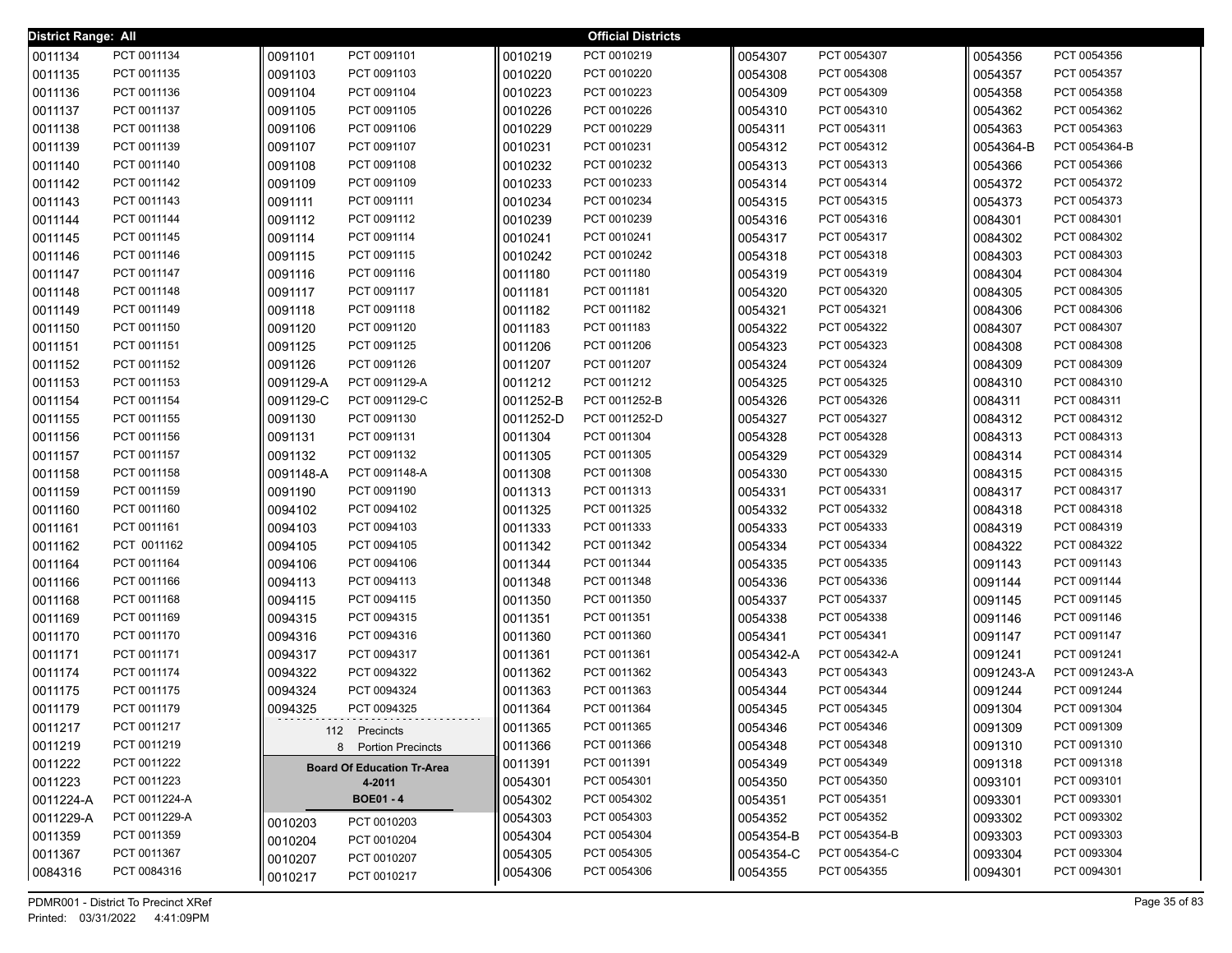| <b>District Range: All</b> |                                   |                    |               |                    | <b>Official Districts</b> |                    |               |                                      |
|----------------------------|-----------------------------------|--------------------|---------------|--------------------|---------------------------|--------------------|---------------|--------------------------------------|
| 0094302                    | PCT 0094302                       | 0010236            | PCT 0010236   | 0042425            | PCT 0042425               | 0091409            | PCT 0091409   | PCT 0092435<br>0092435               |
| 0094303                    | PCT 0094303                       | 0010237            | PCT 0010237   | 0042426            | PCT 0042426               | 0091411            | PCT 0091411   | 0092436<br>PCT 0092436               |
| 0094304                    | PCT 0094304                       | 0010238            | PCT 0010238   | 0042427            | PCT 0042427               | 0091412            | PCT 0091412   | PCT 0092437<br>0092437               |
| 0094307                    | PCT 0094307                       | 0010240            | PCT 0010240   | 0042428            | PCT 0042428               | 0091413            | PCT 0091413   | PCT 0092438<br>0092438               |
| 0094308                    | PCT 0094308                       | 0011218            | PCT 0011218   | 0042429            | PCT 0042429               | 0091417            | PCT 0091417   | 0092439<br>PCT 0092439               |
| 0094311                    | PCT 0094311                       | 0011265            | PCT 0011265   | 0042430            | PCT 0042430               | 0091422            | PCT 0091422   | 0092440<br>PCT 0092440               |
| 0094312                    | PCT 0094312                       | 0011266            | PCT 0011266   | 0042431            | PCT 0042431               | 0091423            | PCT 0091423   | 0092441<br>PCT 0092441               |
| 0094313                    | PCT 0094313                       | 0011274-C          | PCT 0011274-C | 0042432            | PCT 0042432               | 0091429            | PCT 0091429   | Precincts<br>154                     |
| 0094314                    | PCT 0094314                       | 0011274-D          | PCT 0011274-D | 0042433            | PCT 0042433               | 0092401            | PCT 0092401   | 11 Portion Precincts                 |
| 0094318                    | PCT 0094318                       | 0011280-B          | PCT 0011280-B | 0042434            | PCT 0042434               | 0092402-A          | PCT 0092402-A | <b>Board Of Education-Stanislaus</b> |
| 0094320-B                  | PCT 0094320-B                     | 0011295            | PCT 0011295   | 0042435            | PCT 0042435               | 0092402-C          | PCT 0092402-C | County                               |
| 0094320-C                  | PCT 0094320-C                     | 0011309            | PCT 0011309   | 0042436            | PCT 0042436               | 0092402-E          | PCT 0092402-E | <b>BOE03</b>                         |
| 0094321-A                  | PCT 0094321-A                     | 0011311            | PCT 0011311   | 0042437            | PCT 0042437               | 0092402-F          | PCT 0092402-F | PCT 0094414<br>0094414               |
| 0094321-B                  | PCT 0094321-B                     | 0011314            | PCT 0011314   | 0042438            | PCT 0042438               | 0092402-G          | PCT 0092402-G |                                      |
| 0094321-G                  | PCT 0094321-G                     | 0011352            | PCT 0011352   | 0042439            | PCT 0042439               | 0092403            | PCT 0092403   | Precinct<br>1                        |
| 0094326                    | PCT 0094326                       | 0011368            | PCT 0011368   | 0042440            | PCT 0042440               | 0092404            | PCT 0092404   | <b>Portion Precincts</b><br>$\Omega$ |
| 0094422                    | PCT 0094422                       | 0011369            | PCT 0011369   | 0042441            | PCT 0042441               | 0092405            | PCT 0092405   | <b>Board Of Education-Sacramento</b> |
| 0094423                    | PCT 0094423                       | 0011370            | PCT 0011370   | 0042442            | PCT 0042442               | 0092406            | PCT 0092406   | County<br><b>BOE06</b>               |
| 0094424                    | PCT 0094424                       | 0011403            | PCT 0011403   | 0042443            | PCT 0042443               | 0092407            | PCT 0092407   |                                      |
| 0094425                    | PCT 0094425                       | 0011407            | PCT 0011407   | 0042444            | PCT 0042444               | 0092408            | PCT 0092408   | PCT 0092409<br>0092409               |
| 0094520                    | PCT 0094520                       | 0011416            | PCT 0011416   | 0042445            | PCT 0042445               | 0092410            | PCT 0092410   | PCT 0092442<br>0092442               |
| 151                        | Precincts                         | 0011419            | PCT 0011419   | 0042446            | PCT 0042446               | 0092411            | PCT 0092411   | 2 Precincts                          |
|                            |                                   |                    |               |                    |                           |                    |               | 0 Portion Precincts                  |
|                            |                                   |                    | PCT 0042401   |                    | PCT 0042447               |                    | PCT 0092412   |                                      |
|                            | 12 Portion Precincts              | 0042401            | PCT 0042402   | 0042447            | PCT 0042448               | 0092412            | PCT 0092413   | San Joaquin Delta Community          |
|                            | <b>Board Of Education Tr-Area</b> | 0042402            | PCT 0042403   | 0042448<br>0042449 | PCT 0042449               | 0092413            | PCT 0092414   | <b>College District</b>              |
|                            | 5-2011<br><b>BOE01-5</b>          | 0042403<br>0042404 | PCT 0042404   | 0042450            | PCT 0042450               | 0092414<br>0092415 | PCT 0092415   | CC <sub>01</sub>                     |
|                            |                                   | 0042405            | PCT 0042405   | 0042451            | PCT 0042451               | 0092416            | PCT 0092416   | PCT 0010201<br>0010201               |
| 0010201                    | PCT 0010201                       | 0042406            | PCT 0042406   | 0042453            | PCT 0042453               | 0092417            | PCT 0092417   | PCT 0010202<br>0010202               |
| 0010202                    | PCT 0010202                       | 0042407            | PCT 0042407   | 0042454            | PCT 0042454               | 0092418            | PCT 0092418   | PCT 0010203<br>0010203               |
| 0010205                    | PCT 0010205                       | 0042408            | PCT 0042408   | 0042455            | PCT 0042455               | 0092419            | PCT 0092419   | PCT 0010204<br>0010204               |
| 0010206                    | PCT 0010206                       | 0042409            | PCT 0042409   | 0042456            | PCT 0042456               | 0092420            | PCT 0092420   | PCT 0010205<br>0010205               |
| 0010208                    | PCT 0010208                       | 0042410            | PCT 0042410   | 0042458            | PCT 0042458               | 0092421            | PCT 0092421   | PCT 0010206<br>0010206               |
| 0010209                    | PCT 0010209                       | 0042411            | PCT 0042411   | 0042459            | PCT 0042459               | 0092422            | PCT 0092422   | 0010207<br>PCT 0010207               |
| 0010210                    | PCT 0010210                       | 0042412            | PCT 0042412   | 0042460            | PCT 0042460               | 0092423            | PCT 0092423   | PCT 0010208<br>0010208               |
| 0010211                    | PCT 0010211                       | 0042413            | PCT 0042413   | 0042461            | PCT 0042461               | 0092424            | PCT 0092424   | 0010209<br>PCT 0010209               |
| 0010212                    | PCT 0010212                       | 0042414            | PCT 0042414   | 0042462            | PCT 0042462               | 0092425            | PCT 0092425   | PCT 0010210<br>0010210               |
| 0010214                    | PCT 0010214                       | 0042415            | PCT 0042415   | 0091214            | PCT 0091214               | 0092426            | PCT 0092426   | 0010211<br>PCT 0010211               |
| 0010215                    | PCT 0010215                       | 0042416            | PCT 0042416   | 0091236            | PCT 0091236               | 0092427            | PCT 0092427   | PCT 0010212<br>0010212               |
| 0010216                    | PCT 0010216                       | 0042417            | PCT 0042417   | 0091237            | PCT 0091237               | 0092428            | PCT 0092428   | 0010213<br>PCT 0010213               |
| 0010218                    | PCT 0010218                       | 0042418            | PCT 0042418   | 0091238            | PCT 0091238               | 0092429            | PCT 0092429   | 0010214<br>PCT 0010214               |
| 0010221                    | PCT 0010221                       | 0042419            | PCT 0042419   | 0091239            | PCT 0091239               | 0092430            | PCT 0092430   | 0010215<br>PCT 0010215               |
| 0010222                    | PCT 0010222                       | 0042420            | PCT 0042420   | 0091240            | PCT 0091240               | 0092431            | PCT 0092431   | PCT 0010216<br>0010216               |
| 0010224                    | PCT 0010224                       | 0042421            | PCT 0042421   | 0091242            | PCT 0091242               | 0092432            | PCT 0092432   | PCT 0010217<br>0010217               |
| 0010225                    | PCT 0010225                       | 0042422            | PCT 0042422   | 0091243-B          | PCT 0091243-B             | 0092433-A          | PCT 0092433-A | PCT 0010218<br>0010218               |
| 0010228                    | PCT 0010228                       | 0042423            | PCT 0042423   | 0091406            | PCT 0091406               | 0092433-B          | PCT 0092433-B | PCT 0010219<br>0010219               |
| 0010230<br>0010235         | PCT 0010230<br>PCT 0010235        | 0042424            | PCT 0042424   | 0091408            | PCT 0091408               | 0092434            | PCT 0092434   | PCT 0010220<br>0010220               |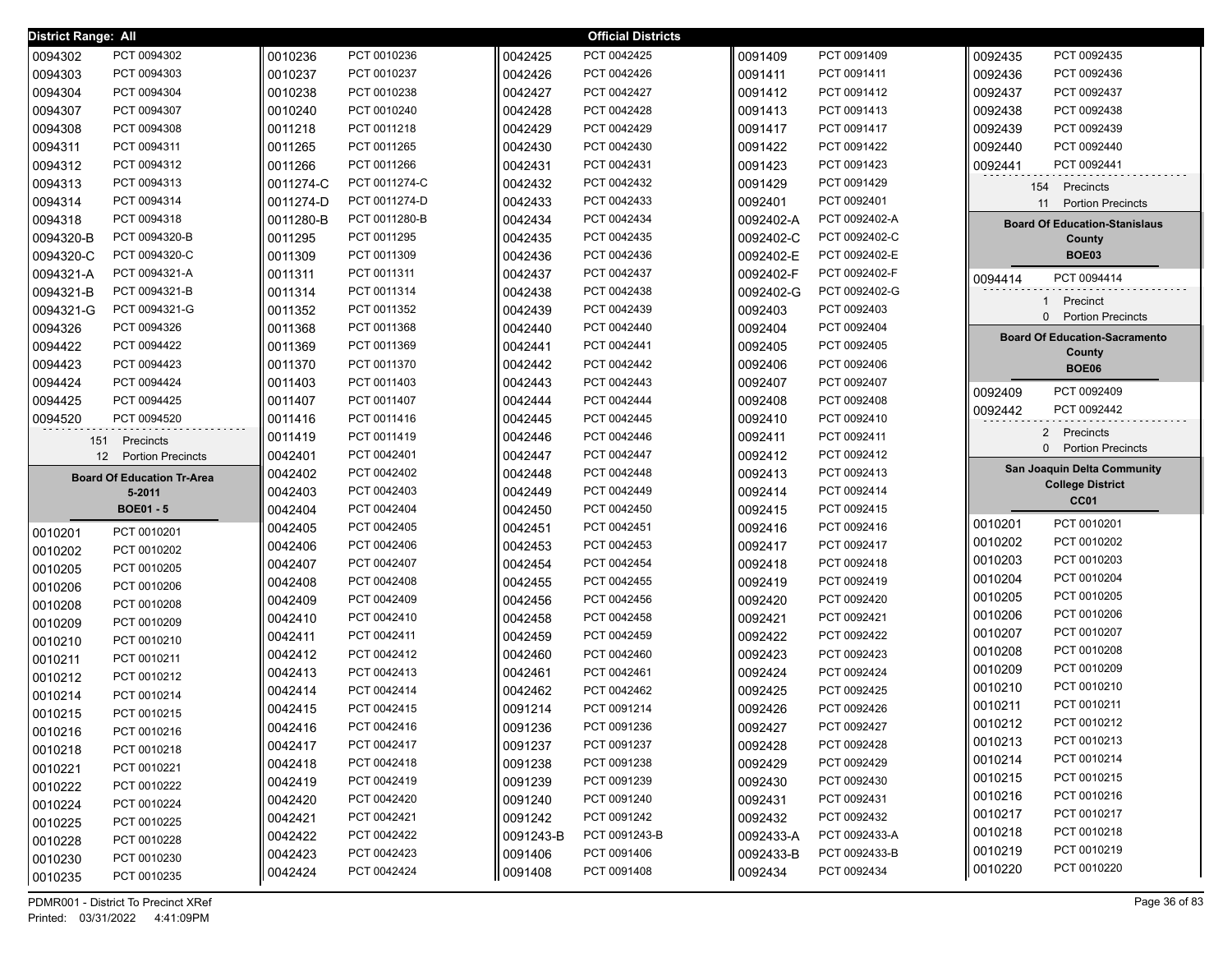| <b>District Range: All</b> |                            |                    |                            |                    | <b>Official Districts</b>  |                    |                            |                    |                            |
|----------------------------|----------------------------|--------------------|----------------------------|--------------------|----------------------------|--------------------|----------------------------|--------------------|----------------------------|
| 0010221                    | PCT 0010221                | 0011120            | PCT 0011120                | 0011169            | PCT 0011169                | 0011243            | PCT 0011243                | 0011333            | PCT 0011333                |
| 0010222                    | PCT 0010222                | 0011121            | PCT 0011121                | 0011170            | PCT 0011170                | 0011245            | PCT 0011245                | 0011342            | PCT 0011342                |
| 0010223                    | PCT 0010223                | 0011122            | PCT 0011122                | 0011171            | PCT 0011171                | 0011246            | PCT 0011246                | 0011344            | PCT 0011344                |
| 0010224                    | PCT 0010224                | 0011123            | PCT 0011123                | 0011174            | PCT 0011174                | 0011247            | PCT 0011247                | 0011348            | PCT 0011348                |
| 0010225                    | PCT 0010225                | 0011124            | PCT 0011124                | 0011175            | PCT 0011175                | 0011248            | PCT 0011248                | 0011350            | PCT 0011350                |
| 0010226                    | PCT 0010226                | 0011125            | PCT 0011125                | 0011179            | PCT 0011179                | 0011250            | PCT 0011250                | 0011351            | PCT 0011351                |
| 0010227                    | PCT 0010227                | 0011126            | PCT 0011126                | 0011180            | PCT 0011180                | 0011252            | PCT 0011252                | 0011352            | PCT 0011352                |
| 0010228                    | PCT 0010228                | 0011127            | PCT 0011127                | 0011181            | PCT 0011181                | 0011254            | PCT 0011254                | 0011359            | PCT 0011359                |
| 0010229                    | PCT 0010229                | 0011128            | PCT 0011128                | 0011182            | PCT 0011182                | 0011258            | PCT 0011258                | 0011360            | PCT 0011360                |
| 0010230                    | PCT 0010230                | 0011129            | PCT 0011129                | 0011183            | PCT 0011183                | 0011260            | PCT 0011260                | 0011361            | PCT 0011361                |
| 0010231                    | PCT 0010231                | 0011130            | PCT 0011130                | 0011184            | PCT 0011184                | 0011261            | PCT 0011261                | 0011362            | PCT 0011362                |
| 0010232                    | PCT 0010232                | 0011131            | PCT 0011131                | 0011205            | PCT 0011205                | 0011262            | PCT 0011262                | 0011363            | PCT 0011363                |
| 0010233                    | PCT 0010233                | 0011132            | PCT 0011132                | 0011206            | PCT 0011206                | 0011263            | PCT 0011263                | 0011364            | PCT 0011364                |
| 0010234                    | PCT 0010234                | 0011133            | PCT 0011133                | 0011207            | PCT 0011207                | 0011265            | PCT 0011265                | 0011365            | PCT 0011365                |
| 0010235                    | PCT 0010235                | 0011134            | PCT 0011134                | 0011208            | PCT 0011208                | 0011266            | PCT 0011266                | 0011366            | PCT 0011366                |
| 0010236                    | PCT 0010236                | 0011135            | PCT 0011135                | 0011209            | PCT 0011209                | 0011267            | PCT 0011267                | 0011367            | PCT 0011367                |
| 0010237                    | PCT 0010237                | 0011136            | PCT 0011136                | 0011210            | PCT 0011210                | 0011268            | PCT 0011268                | 0011368            | PCT 0011368                |
| 0010238                    | PCT 0010238                | 0011137            | PCT 0011137                | 0011211            | PCT 0011211                | 0011269            | PCT 0011269                | 0011369            | PCT 0011369                |
| 0010239                    | PCT 0010239                | 0011138            | PCT 0011138                | 0011212            | PCT 0011212                | 0011270            | PCT 0011270                | 0011370            | PCT 0011370                |
| 0010240                    | PCT 0010240                | 0011139            | PCT 0011139                | 0011213            | PCT 0011213                | 0011271            | PCT 0011271                | 0011391            | PCT 0011391                |
| 0010241                    | PCT 0010241                | 0011140            | PCT 0011140                | 0011214            | PCT 0011214                | 0011274            | PCT 0011274                | 0011401            | PCT 0011401                |
| 0010242                    | PCT 0010242                | 0011141            | PCT 0011141                | 0011215            | PCT 0011215                | 0011275            | PCT 0011275                | 0011403            | PCT 0011403                |
| 0010243                    | PCT 0010243                | 0011142            | PCT 0011142                | 0011216            | PCT 0011216                | 0011277            | PCT 0011277                | 0011404            | PCT 0011404                |
| 0010244                    | PCT 0010244                | 0011143            | PCT 0011143                | 0011217            | PCT 0011217                | 0011278            | PCT 0011278                | 0011405            | PCT 0011405                |
| 0010245                    | PCT 0010245<br>PCT 0010246 | 0011144            | PCT 0011144<br>PCT 0011145 | 0011218            | PCT 0011218<br>PCT 0011219 | 0011279            | PCT 0011279<br>PCT 0011280 | 0011406            | PCT 0011406<br>PCT 0011407 |
| 0010246                    | PCT 0010247                | 0011145            | PCT 0011146                | 0011219            | PCT 0011220                | 0011280            | PCT 0011281                | 0011407            | PCT 0011408                |
| 0010247<br>0011101         | PCT 0011101                | 0011146<br>0011147 | PCT 0011147                | 0011220<br>0011221 | PCT 0011221                | 0011281<br>0011282 | PCT 0011282                | 0011408<br>0011409 | PCT 0011409                |
| 0011102                    | PCT 0011102                | 0011148            | PCT 0011148                | 0011222            | PCT 0011222                | 0011283            | PCT 0011283                | 0011410            | PCT 0011410                |
| 0011103                    | PCT 0011103                | 0011149            | PCT 0011149                | 0011223            | PCT 0011223                | 0011284            | PCT 0011284                | 0011411            | PCT 0011411                |
| 0011104                    | PCT 0011104                | 0011150            | PCT 0011150                | 0011224            | PCT 0011224                | 0011285            | PCT 0011285                | 0011412            | PCT 0011412                |
| 0011105                    | PCT 0011105                | 0011151            | PCT 0011151                | 0011225            | PCT 0011225                | 0011286            | PCT 0011286                | 0011413            | PCT 0011413                |
| 0011106                    | PCT 0011106                | 0011152            | PCT 0011152                | 0011226            | PCT 0011226                | 0011287            | PCT 0011287                | 0011414            | PCT 0011414                |
| 0011107                    | PCT 0011107                | 0011153            | PCT 0011153                | 0011227            | PCT 0011227                | 0011289            | PCT 0011289                | 0011415            | PCT 0011415                |
| 0011108                    | PCT 0011108                | 0011154            | PCT 0011154                | 0011228            | PCT 0011228                | 0011292            | PCT 0011292                | 0011416            | PCT 0011416                |
| 0011109                    | PCT 0011109                | 0011155            | PCT 0011155                | 0011229            | PCT 0011229                | 0011293            | PCT 0011293                | 0011417            | PCT 0011417                |
| 0011110                    | PCT 0011110                | 0011156            | PCT 0011156                | 0011230            | PCT 0011230                | 0011294            | PCT 0011294                | 0011418            | PCT 0011418                |
| 0011111                    | PCT 0011111                | 0011157            | PCT 0011157                | 0011231            | PCT 0011231                | 0011295            | PCT 0011295                | 0011419            | PCT 0011419                |
| 0011112                    | PCT 0011112                | 0011158            | PCT 0011158                | 0011232            | PCT 0011232                | 0011304            | PCT 0011304                | 0033501            | PCT 0033501                |
| 0011113                    | PCT 0011113                | 0011159            | PCT 0011159                | 0011235            | PCT 0011235                | 0011305            | PCT 0011305                | 0033502            | PCT 0033502                |
| 0011114                    | PCT 0011114                | 0011160            | PCT 0011160                | 0011236            | PCT 0011236                | 0011308            | PCT 0011308                | 0033503            | PCT 0033503                |
| 0011115                    | PCT 0011115                | 0011161            | PCT 0011161                | 0011237            | PCT 0011237                | 0011309            | PCT 0011309                | 0033504            | PCT 0033504                |
| 0011116                    | PCT 0011116                | 0011162            | PCT 0011162                | 0011238            | PCT 0011238                | 0011311            | PCT 0011311                | 0033505            | PCT 0033505                |
| 0011117                    | PCT 0011117                | 0011164            | PCT 0011164                | 0011239            | PCT 0011239                | 0011313            | PCT 0011313                | 0033506            | PCT 0033506                |
| 0011118                    | PCT 0011118                | 0011166            | PCT 0011166                | 0011240            | PCT 0011240                | 0011314            | PCT 0011314                | 0033507            | PCT 0033507                |
| 0011119                    | PCT 0011119                | 0011168            | PCT 0011168                | 0011241            | PCT 0011241                | 0011325            | PCT 0011325                | 0033508            | PCT 0033508                |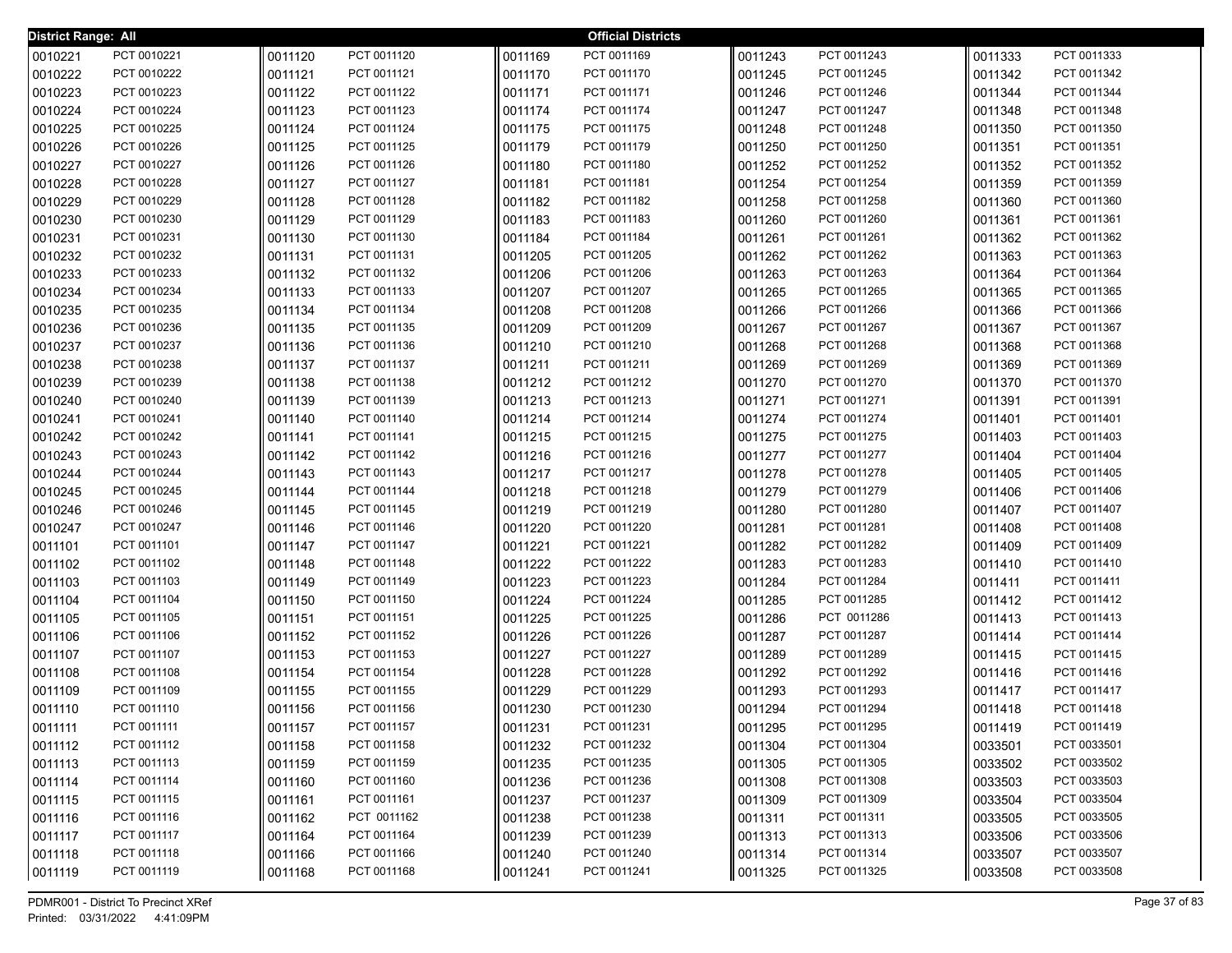| District Range: All |                            |                    |                            |                    | <b>Official Districts</b>  |                    |                            |                    |                            |
|---------------------|----------------------------|--------------------|----------------------------|--------------------|----------------------------|--------------------|----------------------------|--------------------|----------------------------|
| 0033509             | PCT 0033509                | 0033555            | PCT 0033555                | 0042425            | PCT 0042425                | 0054311            | PCT 0054311                | 0054358            | PCT 0054358                |
| 0033510             | PCT 0033510                | 0033556            | PCT 0033556                | 0042426            | PCT 0042426                | 0054312            | PCT 0054312                | 0054362            | PCT 0054362                |
| 0033511             | PCT 0033511                | 0033557            | PCT 0033557                | 0042427            | PCT 0042427                | 0054313            | PCT 0054313                | 0054363            | PCT 0054363                |
| 0033512             | PCT 0033512                | 0033558            | PCT 0033558                | 0042428            | PCT 0042428                | 0054314            | PCT 0054314                | 0054364            | PCT 0054364                |
| 0033513             | PCT 0033513                | 0033559            | PCT 0033559                | 0042429            | PCT 0042429                | 0054315            | PCT 0054315                | 0054365            | PCT 0054365                |
| 0033514             | PCT 0033514                | 0033560            | PCT 0033560                | 0042430            | PCT 0042430                | 0054316            | PCT 0054316                | 0054366            | PCT 0054366                |
| 0033515             | PCT 0033515                | 0033561            | PCT 0033561                | 0042431            | PCT 0042431                | 0054317            | PCT 0054317                | 0054367            | PCT 0054367                |
| 0033516             | PCT 0033516                | 0033562            | PCT 0033562                | 0042432            | PCT 0042432                | 0054318            | PCT 0054318                | 0054368            | PCT 0054368                |
| 0033517             | PCT 0033517                | 0033563            | PCT 0033563                | 0042433            | PCT 0042433                | 0054319            | PCT 0054319                | 0054369            | PCT 0054369                |
| 0033518             | PCT 0033518                | 0033564            | PCT 0033564                | 0042434            | PCT 0042434                | 0054320            | PCT 0054320                | 0054370            | PCT 0054370                |
| 0033519             | PCT 0033519                | 0033565            | PCT 0033565                | 0042435            | PCT 0042435                | 0054321            | PCT 0054321                | 0054371            | PCT 0054371                |
| 0033520             | PCT 0033520                | 0033566            | PCT 0033566                | 0042436            | PCT 0042436                | 0054322            | PCT 0054322                | 0054372            | PCT 0054372                |
| 0033521             | PCT 0033521                | 0033567            | PCT 0033567                | 0042437            | PCT 0042437                | 0054323            | PCT 0054323                | 0054373            | PCT 0054373                |
| 0033522             | PCT 0033522                | 0033568            | PCT 0033568                | 0042438            | PCT 0042438                | 0054324            | PCT 0054324                | 0064501            | PCT 0064501                |
| 0033523             | PCT 0033523                | 0033569            | PCT 0033569                | 0042439            | PCT 0042439                | 0054325            | PCT 0054325                | 0064502            | PCT 0064502                |
| 0033524             | PCT 0033524                | 0033570            | PCT 0033570                | 0042440            | PCT 0042440                | 0054326            | PCT 0054326                | 0064503            | PCT 0064503                |
| 0033525             | PCT 0033525                | 0033571            | PCT 0033571                | 0042441            | PCT 0042441                | 0054327            | PCT 0054327                | 0064504            | PCT 0064504                |
| 0033526             | PCT 0033526                | 0033572            | PCT 0033572                | 0042442            | PCT 0042442                | 0054328            | PCT 0054328                | 0064505            | PCT 0064505                |
| 0033527             | PCT 0033527                | 0033573            | PCT 0033573                | 0042443            | PCT 0042443                | 0054329            | PCT 0054329                | 0064506            | PCT 0064506                |
| 0033528             | PCT 0033528                | 0033574            | PCT 0033574                | 0042444            | PCT 0042444                | 0054330            | PCT 0054330                | 0064590            | PCT 0064590                |
| 0033529             | PCT 0033529                | 0033575            | PCT 0033575                | 0042445            | PCT 0042445                | 0054331            | PCT 0054331                | 0083301            | PCT 0083301                |
| 0033530             | PCT 0033530                | 0033576            | PCT 0035576                | 0042446            | PCT 0042446                | 0054332            | PCT 0054332                | 0084301            | PCT 0084301                |
| 0033531             | PCT 0033531                | 0042401            | PCT 0042401                | 0042447            | PCT 0042447                | 0054333            | PCT 0054333                | 0084302            | PCT 0084302                |
| 0033532             | PCT 0033532                | 0042402            | PCT 0042402                | 0042448            | PCT 0042448                | 0054334            | PCT 0054334                | 0084303            | PCT 0084303                |
| 0033533             | PCT 0033533<br>PCT 0033534 | 0042403            | PCT 0042403<br>PCT 0042404 | 0042449            | PCT 0042449<br>PCT 0042450 | 0054335            | PCT 0054335<br>PCT 0054336 | 0084304            | PCT 0084304<br>PCT 0084305 |
| 0033534             | PCT 0033535                | 0042404            | PCT 0042405                | 0042450            | PCT 0042451                | 0054336            | PCT 0054337                | 0084305            | PCT 0084306                |
| 0033535<br>0033536  | PCT 0033536                | 0042405<br>0042406 | PCT 0042406                | 0042451<br>0042453 | PCT 0042453                | 0054337<br>0054338 | PCT 0054338                | 0084306<br>0084307 | PCT 0084307                |
| 0033537             | PCT 0033537                | 0042407            | PCT 0042407                | 0042454            | PCT 0042454                | 0054339            | PCT 0054339                | 0084308            | PCT 0084308                |
| 0033538             | PCT 0033538                | 0042408            | PCT 0042408                | 0042455            | PCT 0042455                | 0054340            | PCT 0054340                | 0084309            | PCT 0084309                |
| 0033539             | PCT 0033539                | 0042409            | PCT 0042409                | 0042456            | PCT 0042456                | 0054341            | PCT 0054341                | 0084310            | PCT 0084310                |
| 0033540             | PCT 0033540                | 0042410            | PCT 0042410                | 0042458            | PCT 0042458                | 0054342            | PCT 0054342                | 0084311            | PCT 0084311                |
| 0033541             | PCT 0033541                | 0042411            | PCT 0042411                | 0042459            | PCT 0042459                | 0054343            | PCT 0054343                | 0084312            | PCT 0084312                |
| 0033542             | PCT 0033542                | 0042412            | PCT 0042412                | 0042460            | PCT 0042460                | 0054344            | PCT 0054344                | 0084313            | PCT 0084313                |
| 0033543             | PCT 0033543                | 0042413            | PCT 0042413                | 0042461            | PCT 0042461                | 0054345            | PCT 0054345                | 0084314            | PCT 0084314                |
| 0033544             | PCT 0033544                | 0042414            | PCT 0042414                | 0042462            | PCT 0042462                | 0054346            | PCT 0054346                | 0084315            | PCT 0084315                |
| 0033545             | PCT 0033545                | 0042415            | PCT 0042415                | 0054301            | PCT 0054301                | 0054348            | PCT 0054348                | 0084316            | PCT 0084316                |
| 0033546             | PCT 0033546                | 0042416            | PCT 0042416                | 0054302            | PCT 0054302                | 0054349            | PCT 0054349                | 0084317            | PCT 0084317                |
| 0033547             | PCT 0033547                | 0042417            | PCT 0042417                | 0054303            | PCT 0054303                | 0054350            | PCT 0054350                | 0084318            | PCT 0084318                |
| 0033548             | PCT 0033548                | 0042418            | PCT 0042418                | 0054304            | PCT 0054304                | 0054351            | PCT 0054351                | 0084319            | PCT 0084319                |
| 0033549             | PCT 0033549                | 0042419            | PCT 0042419                | 0054305            | PCT 0054305                | 0054352            | PCT 0054352                | 0084320            | PCT 0084320                |
| 0033550             | PCT 0033550                | 0042420            | PCT 0042420                | 0054306            | PCT 0054306                | 0054353            | PCT 0054353                | 0084321            | PCT 0084321                |
| 0033551             | PCT 0033551                | 0042421            | PCT 0042421                | 0054307            | PCT 0054307                | 0054354            | PCT 0054354                | 0084322            | PCT 0084322                |
| 0033552             | PCT 0033552                | 0042422            | PCT 0042422                | 0054308            | PCT 0054308                | 0054355            | PCT 0054355                | 0084323            | PCT 0084323                |
| 0033553             | PCT 0033553                | 0042423            | PCT 0042423                | 0054309            | PCT 0054309                | 0054356            | PCT 0054356                | 0084324            | PCT 0084324                |
| 0033554             | PCT 0033554                | 0042424            | PCT 0042424                | 0054310            | PCT 0054310                | 0054357            | PCT 0054357                | 0084325            | PCT 0084325                |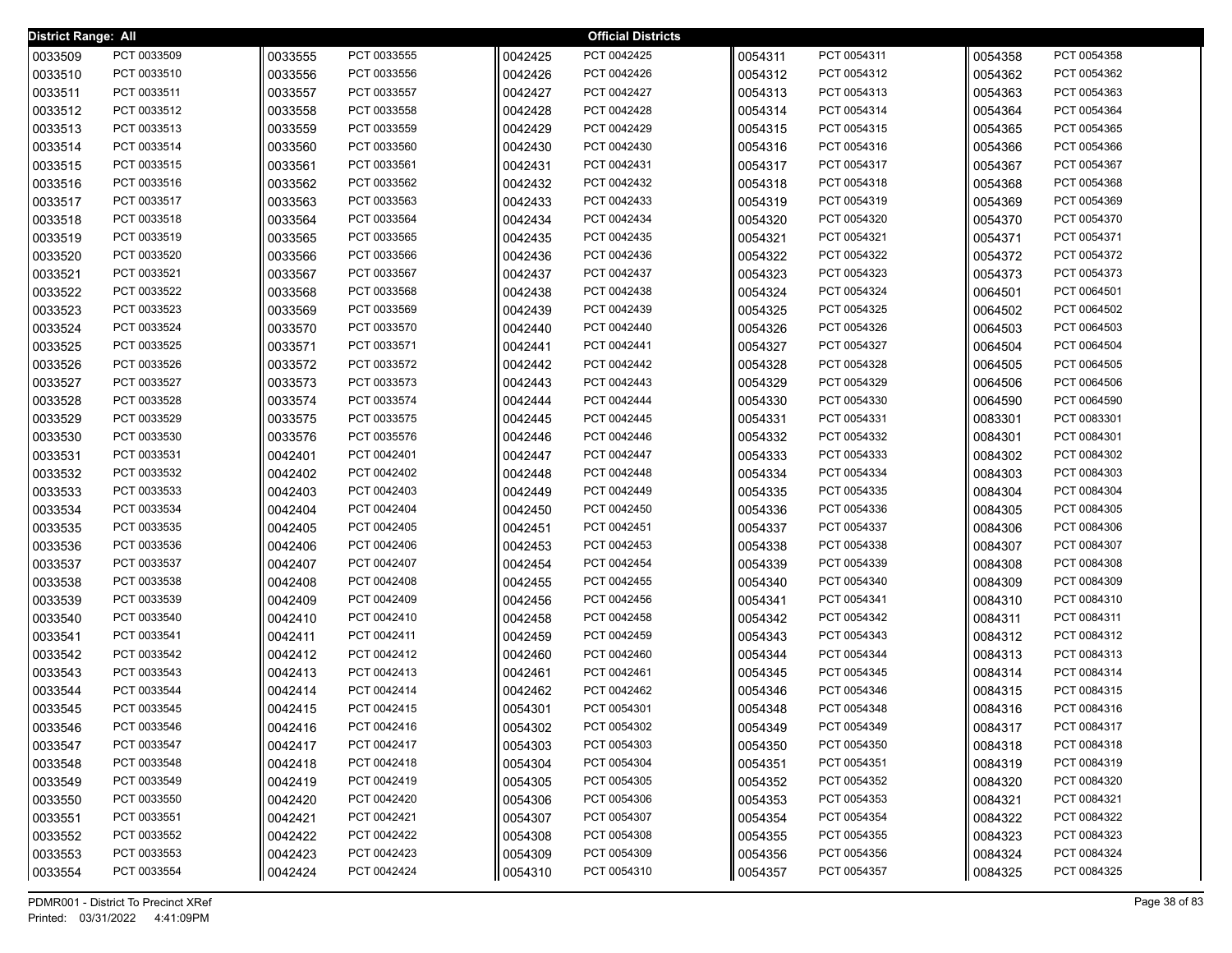| <b>District Range: All</b> |                            |                    |                            |                    | <b>Official Districts</b>  |                    |                            |                    |                            |
|----------------------------|----------------------------|--------------------|----------------------------|--------------------|----------------------------|--------------------|----------------------------|--------------------|----------------------------|
| 0084326                    | PCT 0084326                | 0091151            | PCT 0091151                | 0091420            | PCT 0091420                | 0092430            | PCT 0092430                | 0093529            | PCT 0093529                |
| 0091101                    | PCT 0091101                | 0091190            | PCT 0091190                | 0091421            | PCT 0091421                | 0092431            | PCT 0092431                | 0093531            | PCT 0093531                |
| 0091102                    | PCT 0091102                | 0091202            | PCT 0091202                | 0091422            | PCT 0091422                | 0092432            | PCT 0092432                | 0093532            | PCT 0093532                |
| 0091103                    | PCT 0091103                | 0091204            | PCT 0091204                | 0091423            | PCT 0091423                | 0092433            | PCT 0092433                | 0093533            | PCT 0093533                |
| 0091104                    | PCT 0091104                | 0091205            | PCT 0091205                | 0091424            | PCT 0091424                | 0092434            | PCT 0092434                | 0093534            | PCT 0093534                |
| 0091105                    | PCT 0091105                | 0091209            | PCT 0091209                | 0091425            | PCT 0091425                | 0092435            | PCT 0092435                | 0093535            | PCT 0093535                |
| 0091106                    | PCT 0091106                | 0091210            | PCT 0091210                | 0091426            | PCT 0091426                | 0092436            | PCT 0092436                | 0093536            | PCT 0093536                |
| 0091107                    | PCT 0091107                | 0091211            | PCT 0091211                | 0091427            | PCT 0091427                | 0092437            | PCT 0092437                | 0093537            | PCT 0093537                |
| 0091108                    | PCT 0091108                | 0091212            | PCT 0091212                | 0091428            | PCT 0091428                | 0092438            | PCT 0092438                | 0093538            | PCT 0093538                |
| 0091109                    | PCT 0091109                | 0091214            | PCT 0091214                | 0091429            | PCT 0091429                | 0092439            | PCT 0092439                | 0093539            | PCT 0093539                |
| 0091111                    | PCT 0091111                | 0091223            | PCT 0091223                | 0091430            | PCT 0091430                | 0092440            | PCT 0092440                | 0093540            | PCT 0093540                |
| 0091112                    | PCT 0091112                | 0091231            | PCT 0091231                | 0091431            | PCT 0091431                | 0092441            | PCT 0092441                | 0093541            | PCT 0093541                |
| 0091113                    | PCT 0091113                | 0091232            | PCT 0091232                | 0091432            | PCT 0091432                | 0092442            | PCT 0092442                | 0093542            | PCT 0093542                |
| 0091114                    | PCT 0091114                | 0091233            | PCT 0091233                | 0091433            | PCT 0091433                | 0093101            | PCT 0093101                | 0093543            | PCT 0093543                |
| 0091115                    | PCT 0091115                | 0091236            | PCT 0091236                | 0091434            | PCT 0091434                | 0093301            | PCT 0093301                | 0093544            | PCT 0093544                |
| 0091116                    | PCT 0091116                | 0091237            | PCT 0091237                | 0091435            | PCT 0091435                | 0093302            | PCT 0093302                | 0093545            | PCT 0093545                |
| 0091117                    | PCT 0091117                | 0091238            | PCT 0091238                | 0091436            | PCT 0091436                | 0093303            | PCT 0093303                | 0093546            | PCT 0093546                |
| 0091118                    | PCT 0091118                | 0091239            | PCT 0091239                | 0092401            | PCT 0092401                | 0093304            | PCT 0093304                | 0093547            | PCT 0093547                |
| 0091120                    | PCT 0091120                | 0091240            | PCT 0091240                | 0092402            | PCT 0092402                | 0093305            | PCT 0093305                | 0093548            | PCT 0093548                |
| 0091121                    | PCT 0091121                | 0091241            | PCT 0091241                | 0092403            | PCT 0092403                | 0093501            | PCT 0093501                | 0093549            | PCT 0093549                |
| 0091125                    | PCT 0091125                | 0091242            | PCT 0091242                | 0092404            | PCT 0092404                | 0093502            | PCT 0093502                | 0094102            | PCT 0094102                |
| 0091126                    | PCT 0091126                | 0091243            | PCT 0091243                | 0092405            | PCT 0092405                | 0093503            | PCT 0093503                | 0094103            | PCT 0094103                |
| 0091127                    | PCT 0091127                | 0091244            | PCT 0091244                | 0092406            | PCT 0092406                | 0093504            | PCT 0093504                | 0094105            | PCT 0094105                |
| 0091128                    | PCT 0091128<br>PCT 0091129 | 0091304            | PCT 0091304<br>PCT 0091309 | 0092407            | PCT 0092407<br>PCT 0092408 | 0093505            | PCT 0093505<br>PCT 0093506 | 0094106            | PCT 0094106<br>PCT 0094113 |
| 0091129<br>0091130         | PCT 0091130                | 0091309<br>0091310 | PCT 0091310                | 0092408<br>0092409 | PCT 0092409                | 0093506<br>0093507 | PCT 0093507                | 0094113<br>0094115 | PCT 0094115                |
| 0091131                    | PCT 0091131                | 0091318            | PCT 0091318                | 0092410            | PCT 0092410                | 0093508            | PCT 0093508                | 0094301            | PCT 0094301                |
| 0091132                    | PCT 0091132                | 0091401            | PCT 0091401                | 0092411            | PCT 0092411                | 0093509            | PCT 0093509                | 0094302            | PCT 0094302                |
| 0091133                    | PCT 0091133                | 0091402            | PCT 0091402                | 0092412            | PCT 0092412                | 0093510            | PCT 0093510                | 0094303            | PCT 0094303                |
| 0091134                    | PCT 0091134                | 0091403            | PCT 0091403                | 0092413            | PCT 0092413                | 0093511            | PCT 0093511                | 0094304            | PCT 0094304                |
| 0091135                    | PCT 0091135                | 0091404            | PCT 0091404                | 0092414            | PCT 0092414                | 0093512            | PCT 0093512                | 0094307            | PCT 0094307                |
| 0091136                    | PCT 0091136                | 0091405            | PCT 0091405                | 0092415            | PCT 0092415                | 0093513            | PCT 0093513                | 0094308            | PCT 0094308                |
| 0091137                    | PCT 0091137                | 0091406            | PCT 0091406                | 0092416            | PCT 0092416                | 0093515            | PCT 0093515                | 0094311            | PCT 0094311                |
| 0091138                    | PCT 0091138                | 0091407            | PCT 0091407                | 0092417            | PCT 0092417                | 0093516            | PCT 0093516                | 0094312            | PCT 0094312                |
| 0091139                    | PCT 0091139                | 0091408            | PCT 0091408                | 0092418            | PCT 0092418                | 0093517            | PCT 0093517                | 0094313            | PCT 0094313                |
| 0091140                    | PCT 0091140                | 0091409            | PCT 0091409                | 0092419            | PCT 0092419                | 0093518            | PCT 0093518                | 0094314            | PCT 0094314                |
| 0091141                    | PCT 0091141                | 0091410            | PCT 0091410                | 0092420            | PCT 0092420                | 0093519            | PCT 0093519                | 0094315            | PCT 0094315                |
| 0091142                    | PCT 0091142                | 0091411            | PCT 0091411                | 0092421            | PCT 0092421                | 0093520            | PCT 0093520                | 0094316            | PCT 0094316                |
| 0091143                    | PCT 0091143                | 0091412            | PCT 0091412                | 0092422            | PCT 0092422                | 0093521            | PCT 0093521                | 0094317            | PCT 0094317                |
| 0091144                    | PCT 0091144                | 0091413            | PCT 0091413                | 0092423            | PCT 0092423                | 0093522            | PCT 0093522                | 0094318            | PCT 0094318                |
| 0091145                    | PCT 0091145                | 0091414            | PCT 0091414                | 0092424            | PCT 0092424                | 0093523            | PCT 0093523                | 0094319            | PCT 0094319                |
| 0091146                    | PCT 0091146                | 0091415            | PCT 0091415                | 0092425            | PCT 0092425                | 0093524            | PCT 0093524                | 0094320            | PCT 0094320                |
| 0091147                    | PCT 0091147                | 0091416            | PCT 0091416                | 0092426            | PCT 0092426                | 0093525            | PCT 0093525                | 0094321            | PCT 0094321                |
| 0091148                    | PCT 0091148                | 0091417            | PCT 0091417                | 0092427            | PCT 0092427                | 0093526            | PCT 0093526                | 0094322            | PCT 0094322                |
| 0091149                    | PCT 0091149                | 0091418            | PCT 0091418                | 0092428            | PCT 0092428                | 0093527            | PCT 0093527                | 0094324            | PCT 0094324                |
| 0091150                    | PCT 0091150                | 0091419            | PCT 0091419                | 0092429            | PCT 0092429                | 0093528            | PCT 0093528                | 0094325            | PCT 0094325                |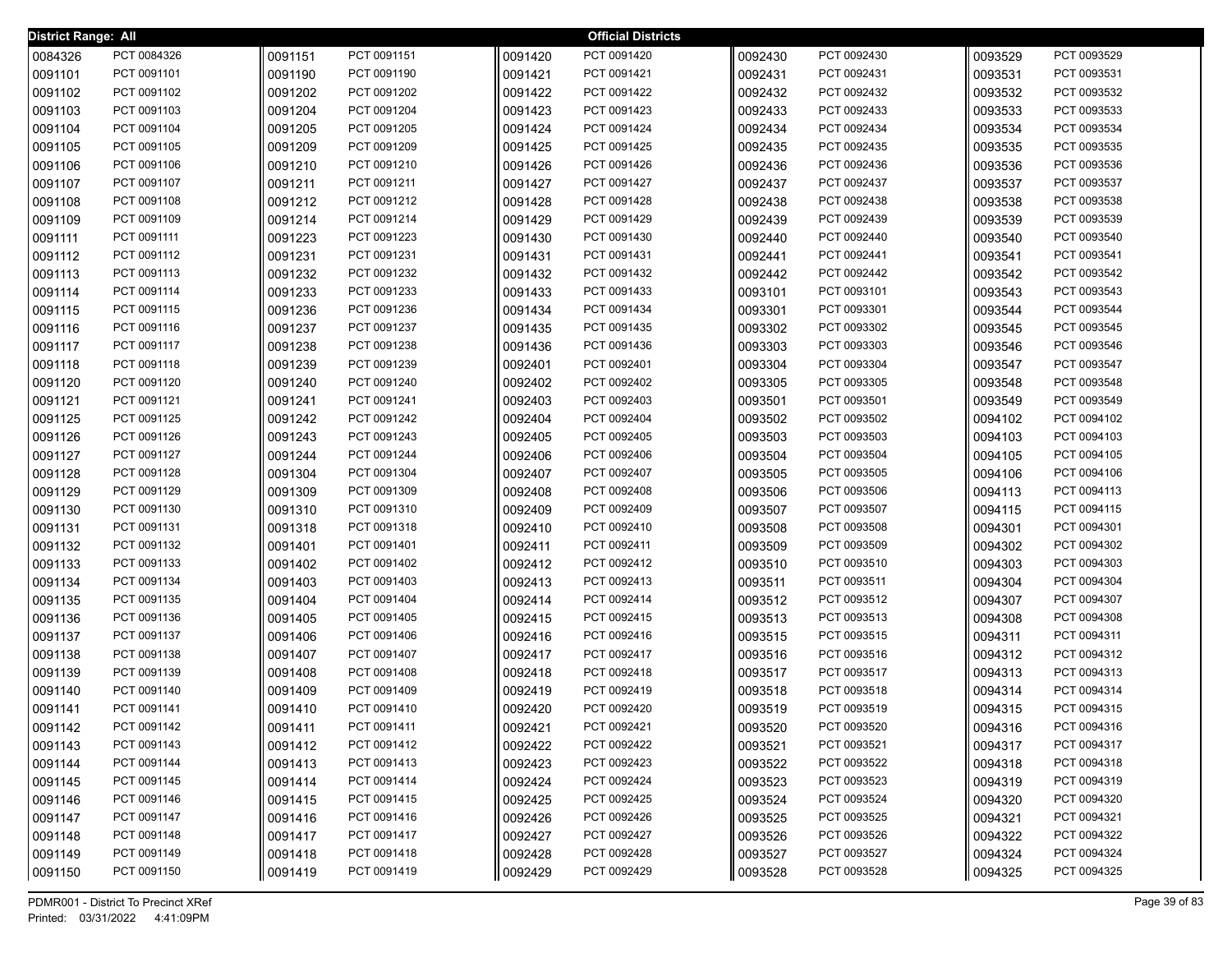| District Range: All |                                   |           |               |           | <b>Official Districts</b>         |           |               |           |               |
|---------------------|-----------------------------------|-----------|---------------|-----------|-----------------------------------|-----------|---------------|-----------|---------------|
| 0094326             | PCT 0094326                       | 0011110   | PCT 0011110   | 0011171   | PCT 0011171                       | 0011211   | PCT 0011211   | 0011289   | PCT 0011289   |
| 0094327             | PCT 0094327                       | 0011111   | PCT 0011111   | 0011174   | PCT 0011174                       | 0011213   | PCT 0011213   | 0011292   | PCT 0011292   |
| 0094328             | PCT 0094328                       | 0011112   | PCT 0011112   | 0011175   | PCT 0011175                       | 0011214   | PCT 0011214   | 0011293   | PCT 0011293   |
| 0094329             | PCT 0094329                       | 0011113   | PCT 0011113   | 0091101-A | PCT 0091101-A                     | 0011216   | PCT 0011216   | 0011304   | PCT 0011304   |
| 0094404             | PCT 0094404                       | 0011114   | PCT 0011114   | 0091103   | PCT 0091103                       | 0011217   | PCT 0011217   | 0011305   | PCT 0011305   |
| 0094407             | PCT 0094407                       | 0011115   | PCT 0011115   | 0091104   | PCT 0091104                       | 0011219   | PCT 0011219   | 0011308   | PCT 0011308   |
| 0094408             | PCT 0094408                       | 0011116-A | PCT 0011116-A | 0091105   | PCT 0091105                       | 0011220   | PCT 0011220   | 0011313-B | PCT 0011313-B |
| 0094409             | PCT 0094409                       | 0011116-C | PCT 0011116-C | 0091106   | PCT 0091106                       | 0011221   | PCT 0011221   | 0011325   | PCT 0011325   |
| 0094415             | PCT 0094415                       | 0011117   | PCT 0011117   | 0091107   | PCT 0091107                       | 0011222   | PCT 0011222   | 0011344   | PCT 0011344   |
| 0094417             | PCT 0094417                       | 0011118   | PCT 0011118   | 0091109   | PCT 0091109                       | 0011223   | PCT 0011223   | 0011348   | PCT 0011348   |
| 0094418             | PCT 0094418                       | 0011119   | PCT 0011119   | 0091117-A | PCT 0091117-A                     | 0011224   | PCT 0011224   | 0011350   | PCT 0011350   |
| 0094419             | PCT 0094419                       | 0011120   | PCT 0011120   | 0091117-B | PCT 0091117-B                     | 0011225   | PCT 0011225   | 0011351   | PCT 0011351   |
| 0094420             | PCT 0094420                       | 0011121   | PCT 0011121   | 0091117-D | PCT 0091117-D                     | 0011227   | PCT 0011227   | 0011362   | PCT 0011362   |
| 0094421             | PCT 0094421                       | 0011122   | PCT 0011122   | 0091117-E | PCT 0091117-E                     | 0011229   | PCT 0011229   | 0011363-A | PCT 0011363-A |
| 0094422             | PCT 0094422                       | 0011123   | PCT 0011123   | 0091117-F | PCT 0091117-F                     | 0011231   | PCT 0011231   | 0011364   | PCT 0011364   |
| 0094423             | PCT 0094423                       | 0011124-A | PCT 0011124-A | 0091117-G | PCT 0091117-G                     | 0011232   | PCT 0011232   | 0011365-B | PCT 0011365-B |
| 0094425             | PCT 0094425                       | 0011124-B | PCT 0011124-B | 0091118-C | PCT 0091118-C                     | 0011235   | PCT 0011235   | 0011405   | PCT 0011405   |
| 0094506             | PCT 0094506                       | 0011124-C | PCT 0011124-C | 0091118-H | PCT 0091118-H                     | 0011236   | PCT 0011236   | 0011408   | PCT 0011408   |
| 0094507             | PCT 0094507                       | 0011125   | PCT 0011125   | 0091118-I | PCT 0091118-I                     | 0011237   | PCT 0011237   | 0011409   | PCT 0011409   |
| 0094508             | PCT 0094508                       | 0011126   | PCT 0011126   | 0091120   | PCT 0091120                       | 0011238   | PCT 0011238   | 0011413   | PCT 0011413   |
| 0094509             | PCT 0094509                       | 0011128   | PCT 0011128   | 0091125   | PCT 0091125                       | 0011239-B | PCT 0011239-B | 0011414   | PCT 0011414   |
| 0094510             | PCT 0094510                       | 0011129   | PCT 0011129   | 0091129-A | PCT 0091129-A                     | 0011241   | PCT 0011241   | 0091102   | PCT 0091102   |
| 0094513             | PCT 0094513                       | 0011133   | PCT 0011133   | 0091129-C | PCT 0091129-C                     | 0011243   | PCT 0011243   | 0091108   | PCT 0091108   |
| 0094515             | PCT 0094515                       | 0011134   | PCT 0011134   | 0091130   | PCT 0091130                       | 0011245   | PCT 0011245   | 0091111   | PCT 0091111   |
| 0094519             | PCT 0094519                       | 0011135   | PCT 0011135   | 0091131   | PCT 0091131                       | 0011247   | PCT 0011247   | 0091112   | PCT 0091112   |
| 0094520             | PCT 0094520                       | 0011136   | PCT 0011136   | 0091132   | PCT 0091132                       | 0011248   | PCT 0011248   | 0091114   | PCT 0091114   |
| 0094522             | PCT 0094522                       | 0011137   | PCT 0011137   | 0091148   | PCT 0091148                       | 0011250   | PCT 0011250   | 0091115   | PCT 0091115   |
| 0094523             | PCT 0094523                       | 0011138   | PCT 0011138   | 0094316   | PCT 0094316                       | 0011252-A | PCT 0011252-A | 0091116   | PCT 0091116   |
| 738                 | Precincts                         | 0011139   | PCT 0011139   | 65        | Precincts                         | 0011252-C | PCT 0011252-C | 0091126   | PCT 0091126   |
|                     | 0 Portion Precincts               | 0011140   | PCT 0011140   | 22        | <b>Portion Precincts</b>          | 0011254   | PCT 0011254   | 0091127   | PCT 0091127   |
|                     | <b>SJ Delta Community College</b> | 0011142   | PCT 0011142   |           | <b>SJ Delta Community College</b> | 0011258   | PCT 0011258   | 0091128   | PCT 0091128   |
|                     | <b>Trustee Area 1</b>             | 0011144-C | PCT 0011144-C |           | <b>Trustee Area 2</b>             | 0011260   | PCT 0011260   | 0091129-B | PCT 0091129-B |
|                     | $CC01 - 1$                        | 0011146-A | PCT 0011146-A |           | $CC01 - 2$                        | 0011261   | PCT 0011261   | 0091143   | PCT 0091143   |
| 0010245             | PCT 0010245                       | 0011146-B | PCT 0011146-B | 0010243   | PCT 0010243                       | 0011262   | PCT 0011262   | 0091144   | PCT 0091144   |
| 0010246             | PCT 0010246                       | 0011147   | PCT 0011147   | 0010244   | PCT 0010244                       | 0011263   | PCT 0011263   | 0091145   | PCT 0091145   |
| 0010247             | PCT 0010247                       | 0011148   | PCT 0011148   | 0011124-D | PCT 0011124-D                     | 0011267   | PCT 0011267   | 0091146   | PCT 0091146   |
| 0011101             | PCT 0011101                       | 0011155   | PCT 0011155   | 0011130   | PCT 0011130                       | 0011268   | PCT 0011268   | 0091147   | PCT 0091147   |
| 0011102             | PCT 0011102                       | 0011157   | PCT 0011157   | 0011149   | PCT 0011149                       | 0011269   | PCT 0011269   | 0091202   | PCT 0091202   |
| 0011103             | PCT 0011103                       | 0011158   | PCT 0011158   | 0011150   | PCT 0011150                       | 0011271   | PCT 0011271   | 0091204   | PCT 0091204   |
| 0011104             | PCT 0011104                       | 0011159   | PCT 0011159   | 0011151   | PCT 0011151                       | 0011281   | PCT 0011281   | 0091209-A | PCT 0091209-A |
| 0011105             | PCT 0011105                       | 0011160   | PCT 0011160   | 0011152   | PCT 0011152                       | 0011282   | PCT 0011282   | 0091210   | PCT 0091210   |
| 0011106-A           | PCT 0011106-A                     | 0011161   | PCT 0011161   | 0011153   | PCT 0011153                       | 0011283   | PCT 0011283   | 0091211   | PCT 0091211   |
| 0011106-B           | PCT 0011106-B                     | 0011166   | PCT 0011166   | 0011154   | PCT 0011154                       | 0011284   | PCT 0011284   | 0091212   | PCT 0091212   |
| 0011107             | PCT 0011107                       | 0011168   | PCT 0011168   | 0011180   | PCT 0011180                       | 0011285   | PCT 0011285   | 0091223   | PCT 0091223   |
| 0011108             | PCT 0011108                       | 0011169   | PCT 0011169   | 0011181   | PCT 0011181                       | 0011286   | PCT 0011286   | 0091232   | PCT 0091232   |
| 0011109             | PCT 0011109                       | 0011170   | PCT 0011170   | 0011209   | PCT 0011209                       | 0011287   | PCT 0011287   | 0091233   | PCT 0091233   |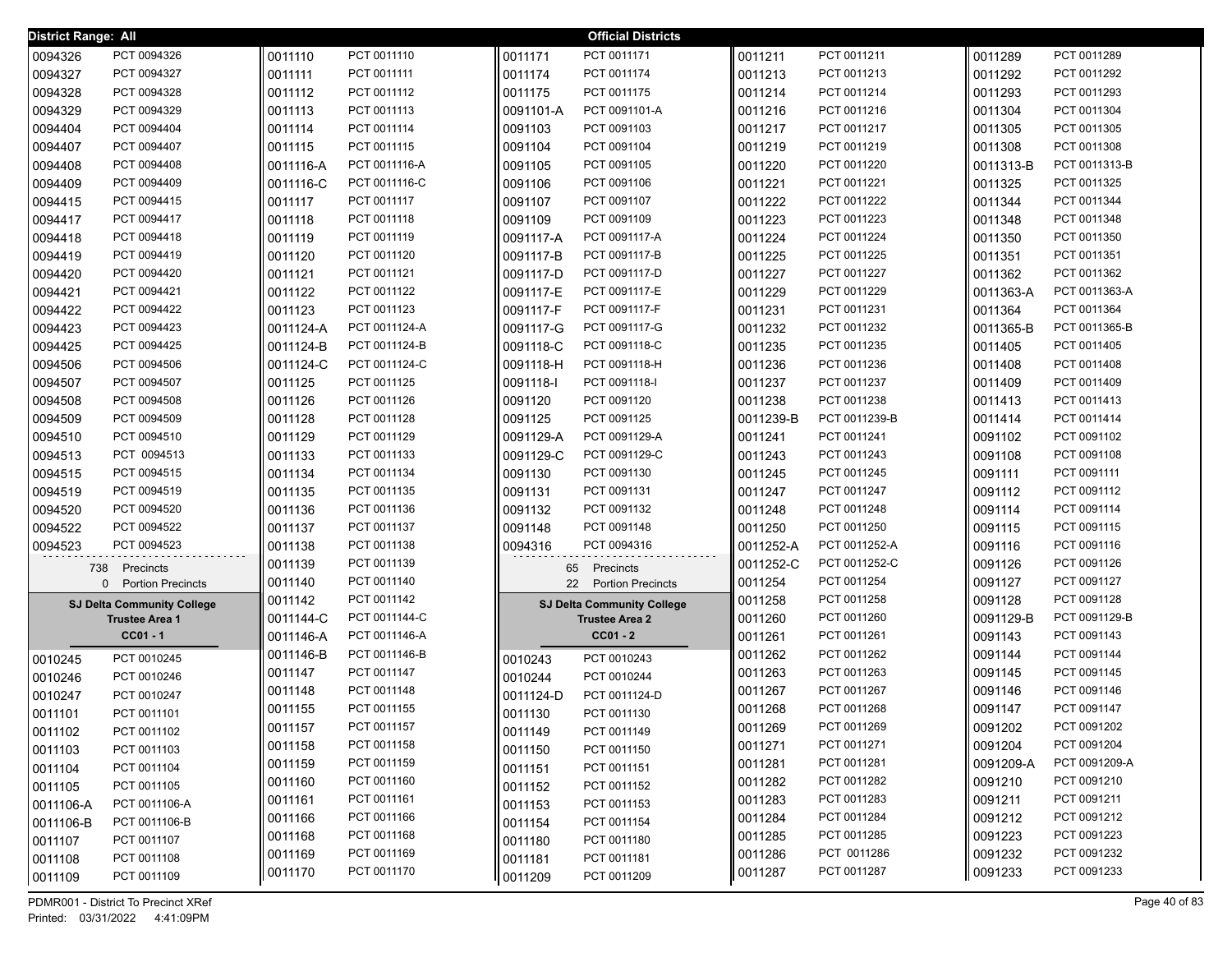| 0091318<br>PCT 0091318<br>0010238<br>PCT 0010238<br>0011403<br>PCT 0011403<br>0042416<br>PCT 0042416<br>0091304-C<br>PCT 0091304-C<br>0091434<br>PCT 0091434<br>0010239<br>PCT 0010239<br>PCT 0011404<br>0042417<br>PCT 0042417<br>0091310<br>PCT 0091310<br>0011404<br>PCT 0042418<br>0091436-B<br>PCT 0091436-B<br>0010240<br>PCT 0010240<br>0011406<br>PCT 0011406<br>0042418<br>0091417<br>PCT 0091417<br>PCT 0091436-C<br>PCT 0010241<br>PCT 0042419<br>PCT 0092403<br>0091436-C<br>0010241<br>0011407<br>PCT 0011407<br>0042419<br>0092403<br>0010242<br>PCT 0010242<br>PCT 0042420<br>0092404-H<br>PCT 0092404-H<br>0011410<br>PCT 0011410<br>0042420<br>Precincts<br>98<br>0011205<br>PCT 0011205<br>PCT 0011411<br>PCT 0042421<br>0092404-l<br>PCT 0092404-I<br>0011411<br>0042421<br><b>Portion Precincts</b><br>11<br>PCT 0042422<br>PCT 0092404-L<br>0011206<br>PCT 0011206<br>0011412<br>PCT 0011412<br>0042422<br>0092404-L<br><b>SJ Delta Community College</b><br>PCT 0011207<br>PCT 0011415<br>PCT 0042423<br>PCT 0092404-N<br>0011207<br>0011415<br>0042423<br>0092404-N<br><b>Trustee Area 3</b><br>$CC01 - 3$<br>PCT 0011208<br>PCT 0011416<br>PCT 0042424<br>PCT 0092409-C<br>0011208<br>0042424<br>0092409-C<br>0011416<br>PCT 0011210<br>PCT 0042425<br>PCT 0092409-D<br>0011210<br>PCT 0011419<br>0042425<br>0092409-D<br>0011419<br>PCT 0010201<br>0010201<br>PCT 0042426<br>PCT 0092409-F<br>0011212<br>PCT 0011212<br>0091205<br>PCT 0091205<br>0042426<br>0092409-F<br>0010202<br>PCT 0010202<br>PCT 0011215<br>PCT 0091209-B<br>PCT 0042427<br>PCT 0092409-G<br>0042427<br>0092409-G<br>0011215<br>0091209-B<br>0010203<br>PCT 0010203<br>PCT 0011218<br>PCT 0091214<br>PCT 0042428<br>PCT 0092412<br>0042428<br>0092412<br>0011218<br>0091214<br>0010204<br>PCT 0010204<br>0011226<br>PCT 0011226<br>0091231<br>PCT 0091231<br>0042429<br>PCT 0042429<br>0092413<br>PCT 0092413<br>0010205<br>PCT 0010205<br>0011228<br>PCT 0011228<br>PCT 0091236<br>0042430<br>PCT 0042430<br>0092414<br>PCT 0092414<br>0091236<br>0010206<br>PCT 0010206<br>PCT 0011230<br>PCT 0091237<br>PCT 0042431<br>PCT 0092415-G<br>0011230<br>0091237<br>0042431<br>0092415-G<br>0010207<br>PCT 0010207<br>PCT 0011239-A<br>PCT 0091238<br>PCT 0042432<br>0092415-L<br>PCT 0092415-L<br>0011239-A<br>0091238<br>0042432<br>0010208<br>PCT 0010208<br>PCT 0011240<br>PCT 0091239<br>0042433<br>PCT 0042433<br>0092416<br>PCT 0092416<br>0011240<br>0091239<br>0010209<br>PCT 0010209<br>PCT 0011246<br>0042434<br>PCT 0042434<br>0092417<br>PCT 0092417<br>0011246<br>0091240<br>PCT 0091240<br>0010210<br>PCT 0010210<br>PCT 0092419<br>0011252-B<br>PCT 0011252-B<br>0091241<br>PCT 0091241<br>0042435<br>PCT 0042435<br>0092419<br>0010211<br>PCT 0010211<br>PCT 0011252-D<br>PCT 0042436<br>PCT 0092420<br>0011252-D<br>0091242<br>PCT 0091242<br>0042436<br>0092420<br>PCT 0010212<br>0010212<br>PCT 0011265<br>PCT 0042437<br>0092422<br>PCT 0092422<br>0011265<br>0091243<br>PCT 0091243<br>0042437<br>PCT 0010213<br>0010213<br>PCT 0091244<br>PCT 0042438<br>PCT 0092424<br>0011266<br>PCT 0011266<br>0042438<br>0092424<br>0091244<br>PCT 0010214<br>0010214<br>PCT 0091429<br>PCT 0092425<br>PCT 0011270<br>PCT 0042439<br>0092425<br>0011270<br>0091429<br>0042439<br>PCT 0010215<br>0010215<br>PCT 0011274<br>PCT 0091436-A<br>PCT 0042440<br>PCT 0092426<br>0011274<br>0091436-A<br>0042440<br>0092426<br>0010216<br>PCT 0010216<br>PCT 0042441<br>PCT 0092427<br>PCT 0011275<br>0011275<br>0042441<br>0092427<br>0010217<br>PCT 0010217<br>101<br>Precincts<br>PCT 0042442<br>PCT 0092428<br>0011277<br>PCT 0011277<br>0042442<br>0092428<br><b>Portion Precincts</b><br>$7^{\circ}$<br>0010218<br>PCT 0010218<br>PCT 0092429<br>PCT 0011278<br>PCT 0042443<br>0092429<br>0011278<br>0042443<br>0010219<br>PCT 0010219<br><b>SJ Delta Community College</b><br>PCT 0042444<br>0092430-B<br>PCT 0092430-B<br>0011279<br>PCT 0011279<br>0042444<br><b>Trustee Area 4</b><br>0010220<br>PCT 0010220<br>PCT 0011280<br>$CC01 - 4$<br>PCT 0042445<br>0092430-C<br>PCT 0092430-C<br>0011280<br>0042445<br>0010221<br>PCT 0010221<br>0011294<br>PCT 0011294<br>0042446<br>PCT 0042446<br>0092430-J<br>PCT 0092430-J<br>0010222<br>PCT 0010222<br>PCT 0011391<br>0011391<br>PCT 0011295<br>0042447<br>PCT 0042447<br>0092431<br>PCT 0092431<br>0011295<br>0010223<br>PCT 0042401<br>PCT 0010223<br>0042401<br>PCT 0011309<br>PCT 0042448<br>0092432<br>PCT 0092432<br>0011309<br>0042448<br>PCT 0042402<br>0010224<br>PCT 0010224<br>0042402<br>PCT 0011311<br>PCT 0042449<br>0092437<br>PCT 0092437<br>0011311<br>0042449<br>PCT 0010225<br>PCT 0042403<br>0010225<br>0042403<br>PCT 0011314<br>PCT 0042450<br>0092439<br>PCT 0092439<br>0011314<br>0042450<br>PCT 0010226<br>PCT 0042404<br>0010226<br>0042404<br>PCT 0011333<br>PCT 0042451<br>0092440<br>PCT 0092440<br>0011333<br>0042451<br>PCT 0042405<br>0010227<br>PCT 0010227<br>0042405<br>PCT 0092441<br>0011342<br>PCT 0011342<br>0042453<br>PCT 0042453<br>0092441<br>0010228<br>PCT 0010228<br>0042406<br>PCT 0042406<br>0011352<br>PCT 0011352<br>0042454<br>PCT 0042454<br>0092442<br>PCT 0092442<br>PCT 0010229<br>PCT 0042407<br>0010229<br>0042407<br>PCT 0011360<br>PCT 0042455<br>0011360<br>0042455<br>PCT 0042408<br>0010230<br>PCT 0010230<br>85 Precincts<br>0042408<br>PCT 0011361<br>PCT 0042456<br>0011361<br>0042456<br>15 Portion Precincts<br>0010231<br>PCT 0010231<br>0042409<br>PCT 0042409<br>PCT 0011363-B<br>PCT 0042458<br>0011363-B<br>0042458<br>0010232<br>PCT 0010232<br>0042410<br>PCT 0042410<br><b>SJ Delta Community College</b><br>PCT 0011365-A<br>PCT 0042459<br>0011365-A<br>0042459<br><b>Trustee Area 5</b><br>0010233<br>PCT 0010233<br>PCT 0042411<br>0042411<br>$CC01 - 5$<br>PCT 0011366<br>PCT 0042460<br>0011366<br>0042460<br>0010234<br>PCT 0010234<br>PCT 0042412<br>0042412<br>0011368<br>PCT 0011368<br>0042461<br>PCT 0042461<br>0010235<br>PCT 0010235<br>PCT 0042413<br>0042413<br>PCT 0011141-A<br>0011141-A<br>0011369<br>PCT 0011369<br>0042462<br>PCT 0042462<br>0010236<br>PCT 0010236<br>PCT 0042414<br>PCT 0011141-B<br>0042414<br>0011141-B<br>PCT 0091304-B<br>0011370<br>PCT 0011370<br>0091304-B<br>0010237<br>PCT 0042415<br>0011141-C<br>PCT 0011141-C<br>PCT 0010237<br>0042415 | <b>District Range: All</b> |  |  | <b>Official Districts</b> |  |  |
|--------------------------------------------------------------------------------------------------------------------------------------------------------------------------------------------------------------------------------------------------------------------------------------------------------------------------------------------------------------------------------------------------------------------------------------------------------------------------------------------------------------------------------------------------------------------------------------------------------------------------------------------------------------------------------------------------------------------------------------------------------------------------------------------------------------------------------------------------------------------------------------------------------------------------------------------------------------------------------------------------------------------------------------------------------------------------------------------------------------------------------------------------------------------------------------------------------------------------------------------------------------------------------------------------------------------------------------------------------------------------------------------------------------------------------------------------------------------------------------------------------------------------------------------------------------------------------------------------------------------------------------------------------------------------------------------------------------------------------------------------------------------------------------------------------------------------------------------------------------------------------------------------------------------------------------------------------------------------------------------------------------------------------------------------------------------------------------------------------------------------------------------------------------------------------------------------------------------------------------------------------------------------------------------------------------------------------------------------------------------------------------------------------------------------------------------------------------------------------------------------------------------------------------------------------------------------------------------------------------------------------------------------------------------------------------------------------------------------------------------------------------------------------------------------------------------------------------------------------------------------------------------------------------------------------------------------------------------------------------------------------------------------------------------------------------------------------------------------------------------------------------------------------------------------------------------------------------------------------------------------------------------------------------------------------------------------------------------------------------------------------------------------------------------------------------------------------------------------------------------------------------------------------------------------------------------------------------------------------------------------------------------------------------------------------------------------------------------------------------------------------------------------------------------------------------------------------------------------------------------------------------------------------------------------------------------------------------------------------------------------------------------------------------------------------------------------------------------------------------------------------------------------------------------------------------------------------------------------------------------------------------------------------------------------------------------------------------------------------------------------------------------------------------------------------------------------------------------------------------------------------------------------------------------------------------------------------------------------------------------------------------------------------------------------------------------------------------------------------------------------------------------------------------------------------------------------------------------------------------------------------------------------------------------------------------------------------------------------------------------------------------------------------------------------------------------------------------------------------------------------------------------------------------------------------------------------------------------------------------------------------------------------------------------------------------------------------------------------------------------------------------------------------------------------------------------------------------------------------------------------------------------------------------------------------------------------------------------------------------------------------------------------------------------------------------------------------------------------------------------------------------------------------------------------------------------------------------------------------------------------------------------------------------------------------------------------------------------------------------------------------------------------------------------------------------------------------------------------------------------------------------------------------------------------------------------------------------------------------------------------------------------------------------------------------------------------------|----------------------------|--|--|---------------------------|--|--|
|                                                                                                                                                                                                                                                                                                                                                                                                                                                                                                                                                                                                                                                                                                                                                                                                                                                                                                                                                                                                                                                                                                                                                                                                                                                                                                                                                                                                                                                                                                                                                                                                                                                                                                                                                                                                                                                                                                                                                                                                                                                                                                                                                                                                                                                                                                                                                                                                                                                                                                                                                                                                                                                                                                                                                                                                                                                                                                                                                                                                                                                                                                                                                                                                                                                                                                                                                                                                                                                                                                                                                                                                                                                                                                                                                                                                                                                                                                                                                                                                                                                                                                                                                                                                                                                                                                                                                                                                                                                                                                                                                                                                                                                                                                                                                                                                                                                                                                                                                                                                                                                                                                                                                                                                                                                                                                                                                                                                                                                                                                                                                                                                                                                                                                                                                                                                                                                                                                                                                                                                                                                                                                                                                                                                                                                                                                                                |                            |  |  |                           |  |  |
|                                                                                                                                                                                                                                                                                                                                                                                                                                                                                                                                                                                                                                                                                                                                                                                                                                                                                                                                                                                                                                                                                                                                                                                                                                                                                                                                                                                                                                                                                                                                                                                                                                                                                                                                                                                                                                                                                                                                                                                                                                                                                                                                                                                                                                                                                                                                                                                                                                                                                                                                                                                                                                                                                                                                                                                                                                                                                                                                                                                                                                                                                                                                                                                                                                                                                                                                                                                                                                                                                                                                                                                                                                                                                                                                                                                                                                                                                                                                                                                                                                                                                                                                                                                                                                                                                                                                                                                                                                                                                                                                                                                                                                                                                                                                                                                                                                                                                                                                                                                                                                                                                                                                                                                                                                                                                                                                                                                                                                                                                                                                                                                                                                                                                                                                                                                                                                                                                                                                                                                                                                                                                                                                                                                                                                                                                                                                |                            |  |  |                           |  |  |
|                                                                                                                                                                                                                                                                                                                                                                                                                                                                                                                                                                                                                                                                                                                                                                                                                                                                                                                                                                                                                                                                                                                                                                                                                                                                                                                                                                                                                                                                                                                                                                                                                                                                                                                                                                                                                                                                                                                                                                                                                                                                                                                                                                                                                                                                                                                                                                                                                                                                                                                                                                                                                                                                                                                                                                                                                                                                                                                                                                                                                                                                                                                                                                                                                                                                                                                                                                                                                                                                                                                                                                                                                                                                                                                                                                                                                                                                                                                                                                                                                                                                                                                                                                                                                                                                                                                                                                                                                                                                                                                                                                                                                                                                                                                                                                                                                                                                                                                                                                                                                                                                                                                                                                                                                                                                                                                                                                                                                                                                                                                                                                                                                                                                                                                                                                                                                                                                                                                                                                                                                                                                                                                                                                                                                                                                                                                                |                            |  |  |                           |  |  |
|                                                                                                                                                                                                                                                                                                                                                                                                                                                                                                                                                                                                                                                                                                                                                                                                                                                                                                                                                                                                                                                                                                                                                                                                                                                                                                                                                                                                                                                                                                                                                                                                                                                                                                                                                                                                                                                                                                                                                                                                                                                                                                                                                                                                                                                                                                                                                                                                                                                                                                                                                                                                                                                                                                                                                                                                                                                                                                                                                                                                                                                                                                                                                                                                                                                                                                                                                                                                                                                                                                                                                                                                                                                                                                                                                                                                                                                                                                                                                                                                                                                                                                                                                                                                                                                                                                                                                                                                                                                                                                                                                                                                                                                                                                                                                                                                                                                                                                                                                                                                                                                                                                                                                                                                                                                                                                                                                                                                                                                                                                                                                                                                                                                                                                                                                                                                                                                                                                                                                                                                                                                                                                                                                                                                                                                                                                                                |                            |  |  |                           |  |  |
|                                                                                                                                                                                                                                                                                                                                                                                                                                                                                                                                                                                                                                                                                                                                                                                                                                                                                                                                                                                                                                                                                                                                                                                                                                                                                                                                                                                                                                                                                                                                                                                                                                                                                                                                                                                                                                                                                                                                                                                                                                                                                                                                                                                                                                                                                                                                                                                                                                                                                                                                                                                                                                                                                                                                                                                                                                                                                                                                                                                                                                                                                                                                                                                                                                                                                                                                                                                                                                                                                                                                                                                                                                                                                                                                                                                                                                                                                                                                                                                                                                                                                                                                                                                                                                                                                                                                                                                                                                                                                                                                                                                                                                                                                                                                                                                                                                                                                                                                                                                                                                                                                                                                                                                                                                                                                                                                                                                                                                                                                                                                                                                                                                                                                                                                                                                                                                                                                                                                                                                                                                                                                                                                                                                                                                                                                                                                |                            |  |  |                           |  |  |
|                                                                                                                                                                                                                                                                                                                                                                                                                                                                                                                                                                                                                                                                                                                                                                                                                                                                                                                                                                                                                                                                                                                                                                                                                                                                                                                                                                                                                                                                                                                                                                                                                                                                                                                                                                                                                                                                                                                                                                                                                                                                                                                                                                                                                                                                                                                                                                                                                                                                                                                                                                                                                                                                                                                                                                                                                                                                                                                                                                                                                                                                                                                                                                                                                                                                                                                                                                                                                                                                                                                                                                                                                                                                                                                                                                                                                                                                                                                                                                                                                                                                                                                                                                                                                                                                                                                                                                                                                                                                                                                                                                                                                                                                                                                                                                                                                                                                                                                                                                                                                                                                                                                                                                                                                                                                                                                                                                                                                                                                                                                                                                                                                                                                                                                                                                                                                                                                                                                                                                                                                                                                                                                                                                                                                                                                                                                                |                            |  |  |                           |  |  |
|                                                                                                                                                                                                                                                                                                                                                                                                                                                                                                                                                                                                                                                                                                                                                                                                                                                                                                                                                                                                                                                                                                                                                                                                                                                                                                                                                                                                                                                                                                                                                                                                                                                                                                                                                                                                                                                                                                                                                                                                                                                                                                                                                                                                                                                                                                                                                                                                                                                                                                                                                                                                                                                                                                                                                                                                                                                                                                                                                                                                                                                                                                                                                                                                                                                                                                                                                                                                                                                                                                                                                                                                                                                                                                                                                                                                                                                                                                                                                                                                                                                                                                                                                                                                                                                                                                                                                                                                                                                                                                                                                                                                                                                                                                                                                                                                                                                                                                                                                                                                                                                                                                                                                                                                                                                                                                                                                                                                                                                                                                                                                                                                                                                                                                                                                                                                                                                                                                                                                                                                                                                                                                                                                                                                                                                                                                                                |                            |  |  |                           |  |  |
|                                                                                                                                                                                                                                                                                                                                                                                                                                                                                                                                                                                                                                                                                                                                                                                                                                                                                                                                                                                                                                                                                                                                                                                                                                                                                                                                                                                                                                                                                                                                                                                                                                                                                                                                                                                                                                                                                                                                                                                                                                                                                                                                                                                                                                                                                                                                                                                                                                                                                                                                                                                                                                                                                                                                                                                                                                                                                                                                                                                                                                                                                                                                                                                                                                                                                                                                                                                                                                                                                                                                                                                                                                                                                                                                                                                                                                                                                                                                                                                                                                                                                                                                                                                                                                                                                                                                                                                                                                                                                                                                                                                                                                                                                                                                                                                                                                                                                                                                                                                                                                                                                                                                                                                                                                                                                                                                                                                                                                                                                                                                                                                                                                                                                                                                                                                                                                                                                                                                                                                                                                                                                                                                                                                                                                                                                                                                |                            |  |  |                           |  |  |
|                                                                                                                                                                                                                                                                                                                                                                                                                                                                                                                                                                                                                                                                                                                                                                                                                                                                                                                                                                                                                                                                                                                                                                                                                                                                                                                                                                                                                                                                                                                                                                                                                                                                                                                                                                                                                                                                                                                                                                                                                                                                                                                                                                                                                                                                                                                                                                                                                                                                                                                                                                                                                                                                                                                                                                                                                                                                                                                                                                                                                                                                                                                                                                                                                                                                                                                                                                                                                                                                                                                                                                                                                                                                                                                                                                                                                                                                                                                                                                                                                                                                                                                                                                                                                                                                                                                                                                                                                                                                                                                                                                                                                                                                                                                                                                                                                                                                                                                                                                                                                                                                                                                                                                                                                                                                                                                                                                                                                                                                                                                                                                                                                                                                                                                                                                                                                                                                                                                                                                                                                                                                                                                                                                                                                                                                                                                                |                            |  |  |                           |  |  |
|                                                                                                                                                                                                                                                                                                                                                                                                                                                                                                                                                                                                                                                                                                                                                                                                                                                                                                                                                                                                                                                                                                                                                                                                                                                                                                                                                                                                                                                                                                                                                                                                                                                                                                                                                                                                                                                                                                                                                                                                                                                                                                                                                                                                                                                                                                                                                                                                                                                                                                                                                                                                                                                                                                                                                                                                                                                                                                                                                                                                                                                                                                                                                                                                                                                                                                                                                                                                                                                                                                                                                                                                                                                                                                                                                                                                                                                                                                                                                                                                                                                                                                                                                                                                                                                                                                                                                                                                                                                                                                                                                                                                                                                                                                                                                                                                                                                                                                                                                                                                                                                                                                                                                                                                                                                                                                                                                                                                                                                                                                                                                                                                                                                                                                                                                                                                                                                                                                                                                                                                                                                                                                                                                                                                                                                                                                                                |                            |  |  |                           |  |  |
|                                                                                                                                                                                                                                                                                                                                                                                                                                                                                                                                                                                                                                                                                                                                                                                                                                                                                                                                                                                                                                                                                                                                                                                                                                                                                                                                                                                                                                                                                                                                                                                                                                                                                                                                                                                                                                                                                                                                                                                                                                                                                                                                                                                                                                                                                                                                                                                                                                                                                                                                                                                                                                                                                                                                                                                                                                                                                                                                                                                                                                                                                                                                                                                                                                                                                                                                                                                                                                                                                                                                                                                                                                                                                                                                                                                                                                                                                                                                                                                                                                                                                                                                                                                                                                                                                                                                                                                                                                                                                                                                                                                                                                                                                                                                                                                                                                                                                                                                                                                                                                                                                                                                                                                                                                                                                                                                                                                                                                                                                                                                                                                                                                                                                                                                                                                                                                                                                                                                                                                                                                                                                                                                                                                                                                                                                                                                |                            |  |  |                           |  |  |
|                                                                                                                                                                                                                                                                                                                                                                                                                                                                                                                                                                                                                                                                                                                                                                                                                                                                                                                                                                                                                                                                                                                                                                                                                                                                                                                                                                                                                                                                                                                                                                                                                                                                                                                                                                                                                                                                                                                                                                                                                                                                                                                                                                                                                                                                                                                                                                                                                                                                                                                                                                                                                                                                                                                                                                                                                                                                                                                                                                                                                                                                                                                                                                                                                                                                                                                                                                                                                                                                                                                                                                                                                                                                                                                                                                                                                                                                                                                                                                                                                                                                                                                                                                                                                                                                                                                                                                                                                                                                                                                                                                                                                                                                                                                                                                                                                                                                                                                                                                                                                                                                                                                                                                                                                                                                                                                                                                                                                                                                                                                                                                                                                                                                                                                                                                                                                                                                                                                                                                                                                                                                                                                                                                                                                                                                                                                                |                            |  |  |                           |  |  |
|                                                                                                                                                                                                                                                                                                                                                                                                                                                                                                                                                                                                                                                                                                                                                                                                                                                                                                                                                                                                                                                                                                                                                                                                                                                                                                                                                                                                                                                                                                                                                                                                                                                                                                                                                                                                                                                                                                                                                                                                                                                                                                                                                                                                                                                                                                                                                                                                                                                                                                                                                                                                                                                                                                                                                                                                                                                                                                                                                                                                                                                                                                                                                                                                                                                                                                                                                                                                                                                                                                                                                                                                                                                                                                                                                                                                                                                                                                                                                                                                                                                                                                                                                                                                                                                                                                                                                                                                                                                                                                                                                                                                                                                                                                                                                                                                                                                                                                                                                                                                                                                                                                                                                                                                                                                                                                                                                                                                                                                                                                                                                                                                                                                                                                                                                                                                                                                                                                                                                                                                                                                                                                                                                                                                                                                                                                                                |                            |  |  |                           |  |  |
|                                                                                                                                                                                                                                                                                                                                                                                                                                                                                                                                                                                                                                                                                                                                                                                                                                                                                                                                                                                                                                                                                                                                                                                                                                                                                                                                                                                                                                                                                                                                                                                                                                                                                                                                                                                                                                                                                                                                                                                                                                                                                                                                                                                                                                                                                                                                                                                                                                                                                                                                                                                                                                                                                                                                                                                                                                                                                                                                                                                                                                                                                                                                                                                                                                                                                                                                                                                                                                                                                                                                                                                                                                                                                                                                                                                                                                                                                                                                                                                                                                                                                                                                                                                                                                                                                                                                                                                                                                                                                                                                                                                                                                                                                                                                                                                                                                                                                                                                                                                                                                                                                                                                                                                                                                                                                                                                                                                                                                                                                                                                                                                                                                                                                                                                                                                                                                                                                                                                                                                                                                                                                                                                                                                                                                                                                                                                |                            |  |  |                           |  |  |
|                                                                                                                                                                                                                                                                                                                                                                                                                                                                                                                                                                                                                                                                                                                                                                                                                                                                                                                                                                                                                                                                                                                                                                                                                                                                                                                                                                                                                                                                                                                                                                                                                                                                                                                                                                                                                                                                                                                                                                                                                                                                                                                                                                                                                                                                                                                                                                                                                                                                                                                                                                                                                                                                                                                                                                                                                                                                                                                                                                                                                                                                                                                                                                                                                                                                                                                                                                                                                                                                                                                                                                                                                                                                                                                                                                                                                                                                                                                                                                                                                                                                                                                                                                                                                                                                                                                                                                                                                                                                                                                                                                                                                                                                                                                                                                                                                                                                                                                                                                                                                                                                                                                                                                                                                                                                                                                                                                                                                                                                                                                                                                                                                                                                                                                                                                                                                                                                                                                                                                                                                                                                                                                                                                                                                                                                                                                                |                            |  |  |                           |  |  |
|                                                                                                                                                                                                                                                                                                                                                                                                                                                                                                                                                                                                                                                                                                                                                                                                                                                                                                                                                                                                                                                                                                                                                                                                                                                                                                                                                                                                                                                                                                                                                                                                                                                                                                                                                                                                                                                                                                                                                                                                                                                                                                                                                                                                                                                                                                                                                                                                                                                                                                                                                                                                                                                                                                                                                                                                                                                                                                                                                                                                                                                                                                                                                                                                                                                                                                                                                                                                                                                                                                                                                                                                                                                                                                                                                                                                                                                                                                                                                                                                                                                                                                                                                                                                                                                                                                                                                                                                                                                                                                                                                                                                                                                                                                                                                                                                                                                                                                                                                                                                                                                                                                                                                                                                                                                                                                                                                                                                                                                                                                                                                                                                                                                                                                                                                                                                                                                                                                                                                                                                                                                                                                                                                                                                                                                                                                                                |                            |  |  |                           |  |  |
|                                                                                                                                                                                                                                                                                                                                                                                                                                                                                                                                                                                                                                                                                                                                                                                                                                                                                                                                                                                                                                                                                                                                                                                                                                                                                                                                                                                                                                                                                                                                                                                                                                                                                                                                                                                                                                                                                                                                                                                                                                                                                                                                                                                                                                                                                                                                                                                                                                                                                                                                                                                                                                                                                                                                                                                                                                                                                                                                                                                                                                                                                                                                                                                                                                                                                                                                                                                                                                                                                                                                                                                                                                                                                                                                                                                                                                                                                                                                                                                                                                                                                                                                                                                                                                                                                                                                                                                                                                                                                                                                                                                                                                                                                                                                                                                                                                                                                                                                                                                                                                                                                                                                                                                                                                                                                                                                                                                                                                                                                                                                                                                                                                                                                                                                                                                                                                                                                                                                                                                                                                                                                                                                                                                                                                                                                                                                |                            |  |  |                           |  |  |
|                                                                                                                                                                                                                                                                                                                                                                                                                                                                                                                                                                                                                                                                                                                                                                                                                                                                                                                                                                                                                                                                                                                                                                                                                                                                                                                                                                                                                                                                                                                                                                                                                                                                                                                                                                                                                                                                                                                                                                                                                                                                                                                                                                                                                                                                                                                                                                                                                                                                                                                                                                                                                                                                                                                                                                                                                                                                                                                                                                                                                                                                                                                                                                                                                                                                                                                                                                                                                                                                                                                                                                                                                                                                                                                                                                                                                                                                                                                                                                                                                                                                                                                                                                                                                                                                                                                                                                                                                                                                                                                                                                                                                                                                                                                                                                                                                                                                                                                                                                                                                                                                                                                                                                                                                                                                                                                                                                                                                                                                                                                                                                                                                                                                                                                                                                                                                                                                                                                                                                                                                                                                                                                                                                                                                                                                                                                                |                            |  |  |                           |  |  |
|                                                                                                                                                                                                                                                                                                                                                                                                                                                                                                                                                                                                                                                                                                                                                                                                                                                                                                                                                                                                                                                                                                                                                                                                                                                                                                                                                                                                                                                                                                                                                                                                                                                                                                                                                                                                                                                                                                                                                                                                                                                                                                                                                                                                                                                                                                                                                                                                                                                                                                                                                                                                                                                                                                                                                                                                                                                                                                                                                                                                                                                                                                                                                                                                                                                                                                                                                                                                                                                                                                                                                                                                                                                                                                                                                                                                                                                                                                                                                                                                                                                                                                                                                                                                                                                                                                                                                                                                                                                                                                                                                                                                                                                                                                                                                                                                                                                                                                                                                                                                                                                                                                                                                                                                                                                                                                                                                                                                                                                                                                                                                                                                                                                                                                                                                                                                                                                                                                                                                                                                                                                                                                                                                                                                                                                                                                                                |                            |  |  |                           |  |  |
|                                                                                                                                                                                                                                                                                                                                                                                                                                                                                                                                                                                                                                                                                                                                                                                                                                                                                                                                                                                                                                                                                                                                                                                                                                                                                                                                                                                                                                                                                                                                                                                                                                                                                                                                                                                                                                                                                                                                                                                                                                                                                                                                                                                                                                                                                                                                                                                                                                                                                                                                                                                                                                                                                                                                                                                                                                                                                                                                                                                                                                                                                                                                                                                                                                                                                                                                                                                                                                                                                                                                                                                                                                                                                                                                                                                                                                                                                                                                                                                                                                                                                                                                                                                                                                                                                                                                                                                                                                                                                                                                                                                                                                                                                                                                                                                                                                                                                                                                                                                                                                                                                                                                                                                                                                                                                                                                                                                                                                                                                                                                                                                                                                                                                                                                                                                                                                                                                                                                                                                                                                                                                                                                                                                                                                                                                                                                |                            |  |  |                           |  |  |
|                                                                                                                                                                                                                                                                                                                                                                                                                                                                                                                                                                                                                                                                                                                                                                                                                                                                                                                                                                                                                                                                                                                                                                                                                                                                                                                                                                                                                                                                                                                                                                                                                                                                                                                                                                                                                                                                                                                                                                                                                                                                                                                                                                                                                                                                                                                                                                                                                                                                                                                                                                                                                                                                                                                                                                                                                                                                                                                                                                                                                                                                                                                                                                                                                                                                                                                                                                                                                                                                                                                                                                                                                                                                                                                                                                                                                                                                                                                                                                                                                                                                                                                                                                                                                                                                                                                                                                                                                                                                                                                                                                                                                                                                                                                                                                                                                                                                                                                                                                                                                                                                                                                                                                                                                                                                                                                                                                                                                                                                                                                                                                                                                                                                                                                                                                                                                                                                                                                                                                                                                                                                                                                                                                                                                                                                                                                                |                            |  |  |                           |  |  |
|                                                                                                                                                                                                                                                                                                                                                                                                                                                                                                                                                                                                                                                                                                                                                                                                                                                                                                                                                                                                                                                                                                                                                                                                                                                                                                                                                                                                                                                                                                                                                                                                                                                                                                                                                                                                                                                                                                                                                                                                                                                                                                                                                                                                                                                                                                                                                                                                                                                                                                                                                                                                                                                                                                                                                                                                                                                                                                                                                                                                                                                                                                                                                                                                                                                                                                                                                                                                                                                                                                                                                                                                                                                                                                                                                                                                                                                                                                                                                                                                                                                                                                                                                                                                                                                                                                                                                                                                                                                                                                                                                                                                                                                                                                                                                                                                                                                                                                                                                                                                                                                                                                                                                                                                                                                                                                                                                                                                                                                                                                                                                                                                                                                                                                                                                                                                                                                                                                                                                                                                                                                                                                                                                                                                                                                                                                                                |                            |  |  |                           |  |  |
|                                                                                                                                                                                                                                                                                                                                                                                                                                                                                                                                                                                                                                                                                                                                                                                                                                                                                                                                                                                                                                                                                                                                                                                                                                                                                                                                                                                                                                                                                                                                                                                                                                                                                                                                                                                                                                                                                                                                                                                                                                                                                                                                                                                                                                                                                                                                                                                                                                                                                                                                                                                                                                                                                                                                                                                                                                                                                                                                                                                                                                                                                                                                                                                                                                                                                                                                                                                                                                                                                                                                                                                                                                                                                                                                                                                                                                                                                                                                                                                                                                                                                                                                                                                                                                                                                                                                                                                                                                                                                                                                                                                                                                                                                                                                                                                                                                                                                                                                                                                                                                                                                                                                                                                                                                                                                                                                                                                                                                                                                                                                                                                                                                                                                                                                                                                                                                                                                                                                                                                                                                                                                                                                                                                                                                                                                                                                |                            |  |  |                           |  |  |
|                                                                                                                                                                                                                                                                                                                                                                                                                                                                                                                                                                                                                                                                                                                                                                                                                                                                                                                                                                                                                                                                                                                                                                                                                                                                                                                                                                                                                                                                                                                                                                                                                                                                                                                                                                                                                                                                                                                                                                                                                                                                                                                                                                                                                                                                                                                                                                                                                                                                                                                                                                                                                                                                                                                                                                                                                                                                                                                                                                                                                                                                                                                                                                                                                                                                                                                                                                                                                                                                                                                                                                                                                                                                                                                                                                                                                                                                                                                                                                                                                                                                                                                                                                                                                                                                                                                                                                                                                                                                                                                                                                                                                                                                                                                                                                                                                                                                                                                                                                                                                                                                                                                                                                                                                                                                                                                                                                                                                                                                                                                                                                                                                                                                                                                                                                                                                                                                                                                                                                                                                                                                                                                                                                                                                                                                                                                                |                            |  |  |                           |  |  |
|                                                                                                                                                                                                                                                                                                                                                                                                                                                                                                                                                                                                                                                                                                                                                                                                                                                                                                                                                                                                                                                                                                                                                                                                                                                                                                                                                                                                                                                                                                                                                                                                                                                                                                                                                                                                                                                                                                                                                                                                                                                                                                                                                                                                                                                                                                                                                                                                                                                                                                                                                                                                                                                                                                                                                                                                                                                                                                                                                                                                                                                                                                                                                                                                                                                                                                                                                                                                                                                                                                                                                                                                                                                                                                                                                                                                                                                                                                                                                                                                                                                                                                                                                                                                                                                                                                                                                                                                                                                                                                                                                                                                                                                                                                                                                                                                                                                                                                                                                                                                                                                                                                                                                                                                                                                                                                                                                                                                                                                                                                                                                                                                                                                                                                                                                                                                                                                                                                                                                                                                                                                                                                                                                                                                                                                                                                                                |                            |  |  |                           |  |  |
|                                                                                                                                                                                                                                                                                                                                                                                                                                                                                                                                                                                                                                                                                                                                                                                                                                                                                                                                                                                                                                                                                                                                                                                                                                                                                                                                                                                                                                                                                                                                                                                                                                                                                                                                                                                                                                                                                                                                                                                                                                                                                                                                                                                                                                                                                                                                                                                                                                                                                                                                                                                                                                                                                                                                                                                                                                                                                                                                                                                                                                                                                                                                                                                                                                                                                                                                                                                                                                                                                                                                                                                                                                                                                                                                                                                                                                                                                                                                                                                                                                                                                                                                                                                                                                                                                                                                                                                                                                                                                                                                                                                                                                                                                                                                                                                                                                                                                                                                                                                                                                                                                                                                                                                                                                                                                                                                                                                                                                                                                                                                                                                                                                                                                                                                                                                                                                                                                                                                                                                                                                                                                                                                                                                                                                                                                                                                |                            |  |  |                           |  |  |
|                                                                                                                                                                                                                                                                                                                                                                                                                                                                                                                                                                                                                                                                                                                                                                                                                                                                                                                                                                                                                                                                                                                                                                                                                                                                                                                                                                                                                                                                                                                                                                                                                                                                                                                                                                                                                                                                                                                                                                                                                                                                                                                                                                                                                                                                                                                                                                                                                                                                                                                                                                                                                                                                                                                                                                                                                                                                                                                                                                                                                                                                                                                                                                                                                                                                                                                                                                                                                                                                                                                                                                                                                                                                                                                                                                                                                                                                                                                                                                                                                                                                                                                                                                                                                                                                                                                                                                                                                                                                                                                                                                                                                                                                                                                                                                                                                                                                                                                                                                                                                                                                                                                                                                                                                                                                                                                                                                                                                                                                                                                                                                                                                                                                                                                                                                                                                                                                                                                                                                                                                                                                                                                                                                                                                                                                                                                                |                            |  |  |                           |  |  |
|                                                                                                                                                                                                                                                                                                                                                                                                                                                                                                                                                                                                                                                                                                                                                                                                                                                                                                                                                                                                                                                                                                                                                                                                                                                                                                                                                                                                                                                                                                                                                                                                                                                                                                                                                                                                                                                                                                                                                                                                                                                                                                                                                                                                                                                                                                                                                                                                                                                                                                                                                                                                                                                                                                                                                                                                                                                                                                                                                                                                                                                                                                                                                                                                                                                                                                                                                                                                                                                                                                                                                                                                                                                                                                                                                                                                                                                                                                                                                                                                                                                                                                                                                                                                                                                                                                                                                                                                                                                                                                                                                                                                                                                                                                                                                                                                                                                                                                                                                                                                                                                                                                                                                                                                                                                                                                                                                                                                                                                                                                                                                                                                                                                                                                                                                                                                                                                                                                                                                                                                                                                                                                                                                                                                                                                                                                                                |                            |  |  |                           |  |  |
|                                                                                                                                                                                                                                                                                                                                                                                                                                                                                                                                                                                                                                                                                                                                                                                                                                                                                                                                                                                                                                                                                                                                                                                                                                                                                                                                                                                                                                                                                                                                                                                                                                                                                                                                                                                                                                                                                                                                                                                                                                                                                                                                                                                                                                                                                                                                                                                                                                                                                                                                                                                                                                                                                                                                                                                                                                                                                                                                                                                                                                                                                                                                                                                                                                                                                                                                                                                                                                                                                                                                                                                                                                                                                                                                                                                                                                                                                                                                                                                                                                                                                                                                                                                                                                                                                                                                                                                                                                                                                                                                                                                                                                                                                                                                                                                                                                                                                                                                                                                                                                                                                                                                                                                                                                                                                                                                                                                                                                                                                                                                                                                                                                                                                                                                                                                                                                                                                                                                                                                                                                                                                                                                                                                                                                                                                                                                |                            |  |  |                           |  |  |
|                                                                                                                                                                                                                                                                                                                                                                                                                                                                                                                                                                                                                                                                                                                                                                                                                                                                                                                                                                                                                                                                                                                                                                                                                                                                                                                                                                                                                                                                                                                                                                                                                                                                                                                                                                                                                                                                                                                                                                                                                                                                                                                                                                                                                                                                                                                                                                                                                                                                                                                                                                                                                                                                                                                                                                                                                                                                                                                                                                                                                                                                                                                                                                                                                                                                                                                                                                                                                                                                                                                                                                                                                                                                                                                                                                                                                                                                                                                                                                                                                                                                                                                                                                                                                                                                                                                                                                                                                                                                                                                                                                                                                                                                                                                                                                                                                                                                                                                                                                                                                                                                                                                                                                                                                                                                                                                                                                                                                                                                                                                                                                                                                                                                                                                                                                                                                                                                                                                                                                                                                                                                                                                                                                                                                                                                                                                                |                            |  |  |                           |  |  |
|                                                                                                                                                                                                                                                                                                                                                                                                                                                                                                                                                                                                                                                                                                                                                                                                                                                                                                                                                                                                                                                                                                                                                                                                                                                                                                                                                                                                                                                                                                                                                                                                                                                                                                                                                                                                                                                                                                                                                                                                                                                                                                                                                                                                                                                                                                                                                                                                                                                                                                                                                                                                                                                                                                                                                                                                                                                                                                                                                                                                                                                                                                                                                                                                                                                                                                                                                                                                                                                                                                                                                                                                                                                                                                                                                                                                                                                                                                                                                                                                                                                                                                                                                                                                                                                                                                                                                                                                                                                                                                                                                                                                                                                                                                                                                                                                                                                                                                                                                                                                                                                                                                                                                                                                                                                                                                                                                                                                                                                                                                                                                                                                                                                                                                                                                                                                                                                                                                                                                                                                                                                                                                                                                                                                                                                                                                                                |                            |  |  |                           |  |  |
|                                                                                                                                                                                                                                                                                                                                                                                                                                                                                                                                                                                                                                                                                                                                                                                                                                                                                                                                                                                                                                                                                                                                                                                                                                                                                                                                                                                                                                                                                                                                                                                                                                                                                                                                                                                                                                                                                                                                                                                                                                                                                                                                                                                                                                                                                                                                                                                                                                                                                                                                                                                                                                                                                                                                                                                                                                                                                                                                                                                                                                                                                                                                                                                                                                                                                                                                                                                                                                                                                                                                                                                                                                                                                                                                                                                                                                                                                                                                                                                                                                                                                                                                                                                                                                                                                                                                                                                                                                                                                                                                                                                                                                                                                                                                                                                                                                                                                                                                                                                                                                                                                                                                                                                                                                                                                                                                                                                                                                                                                                                                                                                                                                                                                                                                                                                                                                                                                                                                                                                                                                                                                                                                                                                                                                                                                                                                |                            |  |  |                           |  |  |
|                                                                                                                                                                                                                                                                                                                                                                                                                                                                                                                                                                                                                                                                                                                                                                                                                                                                                                                                                                                                                                                                                                                                                                                                                                                                                                                                                                                                                                                                                                                                                                                                                                                                                                                                                                                                                                                                                                                                                                                                                                                                                                                                                                                                                                                                                                                                                                                                                                                                                                                                                                                                                                                                                                                                                                                                                                                                                                                                                                                                                                                                                                                                                                                                                                                                                                                                                                                                                                                                                                                                                                                                                                                                                                                                                                                                                                                                                                                                                                                                                                                                                                                                                                                                                                                                                                                                                                                                                                                                                                                                                                                                                                                                                                                                                                                                                                                                                                                                                                                                                                                                                                                                                                                                                                                                                                                                                                                                                                                                                                                                                                                                                                                                                                                                                                                                                                                                                                                                                                                                                                                                                                                                                                                                                                                                                                                                |                            |  |  |                           |  |  |
|                                                                                                                                                                                                                                                                                                                                                                                                                                                                                                                                                                                                                                                                                                                                                                                                                                                                                                                                                                                                                                                                                                                                                                                                                                                                                                                                                                                                                                                                                                                                                                                                                                                                                                                                                                                                                                                                                                                                                                                                                                                                                                                                                                                                                                                                                                                                                                                                                                                                                                                                                                                                                                                                                                                                                                                                                                                                                                                                                                                                                                                                                                                                                                                                                                                                                                                                                                                                                                                                                                                                                                                                                                                                                                                                                                                                                                                                                                                                                                                                                                                                                                                                                                                                                                                                                                                                                                                                                                                                                                                                                                                                                                                                                                                                                                                                                                                                                                                                                                                                                                                                                                                                                                                                                                                                                                                                                                                                                                                                                                                                                                                                                                                                                                                                                                                                                                                                                                                                                                                                                                                                                                                                                                                                                                                                                                                                |                            |  |  |                           |  |  |
|                                                                                                                                                                                                                                                                                                                                                                                                                                                                                                                                                                                                                                                                                                                                                                                                                                                                                                                                                                                                                                                                                                                                                                                                                                                                                                                                                                                                                                                                                                                                                                                                                                                                                                                                                                                                                                                                                                                                                                                                                                                                                                                                                                                                                                                                                                                                                                                                                                                                                                                                                                                                                                                                                                                                                                                                                                                                                                                                                                                                                                                                                                                                                                                                                                                                                                                                                                                                                                                                                                                                                                                                                                                                                                                                                                                                                                                                                                                                                                                                                                                                                                                                                                                                                                                                                                                                                                                                                                                                                                                                                                                                                                                                                                                                                                                                                                                                                                                                                                                                                                                                                                                                                                                                                                                                                                                                                                                                                                                                                                                                                                                                                                                                                                                                                                                                                                                                                                                                                                                                                                                                                                                                                                                                                                                                                                                                |                            |  |  |                           |  |  |
|                                                                                                                                                                                                                                                                                                                                                                                                                                                                                                                                                                                                                                                                                                                                                                                                                                                                                                                                                                                                                                                                                                                                                                                                                                                                                                                                                                                                                                                                                                                                                                                                                                                                                                                                                                                                                                                                                                                                                                                                                                                                                                                                                                                                                                                                                                                                                                                                                                                                                                                                                                                                                                                                                                                                                                                                                                                                                                                                                                                                                                                                                                                                                                                                                                                                                                                                                                                                                                                                                                                                                                                                                                                                                                                                                                                                                                                                                                                                                                                                                                                                                                                                                                                                                                                                                                                                                                                                                                                                                                                                                                                                                                                                                                                                                                                                                                                                                                                                                                                                                                                                                                                                                                                                                                                                                                                                                                                                                                                                                                                                                                                                                                                                                                                                                                                                                                                                                                                                                                                                                                                                                                                                                                                                                                                                                                                                |                            |  |  |                           |  |  |
|                                                                                                                                                                                                                                                                                                                                                                                                                                                                                                                                                                                                                                                                                                                                                                                                                                                                                                                                                                                                                                                                                                                                                                                                                                                                                                                                                                                                                                                                                                                                                                                                                                                                                                                                                                                                                                                                                                                                                                                                                                                                                                                                                                                                                                                                                                                                                                                                                                                                                                                                                                                                                                                                                                                                                                                                                                                                                                                                                                                                                                                                                                                                                                                                                                                                                                                                                                                                                                                                                                                                                                                                                                                                                                                                                                                                                                                                                                                                                                                                                                                                                                                                                                                                                                                                                                                                                                                                                                                                                                                                                                                                                                                                                                                                                                                                                                                                                                                                                                                                                                                                                                                                                                                                                                                                                                                                                                                                                                                                                                                                                                                                                                                                                                                                                                                                                                                                                                                                                                                                                                                                                                                                                                                                                                                                                                                                |                            |  |  |                           |  |  |
|                                                                                                                                                                                                                                                                                                                                                                                                                                                                                                                                                                                                                                                                                                                                                                                                                                                                                                                                                                                                                                                                                                                                                                                                                                                                                                                                                                                                                                                                                                                                                                                                                                                                                                                                                                                                                                                                                                                                                                                                                                                                                                                                                                                                                                                                                                                                                                                                                                                                                                                                                                                                                                                                                                                                                                                                                                                                                                                                                                                                                                                                                                                                                                                                                                                                                                                                                                                                                                                                                                                                                                                                                                                                                                                                                                                                                                                                                                                                                                                                                                                                                                                                                                                                                                                                                                                                                                                                                                                                                                                                                                                                                                                                                                                                                                                                                                                                                                                                                                                                                                                                                                                                                                                                                                                                                                                                                                                                                                                                                                                                                                                                                                                                                                                                                                                                                                                                                                                                                                                                                                                                                                                                                                                                                                                                                                                                |                            |  |  |                           |  |  |
|                                                                                                                                                                                                                                                                                                                                                                                                                                                                                                                                                                                                                                                                                                                                                                                                                                                                                                                                                                                                                                                                                                                                                                                                                                                                                                                                                                                                                                                                                                                                                                                                                                                                                                                                                                                                                                                                                                                                                                                                                                                                                                                                                                                                                                                                                                                                                                                                                                                                                                                                                                                                                                                                                                                                                                                                                                                                                                                                                                                                                                                                                                                                                                                                                                                                                                                                                                                                                                                                                                                                                                                                                                                                                                                                                                                                                                                                                                                                                                                                                                                                                                                                                                                                                                                                                                                                                                                                                                                                                                                                                                                                                                                                                                                                                                                                                                                                                                                                                                                                                                                                                                                                                                                                                                                                                                                                                                                                                                                                                                                                                                                                                                                                                                                                                                                                                                                                                                                                                                                                                                                                                                                                                                                                                                                                                                                                |                            |  |  |                           |  |  |
|                                                                                                                                                                                                                                                                                                                                                                                                                                                                                                                                                                                                                                                                                                                                                                                                                                                                                                                                                                                                                                                                                                                                                                                                                                                                                                                                                                                                                                                                                                                                                                                                                                                                                                                                                                                                                                                                                                                                                                                                                                                                                                                                                                                                                                                                                                                                                                                                                                                                                                                                                                                                                                                                                                                                                                                                                                                                                                                                                                                                                                                                                                                                                                                                                                                                                                                                                                                                                                                                                                                                                                                                                                                                                                                                                                                                                                                                                                                                                                                                                                                                                                                                                                                                                                                                                                                                                                                                                                                                                                                                                                                                                                                                                                                                                                                                                                                                                                                                                                                                                                                                                                                                                                                                                                                                                                                                                                                                                                                                                                                                                                                                                                                                                                                                                                                                                                                                                                                                                                                                                                                                                                                                                                                                                                                                                                                                |                            |  |  |                           |  |  |
|                                                                                                                                                                                                                                                                                                                                                                                                                                                                                                                                                                                                                                                                                                                                                                                                                                                                                                                                                                                                                                                                                                                                                                                                                                                                                                                                                                                                                                                                                                                                                                                                                                                                                                                                                                                                                                                                                                                                                                                                                                                                                                                                                                                                                                                                                                                                                                                                                                                                                                                                                                                                                                                                                                                                                                                                                                                                                                                                                                                                                                                                                                                                                                                                                                                                                                                                                                                                                                                                                                                                                                                                                                                                                                                                                                                                                                                                                                                                                                                                                                                                                                                                                                                                                                                                                                                                                                                                                                                                                                                                                                                                                                                                                                                                                                                                                                                                                                                                                                                                                                                                                                                                                                                                                                                                                                                                                                                                                                                                                                                                                                                                                                                                                                                                                                                                                                                                                                                                                                                                                                                                                                                                                                                                                                                                                                                                |                            |  |  |                           |  |  |
|                                                                                                                                                                                                                                                                                                                                                                                                                                                                                                                                                                                                                                                                                                                                                                                                                                                                                                                                                                                                                                                                                                                                                                                                                                                                                                                                                                                                                                                                                                                                                                                                                                                                                                                                                                                                                                                                                                                                                                                                                                                                                                                                                                                                                                                                                                                                                                                                                                                                                                                                                                                                                                                                                                                                                                                                                                                                                                                                                                                                                                                                                                                                                                                                                                                                                                                                                                                                                                                                                                                                                                                                                                                                                                                                                                                                                                                                                                                                                                                                                                                                                                                                                                                                                                                                                                                                                                                                                                                                                                                                                                                                                                                                                                                                                                                                                                                                                                                                                                                                                                                                                                                                                                                                                                                                                                                                                                                                                                                                                                                                                                                                                                                                                                                                                                                                                                                                                                                                                                                                                                                                                                                                                                                                                                                                                                                                |                            |  |  |                           |  |  |
|                                                                                                                                                                                                                                                                                                                                                                                                                                                                                                                                                                                                                                                                                                                                                                                                                                                                                                                                                                                                                                                                                                                                                                                                                                                                                                                                                                                                                                                                                                                                                                                                                                                                                                                                                                                                                                                                                                                                                                                                                                                                                                                                                                                                                                                                                                                                                                                                                                                                                                                                                                                                                                                                                                                                                                                                                                                                                                                                                                                                                                                                                                                                                                                                                                                                                                                                                                                                                                                                                                                                                                                                                                                                                                                                                                                                                                                                                                                                                                                                                                                                                                                                                                                                                                                                                                                                                                                                                                                                                                                                                                                                                                                                                                                                                                                                                                                                                                                                                                                                                                                                                                                                                                                                                                                                                                                                                                                                                                                                                                                                                                                                                                                                                                                                                                                                                                                                                                                                                                                                                                                                                                                                                                                                                                                                                                                                |                            |  |  |                           |  |  |
|                                                                                                                                                                                                                                                                                                                                                                                                                                                                                                                                                                                                                                                                                                                                                                                                                                                                                                                                                                                                                                                                                                                                                                                                                                                                                                                                                                                                                                                                                                                                                                                                                                                                                                                                                                                                                                                                                                                                                                                                                                                                                                                                                                                                                                                                                                                                                                                                                                                                                                                                                                                                                                                                                                                                                                                                                                                                                                                                                                                                                                                                                                                                                                                                                                                                                                                                                                                                                                                                                                                                                                                                                                                                                                                                                                                                                                                                                                                                                                                                                                                                                                                                                                                                                                                                                                                                                                                                                                                                                                                                                                                                                                                                                                                                                                                                                                                                                                                                                                                                                                                                                                                                                                                                                                                                                                                                                                                                                                                                                                                                                                                                                                                                                                                                                                                                                                                                                                                                                                                                                                                                                                                                                                                                                                                                                                                                |                            |  |  |                           |  |  |
|                                                                                                                                                                                                                                                                                                                                                                                                                                                                                                                                                                                                                                                                                                                                                                                                                                                                                                                                                                                                                                                                                                                                                                                                                                                                                                                                                                                                                                                                                                                                                                                                                                                                                                                                                                                                                                                                                                                                                                                                                                                                                                                                                                                                                                                                                                                                                                                                                                                                                                                                                                                                                                                                                                                                                                                                                                                                                                                                                                                                                                                                                                                                                                                                                                                                                                                                                                                                                                                                                                                                                                                                                                                                                                                                                                                                                                                                                                                                                                                                                                                                                                                                                                                                                                                                                                                                                                                                                                                                                                                                                                                                                                                                                                                                                                                                                                                                                                                                                                                                                                                                                                                                                                                                                                                                                                                                                                                                                                                                                                                                                                                                                                                                                                                                                                                                                                                                                                                                                                                                                                                                                                                                                                                                                                                                                                                                |                            |  |  |                           |  |  |
|                                                                                                                                                                                                                                                                                                                                                                                                                                                                                                                                                                                                                                                                                                                                                                                                                                                                                                                                                                                                                                                                                                                                                                                                                                                                                                                                                                                                                                                                                                                                                                                                                                                                                                                                                                                                                                                                                                                                                                                                                                                                                                                                                                                                                                                                                                                                                                                                                                                                                                                                                                                                                                                                                                                                                                                                                                                                                                                                                                                                                                                                                                                                                                                                                                                                                                                                                                                                                                                                                                                                                                                                                                                                                                                                                                                                                                                                                                                                                                                                                                                                                                                                                                                                                                                                                                                                                                                                                                                                                                                                                                                                                                                                                                                                                                                                                                                                                                                                                                                                                                                                                                                                                                                                                                                                                                                                                                                                                                                                                                                                                                                                                                                                                                                                                                                                                                                                                                                                                                                                                                                                                                                                                                                                                                                                                                                                |                            |  |  |                           |  |  |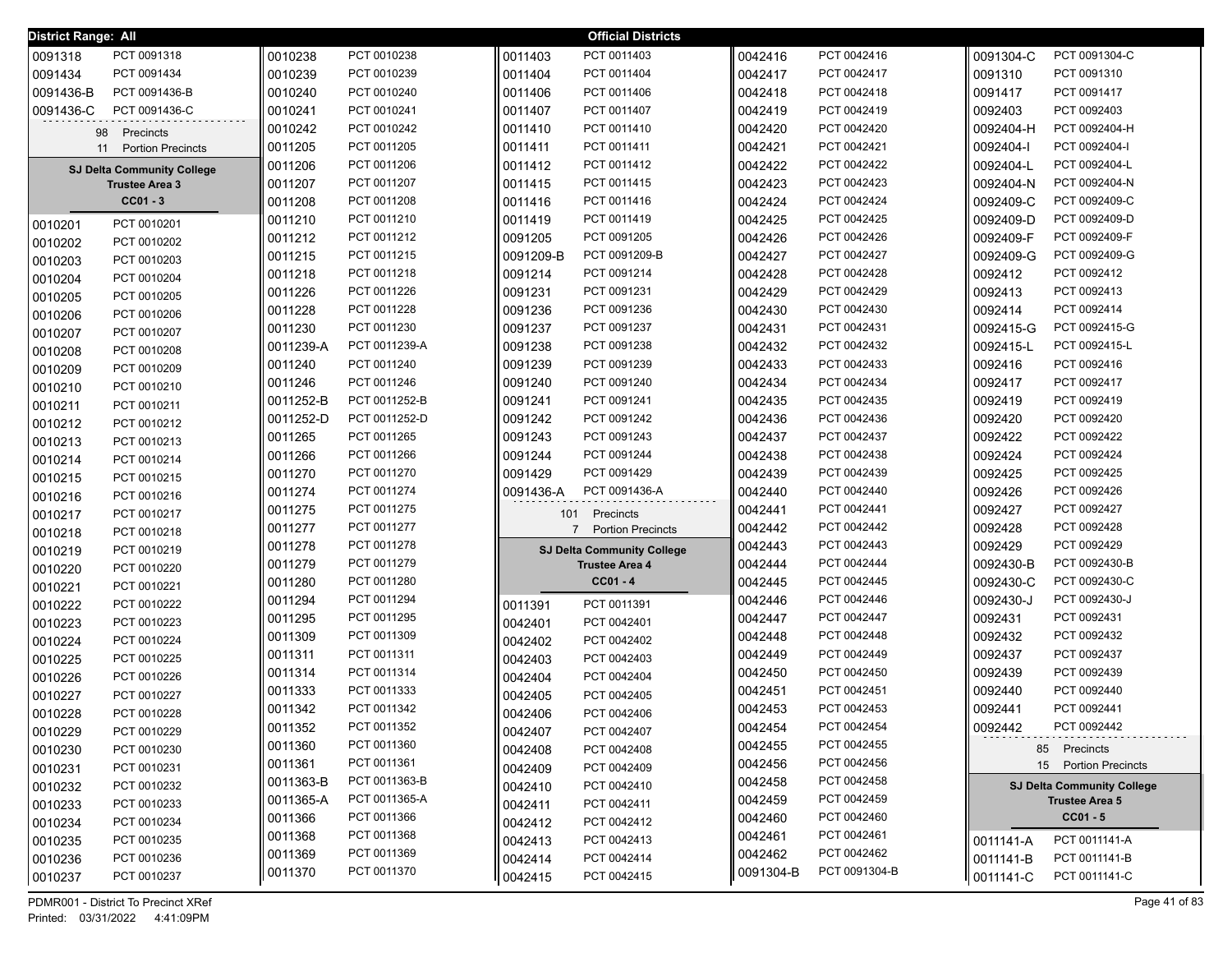| District Range: All |               |           |               |           | <b>Official Districts</b>         |         |             |           |               |
|---------------------|---------------|-----------|---------------|-----------|-----------------------------------|---------|-------------|-----------|---------------|
| 0064501             | PCT 0064501   | 0091420   | PCT 0091420   | 0092438   | PCT 0092438                       | 0033521 | PCT 0033521 | 0033567   | PCT 0033567   |
| 0064502             | PCT 0064502   | 0091421   | PCT 0091421   | 0094404   | PCT 0094404                       | 0033522 | PCT 0033522 | 0033568   | PCT 0033568   |
| 0064503             | PCT 0064503   | 0091422   | PCT 0091422   | 0094407-G | PCT 0094407-G                     | 0033523 | PCT 0033523 | 0033569   | PCT 0033569   |
| 0064504             | PCT 0064504   | 0091423   | PCT 0091423   | 0094407-O | PCT 0094407-O                     | 0033524 | PCT 0033524 | 0033570   | PCT 0033570   |
| 0064505             | PCT 0064505   | 0091424   | PCT 0091424   | 0094407-R | PCT 0094407-R                     | 0033525 | PCT 0033525 | 0033571   | PCT 0033571   |
| 0064506             | PCT 0064506   | 0091425   | PCT 0091425   | 0094407-T | PCT 0094407-T                     | 0033526 | PCT 0033526 | 0033572   | PCT 0033572   |
| 0064590             | PCT 0064590   | 0091426   | PCT 0091426   | 0094407-V | PCT 0094407-V                     | 0033527 | PCT 0033527 | 0033573   | PCT 0033573   |
| 0091113             | PCT 0091113   | 0091427   | PCT 0091427   | 0094407-X | PCT 0094407-X                     | 0033528 | PCT 0033528 | 0033574   | PCT 0033574   |
| 0091121-A           | PCT 0091121-A | 0091428   | PCT 0091428   | 0094408   | PCT 0094408                       | 0033529 | PCT 0033529 | 0033575   | PCT 0033575   |
| 0091121-C           | PCT 0091121-C | 0091430   | PCT 0091430   | 0094513   | PCT 0094513                       | 0033530 | PCT 0033530 | 0033576   | PCT 0035576   |
| 0091121-E           | PCT 0091121-E | 0091431   | PCT 0091431   | 0094515   | PCT 0094515                       | 0033531 | PCT 0033531 | 0084303   | PCT 0084303   |
| 0091121-F           | PCT 0091121-F | 0091432   | PCT 0091432   | 0094522   | PCT 0094522                       | 0033532 | PCT 0033532 | 0084308   | PCT 0084308   |
| 0091121-G           | PCT 0091121-G | 0091433   | PCT 0091433   | 0094523-C | PCT 0094523-C                     | 0033533 | PCT 0033533 | 0084309   | PCT 0084309   |
| 0091133             | PCT 0091133   | 0091435   | PCT 0091435   | 0094523-D | PCT 0094523-D                     | 0033534 | PCT 0033534 | 0084312   | PCT 0084312   |
| 0091134             | PCT 0091134   | 0092401   | PCT 0092401   | 0094523-G | PCT 0094523-G                     | 0033535 | PCT 0033535 | 0084314   | PCT 0084314   |
| 0091135             | PCT 0091135   | 0092402   | PCT 0092402   | 0094523-H | PCT 0094523-H                     | 0033536 | PCT 0033536 | 0084315   | PCT 0084315   |
| 0091136             | PCT 0091136   | 0092404-A | PCT 0092404-A | 0094523-I | PCT 0094523-I                     | 0033537 | PCT 0033537 | 0084320   | PCT 0084320   |
| 0091137             | PCT 0091137   | 0092404-B | PCT 0092404-B | 71        | Precincts                         | 0033538 | PCT 0033538 | 0084321   | PCT 0084321   |
| 0091138             | PCT 0091138   | 0092404-C | PCT 0092404-C | 41        | <b>Portion Precincts</b>          | 0033539 | PCT 0033539 | 0084323   | PCT 0084323   |
| 0091139             | PCT 0091139   | 0092404-E | PCT 0092404-E |           | <b>SJ Delta Community College</b> | 0033540 | PCT 0033540 | 0084324   | PCT 0084324   |
| 0091140             | PCT 0091140   | 0092404-G | PCT 0092404-G |           | <b>Trustee Area 6</b>             | 0033541 | PCT 0033541 | 0084325   | PCT 0084325   |
| 0091141-A           | PCT 0091141-A | 0092404-J | PCT 0092404-J |           | $CC01 - 6$                        | 0033542 | PCT 0033542 | 0084326   | PCT 0084326   |
| 0091141-B           | PCT 0091141-B | 0092404-K | PCT 0092404-K | 0011146-C | PCT 0011146-C                     | 0033543 | PCT 0033543 | 0091304-A | PCT 0091304-A |
| 0091141-C           | PCT 0091141-C | 0092404-M | PCT 0092404-M | 0011182   | PCT 0011182                       | 0033544 | PCT 0033544 | 0091309   | PCT 0091309   |
| 0091141-E           | PCT 0091141-E | 0092405   | PCT 0092405   | 0011183   | PCT 0011183                       | 0033545 | PCT 0033545 | 0093101   | PCT 0093101   |
| 0091141-F           | PCT 0091141-F | 0092406   | PCT 0092406   | 0011313-A | PCT 0011313-A                     | 0033546 | PCT 0033546 | 0093301   | PCT 0093301   |
| 0091142             | PCT 0091142   | 0092407   | PCT 0092407   | 0033501   | PCT 0033501                       | 0033547 | PCT 0033547 | 0093302   | PCT 0093302   |
| 0091150             | PCT 0091150   | 0092408   | PCT 0092408   | 0033502   | PCT 0033502                       | 0033548 | PCT 0033548 | 0093303   | PCT 0093303   |
| 0091401             | PCT 0091401   | 0092409-H | PCT 0092409-H | 0033503   | PCT 0033503                       | 0033549 | PCT 0033549 | 0093304   | PCT 0093304   |
| 0091402             | PCT 0091402   | 0092410   | PCT 0092410   | 0033504   | PCT 0033504                       | 0033550 | PCT 0033550 | 0093501   | PCT 0093501   |
| 0091403             | PCT 0091403   | 0092411   | PCT 0092411   | 0033505   | PCT 0033505                       | 0033551 | PCT 0033551 | 0093503   | PCT 0093503   |
| 0091404             | PCT 0091404   | 0092415-A | PCT 0092415-A | 0033506   | PCT 0033506                       | 0033552 | PCT 0033552 | 0093504   | PCT 0093504   |
| 0091405             | PCT 0091405   | 0092415-B | PCT 0092415-B | 0033507   | PCT 0033507                       | 0033553 | PCT 0033553 | 0093505   | PCT 0093505   |
| 0091406             | PCT 0091406   | 0092415-I | PCT 0092415-I | 0033508   | PCT 0033508                       | 0033554 | PCT 0033554 | 0093506   | PCT 0093506   |
| 0091407             | PCT 0091407   | 0092415-M | PCT 0092415-M | 0033509   | PCT 0033509                       | 0033555 | PCT 0033555 | 0093507   | PCT 0093507   |
| 0091408             | PCT 0091408   | 0092418   | PCT 0092418   | 0033510   | PCT 0033510                       | 0033556 | PCT 0033556 | 0093508   | PCT 0093508   |
| 0091409             | PCT 0091409   | 0092421   | PCT 0092421   | 0033511   | PCT 0033511                       | 0033557 | PCT 0033557 | 0093509   | PCT 0093509   |
| 0091410             | PCT 0091410   | 0092423   | PCT 0092423   | 0033512   | PCT 0033512                       | 0033558 | PCT 0033558 | 0093510   | PCT 0093510   |
| 0091411             | PCT 0091411   | 0092430-A | PCT 0092430-A | 0033513   | PCT 0033513                       | 0033559 | PCT 0033559 | 0093511   | PCT 0093511   |
| 0091412             | PCT 0091412   | 0092430-D | PCT 0092430-D | 0033514   | PCT 0033514                       | 0033560 | PCT 0033560 | 0093512   | PCT 0093512   |
| 0091413             | PCT 0091413   | 0092430-E | PCT 0092430-E | 0033515   | PCT 0033515                       | 0033561 | PCT 0033561 | 0093516-A | PCT 0093516-A |
| 0091414             | PCT 0091414   | 0092430-F | PCT 0092430-F | 0033516   | PCT 0033516                       | 0033562 | PCT 0033562 | 0093516-B | PCT 0093516-B |
| 0091415             | PCT 0091415   | 0092433   | PCT 0092433   | 0033517   | PCT 0033517                       | 0033563 | PCT 0033563 | 0093516-C | PCT 0093516-C |
| 0091416             | PCT 0091416   | 0092434   | PCT 0092434   | 0033518   | PCT 0033518                       | 0033564 | PCT 0033564 | 0093516-D | PCT 0093516-D |
| 0091418             | PCT 0091418   | 0092435   | PCT 0092435   | 0033519   | PCT 0033519                       | 0033565 | PCT 0033565 | 0093516-E | PCT 0093516-E |
| 0091419             | PCT 0091419   | 0092436   | PCT 0092436   | 0033520   | PCT 0033520                       | 0033566 | PCT 0033566 | 0093516-F | PCT 0093516-F |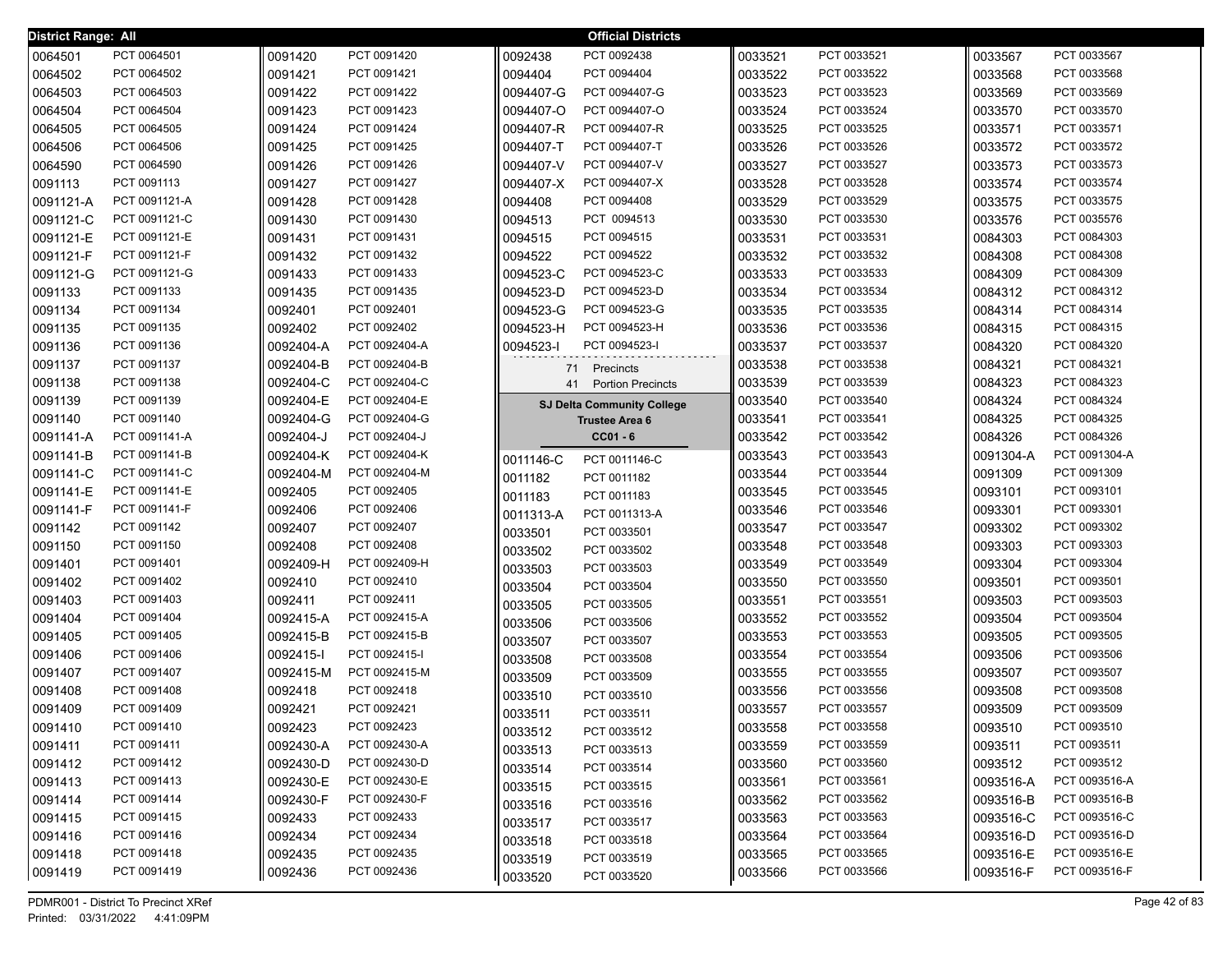| District Range: All |                                   |           |               |         | <b>Official Districts</b> |           |               |           |                                   |
|---------------------|-----------------------------------|-----------|---------------|---------|---------------------------|-----------|---------------|-----------|-----------------------------------|
| 0093516-G           | PCT 0093516-G                     | 0011141-D | PCT 0011141-D | 0054332 | PCT 0054332               | 0084311   | PCT 0084311   | 0094322   | PCT 0094322                       |
| 0093516-H           | PCT 0093516-H                     | 0011143   | PCT 0011143   | 0054333 | PCT 0054333               | 0084313   | PCT 0084313   | 0094325   | PCT 0094325                       |
| 0093516-I           | PCT 0093516-I                     | 0011144-A | PCT 0011144-A | 0054334 | PCT 0054334               | 0084316   | PCT 0084316   | 0094326   | PCT 0094326                       |
| 0093516-J           | PCT 0093516-J                     | 0011144-B | PCT 0011144-B | 0054335 | PCT 0054335               | 0084317   | PCT 0084317   | 0094327   | PCT 0094327                       |
| 0093517             | PCT 0093517                       | 0011145   | PCT 0011145   | 0054336 | PCT 0054336               | 0084318   | PCT 0084318   | 0094328   | PCT 0094328                       |
| 0093518             | PCT 0093518                       | 0011156   | PCT 0011156   | 0054337 | PCT 0054337               | 0084319   | PCT 0084319   | 0094329   | PCT 0094329                       |
| 0093519             | PCT 0093519                       | 0011162   | PCT 0011162   | 0054338 | PCT 0054338               | 0084322   | PCT 0084322   | 0094407-A | PCT 0094407-A                     |
| 0093521             | PCT 0093521                       | 0011164   | PCT 0011164   | 0054339 | PCT 0054339               | 0091101-B | PCT 0091101-B | 0094407-B | PCT 0094407-B                     |
| 0093522             | PCT 0093522                       | 0011179   | PCT 0011179   | 0054340 | PCT 0054340               | 0091101-C | PCT 0091101-C | 0094407-D | PCT 0094407-D                     |
| 0093523             | PCT 0093523                       | 0011184   | PCT 0011184   | 0054341 | PCT 0054341               | 0091117-C | PCT 0091117-C | 0094407-E | PCT 0094407-E                     |
| 0093526             | PCT 0093526                       | 0011359   | PCT 0011359   | 0054342 | PCT 0054342               | 0091117-H | PCT 0091117-H | 0094407-F | PCT 0094407-F                     |
| 0093527             | PCT 0093527                       | 0011367   | PCT 0011367   | 0054343 | PCT 0054343               | 0091118-B | PCT 0091118-B | 0094407-H | PCT 0094407-H                     |
| 0093528             | PCT 0093528                       | 0011401   | PCT 0011401   | 0054344 | PCT 0054344               | 0091121-B | PCT 0091121-B | 0094407-J | PCT 0094407-J                     |
| 0093531             | PCT 0093531                       | 0011417   | PCT 0011417   | 0054345 | PCT 0054345               | 0091121-D | PCT 0091121-D | 0094407-L | PCT 0094407-L                     |
| 0093532             | PCT 0093532                       | 0011418   | PCT 0011418   | 0054346 | PCT 0054346               | 0091149   | PCT 0091149   | 0094407-N | PCT 0094407-N                     |
| 0093533             | PCT 0093533                       | 0054301   | PCT 0054301   | 0054348 | PCT 0054348               | 0091151   | PCT 0091151   | 0094407-Y | PCT 0094407-Y                     |
| 0093534             | PCT 0093534                       | 0054302   | PCT 0054302   | 0054349 | PCT 0054349               | 0091190   | PCT 0091190   | 0094409-A | PCT 0094409-A                     |
| 0093535             | PCT 0093535                       | 0054303   | PCT 0054303   | 0054350 | PCT 0054350               | 0093305   | PCT 0093305   | 0094409-B | PCT 0094409-B                     |
| 0093536             | PCT 0093536                       | 0054304   | PCT 0054304   | 0054351 | PCT 0054351               | 0093502   | PCT 0093502   | 0094409-D | PCT 0094409-D                     |
| 0093537             | PCT 0093537                       | 0054305   | PCT 0054305   | 0054352 | PCT 0054352               | 0093513   | PCT 0093513   | 0094409-E | PCT 0094409-E                     |
| 0093538             | PCT 0093538                       | 0054306   | PCT 0054306   | 0054353 | PCT 0054353               | 0093515   | PCT 0093515   | 0094409-F | PCT 0094409-F                     |
| 0093539             | PCT 0093539                       | 0054307   | PCT 0054307   | 0054354 | PCT 0054354               | 0093516-K | PCT 0093516-K | 0094409-G | PCT 0094409-G                     |
| 0093541             | PCT 0093541                       | 0054308   | PCT 0054308   | 0054355 | PCT 0054355               | 0093520   | PCT 0093520   | 0094409-H | PCT 0094409-H                     |
| 0093542             | PCT 0093542                       | 0054309   | PCT 0054309   | 0054356 | PCT 0054356               | 0093524   | PCT 0093524   | 0094415   | PCT 0094415                       |
| 0093543             | PCT 0093543                       | 0054310   | PCT 0054310   | 0054357 | PCT 0054357               | 0093525   | PCT 0093525   | 0094417   | PCT 0094417                       |
| 0093544             | PCT 0093544                       | 0054311   | PCT 0054311   | 0054358 | PCT 0054358               | 0093529   | PCT 0093529   | 0094418   | PCT 0094418                       |
| 0093545             | PCT 0093545                       | 0054312   | PCT 0054312   | 0054362 | PCT 0054362               | 0093540   | PCT 0093540   | 0094419   | PCT 0094419                       |
| 0093546             | PCT 0093546                       | 0054313   | PCT 0054313   | 0054363 | PCT 0054363               | 0094102   | PCT 0094102   | 0094420   | PCT 0094420                       |
| 0093547             | PCT 0093547                       | 0054314   | PCT 0054314   | 0054364 | PCT 0054364               | 0094103   | PCT 0094103   | 0094421   | PCT 0094421                       |
| 0093548             | PCT 0093548                       | 0054315   | PCT 0054315   | 0054365 | PCT 0054365               | 0094105   | PCT 0094105   | 0094422   | PCT 0094422                       |
| 0093549             | PCT 0093549                       | 0054316   | PCT 0054316   | 0054366 | PCT 0054366               | 0094106   | PCT 0094106   | 0094423   | PCT 0094423                       |
| 0094302             | PCT 0094302                       | 0054317   | PCT 0054317   | 0054367 | PCT 0054367               | 0094113   | PCT 0094113   | 0094425   | PCT 0094425                       |
| 0094311             | PCT 0094311                       | 0054318   | PCT 0054318   | 0054368 | PCT 0054368               | 0094115   | PCT 0094115   | 0094506   | PCT 0094506                       |
| 0094317             | PCT 0094317                       | 0054319   | PCT 0054319   | 0054369 | PCT 0054369               | 0094301   | PCT 0094301   | 0094507   | PCT 0094507                       |
| 0094324             | PCT 0094324                       | 0054320   | PCT 0054320   | 0054370 | PCT 0054370               | 0094303   | PCT 0094303   | 0094508   | PCT 0094508                       |
| 138                 | Precincts                         | 0054321   | PCT 0054321   | 0054371 | PCT 0054371               | 0094304   | PCT 0094304   | 0094509   | PCT 0094509                       |
| 13                  | <b>Portion Precincts</b>          | 0054322   | PCT 0054322   | 0054372 | PCT 0054372               | 0094307   | PCT 0094307   | 0094510   | PCT 0094510                       |
|                     | <b>SJ Delta Community College</b> | 0054323   | PCT 0054323   | 0054373 | PCT 0054373               | 0094308   | PCT 0094308   | 0094519   | PCT 0094519                       |
|                     | <b>Trustee Area 7</b>             | 0054324   | PCT 0054324   | 0083301 | PCT 0083301               | 0094312   | PCT 0094312   | 0094520   | PCT 0094520                       |
|                     | $CC01 - 7$                        | 0054325   | PCT 0054325   | 0084301 | PCT 0084301               | 0094313   | PCT 0094313   | 0094523-B | PCT 0094523-B                     |
| 0011106-C           | PCT 0011106-C                     | 0054326   | PCT 0054326   | 0084302 | PCT 0084302               | 0094314   | PCT 0094314   | 0094523-F | PCT 0094523-F                     |
| 0011106-D           | PCT 0011106-D                     | 0054327   | PCT 0054327   | 0084304 | PCT 0084304               | 0094315   | PCT 0094315   |           | 152 Precincts                     |
| 0011116-B           | PCT 0011116-B                     | 0054328   | PCT 0054328   | 0084305 | PCT 0084305               | 0094318   | PCT 0094318   |           | 33 Portion Precincts              |
| 0011127             | PCT 0011127                       | 0054329   | PCT 0054329   | 0084306 | PCT 0084306               | 0094319   | PCT 0094319   |           | <b>Yosemite Community College</b> |
| 0011131             | PCT 0011131                       | 0054330   | PCT 0054330   | 0084307 | PCT 0084307               | 0094320   | PCT 0094320   |           | <b>District</b>                   |
| 0011132             | PCT 0011132                       | 0054331   | PCT 0054331   | 0084310 | PCT 0084310               | 0094321   | PCT 0094321   |           | CC <sub>02</sub>                  |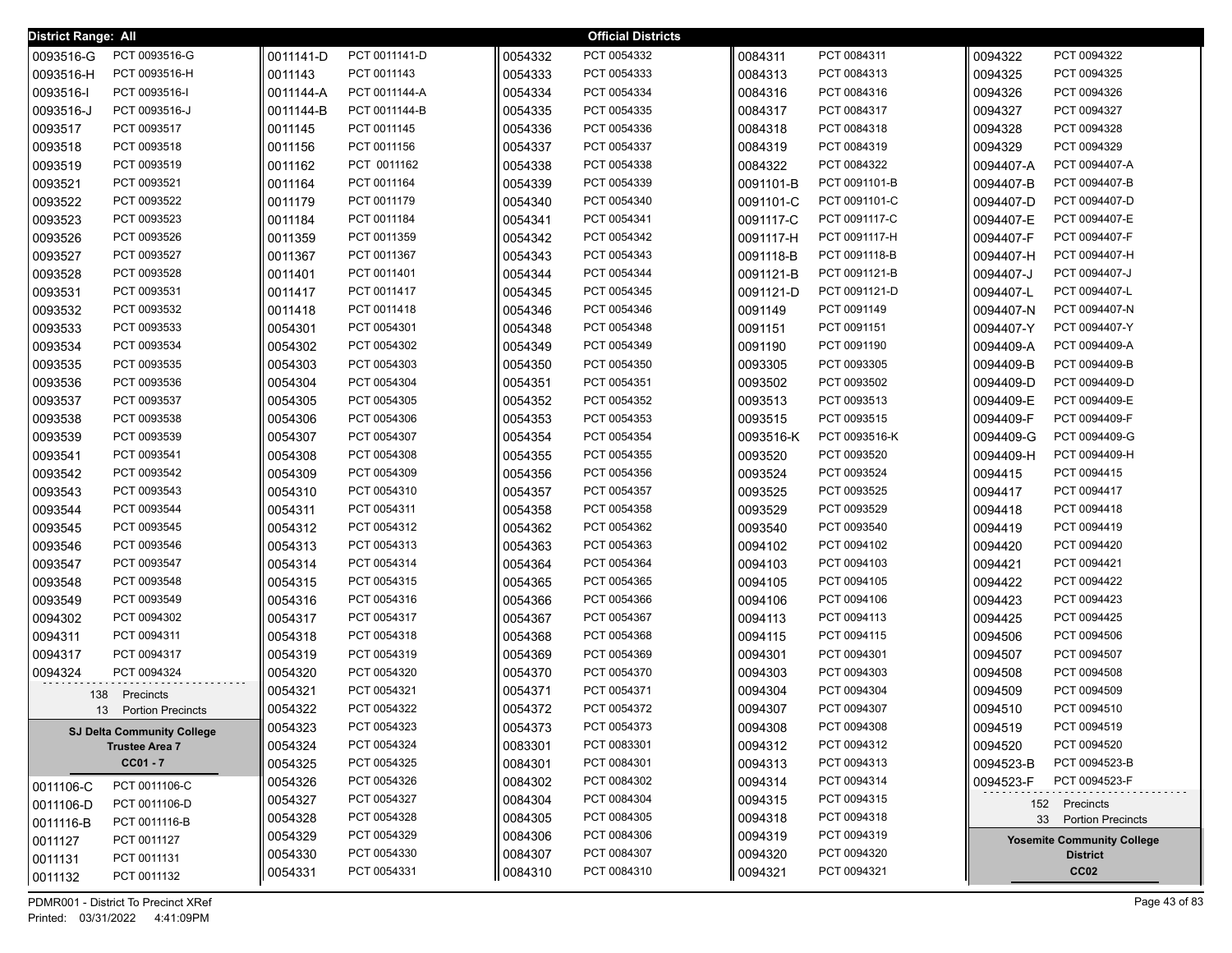| District Range: All                                        |                                         | <b>Official Districts</b>                                |                                              |                                                        |
|------------------------------------------------------------|-----------------------------------------|----------------------------------------------------------|----------------------------------------------|--------------------------------------------------------|
| PCT 0054359<br>0054359                                     | PCT 0074506<br>0074506                  | 0093521<br>PCT 0093521                                   | PCT 0091138<br>0091138                       | PCT 0091105<br>0091105                                 |
| 0054360<br>PCT 0054360                                     | 0074507<br>PCT 0074507                  | 0093522<br>PCT 0093522                                   | 0091139<br>PCT 0091139                       | 0091106-A<br>PCT 0091106-A                             |
| 0074501<br>PCT 0074501                                     | PCT 0074508<br>0074508                  | 0093523<br>PCT 0093523                                   | PCT 0091140<br>0091140                       | PCT 0091127<br>0091127                                 |
| 0074502<br>PCT 0074502                                     | PCT 0074509<br>0074509                  | 0093531<br>PCT 0093531                                   | PCT 0091141-A<br>0091141-A                   | PCT 0091128<br>0091128                                 |
| 0074503<br>PCT 0074503                                     | 0074510<br>PCT 0074510                  | 0093532<br>PCT 0093532                                   | PCT 0091141-E<br>0091141-E                   | 0091129<br>PCT 0091129                                 |
| 0074504<br>PCT 0074504                                     | 0074511<br>PCT 0074511                  | 0093533-A<br>PCT 0093533-A                               | PCT 0091142-A<br>0091142-A                   | 0091130<br>PCT 0091130                                 |
| 0074505<br>PCT 0074505                                     | PCT 0074512<br>0074512                  | 0093534-A<br>PCT 0093534-A                               | PCT 0091142-C<br>0091142-C                   | PCT 0091131<br>0091131                                 |
| PCT 0074506<br>0074506                                     | PCT 0074513<br>0074513                  | PCT 0093535<br>0093535                                   | PCT 0091142-E<br>0091142-E                   | PCT 0091132<br>0091132                                 |
| PCT 0074507<br>0074507                                     | PCT 0094323<br>0094323                  | PCT 0093536<br>0093536                                   | 3 Precincts                                  | 7 Precincts                                            |
| PCT 0074508<br>0074508                                     | PCT 0094405<br>0094405                  | PCT 0093547-S<br>0093547-S                               | 9<br><b>Portion Precincts</b>                | $\mathbf{1}$<br><b>Portion Precinct</b>                |
| PCT 0074509<br>0074509                                     | PCT 0094416<br>0094416                  | PCT 0093548<br>0093548                                   | <b>Lathrop County Service Area</b>           | <b>Larch-Clover County Service</b>                     |
| PCT 0074510<br>0074510                                     | PCT 0094424<br>0094424                  | PCT 0093549<br>0093549                                   |                                              | Area                                                   |
| PCT 0074511<br>0074511                                     | PCT 0094503<br>0094503                  | 9<br>Precincts                                           | CSA04                                        | <b>CSA11</b>                                           |
| 0074512<br>PCT 0074512                                     | PCT 0094511<br>0094511                  | 5<br><b>Portion Precincts</b>                            | PCT 0094302-G<br>0094302-G                   | PCT 0093504-A<br>0093504-A                             |
| 0074513<br>PCT 0074513                                     | PCT 0094512<br>0094512                  | <b>Shaylynn Community Service</b>                        | 0094318-C<br>PCT 0094318-C                   | 0093506<br>PCT 0093506                                 |
| 0094323<br>PCT 0094323                                     | PCT 0094514<br>0094514                  | Area                                                     | PCT 0094318-D<br>0094318-D                   | 0093519<br>PCT 0093519                                 |
| 0094405<br>PCT 0094405                                     | PCT 0094516<br>0094516                  | <b>CSA55</b>                                             | PCT 0094318-F<br>0094318-F                   | 0093527<br>PCT 0093527                                 |
| 0094414<br>PCT 0094414                                     | PCT 0094517<br>0094517                  | 0092409-F<br>PCT 0092409-F                               | 0094326-C<br>PCT 0094326-C                   |                                                        |
| 0094416<br>PCT 0094416                                     | PCT 0094518<br>0094518                  |                                                          |                                              | 3 Precincts<br><b>Portion Precinct</b><br>$\mathbf{1}$ |
| 0094424<br>PCT 0094424                                     | 0094521<br>PCT 0094521                  | 0 Precinct<br>$\mathbf{1}$<br><b>Portion Precinct</b>    | 0 Precincts<br>5<br><b>Portion Precincts</b> |                                                        |
| 0094503<br>PCT 0094503                                     | Precincts<br>27                         |                                                          | <b>Raymus Village County Service</b>         | <b>Thornton County Service Area</b>                    |
| 0094511<br>PCT 0094511                                     | $\Omega$<br><b>Portion Precincts</b>    | <b>Boggs Tract County Service Area</b>                   | Area                                         | <b>CSA12</b>                                           |
| PCT 0094512<br>0094512                                     | <b>Lockeford Community Services</b>     | <b>CSA01</b>                                             | <b>CSA05</b>                                 |                                                        |
|                                                            |                                         |                                                          |                                              |                                                        |
| PCT 0094514<br>0094514                                     | <b>Dist</b>                             |                                                          |                                              | PCT 0092414-A<br>0092414-A                             |
| PCT 0094516<br>0094516                                     | <b>CS01</b>                             | PCT 0091103<br>0091103                                   | PCT 0094423-A<br>0094423-A                   | 0092414-D<br>PCT 0092414-D                             |
| PCT 0094517<br>0094517                                     | PCT 0092406-A<br>0092406-A              | 1 Precinct                                               | PCT 0094423-C<br>0094423-C                   | 0 Precincts                                            |
| PCT 0094518<br>0094518                                     | 0092406-B<br>PCT 0092406-B              | 0 Portion Precincts                                      | 0094423-F<br>PCT 0094423-F                   | 2 Portion Precincts                                    |
| PCT 0094521<br>0094521                                     | 0092406-C<br>PCT 0092406-C              | <b>Country Club County Service</b>                       | Precincts<br>$\mathbf{0}$                    | <b>Victor County Service Area</b>                      |
| 28<br>Precincts                                            | PCT 0092406-D<br>0092406-D              | Area                                                     | 3<br><b>Portion Precincts</b>                |                                                        |
| $\Omega$<br><b>Portion Precincts</b>                       | PCT 0092406-G<br>0092406-G              | <b>CSA02</b>                                             | San Joaquin River Club County                | <b>CSA14</b>                                           |
| <b>Yosemite Community College</b>                          | PCT 0092406-H                           | PCT 0091111<br>0091111                                   | <b>Service Area</b>                          | PCT 0092411-C<br>0092411-C                             |
| <b>Trustee Dist 1</b>                                      | 0092406-H<br>PCT 0092406-J<br>0092406-J | PCT 0091112<br>0091112                                   | <b>CSA07</b>                                 | PCT 0092411-D<br>0092411-D                             |
| $CC02 - 1$                                                 | PCT 0092406-M<br>0092406-M              | 0091114-A<br>PCT 0091114-A                               | PCT 0093502-D<br>0093502-D                   | 0092415-A<br>PCT 0092415-A                             |
| PCT 0094414<br>0094414                                     | PCT 0092421-A<br>0092421-A              | PCT 0091114-B<br>0091114-B                               | 0093502-H<br>PCT 0093502-H                   | 0092415-B<br>PCT 0092415-B                             |
|                                                            | PCT 0092421-C<br>0092421-C              | 0091114-F<br>PCT 0091114-F                               | PCT 0093502-I<br>0093502-I                   | 0 Precincts                                            |
| Precinct<br><b>Portion Precincts</b>                       | PCT 0092421-D<br>0092421-D              | PCT 0091115-B<br>0091115-B                               | Precincts<br>$\mathbf{0}$                    | 4 Portion Precincts                                    |
|                                                            | PCT 0092421-E<br>0092421-E              | 0091126<br>PCT 0091126                                   | 3<br><b>Portion Precincts</b>                | <b>Waterloo-99 County Service Area</b>                 |
| <b>Yosemite Community College</b><br><b>Trustee Dist 5</b> | PCT 0092421-J<br>0092421-J              | 3<br>Precincts                                           | <b>Taft County Service Area</b>              |                                                        |
| $CC02 - 5$                                                 | PCT 0092421-Q<br>0092421-Q              | 4 Portion Precincts                                      |                                              | <b>CSA15</b>                                           |
| PCT 0054359                                                | 0 Precincts                             | <b>East Stockton County Service</b>                      | <b>CSA08</b>                                 | PCT 0091401-B<br>0091401-B                             |
| 0054359<br>PCT 0054360                                     | 14<br><b>Portion Precincts</b>          | Area                                                     | PCT 0091101<br>0091101                       | 0 Precinct                                             |
| 0054360<br>PCT 0074501                                     | <b>Mountain House Community</b>         | <b>CSA03</b>                                             | 1 Precinct                                   | 1 Portion Precinct                                     |
| 0074501<br>0074502<br>PCT 0074502                          | <b>Services Dist</b>                    | PCT 0091134-A<br>0091134-A                               | <b>Portion Precincts</b><br>$\mathbf{0}$     | Par Estates County Service Area                        |
| 0074503<br>PCT 0074503                                     | <b>CS02</b>                             | 0091134-C<br>PCT 0091134-C                               | <b>Northeast Stockton County</b>             |                                                        |
| PCT 0074504<br>0074504                                     | PCT 0093511-A<br>0093511-A              | 0091136-A<br>PCT 0091136-A<br>0091136-C<br>PCT 0091136-C | <b>Service Area</b><br><b>CSA10</b>          | <b>CSA16</b>                                           |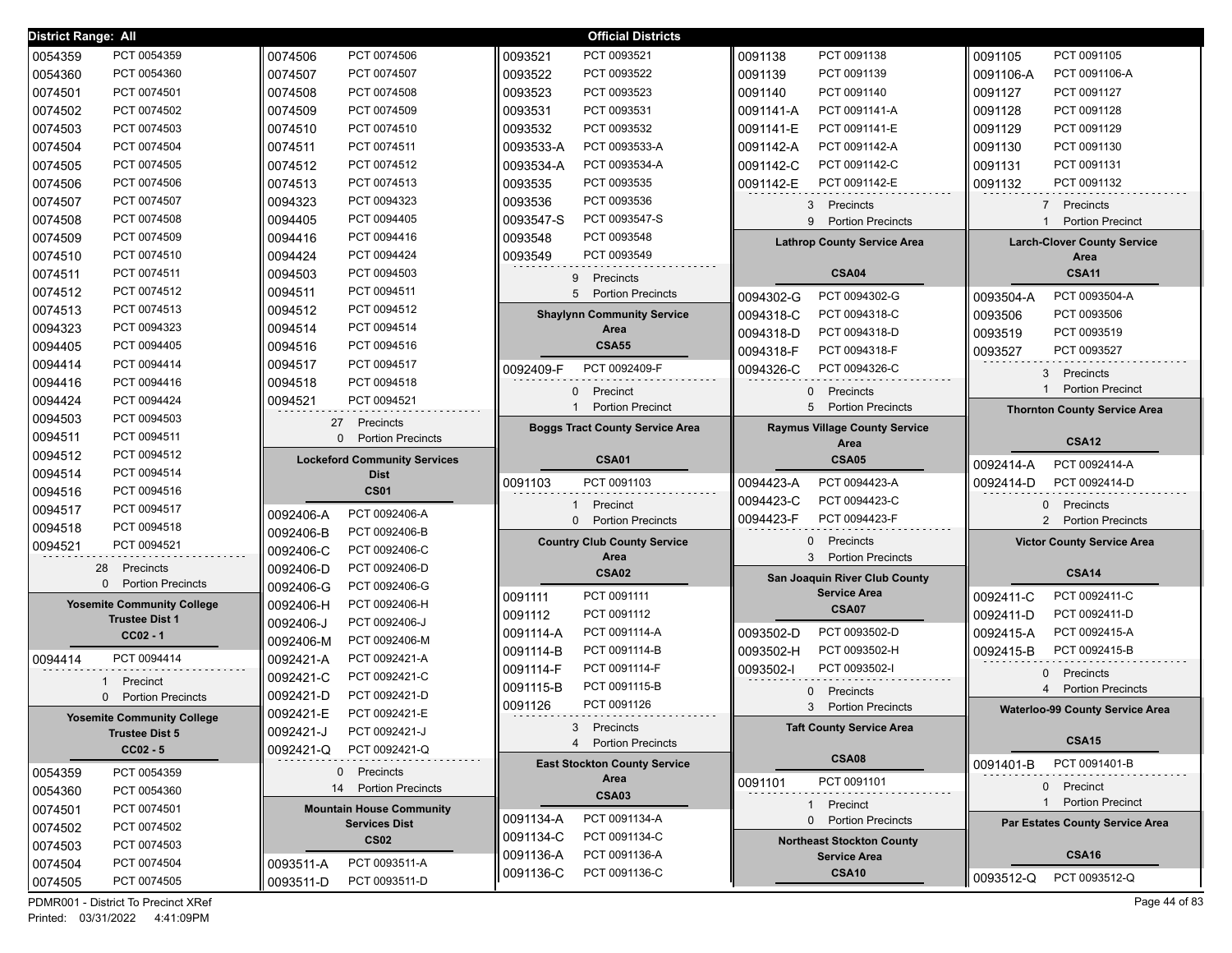| <b>District Range: All</b>                                                                      |                                                                                                                                                                                                                         | <b>Official Districts</b>                                                                                  |                                                                                                                      |                                                                                                      |  |
|-------------------------------------------------------------------------------------------------|-------------------------------------------------------------------------------------------------------------------------------------------------------------------------------------------------------------------------|------------------------------------------------------------------------------------------------------------|----------------------------------------------------------------------------------------------------------------------|------------------------------------------------------------------------------------------------------|--|
| 0 Precinct<br><b>Portion Precinct</b><br>$\mathbf{1}$<br><b>Cherokee Industrial Park County</b> | <b>Forest Lake Ranchettes County</b><br><b>Service Area</b><br><b>CSA29</b>                                                                                                                                             | <b>Western World County Service</b><br>Area<br><b>CSA39</b>                                                | PCT 0092421-C<br>0092421-C<br>0092421-Q<br>PCT 0092421-Q<br>0 Precincts                                              | <b>River Oaks County Service Area</b><br><b>No.52</b><br><b>CSA52</b>                                |  |
| <b>Service Area</b><br><b>CSA17</b>                                                             | PCT 0092442-A<br>0092442-A<br>0092442-B<br>PCT 0092442-B                                                                                                                                                                | PCT 0092409-D<br>0092409-D<br>0 Precinct                                                                   | 2 Portion Precincts<br><b>Morada North County Service</b>                                                            | PCT 0092406-B<br>0092406-B<br>PCT 0092406-C<br>0092406-C                                             |  |
| PCT 0091431-A<br>0091431-A<br>0091432-B<br>PCT 0091432-B                                        | 0 Precincts<br>$\overline{2}$<br><b>Portion Precincts</b>                                                                                                                                                               | <b>Portion Precinct</b><br><b>Fairchild Industrial Park County</b>                                         | Area<br><b>CSA46</b>                                                                                                 | 0 Precincts<br><b>Portion Precincts</b><br>$\mathbf{2}$                                              |  |
| PCT 0091434-D<br>0091434-D<br>0 Precincts                                                       | <b>Manteca Industrial Center</b><br><b>County Service Area</b><br><b>CSA30</b>                                                                                                                                          | <b>Service Area</b><br><b>CSA40</b>                                                                        | PCT 0091409-G<br>0091409-G<br>Precinct<br>$\Omega$<br><b>Portion Precinct</b>                                        | <b>Household Hazardous Waste</b><br><b>County Service Area 53</b><br><b>CSA53</b>                    |  |
| 3 Portion Precincts<br><b>Fairway Estates County Service</b><br>Area<br><b>CSA18</b>            | PCT 0091414-B<br>0091414-B<br>PCT 0094425-C<br>0094425-C<br><b>Hempstead Court County</b><br>0 Precinct<br><b>Portion Precinct</b><br>Precinct<br>0<br><b>Portion Precinct</b><br><b>Eaglecrest County Service Area</b> |                                                                                                            |                                                                                                                      | PCT 0010201<br>0010201<br>0010202<br>PCT 0010202<br>PCT 0010203<br>0010203                           |  |
| PCT 0092416-C<br>0092416-C<br>0 Precinct<br>1 Portion Precinct                                  | <b>Saddle City County Service Area</b><br><b>CSA31</b>                                                                                                                                                                  | <b>CSA41</b><br>PCT 0091113-A<br>0091113-A                                                                 | 0093524-A<br>PCT 0093524-A<br>Precinct<br>$\Omega$<br><b>Portion Precinct</b>                                        | PCT 0010204<br>0010204<br>0010205<br>PCT 0010205<br>0010206<br>PCT 0010206                           |  |
| Oak Creek County Service Area<br><b>CSA21</b>                                                   | PCT 0092413-F<br>0092413-F<br>PCT 0092413-G<br>0092413-G<br>0092413-N<br>PCT 0092413-N                                                                                                                                  | 0091141-B<br>PCT 0091141-B<br>PCT 0091141-C<br>0091141-C<br>0 Precincts                                    | <b>Woodbridge Park County</b><br><b>Service Area</b><br><b>CSA48</b>                                                 | PCT 0010207<br>0010207<br>0010208<br>PCT 0010208<br>0010209<br>PCT 0010209                           |  |
| 0091409-D<br>PCT 0091409-D<br>0091411-E<br>PCT 0091411-E<br>0 Precincts<br>2 Portion Precincts  | PCT 0092417-F<br>0092417-F<br>PCT 0092417-M<br>0092417-M<br>PCT 0092431-B<br>0092431-B<br>PCT 0092431-D<br>0092431-D                                                                                                    | 3 Portion Precincts<br><b>Blatt Estates County Service</b><br>Area<br><b>CSA42</b>                         | PCT 0092416-A<br>0092416-A<br>PCT 0092419-I<br>0092419-I<br>PCT 0092419-J<br>0092419-J<br>PCT 0092420-A<br>0092420-A | 0010210<br>PCT 0010210<br>0010211<br>PCT 0010211<br>PCT 0010212<br>0010212<br>PCT 0010213<br>0010213 |  |
| <b>Granada Glen County Service</b><br>Area<br><b>CSA23</b>                                      | Precincts<br>$\mathbf{0}$<br>$\overline{7}$<br><b>Portion Precincts</b><br><b>Wynn Industrial Park County</b>                                                                                                           | PCT 0091408-B<br>0091408-B<br>Precinct<br>$\Omega$<br><b>Portion Precinct</b>                              | 0092420-B<br>PCT 0092420-B<br>0092420-D<br>PCT 0092420-D<br>PCT 0092420-F<br>0092420-F                               | PCT 0010214<br>0010214<br>PCT 0010215<br>0010215<br>PCT 0010216<br>0010216<br>PCT 0010217<br>0010217 |  |
| PCT 0091402-D<br>0091402-D<br>PCT 0091403-D<br>0091403-D<br>0091403-H<br>PCT 0091403-H          | <b>Service Area</b><br><b>CSA34</b><br>PCT 0094307-I<br>0094307-I                                                                                                                                                       | <b>Clements County Service Area</b><br><b>CSA43</b>                                                        | PCT 0092424-J<br>0092424-J<br>$\Omega$<br>Precincts<br><b>Portion Precincts</b>                                      | PCT 0010218<br>0010218<br>PCT 0010219<br>0010219<br>PCT 0010220<br>0010220                           |  |
| $\Omega$<br>Precincts<br>3 Portion Precincts                                                    | 0<br>Precinct<br><b>Portion Precinct</b>                                                                                                                                                                                | PCT 0092407-A<br>0092407-A<br>PCT 0092407-M<br>0092407-M                                                   | <b>County Service Area No.50</b><br><b>Patterson Pass</b><br><b>CSA50</b>                                            | 0010221<br>PCT 0010221<br>0010222<br>PCT 0010222                                                     |  |
| <b>Moznett Estates County Service</b><br>Area<br><b>CSA24</b>                                   | <b>Los Ranchos County Service</b><br>Area<br><b>CSA35</b>                                                                                                                                                               | Precincts<br>$\Omega$<br>$\overline{2}$<br><b>Portion Precincts</b><br><b>Apricot Acres County Service</b> | 0093526-B<br>PCT 0093526-B<br>PCT 0093526-C<br>0093526-C                                                             | PCT 0010223<br>0010223<br>PCT 0010224<br>0010224<br>0010225<br>PCT 0010225                           |  |
| PCT 0091402-A<br>0091402-A<br>Precinct<br>$\mathbf{0}$                                          | PCT 0093505-A<br>0093505-A<br>0093505-H<br>PCT 0093505-H                                                                                                                                                                | Area<br><b>CSA44</b>                                                                                       | Precincts<br>$\Omega$<br><b>Portion Precincts</b><br>$\overline{2}$                                                  | PCT 0010226<br>0010226<br>0010227<br>PCT 0010227                                                     |  |
| 1 Portion Precinct<br><b>Capewood County Service Area</b>                                       | 0 Precincts<br>2 Portion Precincts<br><b>Lloyd Lane-Morada County</b>                                                                                                                                                   | 0093501-A<br>PCT 0093501-A<br>0093501-B<br>PCT 0093501-B<br>0093512-M<br>PCT 0093512-M                     | <b>Acampo Village County Service</b><br>Area 51<br><b>CSA51</b>                                                      | PCT 0010228<br>0010228<br>PCT 0010229<br>0010229<br>PCT 0010230<br>0010230                           |  |
| <b>CSA25</b><br>PCT 0091408-C<br>0091408-C                                                      | <b>Service Area</b><br><b>CSA36</b>                                                                                                                                                                                     | Precincts<br>$\mathbf{0}$<br>3 <sup>1</sup><br><b>Portion Precincts</b>                                    | PCT 0092416-B<br>0092416-B<br>0 Precinct                                                                             | PCT 0010231<br>0010231<br>PCT 0010232<br>0010232                                                     |  |
| 0 Precinct<br><b>Portion Precinct</b>                                                           | PCT 0091411-C<br>0091411-C<br>0 Precinct<br><b>Portion Precinct</b>                                                                                                                                                     | <b>Lockeford Bluffs County Service</b><br>Area<br><b>CSA45</b>                                             | <b>Portion Precinct</b>                                                                                              | PCT 0010233<br>0010233<br>PCT 0010234<br>0010234<br>PCT 0010235<br>0010235<br>0010236<br>PCT 0010236 |  |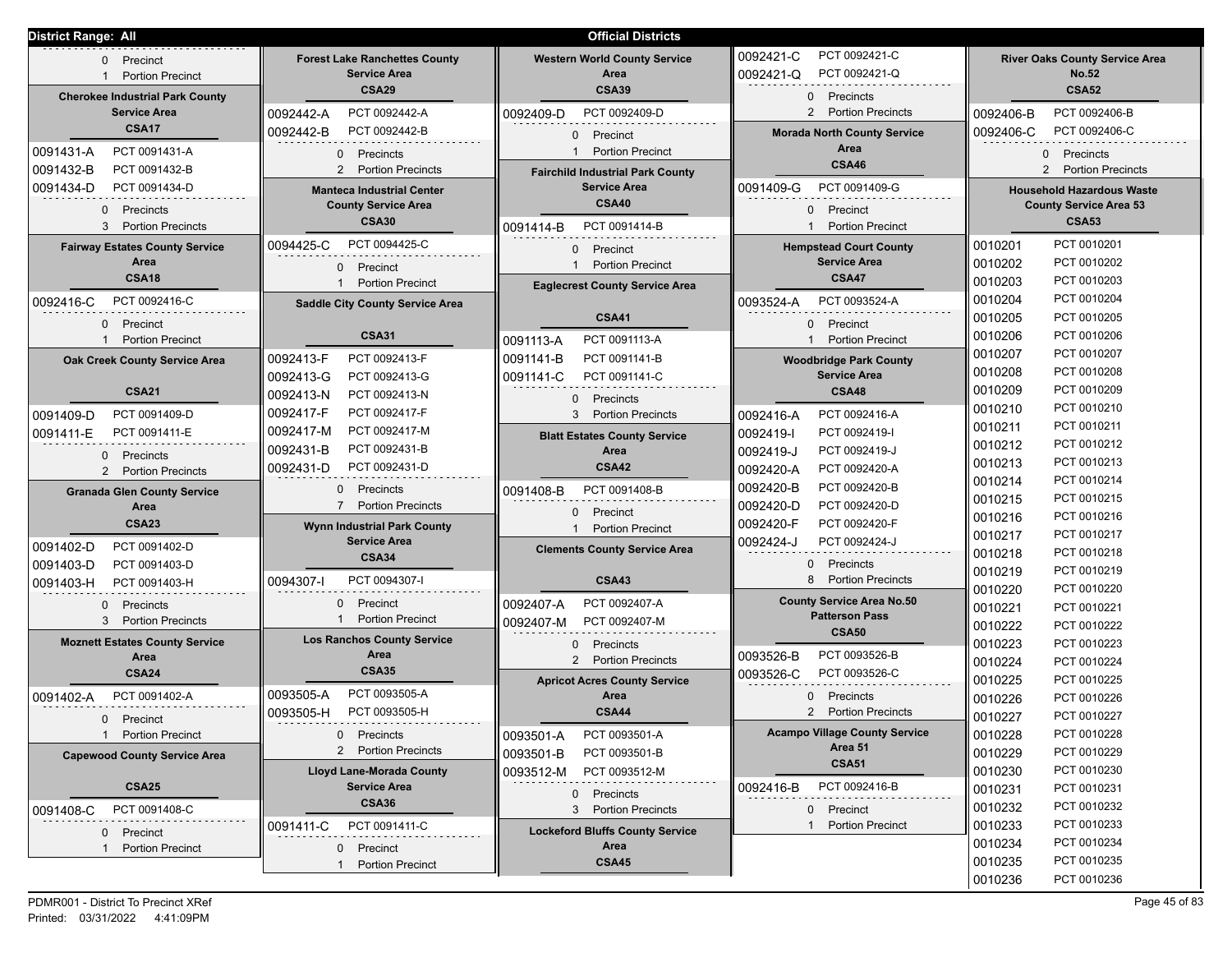| <b>District Range: All</b> |                            |                    |                            |                    | <b>Official Districts</b>  |                    |                            |                    |                            |
|----------------------------|----------------------------|--------------------|----------------------------|--------------------|----------------------------|--------------------|----------------------------|--------------------|----------------------------|
| 0010237                    | PCT 0010237                | 0011136            | PCT 0011136                | 0011210            | PCT 0011210                | 0011268            | PCT 0011268                | 0011368            | PCT 0011368                |
| 0010238                    | PCT 0010238                | 0011137            | PCT 0011137                | 0011211            | PCT 0011211                | 0011269            | PCT 0011269                | 0011369            | PCT 0011369                |
| 0010239                    | PCT 0010239                | 0011138            | PCT 0011138                | 0011212            | PCT 0011212                | 0011270            | PCT 0011270                | 0011370            | PCT 0011370                |
| 0010240                    | PCT 0010240                | 0011139            | PCT 0011139                | 0011213            | PCT 0011213                | 0011271            | PCT 0011271                | 0011391            | PCT 0011391                |
| 0010241                    | PCT 0010241                | 0011140            | PCT 0011140                | 0011214            | PCT 0011214                | 0011274            | PCT 0011274                | 0011401            | PCT 0011401                |
| 0010242                    | PCT 0010242                | 0011141            | PCT 0011141                | 0011215            | PCT 0011215                | 0011275            | PCT 0011275                | 0011403            | PCT 0011403                |
| 0010243                    | PCT 0010243                | 0011142            | PCT 0011142                | 0011216            | PCT 0011216                | 0011277            | PCT 0011277                | 0011404            | PCT 0011404                |
| 0010244                    | PCT 0010244                | 0011143            | PCT 0011143                | 0011217            | PCT 0011217                | 0011278            | PCT 0011278                | 0011405            | PCT 0011405                |
| 0010245                    | PCT 0010245                | 0011144            | PCT 0011144                | 0011218            | PCT 0011218                | 0011279            | PCT 0011279                | 0011406            | PCT 0011406                |
| 0010246                    | PCT 0010246                | 0011145            | PCT 0011145                | 0011219            | PCT 0011219                | 0011280            | PCT 0011280                | 0011407            | PCT 0011407                |
| 0010247                    | PCT 0010247                | 0011146            | PCT 0011146                | 0011220            | PCT 0011220                | 0011281            | PCT 0011281                | 0011408            | PCT 0011408                |
| 0011101                    | PCT 0011101                | 0011147            | PCT 0011147                | 0011221            | PCT 0011221                | 0011282            | PCT 0011282                | 0011409            | PCT 0011409                |
| 0011102                    | PCT 0011102                | 0011148            | PCT 0011148                | 0011222            | PCT 0011222                | 0011283            | PCT 0011283                | 0011410            | PCT 0011410                |
| 0011103                    | PCT 0011103                | 0011149            | PCT 0011149                | 0011223            | PCT 0011223                | 0011284            | PCT 0011284                | 0011411            | PCT 0011411                |
| 0011104                    | PCT 0011104                | 0011150            | PCT 0011150                | 0011224            | PCT 0011224                | 0011285            | PCT 0011285                | 0011412            | PCT 0011412                |
| 0011105                    | PCT 0011105                | 0011151            | PCT 0011151                | 0011225            | PCT 0011225                | 0011286            | PCT 0011286                | 0011413            | PCT 0011413                |
| 0011106                    | PCT 0011106                | 0011152            | PCT 0011152                | 0011226            | PCT 0011226                | 0011287            | PCT 0011287                | 0011414            | PCT 0011414                |
| 0011107                    | PCT 0011107                | 0011153            | PCT 0011153                | 0011227            | PCT 0011227                | 0011289            | PCT 0011289                | 0011415            | PCT 0011415                |
| 0011108                    | PCT 0011108                | 0011154            | PCT 0011154                | 0011228            | PCT 0011228                | 0011292            | PCT 0011292                | 0011416            | PCT 0011416                |
| 0011109                    | PCT 0011109                | 0011155            | PCT 0011155                | 0011229            | PCT 0011229                | 0011293            | PCT 0011293                | 0011417            | PCT 0011417                |
| 0011110                    | PCT 0011110                | 0011156            | PCT 0011156                | 0011230            | PCT 0011230                | 0011294            | PCT 0011294                | 0011418            | PCT 0011418                |
| 0011111                    | PCT 0011111                | 0011157            | PCT 0011157                | 0011231            | PCT 0011231                | 0011295            | PCT 0011295                | 0011419            | PCT 0011419                |
| 0011112                    | PCT 0011112                | 0011158            | PCT 0011158                | 0011232            | PCT 0011232                | 0011304            | PCT 0011304                | 0033501            | PCT 0033501                |
| 0011113                    | PCT 0011113                | 0011159            | PCT 0011159                | 0011235            | PCT 0011235                | 0011305            | PCT 0011305                | 0033502            | PCT 0033502                |
| 0011114                    | PCT 0011114                | 0011160            | PCT 0011160                | 0011236            | PCT 0011236                | 0011308            | PCT 0011308                | 0033503            | PCT 0033503                |
| 0011115                    | PCT 0011115                | 0011161            | PCT 0011161                | 0011237            | PCT 0011237                | 0011309            | PCT 0011309                | 0033504            | PCT 0033504                |
| 0011116                    | PCT 0011116<br>PCT 0011117 | 0011162            | PCT 0011162<br>PCT 0011164 | 0011238            | PCT 0011238<br>PCT 0011239 | 0011311            | PCT 0011311<br>PCT 0011313 | 0033505            | PCT 0033505<br>PCT 0033506 |
| 0011117                    | PCT 0011118                | 0011164            | PCT 0011166                | 0011239<br>0011240 | PCT 0011240                | 0011313            | PCT 0011314                | 0033506            | PCT 0033507                |
| 0011118<br>0011119         | PCT 0011119                | 0011166<br>0011168 | PCT 0011168                | 0011241            | PCT 0011241                | 0011314<br>0011325 | PCT 0011325                | 0033507<br>0033508 | PCT 0033508                |
| 0011120                    | PCT 0011120                | 0011169            | PCT 0011169                | 0011243            | PCT 0011243                | 0011333            | PCT 0011333                | 0033509            | PCT 0033509                |
| 0011121                    | PCT 0011121                | 0011170            | PCT 0011170                | 0011245            | PCT 0011245                | 0011342            | PCT 0011342                | 0033510            | PCT 0033510                |
| 0011122                    | PCT 0011122                | 0011171            | PCT 0011171                | 0011246            | PCT 0011246                | 0011344            | PCT 0011344                | 0033511            | PCT 0033511                |
| 0011123                    | PCT 0011123                | 0011174            | PCT 0011174                | 0011247            | PCT 0011247                | 0011348            | PCT 0011348                | 0033512            | PCT 0033512                |
| 0011124                    | PCT 0011124                | 0011175            | PCT 0011175                | 0011248            | PCT 0011248                | 0011350            | PCT 0011350                | 0033513            | PCT 0033513                |
| 0011125                    | PCT 0011125                | 0011179            | PCT 0011179                | 0011250            | PCT 0011250                | 0011351            | PCT 0011351                | 0033514            | PCT 0033514                |
| 0011126                    | PCT 0011126                | 0011180            | PCT 0011180                | 0011252            | PCT 0011252                | 0011352            | PCT 0011352                | 0033515            | PCT 0033515                |
| 0011127                    | PCT 0011127                | 0011181            | PCT 0011181                | 0011254            | PCT 0011254                | 0011359            | PCT 0011359                | 0033516            | PCT 0033516                |
| 0011128                    | PCT 0011128                | 0011182            | PCT 0011182                | 0011258            | PCT 0011258                | 0011360            | PCT 0011360                | 0033517            | PCT 0033517                |
| 0011129                    | PCT 0011129                | 0011183            | PCT 0011183                | 0011260            | PCT 0011260                | 0011361            | PCT 0011361                | 0033518            | PCT 0033518                |
| 0011130                    | PCT 0011130                | 0011184            | PCT 0011184                | 0011261            | PCT 0011261                | 0011362            | PCT 0011362                | 0033519            | PCT 0033519                |
| 0011131                    | PCT 0011131                | 0011205            | PCT 0011205                | 0011262            | PCT 0011262                | 0011363            | PCT 0011363                | 0033520            | PCT 0033520                |
| 0011132                    | PCT 0011132                | 0011206            | PCT 0011206                | 0011263            | PCT 0011263                | 0011364            | PCT 0011364                | 0033521            | PCT 0033521                |
| 0011133                    | PCT 0011133                | 0011207            | PCT 0011207                | 0011265            | PCT 0011265                | 0011365            | PCT 0011365                | 0033522            | PCT 0033522                |
| 0011134                    | PCT 0011134                | 0011208            | PCT 0011208                | 0011266            | PCT 0011266                | 0011366            | PCT 0011366                | 0033523            | PCT 0033523                |
| 0011135                    | PCT 0011135                | 0011209            | PCT 0011209                | 0011267            | PCT 0011267                | 0011367            | PCT 0011367                | 0033524            | PCT 0033524                |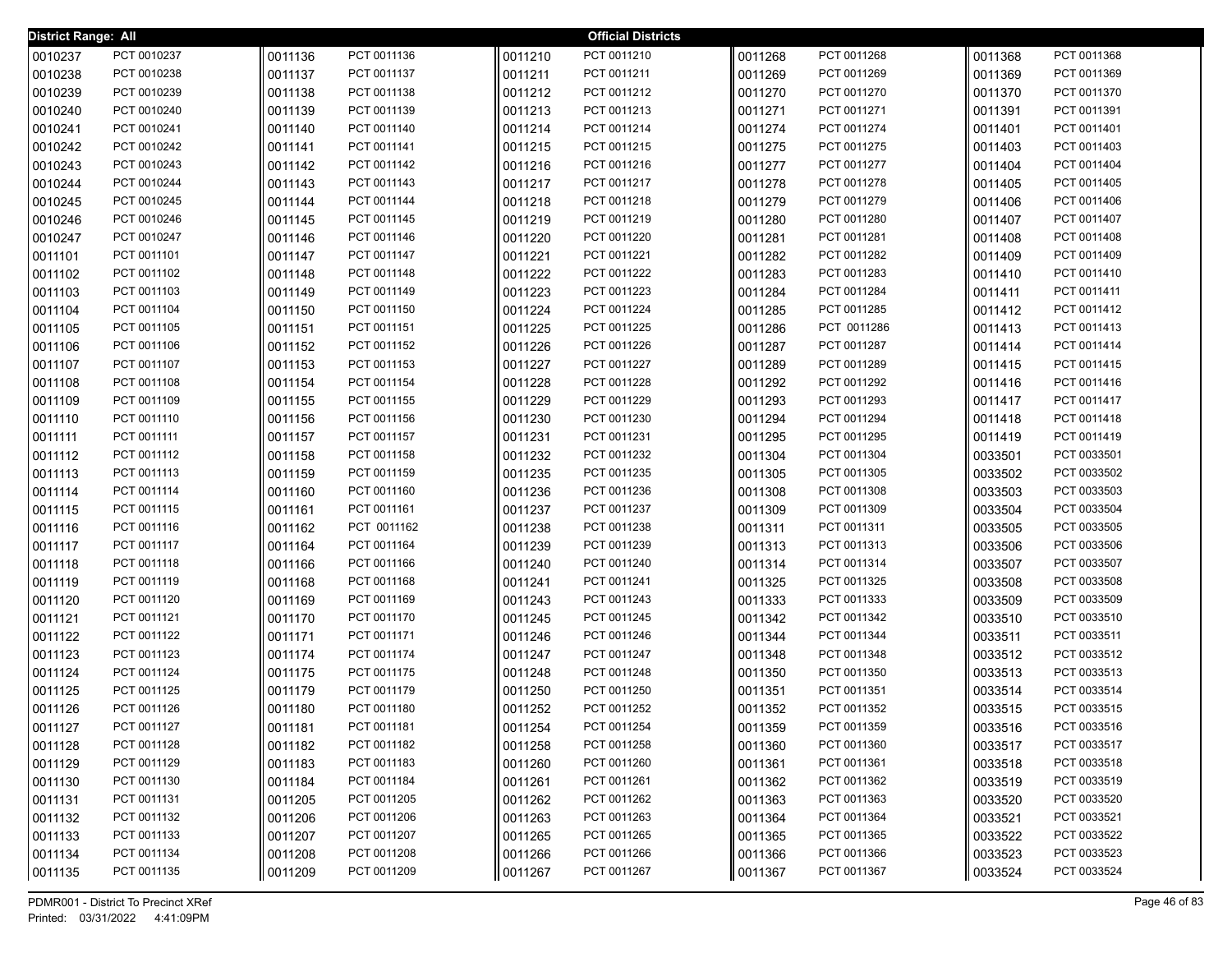| <b>District Range: All</b> |             |         |             |         | <b>Official Districts</b> |         |             |         |             |
|----------------------------|-------------|---------|-------------|---------|---------------------------|---------|-------------|---------|-------------|
| 0033525                    | PCT 0033525 | 0033571 | PCT 0033571 | 0042441 | PCT 0042441               | 0054327 | PCT 0054327 | 0064502 | PCT 0064502 |
| 0033526                    | PCT 0033526 | 0033572 | PCT 0033572 | 0042442 | PCT 0042442               | 0054328 | PCT 0054328 | 0064503 | PCT 0064503 |
| 0033527                    | PCT 0033527 | 0033573 | PCT 0033573 | 0042443 | PCT 0042443               | 0054329 | PCT 0054329 | 0064504 | PCT 0064504 |
| 0033528                    | PCT 0033528 | 0033574 | PCT 0033574 | 0042444 | PCT 0042444               | 0054330 | PCT 0054330 | 0064505 | PCT 0064505 |
| 0033529                    | PCT 0033529 | 0033575 | PCT 0033575 | 0042445 | PCT 0042445               | 0054331 | PCT 0054331 | 0064506 | PCT 0064506 |
| 0033530                    | PCT 0033530 | 0033576 | PCT 0035576 | 0042446 | PCT 0042446               | 0054332 | PCT 0054332 | 0064590 | PCT 0064590 |
| 0033531                    | PCT 0033531 | 0042401 | PCT 0042401 | 0042447 | PCT 0042447               | 0054333 | PCT 0054333 | 0074501 | PCT 0074501 |
| 0033532                    | PCT 0033532 | 0042402 | PCT 0042402 | 0042448 | PCT 0042448               | 0054334 | PCT 0054334 | 0074502 | PCT 0074502 |
| 0033533                    | PCT 0033533 | 0042403 | PCT 0042403 | 0042449 | PCT 0042449               | 0054335 | PCT 0054335 | 0074503 | PCT 0074503 |
| 0033534                    | PCT 0033534 | 0042404 | PCT 0042404 | 0042450 | PCT 0042450               | 0054336 | PCT 0054336 | 0074504 | PCT 0074504 |
| 0033535                    | PCT 0033535 | 0042405 | PCT 0042405 | 0042451 | PCT 0042451               | 0054337 | PCT 0054337 | 0074505 | PCT 0074505 |
| 0033536                    | PCT 0033536 | 0042406 | PCT 0042406 | 0042453 | PCT 0042453               | 0054338 | PCT 0054338 | 0074506 | PCT 0074506 |
| 0033537                    | PCT 0033537 | 0042407 | PCT 0042407 | 0042454 | PCT 0042454               | 0054339 | PCT 0054339 | 0074507 | PCT 0074507 |
| 0033538                    | PCT 0033538 | 0042408 | PCT 0042408 | 0042455 | PCT 0042455               | 0054340 | PCT 0054340 | 0074508 | PCT 0074508 |
| 0033539                    | PCT 0033539 | 0042409 | PCT 0042409 | 0042456 | PCT 0042456               | 0054341 | PCT 0054341 | 0074509 | PCT 0074509 |
| 0033540                    | PCT 0033540 | 0042410 | PCT 0042410 | 0042458 | PCT 0042458               | 0054342 | PCT 0054342 | 0074510 | PCT 0074510 |
| 0033541                    | PCT 0033541 | 0042411 | PCT 0042411 | 0042459 | PCT 0042459               | 0054343 | PCT 0054343 | 0074511 | PCT 0074511 |
| 0033542                    | PCT 0033542 | 0042412 | PCT 0042412 | 0042460 | PCT 0042460               | 0054344 | PCT 0054344 | 0074512 | PCT 0074512 |
| 0033543                    | PCT 0033543 | 0042413 | PCT 0042413 | 0042461 | PCT 0042461               | 0054345 | PCT 0054345 | 0074513 | PCT 0074513 |
| 0033544                    | PCT 0033544 | 0042414 | PCT 0042414 | 0042462 | PCT 0042462               | 0054346 | PCT 0054346 | 0083301 | PCT 0083301 |
| 0033545                    | PCT 0033545 | 0042415 | PCT 0042415 | 0054301 | PCT 0054301               | 0054348 | PCT 0054348 | 0084301 | PCT 0084301 |
| 0033546                    | PCT 0033546 | 0042416 | PCT 0042416 | 0054302 | PCT 0054302               | 0054349 | PCT 0054349 | 0084302 | PCT 0084302 |
| 0033547                    | PCT 0033547 | 0042417 | PCT 0042417 | 0054303 | PCT 0054303               | 0054350 | PCT 0054350 | 0084303 | PCT 0084303 |
| 0033548                    | PCT 0033548 | 0042418 | PCT 0042418 | 0054304 | PCT 0054304               | 0054351 | PCT 0054351 | 0084304 | PCT 0084304 |
| 0033549                    | PCT 0033549 | 0042419 | PCT 0042419 | 0054305 | PCT 0054305               | 0054352 | PCT 0054352 | 0084305 | PCT 0084305 |
| 0033550                    | PCT 0033550 | 0042420 | PCT 0042420 | 0054306 | PCT 0054306               | 0054353 | PCT 0054353 | 0084306 | PCT 0084306 |
| 0033551                    | PCT 0033551 | 0042421 | PCT 0042421 | 0054307 | PCT 0054307               | 0054354 | PCT 0054354 | 0084307 | PCT 0084307 |
| 0033552                    | PCT 0033552 | 0042422 | PCT 0042422 | 0054308 | PCT 0054308               | 0054355 | PCT 0054355 | 0084308 | PCT 0084308 |
| 0033553                    | PCT 0033553 | 0042423 | PCT 0042423 | 0054309 | PCT 0054309               | 0054356 | PCT 0054356 | 0084309 | PCT 0084309 |
| 0033554                    | PCT 0033554 | 0042424 | PCT 0042424 | 0054310 | PCT 0054310               | 0054357 | PCT 0054357 | 0084310 | PCT 0084310 |
| 0033555                    | PCT 0033555 | 0042425 | PCT 0042425 | 0054311 | PCT 0054311               | 0054358 | PCT 0054358 | 0084311 | PCT 0084311 |
| 0033556                    | PCT 0033556 | 0042426 | PCT 0042426 | 0054312 | PCT 0054312               | 0054359 | PCT 0054359 | 0084312 | PCT 0084312 |
| 0033557                    | PCT 0033557 | 0042427 | PCT 0042427 | 0054313 | PCT 0054313               | 0054360 | PCT 0054360 | 0084313 | PCT 0084313 |
| 0033558                    | PCT 0033558 | 0042428 | PCT 0042428 | 0054314 | PCT 0054314               | 0054362 | PCT 0054362 | 0084314 | PCT 0084314 |
| 0033559                    | PCT 0033559 | 0042429 | PCT 0042429 | 0054315 | PCT 0054315               | 0054363 | PCT 0054363 | 0084315 | PCT 0084315 |
| 0033560                    | PCT 0033560 | 0042430 | PCT 0042430 | 0054316 | PCT 0054316               | 0054364 | PCT 0054364 | 0084316 | PCT 0084316 |
| 0033561                    | PCT 0033561 | 0042431 | PCT 0042431 | 0054317 | PCT 0054317               | 0054365 | PCT 0054365 | 0084317 | PCT 0084317 |
| 0033562                    | PCT 0033562 | 0042432 | PCT 0042432 | 0054318 | PCT 0054318               | 0054366 | PCT 0054366 | 0084318 | PCT 0084318 |
| 0033563                    | PCT 0033563 | 0042433 | PCT 0042433 | 0054319 | PCT 0054319               | 0054367 | PCT 0054367 | 0084319 | PCT 0084319 |
| 0033564                    | PCT 0033564 | 0042434 | PCT 0042434 | 0054320 | PCT 0054320               | 0054368 | PCT 0054368 | 0084320 | PCT 0084320 |
| 0033565                    | PCT 0033565 | 0042435 | PCT 0042435 | 0054321 | PCT 0054321               | 0054369 | PCT 0054369 | 0084321 | PCT 0084321 |
| 0033566                    | PCT 0033566 | 0042436 | PCT 0042436 | 0054322 | PCT 0054322               | 0054370 | PCT 0054370 | 0084322 | PCT 0084322 |
| 0033567                    | PCT 0033567 | 0042437 | PCT 0042437 | 0054323 | PCT 0054323               | 0054371 | PCT 0054371 | 0084323 | PCT 0084323 |
| 0033568                    | PCT 0033568 | 0042438 | PCT 0042438 | 0054324 | PCT 0054324               | 0054372 | PCT 0054372 | 0084324 | PCT 0084324 |
| 0033569                    | PCT 0033569 | 0042439 | PCT 0042439 | 0054325 | PCT 0054325               | 0054373 | PCT 0054373 | 0084325 | PCT 0084325 |
| 0033570                    | PCT 0033570 | 0042440 | PCT 0042440 | 0054326 | PCT 0054326               | 0064501 | PCT 0064501 | 0084326 | PCT 0084326 |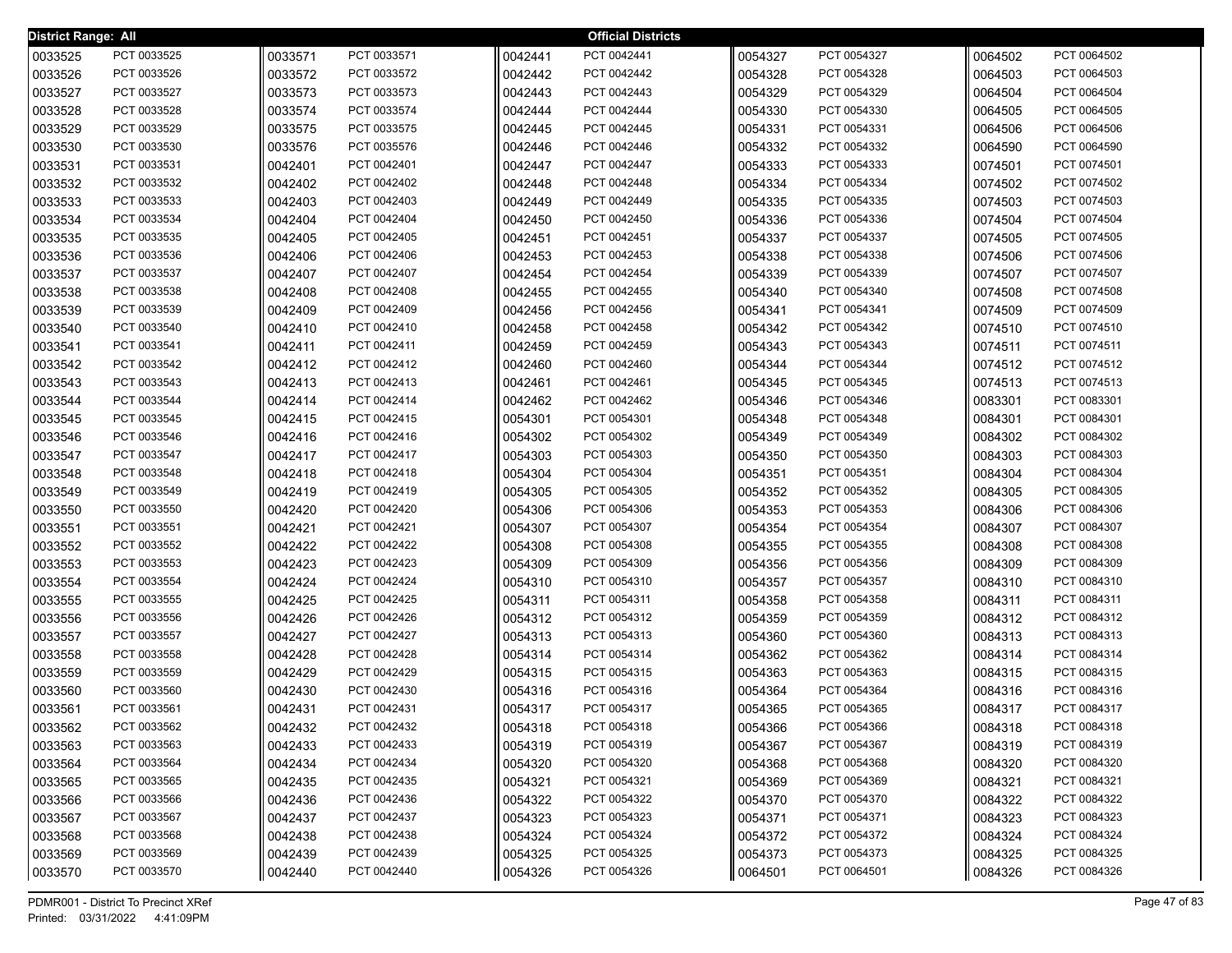| <b>District Range: All</b> |             |         |             |         | <b>Official Districts</b> |         |             |         |             |
|----------------------------|-------------|---------|-------------|---------|---------------------------|---------|-------------|---------|-------------|
| 0091101                    | PCT 0091101 | 0091190 | PCT 0091190 | 0091421 | PCT 0091421               | 0092431 | PCT 0092431 | 0093531 | PCT 0093531 |
| 0091102                    | PCT 0091102 | 0091202 | PCT 0091202 | 0091422 | PCT 0091422               | 0092432 | PCT 0092432 | 0093532 | PCT 0093532 |
| 0091103                    | PCT 0091103 | 0091204 | PCT 0091204 | 0091423 | PCT 0091423               | 0092433 | PCT 0092433 | 0093533 | PCT 0093533 |
| 0091104                    | PCT 0091104 | 0091205 | PCT 0091205 | 0091424 | PCT 0091424               | 0092434 | PCT 0092434 | 0093534 | PCT 0093534 |
| 0091105                    | PCT 0091105 | 0091209 | PCT 0091209 | 0091425 | PCT 0091425               | 0092435 | PCT 0092435 | 0093535 | PCT 0093535 |
| 0091106                    | PCT 0091106 | 0091210 | PCT 0091210 | 0091426 | PCT 0091426               | 0092436 | PCT 0092436 | 0093536 | PCT 0093536 |
| 0091107                    | PCT 0091107 | 0091211 | PCT 0091211 | 0091427 | PCT 0091427               | 0092437 | PCT 0092437 | 0093537 | PCT 0093537 |
| 0091108                    | PCT 0091108 | 0091212 | PCT 0091212 | 0091428 | PCT 0091428               | 0092438 | PCT 0092438 | 0093538 | PCT 0093538 |
| 0091109                    | PCT 0091109 | 0091214 | PCT 0091214 | 0091429 | PCT 0091429               | 0092439 | PCT 0092439 | 0093539 | PCT 0093539 |
| 0091111                    | PCT 0091111 | 0091223 | PCT 0091223 | 0091430 | PCT 0091430               | 0092440 | PCT 0092440 | 0093540 | PCT 0093540 |
| 0091112                    | PCT 0091112 | 0091231 | PCT 0091231 | 0091431 | PCT 0091431               | 0092441 | PCT 0092441 | 0093541 | PCT 0093541 |
| 0091113                    | PCT 0091113 | 0091232 | PCT 0091232 | 0091432 | PCT 0091432               | 0092442 | PCT 0092442 | 0093542 | PCT 0093542 |
| 0091114                    | PCT 0091114 | 0091233 | PCT 0091233 | 0091433 | PCT 0091433               | 0093101 | PCT 0093101 | 0093543 | PCT 0093543 |
| 0091115                    | PCT 0091115 | 0091236 | PCT 0091236 | 0091434 | PCT 0091434               | 0093301 | PCT 0093301 | 0093544 | PCT 0093544 |
| 0091116                    | PCT 0091116 | 0091237 | PCT 0091237 | 0091435 | PCT 0091435               | 0093302 | PCT 0093302 | 0093545 | PCT 0093545 |
| 0091117                    | PCT 0091117 | 0091238 | PCT 0091238 | 0091436 | PCT 0091436               | 0093303 | PCT 0093303 | 0093546 | PCT 0093546 |
| 0091118                    | PCT 0091118 | 0091239 | PCT 0091239 | 0092401 | PCT 0092401               | 0093304 | PCT 0093304 | 0093547 | PCT 0093547 |
| 0091120                    | PCT 0091120 | 0091240 | PCT 0091240 | 0092402 | PCT 0092402               | 0093305 | PCT 0093305 | 0093548 | PCT 0093548 |
| 0091121                    | PCT 0091121 | 0091241 | PCT 0091241 | 0092403 | PCT 0092403               | 0093501 | PCT 0093501 | 0093549 | PCT 0093549 |
| 0091125                    | PCT 0091125 | 0091242 | PCT 0091242 | 0092404 | PCT 0092404               | 0093502 | PCT 0093502 | 0094102 | PCT 0094102 |
| 0091126                    | PCT 0091126 | 0091243 | PCT 0091243 | 0092405 | PCT 0092405               | 0093503 | PCT 0093503 | 0094103 | PCT 0094103 |
| 0091127                    | PCT 0091127 | 0091244 | PCT 0091244 | 0092406 | PCT 0092406               | 0093504 | PCT 0093504 | 0094105 | PCT 0094105 |
| 0091128                    | PCT 0091128 | 0091304 | PCT 0091304 | 0092407 | PCT 0092407               | 0093505 | PCT 0093505 | 0094106 | PCT 0094106 |
| 0091129                    | PCT 0091129 | 0091309 | PCT 0091309 | 0092408 | PCT 0092408               | 0093506 | PCT 0093506 | 0094113 | PCT 0094113 |
| 0091130                    | PCT 0091130 | 0091310 | PCT 0091310 | 0092409 | PCT 0092409               | 0093507 | PCT 0093507 | 0094115 | PCT 0094115 |
| 0091131                    | PCT 0091131 | 0091318 | PCT 0091318 | 0092410 | PCT 0092410               | 0093508 | PCT 0093508 | 0094301 | PCT 0094301 |
| 0091132                    | PCT 0091132 | 0091401 | PCT 0091401 | 0092411 | PCT 0092411               | 0093509 | PCT 0093509 | 0094302 | PCT 0094302 |
| 0091133                    | PCT 0091133 | 0091402 | PCT 0091402 | 0092412 | PCT 0092412               | 0093510 | PCT 0093510 | 0094303 | PCT 0094303 |
| 0091134                    | PCT 0091134 | 0091403 | PCT 0091403 | 0092413 | PCT 0092413               | 0093511 | PCT 0093511 | 0094304 | PCT 0094304 |
| 0091135                    | PCT 0091135 | 0091404 | PCT 0091404 | 0092414 | PCT 0092414               | 0093512 | PCT 0093512 | 0094307 | PCT 0094307 |
| 0091136                    | PCT 0091136 | 0091405 | PCT 0091405 | 0092415 | PCT 0092415               | 0093513 | PCT 0093513 | 0094308 | PCT 0094308 |
| 0091137                    | PCT 0091137 | 0091406 | PCT 0091406 | 0092416 | PCT 0092416               | 0093515 | PCT 0093515 | 0094311 | PCT 0094311 |
| 0091138                    | PCT 0091138 | 0091407 | PCT 0091407 | 0092417 | PCT 0092417               | 0093516 | PCT 0093516 | 0094312 | PCT 0094312 |
| 0091139                    | PCT 0091139 | 0091408 | PCT 0091408 | 0092418 | PCT 0092418               | 0093517 | PCT 0093517 | 0094313 | PCT 0094313 |
| 0091140                    | PCT 0091140 | 0091409 | PCT 0091409 | 0092419 | PCT 0092419               | 0093518 | PCT 0093518 | 0094314 | PCT 0094314 |
| 0091141                    | PCT 0091141 | 0091410 | PCT 0091410 | 0092420 | PCT 0092420               | 0093519 | PCT 0093519 | 0094315 | PCT 0094315 |
| 0091142                    | PCT 0091142 | 0091411 | PCT 0091411 | 0092421 | PCT 0092421               | 0093520 | PCT 0093520 | 0094316 | PCT 0094316 |
| 0091143                    | PCT 0091143 | 0091412 | PCT 0091412 | 0092422 | PCT 0092422               | 0093521 | PCT 0093521 | 0094317 | PCT 0094317 |
| 0091144                    | PCT 0091144 | 0091413 | PCT 0091413 | 0092423 | PCT 0092423               | 0093522 | PCT 0093522 | 0094318 | PCT 0094318 |
| 0091145                    | PCT 0091145 | 0091414 | PCT 0091414 | 0092424 | PCT 0092424               | 0093523 | PCT 0093523 | 0094319 | PCT 0094319 |
| 0091146                    | PCT 0091146 | 0091415 | PCT 0091415 | 0092425 | PCT 0092425               | 0093524 | PCT 0093524 | 0094320 | PCT 0094320 |
| 0091147                    | PCT 0091147 | 0091416 | PCT 0091416 | 0092426 | PCT 0092426               | 0093525 | PCT 0093525 | 0094321 | PCT 0094321 |
| 0091148                    | PCT 0091148 | 0091417 | PCT 0091417 | 0092427 | PCT 0092427               | 0093526 | PCT 0093526 | 0094322 | PCT 0094322 |
| 0091149                    | PCT 0091149 | 0091418 | PCT 0091418 | 0092428 | PCT 0092428               | 0093527 | PCT 0093527 | 0094323 | PCT 0094323 |
| 0091150                    | PCT 0091150 | 0091419 | PCT 0091419 | 0092429 | PCT 0092429               | 0093528 | PCT 0093528 | 0094324 | PCT 0094324 |
| 0091151                    | PCT 0091151 | 0091420 | PCT 0091420 | 0092430 | PCT 0092430               | 0093529 | PCT 0093529 | 0094325 | PCT 0094325 |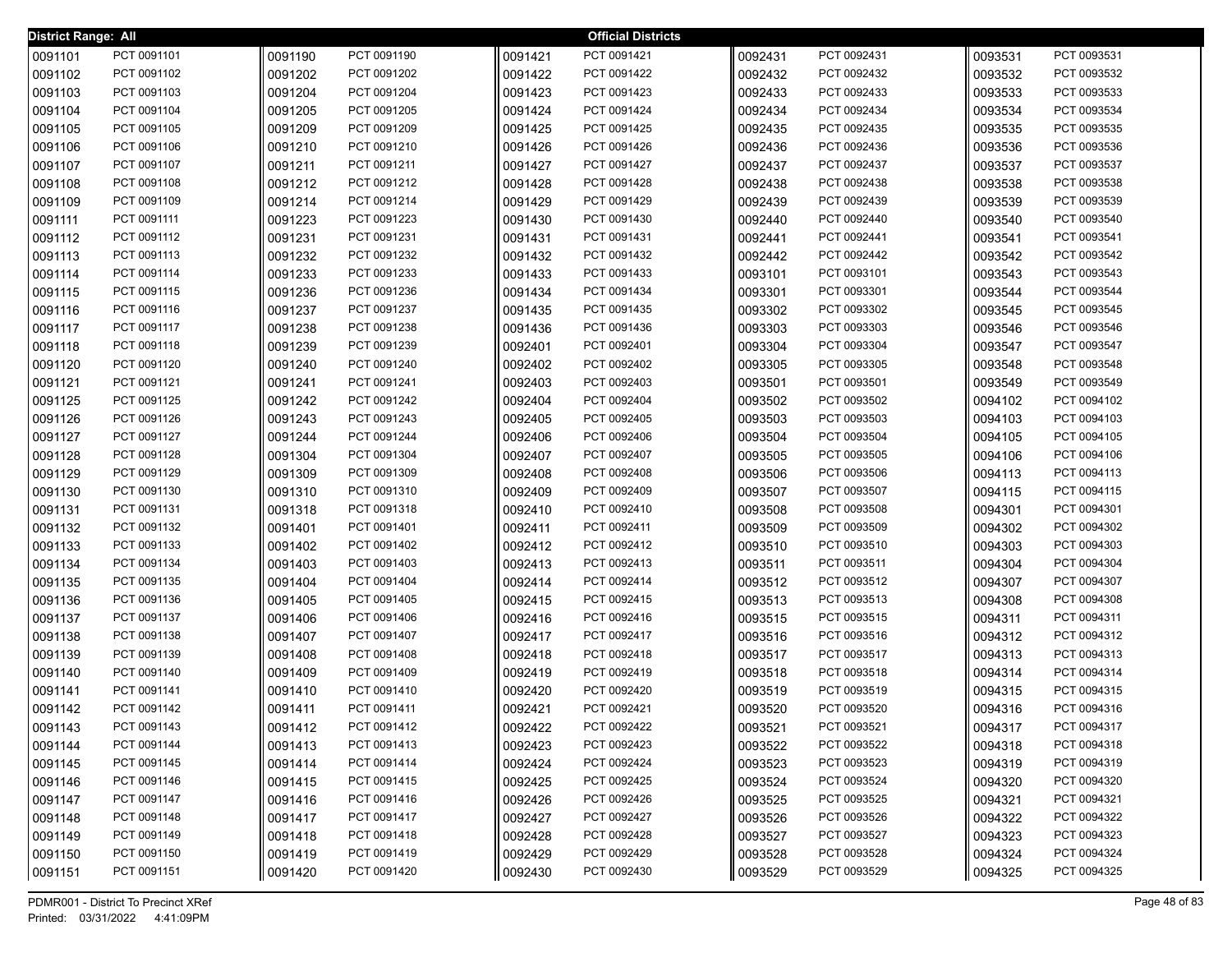| <b>District Range: All</b> |                                      |                    |                            |                    | <b>Official Districts</b>  |                    |                            |                    |                            |
|----------------------------|--------------------------------------|--------------------|----------------------------|--------------------|----------------------------|--------------------|----------------------------|--------------------|----------------------------|
| 0094326                    | PCT 0094326                          | 0033556            | PCT 0033556                | 0091144            | PCT 0091144                | 0091413            | PCT 0091413                | 0092423            | PCT 0092423                |
| 0094327                    | PCT 0094327                          | 0033569            | PCT 0033569                | 0091145            | PCT 0091145                | 0091414            | PCT 0091414                | 0092424            | PCT 0092424                |
| 0094328                    | PCT 0094328                          | 0033570            | PCT 0033570                | 0091146            | PCT 0091146                | 0091415            | PCT 0091415                | 0092425            | PCT 0092425                |
| 0094329                    | PCT 0094329                          | 0054328            | PCT 0054328                | 0091147            | PCT 0091147                | 0091416            | PCT 0091416                | 0092426            | PCT 0092426                |
| 0094404                    | PCT 0094404                          | 0054339            | PCT 0054339                | 0091148            | PCT 0091148                | 0091417            | PCT 0091417                | 0092427            | PCT 0092427                |
| 0094405                    | PCT 0094405                          | 0054360            | PCT 0054360                | 0091149            | PCT 0091149                | 0091418            | PCT 0091418                | 0092428            | PCT 0092428                |
| 0094407                    | PCT 0094407                          | 0054364            | PCT 0054364                | 0091150            | PCT 0091150                | 0091419            | PCT 0091419                | 0092429            | PCT 0092429                |
| 0094408                    | PCT 0094408                          | 0084316            | PCT 0084316                | 0091151            | PCT 0091151                | 0091420            | PCT 0091420                | 0092430            | PCT 0092430                |
| 0094409                    | PCT 0094409                          | 0091101            | PCT 0091101                | 0091190            | PCT 0091190                | 0091421            | PCT 0091421                | 0092431            | PCT 0092431                |
| 0094414                    | PCT 0094414                          | 0091102            | PCT 0091102                | 0091202            | PCT 0091202                | 0091422            | PCT 0091422                | 0092432            | PCT 0092432                |
| 0094415                    | PCT 0094415                          | 0091103            | PCT 0091103                | 0091204            | PCT 0091204                | 0091423            | PCT 0091423                | 0092433            | PCT 0092433                |
| 0094416                    | PCT 0094416                          | 0091104            | PCT 0091104                | 0091205            | PCT 0091205                | 0091424            | PCT 0091424                | 0092434            | PCT 0092434                |
| 0094417                    | PCT 0094417                          | 0091105            | PCT 0091105                | 0091209            | PCT 0091209                | 0091425            | PCT 0091425                | 0092435            | PCT 0092435                |
| 0094418                    | PCT 0094418                          | 0091106            | PCT 0091106                | 0091210            | PCT 0091210                | 0091426            | PCT 0091426                | 0092436            | PCT 0092436                |
| 0094419                    | PCT 0094419                          | 0091107            | PCT 0091107                | 0091211            | PCT 0091211                | 0091427            | PCT 0091427                | 0092437            | PCT 0092437                |
| 0094420                    | PCT 0094420                          | 0091108            | PCT 0091108                | 0091212            | PCT 0091212                | 0091428            | PCT 0091428                | 0092438            | PCT 0092438                |
| 0094421                    | PCT 0094421                          | 0091109            | PCT 0091109                | 0091214            | PCT 0091214                | 0091429            | PCT 0091429                | 0092439            | PCT 0092439                |
| 0094422                    | PCT 0094422                          | 0091111            | PCT 0091111                | 0091223            | PCT 0091223                | 0091430            | PCT 0091430                | 0092440            | PCT 0092440                |
| 0094423                    | PCT 0094423                          | 0091112            | PCT 0091112                | 0091231            | PCT 0091231                | 0091431            | PCT 0091431                | 0092441            | PCT 0092441                |
| 0094424                    | PCT 0094424                          | 0091113            | PCT 0091113                | 0091232            | PCT 0091232                | 0091432            | PCT 0091432                | 0092442            | PCT 0092442                |
| 0094425                    | PCT 0094425                          | 0091114            | PCT 0091114                | 0091233            | PCT 0091233                | 0091433            | PCT 0091433                | 0093101            | PCT 0093101                |
| 0094503                    | PCT 0094503                          | 0091115            | PCT 0091115                | 0091236            | PCT 0091236                | 0091434            | PCT 0091434                | 0093301            | PCT 0093301                |
| 0094506                    | PCT 0094506                          | 0091116            | PCT 0091116                | 0091237            | PCT 0091237                | 0091435            | PCT 0091435                | 0093302            | PCT 0093302                |
| 0094507                    | PCT 0094507                          | 0091117            | PCT 0091117                | 0091238            | PCT 0091238                | 0091436            | PCT 0091436                | 0093303            | PCT 0093303                |
| 0094508                    | PCT 0094508                          | 0091118            | PCT 0091118                | 0091239            | PCT 0091239                | 0092401            | PCT 0092401                | 0093304            | PCT 0093304                |
| 0094509                    | PCT 0094509                          | 0091120            | PCT 0091120                | 0091240            | PCT 0091240                | 0092402            | PCT 0092402                | 0093305            | PCT 0093305                |
| 0094510                    | PCT 0094510                          | 0091121            | PCT 0091121                | 0091241            | PCT 0091241                | 0092403            | PCT 0092403                | 0093501            | PCT 0093501                |
| 0094511                    | PCT 0094511                          | 0091125            | PCT 0091125                | 0091242            | PCT 0091242                | 0092404            | PCT 0092404                | 0093502            | PCT 0093502                |
| 0094512                    | PCT 0094512                          | 0091126            | PCT 0091126                | 0091243            | PCT 0091243                | 0092405            | PCT 0092405                | 0093503            | PCT 0093503                |
| 0094513                    | PCT 0094513                          | 0091127            | PCT 0091127                | 0091244            | PCT 0091244<br>PCT 0091304 | 0092406            | PCT 0092406                | 0093504            | PCT 0093504                |
| 0094514<br>0094515         | PCT 0094514<br>PCT 0094515           | 0091128<br>0091129 | PCT 0091128<br>PCT 0091129 | 0091304<br>0091309 | PCT 0091309                | 0092407<br>0092408 | PCT 0092407<br>PCT 0092408 | 0093505<br>0093506 | PCT 0093505<br>PCT 0093506 |
| 0094516                    | PCT 0094516                          | 0091130            | PCT 0091130                | 0091310            | PCT 0091310                | 0092409            | PCT 0092409                | 0093507            | PCT 0093507                |
| 0094517                    | PCT 0094517                          | 0091131            | PCT 0091131                | 0091318            | PCT 0091318                | 0092410            | PCT 0092410                | 0093508            | PCT 0093508                |
| 0094518                    | PCT 0094518                          | 0091132            | PCT 0091132                | 0091401            | PCT 0091401                | 0092411            | PCT 0092411                | 0093509            | PCT 0093509                |
| 0094519                    | PCT 0094519                          | 0091133            | PCT 0091133                | 0091402            | PCT 0091402                | 0092412            | PCT 0092412                | 0093510            | PCT 0093510                |
| 0094520                    | PCT 0094520                          | 0091134            | PCT 0091134                | 0091403            | PCT 0091403                | 0092413            | PCT 0092413                | 0093511            | PCT 0093511                |
| 0094521                    | PCT 0094521                          | 0091135            | PCT 0091135                | 0091404            | PCT 0091404                | 0092414            | PCT 0092414                | 0093512            | PCT 0093512                |
| 0094522                    | PCT 0094522                          | 0091136            | PCT 0091136                | 0091405            | PCT 0091405                | 0092415            | PCT 0092415                | 0093513            | PCT 0093513                |
| 0094523                    | PCT 0094523                          | 0091137            | PCT 0091137                | 0091406            | PCT 0091406                | 0092416            | PCT 0092416                | 0093515            | PCT 0093515                |
|                            |                                      | 0091138            | PCT 0091138                | 0091407            | PCT 0091407                | 0092417            | PCT 0092417                | 0093516            | PCT 0093516                |
|                            | 766 Precincts<br>0 Portion Precincts | 0091139            | PCT 0091139                | 0091408            | PCT 0091408                | 0092418            | PCT 0092418                | 0093517            | PCT 0093517                |
|                            | <b>County Service Area No.54</b>     | 0091140            | PCT 0091140                | 0091409            | PCT 0091409                | 0092419            | PCT 0092419                | 0093518            | PCT 0093518                |
|                            |                                      | 0091141            | PCT 0091141                | 0091410            | PCT 0091410                | 0092420            | PCT 0092420                | 0093519            | PCT 0093519                |
|                            | <b>CSA54</b>                         | 0091142            | PCT 0091142                | 0091411            | PCT 0091411                | 0092421            | PCT 0092421                | 0093520            | PCT 0093520                |
|                            | PCT 0011131-C                        | 0091143            | PCT 0091143                | 0091412            | PCT 0091412                | 0092422            | PCT 0092422                | 0093521            | PCT 0093521                |
| 0011131-C                  |                                      |                    |                            |                    |                            |                    |                            |                    |                            |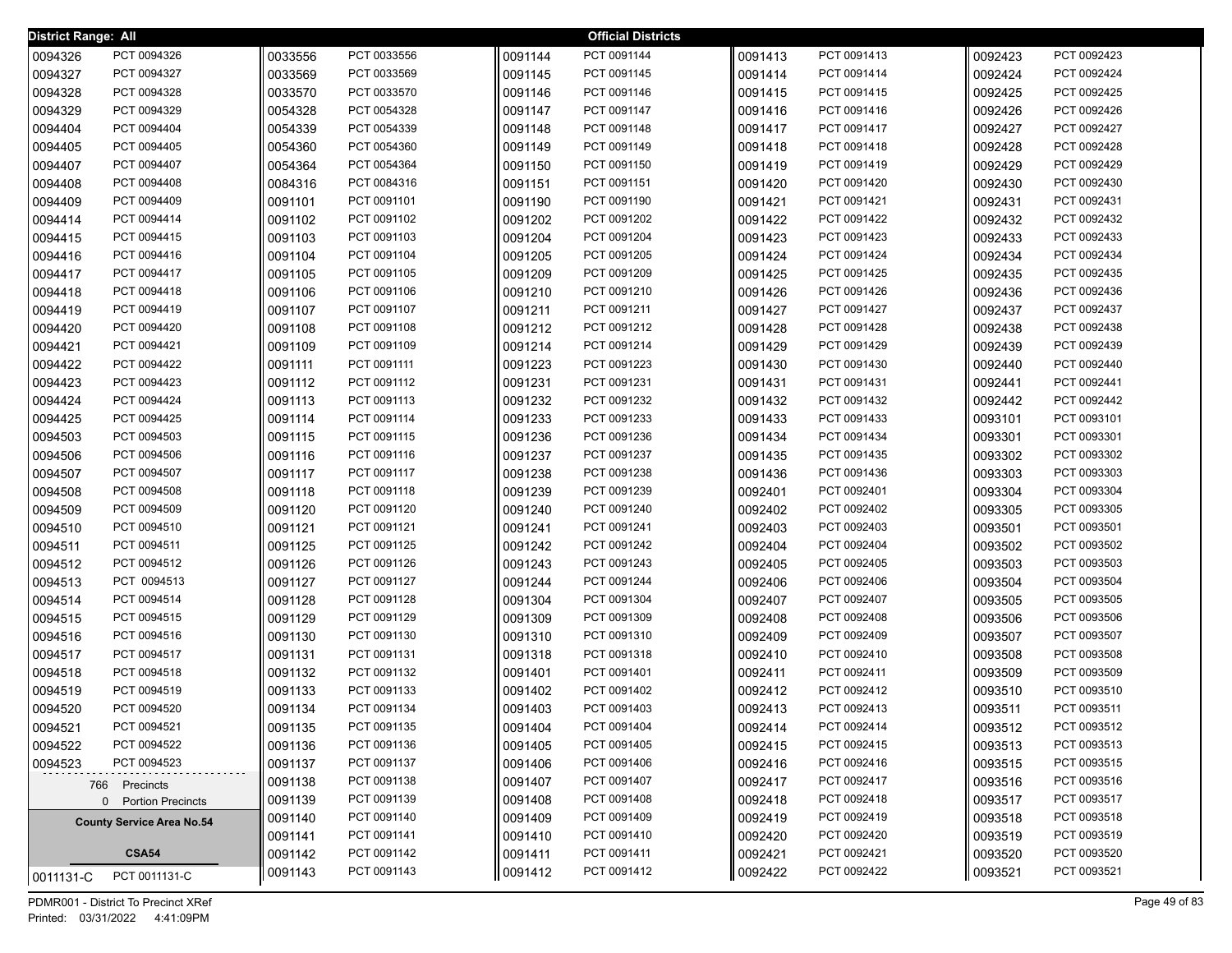| District Range: All |                            |                    |                            | <b>Official Districts</b>                   |                                       |                                   |
|---------------------|----------------------------|--------------------|----------------------------|---------------------------------------------|---------------------------------------|-----------------------------------|
| 0093522             | PCT 0093522                | 0094318            | PCT 0094318                | 0094522<br>PCT 0094522                      | PCT 0093502-A<br>0093502-A            | PCT 0092412-H<br>0092412-H        |
| 0093523             | PCT 0093523                | 0094319            | PCT 0094319                | 0094523<br>PCT 0094523                      | PCT 0093502-F<br>0093502-F            | PCT 0092412-I<br>0092412-l        |
| 0093524             | PCT 0093524                | 0094320            | PCT 0094320                | 278 Precincts                               | PCT 0093512-A<br>0093512-A            | 0092413-A<br>PCT 0092413-A        |
| 0093525             | PCT 0093525                | 0094321            | PCT 0094321                | <b>Portion Precinct</b>                     | PCT 0093513-B<br>0093513-B            | 0092413-C<br>PCT 0092413-C        |
| 0093526             | PCT 0093526                | 0094322            | PCT 0094322                | <b>County Service Area No.56</b>            | 0093516-A<br>PCT 0093516-A            | 0092413-D<br>PCT 0092413-D        |
| 0093527             | PCT 0093527                | 0094323            | PCT 0094323                | (Peters)                                    | PCT 0093516-H<br>0093516-H            | 0092413-H<br>PCT 0092413-H        |
| 0093528             | PCT 0093528                | 0094324            | PCT 0094324                | <b>CSA56</b>                                | 0093546-A<br>PCT 0093546-A            | 0092413-1<br>PCT 0092413-I        |
| 0093529             | PCT 0093529                | 0094325            | PCT 0094325                | PCT 0091405-J<br>0091405-J                  | PCT 0093546-C<br>0093546-C            | PCT 0092413-L<br>0092413-L        |
| 0093531             | PCT 0093531                | 0094326            | PCT 0094326                | 0 Precinct                                  | Precincts<br>$\Omega$                 | PCT 0092413-M<br>0092413-M        |
| 0093532             | PCT 0093532                | 0094327            | PCT 0094327                | <b>Portion Precinct</b>                     | 8<br><b>Portion Precincts</b>         | PCT 0092413-S<br>0092413-S        |
| 0093533             | PCT 0093533                | 0094328            | PCT 0094328                | <b>New Jerusalem Drainage District</b>      | <b>New Jerusalem Drainage</b>         | PCT 0092413-U<br>0092413-U        |
| 0093534             | PCT 0093534                | 0094329            | PCT 0094329                |                                             | Dist-Div 2                            | PCT 0092419<br>0092419            |
| 0093535             | PCT 0093535                | 0094404            | PCT 0094404                | <b>DR01</b>                                 | DR01 - 2                              | PCT 0092420<br>0092420            |
| 0093536             | PCT 0093536                | 0094405            | PCT 0094405                | PCT 0093502-A<br>0093502-A                  | PCT 0093512-B<br>0093512-B            | PCT 0092424-A<br>0092424-A        |
| 0093537             | PCT 0093537                | 0094407            | PCT 0094407                | PCT 0093502-B<br>0093502-B                  | PCT 0093516-B<br>0093516-B            | PCT 0092424-B<br>0092424-B        |
| 0093538             | PCT 0093538                | 0094408            | PCT 0094408                | PCT 0093502-C<br>0093502-C                  | 0093516-C<br>PCT 0093516-C            | 0092424-J<br>PCT 0092424-J        |
| 0093539             | PCT 0093539                | 0094409            | PCT 0094409                | PCT 0093502-F<br>0093502-F                  | PCT 0093516-D<br>0093516-D            | PCT 0092424-L<br>0092424-L        |
| 0093540             | PCT 0093540                | 0094414            | PCT 0094414                | PCT 0093512-A<br>0093512-A                  | PCT 0093516-I<br>0093516-I            | PCT 0092424-M<br>0092424-M        |
| 0093541             | PCT 0093541                | 0094415            | PCT 0094415                | PCT 0093512-B<br>0093512-B                  | PCT 0093524-A<br>0093524-A            | PCT 0092427<br>0092427            |
| 0093542             | PCT 0093542                | 0094416            | PCT 0094416                | PCT 0093513-B<br>0093513-B                  | PCT 0093524-B<br>0093524-B            | 0092429<br>PCT 0092429            |
| 0093543             | PCT 0093543                | 0094417            | PCT 0094417                | 0093513-C<br>PCT 0093513-C                  | PCT 0093524-C<br>0093524-C            | PCT 0092437-F<br>0092437-F        |
| 0093544             | PCT 0093544                | 0094418            | PCT 0094418                | PCT 0093516-A<br>0093516-A                  | PCT 0093524-D<br>0093524-D            | 0092437-G<br>PCT 0092437-G        |
| 0093545             | PCT 0093545                | 0094419            | PCT 0094419                |                                             |                                       | PCT 0092437-H<br>0092437-H        |
|                     |                            |                    |                            |                                             | PCT 0093524-E<br>0093524-E            |                                   |
| 0093546             | PCT 0093546                | 0094420            | PCT 0094420                | PCT 0093516-B<br>0093516-B                  | PCT 0093524-M<br>0093524-M            | Precincts<br>5                    |
| 0093547             | PCT 0093547                | 0094421            | PCT 0094421                | 0093516-C<br>PCT 0093516-C<br>PCT 0093516-D | Precincts<br>$\mathbf{0}$             | 21<br><b>Portion Precincts</b>    |
| 0093548             | PCT 0093548                | 0094422            | PCT 0094422                | 0093516-D<br>PCT 0093516-H                  | <b>Portion Precincts</b><br>11        | <b>Flood Control Dist-Zone 12</b> |
| 0093549             | PCT 0093549                | 0094423            | PCT 0094423                | 0093516-H<br>0093516-I<br>PCT 0093516-I     | <b>New Jerusalem Drainage</b>         |                                   |
| 0094102             | PCT 0094102                | 0094424            | PCT 0094424                | 0093524-A<br>PCT 0093524-A                  | Dist-Div 3                            | <b>FC02</b>                       |
| 0094103             | PCT 0094103                | 0094425            | PCT 0094425                | 0093524-B<br>PCT 0093524-B                  | <b>DR01 - 3</b>                       | 0092423-C<br>PCT 0092423-C        |
| 0094105             | PCT 0094105                | 0094503            | PCT 0094503                | PCT 0093524-C<br>0093524-C                  | PCT 0093502-B<br>0093502-B            | 0 Precinct                        |
| 0094106             | PCT 0094106                | 0094506            | PCT 0094506                | PCT 0093524-D<br>0093524-D                  | 0093502-C<br>PCT 0093502-C            | <b>Portion Precinct</b>           |
| 0094113             | PCT 0094113                | 0094507            | PCT 0094507                | PCT 0093524-E<br>0093524-E                  | PCT 0093513-C<br>0093513-C            | Flood Control Dist-Zone 09        |
| 0094115             | PCT 0094115                | 0094508            | PCT 0094508                | PCT 0093524-F<br>0093524-F                  | PCT 0093524-F<br>0093524-F            |                                   |
| 0094301             | PCT 0094301                | 0094509            | PCT 0094509                | PCT 0093524-G<br>0093524-G                  | PCT 0093524-G<br>0093524-G            | <b>FC03</b>                       |
| 0094302             | PCT 0094302                | 0094510            | PCT 0094510                | 0093524-H<br>PCT 0093524-H                  | PCT 0093524-H<br>0093524-H            | PCT 0010201<br>0010201            |
| 0094303             | PCT 0094303                | 0094511            | PCT 0094511                | PCT 0093524-L<br>0093524-L                  | PCT 0093524-L<br>0093524-L            | 0010202<br>PCT 0010202            |
| 0094304             | PCT 0094304                | 0094512            | PCT 0094512                | 0093524-M<br>PCT 0093524-M                  | 0093524-O<br>PCT 0093524-O            | 0010203<br>PCT 0010203            |
| 0094307             | PCT 0094307                | 0094513            | PCT 0094513                | 0093524-O<br>PCT 0093524-O                  | .<br>0 Precincts                      | PCT 0010204<br>0010204            |
| 0094308             | PCT 0094308                | 0094514            | PCT 0094514                | 0093546-A<br>PCT 0093546-A                  | 8 Portion Precincts                   | PCT 0010205<br>0010205            |
| 0094311             | PCT 0094311                | 0094515            | PCT 0094515                | 0093546-C<br>PCT 0093546-C                  |                                       | 0010206<br>PCT 0010206            |
| 0094312             | PCT 0094312                | 0094516            | PCT 0094516                | 0 Precincts                                 | <b>Flood Control Dist-Zone 10</b>     | 0010207<br>PCT 0010207            |
| 0094313             | PCT 0094313                | 0094517            | PCT 0094517                | 27 Portion Precincts                        | <b>FC01</b>                           | 0010208<br>PCT 0010208            |
| 0094314             | PCT 0094314                | 0094518            | PCT 0094518                | <b>New Jerusalem Drainage</b>               | PCT 0042433                           | 0010209<br>PCT 0010209            |
| 0094315             | PCT 0094315                | 0094519            | PCT 0094519                | Dist-Div 1                                  | 0042433<br>PCT 0092412-D<br>0092412-D | 0010210<br>PCT 0010210            |
| 0094316<br>0094317  | PCT 0094316<br>PCT 0094317 | 0094520<br>0094521 | PCT 0094520<br>PCT 0094521 | DR01 - 1                                    | PCT 0092412-E<br>0092412-E            | PCT 0010211<br>0010211            |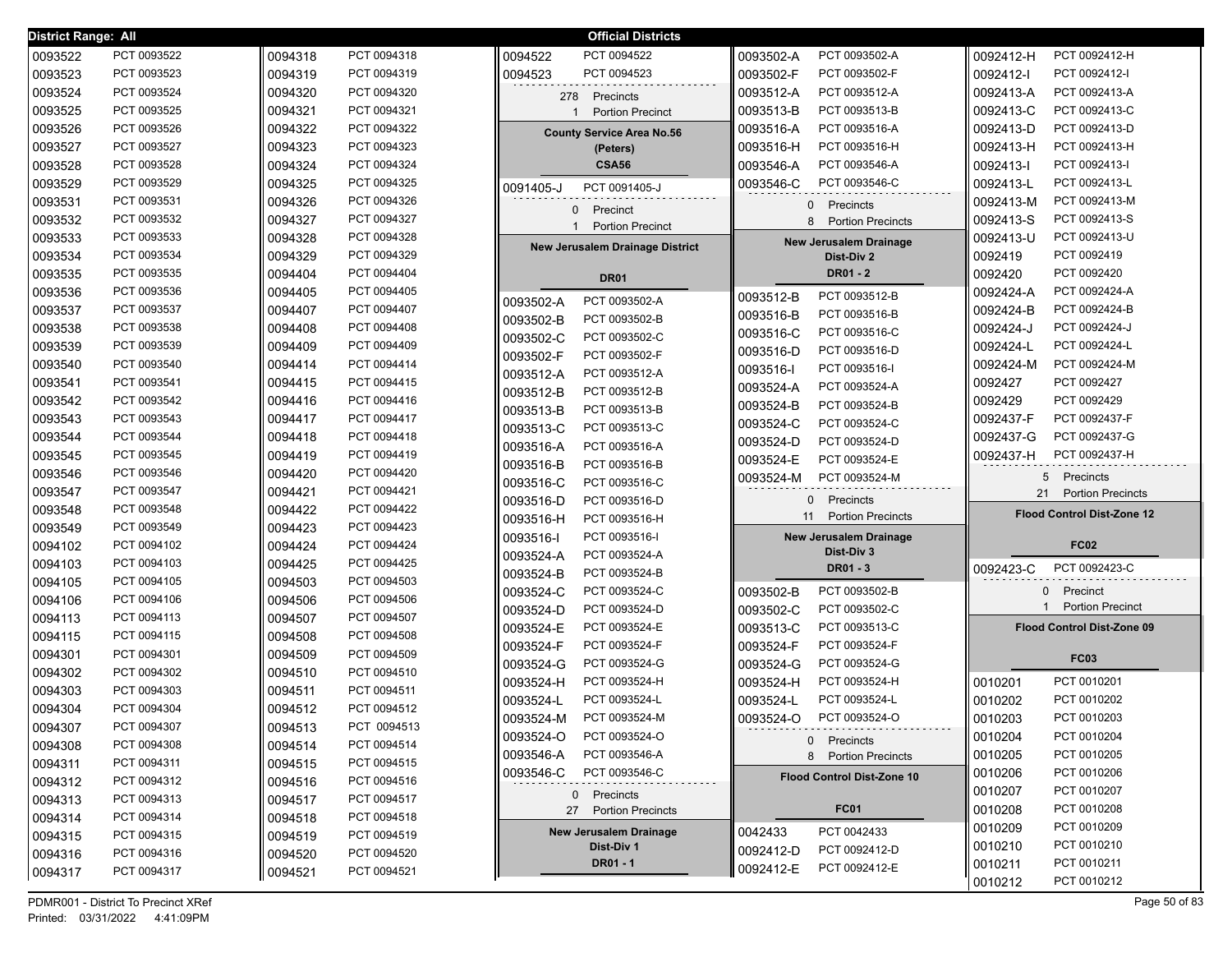| <b>District Range: All</b> |             |           |               |         | <b>Official Districts</b> |           |               |           |               |
|----------------------------|-------------|-----------|---------------|---------|---------------------------|-----------|---------------|-----------|---------------|
| 0010213                    | PCT 0010213 | 0011113   | PCT 0011113   | 0011175 | PCT 0011175               | 0011252-A | PCT 0011252-A | 0011406   | PCT 0011406   |
| 0010214                    | PCT 0010214 | 0011114   | PCT 0011114   | 0011179 | PCT 0011179               | 0011252-D | PCT 0011252-D | 0011407   | PCT 0011407   |
| 0010215                    | PCT 0010215 | 0011115   | PCT 0011115   | 0011180 | PCT 0011180               | 0011254   | PCT 0011254   | 0011408   | PCT 0011408   |
| 0010216                    | PCT 0010216 | 0011116   | PCT 0011116   | 0011181 | PCT 0011181               | 0011258   | PCT 0011258   | 0011409   | PCT 0011409   |
| 0010217                    | PCT 0010217 | 0011117   | PCT 0011117   | 0011184 | PCT 0011184               | 0011260   | PCT 0011260   | 0011410   | PCT 0011410   |
| 0010218                    | PCT 0010218 | 0011119   | PCT 0011119   | 0011205 | PCT 0011205               | 0011261   | PCT 0011261   | 0011411   | PCT 0011411   |
| 0010219                    | PCT 0010219 | 0011120   | PCT 0011120   | 0011206 | PCT 0011206               | 0011262   | PCT 0011262   | 0011412   | PCT 0011412   |
| 0010220                    | PCT 0010220 | 0011122   | PCT 0011122   | 0011207 | PCT 0011207               | 0011263   | PCT 0011263   | 0011413   | PCT 0011413   |
| 0010221                    | PCT 0010221 | 0011123   | PCT 0011123   | 0011208 | PCT 0011208               | 0011265   | PCT 0011265   | 0011414   | PCT 0011414   |
| 0010222                    | PCT 0010222 | 0011124   | PCT 0011124   | 0011209 | PCT 0011209               | 0011266   | PCT 0011266   | 0011415   | PCT 0011415   |
| 0010223                    | PCT 0010223 | 0011125   | PCT 0011125   | 0011210 | PCT 0011210               | 0011267   | PCT 0011267   | 0011416   | PCT 0011416   |
| 0010224                    | PCT 0010224 | 0011126   | PCT 0011126   | 0011211 | PCT 0011211               | 0011268   | PCT 0011268   | 0011417   | PCT 0011417   |
| 0010225                    | PCT 0010225 | 0011127   | PCT 0011127   | 0011212 | PCT 0011212               | 0011269   | PCT 0011269   | 0011418   | PCT 0011418   |
| 0010226                    | PCT 0010226 | 0011128   | PCT 0011128   | 0011213 | PCT 0011213               | 0011270   | PCT 0011270   | 0011419   | PCT 0011419   |
| 0010227                    | PCT 0010227 | 0011129   | PCT 0011129   | 0011214 | PCT 0011214               | 0011271   | PCT 0011271   | 0054308   | PCT 0054308   |
| 0010228                    | PCT 0010228 | 0011130   | PCT 0011130   | 0011215 | PCT 0011215               | 0011274   | PCT 0011274   | 0064502   | PCT 0064502   |
| 0010229                    | PCT 0010229 | 0011131   | PCT 0011131   | 0011216 | PCT 0011216               | 0011275   | PCT 0011275   | 0064503   | PCT 0064503   |
| 0010230                    | PCT 0010230 | 0011132   | PCT 0011132   | 0011217 | PCT 0011217               | 0011277   | PCT 0011277   | 0064504-A | PCT 0064504-A |
| 0010231                    | PCT 0010231 | 0011133   | PCT 0011133   | 0011218 | PCT 0011218               | 0011278   | PCT 0011278   | 0064505-B | PCT 0064505-B |
| 0010232                    | PCT 0010232 | 0011134   | PCT 0011134   | 0011219 | PCT 0011219               | 0011279   | PCT 0011279   | 0091101   | PCT 0091101   |
| 0010233                    | PCT 0010233 | 0011135   | PCT 0011135   | 0011220 | PCT 0011220               | 0011280   | PCT 0011280   | 0091102   | PCT 0091102   |
| 0010234                    | PCT 0010234 | 0011136   | PCT 0011136   | 0011221 | PCT 0011221               | 0011281   | PCT 0011281   | 0091103   | PCT 0091103   |
| 0010235                    | PCT 0010235 | 0011139   | PCT 0011139   | 0011222 | PCT 0011222               | 0011282   | PCT 0011282   | 0091104   | PCT 0091104   |
| 0010236                    | PCT 0010236 | 0011140   | PCT 0011140   | 0011223 | PCT 0011223               | 0011283   | PCT 0011283   | 0091105   | PCT 0091105   |
| 0010237                    | PCT 0010237 | 0011141   | PCT 0011141   | 0011224 | PCT 0011224               | 0011284   | PCT 0011284   | 0091106   | PCT 0091106   |
| 0010238                    | PCT 0010238 | 0011144   | PCT 0011144   | 0011225 | PCT 0011225               | 0011285   | PCT 0011285   | 0091107   | PCT 0091107   |
| 0010239                    | PCT 0010239 | 0011145   | PCT 0011145   | 0011226 | PCT 0011226               | 0011286   | PCT 0011286   | 0091108   | PCT 0091108   |
| 0010240                    | PCT 0010240 | 0011146-A | PCT 0011146-A | 0011227 | PCT 0011227               | 0011287   | PCT 0011287   | 0091109   | PCT 0091109   |
| 0010241                    | PCT 0010241 | 0011147   | PCT 0011147   | 0011228 | PCT 0011228               | 0011289   | PCT 0011289   | 0091111   | PCT 0091111   |
| 0010242                    | PCT 0010242 | 0011148   | PCT 0011148   | 0011229 | PCT 0011229               | 0011292   | PCT 0011292   | 0091112   | PCT 0091112   |
| 0010243                    | PCT 0010243 | 0011149   | PCT 0011149   | 0011230 | PCT 0011230               | 0011293   | PCT 0011293   | 0091113   | PCT 0091113   |
| 0010244                    | PCT 0010244 | 0011150   | PCT 0011150   | 0011231 | PCT 0011231               | 0011294   | PCT 0011294   | 0091114   | PCT 0091114   |
| 0010245                    | PCT 0010245 | 0011151   | PCT 0011151   | 0011232 | PCT 0011232               | 0011295   | PCT 0011295   | 0091115   | PCT 0091115   |
| 0010246                    | PCT 0010246 | 0011152   | PCT 0011152   | 0011235 | PCT 0011235               | 0011309   | PCT 0011309   | 0091116   | PCT 0091116   |
| 0010247                    | PCT 0010247 | 0011153   | PCT 0011153   | 0011236 | PCT 0011236               | 0011333   | PCT 0011333   | 0091117   | PCT 0091117   |
| 0011101                    | PCT 0011101 | 0011154   | PCT 0011154   | 0011237 | PCT 0011237               | 0011342-A | PCT 0011342-A | 0091118   | PCT 0091118   |
| 0011102                    | PCT 0011102 | 0011155   | PCT 0011155   | 0011238 | PCT 0011238               | 0011344   | PCT 0011344   | 0091120   | PCT 0091120   |
| 0011103                    | PCT 0011103 | 0011156   | PCT 0011156   | 0011239 | PCT 0011239               | 0011348-A | PCT 0011348-A | 0091121   | PCT 0091121   |
| 0011104                    | PCT 0011104 | 0011157   | PCT 0011157   | 0011240 | PCT 0011240               | 0011359   | PCT 0011359   | 0091125   | PCT 0091125   |
| 0011105                    | PCT 0011105 | 0011158   | PCT 0011158   | 0011241 | PCT 0011241               | 0011366   | PCT 0011366   | 0091126   | PCT 0091126   |
| 0011106                    | PCT 0011106 | 0011160   | PCT 0011160   | 0011243 | PCT 0011243               | 0011367   | PCT 0011367   | 0091127   | PCT 0091127   |
| 0011107                    | PCT 0011107 | 0011161   | PCT 0011161   | 0011245 | PCT 0011245               | 0011401   | PCT 0011401   | 0091128   | PCT 0091128   |
| 0011108                    | PCT 0011108 | 0011162   | PCT 0011162   | 0011246 | PCT 0011246               | 0011403   | PCT 0011403   | 0091129   | PCT 0091129   |
| 0011109                    | PCT 0011109 | 0011164   | PCT 0011164   | 0011247 | PCT 0011247               | 0011404   | PCT 0011404   | 0091130   | PCT 0091130   |
| 0011110                    | PCT 0011110 | 0011168   | PCT 0011168   | 0011248 | PCT 0011248               | 0011405-A | PCT 0011405-A | 0091131   | PCT 0091131   |
| 0011112                    | PCT 0011112 | 0011174   | PCT 0011174   | 0011250 | PCT 0011250               | 0011405-B | PCT 0011405-B | 0091132   | PCT 0091132   |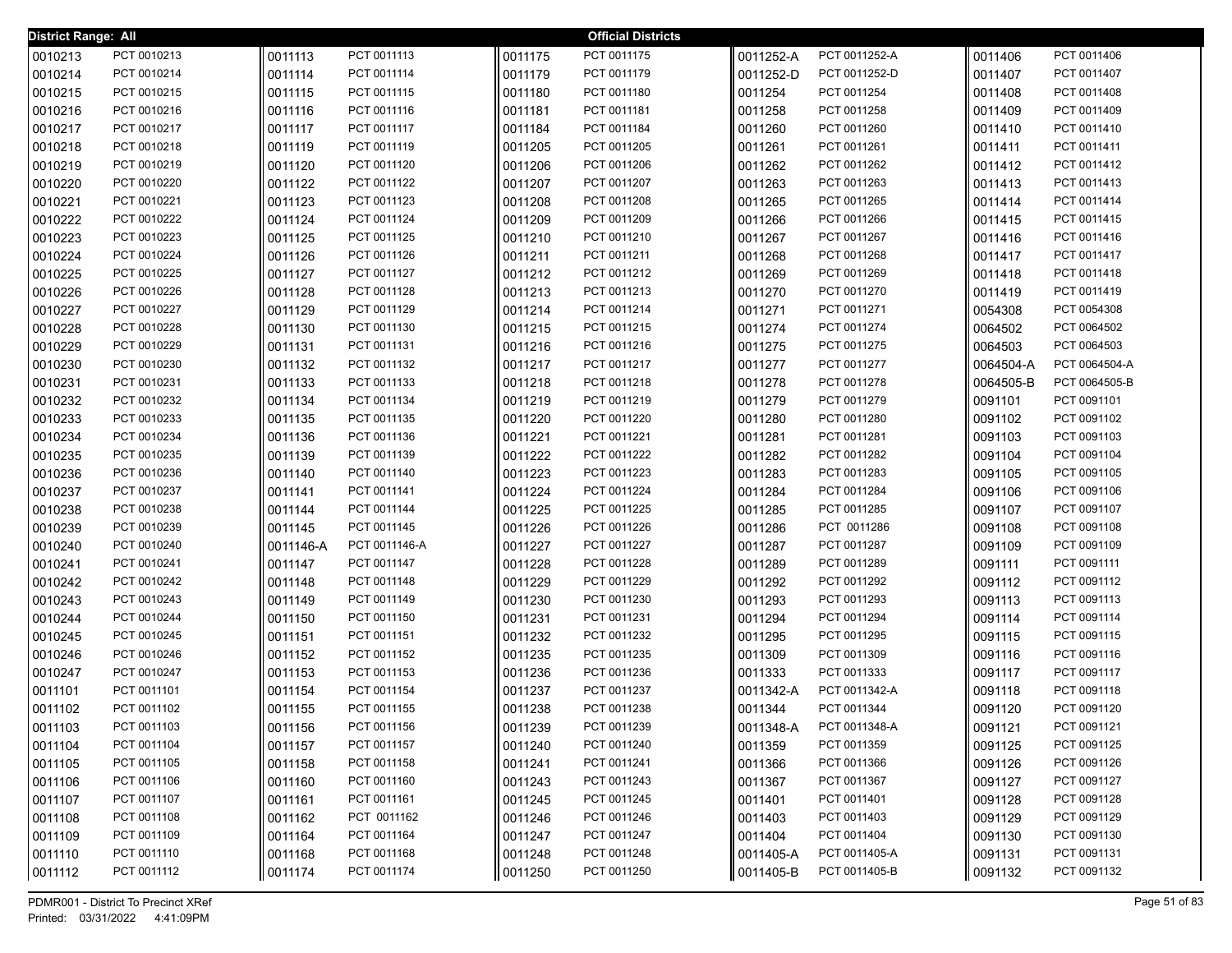| <b>District Range: All</b> |                            |                        |                                |           | <b>Official Districts</b>      |           |                              |           |                            |
|----------------------------|----------------------------|------------------------|--------------------------------|-----------|--------------------------------|-----------|------------------------------|-----------|----------------------------|
| 0091133                    | PCT 0091133                | 0091407                | PCT 0091407                    | 0092404-K | PCT 0092404-K                  | 0094405-E | PCT 0094405-E                | 0092401-B | PCT 0092401-B              |
| 0091134                    | PCT 0091134                | 0091408                | PCT 0091408                    | 0092406-A | PCT 0092406-A                  | 0094405-G | PCT 0094405-G                | 0092401-C | PCT 0092401-C              |
| 0091135                    | PCT 0091135                | 0091409                | PCT 0091409                    | 0092406-B | PCT 0092406-B                  | 0094405-H | PCT 0094405-H                | 0092407-A | PCT 0092407-A              |
| 0091136                    | PCT 0091136                | 0091410                | PCT 0091410                    | 0092406-C | PCT 0092406-C                  | 0094405-I | PCT 0094405-I                | 0092407-C | PCT 0092407-C              |
| 0091137                    | PCT 0091137                | 0091411                | PCT 0091411                    | 0092406-G | PCT 0092406-G                  | 0094405-J | PCT 0094405-J                | 0092407-E | PCT 0092407-E              |
| 0091139                    | PCT 0091139                | 0091412                | PCT 0091412                    | 0092406-H | PCT 0092406-H                  | 0094405-K | PCT 0094405-K                | 0092407-G | PCT 0092407-G              |
| 0091140                    | PCT 0091140                | 0091413                | PCT 0091413                    | 0092406-K | PCT 0092406-K                  | 0094405-L | PCT 0094405-L                | 0092407-H | PCT 0092407-H              |
| 0091141                    | PCT 0091141                | 0091414                | PCT 0091414                    | 0092406-M | PCT 0092406-M                  | 0094407   | PCT 0094407                  | 0092407-l | PCT 0092407-I              |
| 0091142                    | PCT 0091142                | 0091415                | PCT 0091415                    | 0092407-B | PCT 0092407-B                  | 0094408   | PCT 0094408                  | 0092407-J | PCT 0092407-J              |
| 0091143                    | PCT 0091143                | 0091416                | PCT 0091416                    | 0092407-C | PCT 0092407-C                  | 0094409-A | PCT 0094409-A                | 0092407-K | PCT 0092407-K              |
| 0091144                    | PCT 0091144                | 0091418                | PCT 0091418                    | 0092407-D | PCT 0092407-D                  | 0094409-B | PCT 0094409-B                | 0092407-L | PCT 0092407-L              |
| 0091145                    | PCT 0091145                | 0091419                | PCT 0091419                    | 0092407-G | PCT 0092407-G                  | 0094409-E | PCT 0094409-E                | 0092407-M | PCT 0092407-M              |
| 0091146                    | PCT 0091146                | 0091420                | PCT 0091420                    | 0092407-H | PCT 0092407-H                  | 0094409-F | PCT 0094409-F                | 0092407-N | PCT 0092407-N              |
| 0091147                    | PCT 0091147                | 0091421                | PCT 0091421                    | 0092407-N | PCT 0092407-N                  | 0094409-G | PCT 0094409-G                | 0092418-A | PCT 0092418-A              |
| 0091148                    | PCT 0091148                | 0091422                | PCT 0091422                    | 0092411-A | PCT 0092411-A                  | 0094409-H | PCT 0094409-H                | 0092418-B | PCT 0092418-B              |
| 0091149                    | PCT 0091149                | 0091423                | PCT 0091423                    | 0092411-Q | PCT 0092411-Q                  | 0094414   | PCT 0094414                  | 0092434   | PCT 0092434                |
| 0091150                    | PCT 0091150                | 0091424                | PCT 0091424                    | 0092421-A | PCT 0092421-A                  | 0094415   | PCT 0094415                  | 0092435-C | PCT 0092435-C              |
| 0091151                    | PCT 0091151                | 0091425                | PCT 0091425                    | 0092421-E | PCT 0092421-E                  | 0094416   | PCT 0094416                  | 1         | Precincts                  |
| 0091190                    | PCT 0091190                | 0091426                | PCT 0091426                    | 0092421-l | PCT 0092421-I                  | 0094417   | PCT 0094417                  | 17        | <b>Portion Precincts</b>   |
| 0091202                    | PCT 0091202                | 0091427                | PCT 0091427                    | 0092430-D | PCT 0092430-D                  | 0094418   | PCT 0094418                  |           | <b>COLLEGEVILLE FIRE</b>   |
| 0091204                    | PCT 0091204                | 0091428                | PCT 0091428                    | 0092430-F | PCT 0092430-F                  | 0094419   | PCT 0094419                  |           | <b>PROTECTION DISTRICT</b> |
| 0091205                    | PCT 0091205                | 0091429                | PCT 0091429                    | 0092432-A | PCT 0092432-A                  | 0094420   | PCT 0094420                  |           | <b>FI03</b>                |
| 0091209                    | PCT 0091209                | 0091430                | PCT 0091430                    | 0092432-B | PCT 0092432-B                  | 0094421   | PCT 0094421                  | 0091121-C | PCT 0091121-C              |
| 0091210                    | PCT 0091210                | 0091431                | PCT 0091431                    | 0092432-C | PCT 0092432-C                  | 0094515   | PCT 0094515                  | 0091426   | PCT 0091426                |
| 0091211                    | PCT 0091211                | 0091432                | PCT 0091432                    | 0092432-D | PCT 0092432-D                  | 0094522   | PCT 0094522                  | 0091427   | PCT 0091427                |
| 0091212                    | PCT 0091212                | 0091433                | PCT 0091433                    | 0092432-E | PCT 0092432-E                  |           | 332 Precincts                | 0091428   | PCT 0091428                |
| 0091214                    | PCT 0091214                | 0091434                | PCT 0091434                    | 0092432-F | PCT 0092432-F                  | 73        | <b>Portion Precincts</b>     | 0091435-A | PCT 0091435-A              |
| 0091223                    | PCT 0091223                | 0091435                | PCT 0091435                    | 0092432-G | PCT 0092432-G                  |           | Flood Control Dist - Zone 17 | 0091435-B | PCT 0091435-B              |
| 0091231                    | PCT 0091231                | 0091436                | PCT 0091436                    | 0092432-H | PCT 0092432-H                  |           |                              | 0091435-C | PCT 0091435-C              |
| 0091232                    | PCT 0091232                | 0092401                | PCT 0092401                    | 0092435   | PCT 0092435                    |           | <b>FC04</b>                  | 0094405-D | PCT 0094405-D              |
| 0091233                    | PCT 0091233                | 0092402                | PCT 0092402                    | 0092436   | PCT 0092436                    | 0094302-A | PCT 0094302-A                | 0094405-G | PCT 0094405-G              |
| 0091236                    | PCT 0091236                | 0092403-B              | PCT 0092403-B                  | 0092439   | PCT 0092439                    | 0094302-F | PCT 0094302-F                | 0094405-H | PCT 0094405-H              |
| 0091237                    | PCT 0091237                | 0092403-D              | PCT 0092403-D                  | 0092441-A | PCT 0092441-A                  | 0094311   | PCT 0094311                  | 0094405-  | PCT 0094405-I              |
| 0091238                    | PCT 0091238                | 0092403-E              | PCT 0092403-E                  | 0092441-E | PCT 0092441-E                  |           | 1 Precincts                  | 0094405-J | PCT 0094405-J              |
| 0091239                    | PCT 0091239                | 0092403-F              | PCT 0092403-F                  | 0094102   | PCT 0094102                    | 2         | <b>Portion Precincts</b>     | 0094405-L | PCT 0094405-L              |
| 0091240                    | PCT 0091240                | 0092403-G              | PCT 0092403-G                  | 0094103   | PCT 0094103                    |           | <b>BOGGS TRACT FIRE</b>      | 0094407-A | PCT 0094407-A              |
| 0091241                    | PCT 0091241                | 0092403-l              | PCT 0092403-I                  | 0094105-C | PCT 0094105-C                  |           | <b>PROTECTION DISTRICT</b>   | 0094407-J | PCT 0094407-J              |
| 0091242                    | PCT 0091242                | 0092403-K              | PCT 0092403-K                  | 0094106   | PCT 0094106                    |           | FI01                         | 0094407-L | PCT 0094407-L              |
| 0091243                    | PCT 0091243                | 0092403-L              | PCT 0092403-L                  | 0094113   | PCT 0094113                    | 0091103   | PCT 0091103                  | 0094416-A | PCT 0094416-A              |
| 0091244                    | PCT 0091244<br>PCT 0091401 | 0092403-M              | PCT 0092403-M                  | 0094115   | PCT 0094115                    |           | 1 Precinct                   | 0094417   | PCT 0094417                |
| 0091401                    | PCT 0091402                | 0092403-O              | PCT 0092403-O                  | 0094315-B | PCT 0094315-B<br>PCT 0094315-D |           | 0 Portion Precincts          | 0094418-B | PCT 0094418-B              |
| 0091402                    |                            | 0092404-A              | PCT 0092404-A                  | 0094315-D |                                |           | <b>CLEMENTS RURAL FIRE</b>   | 0094420   | PCT 0094420                |
| 0091403                    | PCT 0091403                | 0092404-C              | PCT 0092404-C                  | 0094325   | PCT 0094325                    |           | <b>PROTECTION DISTRICT</b>   | 0094421-C | PCT 0094421-C              |
| 0091404                    | PCT 0091404<br>PCT 0091405 | 0092404-E              | PCT 0092404-E                  | 0094404   | PCT 0094404<br>PCT 0094405-C   |           | <b>FI02</b>                  |           | 5 Precincts                |
| 0091405                    | PCT 0091406                | 0092404-G<br>0092404-J | PCT 0092404-G<br>PCT 0092404-J | 0094405-C | PCT 0094405-D                  | 0092401-A | PCT 0092401-A                | 16        | <b>Portion Precincts</b>   |
| 0091406                    |                            |                        |                                | 0094405-D |                                |           |                              |           |                            |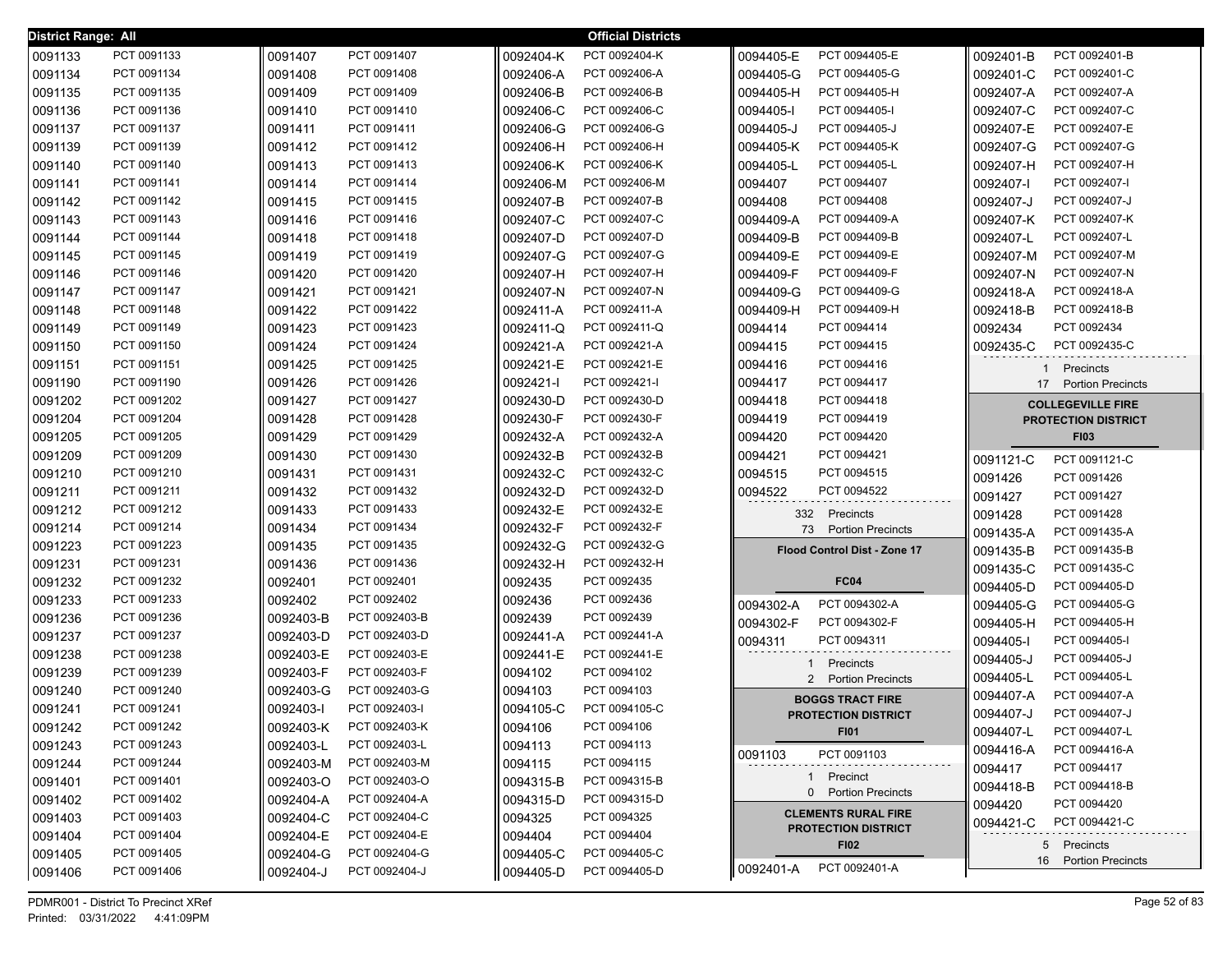|           | <b>District Range: All</b><br><b>Official Districts</b> |                                           |                                |                                             |                                |  |  |  |
|-----------|---------------------------------------------------------|-------------------------------------------|--------------------------------|---------------------------------------------|--------------------------------|--|--|--|
|           | <b>EASTSIDE RURAL FIRE</b>                              | PCT 0064503<br>0064503                    | PCT 0091405-H<br>0091405-H     | 0092418-D<br>PCT 0092418-D                  | PCT 0092441-A<br>0092441-A     |  |  |  |
|           | <b>PROTECTION DISTRICT</b>                              | 0064504<br>PCT 0064504                    | 0094404<br>PCT 0094404         | PCT 0092423<br>0092423                      | PCT 0092441-C<br>0092441-C     |  |  |  |
|           | <b>FI04</b>                                             | 0064505<br>PCT 0064505                    | 0094407-E<br>PCT 0094407-E     | PCT 0092433-A<br>0092433-A                  | PCT 0092441-D<br>0092441-D     |  |  |  |
| 0091102   | PCT 0091102                                             | 0064506<br>PCT 0064506                    | PCT 0094407-F<br>0094407-F     | 2 Precincts                                 | PCT 0092441-E<br>0092441-E     |  |  |  |
| 0091104   | PCT 0091104                                             | PCT 0064590<br>0064590                    | 0094407-R<br>PCT 0094407-R     | 6 Portion Precincts                         | 0092441-G<br>PCT 0092441-G     |  |  |  |
| 0091105   | PCT 0091105                                             | 0094407-B<br>PCT 0094407-B                | 0094407-T<br>PCT 0094407-T     | <b>LINCOLN COUNTY FIRE</b>                  | 19<br>Precincts                |  |  |  |
| 0091106   | PCT 0091106                                             | 0094407-G<br>PCT 0094407-G                | 0094407-V<br>PCT 0094407-V     | <b>PROTECTION DISTRICT</b>                  | 24<br><b>Portion Precincts</b> |  |  |  |
| 0091109   | PCT 0091109                                             | PCT 0094407-H<br>0094407-H                | PCT 0094407-X<br>0094407-X     | <b>FI11</b>                                 | <b>LINDEN-PETERS FIRE</b>      |  |  |  |
| 0091113   | PCT 0091113                                             | PCT 0094407-N<br>0094407-N                | 1 Precincts                    | PCT 0011365-B<br>0011365-B                  | <b>PROTECTION DISTRICT</b>     |  |  |  |
| 0091125   | PCT 0091125                                             | PCT 0094407-O<br>0094407-O                | 20<br><b>Portion Precincts</b> | 0091202<br>PCT 0091202                      | <b>FI12</b>                    |  |  |  |
| 0091127   | PCT 0091127                                             | PCT 0094408<br>0094408                    | <b>FRENCH CAMP-MC KINLEY</b>   | PCT 0091204-C<br>0091204-C                  | PCT 0091402<br>0091402         |  |  |  |
| 0091128   | PCT 0091128                                             | PCT 0094409-A<br>0094409-A                | <b>COUNTY FIRE PROTECTION</b>  | PCT 0091204-D<br>0091204-D                  | 0091403<br>PCT 0091403         |  |  |  |
| 0091129   | PCT 0091129                                             | PCT 0094409-B<br>0094409-B                | <b>DISTIRICT</b>               | PCT 0091204-E<br>0091204-E                  | PCT 0091404-Q<br>0091404-Q     |  |  |  |
| 0091130   | PCT 0091130                                             | PCT 0094409-D<br>0094409-D                | 0011143-A<br>PCT 0011143-A     | PCT 0091204-F<br>0091204-F                  | PCT 0091405-C<br>0091405-C     |  |  |  |
| 0091131   | PCT 0091131                                             | PCT 0094409-G<br>0094409-G                | PCT 0011143-B<br>0011143-B     | 0091205<br>PCT 0091205                      | 0091405-D<br>PCT 0091405-D     |  |  |  |
| 0091132   | PCT 0091132                                             | PCT 0094409-H<br>0094409-H                | PCT 0011143-C<br>0011143-C     | 0091209<br>PCT 0091209                      | PCT 0091405-E<br>0091405-E     |  |  |  |
| 0091133   | PCT 0091133                                             | PCT 0094414<br>0094414                    | PCT 0084316<br>0084316         | PCT 0091210<br>0091210                      | PCT 0091405-F<br>0091405-F     |  |  |  |
| 0091134   | PCT 0091134                                             | PCT 0094512-A<br>0094512-A                | 0091101<br>PCT 0091101         | 0091211<br>PCT 0091211                      | 0091405-G<br>PCT 0091405-G     |  |  |  |
| 0091135   | PCT 0091135                                             | PCT 0094512-D<br>0094512-D                | 0091190<br>PCT 0091190         | PCT 0091212<br>0091212                      | PCT 0091405-I<br>0091405-I     |  |  |  |
| 0091136   | PCT 0091136                                             | PCT 0094513<br>0094513                    | 0094102-A<br>PCT 0094102-A     | PCT 0091214-A<br>0091214-A                  | PCT 0091405-J<br>0091405-J     |  |  |  |
| 0091137   | PCT 0091137                                             | PCT 0094515<br>0094515                    | PCT 0094102-C<br>0094102-C     | PCT 0091214-B<br>0091214-B                  | PCT 0091406<br>0091406         |  |  |  |
| 0091138   | PCT 0091138                                             | PCT 0094522<br>0094522                    | 0094103-B<br>PCT 0094103-B     | PCT 0091214-E<br>0091214-E                  | PCT 0091407<br>0091407         |  |  |  |
| 0091139   | PCT 0091139                                             | PCT 0094523-B<br>0094523-B                | PCT 0094105<br>0094105         | PCT 0091223<br>0091223                      | PCT 0091415-A<br>0091415-A     |  |  |  |
| 0091140   | PCT 0091140                                             | PCT 0094523-C<br>0094523-C                | PCT 0094106<br>0094106         | PCT 0091231<br>0091231                      | PCT 0091416-A<br>0091416-A     |  |  |  |
| 0091141   | PCT 0091141                                             | PCT 0094523-D<br>0094523-D                | 0094115<br>PCT 0094115         | PCT 0091236<br>0091236                      | PCT 0091416-C<br>0091416-C     |  |  |  |
| 0091142   | PCT 0091142                                             | PCT 0094523-G<br>0094523-G                | 0094301<br>PCT 0094301         | PCT 0091237<br>0091237                      | PCT 0091416-E<br>0091416-E     |  |  |  |
| 0091148   | PCT 0091148                                             | PCT 0094523-H<br>0094523-H                | 0094302-A<br>PCT 0094302-A     | 0091238<br>PCT 0091238                      | 0091421-A<br>PCT 0091421-A     |  |  |  |
| 0091150   | PCT 0091150                                             | PCT 0094523-I<br>0094523-I                | 0094302-E<br>PCT 0094302-E     | 0091239<br>PCT 0091239                      | 0091421-C<br>PCT 0091421-C     |  |  |  |
| 0091204-A | PCT 0091204-A                                           | 12<br>Precincts                           | 0094302-F<br>PCT 0094302-F     | 0091240<br>PCT 0091240                      | 0091423-B<br>PCT 0091423-B     |  |  |  |
| 0091204-B | PCT 0091204-B                                           | 18<br><b>Portion Precincts</b>            | 0094311<br>PCT 0094311         | 0091241<br>PCT 0091241                      | PCT 0092401-D<br>0092401-D     |  |  |  |
| 0091232   | PCT 0091232                                             | <b>FARMINGTON COUNTY FIRE</b>             | 0094315<br>PCT 0094315         | 0091242<br>PCT 0091242                      | PCT 0092401-E<br>0092401-E     |  |  |  |
| 0091233   | PCT 0091233                                             | <b>PROTECTION DISTRICT</b><br><b>FI07</b> | 0094316<br>PCT 0094316         | 0091243<br>PCT 0091243                      | PCT 0092402-A<br>0092402-A     |  |  |  |
| 0091418   | PCT 0091418                                             |                                           | 0094317<br>PCT 0094317         | 0091244<br>PCT 0091244                      | PCT 0092402-B<br>0092402-B     |  |  |  |
| 0091419   | PCT 0091419                                             | PCT 0091404-A<br>0091404-A                | PCT 0094322<br>0094322         | PCT 0091318<br>0091318                      | PCT 0092402-C<br>0092402-C     |  |  |  |
| 0091421-B | PCT 0091421-B                                           | 0091404-B<br>PCT 0091404-B                | PCT 0094324<br>0094324         | PCT 0092403-E<br>0092403-E                  | PCT 0092402-D<br>0092402-D     |  |  |  |
| 0091421-D | PCT 0091421-D                                           | PCT 0091404-C<br>0091404-C                | PCT 0094325<br>0094325         | PCT 0092403-F<br>0092403-F                  | PCT 0092402-F<br>0092402-F     |  |  |  |
| 0091424   | PCT 0091424                                             | PCT 0091404-D<br>0091404-D                | 14 Precincts                   | PCT 0092403-K<br>0092403-K                  | PCT 0092402-G<br>0092402-G     |  |  |  |
| 0091425   | PCT 0091425<br>0091435-D PCT 0091435-D                  | PCT 0091404-E<br>0091404-E                | 9 Portion Precincts            | PCT 0092412-B<br>0092412-B                  | PCT 0092402-H<br>0092402-H     |  |  |  |
|           |                                                         | 0091404-F<br>PCT 0091404-F                | <b>LIBERTY RURAL FIRE</b>      | PCT 0092417-C<br>0092417-C                  | 0092436-A<br>PCT 0092436-A     |  |  |  |
|           | 31 Precincts                                            | 0091404-G<br>PCT 0091404-G                | <b>PROTECTION DISTRICT</b>     | 0092417-E<br>PCT 0092417-E                  | 0092436-B<br>PCT 0092436-B     |  |  |  |
|           | 5 Portion Precincts                                     | 0091404-H<br>PCT 0091404-H                | <b>FI10</b>                    | 0092428-B<br>PCT 0092428-B                  | 4 Precincts                    |  |  |  |
|           | <b>ESCALON CONSOLIDATED FIRE</b><br><b>DISTRICT</b>     | 0091404-J<br>PCT 0091404-J                | PCT 0092405<br>0092405         | 0092428-D<br>PCT 0092428-D                  | 26 Portion Precincts           |  |  |  |
|           | <b>FI06</b>                                             | 0091404-K<br>PCT 0091404-K<br>0091404-L   | PCT 0092408-A<br>0092408-A     | 0092432-A<br>PCT 0092432-A<br>PCT 0092432-B | <b>LATHROP-MANTECA FIRE</b>    |  |  |  |
|           |                                                         | PCT 0091404-L<br>PCT 0091405-A            | PCT 0092408-C<br>0092408-C     | 0092432-B<br>PCT 0092432-C                  | <b>PROTECTION DISTRICT</b>     |  |  |  |
| 0064501   | PCT 0064501                                             | 0091405-A<br>PCT 0091405-B                | PCT 0092410-A<br>0092410-A     | 0092432-C                                   | <b>FI13</b>                    |  |  |  |
| 0064502   | PCT 0064502                                             | 0091405-B                                 | PCT 0092410-B<br>0092410-B     | 0092439<br>PCT 0092439                      | PCT 0011143-G<br>0011143-G     |  |  |  |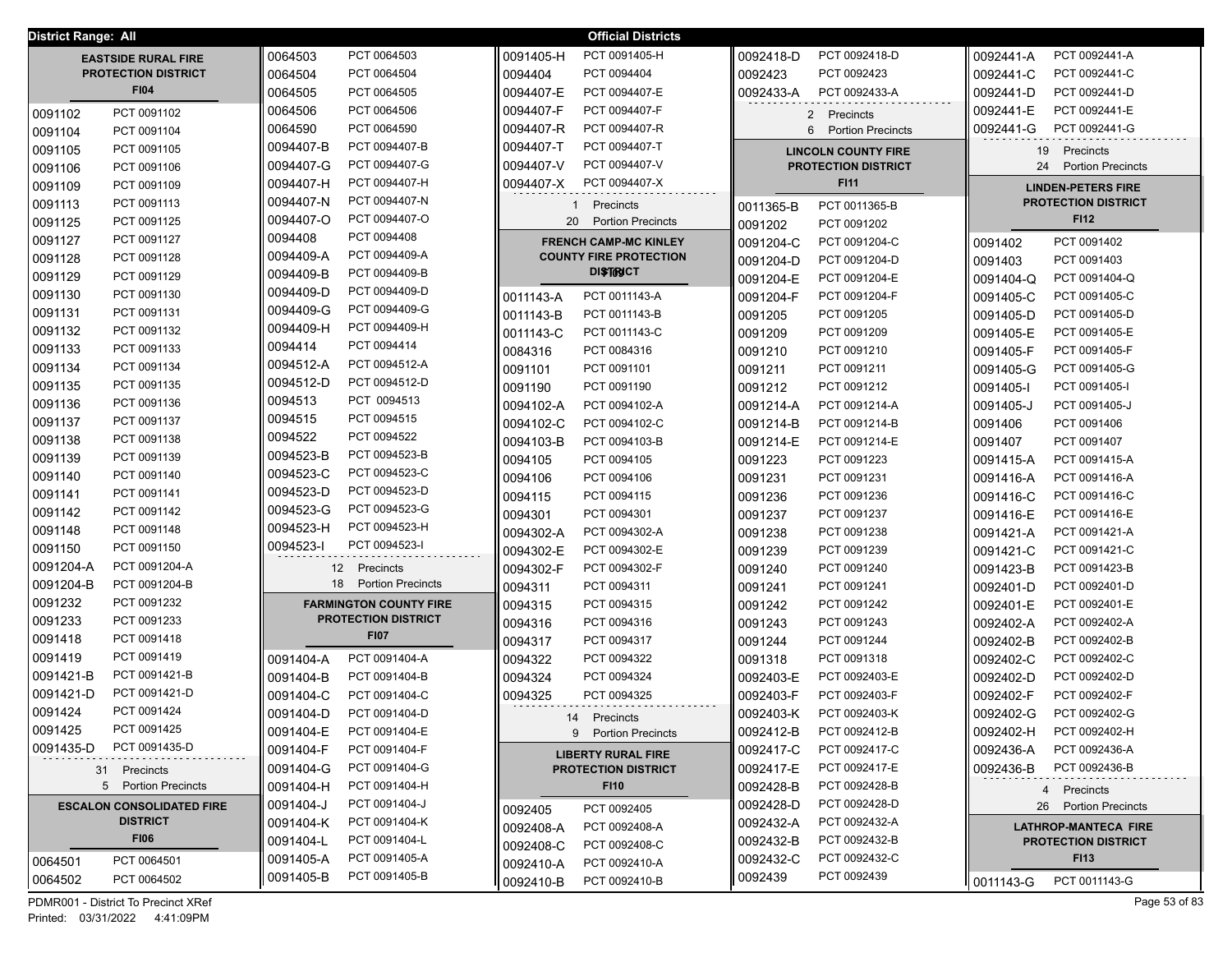| <b>District Range: All</b> |                            |                                | <b>Official Districts</b>                         |                                    |                    |                            |
|----------------------------|----------------------------|--------------------------------|---------------------------------------------------|------------------------------------|--------------------|----------------------------|
| 0083301                    | PCT 0083301                | 0094328<br>PCT 0094328         | 0092435-B<br>PCT 0092435-B                        | PCT 0094405-K<br>0094405-K         | 0010220            | PCT 0010220                |
| 0084301                    | PCT 0084301                | PCT 0094329<br>0094329         | PCT 0092435-D<br>0092435-D                        | PCT 0094407-D<br>0094407-D         | 0010221            | PCT 0010221                |
| 0084302                    | PCT 0084302                | 0094416-B<br>PCT 0094416-B     | 0092436-C<br>PCT 0092436-C                        | 0094407-Y<br>PCT 0094407-Y         | 0010222            | PCT 0010222                |
| 0084303                    | PCT 0084303                | PCT 0094418-A<br>0094418-A     | 4<br>Precincts                                    | 0094409-E<br>PCT 0094409-E         | 0010223            | PCT 0010223                |
| 0084304                    | PCT 0084304                | 0094419<br>PCT 0094419         | 20<br><b>Portion Precincts</b>                    | 0094409-F<br>PCT 0094409-F         | 0010224            | PCT 0010224                |
| 0084305                    | PCT 0084305                | 0094421-B<br>PCT 0094421-B     | <b>MONTEZUMA FIRE</b>                             | 0094415<br>PCT 0094415             | 0010225            | PCT 0010225                |
| 0084306                    | PCT 0084306                | 0094421-D<br>PCT 0094421-D     | <b>PROTECTION DISTRICT</b>                        | 0094416-C<br>PCT 0094416-C         | 0010226            | PCT 0010226                |
| 0084307                    | PCT 0084307                | PCT 0094422<br>0094422         | <b>FI15</b>                                       | PCT 0094424<br>0094424             | 0010227            | PCT 0010227                |
| 0084308                    | PCT 0084308                | PCT 0094423<br>0094423         | PCT 0091107<br>0091107                            | PCT 0094425-A<br>0094425-A         | 0010228            | PCT 0010228                |
| 0084309                    | PCT 0084309                | PCT 0094425-C<br>0094425-C     | PCT 0091117<br>0091117                            | PCT 0094503-A<br>0094503-A         | 0010229            | PCT 0010229                |
| 0084310                    | PCT 0084310                | PCT 0094425-D<br>0094425-D     | PCT 0091118<br>0091118                            | PCT 0094503-E<br>0094503-E         | 0010230            | PCT 0010230                |
| 0084311                    | PCT 0084311                | PCT 0094506<br>0094506         | 0091120<br>PCT 0091120                            | PCT 0094503-H<br>0094503-H         | 0010231            | PCT 0010231                |
| 0084312                    | PCT 0084312                | PCT 0094507<br>0094507         | 0091121-A<br>PCT 0091121-A                        | PCT 0094511<br>0094511             | 0010232            | PCT 0010232                |
| 0084313                    | PCT 0084313                | PCT 0094508<br>0094508         | PCT 0091121-B<br>0091121-B                        | PCT 0094512-C<br>0094512-C         | 0010233            | PCT 0010233                |
| 0084314                    | PCT 0084314                | PCT 0094509<br>0094509         | 0091121-D<br>PCT 0091121-D                        | PCT 0094512-E<br>0094512-E         | 0010234            | PCT 0010234                |
| 0084315                    | PCT 0084315                | PCT 0094510<br>0094510         | 0091121-E<br>PCT 0091121-E                        | PCT 0094514<br>0094514             | 0010235            | PCT 0010235                |
| 0084317                    | PCT 0084317                | PCT 0094517-B<br>0094517-B     | PCT 0091121-F<br>0091121-F                        | PCT 0094516<br>0094516             | 0010236            | PCT 0010236                |
| 0084318                    | PCT 0084318                | PCT 0094517-F<br>0094517-F     | 0091121-G<br>PCT 0091121-G                        | PCT 0094517-D<br>0094517-D         | 0010237            | PCT 0010237                |
| 0084319                    | PCT 0084319                | 0094519<br>PCT 0094519         | PCT 0091149<br>0091149                            | 0094517-E<br>PCT 0094517-E         | 0010238            | PCT 0010238                |
| 0084320                    | PCT 0084320                | 0094520<br>PCT 0094520         | PCT 0091151<br>0091151                            | PCT 0094518<br>0094518             | 0010239            | PCT 0010239                |
| 0084321                    | PCT 0084321                | 53 Precincts                   | PCT 0094102-E<br>0094102-E                        | PCT 0094521<br>0094521             | 0010240            | PCT 0010240                |
| 0084322                    | PCT 0084322                | <b>Portion Precincts</b><br>14 | PCT 0094113<br>0094113                            | 0094523-F<br>PCT 0094523-F         | 0010241            | PCT 0010241                |
|                            |                            |                                |                                                   |                                    |                    |                            |
| 0084323                    | PCT 0084323                | <b>MOKELUMNE RURAL FIRE</b>    | PCT 0094421-A                                     | Precincts<br>20                    | 0010242            | PCT 0010242                |
| 0084324                    | PCT 0084324                | <b>PROTECTION DISTRICT</b>     | 0094421-A                                         | <b>Portion Precincts</b><br>20     | 0010243            | PCT 0010243                |
| 0084325                    | PCT 0084325                | <b>FI14</b>                    | $\overline{7}$<br>Precincts                       | <b>STOCKTON CITY FIRE DISTRICT</b> | 0010244            | PCT 0010244                |
| 0084326                    | PCT 0084326                | 0092401-F<br>PCT 0092401-F     | 8<br><b>Portion Precincts</b>                     |                                    | 0010245            | PCT 0010245                |
| 0093305                    | PCT 0093305                | PCT 0092404-B<br>0092404-B     | <b>RIPON CONSOLIDATED FIRE</b><br><b>DISTRICT</b> | <b>FI20</b>                        | 0010246            | PCT 0010246                |
| 0093525                    | PCT 0093525                | PCT 0092404-E<br>0092404-E     | <b>FI17</b>                                       | 0010201<br>PCT 0010201             | 0010247            | PCT 0010247                |
| 0094102-D                  | PCT 0094102-D              | 0092404-H<br>PCT 0092404-H     |                                                   | 0010202<br>PCT 0010202             | 0011101            | PCT 0011101                |
| 0094103-C                  | PCT 0094103-C              | 0092404-J<br>PCT 0092404-J     | 0074501<br>PCT 0074501                            | PCT 0010203<br>0010203             | 0011102            | PCT 0011102                |
| 0094302-B                  | PCT 0094302-B              | 0092404-M<br>PCT 0092404-M     | PCT 0074502<br>0074502                            | PCT 0010204<br>0010204             | 0011103            | PCT 0011103                |
| 0094302-G                  | PCT 0094302-G              | 0092404-N<br>PCT 0092404-N     | PCT 0074503<br>0074503                            | 0010205<br>PCT 0010205             | 0011104            | PCT 0011104                |
| 0094303                    | PCT 0094303                | 0092406<br>PCT 0092406         | PCT 0074504<br>0074504                            | PCT 0010206<br>0010206             | 0011105            | PCT 0011105                |
| 0094304                    | PCT 0094304                | PCT 0092407-B<br>0092407-B     | PCT 0074505<br>0074505                            | PCT 0010207<br>0010207             | 0011106            | PCT 0011106                |
| 0094307                    | PCT 0094307                | PCT 0092407-D<br>0092407-D     | PCT 0074506<br>0074506                            | PCT 0010208<br>0010208             | 0011107            | PCT 0011107                |
| 0094308                    | PCT 0094308                | PCT 0092407-F<br>0092407-F     | PCT 0074507<br>0074507                            | PCT 0010209<br>0010209             | 0011108            | PCT 0011108                |
| 0094312                    | PCT 0094312                | PCT 0092411<br>0092411         | 0074508<br>PCT 0074508                            | 0010210<br>PCT 0010210             | 0011109            | PCT 0011109                |
| 0094313                    | PCT 0094313                | PCT 0092415<br>0092415         | 0074509<br>PCT 0074509                            | PCT 0010211<br>0010211             | 0011110            | PCT 0011110                |
| 0094314                    | PCT 0094314                | PCT 0092421<br>0092421         | 0074510<br>PCT 0074510                            | PCT 0010212<br>0010212             | 0011111            | PCT 0011111                |
| 0094318                    | PCT 0094318                | PCT 0092430-A<br>0092430-A     | 0074511<br>PCT 0074511                            | 0010213<br>PCT 0010213             | 0011112            | PCT 0011112                |
| 0094319                    | PCT 0094319                | 0092430-B<br>PCT 0092430-B     | 0074512<br>PCT 0074512                            | PCT 0010214<br>0010214             | 0011113            | PCT 0011113                |
| 0094320                    | PCT 0094320                | 0092430-C<br>PCT 0092430-C     | 0074513<br>PCT 0074513                            | PCT 0010215<br>0010215             | 0011114            | PCT 0011114                |
| 0094321                    | PCT 0094321                | 0092430-D<br>PCT 0092430-D     | 0094323-B<br>PCT 0094323-B                        | PCT 0010216<br>0010216             | 0011115            | PCT 0011115                |
| 0094323-A                  | PCT 0094323-A              | 0092430-E<br>PCT 0092430-E     | PCT 0094405-B<br>0094405-B<br>PCT 0094405-C       | PCT 0010217<br>0010217             | 0011116            | PCT 0011116                |
| 0094326<br>0094327         | PCT 0094326<br>PCT 0094327 | 0092430-F<br>PCT 0092430-F     | 0094405-C<br>0094405-E<br>PCT 0094405-E           | PCT 0010218<br>0010218             | 0011117<br>0011118 | PCT 0011117<br>PCT 0011118 |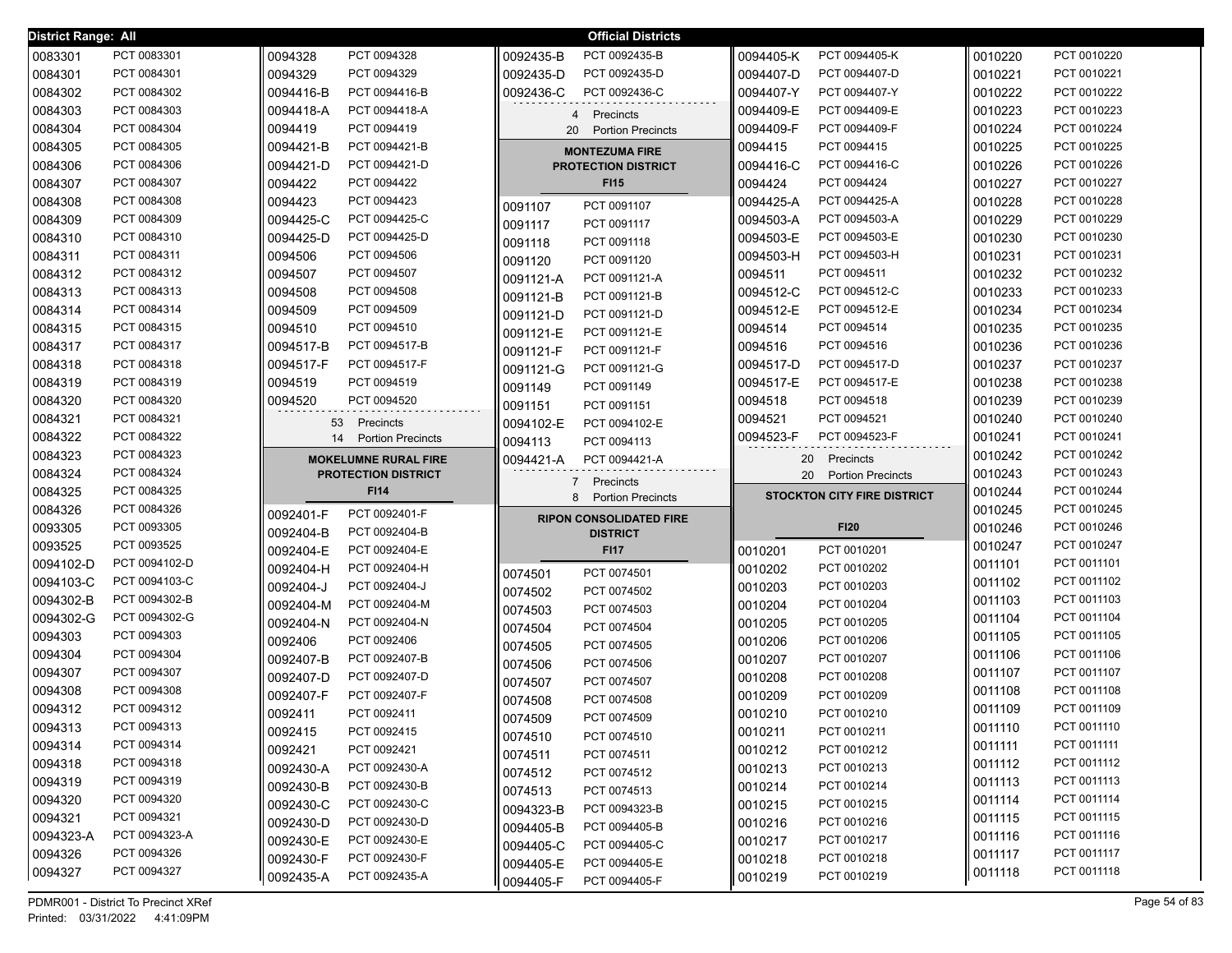| <b>District Range: All</b> |               |         |             |         | <b>Official Districts</b> |           |                            |           |                            |
|----------------------------|---------------|---------|-------------|---------|---------------------------|-----------|----------------------------|-----------|----------------------------|
| 0011119                    | PCT 0011119   | 0011168 | PCT 0011168 | 0011241 | PCT 0011241               | 0011325   | PCT 0011325                | 0092413-M | PCT 0092413-M              |
| 0011120                    | PCT 0011120   | 0011169 | PCT 0011169 | 0011243 | PCT 0011243               | 0011333   | PCT 0011333                | 0092413-S | PCT 0092413-S              |
| 0011121                    | PCT 0011121   | 0011170 | PCT 0011170 | 0011245 | PCT 0011245               | 0011342   | PCT 0011342                | 0092414   | PCT 0092414                |
| 0011122                    | PCT 0011122   | 0011171 | PCT 0011171 | 0011246 | PCT 0011246               | 0011344   | PCT 0011344                | 0092426   | PCT 0092426                |
| 0011123                    | PCT 0011123   | 0011174 | PCT 0011174 | 0011247 | PCT 0011247               | 0011348   | PCT 0011348                | 0092437-A | PCT 0092437-A              |
| 0011124                    | PCT 0011124   | 0011175 | PCT 0011175 | 0011248 | PCT 0011248               | 0011350   | PCT 0011350                | 0092437-C | PCT 0092437-C              |
| 0011125                    | PCT 0011125   | 0011179 | PCT 0011179 | 0011250 | PCT 0011250               | 0011351   | PCT 0011351                | 0092437-E | PCT 0092437-E              |
| 0011126                    | PCT 0011126   | 0011180 | PCT 0011180 | 0011252 | PCT 0011252               | 0011352   | PCT 0011352                | 0092437-F | PCT 0092437-F              |
| 0011127                    | PCT 0011127   | 0011181 | PCT 0011181 | 0011254 | PCT 0011254               | 0011359   | PCT 0011359                | 0092437-1 | PCT 0092437-I              |
| 0011128                    | PCT 0011128   | 0011182 | PCT 0011182 | 0011258 | PCT 0011258               | 0011360   | PCT 0011360                |           | 2 Precincts                |
| 0011129                    | PCT 0011129   | 0011183 | PCT 0011183 | 0011260 | PCT 0011260               | 0011361   | PCT 0011361                |           | 9 Portion Precincts        |
| 0011130                    | PCT 0011130   | 0011184 | PCT 0011184 | 0011261 | PCT 0011261               | 0011362   | PCT 0011362                |           | <b>TRACY RURAL FIRE</b>    |
| 0011131                    | PCT 0011131   | 0011205 | PCT 0011205 | 0011262 | PCT 0011262               | 0011363   | PCT 0011363                |           | <b>PROTECTION DISTRICT</b> |
| 0011132                    | PCT 0011132   | 0011206 | PCT 0011206 | 0011263 | PCT 0011263               | 0011364   | PCT 0011364                |           | <b>FI22</b>                |
| 0011133                    | PCT 0011133   | 0011207 | PCT 0011207 | 0011265 | PCT 0011265               | 0011365-A | PCT 0011365-A              | 0033507-E | PCT 0033507-E              |
| 0011134                    | PCT 0011134   | 0011208 | PCT 0011208 | 0011266 | PCT 0011266               | 0011366   | PCT 0011366                | 0033507-F | PCT 0033507-F              |
| 0011135                    | PCT 0011135   | 0011209 | PCT 0011209 | 0011267 | PCT 0011267               | 0011367   | PCT 0011367                | 0033512-A | PCT 0033512-A              |
| 0011136                    | PCT 0011136   | 0011210 | PCT 0011210 | 0011268 | PCT 0011268               | 0011368   | PCT 0011368                | 0033512-F | PCT 0033512-F              |
| 0011137                    | PCT 0011137   | 0011211 | PCT 0011211 | 0011269 | PCT 0011269               | 0011369   | PCT 0011369                | 0033531-C | PCT 0033531-C              |
| 0011138                    | PCT 0011138   | 0011212 | PCT 0011212 | 0011270 | PCT 0011270               | 0011370   | PCT 0011370                | 0033531-E | PCT 0033531-E              |
| 0011139                    | PCT 0011139   | 0011213 | PCT 0011213 | 0011271 | PCT 0011271               | 0011391   | PCT 0011391                | 0033531-F | PCT 0033531-F              |
| 0011140                    | PCT 0011140   | 0011214 | PCT 0011214 | 0011274 | PCT 0011274               | 0011401   | PCT 0011401                | 0033531-G | PCT 0033531-G              |
| 0011141                    | PCT 0011141   | 0011215 | PCT 0011215 | 0011275 | PCT 0011275               | 0011403   | PCT 0011403                | 0033541   | PCT 0033541                |
| 0011142                    | PCT 0011142   | 0011216 | PCT 0011216 | 0011277 | PCT 0011277               | 0011404   | PCT 0011404                | 0033543   | PCT 0033543                |
| 0011143-D                  | PCT 0011143-D | 0011217 | PCT 0011217 | 0011278 | PCT 0011278               | 0011405   | PCT 0011405                | 0033544   | PCT 0033544                |
| 0011144                    | PCT 0011144   | 0011218 | PCT 0011218 | 0011279 | PCT 0011279               | 0011406   | PCT 0011406                | 0033548   | PCT 0033548                |
| 0011145                    | PCT 0011145   | 0011219 | PCT 0011219 | 0011280 | PCT 0011280               | 0011407   | PCT 0011407                | 0033551   | PCT 0033551                |
| 0011146                    | PCT 0011146   | 0011220 | PCT 0011220 | 0011281 | PCT 0011281               | 0011408   | PCT 0011408                | 0033554-B | PCT 0033554-B              |
| 0011147                    | PCT 0011147   | 0011221 | PCT 0011221 | 0011282 | PCT 0011282               | 0011409   | PCT 0011409                | 0033555-B | PCT 0033555-B              |
| 0011148                    | PCT 0011148   | 0011222 | PCT 0011222 | 0011283 | PCT 0011283               | 0011410   | PCT 0011410                | 0033556   | PCT 0033556                |
| 0011149                    | PCT 0011149   | 0011223 | PCT 0011223 | 0011284 | PCT 0011284               | 0011411   | PCT 0011411                | 0033560-B | PCT 0033560-B              |
| 0011150                    | PCT 0011150   | 0011224 | PCT 0011224 | 0011285 | PCT 0011285               | 0011412   | PCT 0011412                | 0033560-C | PCT 0033560-C              |
| 0011151                    | PCT 0011151   | 0011225 | PCT 0011225 | 0011286 | PCT 0011286               | 0011413   | PCT 0011413                | 0033563   | PCT 0033563                |
| 0011152                    | PCT 0011152   | 0011226 | PCT 0011226 | 0011287 | PCT 0011287               | 0011414   | PCT 0011414                | 0033564   | PCT 0033564                |
| 0011153                    | PCT 0011153   | 0011227 | PCT 0011227 | 0011289 | PCT 0011289               | 0011415   | PCT 0011415                | 0033574   | PCT 0033574                |
| 0011154                    | PCT 0011154   | 0011228 | PCT 0011228 | 0011292 | PCT 0011292               | 0011416   | PCT 0011416                | 0093303-A | PCT 0093303-A              |
| 0011155                    | PCT 0011155   | 0011229 | PCT 0011229 | 0011293 | PCT 0011293               | 0011417   | PCT 0011417                | 0093304   | PCT 0093304                |
| 0011156                    | PCT 0011156   | 0011230 | PCT 0011230 | 0011294 | PCT 0011294               | 0011418   | PCT 0011418                | 0093501   | PCT 0093501                |
| 0011157                    | PCT 0011157   | 0011231 | PCT 0011231 | 0011295 | PCT 0011295               | 0011419   | PCT 0011419                | 0093502   | PCT 0093502                |
| 0011158                    | PCT 0011158   | 0011232 | PCT 0011232 | 0011304 | PCT 0011304               |           | 240 Precincts              | 0093503   | PCT 0093503                |
| 0011159                    | PCT 0011159   | 0011235 | PCT 0011235 | 0011305 | PCT 0011305               |           | 2 Portion Precincts        | 0093504   | PCT 0093504                |
| 0011160                    | PCT 0011160   | 0011236 | PCT 0011236 | 0011308 | PCT 0011308               |           | <b>THORNTON RURAL FIRE</b> | 0093505-A | PCT 0093505-A              |
| 0011161                    | PCT 0011161   | 0011237 | PCT 0011237 | 0011309 | PCT 0011309               |           | <b>PROTECTION DISTRICT</b> | 0093505-B | PCT 0093505-B              |
| 0011162                    | PCT 0011162   | 0011238 | PCT 0011238 | 0011311 | PCT 0011311               |           | <b>FI21</b>                | 0093505-C | PCT 0093505-C              |
| 0011164                    | PCT 0011164   | 0011239 | PCT 0011239 | 0011313 | PCT 0011313               | 0092413-A | PCT 0092413-A              | 0093505-H | PCT 0093505-H              |
| 0011166                    | PCT 0011166   | 0011240 | PCT 0011240 | 0011314 | PCT 0011314               | 0092413-I | PCT 0092413-I              | 0093505-P | PCT 0093505-P              |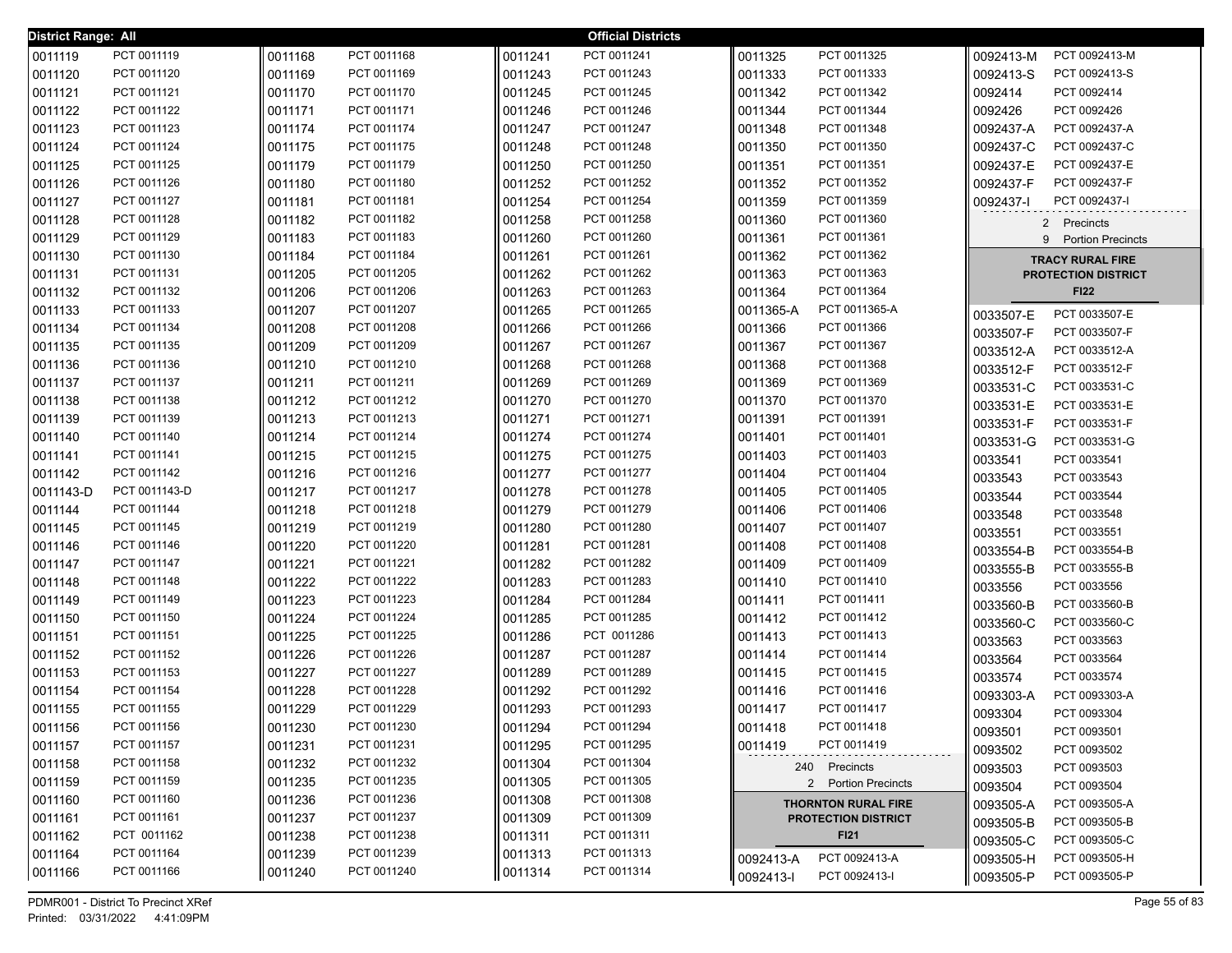| <b>District Range: All</b> |               |                                          |           | <b>Official Districts</b>    |           |               |           |                                |
|----------------------------|---------------|------------------------------------------|-----------|------------------------------|-----------|---------------|-----------|--------------------------------|
| 0093505-T                  | PCT 0093505-T | 0093538<br>PCT 0093538                   | 0091416-F | PCT 0091416-F                | 0092409   | PCT 0092409   | 0092440   | PCT 0092440                    |
| 0093505-U                  | PCT 0093505-U | PCT 0093539<br>0093539                   | 0091420   | PCT 0091420                  | 0092410-C | PCT 0092410-C | 0092441-B | PCT 0092441-B                  |
| 0093506                    | PCT 0093506   | PCT 0093540<br>0093540                   | 0091422   | PCT 0091422                  | 0092412-A | PCT 0092412-A | 0092441-F | PCT 0092441-F                  |
| 0093507                    | PCT 0093507   | PCT 0093541<br>0093541                   | 0091423-A | PCT 0091423-A                | 0092412-C | PCT 0092412-C | 0092441-H | PCT 0092441-H                  |
| 0093508                    | PCT 0093508   | PCT 0093542<br>0093542                   | 0091429   | PCT 0091429                  | 0092412-D | PCT 0092412-D | 0092442   | PCT 0092442                    |
| 0093509                    | PCT 0093509   | PCT 0093543-C<br>0093543-C               | 0091430   | PCT 0091430                  | 0092412-E | PCT 0092412-E | 16        | Precincts                      |
| 0093510                    | PCT 0093510   | 0093543-D<br>PCT 0093543-D               | 0091431   | PCT 0091431                  | 0092412-F | PCT 0092412-F | 51        | <b>Portion Precincts</b>       |
| 0093511-B                  | PCT 0093511-B | PCT 0093544<br>0093544                   | 0091432   | PCT 0091432                  | 0092412-G | PCT 0092412-G |           | <b>LODI CITY FIRE DISTRICT</b> |
| 0093511-C                  | PCT 0093511-C | PCT 0093545<br>0093545                   | 0091433   | PCT 0091433                  | 0092412-H | PCT 0092412-H |           |                                |
| 0093512-A                  | PCT 0093512-A | PCT 0093546<br>0093546                   | 0091434   | PCT 0091434                  | 0092412-I | PCT 0092412-I |           | <b>FI26</b>                    |
| 0093512-B                  | PCT 0093512-B | PCT 0093547-F<br>0093547-F               | 0091436   | PCT 0091436                  | 0092413-B | PCT 0092413-B | 0042401   | PCT 0042401                    |
| 0093512-D                  | PCT 0093512-D | PCT 0093547-U<br>0093547-U               | 0092402-E | PCT 0092402-E                | 0092413-C | PCT 0092413-C | 0042402   | PCT 0042402                    |
| 0093512-E                  | PCT 0093512-E | Precincts<br>38                          | 0092403-B | PCT 0092403-B                | 0092413-D | PCT 0092413-D | 0042403   | PCT 0042403                    |
| 0093512-G                  | PCT 0093512-G | 52<br><b>Portion Precincts</b>           | 0092403-I | PCT 0092403-I                | 0092413-E | PCT 0092413-E | 0042404   | PCT 0042404                    |
| 0093512-K                  | PCT 0093512-K | <b>TUXEDO-COUNTRY CLUB FIRE</b>          | 0092403-M | PCT 0092403-M                | 0092413-F | PCT 0092413-F | 0042405   | PCT 0042405                    |
| 0093512-L                  | PCT 0093512-L | <b>PROTECTION DISTRICT</b>               | 0092403-O | PCT 0092403-O                | 0092413-G | PCT 0092413-G | 0042406   | PCT 0042406                    |
| 0093512-M                  | PCT 0093512-M | <b>FI23</b>                              | 0092404-A | PCT 0092404-A                | 0092413-H | PCT 0092413-H | 0042407   | PCT 0042407                    |
| 0093512-N                  | PCT 0093512-N | PCT 0091108<br>0091108                   | 0092404-C | PCT 0092404-C                | 0092413-J | PCT 0092413-J | 0042408   | PCT 0042408                    |
| 0093512-P                  | PCT 0093512-P | 0091111<br>PCT 0091111                   | 0092404-G | PCT 0092404-G                | 0092413-L | PCT 0092413-L | 0042409   | PCT 0042409                    |
| 0093512-Q                  | PCT 0093512-Q | 0091112<br>PCT 0091112                   | 0092432-D | PCT 0092432-D                | 0092413-N | PCT 0092413-N | 0042410   | PCT 0042410                    |
| 0093513                    | PCT 0093513   | PCT 0091114<br>0091114                   | 0092432-E | PCT 0092432-E                | 0092413-P | PCT 0092413-P | 0042411   | PCT 0042411                    |
| 0093515-M                  | PCT 0093515-M | 0091115<br>PCT 0091115                   | 0092432-F | PCT 0092432-F                | 0092413-U | PCT 0092413-U | 0042412   | PCT 0042412                    |
| 0093515-N                  | PCT 0093515-N | 0091116<br>PCT 0091116                   | 0092432-G | PCT 0092432-G                | 0092416   | PCT 0092416   | 0042413   | PCT 0042413                    |
| 0093515-O                  | PCT 0093515-O | PCT 0091126<br>0091126                   | 0092432-H | PCT 0092432-H                | 0092417-D | PCT 0092417-D | 0042414   | PCT 0042414                    |
| 0093515-Q                  | PCT 0093515-Q | 0091143<br>PCT 0091143                   | 0092436-D | PCT 0092436-D                | 0092417-F | PCT 0092417-F | 0042415   | PCT 0042415                    |
| 0093516-A                  | PCT 0093516-A | 0091144<br>PCT 0091144                   |           | 17 Precincts                 | 0092417-G | PCT 0092417-G | 0042416   | PCT 0042416                    |
| 0093516-B                  | PCT 0093516-B | 0091145<br>PCT 0091145                   | 20        | <b>Portion Precincts</b>     | 0092417-I | PCT 0092417-I | 0042417   | PCT 0042417                    |
| 0093516-C                  | PCT 0093516-C | 0091146<br>PCT 0091146                   |           | <b>WOODBRIDGE RURAL FIRE</b> | 0092417-M | PCT 0092417-M | 0042418   | PCT 0042418                    |
| 0093516-D                  | PCT 0093516-D | 0091147<br>PCT 0091147                   |           | <b>PROTECTION DISTRICT</b>   | 0092419   | PCT 0092419   | 0042419   | PCT 0042419                    |
| 0093516-E                  | PCT 0093516-E | 12 Precincts                             |           | <b>FI25</b>                  | 0092420   | PCT 0092420   | 0042420   | PCT 0042420                    |
| 0093516-F                  | PCT 0093516-F | <b>Portion Precincts</b><br>$\mathbf{0}$ | 0042436   | PCT 0042436                  | 0092422   | PCT 0092422   | 0042421   | PCT 0042421                    |
| 0093516-H                  | PCT 0093516-H | <b>WATERLOO-MORADA RURAL</b>             | 0091304-B | PCT 0091304-B                | 0092424   | PCT 0092424   | 0042422   | PCT 0042422                    |
| 0093516-I                  | PCT 0093516-I | <b>FIRE PROTECTION DISTRICT</b>          | 0091310   | PCT 0091310                  | 0092425   | PCT 0092425   | 0042423   | PCT 0042423                    |
| 0093516-J                  | PCT 0093516-J | <b>FI24</b>                              | 0091417   | PCT 0091417                  | 0092427   | PCT 0092427   | 0042424   | PCT 0042424                    |
| 0093517                    | PCT 0093517   | PCT 0091214-D<br>0091214-D               | 0092403-A | PCT 0092403-A                | 0092428-A | PCT 0092428-A | 0042425   | PCT 0042425                    |
| 0093518                    | PCT 0093518   | PCT 0091401<br>0091401                   | 0092403-C | PCT 0092403-C                | 0092428-C | PCT 0092428-C | 0042426   | PCT 0042426                    |
| 0093519                    | PCT 0093519   | 0091408<br>PCT 0091408                   | 0092403-D | PCT 0092403-D                | 0092429   | PCT 0092429   | 0042427   | PCT 0042427                    |
| 0093520                    | PCT 0093520   | 0091409<br>PCT 0091409                   | 0092403-G | PCT 0092403-G                | 0092430-J | PCT 0092430-J | 0042428   | PCT 0042428                    |
| 0093524                    | PCT 0093524   | PCT 0091410<br>0091410                   | 0092403-H | PCT 0092403-H                | 0092431   | PCT 0092431   | 0042429   | PCT 0042429                    |
| 0093526                    | PCT 0093526   | PCT 0091411<br>0091411                   | 0092403-J | PCT 0092403-J                | 0092433-B | PCT 0092433-B | 0042430   | PCT 0042430                    |
| 0093527                    | PCT 0093527   | PCT 0091412<br>0091412                   | 0092403-L | PCT 0092403-L                | 0092437-B | PCT 0092437-B | 0042431   | PCT 0042431                    |
| 0093528                    | PCT 0093528   | PCT 0091413<br>0091413                   | 0092403-N | PCT 0092403-N                | 0092437-D | PCT 0092437-D | 0042432   | PCT 0042432                    |
| 0093529                    | PCT 0093529   | PCT 0091414<br>0091414                   | 0092404-I | PCT 0092404-I                | 0092437-G | PCT 0092437-G | 0042433   | PCT 0042433                    |
| 0093533-B                  | PCT 0093533-B | PCT 0091415-C<br>0091415-C               | 0092404-K | PCT 0092404-K                | 0092437-H | PCT 0092437-H | 0042434   | PCT 0042434                    |
| 0093534-B                  | PCT 0093534-B | PCT 0091416-B<br>0091416-B               | 0092404-L | PCT 0092404-L                | 0092437-J | PCT 0092437-J | 0042435   | PCT 0042435                    |
| 0093537                    | PCT 0093537   | PCT 0091416-D<br>0091416-D               | 0092408-B | PCT 0092408-B                | 0092438   | PCT 0092438   | Ⅱ 0042437 | PCT 0042437                    |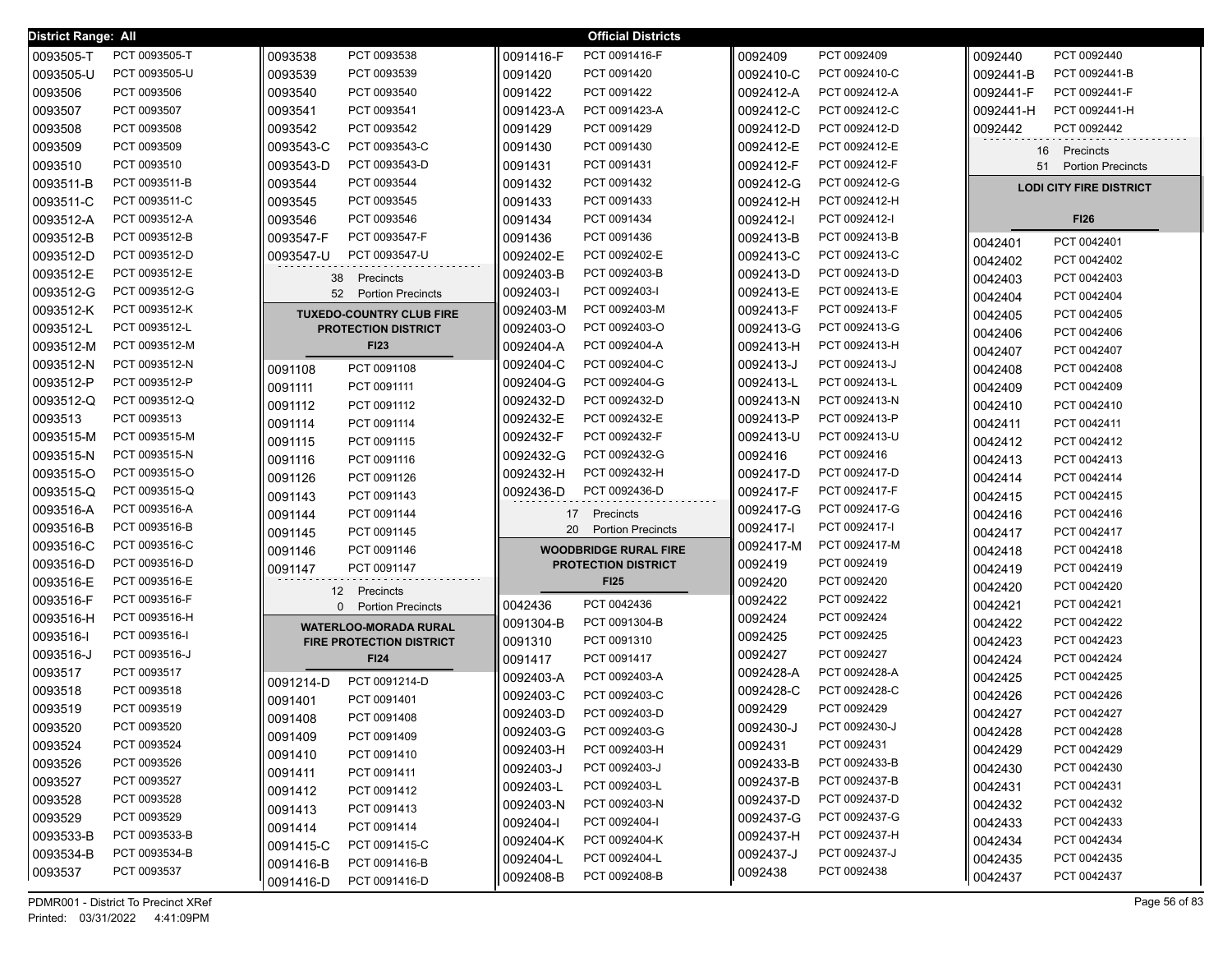| <b>District Range: All</b> |                                      |         |             |           | <b>Official Districts</b>       |           |                      |           |                                       |
|----------------------------|--------------------------------------|---------|-------------|-----------|---------------------------------|-----------|----------------------|-----------|---------------------------------------|
| 0042438                    | PCT 0042438                          | 0054319 | PCT 0054319 | 0054368   | PCT 0054368                     | 0033528   | PCT 0033528          |           | <b>Unprotected Fire</b>               |
| 0042439                    | PCT 0042439                          | 0054320 | PCT 0054320 | 0054369   | PCT 0054369                     | 0033529   | PCT 0033529          |           |                                       |
| 0042440                    | PCT 0042440                          | 0054321 | PCT 0054321 | 0054370   | PCT 0054370                     | 0033530   | PCT 0033530          |           | <b>FI29</b>                           |
| 0042441                    | PCT 0042441                          | 0054322 | PCT 0054322 | 0054371   | PCT 0054371                     | 0033531-A | PCT 0033531-A        | 0091304-A | PCT 0091304-A                         |
| 0042442                    | PCT 0042442                          | 0054323 | PCT 0054323 | 0054372   | PCT 0054372                     | 0033531-B | PCT 0033531-B        | 0091304-C | PCT 0091304-C                         |
| 0042443                    | PCT 0042443                          | 0054324 | PCT 0054324 | 0054373   | PCT 0054373                     | 0033531-H | PCT 0033531-H        | 0091309   | PCT 0091309                           |
| 0042444                    | PCT 0042444                          | 0054325 | PCT 0054325 |           | 70 Precincts                    | 0033532   | PCT 0033532          | 0091404-l | PCT 0091404-I                         |
| 0042445                    | PCT 0042445                          | 0054326 | PCT 0054326 |           | 0 Portion Precincts             | 0033533   | PCT 0033533          | 0091404-M | PCT 0091404-M                         |
| 0042446                    | PCT 0042446                          | 0054327 | PCT 0054327 |           | <b>TRACY CITY FIRE DISTRICT</b> | 0033534   | PCT 0033534          | 0093101   | PCT 0093101                           |
| 0042447                    | PCT 0042447                          | 0054328 | PCT 0054328 |           |                                 | 0033535   | PCT 0033535          | 0093301   | PCT 0093301                           |
| 0042448                    | PCT 0042448                          | 0054329 | PCT 0054329 |           | <b>FI28</b>                     | 0033536   | PCT 0033536          | 0093302   | PCT 0093302                           |
| 0042449                    | PCT 0042449                          | 0054330 | PCT 0054330 | 0033501   | PCT 0033501                     | 0033537   | PCT 0033537          | 0093303-B | PCT 0093303-B                         |
| 0042450                    | PCT 0042450                          | 0054331 | PCT 0054331 | 0033502   | PCT 0033502                     | 0033538   | PCT 0033538          | 0093516-G | PCT 0093516-G                         |
| 0042451                    | PCT 0042451                          | 0054332 | PCT 0054332 | 0033503   | PCT 0033503                     | 0033539   | PCT 0033539          | 0093516-K | PCT 0093516-K                         |
| 0042453                    | PCT 0042453                          | 0054333 | PCT 0054333 | 0033504   | PCT 0033504                     | 0033540   | PCT 0033540          | 0094102-B | PCT 0094102-B                         |
| 0042454                    | PCT 0042454                          | 0054334 | PCT 0054334 | 0033505   | PCT 0033505                     | 0033542   | PCT 0033542          |           | Precincts<br>4                        |
| 0042455                    | PCT 0042455                          | 0054335 | PCT 0054335 | 0033506   | PCT 0033506                     | 0033545   | PCT 0033545          |           | 8 Portion Precincts                   |
| 0042456                    | PCT 0042456                          | 0054336 | PCT 0054336 | 0033507-A | PCT 0033507-A                   | 0033546   | PCT 0033546          |           | <b>Division Of Forestry Fire Dist</b> |
| 0042458                    | PCT 0042458                          | 0054337 | PCT 0054337 | 0033507-B | PCT 0033507-B                   | 0033547   | PCT 0033547          |           |                                       |
| 0042459                    | PCT 0042459                          | 0054338 | PCT 0054338 | 0033507-C | PCT 0033507-C                   | 0033549   | PCT 0033549          |           | <b>FI30</b>                           |
| 0042460                    | PCT 0042460                          | 0054339 | PCT 0054339 | 0033507-D | PCT 0033507-D                   | 0033550   | PCT 0033550          | 0033531-D | PCT 0033531-D                         |
| 0042461                    | PCT 0042461                          | 0054340 | PCT 0054340 | 0033507-G | PCT 0033507-G                   | 0033552   | PCT 0033552          | 0093512-C | PCT 0093512-C                         |
| 0042462                    | PCT 0042462                          | 0054341 | PCT 0054341 | 0033507-H | PCT 0033507-H                   | 0033553   | PCT 0033553          | 0093512-S | PCT 0093512-S                         |
|                            | 59 Precincts                         | 0054342 | PCT 0054342 | 0033508   | PCT 0033508                     | 0033554-C | PCT 0033554-C        | 0093543-A | PCT 0093543-A                         |
|                            | <b>Portion Precincts</b><br>$\Omega$ | 0054343 | PCT 0054343 | 0033509   | PCT 0033509                     | 0033555-A | PCT 0033555-A        | 0093543-B | PCT 0093543-B                         |
|                            | <b>MANTECA CITY FIRE DISTRICT</b>    | 0054344 | PCT 0054344 | 0033510   | PCT 0033510                     | 0033557   | PCT 0033557          |           |                                       |
|                            |                                      | 0054345 | PCT 0054345 | 0033511   | PCT 0033511                     | 0033558   | PCT 0033558          |           | 0 Precincts<br>5 Portion Precincts    |
|                            | <b>FI27</b>                          | 0054346 | PCT 0054346 | 0033512-B | PCT 0033512-B                   | 0033559   | PCT 0033559          |           | <b>BANTA CARBONA IRRIGATION</b>       |
| 0054301                    | PCT 0054301                          | 0054348 | PCT 0054348 | 0033512-C | PCT 0033512-C                   | 0033560-A | PCT 0033560-A        |           | <b>DISTRICT</b>                       |
| 0054302                    | PCT 0054302                          | 0054349 | PCT 0054349 | 0033512-D | PCT 0033512-D                   | 0033561   | PCT 0033561          |           | <b>IR01</b>                           |
| 0054303                    | PCT 0054303                          | 0054350 | PCT 0054350 | 0033512-E | PCT 0033512-E                   | 0033562   | PCT 0033562          | 0033531-A | PCT 0033531-A                         |
| 0054304                    | PCT 0054304                          | 0054351 | PCT 0054351 | 0033513   | PCT 0033513                     | 0033565   | PCT 0033565          | 0033543-B | PCT 0033543-B                         |
| 0054305                    | PCT 0054305                          | 0054352 | PCT 0054352 | 0033514   | PCT 0033514                     | 0033566   | PCT 0033566          | 0093501-D | PCT 0093501-D                         |
| 0054306                    | PCT 0054306                          | 0054353 | PCT 0054353 | 0033515   | PCT 0033515                     | 0033567   | PCT 0033567          | 0093502-A | PCT 0093502-A                         |
| 0054307                    | PCT 0054307                          | 0054354 | PCT 0054354 | 0033516   | PCT 0033516                     | 0033568   | PCT 0033568          | 0093502-B | PCT 0093502-B                         |
| 0054308                    | PCT 0054308                          | 0054355 | PCT 0054355 | 0033517   | PCT 0033517                     | 0033569   | PCT 0033569          | 0093512-A | PCT 0093512-A                         |
| 0054309                    | PCT 0054309                          | 0054356 | PCT 0054356 | 0033518   | PCT 0033518                     | 0033570   | PCT 0033570          | 0093512-B | PCT 0093512-B                         |
| 0054310                    | PCT 0054310                          | 0054357 | PCT 0054357 | 0033519   | PCT 0033519                     | 0033571   | PCT 0033571          | 0093512-D | PCT 0093512-D                         |
| 0054311                    | PCT 0054311                          | 0054358 | PCT 0054358 | 0033520   | PCT 0033520                     | 0033572   | PCT 0033572          | 0093512-G | PCT 0093512-G                         |
| 0054312                    | PCT 0054312                          | 0054359 | PCT 0054359 | 0033521   | PCT 0033521                     | 0033573   | PCT 0033573          | 0093512-K | PCT 0093512-K                         |
| 0054313                    | PCT 0054313                          | 0054360 | PCT 0054360 | 0033522   | PCT 0033522                     | 0033575   | PCT 0033575          | 0093512-L | PCT 0093512-L                         |
| 0054314                    | PCT 0054314                          | 0054362 | PCT 0054362 | 0033523   | PCT 0033523                     | 0033576   | PCT 0035576          | 0093515-N | PCT 0093515-N                         |
| 0054315                    | PCT 0054315                          | 0054363 | PCT 0054363 | 0033524   | PCT 0033524                     |           | 61 Precincts         | 0093516-A | PCT 0093516-A                         |
| 0054316                    | PCT 0054316                          | 0054365 | PCT 0054365 | 0033525   | PCT 0033525                     |           | 16 Portion Precincts | 0093516-B | PCT 0093516-B                         |
| 0054317                    | PCT 0054317                          | 0054366 | PCT 0054366 | 0033526   | PCT 0033526                     |           |                      | 0093516-C | PCT 0093516-C                         |
| 0054318                    | PCT 0054318                          | 0054367 | PCT 0054367 | 0033527   | PCT 0033527                     |           |                      |           |                                       |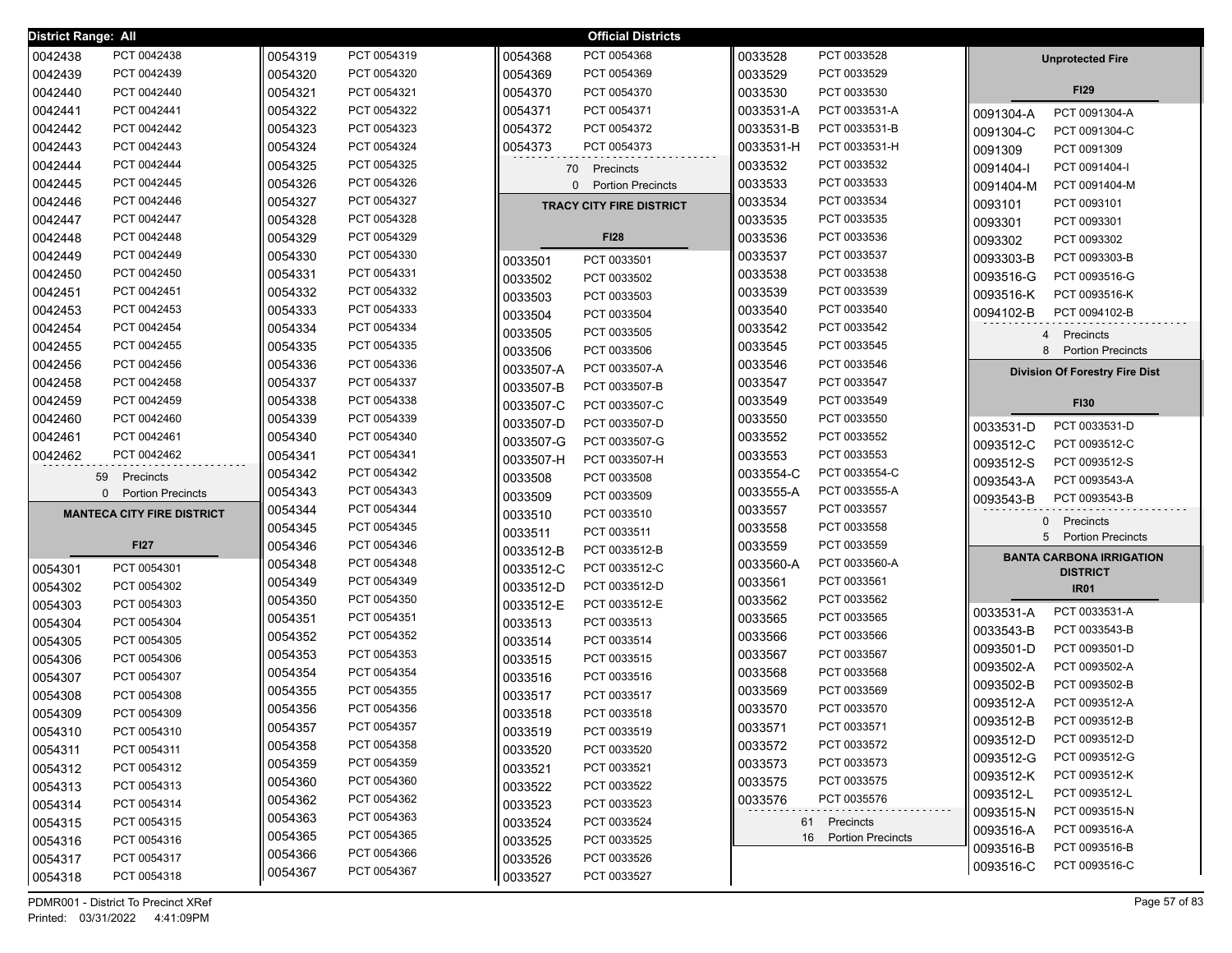| <b>District Range: All</b>                               |                                                            | <b>Official Districts</b>                                |           |               |           |               |
|----------------------------------------------------------|------------------------------------------------------------|----------------------------------------------------------|-----------|---------------|-----------|---------------|
| PCT 0093516-D<br>0093516-D                               | .<br>Precincts<br>$\mathbf{0}$                             | 0093504-l<br>PCT 0093504-I                               | 0054303   | PCT 0054303   | 0054350   | PCT 0054350   |
| 0093516-E<br>PCT 0093516-E                               | <b>Portion Precincts</b><br>$7^{\circ}$                    | PCT 0093504-J<br>0093504-J                               | 0054304   | PCT 0054304   | 0054351   | PCT 0054351   |
| 0093516-H<br>PCT 0093516-H                               | <b>Banta Carbona Irrigation</b>                            | 0093519-C<br>PCT 0093519-C                               | 0054305   | PCT 0054305   | 0054352   | PCT 0054352   |
| 0093516-l<br>PCT 0093516-I                               | Dist-Div 3                                                 | 0 Precincts                                              | 0054306   | PCT 0054306   | 0054353   | PCT 0054353   |
| 0093516-J<br>PCT 0093516-J                               | $IR01 - 3$                                                 | <b>Portion Precincts</b><br>9                            | 0054307   | PCT 0054307   | 0054354   | PCT 0054354   |
| PCT 0093524-B<br>0093524-B                               | PCT 0093512-B<br>0093512-B                                 | <b>Naglee Burke Irrigation Dist-Div</b>                  | 0054308-A | PCT 0054308-A | 0054355   | PCT 0054355   |
| PCT 0093524-C<br>0093524-C                               | PCT 0093512-K<br>0093512-K                                 | 1-2015                                                   | 0054308-B | PCT 0054308-B | 0054356   | PCT 0054356   |
| PCT 0093524-D<br>0093524-D                               | PCT 0093516-C<br>0093516-C                                 | IR02 - 1                                                 | 0054309   | PCT 0054309   | 0054357   | PCT 0054357   |
| PCT 0093524-F<br>0093524-F                               |                                                            | PCT 0093504-I<br>0093504-I                               | 0054310   | PCT 0054310   | 0054358   | PCT 0054358   |
| PCT 0093524-G<br>0093524-G                               | $\mathbf{0}$<br>Precincts<br>3<br><b>Portion Precincts</b> |                                                          | 0054311   | PCT 0054311   | 0054359   | PCT 0054359   |
| PCT 0093524-I<br>0093524-I                               |                                                            | Precinct<br>0<br><b>Portion Precinct</b><br>$\mathbf{1}$ | 0054312   | PCT 0054312   | 0054360   | PCT 0054360   |
| PCT 0093524-M<br>0093524-M                               | <b>Banta Carbona Irrigation</b><br>Dist-Div 4              |                                                          | 0054313   | PCT 0054313   | 0054362   | PCT 0054362   |
| PCT 0093524-N<br>0093524-N                               | $IR01 - 4$                                                 | <b>Naglee Burke Irrigation Dist-Div</b><br>2-2015        | 0054314   | PCT 0054314   | 0054363   | PCT 0054363   |
| 0093542-A<br>PCT 0093542-A                               |                                                            | $IR02 - 2$                                               | 0054315   | PCT 0054315   | 0054364   | PCT 0054364   |
| 0093545-B<br>PCT 0093545-B                               | PCT 0093502-B<br>0093502-B                                 |                                                          | 0054316   | PCT 0054316   | 0054365   | PCT 0054365   |
| 0093545-D<br>PCT 0093545-D                               | PCT 0093516-B<br>0093516-B                                 | PCT 0093504-C<br>0093504-C                               | 0054317   | PCT 0054317   | 0054366   | PCT 0054366   |
| 0093546-A<br>PCT 0093546-A                               | PCT 0093516-I<br>0093516-I                                 | PCT 0093504-H<br>0093504-H                               | 0054318   | PCT 0054318   | 0054367   | PCT 0054367   |
| 0093546-B<br>PCT 0093546-B                               | PCT 0093524-B<br>0093524-B                                 | Precincts<br>0                                           | 0054319   | PCT 0054319   | 0054368   | PCT 0054368   |
| 0093546-C<br>PCT 0093546-C                               | PCT 0093524-C<br>0093524-C                                 | $\overline{2}$<br><b>Portion Precincts</b>               | 0054320   | PCT 0054320   | 0054369   | PCT 0054369   |
| 0093546-E<br>PCT 0093546-E                               | PCT 0093524-F<br>0093524-F                                 | <b>Naglee Burke Irrigation Dist-Div</b>                  | 0054321   | PCT 0054321   | 0054370   | PCT 0054370   |
| Precincts<br>$\Omega$                                    | Precincts<br>$\mathbf{0}$                                  | 3-2015                                                   | 0054322   | PCT 0054322   | 0054371   | PCT 0054371   |
| 35<br><b>Portion Precincts</b>                           | 6<br><b>Portion Precincts</b>                              | $IR02 - 3$                                               | 0054323   | PCT 0054323   | 0054372   | PCT 0054372   |
| <b>Banta Carbona Irrigation</b>                          | <b>Banta Carbona Irrigation</b>                            | 0033572-D<br>PCT 0033572-D                               | 0054324   | PCT 0054324   | 0054373   | PCT 0054373   |
|                                                          |                                                            |                                                          |           |               |           |               |
| Dist-Div 1                                               | Dist-Div 5                                                 | PCT 0093504-J<br>0093504-J                               | 0054325   | PCT 0054325   | 0064501   | PCT 0064501   |
| IR01 - 1                                                 | $IR01 - 5$                                                 | 0 Precincts                                              | 0054326   | PCT 0054326   | 0064502   | PCT 0064502   |
|                                                          | 0093512-L<br>PCT 0093512-L                                 | $\overline{2}$<br><b>Portion Precincts</b>               | 0054327   | PCT 0054327   | 0064503   | PCT 0064503   |
| PCT 0093502-A<br>0093502-A                               | PCT 0093515-N<br>0093515-N                                 | <b>Naglee Burke Irrigation Dist-Div</b>                  | 0054328   | PCT 0054328   | 0064504   | PCT 0064504   |
| 0093512-A<br>PCT 0093512-A                               | 0093516-D<br>PCT 0093516-D                                 | 4-2015                                                   | 0054329   | PCT 0054329   | 0064505   | PCT 0064505   |
| 0093512-D<br>PCT 0093512-D                               | PCT 0093516-E<br>0093516-E                                 | IR02 - 4                                                 | 0054330   | PCT 0054330   | 0064506   | PCT 0064506   |
| 0093516-A<br>PCT 0093516-A<br>PCT 0093516-H              | PCT 0093516-J<br>0093516-J                                 | PCT 0033572-A<br>0033572-A                               | 0054331   | PCT 0054331   | 0074501   | PCT 0074501   |
| 0093516-H                                                | PCT 0093524-D<br>0093524-D                                 | PCT 0093504-B<br>0093504-B                               | 0054332   | PCT 0054332   | 0074502   | PCT 0074502   |
| 0093545-D<br>PCT 0093545-D                               | PCT 0093524-G<br>0093524-G                                 | 0093519-C<br>PCT 0093519-C                               | 0054333   | PCT 0054333   | 0074503-A | PCT 0074503-A |
| 0093546-A<br>PCT 0093546-A<br>PCT 0093546-C              | 0093524-I<br>PCT 0093524-I                                 |                                                          | 0054334   | PCT 0054334   | 0074504   | PCT 0074504   |
| 0093546-C                                                | 0093524-M<br>PCT 0093524-M                                 | 0<br>Precincts<br>3<br><b>Portion Precincts</b>          | 0054335   | PCT 0054335   | 0074505-A | PCT 0074505-A |
| PCT 0093546-E<br>0093546-E                               | 0093524-N<br>PCT 0093524-N                                 |                                                          | 0054336   | PCT 0054336   | 0074505-B | PCT 0074505-B |
| Precincts<br>$\Omega$                                    | Precincts<br>0                                             | <b>Naglee Burke Irrigation Dist-Div</b><br>5-2015        | 0054337   | PCT 0054337   | 0074506-A | PCT 0074506-A |
| <b>Portion Precincts</b><br>9                            | 10 <sup>°</sup><br><b>Portion Precincts</b>                | $IR02 - 5$                                               | 0054338   | PCT 0054338   | 0074507   | PCT 0074507   |
| <b>Banta Carbona Irrigation</b>                          | <b>NAGLEE BURK IRRIGATION</b>                              |                                                          | 0054339   | PCT 0054339   | 0074508   | PCT 0074508   |
| Dist-Div 2                                               | DISTRICT-2015                                              | 0093504-G PCT 0093504-G                                  | 0054340   | PCT 0054340   | 0074509-C | PCT 0074509-C |
| $IR01 - 2$                                               | <b>IR02</b>                                                | 0 Precinct                                               | 0054341   | PCT 0054341   | 0074510   | PCT 0074510   |
| 0033531-A<br>PCT 0033531-A                               | PCT 0033572-A<br>0033572-A                                 | 1 Portion Precinct                                       | 0054343   | PCT 0054343   | 0074511   | PCT 0074511   |
| PCT 0033543-B<br>0033543-B                               | PCT 0033572-D<br>0033572-D                                 | <b>SOUTH SAN JOAQUIN</b>                                 | 0054344   | PCT 0054344   | 0074512   | PCT 0074512   |
| 0093501-D<br>PCT 0093501-D                               | PCT 0093504-B<br>0093504-B                                 | <b>IRRIGATION DISTRICT</b><br><b>IR03</b>                | 0054345   | PCT 0054345   | 0074513   | PCT 0074513   |
| 0093512-G<br>PCT 0093512-G                               | 0093504-C<br>PCT 0093504-C                                 |                                                          | 0054346   | PCT 0054346   | 0094301   | PCT 0094301   |
| 0093542-A<br>PCT 0093542-A                               | 0093504-G<br>PCT 0093504-G                                 | PCT 0054301<br>0054301                                   | 0054348   | PCT 0054348   | 0094303   | PCT 0094303   |
| PCT 0093545-B<br>0093545-B<br>PCT 0093546-B<br>0093546-B | 0093504-H<br>PCT 0093504-H                                 | PCT 0054302<br>0054302                                   | 0054349   | PCT 0054349   | 0094304   | PCT 0094304   |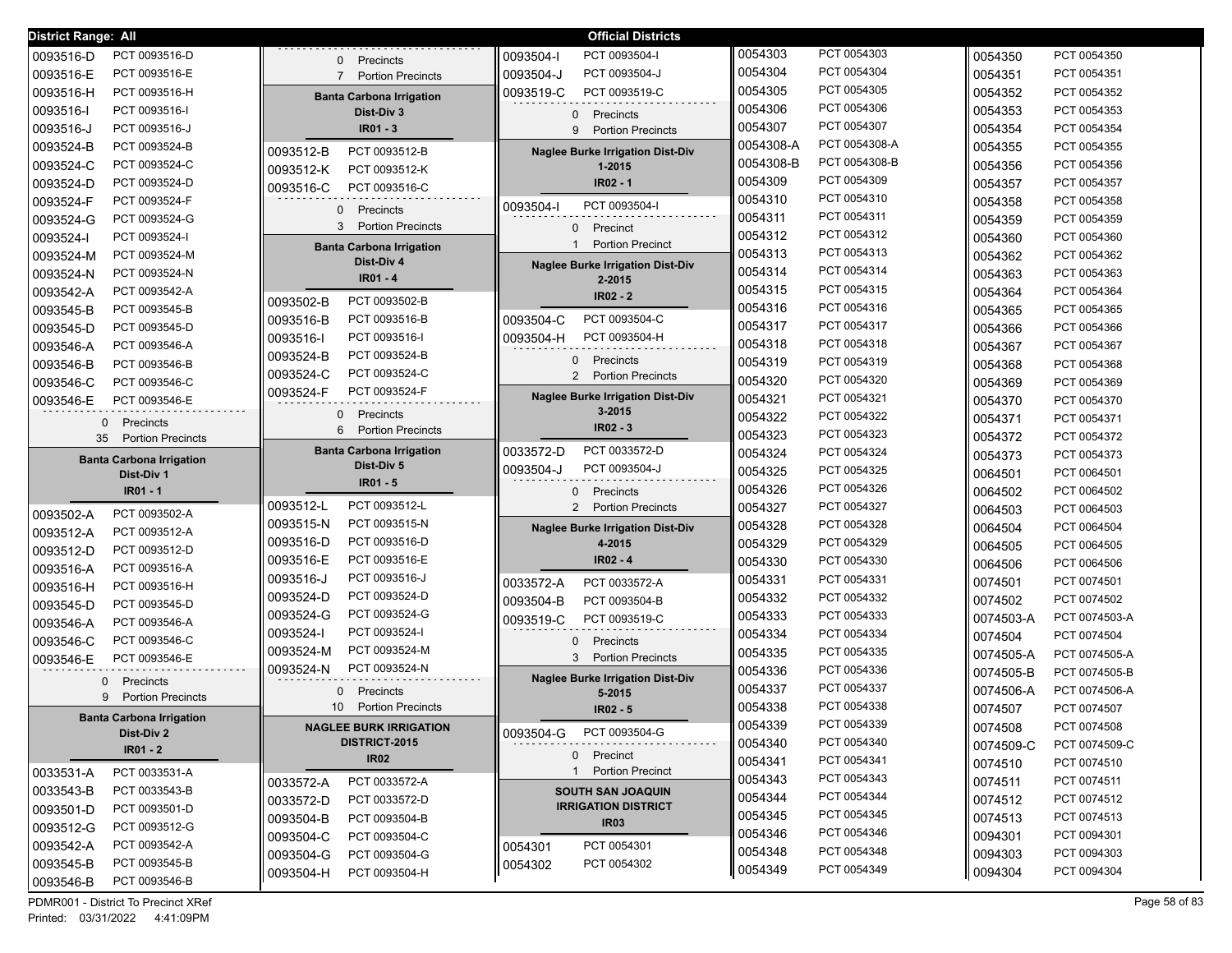| District Range: All |               |                                     | <b>Official Districts</b>           |                                            |           |               |
|---------------------|---------------|-------------------------------------|-------------------------------------|--------------------------------------------|-----------|---------------|
| 0094307             | PCT 0094307   | PCT 0094516-A<br>0094516-A          | 0094409-D<br>PCT 0094409-D          | PCT 0074505-B<br>0074505-B                 | 0054304-C | PCT 0054304-C |
| 0094308             | PCT 0094308   | 0094516-C<br>PCT 0094516-C          | PCT 0094409-E<br>0094409-E          | PCT 0074506-A<br>0074506-A                 | 0054307   | PCT 0054307   |
| 0094312             | PCT 0094312   | 0094517-B<br>PCT 0094517-B          | 0094409-F<br>PCT 0094409-F          | 0074507<br>PCT 0074507                     | 0054308-A | PCT 0054308-A |
| 0094313             | PCT 0094313   | 0094517-E<br>PCT 0094517-E          | 0094422<br>PCT 0094422              | PCT 0074508<br>0074508                     | 0054308-B | PCT 0054308-B |
| 0094314             | PCT 0094314   | 0094518-A<br>PCT 0094518-A          | PCT 0094423<br>0094423              | PCT 0074509-C<br>0074509-C                 | 0054309-A | PCT 0054309-A |
| 0094318-B           | PCT 0094318-B | 0094519<br>PCT 0094519              | 0094424-A<br>PCT 0094424-A          | 0074510<br>PCT 0074510                     | 0054312-B | PCT 0054312-B |
| 0094318-D           | PCT 0094318-D | 0094520<br>PCT 0094520              | 0094425-A<br>PCT 0094425-A          | 0074511<br>PCT 0074511                     | 0054313   | PCT 0054313   |
| 0094320             | PCT 0094320   | PCT 0094521<br>0094521              | PCT 0094425-C<br>0094425-C          | PCT 0074512<br>0074512                     | 0054316   | PCT 0054316   |
| 0094321-A           | PCT 0094321-A | PCT 0094522-A<br>0094522-A          | PCT 0094425-D<br>0094425-D          | PCT 0074513<br>0074513                     | 0054334   | PCT 0054334   |
| 0094321-B           | PCT 0094321-B | PCT 0094522-B<br>0094522-B          | PCT 0094511-C<br>0094511-C          | 0094510<br>PCT 0094510                     | 0054335-B | PCT 0054335-B |
| 0094321-C           | PCT 0094321-C | PCT 0094522-E<br>0094522-E          | PCT 0094512-A<br>0094512-A          | PCT 0094511-A<br>0094511-A                 | 0054338   | PCT 0054338   |
| 0094321-G           | PCT 0094321-G | PCT 0094522-F<br>0094522-F          | PCT 0094512-C<br>0094512-C          | PCT 0094511-D<br>0094511-D                 | 0054340   | PCT 0054340   |
| 0094322             | PCT 0094322   | PCT 0094522-G<br>0094522-G          | PCT 0094513-A<br>0094513-A          | PCT 0094516-A<br>0094516-A                 | 0054344   | PCT 0054344   |
| 0094323-A           | PCT 0094323-A | PCT 0094523-B<br>0094523-B          | 0094513-B<br>PCT 0094513-B          | 0094518-A<br>PCT 0094518-A                 | 0054348   | PCT 0054348   |
| 0094323-B           | PCT 0094323-B | 0094523-C<br>PCT 0094523-C          | 0094513-E<br>PCT 0094513-E          | 18<br>Precincts                            | 0054350   | PCT 0054350   |
| 0094328             | PCT 0094328   | 0094523-D<br>PCT 0094523-D          | 0094515<br>PCT 0094515              | 9<br><b>Portion Precincts</b>              | 0054351   | PCT 0054351   |
| 0094329             | PCT 0094329   | 0094523-F<br>PCT 0094523-F          | 0094521-B<br>PCT 0094521-B          | <b>SOUTH SAN JOAQUIN</b>                   | 0054354   | PCT 0054354   |
| 0094405-B           | PCT 0094405-B | 0094523-H<br>PCT 0094523-H          | 0094522-A<br>PCT 0094522-A          | <b>IRRIGATION DISTRICT-DIVISION</b>        | 0054355   | PCT 0054355   |
| 0094405-E           | PCT 0094405-E | 0094523-<br>PCT 0094523-I           | 0094522-B<br>PCT 0094522-B          | $IR03 - 3$                                 | 0054356   | PCT 0054356   |
| 0094407-A           | PCT 0094407-A | Precincts<br>104                    | 0094522-E<br>PCT 0094522-E          | PCT 0054311<br>0054311                     | 0054358   | PCT 0054358   |
| 0094407-B           | PCT 0094407-B | 55<br><b>Portion Precincts</b>      | PCT 0094522-F<br>0094522-F          | PCT 0054312-A<br>0054312-A                 | 0054360   | PCT 0054360   |
| 0094407-D           | PCT 0094407-D | <b>SOUTH SAN JOAQUIN</b>            | PCT 0094522-G<br>0094522-G          | PCT 0054320<br>0054320                     | 0054363   | PCT 0054363   |
| 0094408-B           | PCT 0094408-B | <b>IRRIGATION DISTRICT-DIVISION</b> | PCT 0094523-B<br>0094523-B          | PCT 0054321<br>0054321                     | 0054364   | PCT 0054364   |
| 0094409-A           | PCT 0094409-A | $IR03 - 1$                          | PCT 0094523-C<br>0094523-C          | PCT 0054322<br>0054322                     | 0054365   | PCT 0054365   |
| 0094409-B           | PCT 0094409-B | 0054324<br>PCT 0054324              | PCT 0094523-D<br>0094523-D          | 0054323<br>PCT 0054323                     | 0054370   | PCT 0054370   |
| 0094409-D           | PCT 0094409-D | 0054325<br>PCT 0054325              | PCT 0094523-F<br>0094523-F          | 0054332<br>PCT 0054332                     | 0054371   | PCT 0054371   |
| 0094409-E           | PCT 0094409-E | 0054326<br>PCT 0054326              | PCT 0094523-H<br>0094523-H          | PCT 0054335-A<br>0054335-A                 | 0054372   | PCT 0054372   |
| 0094409-F           | PCT 0094409-F | 0054349<br>PCT 0054349              | PCT 0094523-I<br>0094523-I          | 0054335-C<br>PCT 0054335-C                 | 0094318-B | PCT 0094318-B |
| 0094422             | PCT 0094422   | 0054362<br>PCT 0054362              | 16<br>Precincts                     | 0054336<br>PCT 0054336                     | 0094318-D | PCT 0094318-D |
| 0094423             | PCT 0094423   | PCT 0064501<br>0064501              | 34<br><b>Portion Precincts</b>      | 0054337<br>PCT 0054337                     | 0094320-A | PCT 0094320-A |
| 0094424-A           | PCT 0094424-A | PCT 0064502<br>0064502              | <b>SOUTH SAN JOAQUIN</b>            | 0054343<br>PCT 0054343                     | 0094321-A | PCT 0094321-A |
| 0094425             | PCT 0094425   | 0064503<br>PCT 0064503              | <b>IRRIGATION DISTRICT-DIVISION</b> | 0054345<br>PCT 0054345                     | 0094321-B | PCT 0094321-B |
| 0094503-A           | PCT 0094503-A | 0064504<br>PCT 0064504              | $IR02 - 2$                          | 0054346<br>PCT 0054346                     | 0094321-C | PCT 0094321-C |
| 0094503-E           | PCT 0094503-E | PCT 0064505<br>0064505              | PCT 0054339<br>0054339              | PCT 0054352<br>0054352                     | 0094323-A | PCT 0094323-A |
| 0094503-H           | PCT 0094503-H | PCT 0064506<br>0064506              | PCT 0054341<br>0054341              | PCT 0054366<br>0054366                     | 0094323-B | PCT 0094323-B |
| 0094506-C           | PCT 0094506-C | PCT 0094308<br>0094308              | PCT 0054353<br>0054353              | PCT 0054373-C<br>0054373-C                 | 0094328   | PCT 0094328   |
| 0094510             | PCT 0094510   | PCT 0094312<br>0094312              | PCT 0054357<br>0054357              | 0094320-B<br>PCT 0094320-B                 | 0094329   | PCT 0094329   |
| 0094511-A           | PCT 0094511-A | 0094320-C<br>PCT 0094320-C          | PCT 0054359<br>0054359              | 0094321-G<br>PCT 0094321-G                 | 0094503-A | PCT 0094503-A |
| 0094511-C           | PCT 0094511-C | PCT 0094405-B<br>0094405-B          | PCT 0054367<br>0054367              | PCT 0094520<br>0094520                     | 0094503-E | PCT 0094503-E |
| 0094511-D           | PCT 0094511-D | 0094405-E<br>PCT 0094405-E          | 0054368<br>PCT 0054368              | 0094521-A<br>PCT 0094521-A                 | 0094503-H | PCT 0094503-H |
| 0094512-A           | PCT 0094512-A | 0094407-A<br>PCT 0094407-A          | 0054369<br>PCT 0054369              | 14 Precincts                               | 0094506-C | PCT 0094506-C |
| 0094512-C           | PCT 0094512-C | 0094407-B<br>PCT 0094407-B          | 0074501<br>PCT 0074501              | <b>Portion Precincts</b><br>$7\phantom{.}$ | 0094516-C | PCT 0094516-C |
| 0094513-A           | PCT 0094513-A | 0094407-D<br>PCT 0094407-D          | 0074502<br>PCT 0074502              | <b>SOUTH SAN JOAQUIN</b>                   | 0094517-B | PCT 0094517-B |
| 0094513-B           | PCT 0094513-B | 0094408-B<br>PCT 0094408-B          | 0074503-A<br>PCT 0074503-A          | <b>IRRIGATION DISTRICT-DIVISION</b>        | 0094517-E | PCT 0094517-E |
| 0094513-E           | PCT 0094513-E | 0094409-A<br>PCT 0094409-A          | 0074504<br>PCT 0074504              | $IR04 - 4$                                 | 0094519   | PCT 0094519   |
| 0094515             | PCT 0094515   | 0094409-B<br>PCT 0094409-B          | 0074505-A<br>PCT 0074505-A          | PCT 0054304-B<br>0054304-B                 |           |               |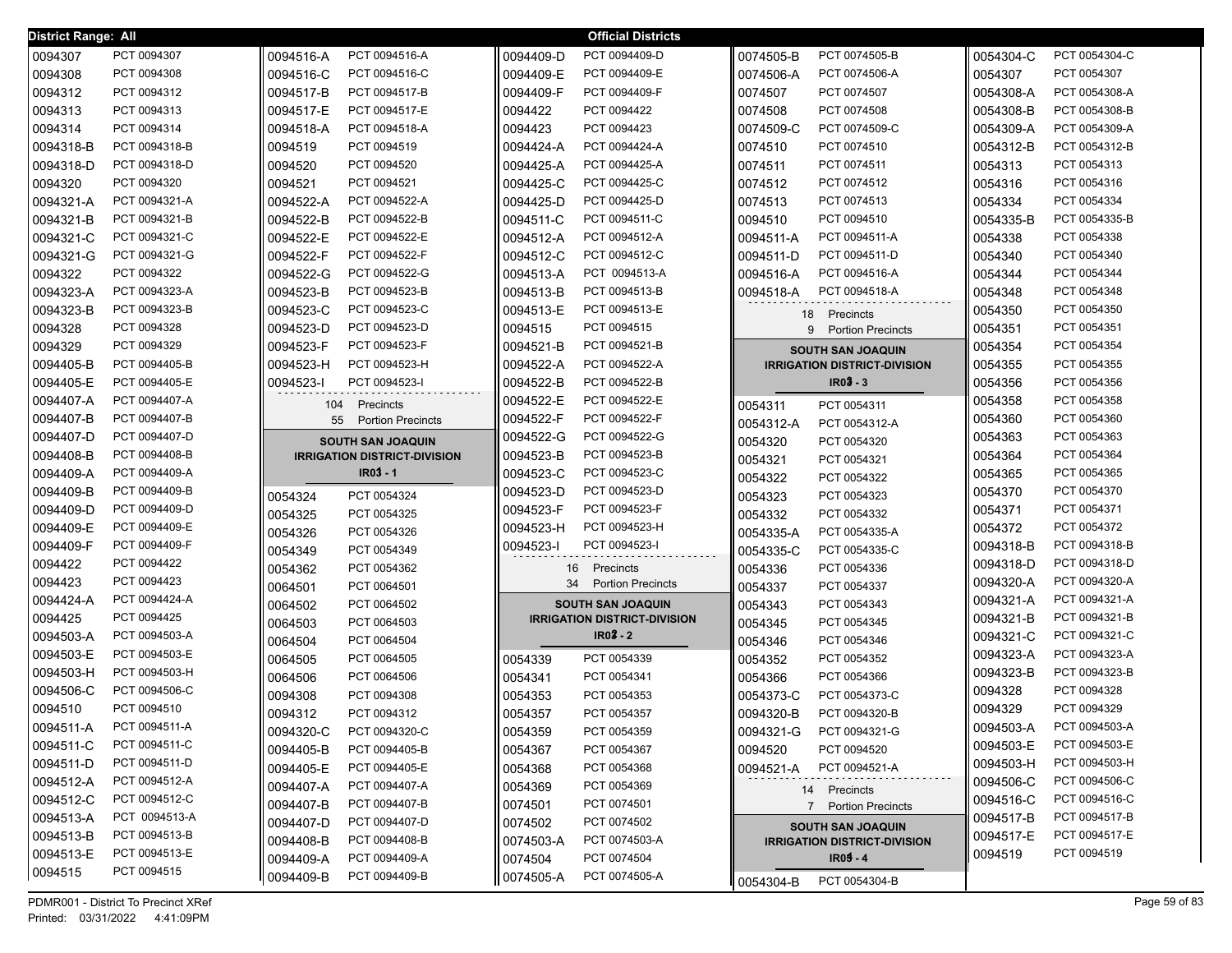| District Range: All<br><b>Official Districts</b> |                                     |                        |               |           |               |                                |                                     |           |                                     |
|--------------------------------------------------|-------------------------------------|------------------------|---------------|-----------|---------------|--------------------------------|-------------------------------------|-----------|-------------------------------------|
| 24                                               | Precincts                           | 0011404-C              | PCT 0011404-C | 0092403-O | PCT 0092403-O | 0092437-E                      | PCT 0092437-E                       | 0092412-B | PCT 0092412-B                       |
|                                                  | 22 Portion Precincts                | 0011405-B              | PCT 0011405-B | 0092412-B | PCT 0092412-B | 0092437-F                      | PCT 0092437-F                       | 0092412-C | PCT 0092412-C                       |
|                                                  | <b>SOUTH SAN JOAQUIN</b>            | 0011405-C              | PCT 0011405-C | 0092412-C | PCT 0092412-C | 0092437-G                      | PCT 0092437-G                       | 0092412-E | PCT 0092412-E                       |
|                                                  | <b>IRRIGATION DISTRICT-DIVISION</b> | 0011406                | PCT 0011406   | 0092412-E | PCT 0092412-E | 0092439                        | PCT 0092439                         | 0092412-F | PCT 0092412-F                       |
|                                                  | $IR05 - 5$                          | 0011407                | PCT 0011407   | 0092412-F | PCT 0092412-F | 0092440-B                      | PCT 0092440-B                       | 0092413-D | PCT 0092413-D                       |
|                                                  |                                     | 0011408                | PCT 0011408   | 0092412-H | PCT 0092412-H | 0092440-C                      | PCT 0092440-C                       | 0092413-E | PCT 0092413-E                       |
| 0054301                                          | PCT 0054301                         | 0011409                | PCT 0011409   | 0092413-A | PCT 0092413-A | 0092441-D                      | PCT 0092441-D                       | 0092413-F | PCT 0092413-F                       |
| 0054302                                          | PCT 0054302                         | 0011410                | PCT 0011410   | 0092413-B | PCT 0092413-B | 0092441-E                      | PCT 0092441-E                       | 0092413-1 | PCT 0092413-I                       |
| 0054303                                          | PCT 0054303                         | 0011411-B              | PCT 0011411-B | 0092413-C | PCT 0092413-C | 0092441-G                      | PCT 0092441-G                       | 0092417-C | PCT 0092417-C                       |
| 0054304-A                                        | PCT 0054304-A                       | 0011412-B              | PCT 0011412-B | 0092413-D | PCT 0092413-D | 0092441-H                      | PCT 0092441-H                       | 0092417-I | PCT 0092417-I                       |
| 0054305                                          | PCT 0054305                         | 0011412-C              | PCT 0011412-C | 0092413-E | PCT 0092413-E |                                |                                     | 0092440-B | PCT 0092440-B                       |
| 0054306                                          | PCT 0054306                         | 0011413                | PCT 0011413   | 0092413-F | PCT 0092413-F | 15                             | Precincts                           | 0092440-C | PCT 0092440-C                       |
| 0054309-B                                        | PCT 0054309-B                       |                        | PCT 0011414   | 0092413-1 | PCT 0092413-I | 96<br><b>Portion Precincts</b> |                                     |           |                                     |
| 0054310                                          | PCT 0054310                         | 0011414                |               |           |               |                                | <b>Woodbridge Irrigation Dist -</b> | -1        | Precincts                           |
| 0054314                                          | PCT 0054314                         | 0011415                | PCT 0011415   | 0092413-L | PCT 0092413-L |                                | <b>Division 1</b>                   | 25        | <b>Portion Precincts</b>            |
| 0054315                                          | PCT 0054315                         | 0011416-A              | PCT 0011416-A | 0092413-N | PCT 0092413-N |                                | IR05 - 1                            |           | <b>Woodbridge Irrigation Dist -</b> |
| 0054317                                          | PCT 0054317                         | 0011419                | PCT 0011419   | 0092413-P | PCT 0092413-P | 0092413-B                      | PCT 0092413-B                       |           | <b>Division 3</b>                   |
| 0054318                                          | PCT 0054318                         | 0042423-A<br>0042423-E | PCT 0042423-A | 0092413-S | PCT 0092413-S | 0092413-S                      | PCT 0092413-S                       |           | $IR05 - 3$                          |
| 0054319                                          | PCT 0054319                         |                        | PCT 0042423-E | 0092413-U | PCT 0092413-U | 0092413-U                      | PCT 0092413-U                       | 0042436-A | PCT 0042436-A                       |
| 0054327                                          | PCT 0054327                         | 0042432-B              | PCT 0042432-B | 0092414-A | PCT 0092414-A | 0092414-A                      | PCT 0092414-A                       | 0092413-A | PCT 0092413-A                       |
| 0054328                                          | PCT 0054328                         | 0042432-E              | PCT 0042432-E | 0092414-C | PCT 0092414-C | 0092414-C                      | PCT 0092414-C                       | 0092413-C | PCT 0092413-C                       |
| 0054329                                          | PCT 0054329                         | 0042435-A              | PCT 0042435-A | 0092414-E | PCT 0092414-E | 0092414-E                      | PCT 0092414-E                       | 0092413-N | PCT 0092413-N                       |
| 0054330                                          | PCT 0054330                         | 0042436-A              | PCT 0042436-A | 0092417-C | PCT 0092417-C | 0092426-A                      | PCT 0092426-A                       | 0092413-P | PCT 0092413-P                       |
| 0054331                                          | PCT 0054331                         | 0042438-A              | PCT 0042438-A | 0092417-D | PCT 0092417-D | 0092437-C                      | PCT 0092437-C                       | 0092417-D | PCT 0092417-D                       |
| 0054333                                          | PCT 0054333                         | 0042438-B              | PCT 0042438-B | 0092417-F | PCT 0092417-F | 0092437-D                      | PCT 0092437-D                       | 0092417-F | PCT 0092417-F                       |
| 0054373-D                                        | PCT 0054373-D                       | 0042440-C              | PCT 0042440-C | 0092417-I | PCT 0092417-I | 0092437-E                      | PCT 0092437-E                       | 0092422-A | PCT 0092422-A                       |
| 0094301                                          | PCT 0094301                         | 0042441-C              | PCT 0042441-C | 0092419-D | PCT 0092419-D | 0092437-F                      | PCT 0092437-F                       | 0092426-B | PCT 0092426-B                       |
| 0094303                                          | PCT 0094303                         | 0042441-D              | PCT 0042441-D | 0092419-Q | PCT 0092419-Q | 0092437-G                      | PCT 0092437-G                       | 0092428-A | PCT 0092428-A                       |
| 0094304                                          | PCT 0094304                         | 0042460                | PCT 0042460   | 0092422-A | PCT 0092422-A | $\mathbf{0}$                   | Precincts                           | 0092431-A | PCT 0092431-A                       |
| 0094307                                          | PCT 0094307                         | 0091214-B              | PCT 0091214-B | 0092424-A | PCT 0092424-A | 12                             | <b>Portion Precincts</b>            | 0092431-B | PCT 0092431-B                       |
| 0094313                                          | PCT 0094313                         | 0091214-D              | PCT 0091214-D | 0092424-H | PCT 0092424-H |                                | <b>Woodbridge Irrigation Dist -</b> | 0092441-D | PCT 0092441-D                       |
| 0094314                                          | PCT 0094314                         | 0091214-E              | PCT 0091214-E | 0092424-M | PCT 0092424-M |                                | <b>Division 2</b>                   | 0092441-G | PCT 0092441-G                       |
| 0094322                                          | PCT 0094322                         | 0091237-D              | PCT 0091237-D | 0092426-A | PCT 0092426-A |                                | $IR05 - 2$                          | 0092441-H | PCT 0092441-H                       |
| 24                                               | Precincts                           | 0091239                | PCT 0091239   | 0092426-B | PCT 0092426-B | 0042423-A                      | PCT 0042423-A                       |           | 0 Precincts                         |
|                                                  | <b>Portion Precincts</b><br>3       | 0091240-A              | PCT 0091240-A | 0092427-A | PCT 0092427-A | 0042432-B                      | PCT 0042432-B                       |           | 15 Portion Precincts                |
|                                                  | <b>WOODBRIDGE IRRIGATION</b>        | 0091240-C              | PCT 0091240-C | 0092427-B | PCT 0092427-B | 0042432-E                      | PCT 0042432-E                       |           | <b>Woodbridge Irrigation Dist -</b> |
|                                                  | <b>DISTRICT</b>                     | 0091429-A              | PCT 0091429-A | 0092428-A | PCT 0092428-A | 0042438-A                      | PCT 0042438-A                       |           | <b>Division 4</b>                   |
|                                                  | <b>IR05</b>                         | 0091433-A              | PCT 0091433-A | 0092429   | PCT 0092429   | 0042438-B                      | PCT 0042438-B                       |           | IR05 - 4                            |
| 0010214-B                                        | PCT 0010214-B                       | 0091436-B              | PCT 0091436-B | 0092431-A | PCT 0092431-A | 0042440-C                      | PCT 0042440-C                       | 0042423-E | PCT 0042423-E                       |
| 0010215-B                                        | PCT 0010215-B                       | 0092403-D              | PCT 0092403-D | 0092431-B | PCT 0092431-B |                                | PCT 0042441-C                       | 0042435-A | PCT 0042435-A                       |
|                                                  |                                     | 0092403-F              | PCT 0092403-F | 0092432-A | PCT 0092432-A | 0042441-C                      | PCT 0042441-D                       |           | PCT 0092412-H                       |
| 0010221-B                                        | PCT 0010221-B                       | 0092403-H              | PCT 0092403-H | 0092432-B | PCT 0092432-B | 0042441-D                      |                                     | 0092412-H |                                     |
| 0011218-A                                        | PCT 0011218-A                       | 0092403-I              | PCT 0092403-I | 0092432-C | PCT 0092432-C | 0042460                        | PCT 0042460                         | 0092413-L | PCT 0092413-L                       |
| 0011269-A                                        | PCT 0011269-A                       | 0092403-K              | PCT 0092403-K | 0092432-D | PCT 0092432-D | 0092403-D                      | PCT 0092403-D                       | 0092419-D | PCT 0092419-D                       |
| 0011274-C                                        | PCT 0011274-C                       | 0092403-L              | PCT 0092403-L | 0092432-E | PCT 0092432-E | 0092403-F                      | PCT 0092403-F                       | 0092419-Q | PCT 0092419-Q                       |
| 0011295                                          | PCT 0011295                         | 0092403-M              | PCT 0092403-M | 0092437-C | PCT 0092437-C | 0092403-H                      | PCT 0092403-H                       | 0092424-A | PCT 0092424-A                       |
| 0011403                                          | PCT 0011403                         | 0092403-N              | PCT 0092403-N | 0092437-D | PCT 0092437-D | 0092403-I                      | PCT 0092403-I                       | 0092424-H | PCT 0092424-H                       |
| 0011404-B                                        | PCT 0011404-B                       |                        |               |           |               | 0092403-K                      | PCT 0092403-K                       | 0092424-M | PCT 0092424-M                       |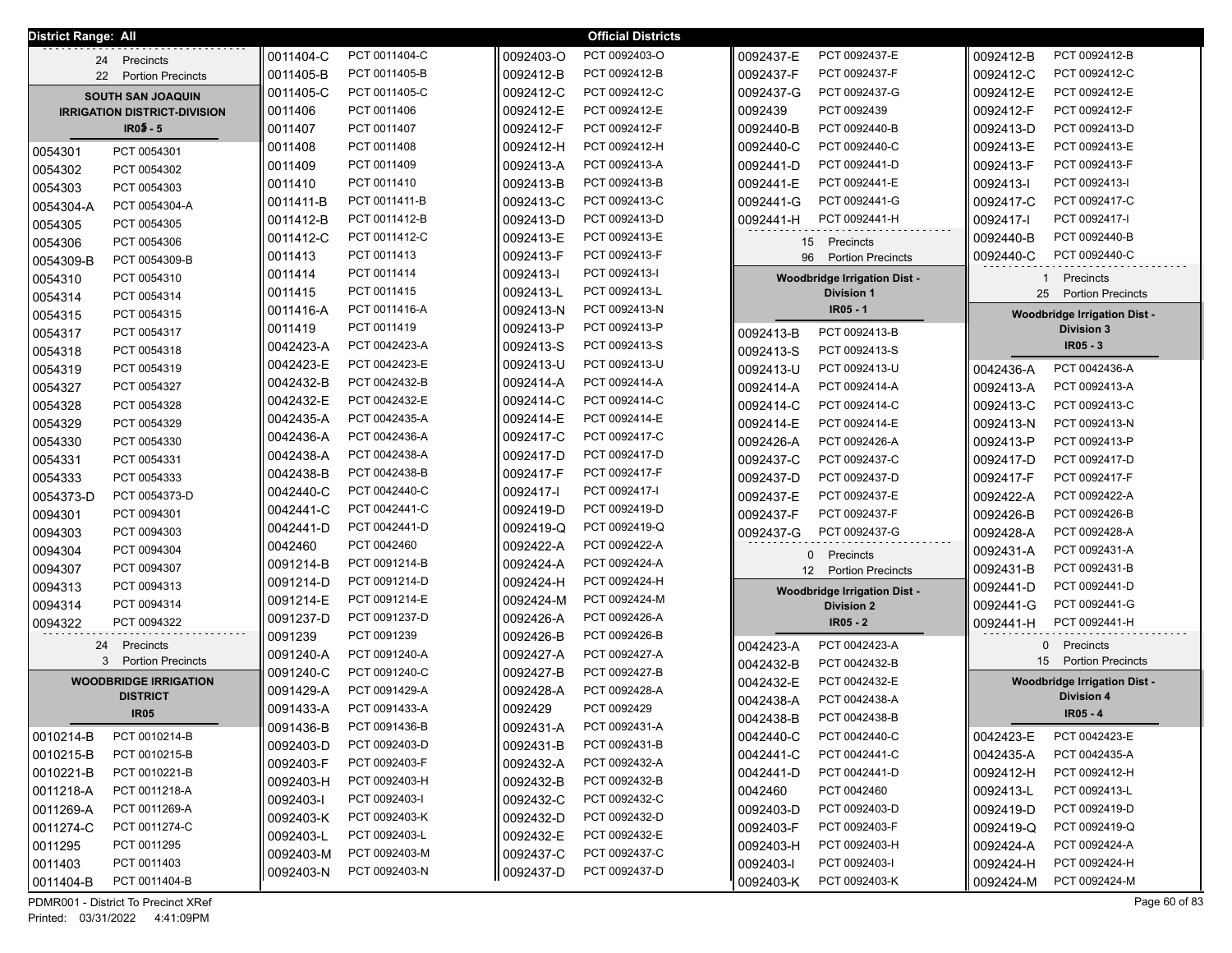| <b>District Range: All</b> |                                     |                                      |                        | <b>Official Districts</b>      |                        |                                 |                                 |
|----------------------------|-------------------------------------|--------------------------------------|------------------------|--------------------------------|------------------------|---------------------------------|---------------------------------|
| 0092427-A                  | PCT 0092427-A                       | PCT 0092403-O<br>0092403-O           | 0033531-E              | PCT 0033531-E                  | 0093526-E              | PCT 0093526-E                   | 0093548<br>PCT 0093548          |
| 0092427-B                  | PCT 0092427-B                       | 0092432-A<br>PCT 0092432-A           | 0033531-F              | PCT 0033531-F                  | 0093526-F              | PCT 0093526-F                   | 0093549<br>PCT 0093549          |
| 0092429                    | PCT 0092429                         | 0092432-B<br>PCT 0092432-B           | 0033531-G              | PCT 0033531-G                  | 0093526-G              | PCT 0093526-G                   | 11 Precincts                    |
|                            | Precincts                           | 0092432-C<br>PCT 0092432-C           | 0033531-H              | PCT 0033531-H                  | 0093526-H              | PCT 0093526-H                   | 7 Portion Precincts             |
|                            | 11 Portion Precincts                | PCT 0092432-D<br>0092432-D           | 0033541                | PCT 0033541                    | 0093526-I              | PCT 0093526-I                   | <b>Byron-Bethany Irrigation</b> |
|                            | <b>Woodbridge Irrigation Dist -</b> | 0092432-E<br>PCT 0092432-E           | 0033544-A              | PCT 0033544-A                  | 0093531<br>PCT 0093531 |                                 | <b>Dist-Div 5 2010</b>          |
|                            | <b>Division 5</b>                   | PCT 0092439<br>0092439               | 0033544-B              | PCT 0033544-B                  | 0093532                | PCT 0093532                     | IR07 - 5                        |
|                            | $IR05 - 5$                          | PCT 0092441-E<br>0092441-E           | 0033544-C              | PCT 0033544-C                  | 0093533                | PCT 0093533                     | PCT 0033531-D<br>0033531-D      |
| 0010214-B                  | PCT 0010214-B                       | 13 Precincts                         | 0033544-D              | PCT 0033544-D                  | 0093534                | PCT 0093534                     | PCT 0033531-E<br>0033531-E      |
| 0010215-B                  | PCT 0010215-B                       | 33<br><b>Portion Precincts</b>       | 0033551-B              | PCT 0033551-B                  | 0093535                | PCT 0093535                     | 0033531-F<br>PCT 0033531-F      |
| 0010221-B                  | PCT 0010221-B                       | <b>OAKDALE IRRIGATION</b>            | 0033552-C              | PCT 0033552-C                  | 0093536                | PCT 0093536                     | 0033541<br>PCT 0033541          |
| 0011218-A                  | PCT 0011218-A                       | <b>DISTRICT</b>                      | 0033556-C              | PCT 0033556-C                  | 0093537-A              | PCT 0093537-A                   | 0033544-D<br>PCT 0033544-D      |
| 0011269-A                  | PCT 0011269-A                       | <b>IR06</b>                          | 0033558                | PCT 0033558                    | 0093537-B              | PCT 0093537-B                   | 0033564-A<br>PCT 0033564-A      |
| 0011274-C                  | PCT 0011274-C                       | PCT 0094404-A<br>0094404-A           | 0033564-A              | PCT 0033564-A                  | 0093537-C              | PCT 0093537-C                   | 0093510-D<br>PCT 0093510-D      |
| 0011295                    | PCT 0011295                         | 0094408-C<br>PCT 0094408-C           | 0033569-B              | PCT 0033569-B                  | 0093538-A              | PCT 0093538-A                   | 0093510-F<br>PCT 0093510-F      |
| 0011403                    | PCT 0011403                         | 0094408-D<br>PCT 0094408-D           | 0033576                | PCT 0035576                    | 0093539                | PCT 0093539                     | 0093510-H<br>PCT 0093510-H      |
| 0011404-B                  | PCT 0011404-B                       | 0094414<br>PCT 0094414               | 0093503-F              | PCT 0093503-F                  | 0093541                | PCT 0093541                     | 0093517-B<br>PCT 0093517-B      |
| 0011404-C                  | PCT 0011404-C                       | 0094522-C<br>PCT 0094522-C           | 0093504-K              | PCT 0093504-K                  | 0093542-B              | PCT 0093542-B                   | 0093526-B<br>PCT 0093526-B      |
| 0011405-B                  | PCT 0011405-B                       | PCT 0094522-D<br>0094522-D           | 0093504-L              | PCT 0093504-L                  | 0093543-B              | PCT 0093543-B                   | 0093526-C<br>PCT 0093526-C      |
| 0011405-C                  | PCT 0011405-C                       | Precincts                            | 0093505-A              | PCT 0093505-A                  | 0093543-C              | PCT 0093543-C                   | PCT 0093526-D<br>0093526-D      |
| 0011406                    | PCT 0011406                         | 5<br><b>Portion Precincts</b>        | 0093505-B              | PCT 0093505-B                  | 0093545-F              | PCT 0093545-F                   | PCT 0093526-F<br>0093526-F      |
| 0011407                    | PCT 0011407                         | <b>Oakdale Irrigation Dist-Div 2</b> | 0093505-C              | PCT 0093505-C                  | 0093547-F              | PCT 0093547-F                   | PCT 0093526-G<br>0093526-G      |
| 0011408                    | PCT 0011408                         |                                      | 0093505-T              | PCT 0093505-T                  | 0093547-S              | PCT 0093547-S                   | 0093537-A<br>PCT 0093537-A      |
| 0011409                    | PCT 0011409                         | $IR06 - 2$                           | 0093507-G              | PCT 0093507-G                  | 0093548                | PCT 0093548                     | PCT 0093537-B<br>0093537-B      |
| 0011410                    | PCT 0011410                         | 0094404-A<br>PCT 0094404-A           | 0093508-B              | PCT 0093508-B                  | 0093549                | PCT 0093549                     | 0093537-C<br>PCT 0093537-C      |
| 0011411-B                  | PCT 0011411-B                       | 0094408-C<br>PCT 0094408-C           | 0093508-C              | PCT 0093508-C                  | 16                     | Precincts                       | 0093543-B<br>PCT 0093543-B      |
| 0011412-B                  | PCT 0011412-B                       | 0094408-D<br>PCT 0094408-D           | 0093508-F              | PCT 0093508-F                  | 65                     | <b>Portion Precincts</b>        | 0093543-C<br>PCT 0093543-C      |
| 0011412-C                  | PCT 0011412-C                       | 0094414<br>PCT 0094414               | 0093510-A              | PCT 0093510-A                  |                        | <b>Byron-Bethany Irrigation</b> | Precincts<br>1                  |
| 0011413                    | PCT 0011413                         | 0094522-C<br>PCT 0094522-C           | 0093510-D              | PCT 0093510-D                  |                        | <b>Dist-Div 4 2010</b>          | 19 Portion Precincts            |
| 0011414                    | PCT 0011414                         | PCT 0094522-D<br>0094522-D           | 0093510-E              | PCT 0093510-E                  |                        | IR07 - 4                        | <b>Byron-Bethany Irrigation</b> |
| 0011415                    | PCT 0011415                         | Precincts                            | 0093510-F              | PCT 0093510-F                  | 0033544-C              | PCT 0033544-C                   | <b>Dist-Div 6 2010</b>          |
| 0011416-A                  | PCT 0011416-A                       | <b>Portion Precincts</b><br>5        | 0093510-G              | PCT 0093510-G                  | 0093505-T              | PCT 0093505-T                   | <b>IR07 - 6</b>                 |
| 0011419                    | PCT 0011419                         | <b>BYRON-BETHANY IRRIGATION</b>      | 0093510-H              | PCT 0093510-H                  | 0093511-A              | PCT 0093511-A                   | PCT 0033526-D<br>0033526-D      |
| 0091214-B                  | PCT 0091214-B                       | <b>DISTRICT 2010</b>                 | 0093511-A<br>0093511-B | PCT 0093511-A<br>PCT 0093511-B | 0093511-D              | PCT 0093511-D                   | PCT 0033530-C<br>0033530-C      |
| 0091214-D                  | PCT 0091214-D                       | <b>IR07</b>                          | 0093511-D              | PCT 0093511-D                  | 0093521                | PCT 0093521                     | PCT 0033531-G<br>0033531-G      |
| 0091214-E                  | PCT 0091214-E                       | PCT 0033501-C<br>0033501-C           | 0093512-N              | PCT 0093512-N                  | 0093522                | PCT 0093522                     | 0033531-H<br>PCT 0033531-H      |
| 0091237-D                  | PCT 0091237-D                       | 0033501-D<br>PCT 0033501-D           |                        | PCT 0093517-A                  | 0093523                | PCT 0093523                     | 0033544-A<br>PCT 0033544-A      |
| 0091239                    | PCT 0091239                         | 0033501-F<br>PCT 0033501-F           | 0093517-A<br>0093517-B | PCT 0093517-B                  | 0093526-I              | PCT 0093526-I                   | 0033544-B<br>PCT 0033544-B      |
| 0091240-A                  | PCT 0091240-A                       | 0033501-G<br>PCT 0033501-G           | 0093518-B              | PCT 0093518-B                  | 0093531                | PCT 0093531                     | 0033551-B<br>PCT 0033551-B      |
| 0091240-C                  | PCT 0091240-C                       | 0033505-A<br>PCT 0033505-A           | 0093521                | PCT 0093521                    | 0093532                | PCT 0093532                     | 0033552-C<br>PCT 0033552-C      |
| 0091429-A                  | PCT 0091429-A                       | PCT 0033507-A<br>0033507-A           | 0093522                | PCT 0093522                    | 0093533                | PCT 0093533                     | 0033556-C<br>PCT 0033556-C      |
| 0091433-A                  | PCT 0091433-A                       | PCT 0033513-A<br>0033513-A           | 0093523                | PCT 0093523                    | 0093534                | PCT 0093534                     | 0033558<br>PCT 0033558          |
| 0091436-B                  | PCT 0091436-B                       | PCT 0033526-D<br>0033526-D           | 0093526-B              | PCT 0093526-B                  | 0093535                | PCT 0093535                     | 0033569-B<br>PCT 0033569-B      |
| 0092403-L                  | PCT 0092403-L                       | PCT 0033530-C<br>0033530-C           | 0093526-C              | PCT 0093526-C                  | 0093536                | PCT 0093536                     | 0033576<br>PCT 0035576          |
| 0092403-M                  | PCT 0092403-M                       | PCT 0033531-D<br>0033531-D           | 0093526-D              | PCT 0093526-D                  | 0093547-F              | PCT 0093547-F                   | 0093504-K<br>PCT 0093504-K      |
| 0092403-N                  | PCT 0092403-N                       |                                      |                        |                                | 0093547-S              | PCT 0093547-S                   | PCT 0093504-L<br>0093504-L      |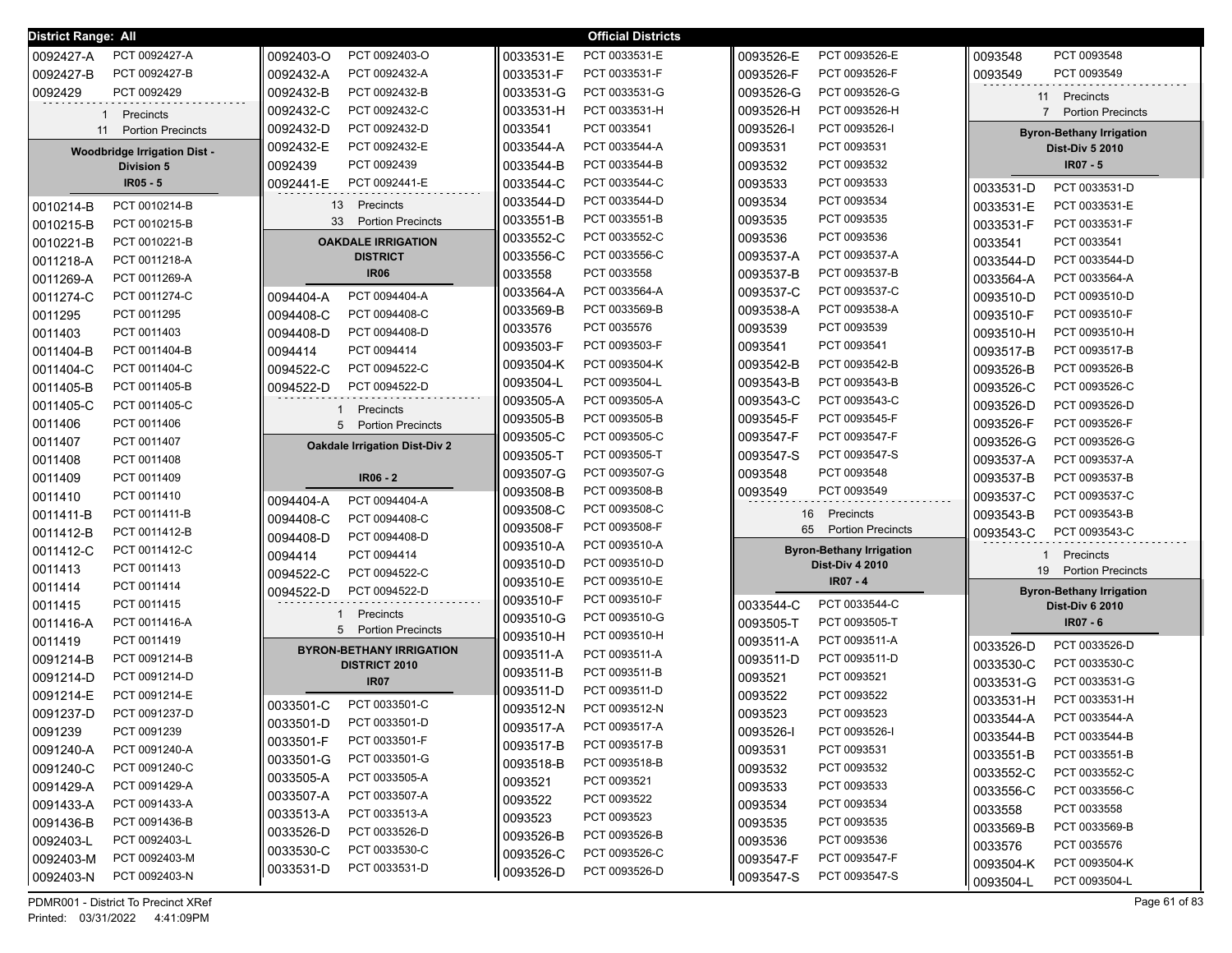| District Range: All                                       |                                                        | <b>Official Districts</b>                         |                                         |                                         |
|-----------------------------------------------------------|--------------------------------------------------------|---------------------------------------------------|-----------------------------------------|-----------------------------------------|
| PCT 0093505-A<br>0093505-A                                | <b>West Stanislaus Irrigation</b>                      | Precincts<br>0                                    | Precinct<br>$\Omega$                    | PCT 0091143-B<br>0091143-B              |
| 0093505-B<br>PCT 0093505-B                                | Dist-Div 1                                             | <b>Portion Precincts</b><br>$\mathbf{2}^{\prime}$ | <b>Portion Precinct</b><br>$\mathbf 1$  | PCT 0091144-C<br>0091144-C              |
| PCT 0093505-C<br>0093505-C                                | IR08 - 1                                               | <b>South French Camp Lighting</b>                 | <b>Lincoln Village Lighting Dist</b>    | Precincts<br>$\mathbf{1}$               |
| 0093507-G<br>PCT 0093507-G                                | PCT 0093515-M<br>0093515-M                             | <b>Dist</b>                                       |                                         | 5 Portion Precincts                     |
| 0093510-A<br>PCT 0093510-A                                | 0093515-O<br>PCT 0093515-O                             | LI03                                              | LI10                                    | Rancho San Joaquin Lighting             |
| 0093510-E<br>PCT 0093510-E                                | PCT 0093524-J<br>0093524-J                             | PCT 0094315-D                                     | PCT 0011205-A                           | <b>Dist</b>                             |
| 0093510-G<br>PCT 0093510-G                                | 0093524-L<br>PCT 0093524-L                             | 0094315-D                                         | 0011205-A<br>PCT 0011213-A              | LI14                                    |
| PCT 0093511-B<br>0093511-B                                |                                                        | 0 Precinct                                        | 0011213-A<br>PCT 0011213-D              | PCT 0091236-A                           |
| PCT 0093517-A<br>0093517-A                                | $\Omega$<br>Precincts<br><b>Portion Precincts</b><br>4 | <b>Portion Precinct</b><br>$\mathbf{1}$           | 0011213-D<br>PCT 0091209                | 0091236-A                               |
| PCT 0093526-E<br>0093526-E                                |                                                        | <b>Southwest Stockton Lighting</b>                | 0091209                                 | 0 Precinct                              |
| PCT 0093526-H<br>0093526-H                                | <b>CALIFORNIA IRRIGATION</b>                           | <b>Dist</b>                                       | PCT 0091210<br>0091210                  | <b>Portion Precinct</b><br>$\mathbf{1}$ |
| PCT 0093538-A<br>0093538-A                                | <b>DISTRICT</b><br><b>IR09</b>                         | LI04                                              | 0091211<br>PCT 0091211                  | <b>Elkhorn Lighting Dist</b>            |
| PCT 0093539<br>0093539                                    |                                                        | PCT 0091101<br>0091101                            | PCT 0091212<br>0091212                  |                                         |
| 0093541<br>PCT 0093541                                    | PCT 0084307-C<br>0084307-C                             | Precinct<br>$\blacksquare$                        | 0091223<br>PCT 0091223                  | LI15                                    |
| 4                                                         | Precinct<br>$\Omega$                                   | 0 Portion Precincts                               | PCT 0091318<br>0091318                  | PCT 0091237-A<br>0091237-A              |
| Precincts<br>24<br><b>Portion Precincts</b>               | <b>Portion Precinct</b><br>$\mathbf{1}$                | <b>Mariposa Heights Lighting Dist</b>             | 6<br>Precincts                          | PCT 0091237-B<br>0091237-B              |
|                                                           | <b>LATHROP IRRIGATION DISTRICT</b>                     |                                                   | 3<br><b>Portion Precincts</b>           | PCT 0091237-D<br>0091237-D              |
| <b>Byron-Bethany Irrigation</b><br><b>Dist-Div 7 2010</b> |                                                        | LI05                                              | <b>West Stockton Lighting Dist</b>      | Precincts<br>$\Omega$                   |
| <b>IR07 - 7</b>                                           | <b>IR10</b>                                            | PCT 0091104-A<br>0091104-A                        |                                         | 3 Portion Precincts                     |
|                                                           | PCT 0084320-A<br>0084320-A                             | 0 Precinct                                        | LI11                                    | <b>Colonial Heights Lighting Dist</b>   |
| PCT 0033501-C<br>0033501-C                                | PCT 0084323<br>0084323                                 | <b>Portion Precinct</b>                           | PCT 0091114-A<br>0091114-A              |                                         |
| PCT 0033501-D<br>0033501-D                                | PCT 0084324<br>0084324                                 | <b>Boggs Tract Lighting Dist</b>                  | PCT 0091114-B<br>0091114-B              | LI16                                    |
| PCT 0033501-F<br>0033501-F                                | PCT 0084325<br>0084325                                 |                                                   | PCT 0091114-C<br>0091114-C              | PCT 0091243-A<br>0091243-A              |
| PCT 0033501-G<br>0033501-G                                | PCT 0084326<br>0084326                                 | LI06                                              | PCT 0091114-D<br>0091114-D              | PCT 0091244-A<br>0091244-A              |
| 0033505-A<br>PCT 0033505-A                                | Precincts<br>4                                         |                                                   | PCT 0091115-B<br>0091115-B              |                                         |
| 0033507-A<br>PCT 0033507-A                                | <b>Portion Precinct</b>                                | PCT 0091103<br>0091103                            | PCT 0091115-D<br>0091115-D              | 0 Precincts<br>2 Portion Precincts      |
| 0033513-A<br>PCT 0033513-A                                | <b>Rural Street Lighting</b>                           | 1 Precinct                                        | PCT 0091116-B<br>0091116-B              |                                         |
| 0093503-F<br>PCT 0093503-F                                |                                                        | 0 Portion Precincts                               | PCT 0091116-D<br>0091116-D              | <b>West Lane Lighting Dist</b>          |
| 0093508-B<br>PCT 0093508-B                                | <b>CSA49</b>                                           | <b>Stockton District 5 Lighting Dist</b>          | 0091143-A<br>PCT 0091143-A              | <b>LI17</b>                             |
| 0093508-C<br>PCT 0093508-C                                | PCT 0091414-C<br>0091414-C                             |                                                   | PCT 0091144-A<br>0091144-A              |                                         |
| 0093508-F<br>PCT 0093508-F                                | PCT 0092409-G                                          | <b>LI07</b>                                       | PCT 0091145-A<br>0091145-A              | 0091204-A<br>PCT 0091204-A              |
| 0093512-N<br>PCT 0093512-N                                | 0092409-G<br>PCT 0092423-B                             | PCT 0091125-A<br>0091125-A                        | Precincts<br>$\mathbf{0}$               | PCT 0091204-C<br>0091204-C              |
| 0093518-B<br>PCT 0093518-B                                | 0092423-B<br>PCT 0092442-A                             | 0 Precinct                                        | 11<br><b>Portion Precincts</b>          | Precincts<br>$\mathbf{0}$               |
| 0093542-B<br>PCT 0093542-B                                | 0092442-A                                              | 1 Portion Precinct                                | <b>Riviera Cliffs Lighting Dist</b>     | 2 Portion Precincts                     |
| PCT 0093545-F<br>0093545-F                                | PCT 0093504-C<br>0093504-C                             | <b>Tuxedo Country Club Lighting</b>               |                                         | <b>Walnut Acres Lighting Dist</b>       |
| 0 Precincts                                               | PCT 0093504-D<br>0093504-D                             | <b>Dist</b>                                       | LI12                                    |                                         |
| <b>Portion Precincts</b><br>15                            | PCT 0094301-A<br>0094301-A                             | <b>LI08</b>                                       | PCT 0091145-B<br>0091145-B              | <b>LI18</b>                             |
| <b>WEST STANISLAUS IRRIGATION</b>                         | PCT 0094303-H<br>0094303-H                             | 0091111<br>PCT 0091111                            |                                         | PCT 0091401-A<br>0091401-A              |
| <b>DISTRICT</b>                                           | PCT 0094417-A<br>0094417-A                             | 0091112<br>PCT 0091112                            | 0 Precinct                              | PCT 0091420-A<br>0091420-A              |
| <b>IR08</b>                                               | 0 Precincts                                            | PCT 0091114-F<br>0091114-F                        | <b>Portion Precinct</b><br>$\mathbf{1}$ | 0 Precincts                             |
| PCT 0093515-M<br>0093515-M                                | <b>Portion Precincts</b><br>9                          |                                                   | <b>Plymouth Village Lighting Dist</b>   | 2 Portion Precincts                     |
| 0093515-O<br>PCT 0093515-O                                | <b>Shippee French Camp</b>                             | 2 Precincts<br>1 Portion Precinct                 | LI13                                    | <b>North Wilson Lighting Dist</b>       |
| 0093524-J<br>PCT 0093524-J                                | <b>Homesites Lighting Dist</b>                         |                                                   |                                         |                                         |
| 0093524-L<br>PCT 0093524-L                                | LI <sub>02</sub>                                       | <b>Mission Village Lighting Dist</b>              | PCT 0091108<br>0091108                  | LI19                                    |
|                                                           | PCT 0094302-A<br>0094302-A                             | LI09                                              | 0091114-E<br>PCT 0091114-E              | PCT 0091102-A<br>0091102-A              |
| 0 Precincts<br><b>Portion Precincts</b>                   | PCT 0094317-A<br>0094317-A                             |                                                   | PCT 0091115-C<br>0091115-C              | PCT 0091127-A<br>0091127-A              |
|                                                           |                                                        | PCT 0091116-A<br>0091116-A                        | PCT 0091116-F<br>0091116-F              |                                         |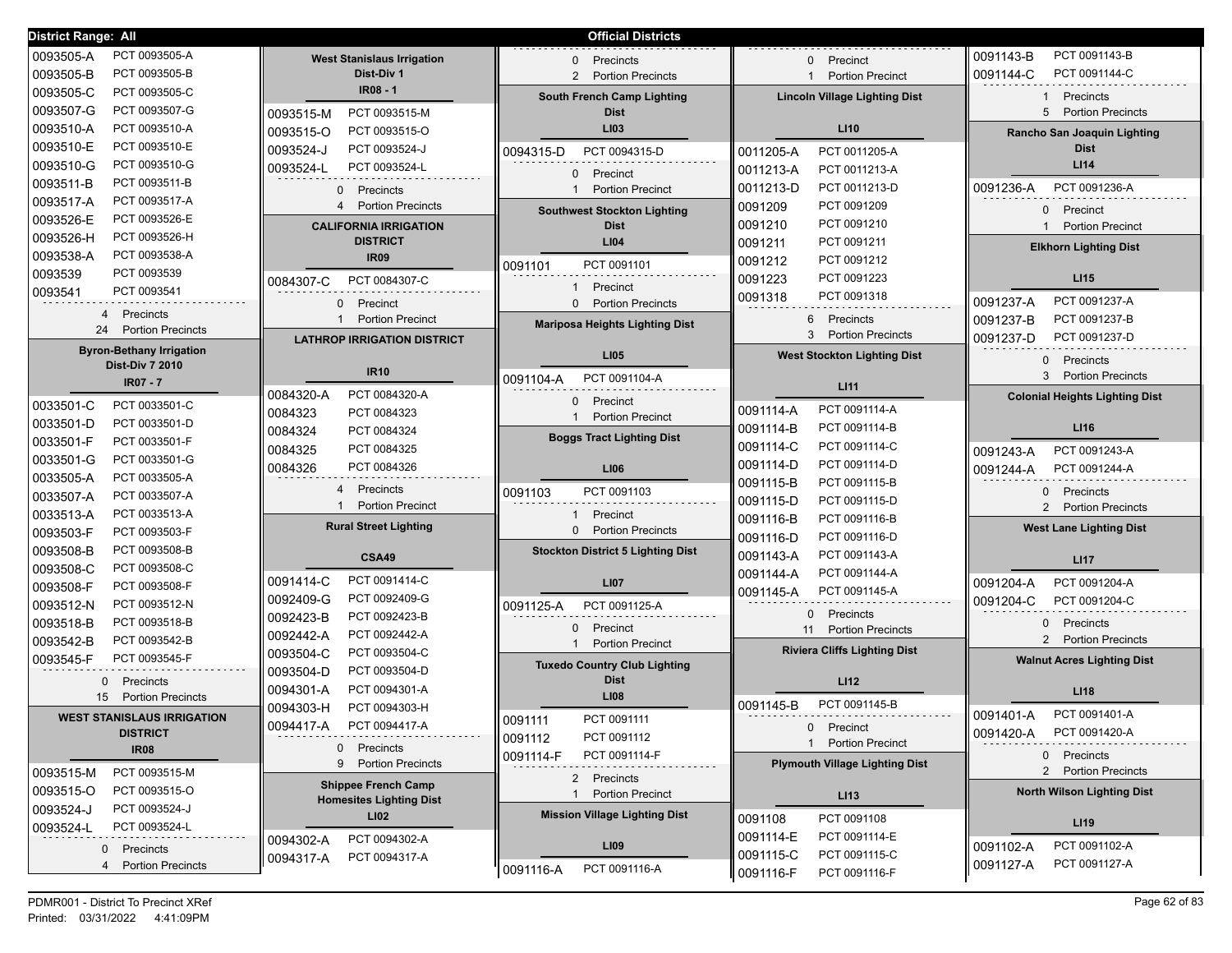| <b>District Range: All</b>                 |                                                              | <b>Official Districts</b>            |                                                                     |                                                     |
|--------------------------------------------|--------------------------------------------------------------|--------------------------------------|---------------------------------------------------------------------|-----------------------------------------------------|
| PCT 0091128-A<br>0091128-A                 | PCT 0091134-A<br>0091134-A                                   | <b>Linden Lighting Dist</b>          | <b>Victor Lighting Dist</b>                                         | Precincts                                           |
| 0091232-A<br>PCT 0091232-A                 | 0091136-A<br>PCT 0091136-A                                   |                                      |                                                                     | 5 Portion Precincts                                 |
| 0 Precincts                                | PCT 0091136-B<br>0091136-B                                   | <b>LI29</b>                          | LI35                                                                | <b>Country Club Vista Lighting Dist</b>             |
| <b>Portion Precincts</b>                   | 0091138<br>PCT 0091138                                       | PCT 0091402-A<br>0091402-A           | PCT 0092411-C<br>0092411-C                                          |                                                     |
| <b>Northeast Stockton Lighting Dist</b>    | 0091139<br>PCT 0091139                                       | 0091402-B<br>PCT 0091402-B           | 0092415-A<br>PCT 0092415-A                                          | LI44                                                |
|                                            | PCT 0091140-B<br>0091140-B                                   | 0091402-C<br>PCT 0091402-C           |                                                                     | PCT 0092416-A                                       |
| LI20                                       | PCT 0091141-A<br>0091141-A                                   | 0091402-L<br>PCT 0091402-L           | Precincts<br>$\Omega$<br>$\overline{2}$<br><b>Portion Precincts</b> | 0092416-A                                           |
| PCT 0091102-B<br>0091102-B                 | PCT 0091141-B<br>0091141-B                                   | 0091402-M<br>PCT 0091402-M           |                                                                     | Precinct<br>$\Omega$                                |
| 0091105<br>PCT 0091105                     | PCT 0091142-C<br>0091142-C                                   | 0091403-B<br>PCT 0091403-B           | <b>Rancho Village Lighting Dist</b>                                 | <b>Portion Precinct</b><br>$\mathbf{1}$             |
| 0091106-A<br>PCT 0091106-A                 |                                                              | 0091403-H<br>PCT 0091403-H           | LI36                                                                | <b>Corral Hollow Lighting Dist</b>                  |
| 0091125-B<br>PCT 0091125-B                 | Precincts<br>2<br>$\overline{7}$<br><b>Portion Precincts</b> |                                      |                                                                     |                                                     |
| 0091127-B<br>PCT 0091127-B                 |                                                              | 0 Precincts                          | PCT 0092435-D<br>0092435-D                                          | LI45                                                |
| 0091128-B<br>PCT 0091128-B                 | <b>Burkett Garden Acres Lighting</b><br><b>Dist</b>          | 7 Portion Precincts                  | $\mathbf{0}$<br>Precinct                                            | PCT 0093510-C<br>0093510-C                          |
| 0091129<br>PCT 0091129                     | LI25                                                         | <b>Morada Manor Lighting Dist</b>    | <b>Portion Precinct</b><br>$\mathbf{1}$                             | Precinct<br>$\mathbf{0}$                            |
| 0091130<br>PCT 0091130                     |                                                              | LI30                                 | <b>Bear Creek Terrace Lighting Dist</b>                             | <b>Portion Precinct</b><br>$\mathbf{1}$             |
| 0091131<br>PCT 0091131                     | PCT 0091113-B<br>0091113-B                                   |                                      |                                                                     | <b>Ripon Lighting Dist</b>                          |
| PCT 0091132<br>0091132                     | 0091150<br>PCT 0091150                                       | PCT 0091411-A<br>0091411-A           | LI37                                                                |                                                     |
|                                            | Precincts                                                    | 0 Precinct                           | PCT 0092406-A<br>0092406-A                                          | <b>LI46</b>                                         |
| Precincts<br>5                             | <b>Portion Precinct</b>                                      | 1 Portion Precinct                   | PCT 0092421-A<br>0092421-A                                          | 0074501<br>PCT 0074501                              |
| 5<br><b>Portion Precincts</b>              | <b>Silva Gardens Lighting Dist</b>                           | <b>Morada Estates Lighting Dist</b>  | $\mathbf{0}$<br>Precincts                                           | 0074502<br>PCT 0074502                              |
| <b>North Oaks Lighting Dist</b>            |                                                              |                                      | 2<br><b>Portion Precincts</b>                                       | 0074503<br>PCT 0074503                              |
| LI <sub>21</sub>                           | LI26                                                         | LI31                                 | <b>Lockeford Public Highway</b>                                     | PCT 0074504-A<br>0074504-A                          |
|                                            | 0091104-B<br>PCT 0091104-B                                   | PCT 0091411-B<br>0091411-B           | <b>Lighting Dist</b>                                                | PCT 0074504-C<br>0074504-C                          |
| PCT 0091204-E<br>0091204-E                 | Precinct<br>$\Omega$                                         | Precinct<br>$\mathbf{0}$             | LI38                                                                | 0074505-A<br>PCT 0074505-A                          |
| 0091204-F<br>PCT 0091204-F                 | <b>Portion Precinct</b>                                      | <b>Portion Precinct</b>              | PCT 0092406-D<br>0092406-D                                          | PCT 0074506<br>0074506                              |
| Precincts<br>0                             | <b>Ash Street Lighting Dist</b>                              | <b>East View Lighting Dist</b>       | PCT 0092406-M<br>0092406-M                                          | PCT 0074507<br>0074507                              |
| 2 Portion Precincts                        |                                                              |                                      | PCT 0092421-C<br>0092421-C                                          | PCT 0074508<br>0074508                              |
| <b>Shasta Avenue Lighting Dist</b>         | <b>LI27</b>                                                  | LI32                                 | PCT 0092421-D<br>0092421-D                                          | PCT 0074509<br>0074509                              |
|                                            | PCT 0091107<br>0091107                                       | PCT 0091409-A<br>0091409-A           | PCT 0092421-Q<br>0092421-Q                                          | PCT 0074510<br>0074510                              |
| LI22                                       | PCT 0091117-A<br>0091117-A                                   |                                      |                                                                     | PCT 0074511<br>0074511                              |
| PCT 0091106-B<br>0091106-B                 | PCT 0091117-B<br>0091117-B                                   | 0 Precinct                           | $\mathbf{0}$<br>Precincts<br>5                                      | PCT 0074512<br>0074512                              |
| 0091109-A<br>PCT 0091109-A                 | PCT 0091117-C<br>0091117-C                                   | <b>Portion Precinct</b><br>1         | <b>Portion Precincts</b>                                            | PCT 0074513<br>0074513                              |
| Precincts<br>0                             | 0091117-E<br>PCT 0091117-E                                   | <b>Wilkinson Manor Lighting Dist</b> | <b>Lambert Village Lighting Dist</b>                                |                                                     |
| $\overline{2}$<br><b>Portion Precincts</b> | 0091117-F<br>PCT 0091117-F                                   | LI33                                 | LI39                                                                | 11 Precincts<br>3 Portion Precincts                 |
| <b>Oro Street Lighting Dist</b>            | PCT 0091117-G<br>0091117-G                                   |                                      |                                                                     |                                                     |
|                                            |                                                              | 0091409-C<br>PCT 0091409-C           | PCT 0092406-G<br>0092406-G                                          | <b>Spring Creek Estates Lighting</b><br><b>Dist</b> |
| <b>LI23</b>                                | Precincts<br><b>Portion Precincts</b><br>6                   | Precinct<br>$\mathbf{0}$             | Precinct<br>$\Omega$                                                | LI47                                                |
| PCT 0091140-A                              |                                                              | <b>Portion Precinct</b>              | <b>Portion Precinct</b>                                             |                                                     |
| 0091140-A<br>PCT 0091141-F<br>0091141-F    | <b>Farmington Lighting Dist</b>                              | <b>Sunnyside Lighting Dist</b>       | <b>Woodbridge Lighting Dist</b>                                     | 0094514-A<br>PCT 0094514-A                          |
| PCT 0091142-A                              | <b>LI28</b>                                                  |                                      |                                                                     | 0 Precinct                                          |
| 0091142-A<br>PCT 0091142-B                 |                                                              | LI34                                 | LI41                                                                | 1 Portion Precinct                                  |
| 0091142-B                                  | PCT 0091404-B<br>0091404-B                                   | PCT 0092440-C<br>0092440-C           | PCT 0092419-D<br>0092419-D                                          | <b>Summer Home Estates Lighting</b>                 |
| 0 Precincts                                | PCT 0091404-C<br>0091404-C                                   | 0 Precinct                           | PCT 0092419-J<br>0092419-J                                          | <b>Dist</b>                                         |
| <b>Portion Precincts</b><br>4              | 0 Precincts                                                  | 1 Portion Precinct                   | PCT 0092420-B<br>0092420-B                                          | <b>LI48</b>                                         |
| <b>Burkett Gardens Lighting Dist</b>       | <b>Portion Precincts</b><br>$\overline{2}$                   |                                      | PCT 0092420-D<br>0092420-D                                          | PCT 0094308-B<br>0094308-B                          |
|                                            |                                                              |                                      | PCT 0092424-J<br>0092424-J                                          | PCT 0094423-B<br>0094423-B                          |
| LI24                                       |                                                              |                                      |                                                                     |                                                     |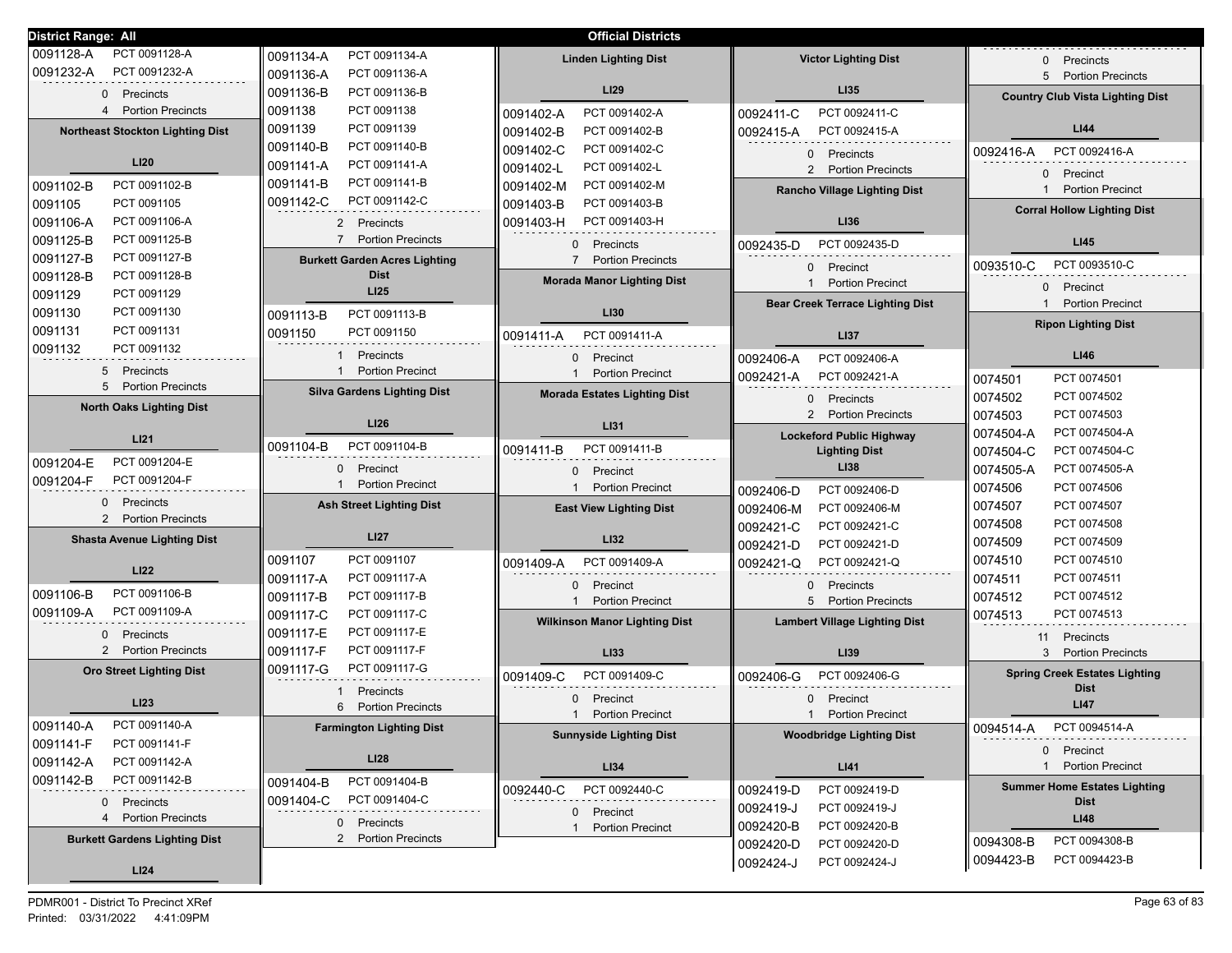| <b>District Range: All</b> |                                                |         |             |         | <b>Official Districts</b>    |           |                                            |         |             |
|----------------------------|------------------------------------------------|---------|-------------|---------|------------------------------|-----------|--------------------------------------------|---------|-------------|
|                            | 0 Precincts                                    | 0033533 | PCT 0033533 | 0084323 | PCT 0084323                  | 0092409   | PCT 0092409                                | 0011127 | PCT 0011127 |
|                            | 2 Portion Precincts                            | 0033534 | PCT 0033534 | 0084324 | PCT 0084324                  | 0092414   | PCT 0092414                                | 0011128 | PCT 0011128 |
|                            | <b>Raymus Village Lighting Dist</b>            | 0033535 | PCT 0033535 | 0084325 | PCT 0084325                  | 0092423   | PCT 0092423                                | 0011129 | PCT 0011129 |
|                            |                                                | 0033536 | PCT 0033536 | 0084326 | PCT 0084326                  | 0092425   | PCT 0092425                                | 0011130 | PCT 0011130 |
|                            | LI49                                           | 0033537 | PCT 0033537 | 0091309 | PCT 0091309                  | 0092433-A | PCT 0092433-A                              | 0011131 | PCT 0011131 |
| 0094423-A                  | PCT 0094423-A                                  | 0033538 | PCT 0033538 | 0093101 | PCT 0093101                  | 0092433-B | PCT 0092433-B                              | 0011132 | PCT 0011132 |
| 0094423-C                  | PCT 0094423-C                                  | 0033539 | PCT 0033539 | 0093301 | PCT 0093301                  | 0092434   | PCT 0092434                                | 0011133 | PCT 0011133 |
| 0094423-F                  | PCT 0094423-F                                  | 0033540 | PCT 0033540 | 0093302 | PCT 0093302                  | 0092442   | PCT 0092442                                | 0011134 | PCT 0011134 |
|                            |                                                | 0033541 | PCT 0033541 | 0093303 | PCT 0093303                  |           | 7 Precincts                                | 0011135 | PCT 0011135 |
| $\mathbf{0}$<br>3          | Precincts<br><b>Portion Precincts</b>          | 0033542 | PCT 0033542 | 0093305 | PCT 0093305                  |           | $\overline{2}$<br><b>Portion Precincts</b> | 0011136 | PCT 0011136 |
|                            |                                                | 0033543 | PCT 0033543 | 0093501 | PCT 0093501                  |           | <b>STOCKTON UNIFIED SCHOOL</b>             | 0011139 | PCT 0011139 |
|                            | <b>TRACY UNIFIED SCHOOL</b><br><b>DISTRICT</b> | 0033545 | PCT 0033545 | 0093502 | PCT 0093502                  |           | <b>DISTRICT</b>                            | 0011140 | PCT 0011140 |
|                            | <b>SC08</b>                                    | 0033546 | PCT 0033546 | 0093503 | PCT 0093503                  |           | <b>SC01</b>                                | 0011141 | PCT 0011141 |
|                            |                                                | 0033547 | PCT 0033547 | 0093504 | PCT 0093504                  | 0010201   | PCT 0010201                                | 0011144 | PCT 0011144 |
| 0011183                    | PCT 0011183                                    | 0033548 | PCT 0033548 | 0093506 | PCT 0093506                  | 0010206   | PCT 0010206                                | 0011147 | PCT 0011147 |
| 0033501                    | PCT 0033501                                    | 0033549 | PCT 0033549 | 0093507 | PCT 0093507                  | 0010208   | PCT 0010208                                | 0011148 | PCT 0011148 |
| 0033502                    | PCT 0033502                                    | 0033550 | PCT 0033550 | 0093508 | PCT 0093508                  | 0010209   | PCT 0010209                                | 0011149 | PCT 0011149 |
| 0033503                    | PCT 0033503                                    | 0033551 | PCT 0033551 | 0093509 | PCT 0093509                  | 0010225   | PCT 0010225                                | 0011150 | PCT 0011150 |
| 0033504                    | PCT 0033504                                    | 0033552 | PCT 0033552 | 0093510 | PCT 0093510                  | 0010243   | PCT 0010243                                | 0011151 | PCT 0011151 |
| 0033505                    | PCT 0033505                                    | 0033553 | PCT 0033553 | 0093512 | PCT 0093512                  | 0010244   | PCT 0010244                                | 0011152 | PCT 0011152 |
| 0033506                    | PCT 0033506                                    | 0033554 | PCT 0033554 | 0093513 | PCT 0093513                  | 0010245   | PCT 0010245                                | 0011153 | PCT 0011153 |
| 0033507                    | PCT 0033507                                    | 0033555 | PCT 0033555 | 0093515 | PCT 0093515                  | 0010246   | PCT 0010246                                | 0011154 | PCT 0011154 |
| 0033508                    | PCT 0033508                                    | 0033556 | PCT 0033556 | 0093516 | PCT 0093516                  | 0010247   | PCT 0010247                                | 0011155 | PCT 0011155 |
| 0033509                    | PCT 0033509                                    | 0033557 | PCT 0033557 | 0093517 | PCT 0093517                  | 0011101   | PCT 0011101                                | 0011156 | PCT 0011156 |
| 0033510                    | PCT 0033510                                    | 0033558 | PCT 0033558 | 0093518 | PCT 0093518                  | 0011102   | PCT 0011102                                | 0011157 | PCT 0011157 |
| 0033511                    | PCT 0033511                                    | 0033559 | PCT 0033559 | 0093519 | PCT 0093519                  | 0011103   | PCT 0011103                                | 0011158 | PCT 0011158 |
| 0033512                    | PCT 0033512                                    | 0033560 | PCT 0033560 | 0093524 | PCT 0093524                  | 0011104   | PCT 0011104                                | 0011160 | PCT 0011160 |
| 0033513                    | PCT 0033513                                    | 0033561 | PCT 0033561 | 0093527 | PCT 0093527                  | 0011105   | PCT 0011105                                | 0011161 | PCT 0011161 |
| 0033514                    | PCT 0033514                                    | 0033562 | PCT 0033562 | 0093528 | PCT 0093528                  | 0011106   | PCT 0011106                                | 0011162 | PCT 0011162 |
| 0033515                    | PCT 0033515                                    | 0033563 | PCT 0033563 | 0093529 | PCT 0093529                  | 0011107   | PCT 0011107                                | 0011164 | PCT 0011164 |
| 0033516                    | PCT 0033516                                    | 0033564 | PCT 0033564 | 0093537 | PCT 0093537                  | 0011108   | PCT 0011108                                | 0011168 | PCT 0011168 |
| 0033517                    | PCT 0033517                                    | 0033565 | PCT 0033565 | 0093540 | PCT 0093540                  | 0011109   | PCT 0011109                                | 0011174 | PCT 0011174 |
| 0033518                    | PCT 0033518                                    | 0033566 | PCT 0033566 | 0093541 | PCT 0093541                  | 0011110   | PCT 0011110                                | 0011175 | PCT 0011175 |
| 0033519                    | PCT 0033519                                    | 0033567 | PCT 0033567 | 0093542 | PCT 0093542                  | 0011112   | PCT 0011112                                | 0011180 | PCT 0011180 |
| 0033520                    | PCT 0033520                                    | 0033568 | PCT 0033568 | 0093543 | PCT 0093543                  | 0011113   | PCT 0011113                                | 0011181 | PCT 0011181 |
| 0033521                    | PCT 0033521                                    | 0033569 | PCT 0033569 | 0093544 | PCT 0093544                  | 0011114   | PCT 0011114                                | 0011182 | PCT 0011182 |
| 0033522                    | PCT 0033522                                    | 0033570 | PCT 0033570 | 0093545 | PCT 0093545                  | 0011115   | PCT 0011115                                | 0011184 | PCT 0011184 |
| 0033523                    | PCT 0033523                                    | 0033571 | PCT 0033571 | 0093546 | PCT 0093546                  | 0011116   | PCT 0011116                                | 0011209 | PCT 0011209 |
| 0033524                    | PCT 0033524                                    | 0033572 | PCT 0033572 | 0094507 | PCT 0094507                  | 0011117   | PCT 0011117                                | 0011210 | PCT 0011210 |
| 0033525                    | PCT 0033525                                    | 0033573 | PCT 0033573 | 0094508 | PCT 0094508                  | 0011119   | PCT 0011119                                | 0011211 | PCT 0011211 |
| 0033526                    | PCT 0033526                                    | 0033574 | PCT 0033574 |         | 119 Precincts                | 0011120   | PCT 0011120                                | 0011214 | PCT 0011214 |
| 0033527                    | PCT 0033527                                    | 0033575 | PCT 0033575 |         | 0 Portion Precincts          | 0011122   | PCT 0011122                                | 0011215 | PCT 0011215 |
| 0033528                    | PCT 0033528                                    | 0033576 | PCT 0035576 |         | <b>GALT JOINT UNION HIGH</b> | 0011123   | PCT 0011123                                | 0011216 | PCT 0011216 |
| 0033529                    | PCT 0033529                                    | 0083301 | PCT 0083301 |         | <b>SCHOOL DISTRICT</b>       | 0011124   | PCT 0011124                                | 0011217 | PCT 0011217 |
| 0033530                    | PCT 0033530                                    | 0084320 | PCT 0084320 |         | SC <sub>09</sub>             | 0011125   | PCT 0011125                                | 0011219 | PCT 0011219 |
| 0033531                    | PCT 0033531                                    | 0084321 | PCT 0084321 | 0092408 | PCT 0092408                  | 0011126   | PCT 0011126                                | 0011221 | PCT 0011221 |
| 0033532                    | PCT 0033532                                    |         |             |         |                              |           |                                            |         |             |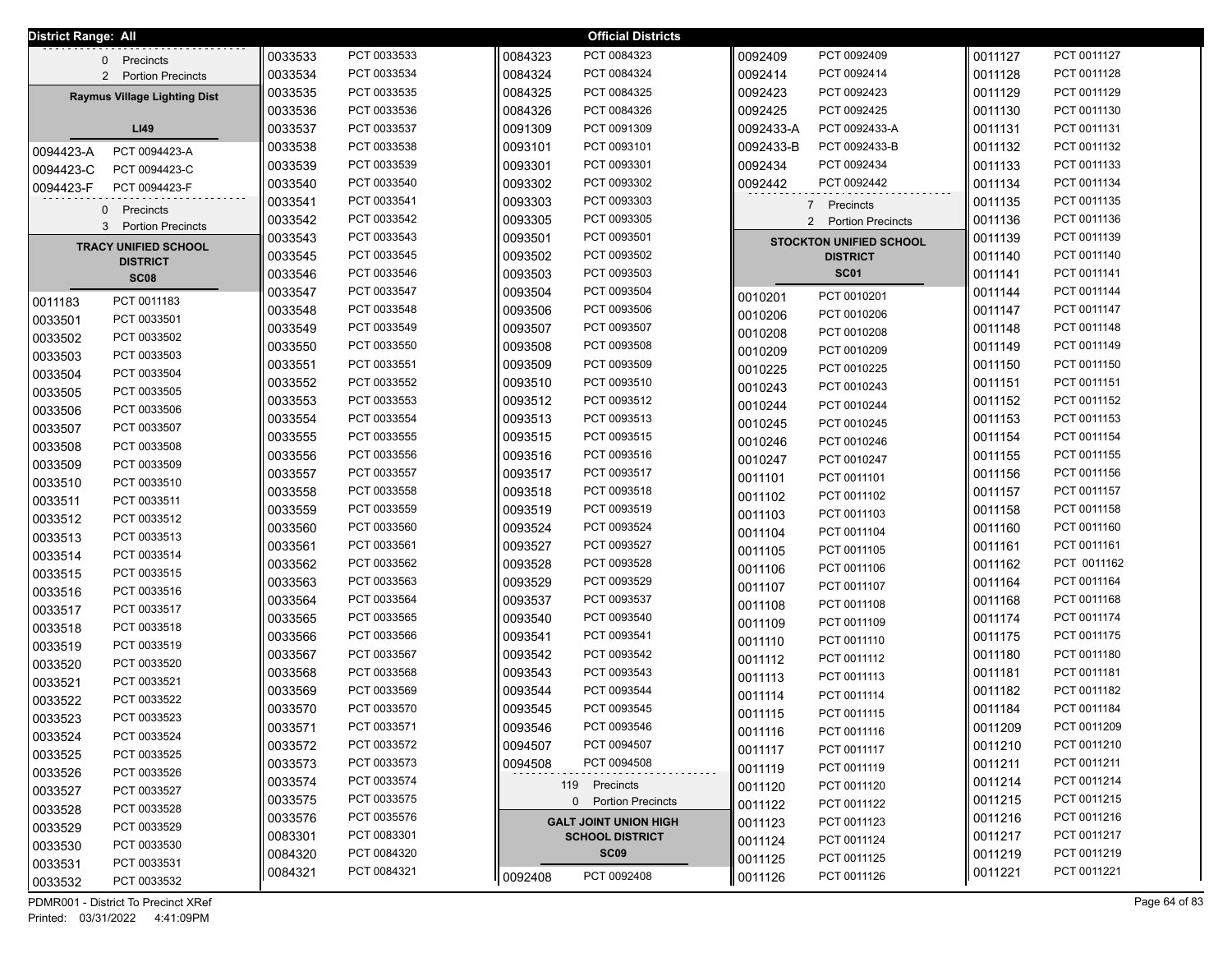| <b>District Range: All</b> |                            |                    |                            |           | <b>Official Districts</b>            |                 |                                      |                    |                                      |
|----------------------------|----------------------------|--------------------|----------------------------|-----------|--------------------------------------|-----------------|--------------------------------------|--------------------|--------------------------------------|
| 0011222                    | PCT 0011222                | 0091105            | PCT 0091105                | 0091434   | PCT 0091434                          | 0011127         | PCT 0011127                          | 0091106            | PCT 0091106                          |
| 0011223                    | PCT 0011223                | 0091106            | PCT 0091106                | 0091435   | PCT 0091435                          | 0011128         | PCT 0011128                          | 0091109            | PCT 0091109                          |
| 0011224                    | PCT 0011224                | 0091107            | PCT 0091107                | 0091436-B | PCT 0091436-B                        | 0011131         | PCT 0011131                          | 0091113            | PCT 0091113                          |
| 0011225                    | PCT 0011225                | 0091108            | PCT 0091108                | 0091436-C | PCT 0091436-C                        | 0011139         | PCT 0011139                          | 0091121-A          | PCT 0091121-A                        |
| 0011226                    | PCT 0011226                | 0091109            | PCT 0091109                | 0094113   | PCT 0094113                          | 0011140-A       | PCT 0011140-A                        | 0091121-C          | PCT 0091121-C                        |
| 0011227                    | PCT 0011227                | 0091111            | PCT 0091111                |           | 172 Precincts                        | 0011141-A       | PCT 0011141-A                        | 0091121-E          | PCT 0091121-E                        |
| 0011228                    | PCT 0011228                | 0091112            | PCT 0091112                |           | 4 Portion Precincts                  | 0011141-B       | PCT 0011141-B                        | 0091129-C          | PCT 0091129-C                        |
| 0011229                    | PCT 0011229                | 0091113            | PCT 0091113                |           | <b>Stockton Unified School Dist.</b> | 0011141-D       | PCT 0011141-D                        | 0091131            | PCT 0091131                          |
| 0011231                    | PCT 0011231                | 0091114            | PCT 0091114                |           | <b>Trustee Area No. 1</b>            | 0011155         | PCT 0011155                          | 0091132            | PCT 0091132                          |
| 0011232                    | PCT 0011232                | 0091115            | PCT 0091115                |           | $SC01 - 1$                           | 0011156         | PCT 0011156                          | 0091134            | PCT 0091134                          |
| 0011236                    | PCT 0011236                | 0091116            | PCT 0091116                | 0011101   | PCT 0011101                          | 0011157         | PCT 0011157                          | 0091136            | PCT 0091136                          |
| 0011237                    | PCT 0011237                | 0091117            | PCT 0091117                | 0011104   | PCT 0011104                          | 0011162         | PCT 0011162                          | 0091138            | PCT 0091138                          |
| 0011238                    | PCT 0011238                | 0091118            | PCT 0091118                | 0011105   | PCT 0011105                          | 0011164         | PCT 0011164                          | 0091139            | PCT 0091139                          |
| 0011239                    | PCT 0011239                | 0091120            | PCT 0091120                | 0011106   | PCT 0011106                          | 0011184         | PCT 0011184                          | 0091140            | PCT 0091140                          |
| 0011240                    | PCT 0011240                | 0091121            | PCT 0091121                | 0011107   | PCT 0011107                          | 0011401-C       | PCT 0011401-C                        | 0091141-A          | PCT 0091141-A                        |
| 0011241                    | PCT 0011241                | 0091125            | PCT 0091125                | 0011112-A | PCT 0011112-A                        | 0091104         | PCT 0091104                          | 0091141-B          | PCT 0091141-B                        |
| 0011245                    | PCT 0011245                | 0091126            | PCT 0091126                | 0011113-A | PCT 0011113-A                        | 0091107         | PCT 0091107                          | 0091141-C          | PCT 0091141-C                        |
| 0011246-B                  | PCT 0011246-B              | 0091127            | PCT 0091127                | 0011115   | PCT 0011115                          | 0091117         | PCT 0091117                          | 0091141-E          | PCT 0091141-E                        |
| 0011247                    | PCT 0011247                | 0091128            | PCT 0091128                | 0011116   | PCT 0011116                          | 0091118         | PCT 0091118                          | 0091141-F          | PCT 0091141-F                        |
| 0011254                    | PCT 0011254                | 0091129            | PCT 0091129                | 0011132   | PCT 0011132                          | 0091120         | PCT 0091120                          | 0091142            | PCT 0091142                          |
| 0011258                    | PCT 0011258                | 0091130            | PCT 0091130                | 0011135   | PCT 0011135                          | 0091121-B       | PCT 0091121-B                        | 0091150-B          | PCT 0091150-B                        |
| 0011260                    | PCT 0011260                | 0091131            | PCT 0091131                | 0011136   | PCT 0011136                          | 0091121-D       | PCT 0091121-D                        | 0091418            | PCT 0091418                          |
| 0011261                    | PCT 0011261                | 0091132            | PCT 0091132                | 0011140-C | PCT 0011140-C                        | 0091121-F       | PCT 0091121-F                        | 0091425            | PCT 0091425                          |
| 0011262                    | PCT 0011262                | 0091134            | PCT 0091134                | 0011144   | PCT 0011144                          | 0091121-G       | PCT 0091121-G                        | 0091427            | PCT 0091427                          |
| 0011263                    | PCT 0011263                | 0091136            | PCT 0091136                | 0011147   | PCT 0011147                          | 0091148         | PCT 0091148                          | 0091435            | PCT 0091435                          |
| 0011267                    | PCT 0011267                | 0091138            | PCT 0091138                | 0011148   | PCT 0011148                          | 0091149         | PCT 0091149                          | 19                 | Precincts                            |
| 0011268                    | PCT 0011268                | 0091139            | PCT 0091139                | 0011158   | PCT 0011158                          | 0091150-C       | PCT 0091150-C                        | 18                 | <b>Portion Precincts</b>             |
| 0011269                    | PCT 0011269                | 0091140            | PCT 0091140                | 0011160   | PCT 0011160                          | 0091151         | PCT 0091151                          |                    | <b>Stockton Unified School Dist.</b> |
| 0011271                    | PCT 0011271                | 0091141            | PCT 0091141                | 0011168   | PCT 0011168                          | 0094113         | PCT 0094113                          |                    | <b>Trustee Area No. 4</b>            |
| 0011281                    | PCT 0011281                | 0091142            | PCT 0091142                | 0011175-A | PCT 0011175-A                        | 23              | Precincts                            |                    | $SC01 - 4$                           |
| 0011282                    | PCT 0011282                | 0091143            | PCT 0091143                | 0011175-B | PCT 0011175-B                        | 15 <sub>1</sub> | <b>Portion Precincts</b>             | 0010247            | PCT 0010247                          |
| 0011284                    | PCT 0011284                | 0091144            | PCT 0091144                | 0091101   | PCT 0091101                          |                 | <b>Stockton Unified School Dist.</b> | 0011114-B          | PCT 0011114-B                        |
| 0011286                    | PCT 0011286                | 0091145            | PCT 0091145                |           | 17 Precincts                         |                 | <b>Trustee Area No. 3</b>            | 0011114-C          | PCT 0011114-C                        |
| 0011289                    | PCT 0011289                | 0091147            | PCT 0091147                | 5         | <b>Portion Precincts</b>             |                 | $SC01 - 3$                           | 0011125            | PCT 0011125                          |
| 0011292                    | PCT 0011292                | 0091148            | PCT 0091148                |           | <b>Stockton Unified School Dist.</b> | 0011109         | PCT 0011109                          | 0011126-B          | PCT 0011126-B                        |
| 0011293                    | PCT 0011293                | 0091149            | PCT 0091149                |           | <b>Trustee Area No. 2</b>            | 0011119-B       | PCT 0011119-B                        | 0011130            | PCT 0011130                          |
| 0011401-C                  | PCT 0011401-C              | 0091150            | PCT 0091150                |           | $SC01 - 2$                           | 0011119-C       | PCT 0011119-C                        | 0011149            | PCT 0011149                          |
| 0011405                    | PCT 0011405                | 0091151            | PCT 0091151                | 0010246   | PCT 0010246                          | 0011120         | PCT 0011120                          | 0011150            | PCT 0011150                          |
| 0011408                    | PCT 0011408                | 0091202            | PCT 0091202                | 0011102   | PCT 0011102                          | 0011123-A       | PCT 0011123-A                        | 0011151-A          | PCT 0011151-A                        |
| 0011409                    | PCT 0011409                | 0091204            | PCT 0091204                | 0011103   | PCT 0011103                          | 0011124-C       | PCT 0011124-C                        | 0011152            | PCT 0011152                          |
| 0011413                    | PCT 0011413                | 0091232            | PCT 0091232                | 0011112-B | PCT 0011112-B                        | 0011129-A       | PCT 0011129-A                        | 0011153-A          | PCT 0011153-A                        |
| 0011414                    | PCT 0011414                | 0091233            | PCT 0091233                | 0011112-C | PCT 0011112-C                        | 0011129-B       | PCT 0011129-B                        | 0011154            | PCT 0011154                          |
| 0091101                    | PCT 0091101                | 0091418            | PCT 0091418                | 0011113-C | PCT 0011113-C                        | 0011129-C       | PCT 0011129-C                        | 0011175-C          | PCT 0011175-C                        |
| 0091102                    | PCT 0091102                | 0091425            | PCT 0091425                | 0011119-D | PCT 0011119-D                        | 0011134         | PCT 0011134                          | 0011180            | PCT 0011180                          |
|                            |                            |                    |                            |           |                                      |                 |                                      |                    |                                      |
| 0091103<br>0091104         | PCT 0091103<br>PCT 0091104 | 0091427<br>0091431 | PCT 0091427<br>PCT 0091431 | 0011122   | PCT 0011122                          | 0011141-C       | PCT 0011141-C                        | 0011181<br>0011182 | PCT 0011181                          |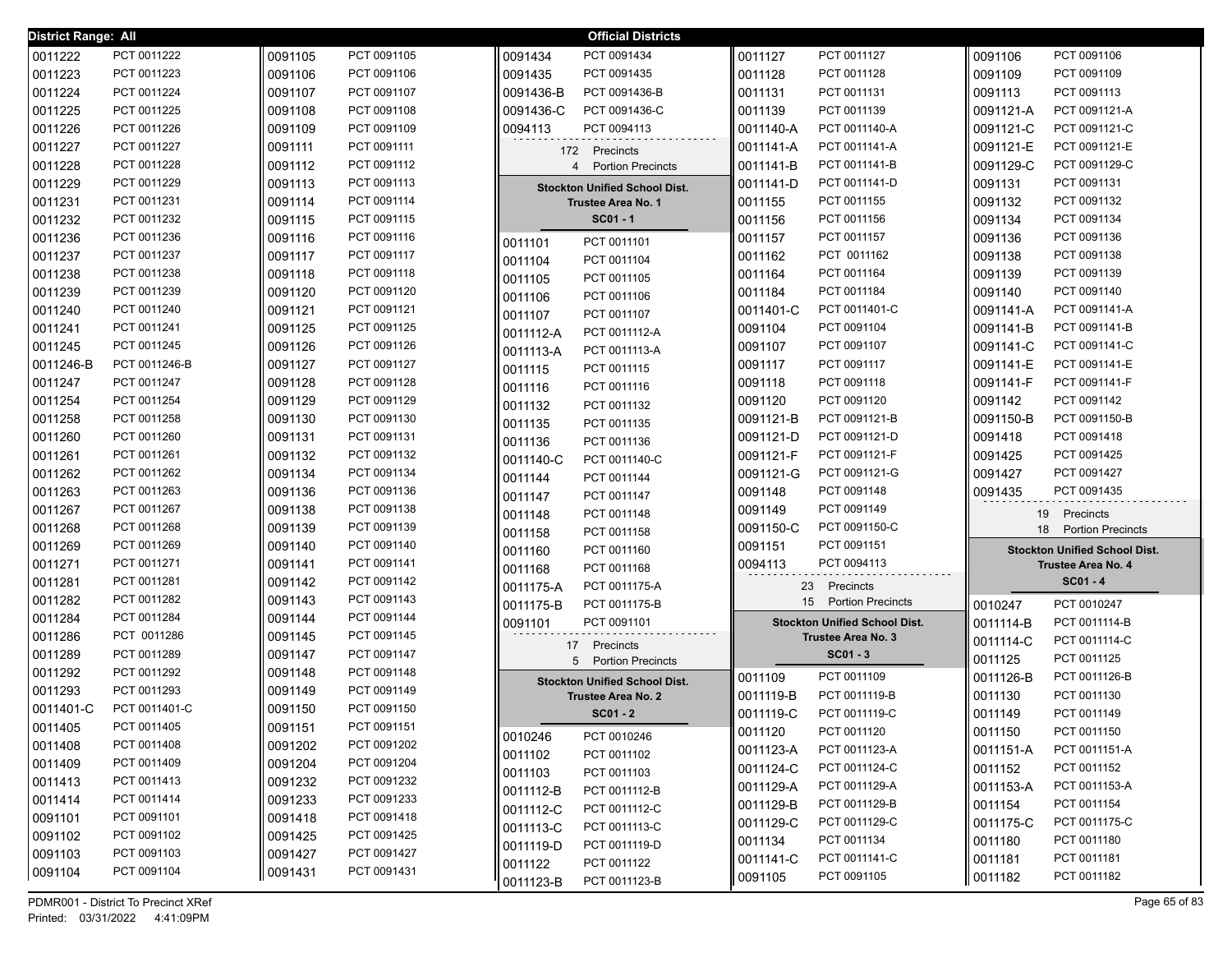| <b>District Range: All</b> |                                      |           |                                      |           | <b>Official Districts</b>            |           |                               |           |                                     |
|----------------------------|--------------------------------------|-----------|--------------------------------------|-----------|--------------------------------------|-----------|-------------------------------|-----------|-------------------------------------|
| 0011217                    | PCT 0011217                          | 0011271-C | PCT 0011271-C                        | 0091434   | PCT 0091434                          | 0011212   | PCT 0011212                   |           | <b>Lincoln Unified School Dist.</b> |
| 0011219                    | PCT 0011219                          | 0091103   | PCT 0091103                          | 0091436-B | PCT 0091436-B                        | 0011213   | PCT 0011213                   |           | <b>Trustee Area No. 1</b>           |
| 0011222                    | PCT 0011222                          | 0091202   | PCT 0091202                          | 0091436-C | PCT 0091436-C                        | 0011220   | PCT 0011220                   |           | $SC02 - 1$                          |
| 0011223                    | PCT 0011223                          | 0091204-C | PCT 0091204-C                        | 24        | Precincts                            | 0011230   | PCT 0011230                   | 0011252-B | PCT 0011252-B                       |
| 0091108                    | PCT 0091108                          | 0091204-D | PCT 0091204-D                        |           | 13 Portion Precincts                 | 0011235   | PCT 0011235                   | 0011252-D | PCT 0011252-D                       |
| 0091111                    | PCT 0091111                          | 0091204-E | PCT 0091204-E                        |           | <b>Stockton Unified School Dist.</b> | 0011243   | PCT 0011243                   | 0011342-B | PCT 0011342-B                       |
| 0091112                    | PCT 0091112                          | 0091204-F | PCT 0091204-F                        |           | <b>Trustee Area No. 7</b>            | 0011246-A | PCT 0011246-A                 | 0011360   | PCT 0011360                         |
| 0091114                    | PCT 0091114                          |           | 18 Precincts                         |           | $SC01 - 7$                           | 0011246-C | PCT 0011246-C                 | 0011361   | PCT 0011361                         |
| 0091115                    | PCT 0091115                          | 15        | <b>Portion Precincts</b>             | 0010201   | PCT 0010201                          | 0011248   | PCT 0011248                   | 0011362   | PCT 0011362                         |
| 0091116                    | PCT 0091116                          |           | <b>Stockton Unified School Dist.</b> | 0010206   | PCT 0010206                          | 0011250   | PCT 0011250                   | 0011363   | PCT 0011363                         |
| 0091126                    | PCT 0091126                          |           | Trustee Area No. 6                   | 0010208   | PCT 0010208                          | 0011252   | PCT 0011252                   | 0011364-A | PCT 0011364-A                       |
| 0091143                    | PCT 0091143                          |           | $SC01 - 6$                           | 0010209   | PCT 0010209                          | 0011283   | PCT 0011283                   | 0011365   | PCT 0011365                         |
| 0091144                    | PCT 0091144                          | 0011124-A | PCT 0011124-A                        | 0010225   | PCT 0010225                          | 0011285   | PCT 0011285                   | 0011366   | PCT 0011366                         |
| 0091145                    | PCT 0091145                          | 0011124-B | PCT 0011124-B                        | 0010243   | PCT 0010243                          | 0011287   | PCT 0011287                   | 0011391   | PCT 0011391                         |
| 0091147                    | PCT 0091147                          | 0011124-D | PCT 0011124-D                        | 0011209   | PCT 0011209                          | 0011304   | PCT 0011304                   | 0091209-B | PCT 0091209-B                       |
|                            | 25<br>Precincts                      | 0011129-D | PCT 0011129-D                        | 0011210   | PCT 0011210                          | 0011305   | PCT 0011305                   | 0091310   | PCT 0091310                         |
|                            | 6 Portion Precincts                  | 0011215   | PCT 0011215                          | 0011211   | PCT 0011211                          | 0011308   | PCT 0011308                   | 0091318-A | PCT 0091318-A                       |
|                            | <b>Stockton Unified School Dist.</b> | 0011216   | PCT 0011216                          | 0011214-B | PCT 0011214-B                        | 0011313   | PCT 0011313                   | 8         | Precincts                           |
|                            | <b>Trustee Area No. 5</b>            | 0011254   | PCT 0011254                          | 0011221   | PCT 0011221                          | 0011325   | PCT 0011325                   | 6         | <b>Portion Precincts</b>            |
|                            | $SC01 - 5$                           | 0011258   | PCT 0011258                          | 0011226   | PCT 0011226                          | 0011342-B | PCT 0011342-B                 |           | <b>Lincoln Unified School Dist.</b> |
| 0010244                    | PCT 0010244                          | 0011260-A | PCT 0011260-A                        | 0011228   | PCT 0011228                          | 0011344   | PCT 0011344                   |           | <b>Trustee Area No. 2</b>           |
| 0010245                    | PCT 0010245                          | 0011263   | PCT 0011263                          | 0011236-A | PCT 0011236-A                        | 0011348   | PCT 0011348                   |           | $SC02 - 2$                          |
| 0011108                    | PCT 0011108                          | 0011267-A | PCT 0011267-A                        | 0011238   | PCT 0011238                          | 0011350   | PCT 0011350                   | 0011252-A | PCT 0011252-A                       |
| 0011110                    | PCT 0011110                          | 0011268   | PCT 0011268                          | 0011239   | PCT 0011239                          | 0011351   | PCT 0011351                   | 0011252-C | PCT 0011252-C                       |
| 0011113-B                  | PCT 0011113-B                        | 0011269   | PCT 0011269                          | 0011240   | PCT 0011240                          | 0011360   | PCT 0011360                   | 0011304   | PCT 0011304                         |
| 0011114-A                  | PCT 0011114-A                        | 0011271-A | PCT 0011271-A                        | 0011241   | PCT 0011241                          | 0011361   | PCT 0011361                   | 0011308   | PCT 0011308                         |
| 0011117                    | PCT 0011117                          | 0011289   | PCT 0011289                          | 0011245   | PCT 0011245                          | 0011362   | PCT 0011362                   | 0011325   | PCT 0011325                         |
| 0011119-A                  | PCT 0011119-A                        | 0011292   | PCT 0011292                          | 0011246-B | PCT 0011246-B                        | 0011363   | PCT 0011363                   | 0011344   | PCT 0011344                         |
| 0011126-A                  | PCT 0011126-A                        | 0011293   | PCT 0011293                          | 0011247   | PCT 0011247                          | 0011364   | PCT 0011364                   | 0011350   | PCT 0011350                         |
| 0011133                    | PCT 0011133                          | 0011405   | PCT 0011405                          | 0011261   | PCT 0011261                          | 0011365   | PCT 0011365                   | 0011364-B | PCT 0011364-B                       |
| 0011140-B                  | PCT 0011140-B                        | 0011408   | PCT 0011408                          | 0011281   | PCT 0011281                          | 0011366   | PCT 0011366                   | 0091209-A | PCT 0091209-A                       |
| 0011151-B                  | PCT 0011151-B                        | 0011409   | PCT 0011409                          | 0011282-A | PCT 0011282-A                        | 0011391   | PCT 0011391                   | 0091210-A | PCT 0091210-A                       |
| 0011153-B                  | PCT 0011153-B                        | 0011413   | PCT 0011413                          | 0011284   | PCT 0011284                          | 0091146   | PCT 0091146                   | 0091318-B | PCT 0091318-B                       |
| 0011161                    | PCT 0011161                          | 0011414   | PCT 0011414                          | 0011286   | PCT 0011286                          | 0091205   | PCT 0091205                   | 5         | Precincts                           |
| 0011174                    | PCT 0011174                          | 0091102   | PCT 0091102                          |           | 22 Precincts                         | 0091209   | PCT 0091209                   | 6.        | <b>Portion Precincts</b>            |
| 0011224                    | PCT 0011224                          | 0091125   | PCT 0091125                          |           | 4 Portion Precincts                  | 0091210   | PCT 0091210                   |           | <b>Lincoln Unified School Dist.</b> |
| 0011225                    | PCT 0011225                          | 0091127   | PCT 0091127                          |           | <b>LINCOLN UNIFIED SCHOOL</b>        | 0091211   | PCT 0091211                   |           | <b>Trustee Area No. 3</b>           |
| 0011227                    | PCT 0011227                          | 0091128   | PCT 0091128                          |           | <b>DISTRICT</b>                      | 0091212   | PCT 0091212                   |           | $SC02 - 3$                          |
| 0011229                    | PCT 0011229                          | 0091129-A | PCT 0091129-A                        |           | <b>SC02</b>                          | 0091223   | PCT 0091223                   | 0011208   | PCT 0011208                         |
| 0011231                    | PCT 0011231                          | 0091129-B | PCT 0091129-B                        | 0010207   | PCT 0010207                          | 0091231   | PCT 0091231                   | 0011213   | PCT 0011213                         |
| 0011232                    | PCT 0011232                          | 0091130   | PCT 0091130                          | 0010210   | PCT 0010210                          | 0091243   | PCT 0091243                   | 0011220   | PCT 0011220                         |
| 0011237                    | PCT 0011237                          | 0091204-A | PCT 0091204-A                        | 0010220   | PCT 0010220                          | 0091244   | PCT 0091244                   | 0011246-A | PCT 0011246-A                       |
| 0011260-B                  | PCT 0011260-B                        | 0091204-B | PCT 0091204-B                        | 0011205   | PCT 0011205                          | 0091310   | PCT 0091310                   | 0011250   | PCT 0011250                         |
| 0011260-C                  | PCT 0011260-C                        | 0091232   | PCT 0091232                          | 0011206   | PCT 0011206                          | 0091318   | PCT 0091318                   | 0011283   | PCT 0011283                         |
| 0011262                    | PCT 0011262                          | 0091233   | PCT 0091233                          | 0011207   | PCT 0011207                          | 48        | Precincts                     | 0011285   | PCT 0011285                         |
| 0011271-B                  | PCT 0011271-B                        | 0091431   | PCT 0091431                          | 0011208   | PCT 0011208                          |           | 3<br><b>Portion Precincts</b> |           |                                     |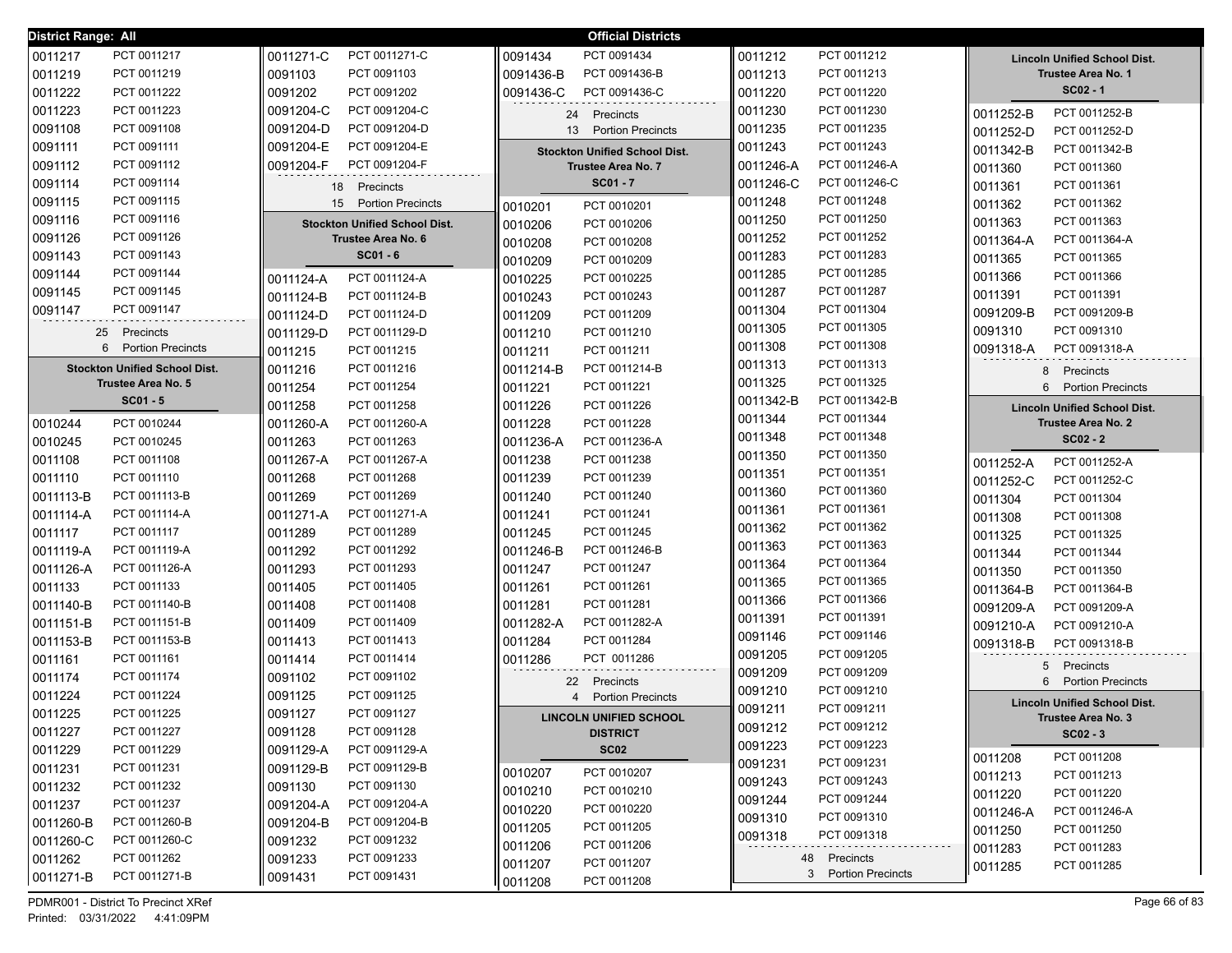| District Range: All                                              |           |               |         | <b>Official Districts</b> |         |             |                                                        |
|------------------------------------------------------------------|-----------|---------------|---------|---------------------------|---------|-------------|--------------------------------------------------------|
| 0091205-A<br>PCT 0091205-A                                       | 0011137   | PCT 0011137   | 0054329 | PCT 0054329               | 0084306 | PCT 0084306 | 0094329<br>PCT 0094329                                 |
| 0091210-B<br>PCT 0091210-B                                       | 0011138   | PCT 0011138   | 0054330 | PCT 0054330               | 0084307 | PCT 0084307 | PCT 0094418<br>0094418                                 |
| 0091211<br>PCT 0091211                                           | 0011142   | PCT 0011142   | 0054331 | PCT 0054331               | 0084308 | PCT 0084308 | PCT 0094419<br>0094419                                 |
| 0091212<br>PCT 0091212                                           | 0011143   | PCT 0011143   | 0054332 | PCT 0054332               | 0084309 | PCT 0084309 | 0094421<br>PCT 0094421                                 |
| 0091223<br>PCT 0091223                                           | 0011145   | PCT 0011145   | 0054333 | PCT 0054333               | 0084310 | PCT 0084310 | 0094422<br>PCT 0094422                                 |
| 9<br>Precincts                                                   | 0011146   | PCT 0011146   | 0054334 | PCT 0054334               | 0084311 | PCT 0084311 | 0094423<br>PCT 0094423                                 |
| 3 Portion Precincts                                              | 0011159   | PCT 0011159   | 0054335 | PCT 0054335               | 0084312 | PCT 0084312 | 0094425<br>PCT 0094425                                 |
| <b>Lincoln Unified School Dist.</b>                              | 0011166   | PCT 0011166   | 0054336 | PCT 0054336               | 0084313 | PCT 0084313 | PCT 0094506<br>0094506                                 |
| Trustee Area No. 4                                               | 0011169   | PCT 0011169   | 0054337 | PCT 0054337               | 0084314 | PCT 0084314 | PCT 0094509<br>0094509                                 |
| $SC02 - 4$                                                       | 0011170   | PCT 0011170   | 0054338 | PCT 0054338               | 0084315 | PCT 0084315 | PCT 0094510<br>0094510                                 |
| PCT 0011235<br>0011235                                           | 0011171   | PCT 0011171   | 0054339 | PCT 0054339               | 0084316 | PCT 0084316 | PCT 0094519<br>0094519                                 |
| 0011243<br>PCT 0011243                                           | 0011179   | PCT 0011179   | 0054340 | PCT 0054340               | 0084317 | PCT 0084317 | PCT 0094520<br>0094520                                 |
| 0011248<br>PCT 0011248                                           | 0011359   | PCT 0011359   | 0054341 | PCT 0054341               | 0084318 | PCT 0084318 | 151 Precincts                                          |
| 0011287<br>PCT 0011287                                           | 0011367   | PCT 0011367   | 0054342 | PCT 0054342               | 0084319 | PCT 0084319 | 2 Portion Precincts                                    |
| 0011305<br>PCT 0011305                                           | 0011401-A | PCT 0011401-A | 0054343 | PCT 0054343               | 0084322 | PCT 0084322 | <b>Manteca Unified School Dist</b>                     |
| 0011313<br>PCT 0011313                                           | 0011401-B | PCT 0011401-B | 0054344 | PCT 0054344               | 0091190 | PCT 0091190 | <b>Trustee 1</b>                                       |
| 0011348<br>PCT 0011348                                           | 0011417   | PCT 0011417   | 0054345 | PCT 0054345               | 0093520 | PCT 0093520 | $SC03 - 1$                                             |
| 0011351<br>PCT 0011351                                           | 0011418   | PCT 0011418   | 0054346 | PCT 0054346               | 0093525 | PCT 0093525 | PCT 0011111<br>0011111                                 |
| 0091146<br>PCT 0091146                                           | 0054301   | PCT 0054301   | 0054348 | PCT 0054348               | 0094102 | PCT 0094102 | PCT 0011121<br>0011121                                 |
|                                                                  | 0054302   | PCT 0054302   | 0054349 | PCT 0054349               | 0094103 | PCT 0094103 | PCT 0011137<br>0011137                                 |
| 9 Precincts<br><b>Portion Precincts</b><br>0                     | 0054303   | PCT 0054303   | 0054350 | PCT 0054350               | 0094105 | PCT 0094105 | PCT 0011142<br>0011142                                 |
|                                                                  | 0054304   | PCT 0054304   | 0054351 | PCT 0054351               | 0094106 | PCT 0094106 | PCT 0011146<br>0011146                                 |
| <b>Lincoln Unified School Dist.</b><br><b>Trustee Area No. 5</b> | 0054305   | PCT 0054305   | 0054352 | PCT 0054352               | 0094115 | PCT 0094115 | PCT 0011159<br>0011159                                 |
| $SC02 - 5$                                                       | 0054306   | PCT 0054306   | 0054353 | PCT 0054353               | 0094301 | PCT 0094301 | PCT 0011166<br>0011166                                 |
|                                                                  | 0054307   | PCT 0054307   | 0054354 | PCT 0054354               | 0094302 | PCT 0094302 | 0011169<br>PCT 0011169                                 |
| PCT 0010207<br>0010207                                           | 0054308   | PCT 0054308   | 0054355 | PCT 0054355               | 0094303 | PCT 0094303 | 0011170<br>PCT 0011170                                 |
| 0010210<br>PCT 0010210                                           | 0054309   | PCT 0054309   | 0054356 | PCT 0054356               | 0094304 | PCT 0094304 | PCT 0011171<br>0011171                                 |
| 0010220<br>PCT 0010220                                           | 0054310   | PCT 0054310   | 0054357 | PCT 0054357               | 0094307 | PCT 0094307 |                                                        |
| 0011205<br>PCT 0011205                                           | 0054311   | PCT 0054311   | 0054358 | PCT 0054358               | 0094308 | PCT 0094308 | 10<br>Precincts<br>0 Portion Precincts                 |
| 0011206<br>PCT 0011206                                           | 0054312   | PCT 0054312   | 0054362 | PCT 0054362               | 0094311 | PCT 0094311 |                                                        |
| 0011207<br>PCT 0011207                                           | 0054313   | PCT 0054313   | 0054363 | PCT 0054363               | 0094312 | PCT 0094312 | <b>Manteca Unified School Dist</b><br><b>Trustee 2</b> |
| 0011212<br>PCT 0011212                                           | 0054314   | PCT 0054314   | 0054364 | PCT 0054364               | 0094313 | PCT 0094313 | $SC03 - 2$                                             |
| 0011230<br>PCT 0011230                                           | 0054315   | PCT 0054315   | 0054365 | PCT 0054365               | 0094314 | PCT 0094314 |                                                        |
| 0011246-C<br>PCT 0011246-C                                       | 0054316   | PCT 0054316   | 0054366 | PCT 0054366               | 0094315 | PCT 0094315 | PCT 0011118<br>0011118                                 |
| 0091205-B<br>PCT 0091205-B                                       | 0054317   | PCT 0054317   | 0054367 | PCT 0054367               | 0094316 | PCT 0094316 | PCT 0011138<br>0011138                                 |
| 0091231<br>PCT 0091231                                           | 0054318   | PCT 0054318   | 0054368 | PCT 0054368               | 0094317 | PCT 0094317 | PCT 0011143<br>0011143                                 |
| 0091243<br>PCT 0091243                                           | 0054319   | PCT 0054319   | 0054369 | PCT 0054369               | 0094318 | PCT 0094318 | PCT 0011145<br>0011145                                 |
| 0091244<br>PCT 0091244<br>----------------------------------     | 0054320   | PCT 0054320   | 0054370 | PCT 0054370               | 0094319 | PCT 0094319 | 0011179<br>PCT 0011179                                 |
| 11 Precincts                                                     | 0054321   | PCT 0054321   | 0054371 | PCT 0054371               | 0094320 | PCT 0094320 | PCT 0011359<br>0011359                                 |
| 2 Portion Precincts                                              | 0054322   | PCT 0054322   | 0054372 | PCT 0054372               | 0094321 | PCT 0094321 | 0011367<br>PCT 0011367                                 |
| <b>MANTECA UNIFIED SCHOOL</b>                                    | 0054323   | PCT 0054323   | 0054373 | PCT 0054373               | 0094322 | PCT 0094322 | 0011401-A<br>PCT 0011401-A                             |
| <b>DISTRICT</b>                                                  | 0054324   | PCT 0054324   | 0084301 | PCT 0084301               | 0094324 | PCT 0094324 | 0011401-B<br>PCT 0011401-B                             |
| SC <sub>03</sub>                                                 | 0054325   | PCT 0054325   | 0084302 | PCT 0084302               | 0094325 | PCT 0094325 | PCT 0011417<br>0011417                                 |
| PCT 0011111<br>0011111                                           | 0054326   | PCT 0054326   | 0084303 | PCT 0084303               | 0094326 | PCT 0094326 | PCT 0011418<br>0011418                                 |
| PCT 0011118<br>0011118                                           | 0054327   | PCT 0054327   | 0084304 | PCT 0084304               | 0094327 | PCT 0094327 | 0054318<br>PCT 0054318                                 |
| 0011121<br>PCT 0011121                                           | 0054328   | PCT 0054328   | 0084305 | PCT 0084305               | 0094328 | PCT 0094328 | PCT 0054327<br>0054327<br>PCT 0054328<br>0054328       |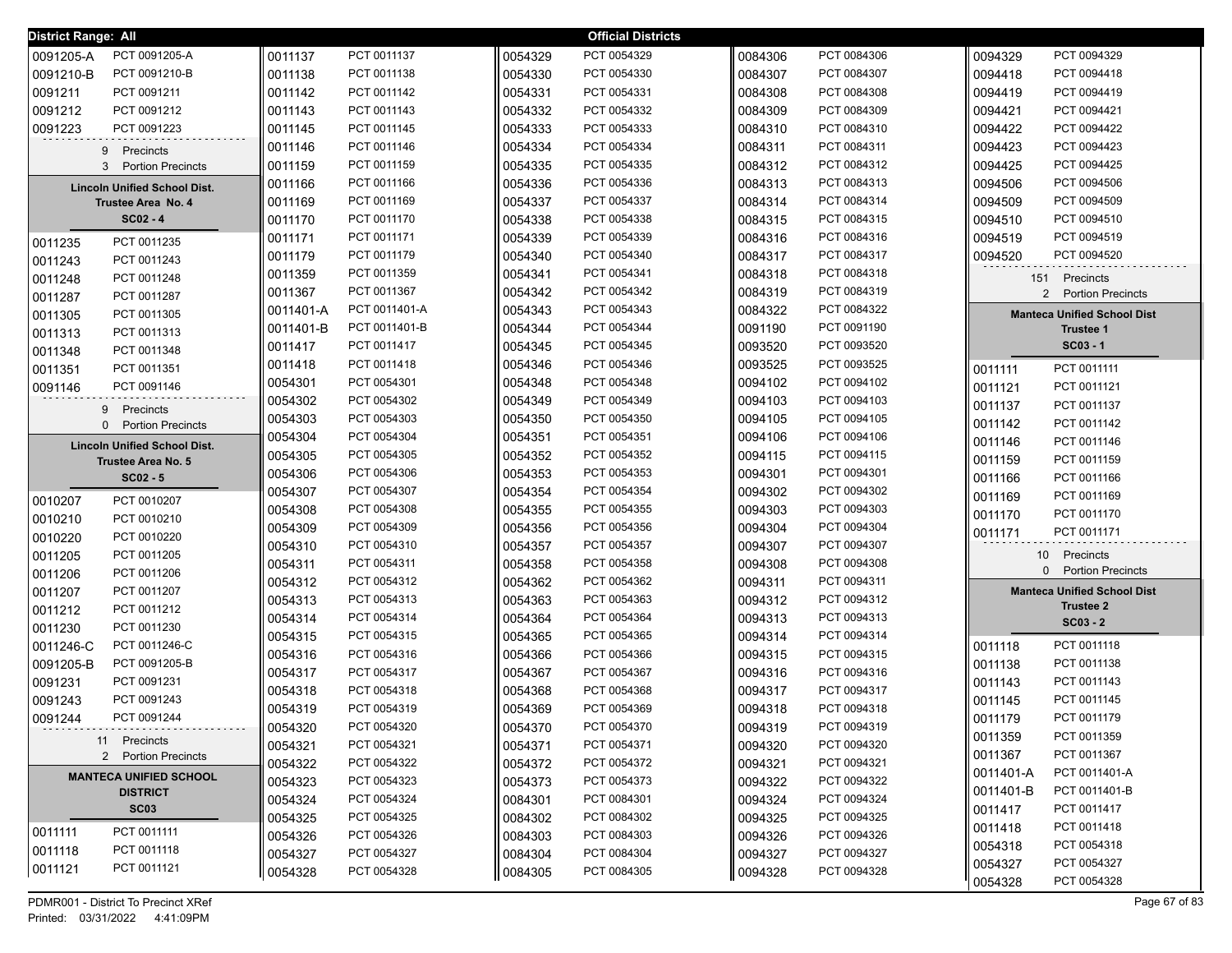| <b>District Range: All</b> |                                    |           |                                    |                 | <b>Official Districts</b>          |                |                                    |           |                                    |
|----------------------------|------------------------------------|-----------|------------------------------------|-----------------|------------------------------------|----------------|------------------------------------|-----------|------------------------------------|
| 0054329                    | PCT 0054329                        | 0054343   | PCT 0054343                        | 0054363         | PCT 0054363                        | 0054306        | PCT 0054306                        | 20        | Precincts                          |
| 0054330                    | PCT 0054330                        | 0054349   | PCT 0054349                        | 0054364         | PCT 0054364                        | 0054307        | PCT 0054307                        |           | 10 Portion Precincts               |
| 0054333                    | PCT 0054333                        | 0054353   | PCT 0054353                        | 0054365         | PCT 0054365                        | 0054309        | PCT 0054309                        |           | <b>ESCALON UNIFIED SCHOOL</b>      |
| 0084301                    | PCT 0084301                        | 0054357   | PCT 0054357                        | 0054372         | PCT 0054372                        | 0054313-A      | PCT 0054313-A                      |           | <b>DISTRICT</b>                    |
| 0084306                    | PCT 0084306                        | 0054362   | PCT 0054362                        | 0093520         | PCT 0093520                        | 0054314        | PCT 0054314                        |           | <b>SC04</b>                        |
| 0084308                    | PCT 0084308                        | 0054366   | PCT 0054366                        | 0093525         | PCT 0093525                        | 0054317        | PCT 0054317                        | 0064501   | PCT 0064501                        |
| 0084310                    | PCT 0084310                        | 0054367   | PCT 0054367                        | 0094320-A       | PCT 0094320-A                      | 0054319        | PCT 0054319                        | 0064502   | PCT 0064502                        |
| 0084313                    | PCT 0084313                        | 0054368   | PCT 0054368                        | 0094321-A       | PCT 0094321-A                      | 0054331-A      | PCT 0054331-A                      | 0064503   | PCT 0064503                        |
| 0084316                    | PCT 0084316                        | 0054369   | PCT 0054369                        | 0094321-C       | PCT 0094321-C                      | 0054331-C      | PCT 0054331-C                      | 0064504   | PCT 0064504                        |
| 0084319                    | PCT 0084319                        | 0054370   | PCT 0054370                        | 0094327         | PCT 0094327                        | 0094304        | PCT 0094304                        | 0064505   | PCT 0064505                        |
| 0091190                    | PCT 0091190                        | 0054371   | PCT 0054371                        | 0094328-C       | PCT 0094328-C                      | 0094423-G      | PCT 0094423-G                      | 0064506   | PCT 0064506                        |
| 0094102                    | PCT 0094102                        | 0054373   | PCT 0054373                        | 0094329         | PCT 0094329                        | 10             | Precincts                          | 0064590   | PCT 0064590                        |
| 0094103                    | PCT 0094103                        | 0094308   | PCT 0094308                        | 0094506         | PCT 0094506                        | $\overline{7}$ | <b>Portion Precincts</b>           | 0091404   | PCT 0091404                        |
| 0094105                    | PCT 0094105                        | 0094312   | PCT 0094312                        | 0094509         | PCT 0094509                        |                | <b>Manteca Unified School Dist</b> | 0091426   | PCT 0091426                        |
| 0094106                    | PCT 0094106                        | 0094320-B | PCT 0094320-B                      | 0094519-C       | PCT 0094519-C                      |                | <b>Trustee 7</b>                   | 0094404   | PCT 0094404                        |
| 0094115                    | PCT 0094115                        | 0094320-C | PCT 0094320-C                      | 20              | Precincts                          |                | $SC03 - 7$                         | 0094407   | PCT 0094407                        |
| 0094301                    | PCT 0094301                        | 0094422-B | PCT 0094422-B                      | 10 <sup>°</sup> | <b>Portion Precincts</b>           | 0054301-A      | PCT 0054301-A                      | 0094408   | PCT 0094408                        |
| 0094302                    | PCT 0094302                        | 0094423-A | PCT 0094423-A                      |                 | <b>Manteca Unified School Dist</b> | 0054301-B      | PCT 0054301-B                      | 0094409   | PCT 0094409                        |
| 0094303                    | PCT 0094303                        | 0094423-B | PCT 0094423-B                      |                 | <b>Trustee 5</b>                   | 0054304-C      | PCT 0054304-C                      | 0094415   | PCT 0094415                        |
| 0094311                    | PCT 0094311                        | 0094423-C | PCT 0094423-C                      |                 | $SC03 - 5$                         | 0054308        | PCT 0054308                        | 0094417   | PCT 0094417                        |
| 0094313                    | PCT 0094313                        | 0094423-D | PCT 0094423-D                      | 0054310         | PCT 0054310                        | 0054313-D      | PCT 0054313-D                      | 0094420   | PCT 0094420                        |
| 0094314                    | PCT 0094314                        | 0094423-E | PCT 0094423-E                      | 0054311         | PCT 0054311                        | 0054331-B      | PCT 0054331-B                      | 0094513   | PCT 0094513                        |
| 0094315                    | PCT 0094315                        | 0094425   | PCT 0094425                        | 0054312         | PCT 0054312                        | 0054342-A      | PCT 0054342-A                      | 0094515   | PCT 0094515                        |
| 0094316                    | PCT 0094316                        | 0094510   | PCT 0094510                        | 0054313-B       | PCT 0054313-B                      | 0054342-B      | PCT 0054342-B                      | 0094522   | PCT 0094522                        |
| 0094317                    | PCT 0094317                        | 0094519-E | PCT 0094519-E                      | 0054315         | PCT 0054315                        | 0054348-C      | PCT 0054348-C                      | 0094523   | PCT 0094523                        |
| 0094322                    | PCT 0094322                        | 0094520   | PCT 0094520                        | 0054316         | PCT 0054316                        | 0054355        | PCT 0054355                        | 20        | Precincts                          |
| 0094324                    | PCT 0094324                        | 23        | Precincts                          | 0054320         | PCT 0054320                        | 0054358        | PCT 0054358                        |           | 0 Portion Precincts                |
| 0094325                    | PCT 0094325                        | 11        | <b>Portion Precincts</b>           | 0054321         | PCT 0054321                        | 0084302        | PCT 0084302                        |           | <b>Escalon Unifed School Dist.</b> |
| 0094418                    | PCT 0094418                        |           | <b>Manteca Unified School Dist</b> | 0054322         | PCT 0054322                        | 0084303        | PCT 0084303                        |           | <b>Trustee Area 1</b>              |
| 0094419                    | PCT 0094419                        |           | <b>Trustee 4</b>                   | 0054323-A       | PCT 0054323-A                      | 0084304        | PCT 0084304                        |           | $SC04 - 1$                         |
| 0094421                    | PCT 0094421                        |           | $SC03 - 4$                         | 0054332         | PCT 0054332                        | 0084305        | PCT 0084305                        | 0064503-B | PCT 0064503-B                      |
| 0094422-A                  | PCT 0094422-A                      | 0054334   | PCT 0054334                        | 0054337-A       | PCT 0054337-A                      | 0084307        | PCT 0084307                        | 0064505-B | PCT 0064505-B                      |
| 0094423-F                  | PCT 0094423-F                      | 0054335   | PCT 0054335                        | 0054345-A       | PCT 0054345-A                      | 0084309        | PCT 0084309                        | 0064505-D | PCT 0064505-D                      |
| 43                         | Precincts                          | 0054338   | PCT 0054338                        | 0054346-A       | PCT 0054346-A                      | 0084311        | PCT 0084311                        | 0091404-F | PCT 0091404-F                      |
|                            | <b>Portion Precincts</b><br>4      | 0054340   | PCT 0054340                        | 0094321-G       | PCT 0094321-G                      | 0084312        | PCT 0084312                        | 0091404-H | PCT 0091404-H                      |
|                            | <b>Manteca Unified School Dist</b> | 0054342-C | PCT 0054342-C                      | 9               | Precincts                          | 0084314        | PCT 0084314                        | 0091404-K | PCT 0091404-K                      |
|                            | <b>Trustee 3</b>                   | 0054344   | PCT 0054344                        | 6               | <b>Portion Precincts</b>           | 0084315        | PCT 0084315                        | 0091426   | PCT 0091426                        |
|                            | $SC03 - 3$                         | 0054345-B | PCT 0054345-B                      |                 | <b>Manteca Unified School Dist</b> | 0084317        | PCT 0084317                        | 0094404-B | PCT 0094404-B                      |
| 0054323-B                  | PCT 0054323-B                      | 0054346-B | PCT 0054346-B                      |                 | <b>Trustee 6</b>                   | 0084318        | PCT 0084318                        | 0094407   | PCT 0094407                        |
| 0054324                    | PCT 0054324                        | 0054348-A | PCT 0054348-A                      |                 | $SC03 - 6$                         | 0084322        | PCT 0084322                        | 0094408-D | PCT 0094408-D                      |
| 0054325                    | PCT 0054325                        | 0054348-B | PCT 0054348-B                      | 0054301-C       | PCT 0054301-C                      | 0094307        | PCT 0094307                        | 0094408-E | PCT 0094408-E                      |
| 0054326                    | PCT 0054326                        | 0054350   | PCT 0054350                        | 0054302         | PCT 0054302                        | 0094318        | PCT 0094318                        | 0094409-B | PCT 0094409-B                      |
| 0054336                    | PCT 0054336                        | 0054351   | PCT 0054351                        | 0054303         | PCT 0054303                        | 0094319        | PCT 0094319                        | 0094409-H | PCT 0094409-H                      |
| 0054337-B                  | PCT 0054337-B                      | 0054352   | PCT 0054352                        | 0054304-A       | PCT 0054304-A                      | 0094321-B      | PCT 0094321-B                      | 0094415   | PCT 0094415                        |
| 0054339                    | PCT 0054339                        | 0054354   | PCT 0054354                        | 0054304-B       | PCT 0054304-B                      | 0094326        | PCT 0094326                        | 0094417   | PCT 0094417                        |
| 0054341                    | PCT 0054341                        | 0054356   | PCT 0054356                        | 0054305         | PCT 0054305                        | 0094328-D      | PCT 0094328-D                      | 0094420   | PCT 0094420                        |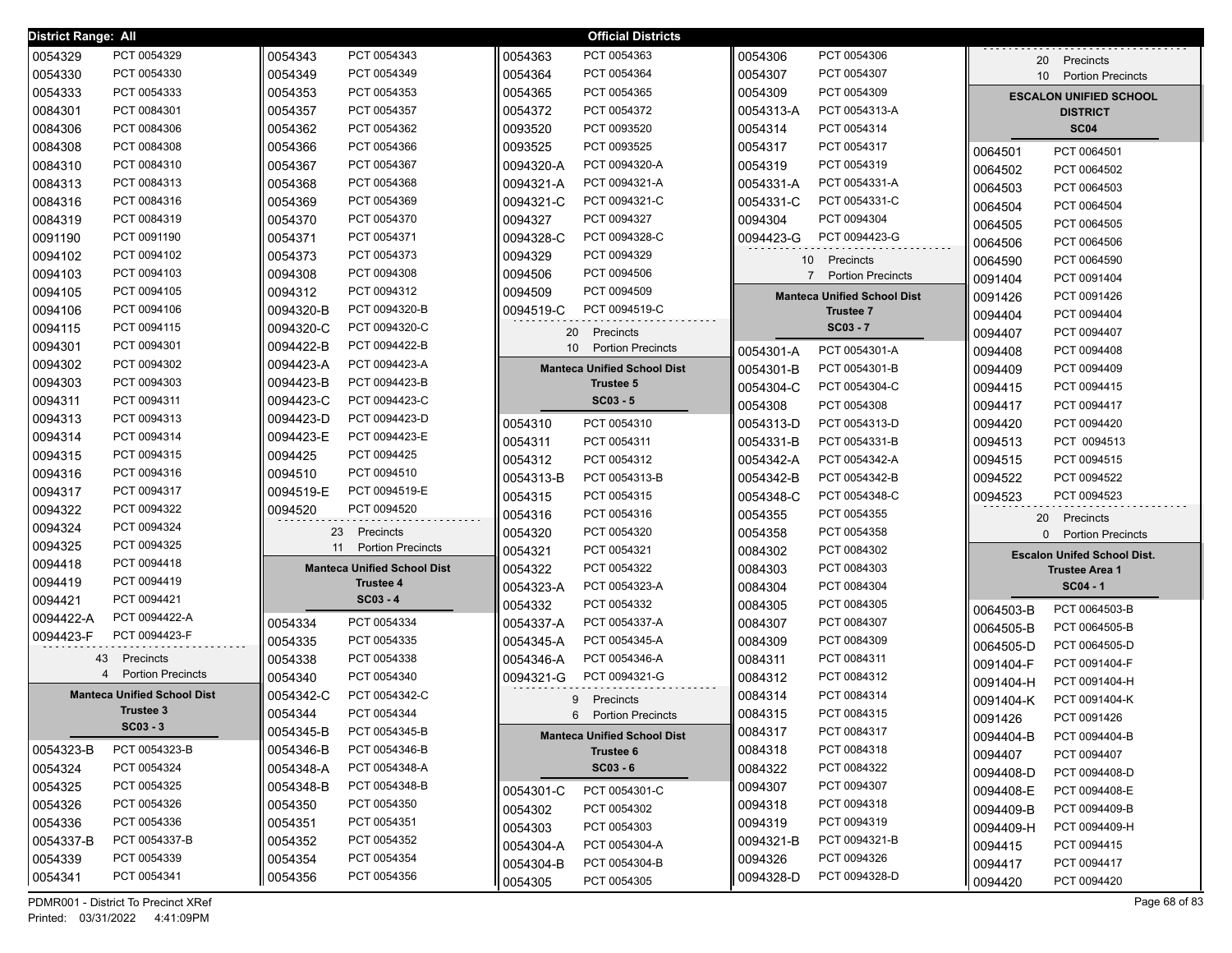| District Range: All                 |                                            | <b>Official Districts</b>          |                                    |                                    |
|-------------------------------------|--------------------------------------------|------------------------------------|------------------------------------|------------------------------------|
| 0094522-B                           | PCT 0094513-C                              | 0091414                            | PCT 0091414-F                      | 0092402-F                          |
| PCT 0094522-B                       | 0094513-C                                  | PCT 0091414                        | 0091414-F                          | PCT 0092402-F                      |
| 0094522-D                           | 0094523-B                                  | 0091415                            | PCT 0091415                        | 0092402-G                          |
| PCT 0094522-D                       | PCT 0094523-B                              | PCT 0091415                        | 0091415                            | PCT 0092402-G                      |
| 0094522-E                           | 0094523-D                                  | 0091416                            | PCT 0091416-A                      | PCT 0092402-H                      |
| PCT 0094522-E                       | PCT 0094523-D                              | PCT 0091416                        | 0091416-A                          | 0092402-H                          |
| 0094522-F                           | PCT 0094523-F                              | PCT 0091419                        | PCT 0091416-B                      | Precincts                          |
| PCT 0094522-F                       | 0094523-F                                  | 0091419                            | 0091416-B                          | 2                                  |
| 0094523-C                           | 0094523-G                                  | 0091420                            | 0091422                            | 15 Portion Precincts               |
| PCT 0094523-C                       | PCT 0094523-G                              | PCT 0091420                        | PCT 0091422                        |                                    |
| 5                                   | 0094523-I                                  | 0091421                            | PCT 0091423                        | <b>Linden Unified School Dist.</b> |
| Precincts                           | PCT 0094523-I                              | PCT 0091421                        | 0091423                            |                                    |
| <b>Portion Precincts</b>            | Precincts                                  | PCT 0091422                        | PCT 0091430-A                      | <b>Trustee Area 5</b>              |
| 16                                  | -1                                         | 0091422                            | 0091430-A                          |                                    |
| <b>Escalon Unified School Dist.</b> | <b>Portion Precincts</b><br>15             | PCT 0091423<br>0091423             | PCT 0092402-A<br>0092402-A         | $SC05 - 5$                         |
| <b>Trustee Area 2</b>               | <b>Escalon Unified School Dist.</b>        | PCT 0091424<br>0091424             | PCT 0092402-B<br>0092402-B         | PCT 0091402-F<br>0091402-F         |
| $SC04 - 2$                          | <b>Trustee Area 4</b>                      | PCT 0091428<br>0091428             | PCT 0092402-D<br>0092402-D         | 0091402-G<br>PCT 0091402-G         |
| PCT 0064502-B                       | $SC04 - 4$                                 | PCT 0091430                        | PCT 0092402-E                      | 0091402-H                          |
| 0064502-B                           |                                            | 0091430                            | 0092402-E                          | PCT 0091402-H                      |
| 0064503-A                           | PCT 0064501-C                              | PCT 0091432                        | Precincts                          | 0091402-J                          |
| PCT 0064503-A                       | 0064501-C                                  | 0091432                            | 4                                  | PCT 0091402-J                      |
| 0091404-A                           | PCT 0064504                                | PCT 0092401                        | 12 <sup>°</sup>                    | 0091402-L                          |
| PCT 0091404-A                       | 0064504                                    | 0092401                            | <b>Portion Precincts</b>           | PCT 0091402-L                      |
| 0091404-B                           | 0064506-A                                  | 0092402                            | <b>Linden Unified School Dist.</b> | 0091402-M                          |
| PCT 0091404-B                       | PCT 0064506-A                              | PCT 0092402                        |                                    | PCT 0091402-M                      |
| 0091404-C                           | 0064506-D                                  | 24                                 | <b>Trustee Area 3</b>              | 0091402-N                          |
| PCT 0091404-C                       | PCT 0064506-D                              | Precincts                          |                                    | PCT 0091402-N                      |
| 0091404-D                           | PCT 0094408-B                              | 0                                  | $SC05 - 3$                         | 0091405-A                          |
| PCT 0091404-D                       | 0094408-B                                  | <b>Portion Precincts</b>           |                                    | PCT 0091405-A                      |
| 0091404-E                           | 0094513-A                                  | <b>Linden Unified School Dist.</b> | PCT 0091133                        | 0091405-B                          |
| PCT 0091404-E                       | PCT 0094513-A                              |                                    | 0091133                            | PCT 0091405-B                      |
| 0091404-G                           | 0094513-E                                  | <b>Trustee Area 1</b>              | 0091135                            | 0091405-E                          |
| PCT 0091404-G                       | PCT 0094513-E                              |                                    | PCT 0091135                        | PCT 0091405-E                      |
| PCT 0091404-I<br>0091404-l          | Precincts                                  | $SC05 - 1$                         | PCT 0091137<br>0091137             | 0091405-G<br>PCT 0091405-G         |
| 0091404-J                           | <b>Portion Precincts</b>                   | PCT 0091402-K                      | PCT 0091401                        | 0091405-H                          |
| PCT 0091404-J                       | 6                                          | 0091402-K                          | 0091401                            | PCT 0091405-H                      |
| 0091404-L                           | <b>Escalon Unified School Dist.</b>        | PCT 0091403-A                      | PCT 0091414-A                      | 0091405-J                          |
| PCT 0091404-L                       |                                            | 0091403-A                          | 0091414-A                          | PCT 0091405-J                      |
| 0091404-M                           | <b>Trustee Area 5</b>                      | PCT 0091403-B                      | PCT 0091414-D                      | PCT 0091407-L                      |
| PCT 0091404-M                       |                                            | 0091403-B                          | 0091414-D                          | 0091407-L                          |
| PCT 0091404-Q                       | $SC04 - 5$                                 | PCT 0091403-C                      | PCT 0091414-E                      | PCT 0091419                        |
| 0091404-Q                           |                                            | 0091403-C                          | 0091414-E                          | 0091419                            |
| PCT 0094404-A                       | PCT 0064501-B                              | PCT 0091403-D                      | PCT 0091420                        | 0091421-A                          |
| 0094404-A                           | 0064501-B                                  | 0091403-D                          | 0091420                            | PCT 0091421-A                      |
| 0094404-C                           | 0064502-A                                  | 0091403-E                          | PCT 0091424-A                      | 0091421-B                          |
| PCT 0094404-C                       | PCT 0064502-A                              | PCT 0091403-E                      | 0091424-A                          | PCT 0091421-B                      |
| 0094404-D                           | 0064503-C                                  | PCT 0091403-H                      | 0091430-B                          | 0091424-B                          |
| PCT 0094404-D                       | PCT 0064503-C                              | 0091403-H                          | PCT 0091430-B                      | PCT 0091424-B                      |
| 0094408-C                           | 0064505-A                                  | 0091403-J                          | 0091432                            | PCT 0091428                        |
| PCT 0094408-C                       | PCT 0064505-A                              | PCT 0091403-J                      | PCT 0091432                        | 0091428                            |
| 0094515-B                           | 0064506-C                                  | 0091403-K                          | 6 Precincts                        | $\mathbf{2}$                       |
| PCT 0094515-B                       | PCT 0064506-C                              | PCT 0091403-K                      |                                    | Precincts                          |
| 0094522-A                           | 0094515-A                                  | 0091407-l                          | 5                                  | 17                                 |
| PCT 0094522-A                       | PCT 0094515-A                              | PCT 0091407-I                      | <b>Portion Precincts</b>           | <b>Portion Precincts</b>           |
| 0094522-C<br>PCT 0094522-C          | 0094523-H<br>PCT 0094523-H                 | 0091407-K<br>PCT 0091407-K         | <b>Linden Unified School Dist.</b> | <b>LODI UNIFIED SCHOOL</b>         |
| 0094522-G<br>PCT 0094522-G          | Precincts<br>0                             | 0091416-C<br>PCT 0091416-C         | <b>Trustee Area 4</b>              | <b>DISTRICT</b>                    |
| 0<br>Precincts                      | $\overline{7}$<br><b>Portion Precincts</b> | 0091416-D<br>PCT 0091416-D         | $SC05 - 4$                         | <b>SC06</b>                        |
| <b>Portion Precincts</b>            | <b>LINDEN UNIFIED SCHOOL</b>               | PCT 0091416-E                      | PCT 0091402-A                      | PCT 0010202                        |
| 21                                  |                                            | 0091416-E                          | 0091402-A                          | 0010202                            |
| <b>Escalon Unified School Dist.</b> | <b>DISTRICT</b>                            | PCT 0091416-F<br>0091416-F         | 0091402-B<br>PCT 0091402-B         | PCT 0010203<br>0010203             |
| <b>Trustee Area 3</b>               | <b>SC05</b>                                | PCT 0091421-C<br>0091421-C         | PCT 0091402-C<br>0091402-C         | PCT 0010204<br>0010204             |
| $SC04 - 3$                          | 0091133                                    | PCT 0091421-D                      | 0091402-D                          | PCT 0010205                        |
|                                     | PCT 0091133                                | 0091421-D                          | PCT 0091402-D                      | 0010205                            |
| 0064501-A                           | 0091135                                    | Precincts                          | PCT 0091402-E                      | 0010211                            |
| PCT 0064501-A                       | PCT 0091135                                | 0                                  | 0091402-E                          | PCT 0010211                        |
| 0064505-C                           | 0091137                                    | 17 Portion Precincts               | 0091402-I                          | 0010212                            |
| PCT 0064505-C                       | PCT 0091137                                |                                    | PCT 0091402-I                      | PCT 0010212                        |
| 0064506-B                           | 0091401                                    | <b>Linden Unified School Dist.</b> | 0091402-O                          | 0010213                            |
| PCT 0064506-B                       | PCT 0091401                                |                                    | PCT 0091402-O                      | PCT 0010213                        |
| 0064590                             | 0091402                                    | <b>Trustee Area 2</b>              | 0091403-G                          | 0010214                            |
| PCT 0064590                         | PCT 0091402                                |                                    | PCT 0091403-G                      | PCT 0010214                        |
| 0094409-A                           | PCT 0091403                                | $SC05 - 2$                         | 0091405-D                          | 0010215                            |
| PCT 0094409-A                       | 0091403                                    |                                    | PCT 0091405-D                      | PCT 0010215                        |
| 0094409-D                           | PCT 0091405                                | PCT 0091403-F                      | 0091405-F                          | 0010216                            |
| PCT 0094409-D                       | 0091405                                    | 0091403-F                          | PCT 0091405-F                      | PCT 0010216                        |
| 0094409-E                           | 0091406                                    | 0091405-C                          | 0091405-I                          | 0010217                            |
| PCT 0094409-E                       | PCT 0091406                                | PCT 0091405-C                      | PCT 0091405-I                      | PCT 0010217                        |
| 0094409-F                           | PCT 0091407                                | 0091410                            | 0091406                            | 0010218                            |
| PCT 0094409-F                       | 0091407                                    | PCT 0091410                        | PCT 0091406                        | PCT 0010218                        |
| 0094409-G                           | PCT 0091410                                | PCT 0091414-B                      | PCT 0092401                        | PCT 0010219                        |
| PCT 0094409-G                       | 0091410                                    | 0091414-B                          | 0092401                            | 0010219                            |
| PCT 0094513-B                       |                                            | PCT 0091414-C                      | PCT 0092402-C                      | PCT 0010221                        |
| 0094513-B                           |                                            | 0091414-C                          | 0092402-C                          | 0010221                            |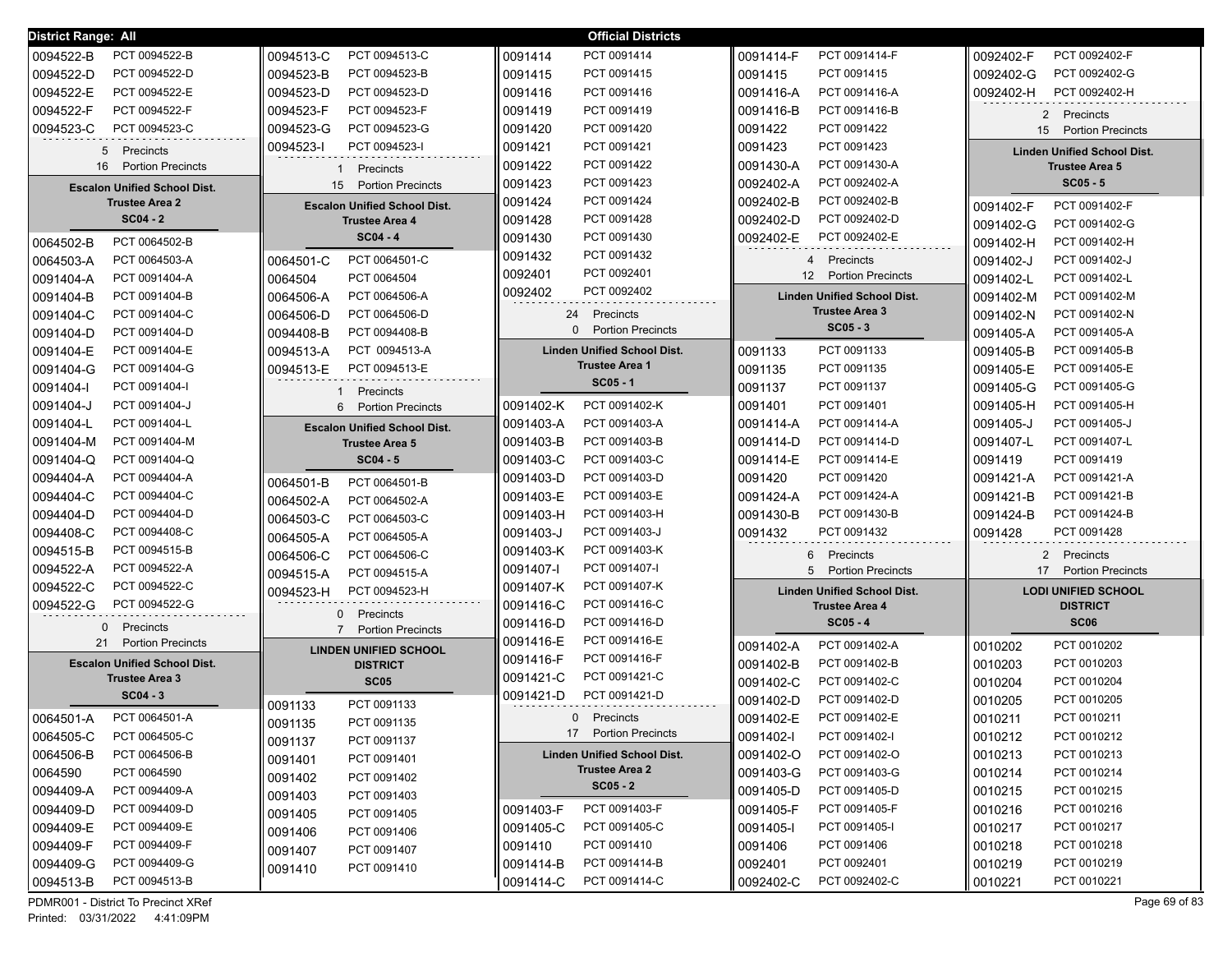| District Range: All |               |         |             |           | <b>Official Districts</b> |           |                                          |                 |                                          |
|---------------------|---------------|---------|-------------|-----------|---------------------------|-----------|------------------------------------------|-----------------|------------------------------------------|
| 0010222             | PCT 0010222   | 0011410 | PCT 0011410 | 0042441   | PCT 0042441               | 0092413   | PCT 0092413                              | 0091413         | PCT 0091413                              |
| 0010223             | PCT 0010223   | 0011411 | PCT 0011411 | 0042442   | PCT 0042442               | 0092415   | PCT 0092415                              | 0091433         | PCT 0091433                              |
| 0010224             | PCT 0010224   | 0011412 | PCT 0011412 | 0042443   | PCT 0042443               | 0092416   | PCT 0092416                              | 0091436-A       | PCT 0091436-A                            |
| 0010226             | PCT 0010226   | 0011415 | PCT 0011415 | 0042444   | PCT 0042444               | 0092417   | PCT 0092417                              | 0092404         | PCT 0092404                              |
| 0010227             | PCT 0010227   | 0011416 | PCT 0011416 | 0042445   | PCT 0042445               | 0092418   | PCT 0092418                              | 0092405         | PCT 0092405                              |
| 0010228             | PCT 0010228   | 0011419 | PCT 0011419 | 0042446   | PCT 0042446               | 0092419   | PCT 0092419                              | 0092406         | PCT 0092406                              |
| 0010229             | PCT 0010229   | 0042401 | PCT 0042401 | 0042447   | PCT 0042447               | 0092420   | PCT 0092420                              | 0092407         | PCT 0092407                              |
| 0010230             | PCT 0010230   | 0042402 | PCT 0042402 | 0042448   | PCT 0042448               | 0092421   | PCT 0092421                              | 0092410         | PCT 0092410                              |
| 0010231             | PCT 0010231   | 0042403 | PCT 0042403 | 0042449   | PCT 0042449               | 0092422   | PCT 0092422                              | 0092411         | PCT 0092411                              |
| 0010232             | PCT 0010232   | 0042404 | PCT 0042404 | 0042450   | PCT 0042450               | 0092424   | PCT 0092424                              | 0092415         | PCT 0092415                              |
| 0010233             | PCT 0010233   | 0042405 | PCT 0042405 | 0042451   | PCT 0042451               | 0092426   | PCT 0092426                              | 0092418         | PCT 0092418                              |
| 0010234             | PCT 0010234   | 0042406 | PCT 0042406 | 0042453   | PCT 0042453               | 0092427   | PCT 0092427                              | 0092421         | PCT 0092421                              |
| 0010235             | PCT 0010235   | 0042407 | PCT 0042407 | 0042454   | PCT 0042454               | 0092428   | PCT 0092428                              | 0092430         | PCT 0092430                              |
| 0010236             | PCT 0010236   | 0042408 | PCT 0042408 | 0042455   | PCT 0042455               | 0092429   | PCT 0092429                              | 0092435         | PCT 0092435                              |
| 0010237             | PCT 0010237   | 0042409 | PCT 0042409 | 0042456   | PCT 0042456               | 0092430   | PCT 0092430                              | 0092436         | PCT 0092436                              |
| 0010238             | PCT 0010238   | 0042410 | PCT 0042410 | 0042458   | PCT 0042458               | 0092431   | PCT 0092431                              | 0092438         | PCT 0092438                              |
| 0010239             | PCT 0010239   | 0042411 | PCT 0042411 | 0042459   | PCT 0042459               | 0092432   | PCT 0092432                              |                 | 23 Precincts                             |
| 0010240             | PCT 0010240   | 0042412 | PCT 0042412 | 0042460   | PCT 0042460               | 0092435   | PCT 0092435                              | 10 <sup>°</sup> | <b>Portion Precincts</b>                 |
| 0010241             | PCT 0010241   | 0042413 | PCT 0042413 | 0042461   | PCT 0042461               | 0092436   | PCT 0092436                              |                 | <b>Lodi Unified School Dist. Trustee</b> |
| 0010242             | PCT 0010242   | 0042414 | PCT 0042414 | 0042462   | PCT 0042462               | 0092437   | PCT 0092437                              |                 | Area 2                                   |
| 0011218             | PCT 0011218   | 0042415 | PCT 0042415 | 0091214   | PCT 0091214               | 0092438   | PCT 0092438                              |                 | $SC06 - 2$                               |
| 0011265             | PCT 0011265   | 0042416 | PCT 0042416 | 0091236   | PCT 0091236               | 0092439   | PCT 0092439                              | 0010202         | PCT 0010202                              |
| 0011266             | PCT 0011266   | 0042417 | PCT 0042417 | 0091237   | PCT 0091237               | 0092440   | PCT 0092440                              | 0010204         | PCT 0010204                              |
| 0011270             | PCT 0011270   | 0042418 | PCT 0042418 | 0091238   | PCT 0091238               | 0092441   | PCT 0092441                              | 0010205         | PCT 0010205                              |
| 0011274             | PCT 0011274   | 0042419 | PCT 0042419 | 0091239   | PCT 0091239               |           | 173 Precincts                            | 0010211         | PCT 0010211                              |
| 0011275             | PCT 0011275   | 0042420 | PCT 0042420 | 0091240   | PCT 0091240               | 3         | <b>Portion Precincts</b>                 | 0010218         | PCT 0010218                              |
| 0011277             | PCT 0011277   | 0042421 | PCT 0042421 | 0091241   | PCT 0091241               |           | <b>Lodi Unified School Dist. Trustee</b> | 0010221         | PCT 0010221                              |
| 0011278             | PCT 0011278   | 0042422 | PCT 0042422 | 0091242   | PCT 0091242               |           | Area 1                                   | 0010223         | PCT 0010223                              |
| 0011279             | PCT 0011279   | 0042423 | PCT 0042423 | 0091304   | PCT 0091304               |           | $SC06 - 1$                               | 0010228         | PCT 0010228                              |
| 0011280             | PCT 0011280   | 0042424 | PCT 0042424 | 0091408   | PCT 0091408               | 0011404-C | PCT 0011404-C                            | 0010230         | PCT 0010230                              |
| 0011294             | PCT 0011294   | 0042425 | PCT 0042425 | 0091409   | PCT 0091409               | 0011406-A | PCT 0011406-A                            | 0010232         | PCT 0010232                              |
| 0011295             | PCT 0011295   | 0042426 | PCT 0042426 | 0091411   | PCT 0091411               | 0011410   | PCT 0011410                              | 0010233         | PCT 0010233                              |
| 0011309             | PCT 0011309   | 0042427 | PCT 0042427 | 0091412   | PCT 0091412               | 0011411   | PCT 0011411                              | 0010235         | PCT 0010235                              |
| 0011311             | PCT 0011311   | 0042428 | PCT 0042428 | 0091413   | PCT 0091413               | 0011412-C | PCT 0011412-C                            | 0010236         | PCT 0010236                              |
| 0011314             | PCT 0011314   | 0042429 | PCT 0042429 | 0091417   | PCT 0091417               | 0011415   | PCT 0011415                              | 0010239         | PCT 0010239                              |
| 0011333             | PCT 0011333   | 0042430 | PCT 0042430 | 0091429   | PCT 0091429               | 0042403-B | PCT 0042403-B                            | 0010240         | PCT 0010240                              |
| 0011342-A           | PCT 0011342-A | 0042431 | PCT 0042431 | 0091433   | PCT 0091433               | 0042403-C | PCT 0042403-C                            | 0010241         | PCT 0010241                              |
| 0011342-C           | PCT 0011342-C | 0042432 | PCT 0042432 | 0091436-A | PCT 0091436-A             | 0042434-A | PCT 0042434-A                            | 0011309         | PCT 0011309                              |
| 0011352             | PCT 0011352   | 0042433 | PCT 0042433 | 0092403   | PCT 0092403               | 0042434-B | PCT 0042434-B                            | 0011311         | PCT 0011311                              |
| 0011368             | PCT 0011368   | 0042434 | PCT 0042434 | 0092404   | PCT 0092404               | 0042434-C | PCT 0042434-C                            | 0011314         | PCT 0011314                              |
| 0011369             | PCT 0011369   | 0042435 | PCT 0042435 | 0092405   | PCT 0092405               | 0042434-D | PCT 0042434-D                            | 0011333         | PCT 0011333                              |
| 0011370             | PCT 0011370   | 0042436 | PCT 0042436 | 0092406   | PCT 0092406               | 0042442   | PCT 0042442                              | 0011352         | PCT 0011352                              |
| 0011403             | PCT 0011403   | 0042437 | PCT 0042437 | 0092407   | PCT 0092407               | 0091408   | PCT 0091408                              | 0011368         | PCT 0011368                              |
| 0011404             | PCT 0011404   | 0042438 | PCT 0042438 | 0092410   | PCT 0092410               | 0091409   | PCT 0091409                              | 0011369         | PCT 0011369                              |
| 0011406             | PCT 0011406   | 0042439 | PCT 0042439 | 0092411   | PCT 0092411               | 0091411   | PCT 0091411                              | 0011370         | PCT 0011370                              |
| 0011407             | PCT 0011407   | 0042440 | PCT 0042440 | 0092412   | PCT 0092412               | 0091412   | PCT 0091412                              | 0091236         | PCT 0091236                              |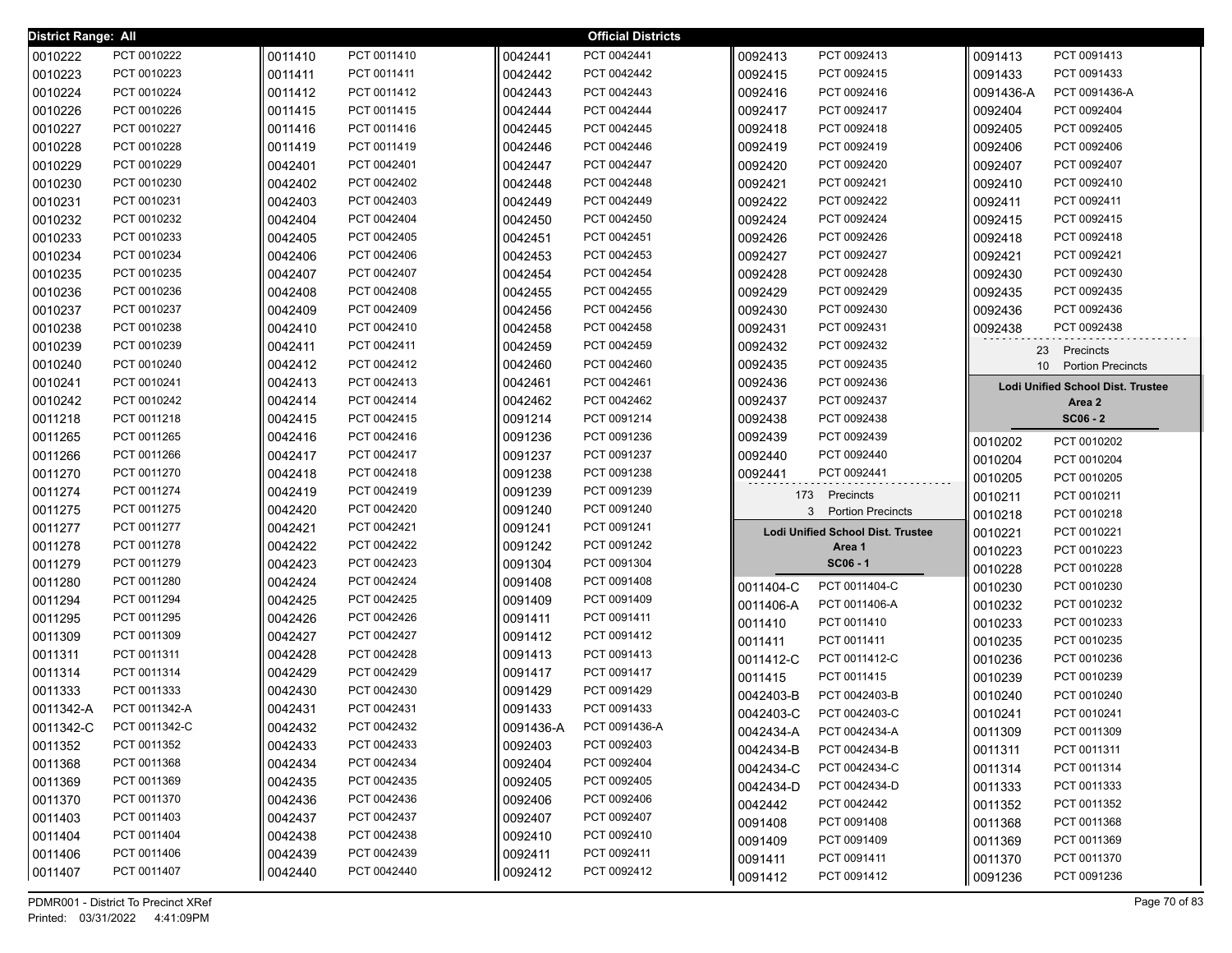| <b>District Range: All</b>               |           |               |           | <b>Official Districts</b>                |           |                                          |                |                             |
|------------------------------------------|-----------|---------------|-----------|------------------------------------------|-----------|------------------------------------------|----------------|-----------------------------|
| PCT 0091237-A<br>0091237-A               | 0011342-C | PCT 0011342-C |           | 37 Precincts                             | 0011407   | PCT 0011407                              | 0010242        | PCT 0010242                 |
| 0091237-D<br>PCT 0091237-D               | 0042402   | PCT 0042402   | 15        | <b>Portion Precincts</b>                 | 0011412-A | PCT 0011412-A                            | 0011266        | PCT 0011266                 |
| 0091239<br>PCT 0091239                   | 0042416   | PCT 0042416   |           | <b>Lodi Unified School Dist. Trustee</b> | 0011412-B | PCT 0011412-B                            | 0011274-C      | PCT 0011274-C               |
| 26 Precincts                             | 0042417   | PCT 0042417   |           | Area 5                                   | 0011416   | PCT 0011416                              | 0011280        | PCT 0011280                 |
| 2 Portion Precincts                      | 0042419   | PCT 0042419   |           | $SC06 - 5$                               | 0011419   | PCT 0011419                              | 0011294        | PCT 0011294                 |
| <b>Lodi Unified School Dist. Trustee</b> | 0042421   | PCT 0042421   | 0042401   | PCT 0042401                              | 0042426-B | PCT 0042426-B                            | 0091214-A      | PCT 0091214-A               |
| Area 3                                   | 0042423   | PCT 0042423   | 0042408   | PCT 0042408                              | 0042440-B | PCT 0042440-B                            | 0091214-B      | PCT 0091214-B               |
| $SC06 - 3$                               | 0042432-A | PCT 0042432-A | 0042409-C | PCT 0042409-C                            | 0042441-B | PCT 0042441-B                            | 0091238-A      | PCT 0091238-A               |
| PCT 0042403-A<br>0042403-A               | 0042432-B | PCT 0042432-B | 0042409-D | PCT 0042409-D                            | 0042441-C | PCT 0042441-C                            | 0091241        | PCT 0091241                 |
| 0042404<br>PCT 0042404                   | 0042432-D | PCT 0042432-D | 0042410   | PCT 0042410                              | 0042445-B | PCT 0042445-B                            | 0091242        | PCT 0091242                 |
| 0042405<br>PCT 0042405                   | 0042433   | PCT 0042433   | 0042411   | PCT 0042411                              | 0042449-A | PCT 0042449-A                            | 20             | Precincts                   |
| PCT 0042406<br>0042406                   | 0042435   | PCT 0042435   | 0042412   | PCT 0042412                              | 0042449-B | PCT 0042449-B                            | $\overline{4}$ | <b>Portion Precincts</b>    |
| PCT 0042407<br>0042407                   | 0042436   | PCT 0042436   | 0042413   | PCT 0042413                              | 0042450   | PCT 0042450                              |                | <b>RIPON UNIFIED SCHOOL</b> |
| 0042409-A<br>PCT 0042409-A               | 0042438-B | PCT 0042438-B | 0042414   | PCT 0042414                              | 0042458   | PCT 0042458                              |                | <b>DISTRICT</b>             |
| 0042409-B<br>PCT 0042409-B               | 0042438-C | PCT 0042438-C | 0042415   | PCT 0042415                              | 0091214-D | PCT 0091214-D                            |                | <b>SC07</b>                 |
| 0042424-A<br>PCT 0042424-A               | 0042439   | PCT 0042439   | 0042418   | PCT 0042418                              | 0091214-E | PCT 0091214-E                            | 0054359        | PCT 0054359                 |
| 0042426-A<br>PCT 0042426-A               | 0042441-A | PCT 0042441-A | 0042420   | PCT 0042420                              | 0091240-C | PCT 0091240-C                            | 0054360        | PCT 0054360                 |
| 0042428<br>PCT 0042428                   | 0042441-D | PCT 0042441-D | 0042422   | PCT 0042422                              | 0091429   | PCT 0091429                              | 0074501        | PCT 0074501                 |
| PCT 0042429<br>0042429                   | 0042443   | PCT 0042443   | 0042424-B | PCT 0042424-B                            | 0092403   | PCT 0092403                              | 0074502        | PCT 0074502                 |
| PCT 0042430<br>0042430                   | 0042447   | PCT 0042447   | 0042425   | PCT 0042425                              | 0092432-A | PCT 0092432-A                            | 0074503        | PCT 0074503                 |
| PCT 0042431<br>0042431                   | 0042453   | PCT 0042453   | 0042427-A | PCT 0042427-A                            | 0092432-B | PCT 0092432-B                            | 0074504        | PCT 0074504                 |
| 0042432-C<br>PCT 0042432-C               | 0042460   | PCT 0042460   | 0042427-B | PCT 0042427-B                            | 0092432-D | PCT 0092432-D                            | 0074505        | PCT 0074505                 |
| PCT 0042432-E<br>0042432-E               | 0091237-B | PCT 0091237-B | 0042434-E | PCT 0042434-E                            | 0092432-E | PCT 0092432-E                            | 0074506        | PCT 0074506                 |
| PCT 0042438-A<br>0042438-A               | 0091237-C | PCT 0091237-C | 0042437   | PCT 0042437                              | 0092432-F | PCT 0092432-F                            | 0074507        | PCT 0074507                 |
| 0042440-A<br>PCT 0042440-A               | 0091240-A | PCT 0091240-A | 0042438-D | PCT 0042438-D                            | 0092432-G | PCT 0092432-G                            | 0074508        | PCT 0074508                 |
| 0042440-C<br>PCT 0042440-C               | 0091240-B | PCT 0091240-B | 0042448   | PCT 0042448                              | 0092432-H | PCT 0092432-H                            | 0074509        | PCT 0074509                 |
| 0042444<br>PCT 0042444                   | 0091240-D | PCT 0091240-D | 0042451   | PCT 0042451                              | 0092440   | PCT 0092440                              | 0074510        | PCT 0074510                 |
| 0042445-A<br>PCT 0042445-A               | 0091304   | PCT 0091304   | 0042461-C | PCT 0042461-C                            | 15        | Precincts                                | 0074511        | PCT 0074511                 |
| PCT 0042445-C<br>0042445-C               | 0091417   | PCT 0091417   | 0042462   | PCT 0042462                              | 24        | <b>Portion Precincts</b>                 | 0074512        | PCT 0074512                 |
| 0042446<br>PCT 0042446                   | 0092412   | PCT 0092412   |           | 16 Precincts                             |           | <b>Lodi Unified School Dist. Trustee</b> | 0074513        | PCT 0074513                 |
| 0042454<br>PCT 0042454                   | 0092413   | PCT 0092413   |           | 8 Portion Precincts                      |           | Area 7                                   | 0094323        | PCT 0094323                 |
| 0042455<br>PCT 0042455                   | 0092416   | PCT 0092416   |           | <b>Lodi Unified School Dist. Trustee</b> |           | SC06 - 7                                 | 0094405        | PCT 0094405                 |
| 0042456<br>PCT 0042456                   | 0092417   | PCT 0092417   |           | Area 6                                   | 0010203   | PCT 0010203                              | 0094416        | PCT 0094416                 |
| PCT 0042459<br>0042459                   | 0092419   | PCT 0092419   |           | $SC06 - 6$                               | 0010212   | PCT 0010212                              | 0094424        | PCT 0094424                 |
| PCT 0042461-D<br>0042461-D               | 0092420   | PCT 0092420   | 0011218   | PCT 0011218                              | 0010213   | PCT 0010213                              | 0094503        | PCT 0094503                 |
| Precincts<br>14                          | 0092422   | PCT 0092422   | 0011270   | PCT 0011270                              | 0010214   | PCT 0010214                              | 0094511        | PCT 0094511                 |
| 13 Portion Precincts                     | 0092424   | PCT 0092424   | 0011274-A | PCT 0011274-A                            | 0010216   | PCT 0010216                              | 0094512        | PCT 0094512                 |
| <b>Lodi Unified School Dist. Trustee</b> | 0092426   | PCT 0092426   | 0011274-D | PCT 0011274-D                            | 0010217   | PCT 0010217                              | 0094514        | PCT 0094514                 |
| Area 4                                   | 0092427   | PCT 0092427   | 0011275   | PCT 0011275                              | 0010219   | PCT 0010219                              | 0094516        | PCT 0094516                 |
| $SC06 - 4$                               | 0092428   | PCT 0092428   | 0011277   | PCT 0011277                              | 0010222   | PCT 0010222                              | 0094517        | PCT 0094517                 |
| PCT 0010215<br>0010215                   | 0092429   | PCT 0092429   | 0011278   | PCT 0011278                              | 0010224   | PCT 0010224                              | 0094518        | PCT 0094518                 |
| 0010237<br>PCT 0010237                   | 0092431   | PCT 0092431   | 0011279   | PCT 0011279                              | 0010226   | PCT 0010226                              | 0094521        | PCT 0094521                 |
| 0010238<br>PCT 0010238                   | 0092432-C | PCT 0092432-C | 0011403   | PCT 0011403                              | 0010227   | PCT 0010227                              |                | 27 Precincts                |
| 0011265<br>PCT 0011265                   | 0092437   | PCT 0092437   | 0011404-A | PCT 0011404-A                            | 0010229   | PCT 0010229                              |                | 0 Portion Precincts         |
| 0011295<br>PCT 0011295                   | 0092439   | PCT 0092439   | 0011404-B | PCT 0011404-B                            | 0010231   | PCT 0010231                              |                |                             |
| PCT 0011342-A<br>0011342-A               | 0092441   | PCT 0092441   | 0011406-B | PCT 0011406-B                            | 0010234   | PCT 0010234                              |                |                             |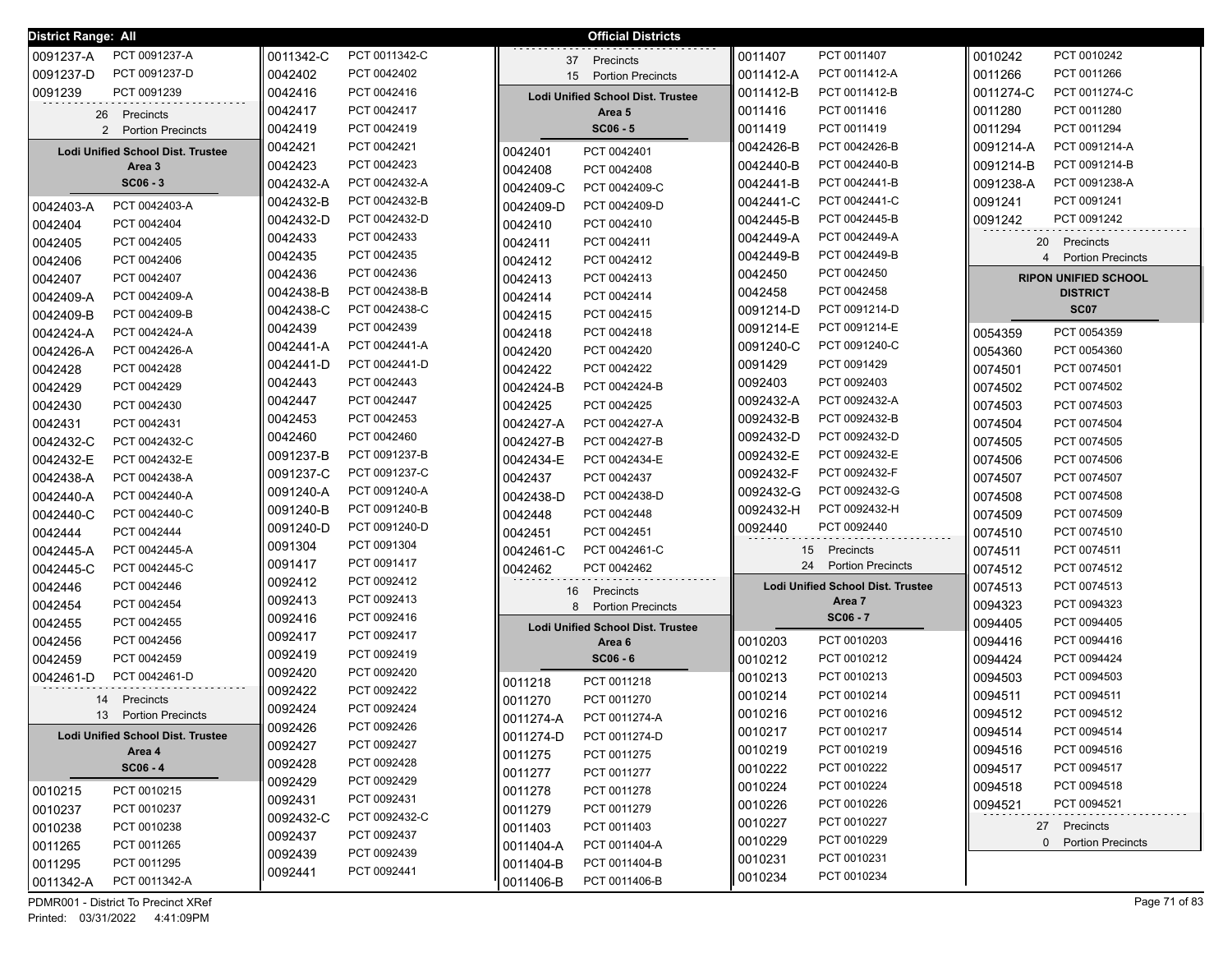| District Range: All         |                                     | <b>Official Districts</b>             |                                             |                                       |
|-----------------------------|-------------------------------------|---------------------------------------|---------------------------------------------|---------------------------------------|
| <b>RIPON UNIFIED SCHOOL</b> | PCT 0094516-A                       | 0093505                               | PCT 0093546-A                               | PCT 0033520                           |
|                             | 0094516-A                           | PCT 0093505                           | 0093546-A                                   | 0033520                               |
| <b>DISTRICT-1</b>           | PCT 0094517-B                       | PCT 0093511                           | PCT 0093546-B                               | PCT 0033524                           |
|                             | 0094517-B                           | 0093511                               | 0093546-B                                   | 0033524                               |
| $SCO7 - 1$                  | PCT 0094517-D                       | PCT 0093521                           | PCT 0093546-C                               | PCT 0033530                           |
|                             | 0094517-D                           | 0093521                               | 0093546-C                                   | 0033530                               |
| PCT 0054359                 | PCT 0094517-E                       | 0093522                               | PCT 0093546-E                               | 0033531                               |
| 0054359                     | 0094517-E                           | PCT 0093522                           | 0093546-E                                   | PCT 0033531                           |
| 0054360                     | 0094517-F                           | PCT 0093523                           | 0093546-H                                   | PCT 0033541                           |
| PCT 0054360                 | PCT 0094517-F                       | 0093523                               | PCT 0093546-H                               | 0033541                               |
| 0074511-B                   | 0094518                             | 0093526                               | 0094508                                     | 0033545                               |
| PCT 0074511-B               | PCT 0094518                         | PCT 0093526                           | PCT 0094508                                 | PCT 0033545                           |
| 0074511-C<br>PCT 0074511-C  | 2 Precincts                         | 0093531<br>PCT 0093531                | 12 Precincts                                | 0033550<br>PCT 0033550                |
| 0074512-A<br>PCT 0074512-A  | 9 Portion Precincts                 | PCT 0093532<br>0093532                | 18 Portion Precincts                        | PCT 0033552<br>0033552                |
| 0074513<br>PCT 0074513      | <b>RIPON UNIFIED SCHOOL</b>         | PCT 0093533<br>0093533                | <b>BANTA SCHOOL DISTRICT</b>                | PCT 0033558<br>0033558                |
| 0094323-A<br>PCT 0094323-A  | <b>DISTRICT-5</b>                   | PCT 0093534<br>0093534                |                                             | PCT 0033564<br>0033564                |
| 0094323-B<br>PCT 0094323-B  | $SCO7 - 5$                          | PCT 0093535<br>0093535                | <b>SE03</b>                                 | PCT 0033567<br>0033567                |
| 0094503-A                   | PCT 0074507-B                       | PCT 0093536                           | PCT 0033507-E                               | PCT 0033568                           |
| PCT 0094503-A               | 0074507-B                           | 0093536                               | 0033507-E                                   | 0033568                               |
| 0094503-H                   | 0074508                             | PCT 0093538                           | 0033507-H                                   | PCT 0033569                           |
| PCT 0094503-H               | PCT 0074508                         | 0093538                               | PCT 0033507-H                               | 0033569                               |
| 0094516-C                   | PCT 0074509-B                       | 0093539                               | PCT 0033512-D                               | 0033576                               |
| PCT 0094516-C               | 0074509-B                           | PCT 0093539                           | 0033512-D                                   | PCT 0035576                           |
| 3 Precincts                 | 0074509-C                           | 0093547                               | 0033512-F                                   | 0093501                               |
|                             | PCT 0074509-C                       | PCT 0093547                           | PCT 0033512-F                               | PCT 0093501                           |
| 8                           | 0074509-D                           | 0093548                               | PCT 0083301                                 | 0093510-D                             |
| <b>Portion Precincts</b>    | PCT 0074509-D                       | PCT 0093548                           | 0083301                                     | PCT 0093510-D                         |
| <b>RIPON UNIFIED SCHOOL</b> | 0074511-A                           | PCT 0093549                           | 0084320                                     | PCT 0093510-F                         |
|                             | PCT 0074511-A                       | 0093549                               | PCT 0084320                                 | 0093510-F                             |
| <b>DISTRICT-2</b>           | 0094405                             | 19                                    | 0084321                                     | PCT 0093512                           |
|                             | PCT 0094405                         | Precincts                             | PCT 0084321                                 | 0093512                               |
| $SCO7 - 2$                  | PCT 0094416                         | $\mathbf{0}$                          | PCT 0084323                                 | PCT 0093517                           |
|                             | 0094416                             | <b>Portion Precincts</b>              | 0084323                                     | 0093517                               |
| PCT 0074502-A               | PCT 0094424                         | <b>BANTA UNIFIED SCHOOL</b>           | PCT 0084324                                 | PCT 0093537-A                         |
| 0074502-A                   | 0094424                             |                                       | 0084324                                     | 0093537-A                             |
| 0074504-B                   | PCT 0094511-A                       | <b>DISTRICT</b>                       | PCT 0084325                                 | PCT 0093537-D                         |
| PCT 0074504-B               | 0094511-A                           | <b>SC12</b>                           | 0084325                                     | 0093537-D                             |
| 0074504-C<br>PCT 0074504-C  | PCT 0094511-B<br>0094511-B          |                                       | PCT 0084326<br>0084326                      | 0093543<br>PCT 0093543<br>PCT 0093544 |
| 0074505                     | PCT 0094511-C                       | PCT 0033507-E                         | PCT 0093305                                 | 0093544                               |
| PCT 0074505                 | 0094511-C                           | 0033507-E                             | 0093305                                     |                                       |
| PCT 0074506                 | PCT 0094512                         | PCT 0033507-H                         | PCT 0093503-F                               | 19 Precincts                          |
| 0074506                     | 0094512                             | 0033507-H                             | 0093503-F                                   | 4 Portion Precincts                   |
| 2 Precincts                 | 0094514<br>PCT 0094514              | PCT 0033512-D<br>0033512-D            | 0093503-K<br>PCT 0093503-K                  |                                       |
| 3 Portion Precincts         | PCT 0094521                         | 0033512-F                             | PCT 0093508-B                               | <b>NEW JERUSALEM SCHOOL</b>           |
|                             | 0094521                             | PCT 0033512-F                         | 0093508-B                                   | <b>DISTRICT</b>                       |
| <b>RIPON UNIFIED SCHOOL</b> | 7 Precincts                         | PCT 0083301<br>0083301                | PCT 0093513<br>0093513                      | <b>SE07</b>                           |
| <b>DISTRICT-3</b>           | 8 Portion Precincts                 | 0084320<br>PCT 0084320<br>PCT 0084321 | 0093518-A<br>PCT 0093518-A<br>PCT 0093518-B | PCT 0093502                           |
| $SCO7 - 3$                  | <b>OAKDALE JOINT UNIFIED</b>        | 0084321<br>0084323<br>PCT 0084323     | 0093518-B<br>PCT 0093529<br>0093529         | 0093502<br>PCT 0093515<br>0093515     |
| PCT 0074501                 | <b>SCHOOL DISTRICT</b>              | 0084324                               | PCT 0093540                                 | 0093516                               |
| 0074501                     | <b>SC10</b>                         | PCT 0084324                           | 0093540                                     | PCT 0093516                           |
| 0074504-A                   |                                     | 0084325                               | 0093545-B                                   | 0093524                               |
| PCT 0074504-A               |                                     | PCT 0084325                           | PCT 0093545-B                               | PCT 0093524                           |
| 0074507-A                   | PCT 0094414                         | PCT 0084326                           | PCT 0093545-D                               | 0094507                               |
| PCT 0075407-A               | 0094414                             | 0084326                               | 0093545-D                                   | PCT 0094507                           |
| 0074509-A<br>PCT 0074509-A  | Precinct                            | PCT 0093305<br>0093305                | PCT 0093545-F<br>0093545-F                  |                                       |
| 0074512-B                   | 0 Portion Precincts                 | PCT 0093503-F                         | PCT 0093545-K                               | 5 Precincts                           |
| PCT 0074512-B               |                                     | 0093503-F                             | 0093545-K                                   | 0 Portion Precincts                   |
| PCT 0094511-D<br>0094511-D  | <b>Oakdale Joint Unified School</b> | PCT 0093503-K<br>0093503-K            | PCT 0093546-A<br>0093546-A                  | <b>New Jerusalem School Dist.</b>     |
| Precincts                   | Dist. Area 2<br>$SC10 - 2$          | PCT 0093508-B<br>0093508-B            | PCT 0093546-B<br>0093546-B                  | <b>Trustee Area 1</b>                 |
| 5 Portion Precincts         |                                     | PCT 0093513<br>0093513                | PCT 0093546-C<br>0093546-C                  | <b>SE07 - 1</b>                       |
| <b>RIPON UNIFIED SCHOOL</b> | PCT 0094414                         | 0093518-A                             | 0093546-E                                   | PCT 0093502-A                         |
|                             | 0094414                             | PCT 0093518-A                         | PCT 0093546-E                               | 0093502-A                             |
| <b>DISTRICT-4</b>           | 1 Precinct                          | 0093518-B                             | PCT 0093546-H                               | PCT 0093502-B                         |
| $SC07 - 4$                  |                                     | PCT 0093518-B                         | 0093546-H                                   | 0093502-B                             |
|                             | 0 Portion Precincts                 | 0093529<br>PCT 0093529                | 0094508<br>PCT 0094508                      | PCT 0093502-C<br>0093502-C            |
| 0074502-B<br>PCT 0074502-B  | <b>LAMMERSVILLE JOINT UNIFIED</b>   | 0093540<br>PCT 0093540                | 12 Precincts                                | PCT 0093502-E<br>0093502-E            |
| 0074503-A                   | <b>SCHOOL DIST</b>                  | 0093545-B                             | 18 Portion Precincts                        | 0093502-F                             |
| PCT 0074503-A               | <b>SC11</b>                         | PCT 0093545-B                         |                                             | PCT 0093502-F                         |
| 0074503-B<br>PCT 0074503-B  |                                     | 0093545-D<br>PCT 0093545-D            | <b>JEFFERSON SCHOOL DISTRICT</b>            | 0093502-I<br>PCT 0093502-I            |
| 0074510                     | PCT 0033544                         | 0093545-F                             |                                             | PCT 0093516-A                         |
| PCT 0074510                 | 0033544                             | PCT 0093545-F                         |                                             | 0093516-A                             |
| 0094503-E                   | 0093304                             | 0093545-K                             | <b>SE05</b>                                 | PCT 0093516-B                         |
| PCT 0094503-E               | PCT 0093304                         | PCT 0093545-K                         |                                             | 0093516-B                             |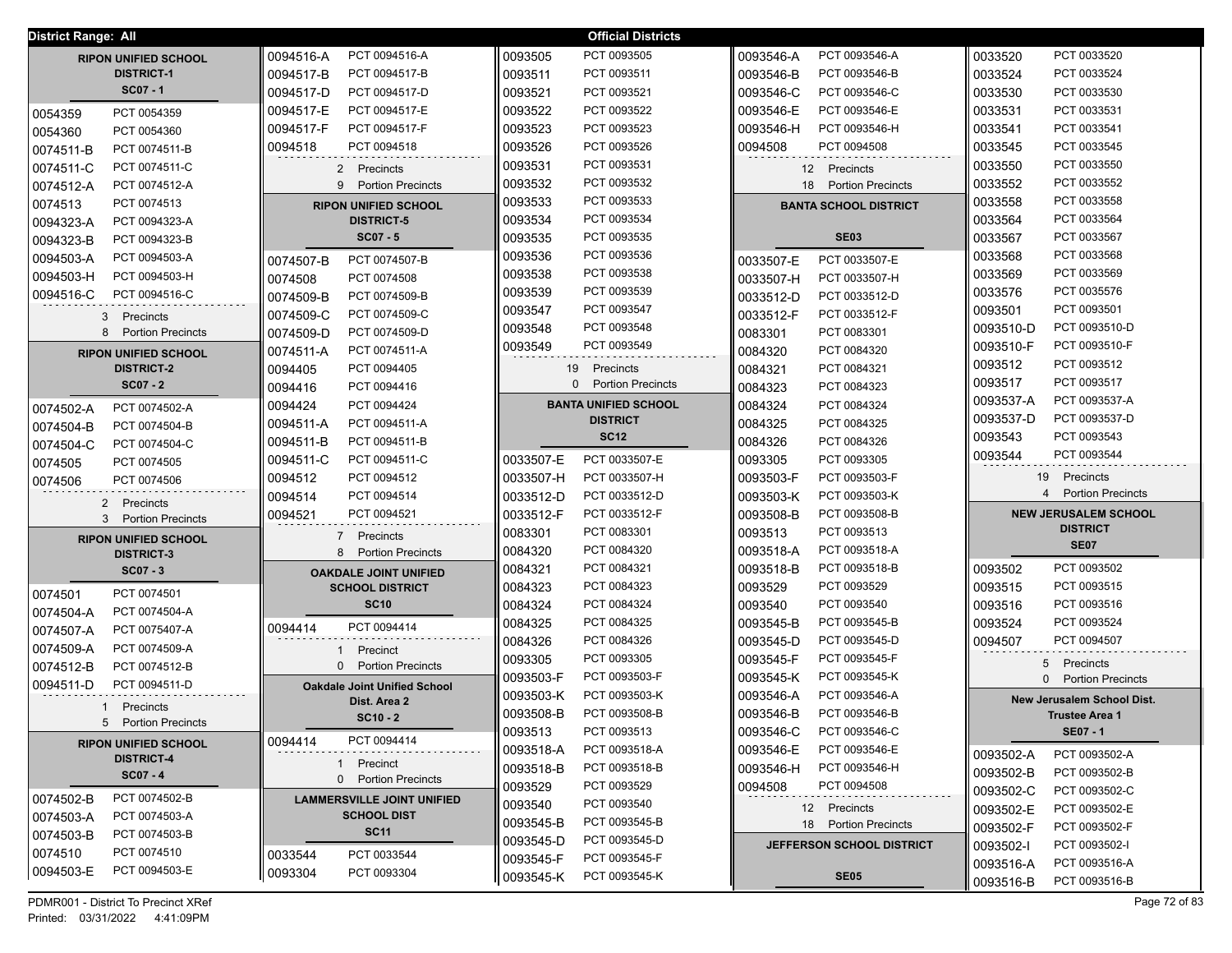| <b>District Range: All</b>                          |                                                    | <b>Official Districts</b>                   |                                             |                                                              |
|-----------------------------------------------------|----------------------------------------------------|---------------------------------------------|---------------------------------------------|--------------------------------------------------------------|
| PCT 0093516-C<br>0093516-C                          | Precincts<br>$\mathbf{2}$                          | 0094325-C<br>PCT 0094325-C                  | 0092406-H<br>PCT 0092406-H                  | 0091412<br>PCT 0091412                                       |
| PCT 0093516-D<br>0093516-D                          | 0 Portion Precincts                                | 6 Precincts                                 | 0092406-J<br>PCT 0092406-J                  | 0091422<br>PCT 0091422                                       |
| 0093516-E<br>PCT 0093516-E                          | <b>NEW HOPE ELEMENTARY</b>                         | <b>Portion Precincts</b><br>12 <sup>2</sup> | PCT 0092406-K<br>0092406-K                  | 0091432-A<br>PCT 0091432-A                                   |
| 0093516-H<br>PCT 0093516-H                          | <b>SCHOOL DISTRICT</b>                             | <b>Thornton Municipal Advisory</b>          | 0092406-L<br>PCT 0092406-L                  | 0091433<br>PCT 0091433                                       |
| 0093516-I<br>PCT 0093516-I                          | <b>SE10</b>                                        | Council                                     | PCT 0092406-M<br>0092406-M                  | 0092404-A<br>PCT 0092404-A                                   |
| 0093524-M<br>PCT 0093524-M                          |                                                    | MAC02                                       | 0092407-B<br>PCT 0092407-B                  | 0092404-C<br>PCT 0092404-C                                   |
| 0094507<br>PCT 0094507                              | PCT 0092414<br>0092414                             |                                             | 0092407-D<br>PCT 0092407-D                  |                                                              |
|                                                     | PCT 0092425<br>0092425                             | PCT 0092414-A<br>0092414-A                  | PCT 0092407-F<br>0092407-F                  | 6 Precincts<br>3 Portion Precincts                           |
| Precincts<br>1<br>14<br><b>Portion Precincts</b>    | 2 Precincts                                        | PCT 0092414-B<br>0092414-B                  | PCT 0092407-G<br>0092407-G                  |                                                              |
|                                                     | <b>Portion Precincts</b><br>$\Omega$               | PCT 0092414-C<br>0092414-C                  | PCT 0092407-H<br>0092407-H                  | <b>Central San Joaquin Water</b><br><b>Conservation Dist</b> |
| New Jerusalem School Dist.<br><b>Trustee Area 2</b> | OAK VIEW UNION SCHOOL                              | PCT 0092414-D<br>0092414-D                  | PCT 0092407-I<br>0092407-I                  | <b>WC01</b>                                                  |
| <b>SE07 - 2</b>                                     | <b>DISTRICT</b>                                    | 0092437-A<br>PCT 0092437-A                  | PCT 0092421<br>0092421                      |                                                              |
|                                                     | <b>SE11</b>                                        | 0092437-B<br>PCT 0092437-B                  | PCT 0092435-A<br>0092435-A                  | PCT 0091121-A<br>0091121-A                                   |
| PCT 0093502-H<br>0093502-H                          | PCT 0092408<br>0092408                             | 0092437-E<br>PCT 0092437-E                  | PCT 0092435-D<br>0092435-D                  | 0091121-C<br>PCT 0091121-C                                   |
| 0093524-A<br>PCT 0093524-A                          | 0092423<br>PCT 0092423                             | 0 Precincts                                 |                                             | 0091121-D<br>PCT 0091121-D                                   |
| 0093524-B<br>PCT 0093524-B                          | PCT 0092433-A<br>0092433-A                         | <b>Portion Precincts</b><br>$7^{\circ}$     | Precincts                                   | PCT 0091121-G<br>0091121-G                                   |
| 0093524-C<br>PCT 0093524-C                          | PCT 0092433-B<br>0092433-B                         | <b>Linden Municipal Advisory</b>            | 18<br><b>Portion Precincts</b>              | PCT 0091151<br>0091151                                       |
| 0093524-D<br>PCT 0093524-D                          | PCT 0092434<br>0092434                             | Council                                     | <b>Woodbridge Municipal Advisory</b>        | 0091404-A<br>PCT 0091404-A                                   |
| PCT 0093524-E<br>0093524-E                          | 3<br>Precincts                                     | MAC03                                       | Council                                     | 0091404-B<br>PCT 0091404-B                                   |
| PCT 0093524-F<br>0093524-F                          | 2 Portion Precincts                                | PCT 0091402-A<br>0091402-A                  | MAC05                                       | PCT 0091404-C<br>0091404-C                                   |
| 0093524-H<br>PCT 0093524-H                          |                                                    | PCT 0091402-B<br>0091402-B                  | PCT 0092416-A<br>0092416-A                  | PCT 0091404-E<br>0091404-E                                   |
| PCT 0093524-N<br>0093524-N                          | <b>VALLEY HOME JOINT SCHOOL</b><br><b>DISTRICT</b> | PCT 0091402-C<br>0091402-C                  | PCT 0092416-C<br>0092416-C                  | 0091404-F<br>PCT 0091404-F                                   |
| 0<br>Precincts                                      | <b>SE12</b>                                        | 0091402-D<br>PCT 0091402-D                  | PCT 0092416-D<br>0092416-D                  | PCT 0091404-H<br>0091404-H                                   |
| 9<br><b>Portion Precincts</b>                       |                                                    | 0091402-E<br>PCT 0091402-E                  | PCT 0092419-A<br>0092419-A                  | PCT 0091404-I<br>0091404-I                                   |
| New Jerusalem School Dist.                          | PCT 0094414<br>0094414                             | 0091402-J<br>PCT 0091402-J                  | PCT 0092419-B<br>0092419-B                  | 0091404-J<br>PCT 0091404-J                                   |
| <b>Trustee Area 3</b>                               | Precinct                                           | PCT 0091402-L<br>0091402-L                  | PCT 0092419-C<br>0092419-C                  | PCT 0091404-K<br>0091404-K                                   |
| <b>SE07 - 3</b>                                     | <b>Portion Precincts</b><br>$\Omega$               | PCT 0091402-M                               | 0092419-D<br>PCT 0092419-D                  | PCT 0091404-L<br>0091404-L                                   |
|                                                     | <b>French Camp Municipal</b>                       | 0091402-M                                   | PCT 0092419-I<br>0092419-I                  | 0091405-B<br>PCT 0091405-B                                   |
| PCT 0093502-D<br>0093502-D                          | <b>Advisory Council</b>                            | 0091402-N<br>PCT 0091402-N                  | PCT 0092419-J<br>0092419-J                  | PCT 0091405-H<br>0091405-H                                   |
| PCT 0093502-G<br>0093502-G                          | MAC01                                              | 0091402-O<br>PCT 0091402-O                  | PCT 0092420-A<br>0092420-A                  | 0091426<br>PCT 0091426                                       |
| 0093515<br>PCT 0093515                              | PCT 0011143-A<br>0011143-A                         | PCT 0091403-A<br>0091403-A                  | PCT 0092420-B<br>0092420-B                  | 0091427<br>PCT 0091427                                       |
| PCT 0093516-F<br>0093516-F                          | PCT 0011143-B<br>0011143-B                         | PCT 0091403-B<br>0091403-B                  | PCT 0092420-C<br>0092420-C                  | 0091428-A<br>PCT 0091428-A                                   |
| PCT 0093516-G<br>0093516-G                          | PCT 0084316<br>0084316                             | 0091403-D<br>PCT 0091403-D                  | PCT 0092420-E<br>0092420-E                  | 0091435-B<br>PCT 0091435-B                                   |
| 0093516-J<br>PCT 0093516-J                          | PCT 0094105<br>0094105                             | PCT 0091403-E<br>0091403-E                  | PCT 0092420-F<br>0092420-F                  | PCT 0091435-C<br>0091435-C                                   |
| PCT 0093524-G<br>0093524-G                          | PCT 0094106-C<br>0094106-C                         | PCT 0091403-H<br>0091403-H                  | PCT 0092424-J                               | PCT 0094404-B                                                |
| PCT 0093524-I<br>0093524-l                          | PCT 0094115-A<br>0094115-A                         | PCT 0091403-J<br>0091403-J                  | 0092424-J<br>PCT 0092424-L                  | 0094404-B<br>PCT 0094404-C                                   |
| 0093524-J<br>PCT 0093524-J                          | 0094302-A<br>PCT 0094302-A                         | PCT 0091407-I<br>0091407-I                  | 0092424-L                                   | 0094404-C                                                    |
| 0093524-K<br>PCT 0093524-K                          | 0094302-E<br>PCT 0094302-E                         | $\Omega$<br>Precincts                       | PCT 0092424-M<br>0092424-M<br>PCT 0092427-B | PCT 0094405-D<br>0094405-D                                   |
| 0093524-L<br>PCT 0093524-L                          | 0094302-F<br>PCT 0094302-F                         | 17<br><b>Portion Precincts</b>              | 0092427-B                                   | PCT 0094405-G<br>0094405-G                                   |
| 0093524-O<br>PCT 0093524-O                          | PCT 0094311<br>0094311                             | <b>Lockeford Municipal Advisory</b>         | PCT 0092427-C<br>0092427-C                  | PCT 0094405-H<br>0094405-H                                   |
| 1 Precincts                                         | PCT 0094315                                        | Council                                     | 0 Precincts                                 | PCT 0094405-L<br>0094405-L                                   |
| 11 Portion Precincts                                | 0094315<br>PCT 0094316                             | MAC04                                       | 19 Portion Precincts                        | PCT 0094407-E<br>0094407-E                                   |
| <b>GALT JOINT UNION SCHOOL</b>                      | 0094316                                            | PCT 0092406-A<br>0092406-A                  | <b>Morada Municipal Advisory</b>            | PCT 0094407-F<br>0094407-F                                   |
| <b>DISTRICT</b>                                     | PCT 0094317-A<br>0094317-A                         | PCT 0092406-B<br>0092406-B                  | Council                                     | 0094407-G<br>PCT 0094407-G                                   |
| <b>SE09</b>                                         | PCT 0094317-B<br>0094317-B                         | PCT 0092406-C<br>0092406-C                  | <b>MAC06</b>                                | 0094407-H<br>PCT 0094407-H                                   |
| PCT 0092409<br>0092409                              | 0094322<br>PCT 0094322                             | PCT 0092406-D<br>0092406-D                  | PCT 0091408<br>0091408                      | 0094407-J<br>PCT 0094407-J                                   |
| PCT 0092442<br>0092442                              | 0094324-B<br>PCT 0094324-B                         | PCT 0092406-G<br>0092406-G                  | PCT 0091409<br>0091409                      | 0094407-L<br>PCT 0094407-L                                   |
|                                                     | PCT 0094325-A<br>0094325-A                         |                                             | PCT 0091411<br>0091411                      | PCT 0094407-N<br>0094407-N                                   |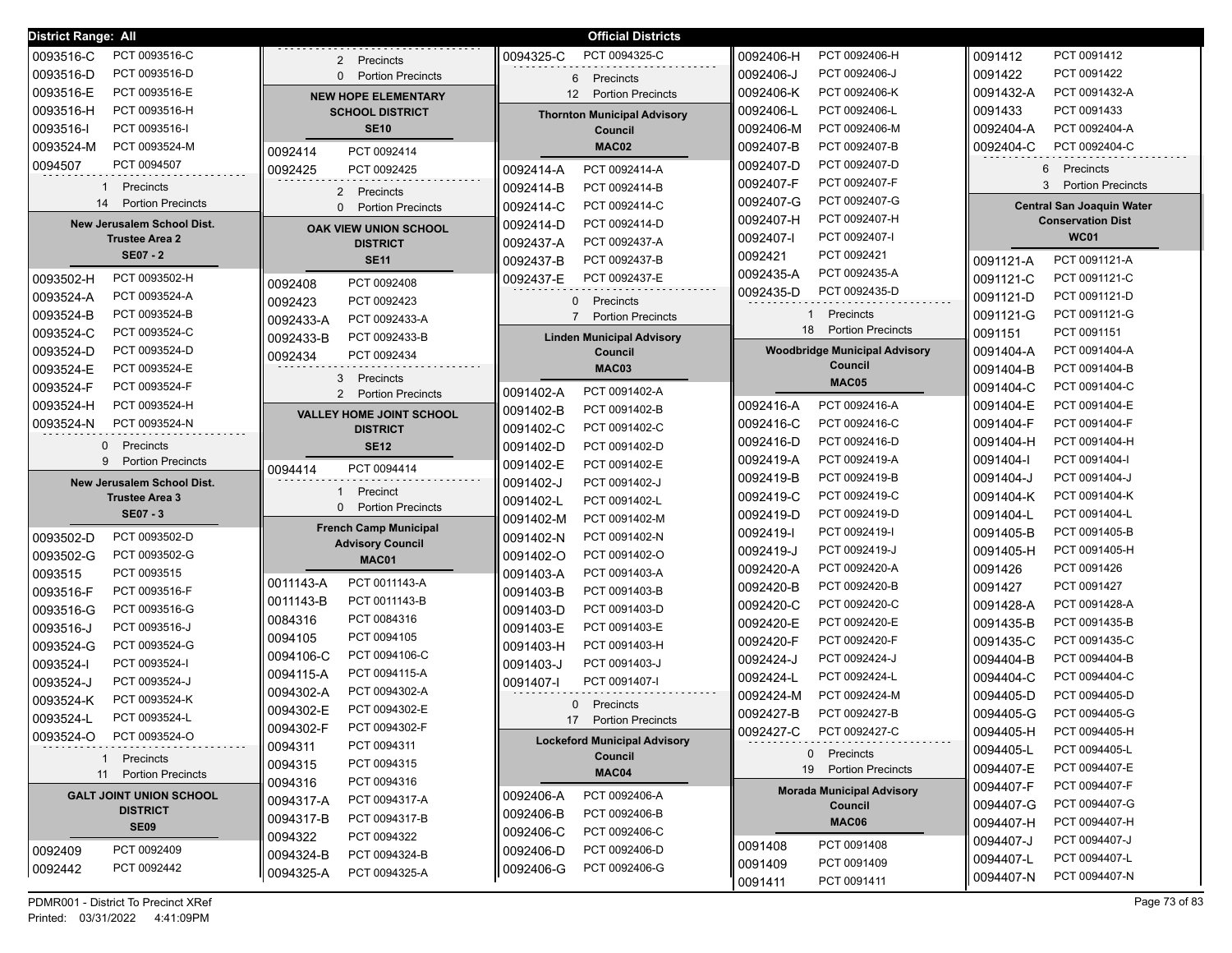| <b>District Range: All</b>       |                                                             | <b>Official Districts</b>                                  |                            |                                |
|----------------------------------|-------------------------------------------------------------|------------------------------------------------------------|----------------------------|--------------------------------|
| 0094407-O                        | Precincts                                                   | 0094407-H                                                  | PCT 0042442                | PCT 0092430-D                  |
| PCT 0094407-O                    | $4\overline{ }$                                             | PCT 0094407-H                                              | 0042442                    | 0092430-D                      |
| 0094407-R                        | <b>Portion Precincts</b>                                    | PCT 0094407-O                                              | PCT 0042444                | PCT 0092430-E                  |
| PCT 0094407-R                    | $\overline{4}$                                              | 0094407-O                                                  | 0042444                    | 0092430-E                      |
| 0094407-T                        | <b>Central San Joaquin Water</b>                            | 0094407-X                                                  | PCT 0042445                | PCT 0092430-F                  |
| PCT 0094407-T                    |                                                             | PCT 0094407-X                                              | 0042445                    | 0092430-F                      |
| 0094407-V                        | <b>Consv Dist-Div 3</b>                                     | 0094408-E                                                  | 0042446                    | 0092430-J                      |
| PCT 0094407-V                    |                                                             | PCT 0094408-E                                              | PCT 0042446                | PCT 0092430-J                  |
| 0094407-X                        | WC01 - 3                                                    | $\mathbf{0}$                                               | 0042448                    | 0092432-F                      |
| PCT 0094407-X                    |                                                             | Precincts                                                  | PCT 0042448                | PCT 0092432-F                  |
| 0094408-E                        | PCT 0091404-F                                               | $\overline{7}$                                             | PCT 0042450                | PCT 0092432-H                  |
| PCT 0094408-E                    | 0091404-F                                                   | <b>Portion Precincts</b>                                   | 0042450                    | 0092432-H                      |
| 0094409-G                        | PCT 0091405-H                                               | <b>Central San Joaquin Water</b>                           | 0042451                    | 0092433                        |
| PCT 0094409-G                    | 0091405-H                                                   |                                                            | PCT 0042451                | PCT 0092433                    |
| 0094409-H                        | PCT 0094405-G                                               | <b>Consv Dist-Div 7</b>                                    | PCT 0042461                | PCT 0092434                    |
| PCT 0094409-H                    | 0094405-G                                                   |                                                            | 0042461                    | 0092434                        |
| 0094416-A                        | PCT 0094405-L                                               | <b>WC01 - 7</b>                                            | PCT 0042462                | PCT 0092435                    |
| PCT 0094416-A                    | 0094405-L                                                   |                                                            | 0042462                    | 0092435                        |
| PCT 0094417                      | 0094407-J                                                   | PCT 0091404-A                                              | PCT 0091406-B              | PCT 0092436-B                  |
| 0094417                          | PCT 0094407-J                                               | 0091404-A                                                  | 0091406-B                  | 0092436-B                      |
| PCT 0094418-B                    | PCT 0094407-R                                               | PCT 0091404-C                                              | PCT 0092401-A              | PCT 0092436-C                  |
| 0094418-B                        | 0094407-R                                                   | 0091404-C                                                  | 0092401-A                  | 0092436-C                      |
| PCT 0094419-B                    |                                                             | 0091404-l                                                  | PCT 0092401-B              | PCT 0092438                    |
| 0094419-B                        |                                                             | PCT 0091404-I                                              | 0092401-B                  | 0092438                        |
| PCT 0094420<br>0094420           | $\mathbf{0}$<br>Precincts<br>6 Portion Precincts            | 0094404-C<br>PCT 0094404-C                                 | PCT 0092401-C<br>0092401-C | PCT 0092442<br>0092442         |
| 0094421-A<br>PCT 0094421-A       |                                                             |                                                            | 0092401-E<br>PCT 0092401-E | 42<br>Precincts                |
| 0094421-B<br>PCT 0094421-B       | <b>Central San Joaquin Water</b><br><b>Consv Dist-Div 4</b> | Precincts<br>$\mathbf{0}$<br><b>Portion Precincts</b><br>4 | PCT 0092401-F<br>0092401-F | 45<br><b>Portion Precincts</b> |
| 0094421-C<br>PCT 0094421-C       | WC01 - 4                                                    |                                                            | 0092402-C<br>PCT 0092402-C | North San Joaquin Water Consv  |
| 5<br>Precincts                   |                                                             | North San Joaquin Water<br><b>Conservation District</b>    | 0092403-A<br>PCT 0092403-A | Dist-Div 1                     |
| <b>Portion Precincts</b><br>46   | PCT 0091404-H<br>0091404-H                                  | <b>WC02</b>                                                | 0092403-B<br>PCT 0092403-B | WC02 - 1                       |
| <b>Central San Joaquin Water</b> | PCT 0091404-L<br>0091404-L                                  |                                                            | PCT 0092403-G<br>0092403-G | PCT 0042401<br>0042401         |
| <b>Consv Dist-Div 1</b>          | PCT 0094405-D<br>0094405-D<br>PCT 0094405-H                 | PCT 0042401<br>0042401                                     | PCT 0092403-J<br>0092403-J | PCT 0042403<br>0042403         |
| WC01 - 1                         | 0094405-H                                                   | PCT 0042403<br>0042403                                     | 0092404-B<br>PCT 0092404-B | PCT 0042404<br>0042404         |
| PCT 0091121-A                    | 0094407-E                                                   | PCT 0042404                                                | PCT 0092404-C              | PCT 0042405                    |
| 0091121-A                        | PCT 0094407-E                                               | 0042404                                                    | 0092404-C                  | 0042405                        |
| PCT 0091121-C                    | 0094407-L                                                   | 0042405                                                    | PCT 0092404-E              | PCT 0042407-A                  |
| 0091121-C                        | PCT 0094407-L                                               | PCT 0042405                                                | 0092404-E                  | 0042407-A                      |
| PCT 0091121-D                    | PCT 0094407-T                                               | 0042407-A                                                  | PCT 0092404-G              | PCT 0042408                    |
| 0091121-D                        | 0094407-T                                                   | PCT 0042407-A                                              | 0092404-G                  | 0042408                        |
| 0091121-G                        | 0 Precincts                                                 | 0042408                                                    | PCT 0092404-H              | PCT 0042409-A                  |
| PCT 0091121-G                    |                                                             | PCT 0042408                                                | 0092404-H                  | 0042409-A                      |
| 0091151<br>PCT 0091151           | <b>Portion Precincts</b><br>$7^{\circ}$                     | 0042409-A<br>PCT 0042409-A<br>PCT 0042409-C                | PCT 0092404-I<br>0092404-l | 0042409-C<br>PCT 0042409-C     |
| 0091435-B<br>PCT 0091435-B       | <b>Central San Joaquin Water</b>                            | 0042409-C<br>0042410-A<br>PCT 0042410-A                    | PCT 0092404-J<br>0092404-J | PCT 0042410-A<br>0042410-A     |
| 0094419-B                        | <b>Consv Dist-Div 5</b>                                     | PCT 0042411-A                                              | PCT 0092404-K              | PCT 0042411-A                  |
| PCT 0094419-B                    | WC01 - 5                                                    | 0042411-A                                                  | 0092404-K                  | 0042411-A                      |
| 0094421-A                        |                                                             | PCT 0042412                                                | 0092404-L                  | PCT 0042412                    |
| PCT 0094421-A                    |                                                             | 0042412                                                    | PCT 0092404-L              | 0042412                        |
| 0094421-B                        | PCT 0091404-J                                               | PCT 0042413-A                                              | 0092404-M                  | 0042413-A                      |
| PCT 0094421-B                    | 0091404-J                                                   | 0042413-A                                                  | PCT 0092404-M              | PCT 0042413-A                  |
| 0094421-C                        | PCT 0091404-K                                               | PCT 0042414                                                | PCT 0092404-N              | 0042414                        |
| PCT 0094421-C                    | 0091404-K                                                   | 0042414                                                    | 0092404-N                  | PCT 0042414                    |
| $\mathbf{1}$                     | PCT 0091405-B                                               | PCT 0042415-A                                              | PCT 0092405                | 0042415-A                      |
| Precincts                        | 0091405-B                                                   | 0042415-A                                                  | 0092405                    | PCT 0042415-A                  |
| 9                                | PCT 0094407-F                                               | PCT 0042416-A                                              | PCT 0092406                | 0042416-A                      |
| <b>Portion Precincts</b>         | 0094407-F                                                   | 0042416-A                                                  | 0092406                    | PCT 0042416-A                  |
| <b>Central San Joaquin Water</b> | PCT 0094407-G                                               | PCT 0042417                                                | PCT 0092407                | PCT 0042417                    |
|                                  | 0094407-G                                                   | 0042417                                                    | 0092407                    | 0042417                        |
| <b>Consv Dist-Div 2</b>          | PCT 0094407-N                                               | PCT 0042418-A                                              | PCT 0092408                | PCT 0042418-A                  |
|                                  | 0094407-N                                                   | 0042418-A                                                  | 0092408                    | 0042418-A                      |
| WC01 - 2                         | PCT 0094407-V                                               | 0042420-A                                                  | PCT 0092409                | PCT 0042420-A                  |
|                                  | 0094407-V                                                   | PCT 0042420-A                                              | 0092409                    | 0042420-A                      |
| 0091426                          | PCT 0094409-G                                               | 0042425-A                                                  | PCT 0092410                | PCT 0042425-A                  |
| PCT 0091426                      | 0094409-G                                                   | PCT 0042425-A                                              | 0092410                    | 0042425-A                      |
| 0091427                          | 0094409-H PCT 0094409-H                                     | PCT 0042426                                                | 0092411                    | PCT 0042426                    |
| PCT 0091427                      |                                                             | 0042426                                                    | PCT 0092411                | 0042426                        |
| 0091428-A                        | 0 Precincts                                                 | PCT 0042427                                                | PCT 0092415                | PCT 0042427                    |
| PCT 0091428-A                    |                                                             | 0042427                                                    | 0092415                    | 0042427                        |
| 0091435-C                        | 9 Portion Precincts                                         | 0042428                                                    | PCT 0092416                | PCT 0042428                    |
| PCT 0091435-C                    |                                                             | PCT 0042428                                                | 0092416                    | 0042428                        |
| 0094416-A                        | <b>Central San Joaquin Water</b>                            | 0042429                                                    | PCT 0092418                | 0042429                        |
| PCT 0094416-A                    |                                                             | PCT 0042429                                                | 0092418                    | PCT 0042429                    |
| 0094417                          | <b>Consv Dist-Div 6</b>                                     | 0042430                                                    | PCT 0092421                | 0042430                        |
| PCT 0094417                      |                                                             | PCT 0042430                                                | 0092421                    | PCT 0042430                    |
| 0094418-B                        | <b>WC01 - 6</b>                                             | 0042431                                                    | PCT 0092423                | 0042431                        |
| PCT 0094418-B                    |                                                             | PCT 0042431                                                | 0092423                    | PCT 0042431                    |
| 0094420                          | PCT 0091404-B                                               | 0042434                                                    | 0092430-A                  | 0042434                        |
| PCT 0094420                      | 0091404-B                                                   | PCT 0042434                                                | PCT 0092430-A              | PCT 0042434                    |
|                                  | 0091404-E                                                   | PCT 0042435-B                                              | PCT 0092430-B              | PCT 0042435-B                  |
|                                  | PCT 0091404-E                                               | 0042435-B                                                  | 0092430-B                  | 0042435-B                      |
|                                  | 0094404-B                                                   | PCT 0042437                                                | PCT 0092430-C              | 0042437                        |
|                                  | PCT 0094404-B                                               | 0042437                                                    | 0092430-C                  | PCT 0042437                    |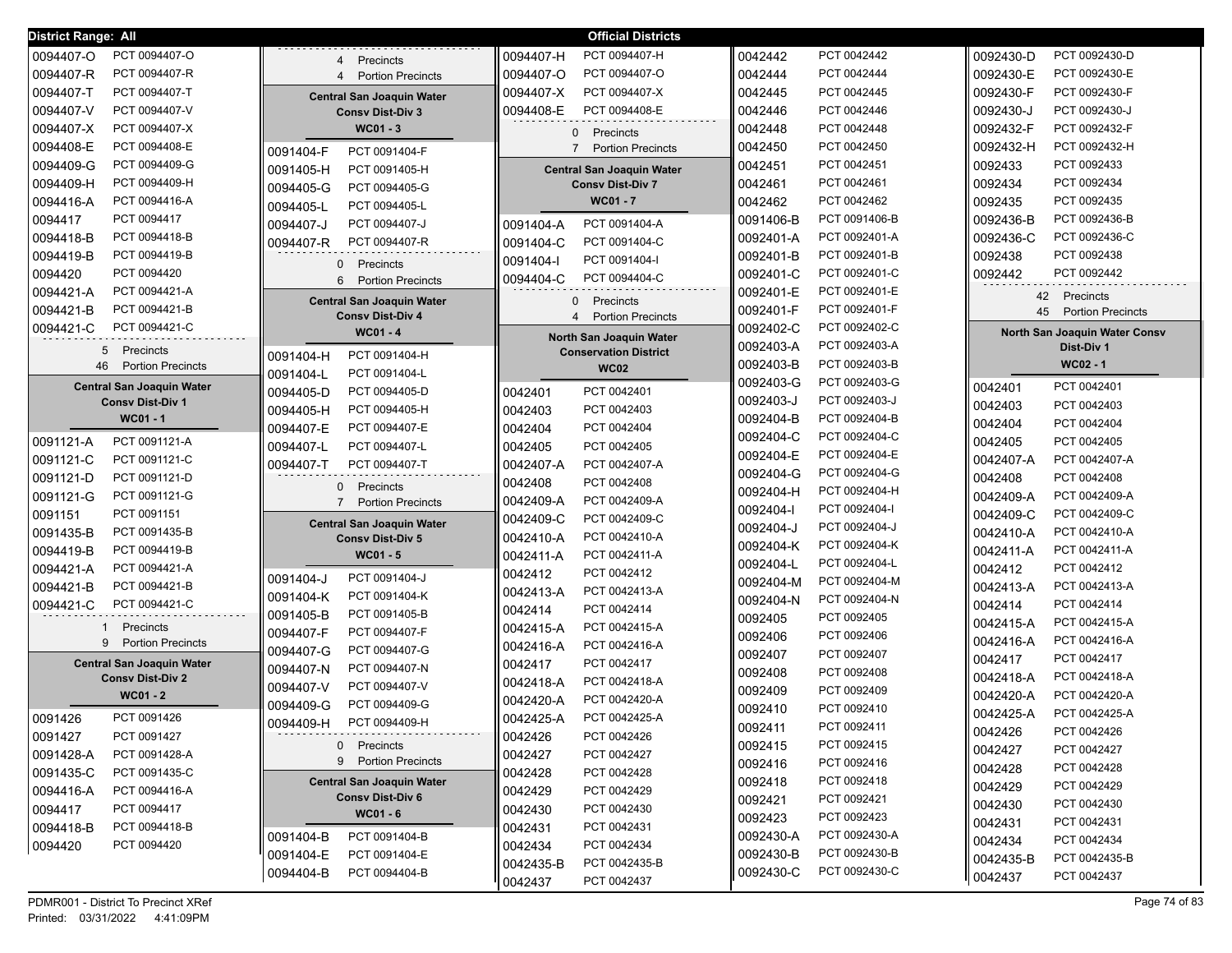| District Range: All |                               |                                |                    | <b>Official Districts</b>                           |           |               |           |                                   |
|---------------------|-------------------------------|--------------------------------|--------------------|-----------------------------------------------------|-----------|---------------|-----------|-----------------------------------|
| 0042442             | PCT 0042442                   | 0092404-G<br>PCT 0092404-G     | 0092418-A          | PCT 0092418-A                                       | 0010232   | PCT 0010232   | 0091239   | PCT 0091239                       |
| 0042444             | PCT 0042444                   | 0092404-H<br>PCT 0092404-H     | 0092418-D          | PCT 0092418-D                                       | 0010233   | PCT 0010233   | 0091240   | PCT 0091240                       |
| 0042445             | PCT 0042445                   | 0092404-K<br>PCT 0092404-K     | 0092423            | PCT 0092423                                         | 0010234   | PCT 0010234   | 0091241   | PCT 0091241                       |
| 0042446             | PCT 0042446                   | PCT 0092404-L<br>0092404-L     | 0092434-B          | PCT 0092434-B                                       | 0010235   | PCT 0010235   | 0091242   | PCT 0091242                       |
| 0042448             | PCT 0042448                   | PCT 0092404-M<br>0092404-M     | $2^{\circ}$        | Precincts                                           | 0010236   | PCT 0010236   | 0091304   | PCT 0091304                       |
| 0042450             | PCT 0042450                   | PCT 0092411-A<br>0092411-A     |                    | 5 Portion Precincts                                 | 0010237   | PCT 0010237   | 0091408   | PCT 0091408                       |
| 0042451             | PCT 0042451                   | 0092411-C<br>PCT 0092411-C     |                    | North San Joaquin Water Consv                       | 0010238   | PCT 0010238   | 0091409   | PCT 0091409                       |
| 0042461             | PCT 0042461                   | PCT 0092411-D<br>0092411-D     |                    | Dist-Div 5                                          | 0010239   | PCT 0010239   | 0091411   | PCT 0091411                       |
| 0042462             | PCT 0042462                   | PCT 0092411-P<br>0092411-P     |                    | $WC02 - 5$                                          | 0010240   | PCT 0010240   | 0091412   | PCT 0091412                       |
| 0092403-J           | PCT 0092403-J                 | PCT 0092415-A<br>0092415-A     | 0092401-B          | PCT 0092401-B                                       | 0010241   | PCT 0010241   | 0091413-A | PCT 0091413-A                     |
| 0092404-B           | PCT 0092404-B                 | PCT 0092415-B<br>0092415-B     | 0092407-A          | PCT 0092407-A                                       | 0010242   | PCT 0010242   | 0091417   | PCT 0091417                       |
| 0092404-l           | PCT 0092404-I                 | PCT 0092415-M<br>0092415-M     | 0092407-C          | PCT 0092407-C                                       | 0011218   | PCT 0011218   | 0091429   | PCT 0091429                       |
| 0092404-J           | PCT 0092404-J                 | PCT 0092430-D<br>0092430-D     | 0092407-E          | PCT 0092407-E                                       | 0011265   | PCT 0011265   | 0091433   | PCT 0091433                       |
| 0092404-N           | PCT 0092404-N                 | PCT 0092430-E<br>0092430-E     | 0092407-L          | PCT 0092407-L                                       | 0011266   | PCT 0011266   | 0091436-A | PCT 0091436-A                     |
| 0092408-A           | PCT 0092408-A                 | 0092432-F<br>PCT 0092432-F     | 0092407-M          | PCT 0092407-M                                       | 0011270   | PCT 0011270   | 0092403-B | PCT 0092403-B                     |
| 0092408-B           | PCT 0092408-B                 | 0092432-H<br>PCT 0092432-H     | 0092407-N          | PCT 0092407-N                                       | 0011274   | PCT 0011274   | 0092403-K | PCT 0092403-K                     |
| 0092409             | PCT 0092409                   | 0092436-B<br>PCT 0092436-B     | 0092418-B          | PCT 0092418-B                                       | 0011275   | PCT 0011275   | 0092403-O | PCT 0092403-O                     |
| 0092410-B           | PCT 0092410-B                 | PCT 0092436-C<br>0092436-C     | 0092434-A          | PCT 0092434-A                                       | 0011277   | PCT 0011277   | 0092412-B | PCT 0092412-B                     |
| 0092410-C           | PCT 0092410-C                 | 0<br>Precincts                 |                    |                                                     | 0011278   | PCT 0011278   | 0092417-C | PCT 0092417-C                     |
| 0092415-G           | PCT 0092415-G                 | 27<br><b>Portion Precincts</b> | $\mathbf{0}$<br>9  | Precincts<br><b>Portion Precincts</b>               | 0011279   | PCT 0011279   | 0092417-E | PCT 0092417-E                     |
| 0092415-l           | PCT 0092415-I                 | North San Joaquin Water Consv  |                    |                                                     | 0011280   | PCT 0011280   | 0092422-C | PCT 0092422-C                     |
| 0092415-L           | PCT 0092415-L                 | Dist-Div 3                     |                    | <b>Lodi USD Community Facilities</b><br>District #1 | 0011294   | PCT 0011294   | 0092428-B | PCT 0092428-B                     |
| 0092416             | PCT 0092416                   | WC02 - 3                       |                    | CF <sub>02</sub>                                    | 0011295   | PCT 0011295   | 0092432-B | PCT 0092432-B                     |
| 0092430-A           | PCT 0092430-A                 | PCT 0092401-C<br>0092401-C     |                    | PCT 0010202                                         | 0011309   | PCT 0011309   | 0092432-D | PCT 0092432-D                     |
| 0092430-B           | PCT 0092430-B                 | 0092401-F<br>PCT 0092401-F     | 0010202            |                                                     | 0011311   | PCT 0011311   | 0092432-G | PCT 0092432-G                     |
| 0092430-C           | PCT 0092430-C                 | 0092406<br>PCT 0092406         | 0010203            | PCT 0010203                                         | 0011314   | PCT 0011314   | 0092432-H | PCT 0092432-H                     |
| 0092430-F           | PCT 0092430-F                 | PCT 0092407-B<br>0092407-B     | 0010204            | PCT 0010204<br>PCT 0010205                          | 0011333   | PCT 0011333   | 0092439   | PCT 0092439                       |
| 0092430-J           | PCT 0092430-J                 | 0092407-D<br>PCT 0092407-D     | 0010205            | PCT 0010211                                         | 0011342-C | PCT 0011342-C | 0092441-A | PCT 0092441-A                     |
| 0092433-A           | PCT 0092433-A                 | 0092407-F<br>PCT 0092407-F     | 0010211<br>0010212 | PCT 0010212                                         | 0011352   | PCT 0011352   | 0092441-B | PCT 0092441-B                     |
| 0092433-B           | PCT 0092433-B                 | 0092407-G<br>PCT 0092407-G     |                    | PCT 0010213                                         | 0011368   | PCT 0011368   | 0092441-C | PCT 0092441-C                     |
| 0092438             | PCT 0092438                   | 0092407-H<br>PCT 0092407-H     | 0010213<br>0010214 | PCT 0010214                                         | 0011369   | PCT 0011369   | 0092441-D | PCT 0092441-D                     |
| 0092442             | PCT 0092442                   | PCT 0092407-I<br>0092407-I     |                    | PCT 0010215                                         | 0011370   | PCT 0011370   | 0092441-E | PCT 0092441-E                     |
| 29                  | Precincts                     | PCT 0092407-J<br>0092407-J     | 0010215            | PCT 0010216                                         | 0011403   | PCT 0011403   | 0092441-G | PCT 0092441-G                     |
| 31                  | <b>Portion Precincts</b>      | PCT 0092407-K<br>0092407-K     | 0010216            | PCT 0010217                                         | 0011404   | PCT 0011404   | 81        | Precincts                         |
|                     | North San Joaquin Water Consv | PCT 0092411-N<br>0092411-N     | 0010217<br>0010218 | PCT 0010218                                         | 0011406   | PCT 0011406   | 21        | <b>Portion Precincts</b>          |
|                     | Dist-Div 2                    | PCT 0092411-Q<br>0092411-Q     | 0010219            | PCT 0010219                                         | 0011407   | PCT 0011407   |           | <b>Tracy Community Facilities</b> |
|                     | $WC02 - 2$                    | PCT 0092421<br>0092421         | 0010221            | PCT 0010221                                         | 0011410   | PCT 0011410   |           | District 1987-1                   |
| 0091406-B           | PCT 0091406-B                 | 0092435<br>PCT 0092435         | 0010222            | PCT 0010222                                         | 0011411   | PCT 0011411   |           | CF <sub>04</sub>                  |
| 0092401-A           | PCT 0092401-A                 | 3 Precincts                    | 0010223            | PCT 0010223                                         | 0011412   | PCT 0011412   | 0033501-A | PCT 0033501-A                     |
| 0092401-E           | PCT 0092401-E                 | 12 Portion Precincts           | 0010224            | PCT 0010224                                         | 0011415   | PCT 0011415   | 0033501-D | PCT 0033501-D                     |
| 0092402-C           | PCT 0092402-C                 | North San Joaquin Water Consv  | 0010226            | PCT 0010226                                         | 0011416   | PCT 0011416   | 0033501-G | PCT 0033501-G                     |
| 0092403-A           | PCT 0092403-A                 | Dist-Div 4                     | 0010227            | PCT 0010227                                         | 0011419   | PCT 0011419   | 0033502-M | PCT 0033502-M                     |
| 0092403-B           | PCT 0092403-B                 | $WC02 - 4$                     | 0010228            | PCT 0010228                                         | 0091214   | PCT 0091214   | 0033507-D | PCT 0033507-D                     |
| 0092403-G           | PCT 0092403-G                 | PCT 0092405<br>0092405         | 0010229            | PCT 0010229                                         | 0091236   | PCT 0091236   | 0033510-B | PCT 0033510-B                     |
| 0092404-C           | PCT 0092404-C                 | PCT 0092408-C<br>0092408-C     | 0010230            | PCT 0010230                                         | 0091237   | PCT 0091237   | 0033511-B | PCT 0033511-B                     |
| 0092404-E           | PCT 0092404-E                 | PCT 0092410-A<br>0092410-A     | 0010231            | PCT 0010231                                         | 0091238   | PCT 0091238   | 0033511-E | PCT 0033511-E                     |
|                     |                               |                                |                    |                                                     |           |               |           |                                   |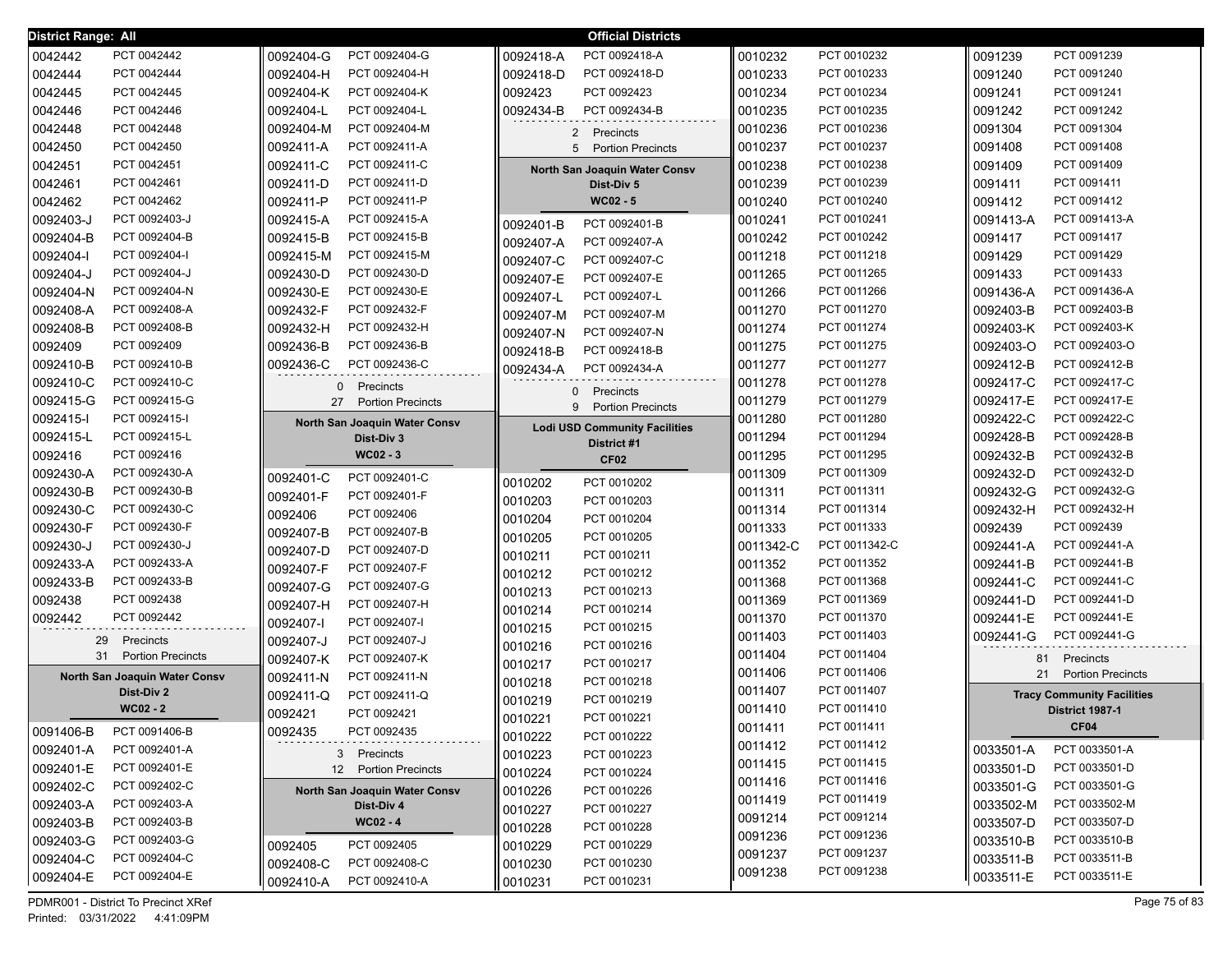| District Range: All                 |                                  |           | <b>Official Districts</b> |                                   |                                           |
|-------------------------------------|----------------------------------|-----------|---------------------------|-----------------------------------|-------------------------------------------|
| PCT 0033512-C<br>0033512-C          | 0054332-B<br>PCT 0054332-B       | 0011144-C | PCT 0011144-C             | 0094325-D<br>PCT 0094325-D        | 0011146-C<br>PCT 0011146-C                |
| 0033514<br>PCT 0033514              | 0054338<br>PCT 0054338           | 0011145-A | PCT 0011145-A             | Precincts<br>11                   | 0011159<br>PCT 0011159                    |
| 0033517-D<br>PCT 0033517-D          | PCT 0054349-A<br>0054349-A       | 0011145-D | PCT 0011145-D             | 57 Portion Precincts              | PCT 0011166<br>0011166                    |
| 0033518-B<br>PCT 0033518-B          | PCT 0054350-A<br>0054350-A       | 0011147-A | PCT 0011147-A             | <b>So Stockton Community</b>      | 0011169<br>PCT 0011169                    |
| 0033519-B<br>PCT 0033519-B          | PCT 0054351-B<br>0054351-B       | 0011155-A | PCT 0011155-A             | <b>Facilities Dist No. 90-1-B</b> | 0011170<br>PCT 0011170                    |
| 0033521-A<br>PCT 0033521-A          | PCT 0054353-A<br>0054353-A       | 0011155-C | PCT 0011155-C             | CF07                              | 0011171<br>PCT 0011171                    |
| 0033523-A<br>PCT 0033523-A          | PCT 0054354-B<br>0054354-B       | 0011156-A | PCT 0011156-A             | PCT 0011106-D<br>0011106-D        | 11 Precincts                              |
| 0033524-A<br>PCT 0033524-A          | PCT 0054355-B<br>0054355-B       | 0011156-E | PCT 0011156-E             | PCT 0011115<br>0011115            | 2 Portion Precincts                       |
| PCT 0033527-F<br>0033527-F          | PCT 0054356-B<br>0054356-B       | 0011158-A | PCT 0011158-A             | PCT 0011127-B<br>0011127-B        | <b>Tracy Unified Schl Dist Facilities</b> |
| PCT 0033529-B<br>0033529-B          | PCT 0054357<br>0054357           | 0011164-A | PCT 0011164-A             | 0011131-B<br>PCT 0011131-B        | <b>Imp Dist 2-2000</b>                    |
| PCT 0033532-A<br>0033532-A          | PCT 0054368<br>0054368           | 0011168-A | PCT 0011168-A             | 0011132-B<br>PCT 0011132-B        | CF <sub>09</sub>                          |
| 0033533-A<br>PCT 0033533-A          | 0084301-A<br>PCT 0084301-A       | 0011175-A | PCT 0011175-A             | PCT 0011141-B<br>0011141-B        | PCT 0033507-H<br>0033507-H                |
| 0033533-C<br>PCT 0033533-C          | PCT 0084304-D<br>0084304-D       | 0011184   | PCT 0011184               | PCT 0011141-C<br>0011141-C        | 0033520-D<br>PCT 0033520-D                |
| 0033534-C<br>PCT 0033534-C          | PCT 0084306-B<br>0084306-B       | 0011359-A | PCT 0011359-A             | PCT 0011143-B<br>0011143-B        | PCT 0033524-B<br>0033524-B                |
| 0033535-A<br>PCT 0033535-A          | PCT 0084306-D<br>0084306-D       | 0011367-A | PCT 0011367-A             | PCT 0011143-C<br>0011143-C        | 0033530-D<br>PCT 0033530-D                |
| 0033537<br>PCT 0033537              | PCT 0084310<br>0084310           | 0011401   | PCT 0011401               | PCT 0011144-A<br>0011144-A        | PCT 0033531-B<br>0033531-B                |
| 0033538-A<br>PCT 0033538-A          | PCT 0084319<br>0084319           | 0084316   | PCT 0084316               | PCT 0011145-B<br>0011145-B        | PCT 0033531-C<br>0033531-C                |
| 0033539-A<br>PCT 0033539-A          | PCT 0094423-A<br>0094423-A       | 0091101   | PCT 0091101               | PCT 0011147-B<br>0011147-B        | 0033531-F<br>PCT 0033531-F                |
| 0033539-B<br>PCT 0033539-B          | 0094423-E<br>PCT 0094423-E       | 0091117-B | PCT 0091117-B             | PCT 0011148<br>0011148            | PCT 0033531-G<br>0033531-G                |
| 0033545-A<br>PCT 0033545-A          | 0094423-F<br>PCT 0094423-F       | 0091117-C | PCT 0091117-C             | PCT 0011155-B<br>0011155-B        | 0033531-H<br>PCT 0033531-H                |
| 0033549<br>PCT 0033549              | 5<br>Precincts                   | 0091117-D | PCT 0091117-D             | PCT 0011156-B<br>0011156-B        | 0033541<br>PCT 0033541                    |
| 0033550<br>PCT 0033550              | 28<br><b>Portion Precincts</b>   | 0091117-E | PCT 0091117-E             | PCT 0011156-G<br>0011156-G        | PCT 0033544<br>0033544                    |
| PCT 0033559<br>0033559              | <b>So Stockton Community</b>     | 0091117-H | PCT 0091117-H             | PCT 0011157-B<br>0011157-B        | PCT 0033545-B<br>0033545-B                |
| 0033561-A<br>PCT 0033561-A          | <b>Facilities Dist No.90-1-A</b> | 0091118-B | PCT 0091118-B             | PCT 0011158-B<br>0011158-B        | PCT 0033552-D<br>0033552-D                |
| PCT 0033567-A<br>0033567-A          | CF <sub>06</sub>                 | 0091118-H | PCT 0091118-H             | 0011162<br>PCT 0011162            | 0033564-A<br>PCT 0033564-A                |
| PCT 0033568<br>0033568              | PCT 0011101-A<br>0011101-A       | 0091118-I | PCT 0091118-I             | PCT 0011164-B<br>0011164-B        | 0033567-B<br>PCT 0033567-B                |
| PCT 0033571<br>0033571              | PCT 0011103-A<br>0011103-A       | 0091121-B | PCT 0091121-B             | PCT 0011168-B<br>0011168-B        | 0033569-A<br>PCT 0033569-A                |
| PCT 0033575<br>0033575              | PCT 0011103-C<br>0011103-C       | 0091121-D | PCT 0091121-D             | 0011359-B<br>PCT 0011359-B        | 0091309<br>PCT 0091309                    |
| Precincts<br>8                      | PCT 0011105-A<br>0011105-A       | 0091121-F | PCT 0091121-F             | 0011367-B<br>PCT 0011367-B        | PCT 0093301-B<br>0093301-B                |
| 28<br><b>Portion Precincts</b>      | PCT 0011105-C<br>0011105-C       | 0091121-G | PCT 0091121-G             | 0091117-F<br>PCT 0091117-F        | 0093304<br>PCT 0093304                    |
| <b>Manteca Community Facilities</b> | PCT 0011106-A<br>0011106-A       | 0091149   | PCT 0091149               | 0094102-C<br>PCT 0094102-C        | PCT 0093305<br>0093305                    |
| <b>District</b>                     | PCT 0011106-C<br>0011106-C       | 0091151   | PCT 0091151               | PCT 0094315-A<br>0094315-A        | PCT 0093501-A<br>0093501-A                |
| CF <sub>05</sub>                    | PCT 0011107-B<br>0011107-B       | 0094102-A | PCT 0094102-A             | PCT 0094315-B<br>0094315-B        | PCT 0093501-C<br>0093501-C                |
| PCT 0011401-B<br>0011401-B          | PCT 0011116<br>0011116           | 0094102-B | PCT 0094102-B             | PCT 0094325-A<br>0094325-A        | PCT 0093501-D<br>0093501-D                |
| PCT 0054301-A<br>0054301-A          | PCT 0011127-A<br>0011127-A       | 0094102-D | PCT 0094102-D             | 3 Precincts                       | PCT 0093501-E<br>0093501-E                |
| PCT 0054301-C<br>0054301-C          | PCT 0011131-A<br>0011131-A       | 0094103   | PCT 0094103               | 25<br><b>Portion Precincts</b>    | PCT 0093501-H<br>0093501-H                |
| 0054304-A<br>PCT 0054304-A          | PCT 0011131-C<br>0011131-C       | 0094105   | PCT 0094105               | <b>Weston Ranch Community</b>     | PCT 0093502<br>0093502                    |
| PCT 0054307-A<br>0054307-A          | PCT 0011132-A<br>0011132-A       | 0094106-B | PCT 0094106-B             | <b>Facilities Dist</b>            | PCT 0093503<br>0093503                    |
| PCT 0054308-B<br>0054308-B          | PCT 0011135-A<br>0011135-A       | 0094106-C | PCT 0094106-C             | CF08                              | PCT 0093505-A<br>0093505-A                |
| 0054315-A<br>PCT 0054315-A          | 0011136-A<br>PCT 0011136-A       | 0094106-D | PCT 0094106-D             | PCT 0011111<br>0011111            | 0093505-B<br>PCT 0093505-B                |
| 0054317-A<br>PCT 0054317-A          | 0011141-A<br>PCT 0011141-A       | 0094115   | PCT 0094115               | PCT 0011118<br>0011118            | 0093505-C<br>PCT 0093505-C                |
| 0054319-B<br>PCT 0054319-B          | 0011141-D<br>PCT 0011141-D       | 0094315-C | PCT 0094315-C             | 0011121<br>PCT 0011121            | 0093505-H<br>PCT 0093505-H                |
| 0054324-E<br>PCT 0054324-E          | 0011143-A<br>PCT 0011143-A       | 0094315-D | PCT 0094315-D             | 0011137<br>PCT 0011137            | 0093505-P<br>PCT 0093505-P                |
| 0054326-A<br>PCT 0054326-A          | 0011143-D<br>PCT 0011143-D       | 0094322   | PCT 0094322               | PCT 0011138<br>0011138            | 0093505-T<br>PCT 0093505-T                |
| 0054331-A<br>PCT 0054331-A          | PCT 0011143-G<br>0011143-G       | 0094325-B | PCT 0094325-B             | PCT 0011142<br>0011142            | PCT 0093505-U<br>0093505-U                |
| 0054331-B<br>PCT 0054331-B          | PCT 0011144-B<br>   0011144-B    | 0094325-C | PCT 0094325-C             | PCT 0011146-B<br>0011146-B        | PCT 0093510-F<br>0093510-F                |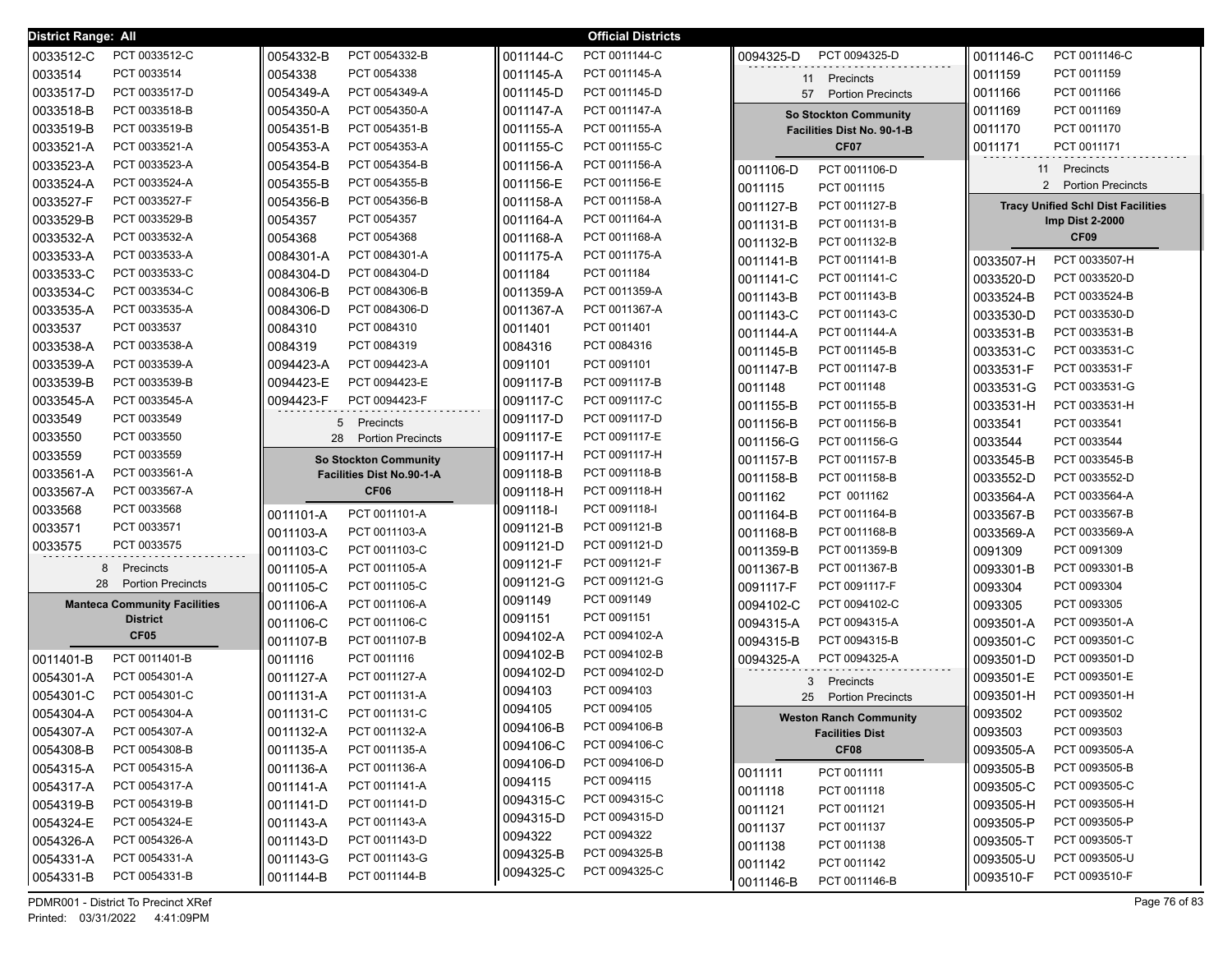| District Range: All |               |           |                                           |           | <b>Official Districts</b> |           |                                           |           |               |
|---------------------|---------------|-----------|-------------------------------------------|-----------|---------------------------|-----------|-------------------------------------------|-----------|---------------|
| 0093510-G           | PCT 0093510-G | 0093547-F | PCT 0093547-F                             | 0033532-B | PCT 0033532-B             | 0093545   | PCT 0093545                               | 0033535   | PCT 0033535   |
| 0093511-B           | PCT 0093511-B | 0093547-S | PCT 0093547-S                             | 0033533-B | PCT 0033533-B             | 0093546   | PCT 0093546                               | 0033536   | PCT 0033536   |
| 0093511-C           | PCT 0093511-C | 0093547-U | PCT 0093547-U                             | 0033534-B | PCT 0033534-B             | 30        | Precincts                                 | 0033537   | PCT 0033537   |
| 0093511-D           | PCT 0093511-D | 19        | Precincts                                 | 0033535-B | PCT 0033535-B             | 56        | <b>Portion Precincts</b>                  | 0033538   | PCT 0033538   |
| 0093512-A           | PCT 0093512-A | 65        | <b>Portion Precincts</b>                  | 0033536   | PCT 0033536               |           | <b>Tracy Unified Schl Dist Facilities</b> | 0033539   | PCT 0033539   |
| 0093512-B           | PCT 0093512-B |           | <b>Tracy Unified Schl Dist Facilities</b> | 0033537   | PCT 0033537               |           | Imp Dist 3-2008                           | 0033540   | PCT 0033540   |
| 0093512-D           | PCT 0093512-D |           | Imp Dist 1-2000                           | 0033538-B | PCT 0033538-B             |           | <b>CF11</b>                               | 0033542   | PCT 0033542   |
| 0093512-G           | PCT 0093512-G |           | <b>CF10</b>                               | 0033539-B | PCT 0033539-B             | 0011183   | PCT 0011183                               | 0033543   | PCT 0033543   |
| 0093512-K           | PCT 0093512-K | 0033501-B | PCT 0033501-B                             | 0033539-C | PCT 0033539-C             | 0033501   | PCT 0033501                               | 0033546   | PCT 0033546   |
| 0093512-L           | PCT 0093512-L | 0033501-C | PCT 0033501-C                             | 0033540-C | PCT 0033540-C             | 0033502   | PCT 0033502                               | 0033547   | PCT 0033547   |
| 0093512-M           | PCT 0093512-M | 0033501-F | PCT 0033501-F                             | 0033542-A | PCT 0033542-A             | 0033503   | PCT 0033503                               | 0033548   | PCT 0033548   |
| 0093512-N           | PCT 0093512-N | 0033502-J | PCT 0033502-J                             | 0033543-B | PCT 0033543-B             | 0033504   | PCT 0033504                               | 0033549   | PCT 0033549   |
| 0093512-P           | PCT 0093512-P | 0033503   | PCT 0033503                               | 0033543-C | PCT 0033543-C             | 0033505   | PCT 0033505                               | 0033551   | PCT 0033551   |
| 0093512-Q           | PCT 0093512-Q | 0033504   | PCT 0033504                               | 0033546-B | PCT 0033546-B             | 0033506   | PCT 0033506                               | 0033553   | PCT 0033553   |
| 0093512-S           | PCT 0093512-S | 0033505   | PCT 0033505                               | 0033553-C | PCT 0033553-C             | 0033507-A | PCT 0033507-A                             | 0033554   | PCT 0033554   |
| 0093513             | PCT 0093513   | 0033506   | PCT 0033506                               | 0033556-B | PCT 0033556-B             | 0033507-B | PCT 0033507-B                             | 0033555   | PCT 0033555   |
| 0093515             | PCT 0093515   | 0033507-A | PCT 0033507-A                             | 0033556-C | PCT 0033556-C             | 0033507-C | PCT 0033507-C                             | 0033556   | PCT 0033556   |
| 0093516             | PCT 0093516   | 0033507-B | PCT 0033507-B                             | 0033556-D | PCT 0033556-D             | 0033507-D | PCT 0033507-D                             | 0033557   | PCT 0033557   |
| 0093517             | PCT 0093517   | 0033507-C | PCT 0033507-C                             | 0033560-C | PCT 0033560-C             | 0033507-F | PCT 0033507-F                             | 0033559   | PCT 0033559   |
| 0093518-A           | PCT 0093518-A | 0033507-F | PCT 0033507-F                             | 0033561-B | PCT 0033561-B             | 0033507-G | PCT 0033507-G                             | 0033560   | PCT 0033560   |
| 0093518-B           | PCT 0093518-B | 0033507-G | PCT 0033507-G                             | 0033562-A | PCT 0033562-A             | 0033508   | PCT 0033508                               | 0033561   | PCT 0033561   |
| 0093520             | PCT 0093520   | 0033508   | PCT 0033508                               | 0033565   | PCT 0033565               | 0033509   | PCT 0033509                               | 0033562   | PCT 0033562   |
| 0093522-C           | PCT 0093522-C | 0033509   | PCT 0033509                               | 0033566-B | PCT 0033566-B             | 0033510   | PCT 0033510                               | 0033563   | PCT 0033563   |
| 0093524             | PCT 0093524   | 0033510-A | PCT 0033510-A                             | 0033570   | PCT 0033570               | 0033511   | PCT 0033511                               | 0033565   | PCT 0033565   |
| 0093526-A           | PCT 0093526-A | 0033510-C | PCT 0033510-C                             | 0033572   | PCT 0033572               | 0033512-A | PCT 0033512-A                             | 0033566   | PCT 0033566   |
| 0093526-B           | PCT 0093526-B | 0033511-A | PCT 0033511-A                             | 0033573-B | PCT 0033573-B             | 0033512-B | PCT 0033512-B                             | 0033570   | PCT 0033570   |
| 0093526-C           | PCT 0093526-C | 0033511-D | PCT 0033511-D                             | 0093101   | PCT 0093101               | 0033512-C | PCT 0033512-C                             | 0033571   | PCT 0033571   |
| 0093526-D           | PCT 0093526-D | 0033512-A | PCT 0033512-A                             | 0093301-A | PCT 0093301-A             | 0033512-E | PCT 0033512-E                             | 0033572   | PCT 0033572   |
| 0093526-E           | PCT 0093526-E | 0033512-B | PCT 0033512-B                             | 0093302   | PCT 0093302               | 0033513   | PCT 0033513                               | 0033573   | PCT 0033573   |
| 0093526-F           | PCT 0093526-F | 0033512-E | PCT 0033512-E                             | 0093303   | PCT 0093303               | 0033514   | PCT 0033514                               | 0033574   | PCT 0033574   |
| 0093526-H           | PCT 0093526-H | 0033513-A | PCT 0033513-A                             | 0093503   | PCT 0093503               | 0033515   | PCT 0033515                               | 0033575   | PCT 0033575   |
| 0093529             | PCT 0093529   | 0033513-B | PCT 0033513-B                             | 0093504   | PCT 0093504               | 0033516   | PCT 0033516                               | 0091309   | PCT 0091309   |
| 0093533-B           | PCT 0093533-B | 0033513-D | PCT 0033513-D                             | 0093506   | PCT 0093506               | 0033517   | PCT 0033517                               | 0093101   | PCT 0093101   |
| 0093534-B           | PCT 0093534-B | 0033513-E | PCT 0033513-E                             | 0093507   | PCT 0093507               | 0033518   | PCT 0033518                               | 0093301   | PCT 0093301   |
| 0093537-A           | PCT 0093537-A | 0033516   | PCT 0033516                               | 0093508   | PCT 0093508               | 0033519   | PCT 0033519                               | 0093302   | PCT 0093302   |
| 0093537-B           | PCT 0093537-B | 0033517-B | PCT 0033517-B                             | 0093509   | PCT 0093509               | 0033521   | PCT 0033521                               | 0093303   | PCT 0093303   |
| 0093537-D           | PCT 0093537-D | 0033517-C | PCT 0033517-C                             | 0093510-B | PCT 0093510-B             | 0033522   | PCT 0033522                               | 0093504   | PCT 0093504   |
| 0093539             | PCT 0093539   | 0033518-A | PCT 0033518-A                             | 0093510-C | PCT 0093510-C             | 0033523   | PCT 0033523                               | 0093506   | PCT 0093506   |
| 0093540             | PCT 0093540   | 0033519-A | PCT 0033519-A                             | 0093510-E | PCT 0093510-E             | 0033525   | PCT 0033525                               | 0093507   | PCT 0093507   |
| 0093543-A           | PCT 0093543-A | 0033521-B | PCT 0033521-B                             | 0093510-H | PCT 0093510-H             | 0033526   | PCT 0033526                               | 0093508-C | PCT 0093508-C |
| 0093543-B           | PCT 0093543-B | 0033522   | PCT 0033522                               | 0093519   | PCT 0093519               | 0033527   | PCT 0033527                               | 0093508-F | PCT 0093508-F |
| 0093543-C           | PCT 0093543-C | 0033526-B | PCT 0033526-B                             | 0093527   | PCT 0093527               | 0033528   | PCT 0033528                               | 0093508-H | PCT 0093508-H |
| 0093543-D           | PCT 0093543-D | 0033526-D | PCT 0033526-D                             | 0093528   | PCT 0093528               | 0033529   | PCT 0033529                               | 0093509   | PCT 0093509   |
| 0093544             | PCT 0093544   | 0033527-A | PCT 0033527-A                             | 0093538   | PCT 0093538               | 0033532   | PCT 0033532                               | 0093510-A | PCT 0093510-A |
| 0093545             | PCT 0093545   | 0033528   | PCT 0033528                               | 0093541-B | PCT 0093541-B             | 0033533   | PCT 0033533                               | 0093510-B | PCT 0093510-B |
| 0093546             | PCT 0093546   | 0033529-C | PCT 0033529-C                             | 0093542   | PCT 0093542               | 0033534   | PCT 0033534                               | 0093510-C | PCT 0093510-C |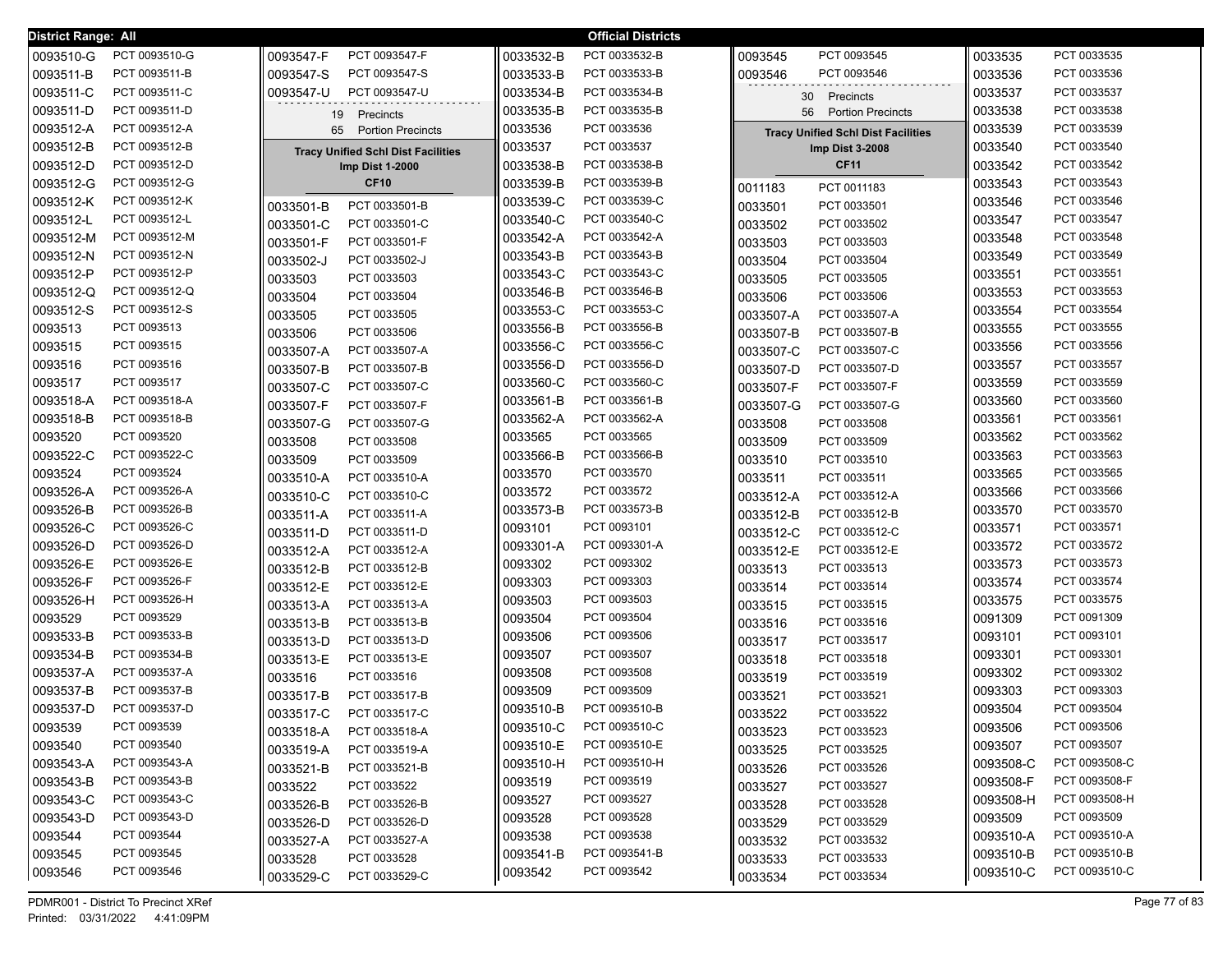| District Range: All |                                          |         |                            |                    | <b>Official Districts</b>  |         |                            |         |                            |
|---------------------|------------------------------------------|---------|----------------------------|--------------------|----------------------------|---------|----------------------------|---------|----------------------------|
| 0093510-E           | PCT 0093510-E                            | 0010203 | PCT 0010203                | 0011102            | PCT 0011102                | 0011148 | PCT 0011148                | 0011222 | PCT 0011222                |
| 0093510-G           | PCT 0093510-G                            | 0010204 | PCT 0010204                | 0011103            | PCT 0011103                | 0011149 | PCT 0011149                | 0011223 | PCT 0011223                |
| 0093510-H           | PCT 0093510-H                            | 0010205 | PCT 0010205                | 0011104            | PCT 0011104                | 0011150 | PCT 0011150                | 0011224 | PCT 0011224                |
| 0093519             | PCT 0093519                              | 0010206 | PCT 0010206                | 0011105            | PCT 0011105                | 0011151 | PCT 0011151                | 0011225 | PCT 0011225                |
| 0093527             | PCT 0093527                              | 0010207 | PCT 0010207                | 0011106            | PCT 0011106                | 0011152 | PCT 0011152                | 0011226 | PCT 0011226                |
| 0093528             | PCT 0093528                              | 0010208 | PCT 0010208                | 0011107            | PCT 0011107                | 0011153 | PCT 0011153                | 0011227 | PCT 0011227                |
| 0093537-B           | PCT 0093537-B                            | 0010209 | PCT 0010209                | 0011108            | PCT 0011108                | 0011154 | PCT 0011154                | 0011228 | PCT 0011228                |
| 0093537-C           | PCT 0093537-C                            | 0010210 | PCT 0010210                | 0011109            | PCT 0011109                | 0011155 | PCT 0011155                | 0011229 | PCT 0011229                |
| 0093541             | PCT 0093541                              | 0010211 | PCT 0010211                | 0011110            | PCT 0011110                | 0011156 | PCT 0011156                | 0011230 | PCT 0011230                |
| 0093542             | PCT 0093542                              | 0010212 | PCT 0010212                | 0011111            | PCT 0011111                | 0011157 | PCT 0011157                | 0011231 | PCT 0011231                |
| 0093545-L           | PCT 0093545-L                            | 0010213 | PCT 0010213                | 0011112            | PCT 0011112                | 0011158 | PCT 0011158                | 0011232 | PCT 0011232                |
|                     | 74 Precincts                             | 0010214 | PCT 0010214                | 0011113            | PCT 0011113                | 0011159 | PCT 0011159                | 0011235 | PCT 0011235                |
| 22                  | <b>Portion Precincts</b>                 | 0010215 | PCT 0010215                | 0011114            | PCT 0011114                | 0011160 | PCT 0011160                | 0011236 | PCT 0011236                |
|                     | <b>Country Club Sanitary District</b>    | 0010216 | PCT 0010216                | 0011115            | PCT 0011115                | 0011161 | PCT 0011161                | 0011237 | PCT 0011237                |
|                     |                                          | 0010217 | PCT 0010217                | 0011116            | PCT 0011116                | 0011162 | PCT 0011162                | 0011238 | PCT 0011238                |
|                     | <b>SA01</b>                              | 0010218 | PCT 0010218                | 0011117            | PCT 0011117                | 0011164 | PCT 0011164                | 0011239 | PCT 0011239                |
| 0091111             | PCT 0091111                              | 0010219 | PCT 0010219                | 0011118            | PCT 0011118                | 0011166 | PCT 0011166                | 0011240 | PCT 0011240                |
| 0091112             | PCT 0091112                              | 0010220 | PCT 0010220                | 0011119            | PCT 0011119                | 0011168 | PCT 0011168                | 0011241 | PCT 0011241                |
| 0091114-F           | PCT 0091114-F                            | 0010221 | PCT 0010221                | 0011120            | PCT 0011120                | 0011169 | PCT 0011169                | 0011243 | PCT 0011243                |
|                     | 2 Precincts                              | 0010222 | PCT 0010222                | 0011121            | PCT 0011121                | 0011170 | PCT 0011170                | 0011245 | PCT 0011245                |
|                     | <b>Portion Precinct</b>                  | 0010223 | PCT 0010223                | 0011122            | PCT 0011122                | 0011171 | PCT 0011171                | 0011246 | PCT 0011246                |
|                     | <b>Woodbridge Sanitary District</b>      | 0010224 | PCT 0010224                | 0011123            | PCT 0011123                | 0011174 | PCT 0011174                | 0011247 | PCT 0011247                |
|                     |                                          | 0010225 | PCT 0010225                | 0011124            | PCT 0011124                | 0011175 | PCT 0011175                | 0011248 | PCT 0011248                |
|                     | <b>SA02</b>                              | 0010226 | PCT 0010226                | 0011125            | PCT 0011125                | 0011179 | PCT 0011179                | 0011250 | PCT 0011250                |
| 0092416-A           | PCT 0092416-A                            | 0010227 | PCT 0010227                | 0011126            | PCT 0011126                | 0011180 | PCT 0011180                | 0011252 | PCT 0011252                |
| 0092419-A           | PCT 0092419-A                            | 0010228 | PCT 0010228                | 0011127            | PCT 0011127                | 0011181 | PCT 0011181                | 0011254 | PCT 0011254                |
| 0092419-I           | PCT 0092419-I                            | 0010229 | PCT 0010229                | 0011128            | PCT 0011128                | 0011182 | PCT 0011182                | 0011258 | PCT 0011258                |
| 0092419-J           | PCT 0092419-J                            | 0010230 | PCT 0010230                | 0011129            | PCT 0011129                | 0011183 | PCT 0011183                | 0011260 | PCT 0011260                |
| 0092420-A           | PCT 0092420-A                            | 0010231 | PCT 0010231                | 0011130            | PCT 0011130                | 0011184 | PCT 0011184                | 0011261 | PCT 0011261                |
| 0092420-B           | PCT 0092420-B                            | 0010232 | PCT 0010232                | 0011131            | PCT 0011131                | 0011205 | PCT 0011205                | 0011262 | PCT 0011262                |
| 0092420-F           | PCT 0092420-F                            | 0010233 | PCT 0010233                | 0011132            | PCT 0011132                | 0011206 | PCT 0011206                | 0011263 | PCT 0011263                |
| 0092424-J           | PCT 0092424-J                            | 0010234 | PCT 0010234                | 0011133            | PCT 0011133                | 0011207 | PCT 0011207                | 0011265 | PCT 0011265                |
| $\mathbf{0}$        | Precincts                                | 0010235 | PCT 0010235                | 0011134            | PCT 0011134                | 0011208 | PCT 0011208                | 0011266 | PCT 0011266                |
|                     | 8 Portion Precincts                      | 0010236 | PCT 0010236                | 0011135            | PCT 0011135                | 0011209 | PCT 0011209                | 0011267 | PCT 0011267                |
|                     | <b>Pacific Gardens Sanitary District</b> | 0010237 | PCT 0010237                | 0011136            | PCT 0011136                | 0011210 | PCT 0011210                | 0011268 | PCT 0011268                |
|                     |                                          | 0010238 | PCT 0010238                | 0011137<br>0011138 | PCT 0011137<br>PCT 0011138 | 0011211 | PCT 0011211<br>PCT 0011212 | 0011269 | PCT 0011269                |
|                     | <b>SA03</b>                              | 0010239 | PCT 0010239                |                    |                            | 0011212 |                            | 0011270 | PCT 0011270                |
| 0091116-B           | PCT 0091116-B                            | 0010240 | PCT 0010240                | 0011139            | PCT 0011139                | 0011213 | PCT 0011213                | 0011271 | PCT 0011271                |
|                     |                                          | 0010241 | PCT 0010241                | 0011140            | PCT 0011140                | 0011214 | PCT 0011214                | 0011274 | PCT 0011274                |
|                     | 0 Precinct<br>1 Portion Precinct         | 0010242 | PCT 0010242                | 0011141            | PCT 0011141                | 0011215 | PCT 0011215                | 0011275 | PCT 0011275<br>PCT 0011277 |
|                     |                                          | 0010243 | PCT 0010243<br>PCT 0010244 | 0011142            | PCT 0011142                | 0011216 | PCT 0011216                | 0011277 |                            |
|                     | <b>Stockton-East Water Dist</b>          | 0010244 |                            | 0011143            | PCT 0011143                | 0011217 | PCT 0011217                | 0011278 | PCT 0011278                |
|                     | <b>WA01</b>                              | 0010245 | PCT 0010245                | 0011144            | PCT 0011144                | 0011218 | PCT 0011218                | 0011279 | PCT 0011279                |
|                     |                                          | 0010246 | PCT 0010246                | 0011145            | PCT 0011145                | 0011219 | PCT 0011219                | 0011280 | PCT 0011280                |
| 0010201             | PCT 0010201                              | 0010247 | PCT 0010247                | 0011146            | PCT 0011146                | 0011220 | PCT 0011220                | 0011281 | PCT 0011281                |
| 0010202             | PCT 0010202                              | 0011101 | PCT 0011101                | 0011147            | PCT 0011147                | 0011221 | PCT 0011221                | 0011282 | PCT 0011282                |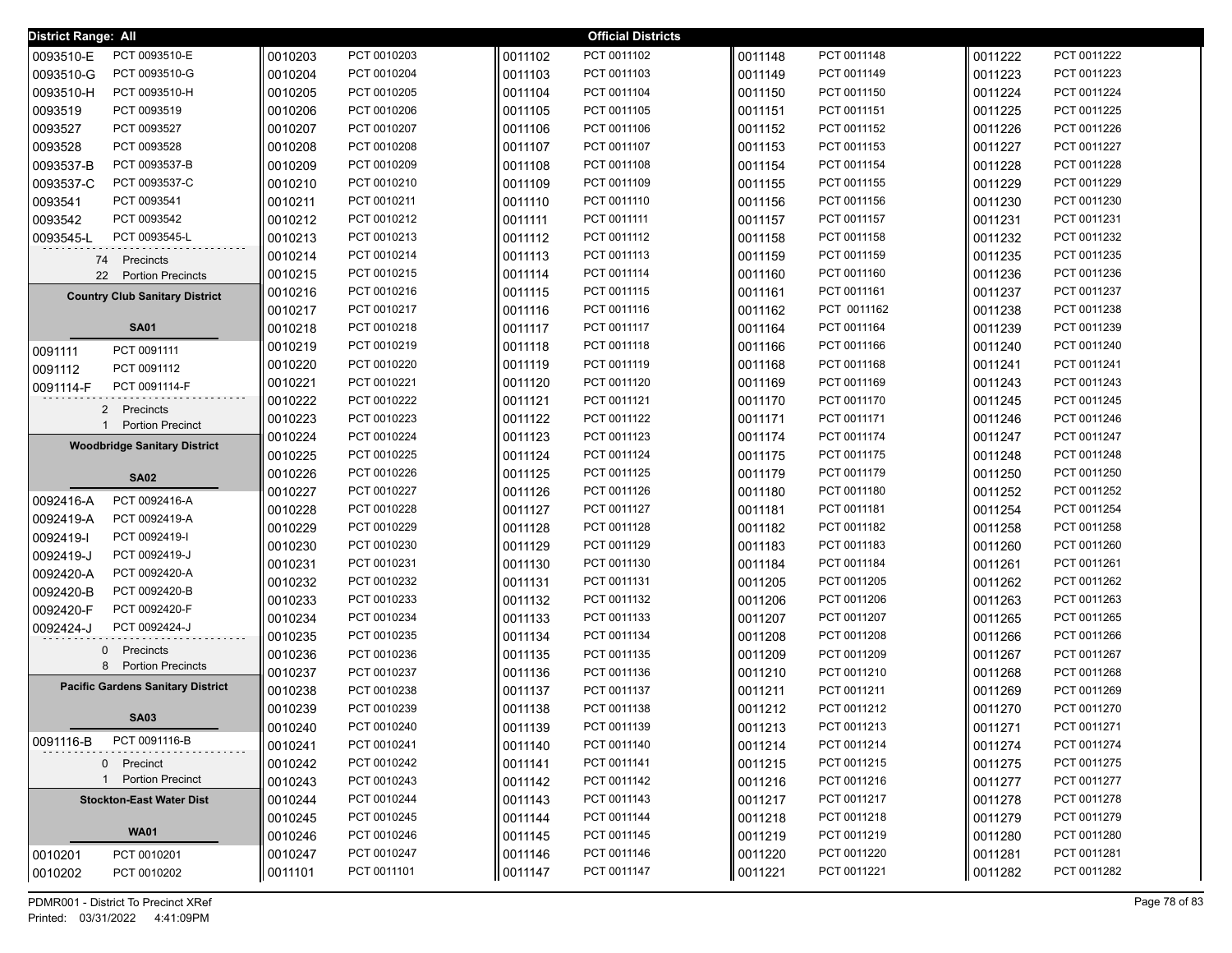| <b>District Range: All</b> |             |           |               |           | <b>Official Districts</b> |           |               |                                        |
|----------------------------|-------------|-----------|---------------|-----------|---------------------------|-----------|---------------|----------------------------------------|
| 0011283                    | PCT 0011283 | 0011410   | PCT 0011410   | 0091139   | PCT 0091139               | 0091405-G | PCT 0091405-G | 0094103<br>PCT 0094103                 |
| 0011284                    | PCT 0011284 | 0011411   | PCT 0011411   | 0091140   | PCT 0091140               | 0091405-I | PCT 0091405-I | 0094105-C<br>PCT 0094105-C             |
| 0011285                    | PCT 0011285 | 0011412   | PCT 0011412   | 0091141   | PCT 0091141               | 0091405-J | PCT 0091405-J | PCT 0094106<br>0094106                 |
| 0011286                    | PCT 0011286 | 0011413   | PCT 0011413   | 0091142   | PCT 0091142               | 0091406-A | PCT 0091406-A | 0094113<br>PCT 0094113                 |
| 0011287                    | PCT 0011287 | 0011414   | PCT 0011414   | 0091143   | PCT 0091143               | 0091406-C | PCT 0091406-C | 0094115<br>PCT 0094115                 |
| 0011289                    | PCT 0011289 | 0011415   | PCT 0011415   | 0091144   | PCT 0091144               | 0091406-D | PCT 0091406-D | 0094302-A<br>PCT 0094302-A             |
| 0011292                    | PCT 0011292 | 0011416   | PCT 0011416   | 0091145   | PCT 0091145               | 0091407   | PCT 0091407   | PCT 0094302-E<br>0094302-E             |
| 0011293                    | PCT 0011293 | 0011417   | PCT 0011417   | 0091146   | PCT 0091146               | 0091408   | PCT 0091408   | PCT 0094315<br>0094315                 |
| 0011294                    | PCT 0011294 | 0011418   | PCT 0011418   | 0091147   | PCT 0091147               | 0091409   | PCT 0091409   | PCT 0094317<br>0094317                 |
| 0011295                    | PCT 0011295 | 0011419   | PCT 0011419   | 0091148   | PCT 0091148               | 0091410   | PCT 0091410   | PCT 0094324<br>0094324                 |
| 0011304                    | PCT 0011304 | 0084316   | PCT 0084316   | 0091149   | PCT 0091149               | 0091411   | PCT 0091411   | PCT 0094325<br>0094325                 |
| 0011305                    | PCT 0011305 | 0091101   | PCT 0091101   | 0091150   | PCT 0091150               | 0091412   | PCT 0091412   | Precincts<br>347                       |
| 0011308                    | PCT 0011308 | 0091102   | PCT 0091102   | 0091190   | PCT 0091190               | 0091413   | PCT 0091413   | 34<br><b>Portion Precincts</b>         |
| 0011309                    | PCT 0011309 | 0091103   | PCT 0091103   | 0091202   | PCT 0091202               | 0091414   | PCT 0091414   | <b>Linden County Water Dist-In</b>     |
| 0011311                    | PCT 0011311 | 0091104   | PCT 0091104   | 0091204   | PCT 0091204               | 0091415   | PCT 0091415   | <b>Stockton-East</b>                   |
| 0011313                    | PCT 0011313 | 0091105   | PCT 0091105   | 0091205   | PCT 0091205               | 0091416   | PCT 0091416   | <b>WA03</b>                            |
| 0011314                    | PCT 0011314 | 0091106   | PCT 0091106   | 0091209   | PCT 0091209               | 0091418   | PCT 0091418   | PCT 0091402-A<br>0091402-A             |
| 0011325                    | PCT 0011325 | 0091107   | PCT 0091107   | 0091210   | PCT 0091210               | 0091419   | PCT 0091419   | 0091402-C<br>PCT 0091402-C             |
| 0011333                    | PCT 0011333 | 0091108   | PCT 0091108   | 0091211   | PCT 0091211               | 0091420   | PCT 0091420   | PCT 0091402-D<br>0091402-D             |
| 0011342                    | PCT 0011342 | 0091109   | PCT 0091109   | 0091212   | PCT 0091212               | 0091421   | PCT 0091421   | PCT 0091402-I<br>0091402-l             |
| 0011344                    | PCT 0011344 | 0091111   | PCT 0091111   | 0091214   | PCT 0091214               | 0091422   | PCT 0091422   | PCT 0091402-J<br>0091402-J             |
| 0011348                    | PCT 0011348 | 0091112   | PCT 0091112   | 0091223   | PCT 0091223               | 0091423   | PCT 0091423   | PCT 0091402-K<br>0091402-K             |
| 0011350                    | PCT 0011350 | 0091113   | PCT 0091113   | 0091231   | PCT 0091231               | 0091424   | PCT 0091424   | PCT 0091402-M<br>0091402-M             |
| 0011351                    | PCT 0011351 | 0091114   | PCT 0091114   | 0091232   | PCT 0091232               | 0091425   | PCT 0091425   | PCT 0091402-O<br>0091402-O             |
| 0011352                    | PCT 0011352 | 0091115   | PCT 0091115   | 0091233   | PCT 0091233               | 0091428-B | PCT 0091428-B | 0091403-B<br>PCT 0091403-B             |
| 0011359                    | PCT 0011359 | 0091116   | PCT 0091116   | 0091236   | PCT 0091236               | 0091429   | PCT 0091429   | 0091403-D<br>PCT 0091403-D             |
| 0011360                    | PCT 0011360 | 0091117   | PCT 0091117   | 0091237   | PCT 0091237               | 0091430   | PCT 0091430   | 0091403-H<br>PCT 0091403-H             |
| 0011361                    | PCT 0011361 | 0091118   | PCT 0091118   | 0091238   | PCT 0091238               | 0091431   | PCT 0091431   | PCT 0091403-J<br>0091403-J             |
| 0011362                    | PCT 0011362 | 0091120   | PCT 0091120   | 0091239   | PCT 0091239               | 0091432   | PCT 0091432   | 0 Precincts                            |
| 0011363                    | PCT 0011363 | 0091121-B | PCT 0091121-B | 0091240   | PCT 0091240               | 0091433   | PCT 0091433   | 12 Portion Precincts                   |
| 0011364                    | PCT 0011364 | 0091121-E | PCT 0091121-E | 0091241   | PCT 0091241               | 0091434   | PCT 0091434   | <b>SJ County Mosquito &amp; Vector</b> |
| 0011365                    | PCT 0011365 | 0091121-F | PCT 0091121-F | 0091242   | PCT 0091242               | 0091435-A | PCT 0091435-A | <b>Control District</b>                |
| 0011366                    | PCT 0011366 | 0091125   | PCT 0091125   | 0091243   | PCT 0091243               | 0091435-D | PCT 0091435-D | MVC01                                  |
| 0011367                    | PCT 0011367 | 0091126   | PCT 0091126   | 0091244   | PCT 0091244               | 0091436   | PCT 0091436   | PCT 0010201<br>0010201                 |
| 0011368                    | PCT 0011368 | 0091127   | PCT 0091127   | 0091318   | PCT 0091318               | 0092401-D | PCT 0092401-D | PCT 0010202<br>0010202                 |
| 0011369                    | PCT 0011369 | 0091128   | PCT 0091128   | 0091401   | PCT 0091401               | 0092402-A | PCT 0092402-A | 0010203<br>PCT 0010203                 |
| 0011370                    | PCT 0011370 | 0091129   | PCT 0091129   | 0091402   | PCT 0091402               | 0092402-B | PCT 0092402-B | 0010204<br>PCT 0010204                 |
| 0011391                    | PCT 0011391 | 0091130   | PCT 0091130   | 0091403   | PCT 0091403               | 0092402-D | PCT 0092402-D | 0010205<br>PCT 0010205                 |
| 0011401                    | PCT 0011401 | 0091131   | PCT 0091131   | 0091404-D | PCT 0091404-D             | 0092402-E | PCT 0092402-E | PCT 0010206<br>0010206                 |
| 0011403                    | PCT 0011403 | 0091132   | PCT 0091132   | 0091404-M | PCT 0091404-M             | 0092402-F | PCT 0092402-F | 0010207<br>PCT 0010207                 |
| 0011404                    | PCT 0011404 | 0091133   | PCT 0091133   | 0091404-Q | PCT 0091404-Q             | 0092402-G | PCT 0092402-G | 0010208<br>PCT 0010208                 |
| 0011405                    | PCT 0011405 | 0091134   | PCT 0091134   | 0091405-A | PCT 0091405-A             | 0092402-H | PCT 0092402-H | 0010209<br>PCT 0010209                 |
| 0011406                    | PCT 0011406 | 0091135   | PCT 0091135   | 0091405-C | PCT 0091405-C             | 0092404-A | PCT 0092404-A | 0010210<br>PCT 0010210                 |
| 0011407                    | PCT 0011407 | 0091136   | PCT 0091136   | 0091405-D | PCT 0091405-D             | 0092436-A | PCT 0092436-A | 0010211<br>PCT 0010211                 |
| 0011408                    | PCT 0011408 | 0091137   | PCT 0091137   | 0091405-E | PCT 0091405-E             | 0092436-D | PCT 0092436-D | PCT 0010212<br>0010212                 |
| 0011409                    | PCT 0011409 | 0091138   | PCT 0091138   | 0091405-F | PCT 0091405-F             | 0094102   | PCT 0094102   | PCT 0010213<br>0010213                 |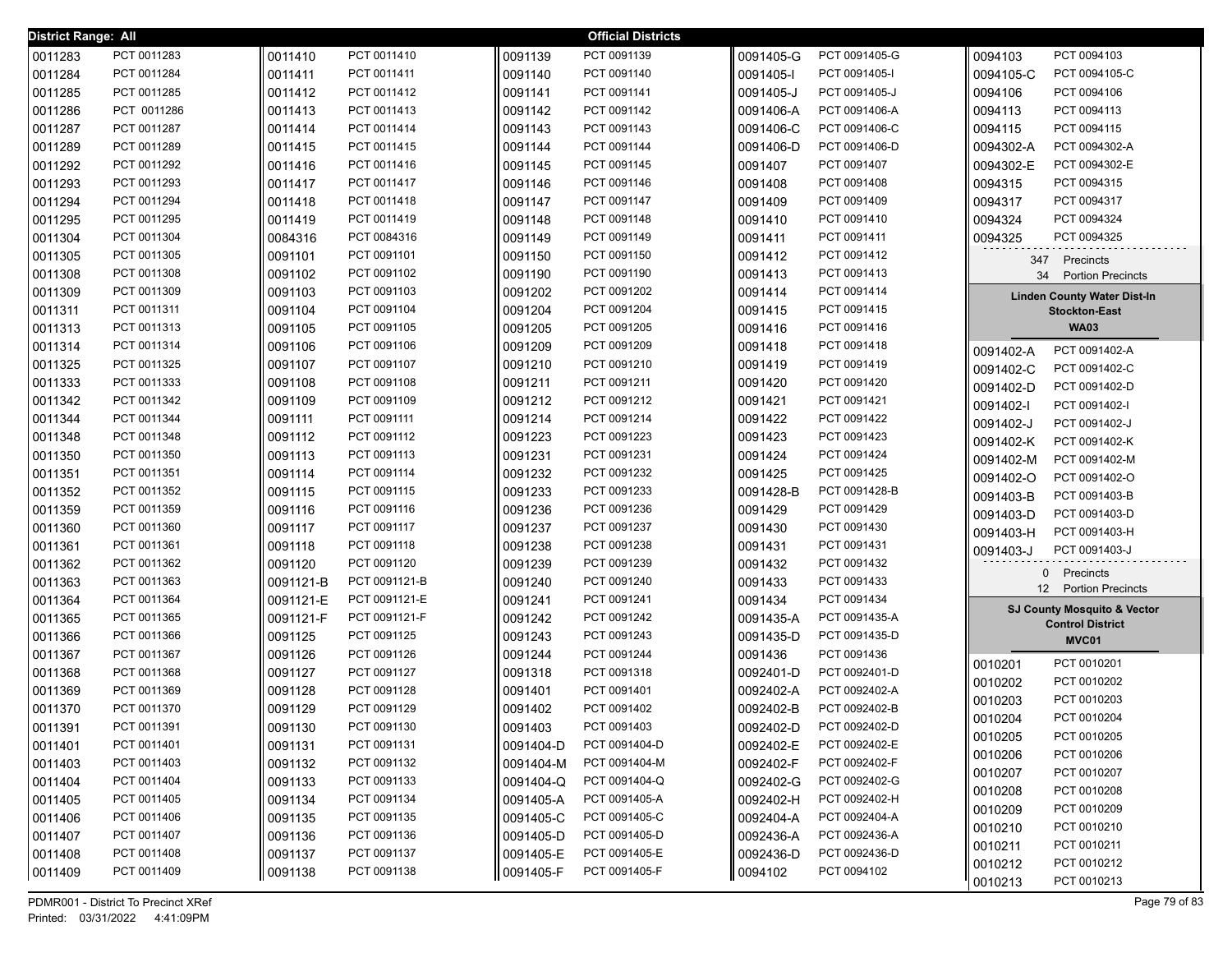| <b>District Range: All</b> |             |         |             |         | <b>Official Districts</b> |         |             |         |             |
|----------------------------|-------------|---------|-------------|---------|---------------------------|---------|-------------|---------|-------------|
| 0010214                    | PCT 0010214 | 0011113 | PCT 0011113 | 0011159 | PCT 0011159               | 0011235 | PCT 0011235 | 0011305 | PCT 0011305 |
| 0010215                    | PCT 0010215 | 0011114 | PCT 0011114 | 0011160 | PCT 0011160               | 0011236 | PCT 0011236 | 0011308 | PCT 0011308 |
| 0010216                    | PCT 0010216 | 0011115 | PCT 0011115 | 0011161 | PCT 0011161               | 0011237 | PCT 0011237 | 0011309 | PCT 0011309 |
| 0010217                    | PCT 0010217 | 0011116 | PCT 0011116 | 0011162 | PCT 0011162               | 0011238 | PCT 0011238 | 0011311 | PCT 0011311 |
| 0010218                    | PCT 0010218 | 0011117 | PCT 0011117 | 0011164 | PCT 0011164               | 0011239 | PCT 0011239 | 0011313 | PCT 0011313 |
| 0010219                    | PCT 0010219 | 0011118 | PCT 0011118 | 0011166 | PCT 0011166               | 0011240 | PCT 0011240 | 0011314 | PCT 0011314 |
| 0010220                    | PCT 0010220 | 0011119 | PCT 0011119 | 0011168 | PCT 0011168               | 0011241 | PCT 0011241 | 0011325 | PCT 0011325 |
| 0010221                    | PCT 0010221 | 0011120 | PCT 0011120 | 0011169 | PCT 0011169               | 0011243 | PCT 0011243 | 0011333 | PCT 0011333 |
| 0010222                    | PCT 0010222 | 0011121 | PCT 0011121 | 0011170 | PCT 0011170               | 0011245 | PCT 0011245 | 0011342 | PCT 0011342 |
| 0010223                    | PCT 0010223 | 0011122 | PCT 0011122 | 0011171 | PCT 0011171               | 0011246 | PCT 0011246 | 0011344 | PCT 0011344 |
| 0010224                    | PCT 0010224 | 0011123 | PCT 0011123 | 0011174 | PCT 0011174               | 0011247 | PCT 0011247 | 0011348 | PCT 0011348 |
| 0010225                    | PCT 0010225 | 0011124 | PCT 0011124 | 0011175 | PCT 0011175               | 0011248 | PCT 0011248 | 0011350 | PCT 0011350 |
| 0010226                    | PCT 0010226 | 0011125 | PCT 0011125 | 0011179 | PCT 0011179               | 0011250 | PCT 0011250 | 0011351 | PCT 0011351 |
| 0010227                    | PCT 0010227 | 0011126 | PCT 0011126 | 0011180 | PCT 0011180               | 0011252 | PCT 0011252 | 0011352 | PCT 0011352 |
| 0010228                    | PCT 0010228 | 0011127 | PCT 0011127 | 0011181 | PCT 0011181               | 0011254 | PCT 0011254 | 0011359 | PCT 0011359 |
| 0010229                    | PCT 0010229 | 0011128 | PCT 0011128 | 0011182 | PCT 0011182               | 0011258 | PCT 0011258 | 0011360 | PCT 0011360 |
| 0010230                    | PCT 0010230 | 0011129 | PCT 0011129 | 0011183 | PCT 0011183               | 0011260 | PCT 0011260 | 0011361 | PCT 0011361 |
| 0010231                    | PCT 0010231 | 0011130 | PCT 0011130 | 0011184 | PCT 0011184               | 0011261 | PCT 0011261 | 0011362 | PCT 0011362 |
| 0010232                    | PCT 0010232 | 0011131 | PCT 0011131 | 0011205 | PCT 0011205               | 0011262 | PCT 0011262 | 0011363 | PCT 0011363 |
| 0010233                    | PCT 0010233 | 0011132 | PCT 0011132 | 0011206 | PCT 0011206               | 0011263 | PCT 0011263 | 0011364 | PCT 0011364 |
| 0010234                    | PCT 0010234 | 0011133 | PCT 0011133 | 0011207 | PCT 0011207               | 0011265 | PCT 0011265 | 0011365 | PCT 0011365 |
| 0010235                    | PCT 0010235 | 0011134 | PCT 0011134 | 0011208 | PCT 0011208               | 0011266 | PCT 0011266 | 0011366 | PCT 0011366 |
| 0010236                    | PCT 0010236 | 0011135 | PCT 0011135 | 0011209 | PCT 0011209               | 0011267 | PCT 0011267 | 0011367 | PCT 0011367 |
| 0010237                    | PCT 0010237 | 0011136 | PCT 0011136 | 0011210 | PCT 0011210               | 0011268 | PCT 0011268 | 0011368 | PCT 0011368 |
| 0010238                    | PCT 0010238 | 0011137 | PCT 0011137 | 0011211 | PCT 0011211               | 0011269 | PCT 0011269 | 0011369 | PCT 0011369 |
| 0010239                    | PCT 0010239 | 0011138 | PCT 0011138 | 0011212 | PCT 0011212               | 0011270 | PCT 0011270 | 0011370 | PCT 0011370 |
| 0010240                    | PCT 0010240 | 0011139 | PCT 0011139 | 0011213 | PCT 0011213               | 0011271 | PCT 0011271 | 0011401 | PCT 0011401 |
| 0010241                    | PCT 0010241 | 0011140 | PCT 0011140 | 0011214 | PCT 0011214               | 0011274 | PCT 0011274 | 0011403 | PCT 0011403 |
| 0010242                    | PCT 0010242 | 0011141 | PCT 0011141 | 0011215 | PCT 0011215               | 0011275 | PCT 0011275 | 0011404 | PCT 0011404 |
| 0010243                    | PCT 0010243 | 0011142 | PCT 0011142 | 0011216 | PCT 0011216               | 0011277 | PCT 0011277 | 0011405 | PCT 0011405 |
| 0010244                    | PCT 0010244 | 0011143 | PCT 0011143 | 0011217 | PCT 0011217               | 0011278 | PCT 0011278 | 0011406 | PCT 0011406 |
| 0010245                    | PCT 0010245 | 0011144 | PCT 0011144 | 0011218 | PCT 0011218               | 0011279 | PCT 0011279 | 0011407 | PCT 0011407 |
| 0010246                    | PCT 0010246 | 0011145 | PCT 0011145 | 0011219 | PCT 0011219               | 0011280 | PCT 0011280 | 0011408 | PCT 0011408 |
| 0010247                    | PCT 0010247 | 0011146 | PCT 0011146 | 0011220 | PCT 0011220               | 0011281 | PCT 0011281 | 0011409 | PCT 0011409 |
| 0011101                    | PCT 0011101 | 0011147 | PCT 0011147 | 0011221 | PCT 0011221               | 0011282 | PCT 0011282 | 0011410 | PCT 0011410 |
| 0011102                    | PCT 0011102 | 0011148 | PCT 0011148 | 0011222 | PCT 0011222               | 0011283 | PCT 0011283 | 0011411 | PCT 0011411 |
| 0011103                    | PCT 0011103 | 0011149 | PCT 0011149 | 0011223 | PCT 0011223               | 0011284 | PCT 0011284 | 0011412 | PCT 0011412 |
| 0011104                    | PCT 0011104 | 0011150 | PCT 0011150 | 0011224 | PCT 0011224               | 0011285 | PCT 0011285 | 0011413 | PCT 0011413 |
| 0011105                    | PCT 0011105 | 0011151 | PCT 0011151 | 0011225 | PCT 0011225               | 0011286 | PCT 0011286 | 0011414 | PCT 0011414 |
| 0011106                    | PCT 0011106 | 0011152 | PCT 0011152 | 0011226 | PCT 0011226               | 0011287 | PCT 0011287 | 0011415 | PCT 0011415 |
| 0011107                    | PCT 0011107 | 0011153 | PCT 0011153 | 0011227 | PCT 0011227               | 0011289 | PCT 0011289 | 0011416 | PCT 0011416 |
| 0011108                    | PCT 0011108 | 0011154 | PCT 0011154 | 0011228 | PCT 0011228               | 0011292 | PCT 0011292 | 0011417 | PCT 0011417 |
| 0011109                    | PCT 0011109 | 0011155 | PCT 0011155 | 0011229 | PCT 0011229               | 0011293 | PCT 0011293 | 0011418 | PCT 0011418 |
| 0011110                    | PCT 0011110 | 0011156 | PCT 0011156 | 0011230 | PCT 0011230               | 0011294 | PCT 0011294 | 0011419 | PCT 0011419 |
| 0011111                    | PCT 0011111 | 0011157 | PCT 0011157 | 0011231 | PCT 0011231               | 0011295 | PCT 0011295 | 0033501 | PCT 0033501 |
| 0011112                    | PCT 0011112 | 0011158 | PCT 0011158 | 0011232 | PCT 0011232               | 0011304 | PCT 0011304 | 0033502 | PCT 0033502 |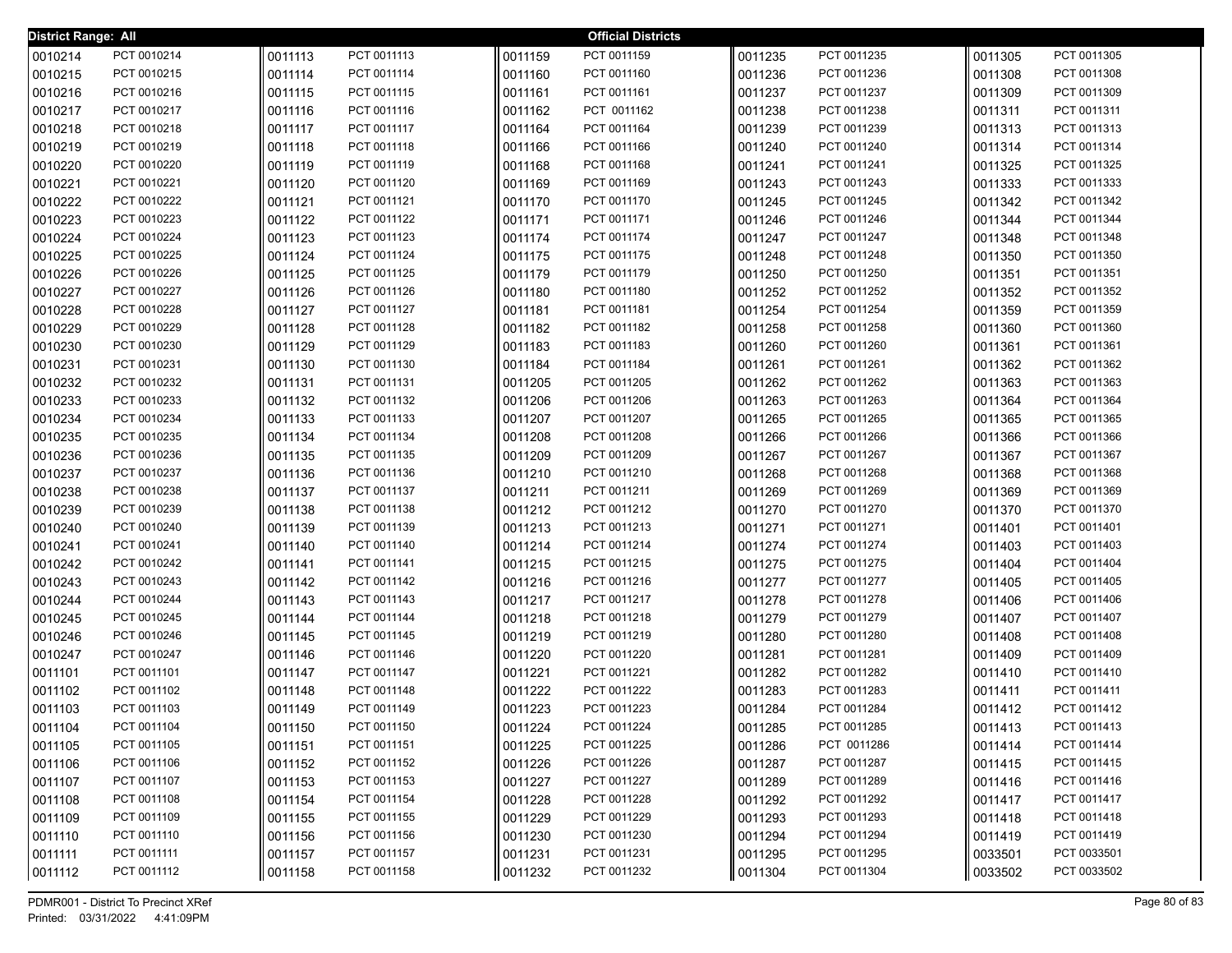| <b>District Range: All</b> |             |         |             |         | <b>Official Districts</b> |         |             |         |             |
|----------------------------|-------------|---------|-------------|---------|---------------------------|---------|-------------|---------|-------------|
| 0033503                    | PCT 0033503 | 0033551 | PCT 0033551 | 0042421 | PCT 0042421               | 0054307 | PCT 0054307 | 0054354 | PCT 0054354 |
| 0033504                    | PCT 0033504 | 0033552 | PCT 0033552 | 0042422 | PCT 0042422               | 0054308 | PCT 0054308 | 0054355 | PCT 0054355 |
| 0033505                    | PCT 0033505 | 0033553 | PCT 0033553 | 0042423 | PCT 0042423               | 0054309 | PCT 0054309 | 0054356 | PCT 0054356 |
| 0033506                    | PCT 0033506 | 0033554 | PCT 0033554 | 0042424 | PCT 0042424               | 0054310 | PCT 0054310 | 0054357 | PCT 0054357 |
| 0033507                    | PCT 0033507 | 0033555 | PCT 0033555 | 0042425 | PCT 0042425               | 0054311 | PCT 0054311 | 0054358 | PCT 0054358 |
| 0033508                    | PCT 0033508 | 0033556 | PCT 0033556 | 0042426 | PCT 0042426               | 0054312 | PCT 0054312 | 0054359 | PCT 0054359 |
| 0033509                    | PCT 0033509 | 0033557 | PCT 0033557 | 0042427 | PCT 0042427               | 0054313 | PCT 0054313 | 0054360 | PCT 0054360 |
| 0033510                    | PCT 0033510 | 0033558 | PCT 0033558 | 0042428 | PCT 0042428               | 0054314 | PCT 0054314 | 0054362 | PCT 0054362 |
| 0033511                    | PCT 0033511 | 0033559 | PCT 0033559 | 0042429 | PCT 0042429               | 0054315 | PCT 0054315 | 0054363 | PCT 0054363 |
| 0033512                    | PCT 0033512 | 0033560 | PCT 0033560 | 0042430 | PCT 0042430               | 0054316 | PCT 0054316 | 0054364 | PCT 0054364 |
| 0033513                    | PCT 0033513 | 0033561 | PCT 0033561 | 0042431 | PCT 0042431               | 0054317 | PCT 0054317 | 0054365 | PCT 0054365 |
| 0033514                    | PCT 0033514 | 0033562 | PCT 0033562 | 0042432 | PCT 0042432               | 0054318 | PCT 0054318 | 0054366 | PCT 0054366 |
| 0033515                    | PCT 0033515 | 0033563 | PCT 0033563 | 0042433 | PCT 0042433               | 0054319 | PCT 0054319 | 0054367 | PCT 0054367 |
| 0033516                    | PCT 0033516 | 0033564 | PCT 0033564 | 0042434 | PCT 0042434               | 0054320 | PCT 0054320 | 0054368 | PCT 0054368 |
| 0033517                    | PCT 0033517 | 0033565 | PCT 0033565 | 0042435 | PCT 0042435               | 0054321 | PCT 0054321 | 0054369 | PCT 0054369 |
| 0033518                    | PCT 0033518 | 0033566 | PCT 0033566 | 0042436 | PCT 0042436               | 0054322 | PCT 0054322 | 0054370 | PCT 0054370 |
| 0033519                    | PCT 0033519 | 0033567 | PCT 0033567 | 0042437 | PCT 0042437               | 0054323 | PCT 0054323 | 0054371 | PCT 0054371 |
| 0033520                    | PCT 0033520 | 0033568 | PCT 0033568 | 0042438 | PCT 0042438               | 0054324 | PCT 0054324 | 0054372 | PCT 0054372 |
| 0033521                    | PCT 0033521 | 0033569 | PCT 0033569 | 0042439 | PCT 0042439               | 0054325 | PCT 0054325 | 0054373 | PCT 0054373 |
| 0033522                    | PCT 0033522 | 0033570 | PCT 0033570 | 0042440 | PCT 0042440               | 0054326 | PCT 0054326 | 0064501 | PCT 0064501 |
| 0033523                    | PCT 0033523 | 0033571 | PCT 0033571 | 0042441 | PCT 0042441               | 0054327 | PCT 0054327 | 0064502 | PCT 0064502 |
| 0033524                    | PCT 0033524 | 0033572 | PCT 0033572 | 0042442 | PCT 0042442               | 0054328 | PCT 0054328 | 0064503 | PCT 0064503 |
| 0033525                    | PCT 0033525 | 0033573 | PCT 0033573 | 0042443 | PCT 0042443               | 0054329 | PCT 0054329 | 0064504 | PCT 0064504 |
| 0033526                    | PCT 0033526 | 0033574 | PCT 0033574 | 0042444 | PCT 0042444               | 0054330 | PCT 0054330 | 0064505 | PCT 0064505 |
| 0033527                    | PCT 0033527 | 0033575 | PCT 0033575 | 0042445 | PCT 0042445               | 0054331 | PCT 0054331 | 0064506 | PCT 0064506 |
| 0033528                    | PCT 0033528 | 0033576 | PCT 0035576 | 0042446 | PCT 0042446               | 0054332 | PCT 0054332 | 0064590 | PCT 0064590 |
| 0033529                    | PCT 0033529 | 0042401 | PCT 0042401 | 0042447 | PCT 0042447               | 0054333 | PCT 0054333 | 0074501 | PCT 0074501 |
| 0033530                    | PCT 0033530 | 0042402 | PCT 0042402 | 0042448 | PCT 0042448               | 0054334 | PCT 0054334 | 0074502 | PCT 0074502 |
| 0033531                    | PCT 0033531 | 0042403 | PCT 0042403 | 0042449 | PCT 0042449               | 0054335 | PCT 0054335 | 0074503 | PCT 0074503 |
| 0033532                    | PCT 0033532 | 0042404 | PCT 0042404 | 0042450 | PCT 0042450               | 0054336 | PCT 0054336 | 0074504 | PCT 0074504 |
| 0033533                    | PCT 0033533 | 0042405 | PCT 0042405 | 0042451 | PCT 0042451               | 0054337 | PCT 0054337 | 0074505 | PCT 0074505 |
| 0033535                    | PCT 0033535 | 0042406 | PCT 0042406 | 0042453 | PCT 0042453               | 0054338 | PCT 0054338 | 0074506 | PCT 0074506 |
| 0033536                    | PCT 0033536 | 0042407 | PCT 0042407 | 0042454 | PCT 0042454               | 0054339 | PCT 0054339 | 0074507 | PCT 0074507 |
| 0033537                    | PCT 0033537 | 0042408 | PCT 0042408 | 0042455 | PCT 0042455               | 0054340 | PCT 0054340 | 0074508 | PCT 0074508 |
| 0033538                    | PCT 0033538 | 0042409 | PCT 0042409 | 0042456 | PCT 0042456               | 0054341 | PCT 0054341 | 0074509 | PCT 0074509 |
| 0033539                    | PCT 0033539 | 0042410 | PCT 0042410 | 0042458 | PCT 0042458               | 0054342 | PCT 0054342 | 0074510 | PCT 0074510 |
| 0033540                    | PCT 0033540 | 0042411 | PCT 0042411 | 0042459 | PCT 0042459               | 0054343 | PCT 0054343 | 0074511 | PCT 0074511 |
| 0033541                    | PCT 0033541 | 0042412 | PCT 0042412 | 0042460 | PCT 0042460               | 0054344 | PCT 0054344 | 0074512 | PCT 0074512 |
| 0033542                    | PCT 0033542 | 0042413 | PCT 0042413 | 0042461 | PCT 0042461               | 0054345 | PCT 0054345 | 0074513 | PCT 0074513 |
| 0033543                    | PCT 0033543 | 0042414 | PCT 0042414 | 0042462 | PCT 0042462               | 0054346 | PCT 0054346 | 0083301 | PCT 0083301 |
| 0033544                    | PCT 0033544 | 0042415 | PCT 0042415 | 0054301 | PCT 0054301               | 0054348 | PCT 0054348 | 0084301 | PCT 0084301 |
| 0033545                    | PCT 0033545 | 0042416 | PCT 0042416 | 0054302 | PCT 0054302               | 0054349 | PCT 0054349 | 0084302 | PCT 0084302 |
| 0033546                    | PCT 0033546 | 0042417 | PCT 0042417 | 0054303 | PCT 0054303               | 0054350 | PCT 0054350 | 0084303 | PCT 0084303 |
| 0033547                    | PCT 0033547 | 0042418 | PCT 0042418 | 0054304 | PCT 0054304               | 0054351 | PCT 0054351 | 0084304 | PCT 0084304 |
| 0033548                    | PCT 0033548 | 0042419 | PCT 0042419 | 0054305 | PCT 0054305               | 0054352 | PCT 0054352 | 0084305 | PCT 0084305 |
| 0033550                    | PCT 0033550 | 0042420 | PCT 0042420 | 0054306 | PCT 0054306               | 0054353 | PCT 0054353 | 0084306 | PCT 0084306 |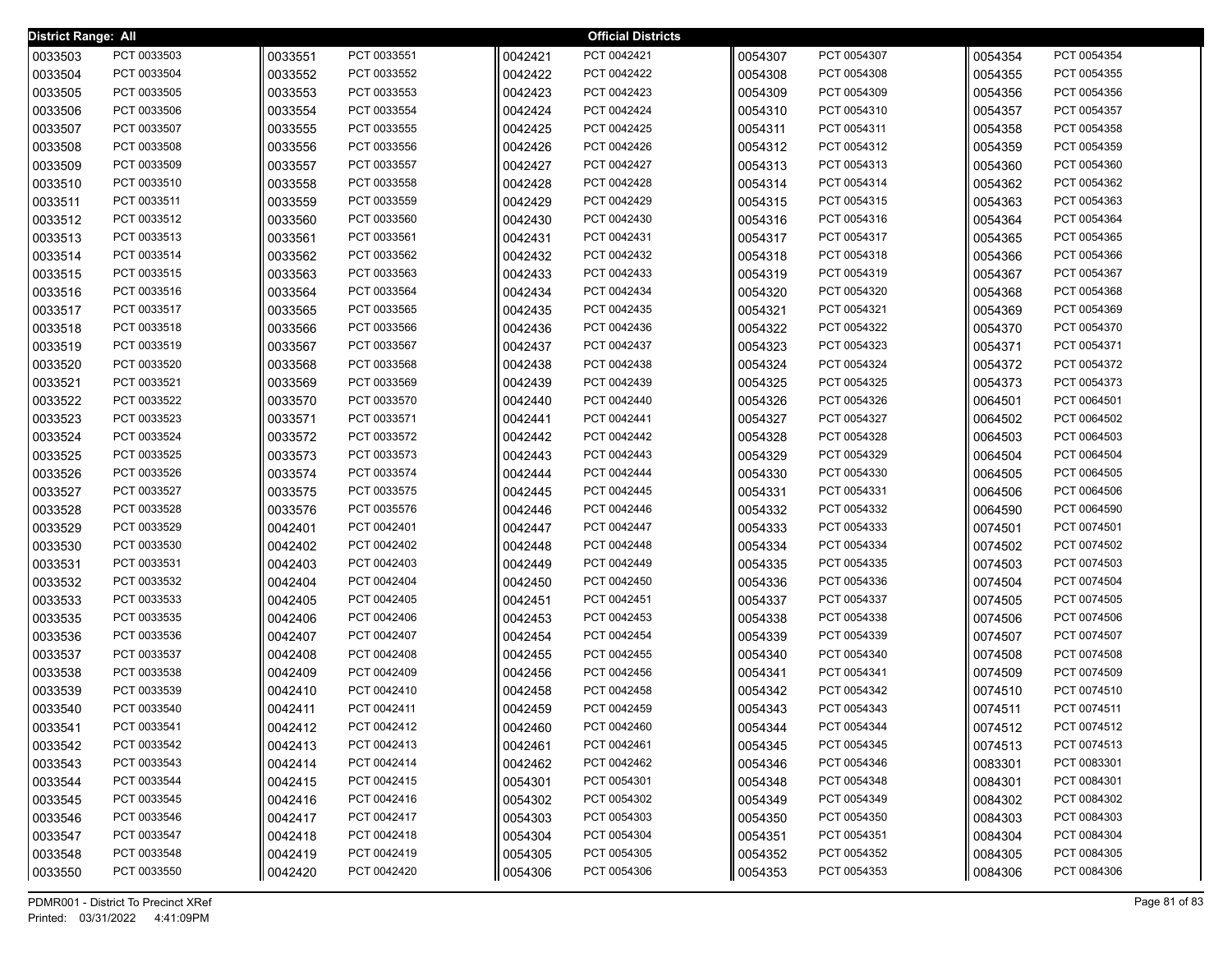| District Range: All |             |         |             |         | <b>Official Districts</b> |         |             |         |             |
|---------------------|-------------|---------|-------------|---------|---------------------------|---------|-------------|---------|-------------|
| 0084307             | PCT 0084307 | 0091132 | PCT 0091132 | 0091401 | PCT 0091401               | 0092411 | PCT 0092411 | 0093509 | PCT 0093509 |
| 0084308             | PCT 0084308 | 0091133 | PCT 0091133 | 0091402 | PCT 0091402               | 0092412 | PCT 0092412 | 0093510 | PCT 0093510 |
| 0084309             | PCT 0084309 | 0091134 | PCT 0091134 | 0091403 | PCT 0091403               | 0092413 | PCT 0092413 | 0093511 | PCT 0093511 |
| 0084310             | PCT 0084310 | 0091135 | PCT 0091135 | 0091404 | PCT 0091404               | 0092414 | PCT 0092414 | 0093512 | PCT 0093512 |
| 0084311             | PCT 0084311 | 0091136 | PCT 0091136 | 0091405 | PCT 0091405               | 0092415 | PCT 0092415 | 0093513 | PCT 0093513 |
| 0084312             | PCT 0084312 | 0091137 | PCT 0091137 | 0091406 | PCT 0091406               | 0092416 | PCT 0092416 | 0093515 | PCT 0093515 |
| 0084313             | PCT 0084313 | 0091138 | PCT 0091138 | 0091407 | PCT 0091407               | 0092417 | PCT 0092417 | 0093516 | PCT 0093516 |
| 0084314             | PCT 0084314 | 0091139 | PCT 0091139 | 0091408 | PCT 0091408               | 0092418 | PCT 0092418 | 0093517 | PCT 0093517 |
| 0084315             | PCT 0084315 | 0091140 | PCT 0091140 | 0091409 | PCT 0091409               | 0092419 | PCT 0092419 | 0093518 | PCT 0093518 |
| 0084316             | PCT 0084316 | 0091141 | PCT 0091141 | 0091410 | PCT 0091410               | 0092420 | PCT 0092420 | 0093519 | PCT 0093519 |
| 0084317             | PCT 0084317 | 0091142 | PCT 0091142 | 0091411 | PCT 0091411               | 0092421 | PCT 0092421 | 0093520 | PCT 0093520 |
| 0084318             | PCT 0084318 | 0091143 | PCT 0091143 | 0091412 | PCT 0091412               | 0092422 | PCT 0092422 | 0093521 | PCT 0093521 |
| 0084319             | PCT 0084319 | 0091144 | PCT 0091144 | 0091413 | PCT 0091413               | 0092423 | PCT 0092423 | 0093522 | PCT 0093522 |
| 0084320             | PCT 0084320 | 0091145 | PCT 0091145 | 0091414 | PCT 0091414               | 0092424 | PCT 0092424 | 0093523 | PCT 0093523 |
| 0084321             | PCT 0084321 | 0091146 | PCT 0091146 | 0091415 | PCT 0091415               | 0092425 | PCT 0092425 | 0093524 | PCT 0093524 |
| 0084322             | PCT 0084322 | 0091147 | PCT 0091147 | 0091416 | PCT 0091416               | 0092426 | PCT 0092426 | 0093525 | PCT 0093525 |
| 0084323             | PCT 0084323 | 0091148 | PCT 0091148 | 0091417 | PCT 0091417               | 0092427 | PCT 0092427 | 0093526 | PCT 0093526 |
| 0084324             | PCT 0084324 | 0091149 | PCT 0091149 | 0091418 | PCT 0091418               | 0092428 | PCT 0092428 | 0093527 | PCT 0093527 |
| 0084325             | PCT 0084325 | 0091150 | PCT 0091150 | 0091419 | PCT 0091419               | 0092429 | PCT 0092429 | 0093528 | PCT 0093528 |
| 0084326             | PCT 0084326 | 0091151 | PCT 0091151 | 0091420 | PCT 0091420               | 0092430 | PCT 0092430 | 0093529 | PCT 0093529 |
| 0091101             | PCT 0091101 | 0091190 | PCT 0091190 | 0091421 | PCT 0091421               | 0092431 | PCT 0092431 | 0093531 | PCT 0093531 |
| 0091102             | PCT 0091102 | 0091202 | PCT 0091202 | 0091422 | PCT 0091422               | 0092432 | PCT 0092432 | 0093532 | PCT 0093532 |
| 0091103             | PCT 0091103 | 0091204 | PCT 0091204 | 0091423 | PCT 0091423               | 0092433 | PCT 0092433 | 0093533 | PCT 0093533 |
| 0091104             | PCT 0091104 | 0091205 | PCT 0091205 | 0091424 | PCT 0091424               | 0092434 | PCT 0092434 | 0093534 | PCT 0093534 |
| 0091105             | PCT 0091105 | 0091209 | PCT 0091209 | 0091425 | PCT 0091425               | 0092435 | PCT 0092435 | 0093535 | PCT 0093535 |
| 0091106             | PCT 0091106 | 0091210 | PCT 0091210 | 0091426 | PCT 0091426               | 0092436 | PCT 0092436 | 0093536 | PCT 0093536 |
| 0091107             | PCT 0091107 | 0091211 | PCT 0091211 | 0091427 | PCT 0091427               | 0092437 | PCT 0092437 | 0093537 | PCT 0093537 |
| 0091108             | PCT 0091108 | 0091212 | PCT 0091212 | 0091428 | PCT 0091428               | 0092438 | PCT 0092438 | 0093538 | PCT 0093538 |
| 0091109             | PCT 0091109 | 0091214 | PCT 0091214 | 0091429 | PCT 0091429               | 0092439 | PCT 0092439 | 0093539 | PCT 0093539 |
| 0091111             | PCT 0091111 | 0091223 | PCT 0091223 | 0091430 | PCT 0091430               | 0092440 | PCT 0092440 | 0093540 | PCT 0093540 |
| 0091112             | PCT 0091112 | 0091231 | PCT 0091231 | 0091431 | PCT 0091431               | 0092441 | PCT 0092441 | 0093541 | PCT 0093541 |
| 0091113             | PCT 0091113 | 0091232 | PCT 0091232 | 0091432 | PCT 0091432               | 0092442 | PCT 0092442 | 0093542 | PCT 0093542 |
| 0091114             | PCT 0091114 | 0091233 | PCT 0091233 | 0091433 | PCT 0091433               | 0093101 | PCT 0093101 | 0093543 | PCT 0093543 |
| 0091115             | PCT 0091115 | 0091236 | PCT 0091236 | 0091434 | PCT 0091434               | 0093301 | PCT 0093301 | 0093544 | PCT 0093544 |
| 0091116             | PCT 0091116 | 0091237 | PCT 0091237 | 0091435 | PCT 0091435               | 0093302 | PCT 0093302 | 0093545 | PCT 0093545 |
| 0091117             | PCT 0091117 | 0091238 | PCT 0091238 | 0091436 | PCT 0091436               | 0093303 | PCT 0093303 | 0093546 | PCT 0093546 |
| 0091118             | PCT 0091118 | 0091239 | PCT 0091239 | 0092401 | PCT 0092401               | 0093304 | PCT 0093304 | 0093547 | PCT 0093547 |
| 0091120             | PCT 0091120 | 0091240 | PCT 0091240 | 0092402 | PCT 0092402               | 0093305 | PCT 0093305 | 0093548 | PCT 0093548 |
| 0091121             | PCT 0091121 | 0091241 | PCT 0091241 | 0092403 | PCT 0092403               | 0093501 | PCT 0093501 | 0093549 | PCT 0093549 |
| 0091125             | PCT 0091125 | 0091242 | PCT 0091242 | 0092404 | PCT 0092404               | 0093502 | PCT 0093502 | 0094102 | PCT 0094102 |
| 0091126             | PCT 0091126 | 0091243 | PCT 0091243 | 0092405 | PCT 0092405               | 0093503 | PCT 0093503 | 0094103 | PCT 0094103 |
| 0091127             | PCT 0091127 | 0091244 | PCT 0091244 | 0092406 | PCT 0092406               | 0093504 | PCT 0093504 | 0094105 | PCT 0094105 |
| 0091128             | PCT 0091128 | 0091304 | PCT 0091304 | 0092407 | PCT 0092407               | 0093505 | PCT 0093505 | 0094106 | PCT 0094106 |
| 0091129             | PCT 0091129 | 0091309 | PCT 0091309 | 0092408 | PCT 0092408               | 0093506 | PCT 0093506 | 0094113 | PCT 0094113 |
| 0091130             | PCT 0091130 | 0091310 | PCT 0091310 | 0092409 | PCT 0092409               | 0093507 | PCT 0093507 | 0094115 | PCT 0094115 |
| 0091131             | PCT 0091131 | 0091318 | PCT 0091318 | 0092410 | PCT 0092410               | 0093508 | PCT 0093508 | 0094301 | PCT 0094301 |